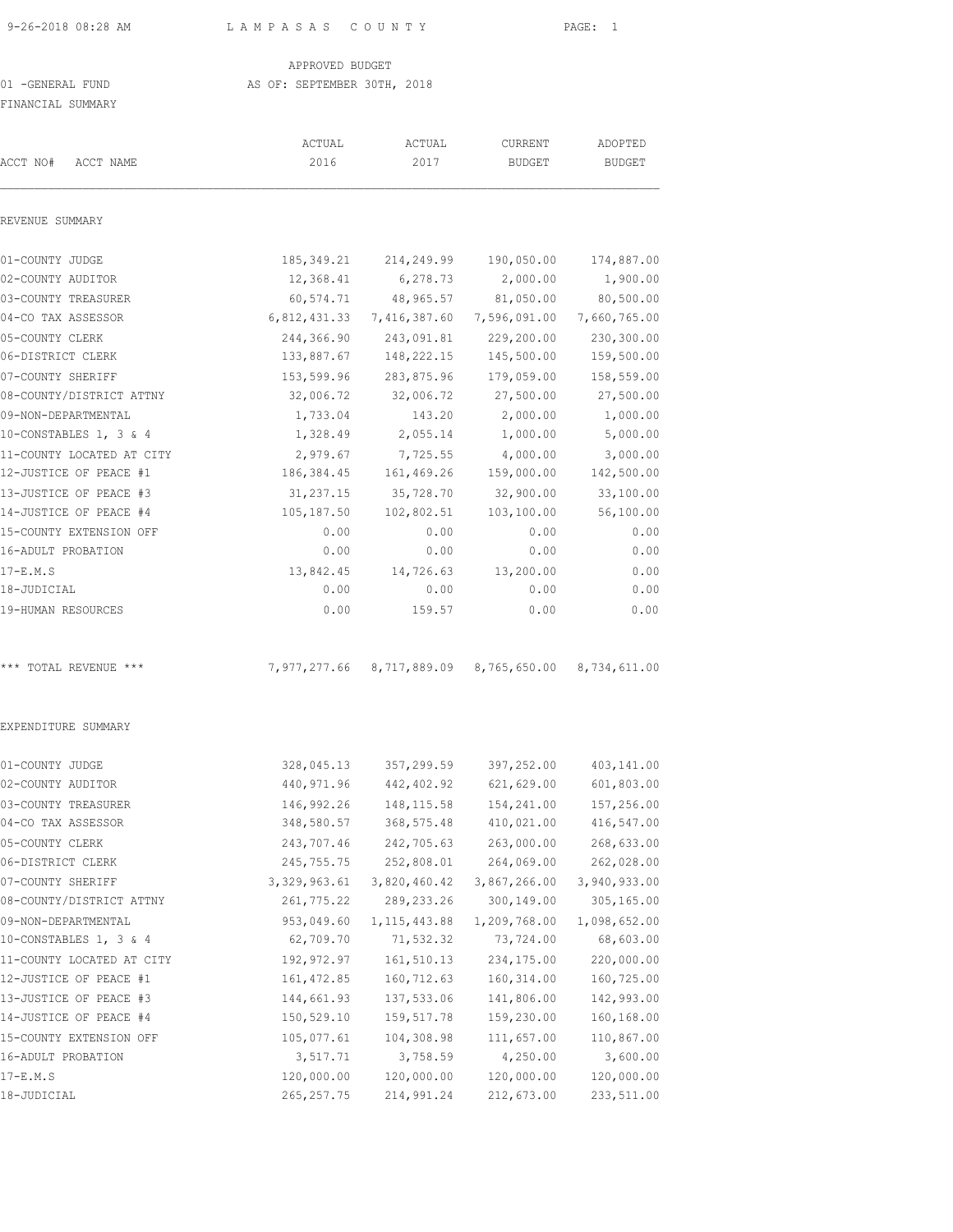| 9-26-2018 08:28 AM                     | LAMPASAS COUNTY             |                                                        |                     | PAGE: 2           |
|----------------------------------------|-----------------------------|--------------------------------------------------------|---------------------|-------------------|
|                                        | APPROVED BUDGET             |                                                        |                     |                   |
| 01 - GENERAL FUND<br>FINANCIAL SUMMARY | AS OF: SEPTEMBER 30TH, 2018 |                                                        |                     |                   |
| ACCT NO#<br>ACCT NAME                  | ACTUAL<br>2016              | ACTUAL<br>2017                                         | CURRENT<br>BUDGET   | ADOPTED<br>BUDGET |
| 19-HUMAN RESOURCES                     | 77,371.23                   |                                                        | 75,967.14 60,426.00 | 59,986.00         |
| TOTAL EXPENDITURES ***<br>***          |                             | 7,582,412.41  8,246,876.64  8,765,650.00  8,734,611.00 |                     |                   |
| REVENUES OVER/(UNDER) EXPENDITURES     | =============               | 394,865.25 471,012.45<br>=============                 | 0.00                | 0.00              |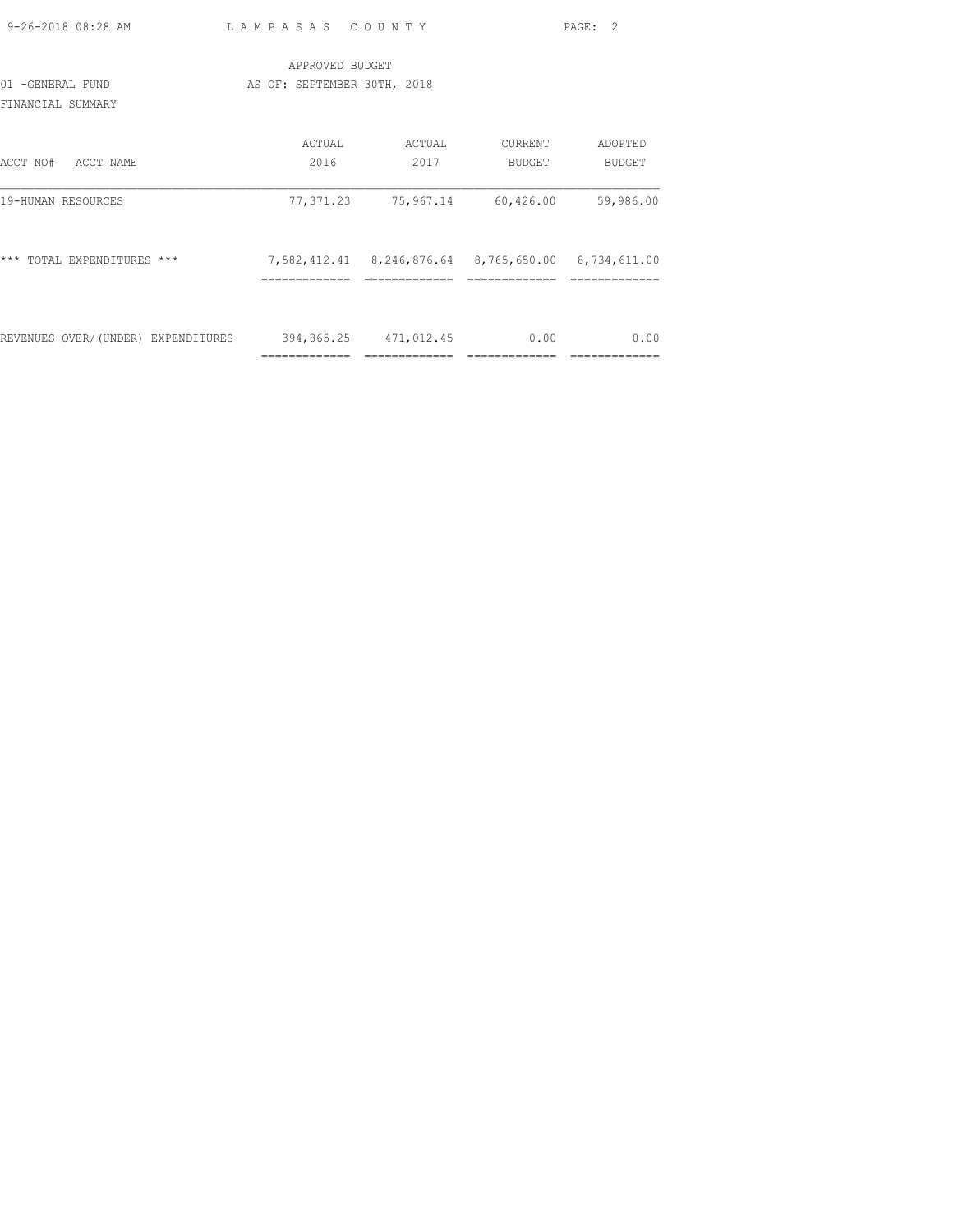#### 01 -GENERAL FUND AS OF: SEPTEMBER 30TH, 2018

# DEPARTMENT - 01-COUNTY JUDGE

| DEPARTMENT REVENUES |                                       |        |        |         |         |
|---------------------|---------------------------------------|--------|--------|---------|---------|
|                     |                                       | ACTUAL | ACTUAL | CURRENT | ADOPTED |
| ACCT NO#            | ACCT NAME                             | 2016   | 2017   | BUDGET  | BUDGET  |
|                     |                                       |        |        |         |         |
|                     |                                       |        |        |         |         |
|                     | 101-00-001 BEGINNING FUND BALANCE     | 0.00   | 0.00   | 0.00    | 0.00    |
|                     | 101-00-002 A GAIN ON SALE OF ASSET    | 0.00   | 0.00   | 0.00    | 0.00    |
|                     | 101-00-006 REIMBURSEMENT OF JUROR PMT | 0.00   | 0.00   | 0.00    | 0.00    |
|                     |                                       |        |        |         |         |

| 101-00-006 REIMBURSEMENT OF JUROR PMT<br>0.00<br>0.00<br>0.00<br>0.00<br>0.00<br>0.00<br>101-00-031 CRIME STOPPER<br>101-00-062 HOMELAND SECURITY<br>0.00<br>0.00<br>0.00<br>101-00-085 SUBDIVISION FEES<br>0.00<br>0.00<br>0.00<br>101-00-098 SANITATION FEES<br>36,885.00<br>40,025.00<br>37,500.00<br>8,000.00<br>101-00-099 INTEREST REVENUE<br>7,994.65<br>10,232.18<br>101-00-100 SALE OF SURPLUS EQUIP/PROPE<br>3,571.00<br>1,080.00<br>1,000.00<br>101-00-101 INC(DEC) FV OF INVESTMENTS<br>0.00<br>0.00<br>0.00<br>101-00-103 STATE SUPPLEMENT-JUDGE<br>26,050.39<br>20,719.08<br>25,200.00<br>101-00-109 SERVICE FEES (ADMIN)<br>6,648.65<br>5,000.00<br>22,618.73<br>101-00-112 MIXED BEVERAGE TAX<br>14,899.62<br>17,334.00<br>0.00<br>101-00-113 LIOUOR LICENSE & PERMITS<br>0.00<br>0.00<br>0.00<br>350.00<br>101-00-114 PROBATE COURT FEE<br>445.00<br>390.00 | 0.00       |
|------------------------------------------------------------------------------------------------------------------------------------------------------------------------------------------------------------------------------------------------------------------------------------------------------------------------------------------------------------------------------------------------------------------------------------------------------------------------------------------------------------------------------------------------------------------------------------------------------------------------------------------------------------------------------------------------------------------------------------------------------------------------------------------------------------------------------------------------------------------------------|------------|
|                                                                                                                                                                                                                                                                                                                                                                                                                                                                                                                                                                                                                                                                                                                                                                                                                                                                              |            |
|                                                                                                                                                                                                                                                                                                                                                                                                                                                                                                                                                                                                                                                                                                                                                                                                                                                                              | 0.00       |
|                                                                                                                                                                                                                                                                                                                                                                                                                                                                                                                                                                                                                                                                                                                                                                                                                                                                              | 0.00       |
|                                                                                                                                                                                                                                                                                                                                                                                                                                                                                                                                                                                                                                                                                                                                                                                                                                                                              | 0.00       |
|                                                                                                                                                                                                                                                                                                                                                                                                                                                                                                                                                                                                                                                                                                                                                                                                                                                                              | 40,000.00  |
|                                                                                                                                                                                                                                                                                                                                                                                                                                                                                                                                                                                                                                                                                                                                                                                                                                                                              | 0.00       |
|                                                                                                                                                                                                                                                                                                                                                                                                                                                                                                                                                                                                                                                                                                                                                                                                                                                                              | 1,000.00   |
|                                                                                                                                                                                                                                                                                                                                                                                                                                                                                                                                                                                                                                                                                                                                                                                                                                                                              | 0.00       |
|                                                                                                                                                                                                                                                                                                                                                                                                                                                                                                                                                                                                                                                                                                                                                                                                                                                                              | 25,200.00  |
|                                                                                                                                                                                                                                                                                                                                                                                                                                                                                                                                                                                                                                                                                                                                                                                                                                                                              | 7,000.00   |
|                                                                                                                                                                                                                                                                                                                                                                                                                                                                                                                                                                                                                                                                                                                                                                                                                                                                              | 0.00       |
|                                                                                                                                                                                                                                                                                                                                                                                                                                                                                                                                                                                                                                                                                                                                                                                                                                                                              | 0.00       |
|                                                                                                                                                                                                                                                                                                                                                                                                                                                                                                                                                                                                                                                                                                                                                                                                                                                                              | 350.00     |
| 101-00-116 GRANT REVENUE<br>0.00<br>0.00<br>0.00                                                                                                                                                                                                                                                                                                                                                                                                                                                                                                                                                                                                                                                                                                                                                                                                                             | 0.00       |
| 101-00-117 LCAD COST<br>0.00<br>0.00<br>0.00                                                                                                                                                                                                                                                                                                                                                                                                                                                                                                                                                                                                                                                                                                                                                                                                                                 | 0.00       |
| 101-00-118 TOBACCO SETTLEMENT<br>8,500.00<br>6,363.36<br>8,055.36                                                                                                                                                                                                                                                                                                                                                                                                                                                                                                                                                                                                                                                                                                                                                                                                            | 8,500.00   |
| 795.00<br>101-00-130 911-ADDRESSING SIGNS<br>1,090.00<br>1,000.00                                                                                                                                                                                                                                                                                                                                                                                                                                                                                                                                                                                                                                                                                                                                                                                                            | 1,000.00   |
| 101-00-140 GENERAL PROGRAM INCOME NTF<br>0.00<br>0.00<br>0.00                                                                                                                                                                                                                                                                                                                                                                                                                                                                                                                                                                                                                                                                                                                                                                                                                | 0.00       |
| 101-00-150 ELECTRONIC E-FILING<br>0.00<br>0.00<br>0.00                                                                                                                                                                                                                                                                                                                                                                                                                                                                                                                                                                                                                                                                                                                                                                                                                       | 0.00       |
| 101-00-166 TX TASK FORCE/INDIGENT DEFE<br>24,000.00<br>19,785.00<br>13,438.25                                                                                                                                                                                                                                                                                                                                                                                                                                                                                                                                                                                                                                                                                                                                                                                                | 24,000.00  |
| 101-00-190 MISCELLANEOUS RECEIPTS<br>2,405.73<br>12,100.72<br>2,500.00                                                                                                                                                                                                                                                                                                                                                                                                                                                                                                                                                                                                                                                                                                                                                                                                       | 3,500.00   |
| 101-00-194 REIMBURSEMENT-INSURANCE<br>0.00<br>4,250.00<br>0.00                                                                                                                                                                                                                                                                                                                                                                                                                                                                                                                                                                                                                                                                                                                                                                                                               | 0.00       |
| 101-00-207 COBRA INSURANCE PREMIUM<br>26.73<br>7.56<br>1,000.00                                                                                                                                                                                                                                                                                                                                                                                                                                                                                                                                                                                                                                                                                                                                                                                                              | 0.00       |
| 201-00-000 OTHER RESOURCE<br>0.00<br>0.00<br>0.00                                                                                                                                                                                                                                                                                                                                                                                                                                                                                                                                                                                                                                                                                                                                                                                                                            | 0.00       |
| 201-00-001 CONTRIBUTIONS-OTHERGOV-CITY<br>0.00<br>0.00<br>0.00                                                                                                                                                                                                                                                                                                                                                                                                                                                                                                                                                                                                                                                                                                                                                                                                               | 0.00       |
| 201-00-010 OPERATING TRANSFERS-IN 46,000.00<br>76,000.00<br>76,388.19                                                                                                                                                                                                                                                                                                                                                                                                                                                                                                                                                                                                                                                                                                                                                                                                        | 64,337.00  |
| 190,050.00<br>** SUB-DEPARTMENT REVENUE TOTAL **<br>185,349.21<br>214,249.99                                                                                                                                                                                                                                                                                                                                                                                                                                                                                                                                                                                                                                                                                                                                                                                                 | 174,887.00 |
| ** DEPARTMENT REVENUE TOTAL **<br>185, 349. 21<br>214,249.99<br>190,050.00                                                                                                                                                                                                                                                                                                                                                                                                                                                                                                                                                                                                                                                                                                                                                                                                   | 174,887.00 |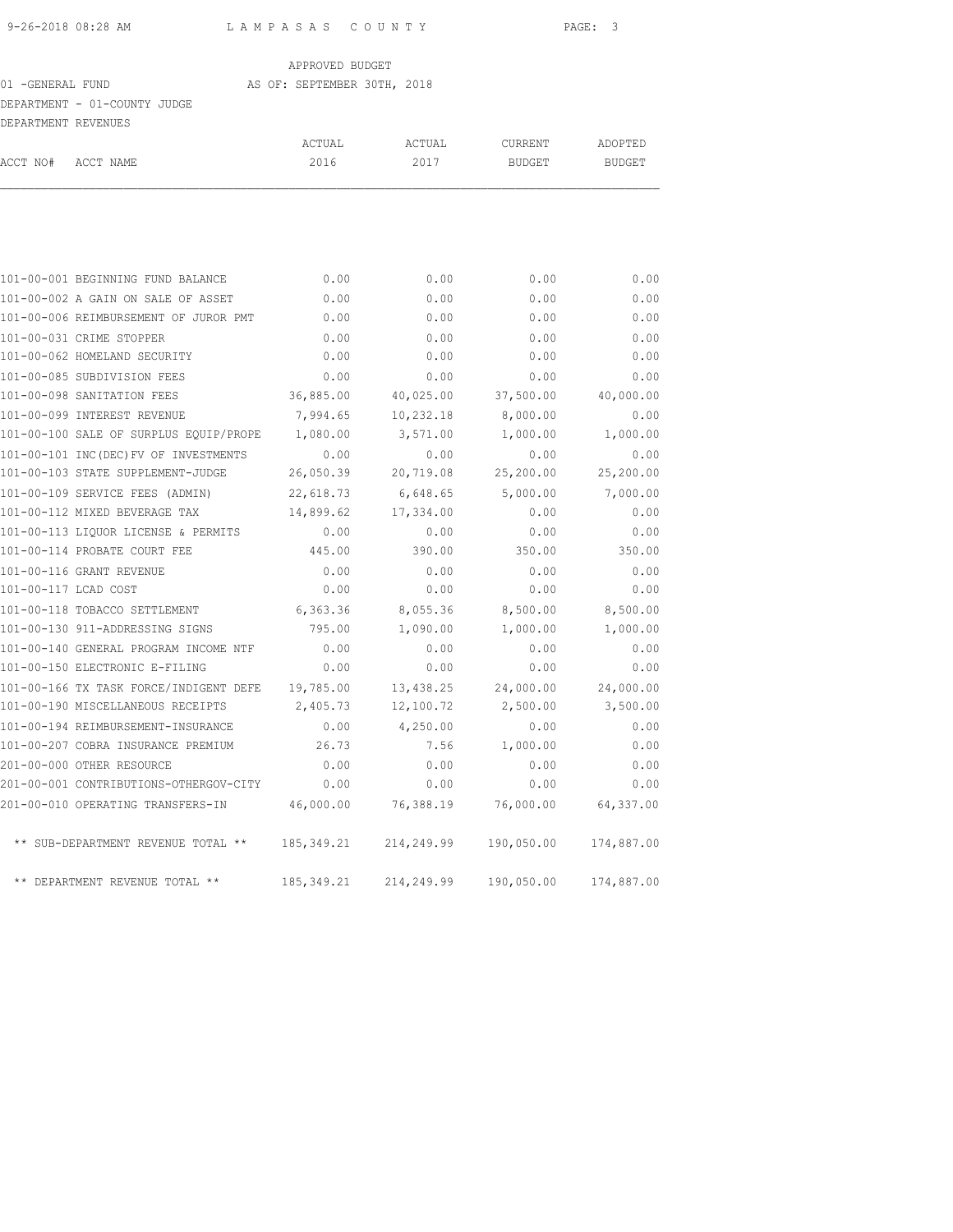| 9-26-2018 08:28 AM |  |
|--------------------|--|

L A M P A S A S C O U N T Y PAGE: 4

## APPROVED BUDGET

# 01 -GENERAL FUND **AS OF: SEPTEMBER 30TH, 2018**

# DEPARTMENT - 02-COUNTY AUDITOR

| DEPARTMENT REVENUES |                                                                                            |                |                    |                   |                          |
|---------------------|--------------------------------------------------------------------------------------------|----------------|--------------------|-------------------|--------------------------|
| ACCT NO#            | ACCT NAME                                                                                  | ACTUAL<br>2016 | ACTUAL<br>2017     | CURRENT<br>BUDGET | ADOPTED<br><b>BUDGET</b> |
|                     |                                                                                            |                |                    |                   |                          |
|                     |                                                                                            |                |                    |                   |                          |
|                     | 102-00-087 UNEMPLOYMENT REFUND                                                             | 0.00           | 0.00               | 0.00              | 0.00                     |
|                     | 102-00-099 INTEREST REVENUE<br>102-00-102 INSURANCE REFUND                                 | 27.69          | 0.00               | 0.00              | 0.00<br>0.00             |
|                     |                                                                                            | 6,111.61       | 0.00               | 0.00              |                          |
|                     | 102-00-143 COLLECTION DEPT<br>102-00-190 MISCELLANEOUS RECEIPTS 3,533.44 4,855.23 1,000.00 | 644.00         | 0.00               | 0.00              | 0.00                     |
|                     | 102-00-193 COUNTY COLLECTIN-OMNI BASE 1,170.00                                             |                | 1,020.00           | 1,000.00          | 900.00<br>1,000.00       |
|                     | 202-00-000 OTHER RESOURSE                                                                  | 0.00           | 0.00               | 0.00              | 0.00                     |
|                     |                                                                                            |                |                    |                   |                          |
|                     | ** SUB-DEPARTMENT REVENUE TOTAL **                                                         |                | 11,486.74 5,875.23 | 2,000.00          | 1,900.00                 |
|                     | 102-01-194 REIMBURSEMENT - IHC                                                             | 0.00           | 0.00               | 0.00              | 0.00                     |
|                     | ** SUB-DEPARTMENT REVENUE TOTAL **                                                         | 0.00           | 0.00               | 0.00              | 0.00                     |
|                     |                                                                                            |                |                    |                   |                          |
|                     | 102-02-018 COURT APPOINTED ATTORNEY 881.67                                                 |                | 403.50             | 0.00              | 0.00                     |
|                     | 102-02-116 GRANT REVENUE                                                                   | 0.00           | 0.00               | 0.00              | 0.00                     |
|                     | ** SUB-DEPARTMENT REVENUE TOTAL ** 881.67                                                  |                | 403.50             | 0.00              | 0.00                     |
|                     | ** DEPARTMENT REVENUE TOTAL **                                                             | 12,368.41      | 6,278.73           | 2,000.00          | 1,900.00                 |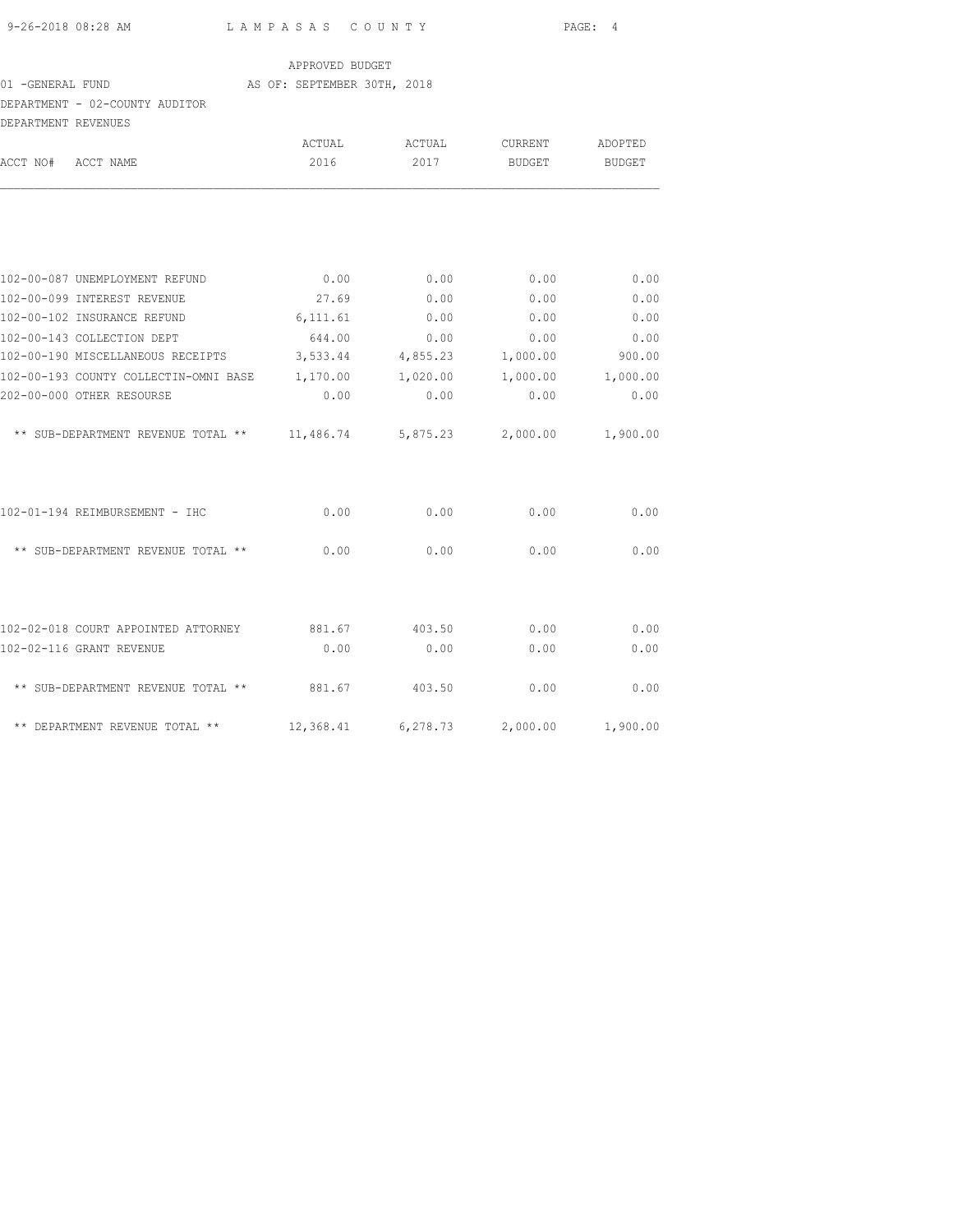| 9-26-2018 08:28 AM | LAMPASAS COUNTY | PAGE: 5 |
|--------------------|-----------------|---------|

#### 01 -GENERAL FUND AS OF: SEPTEMBER 30TH, 2018

## DEPARTMENT - 03-COUNTY TREASURER

|          | DEPARTMENT REVENUES |        |        |         |         |
|----------|---------------------|--------|--------|---------|---------|
|          |                     | ACTUAL | ACTUAL | CURRENT | ADOPTED |
| ACCT NO# | ACCT NAME           | 2016   | 2017   | BUDGET  | BUDGET  |
|          |                     |        |        |         |         |
|          |                     |        |        |         |         |
|          |                     |        |        |         |         |

| 103-00-099 INTEREST REVENUE        | 7,612.83  | 17,402.27 | 50,000.00 | 50,000.00 |
|------------------------------------|-----------|-----------|-----------|-----------|
| 103-00-109 SERVICE FEES            | 51,535.15 | 30,710.20 | 30,000.00 | 30,000.00 |
| 103-00-117 BINGO TAX               | 0.00      | 0.00      | 0.00      | 0.00      |
| 103-00-143 COLLECTION DEPT         | 271.99    | 674.49    | 50.00     | 500.00    |
| 103-00-190 MISCELLANEOUS RECEIPTS  | 1,154.74  | 178.61    | 1,000.00  | 0.00      |
| ** SUB-DEPARTMENT REVENUE TOTAL ** | 60,574.71 | 48,965.57 | 81,050.00 | 80,500.00 |
| ** DEPARTMENT REVENUE TOTAL **     | 60,574.71 | 48,965.57 | 81,050.00 | 80,500.00 |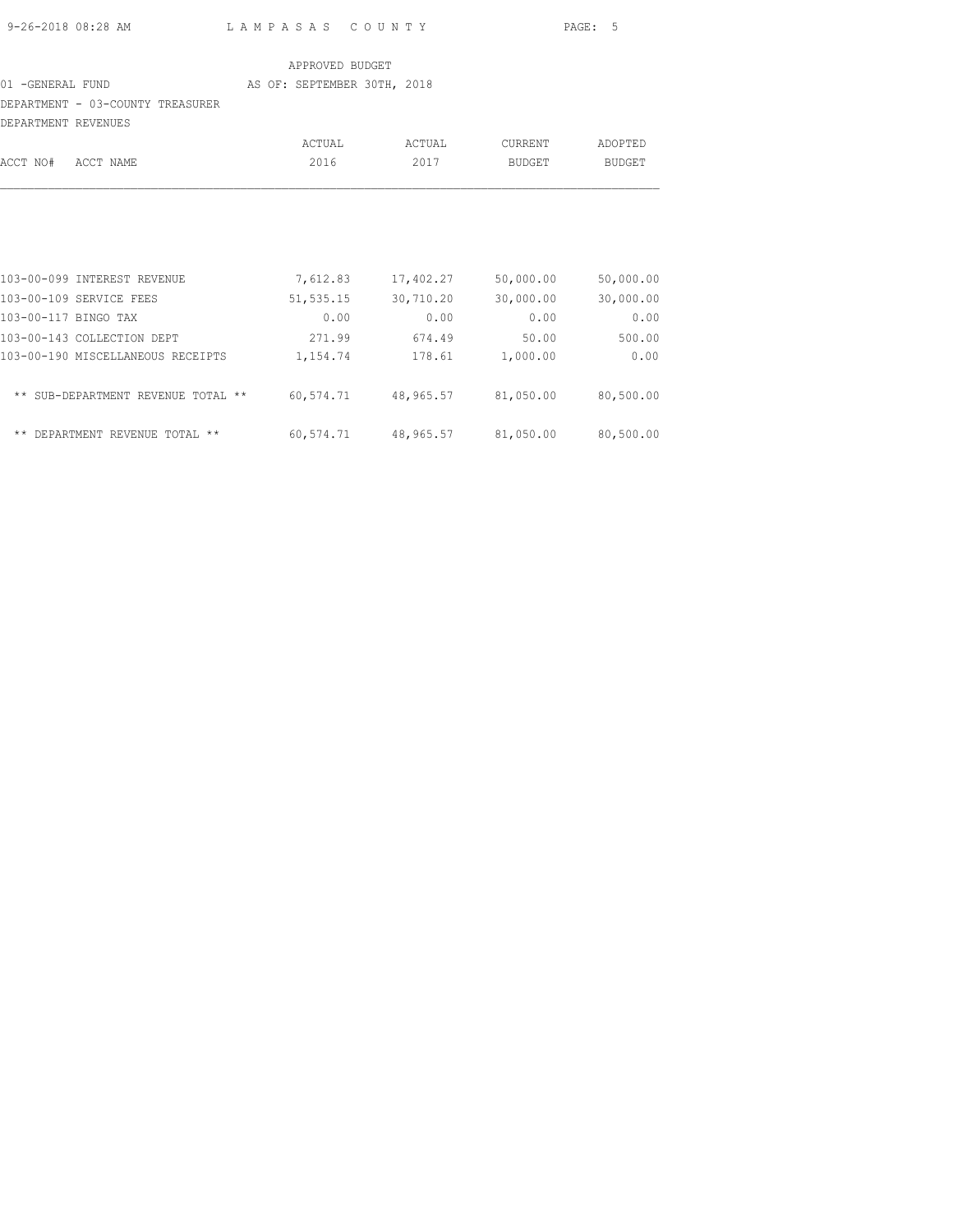# 01 -GENERAL FUND AS OF: SEPTEMBER 30TH, 2018

DEPARTMENT - 04-CO TAX ASSESSOR

| DEPARTMENT REVENUES |        |        |         |         |
|---------------------|--------|--------|---------|---------|
|                     | ACTUAL | ACTUAL | CURRENT | ADOPTED |
| ACCT NO# ACCT NAME  | 2016   | 2017   | BUDGET  | BUDGET  |

| 104-00-010 CURRENT AD VALOREM TAXES                                       | 5,467,488.66 | 6,032,795.00 | 6, 216, 591.00 | 6,205,915.00 |
|---------------------------------------------------------------------------|--------------|--------------|----------------|--------------|
| 104-00-015 LOCAL OPTION 1/2% SALES TAX                                    | 773,106.74   | 784, 313. 13 | 760,000.00     | 760,000.00   |
| 104-00-020 DELINQUENT AD VALORM TAXES                                     | 118,854.38   | 85,991.95    | 120,000.00     | 110,000.00   |
| 104-00-030 PENALTIES & INT. AD VALOREM                                    | 28,871.11    | 81,725.56    | 15,000.00      | 70,000.00    |
| 104-00-031 CHILD WELFARE BOARD                                            | 0.00         | 0.00         | 0.00           | 0.00         |
| 104-00-035 LCAD REFUND                                                    | 0.00         | 0.00         | 0.00           | 0.00         |
| 104-00-036 POSTAGE REIMBURSEMENT                                          | 2,682.00     | 1,944.50     | 4,000.00       | 2,000.00     |
| 104-00-043 COURT COST CHILD SAFETY                                        | 36,519.00    | 35,815.50    | 35,000.00      | 35,000.00    |
| 104-00-089 MOTOR VEHICLE VERIFICATION                                     | 414.00       | 266.00       | 500.00         | 350.00       |
| 104-00-090 MOTOR VEHICLE REGISTRATION                                     | 64,276.20    | 69,747.54    | 69,000.00      | 70,000.00    |
| 104-00-091 STATE SALES TAX REBATE                                         | 279,415.88   | 283,764.18   | 325,000.00     | 350,000.00   |
| 104-00-104 T/AC-AUTO TITLES                                               | 34,740.00    | 35,965.00    | 35,000.00      | 35,000.00    |
| 104-00-113 LIQUOR LICENSE & PERMITS                                       | 5,719.42     | 3,776.29     | 15,000.00      | 22,000.00    |
| 104-00-190 MISCELLANEOUS RECEIPTS                                         | 343.94       | 282.95       | 1,000.00       | 500.00       |
| ** SUB-DEPARTMENT REVENUE TOTAL ** 6,812,431.33 7,416,387.60 7,596,091.00 |              |              |                | 7,660,765.00 |
| 104-01-011 VOTER REGISTRATION                                             | 0.00         | 0.00         | 0.00           | 0.00         |
| ** SUB-DEPARTMENT REVENUE TOTAL **                                        | 0.00         | 0.00         | 0.00           | 0.00         |

\*\* DEPARTMENT REVENUE TOTAL \*\* 6,812,431.33 7,416,387.60 7,596,091.00 7,660,765.00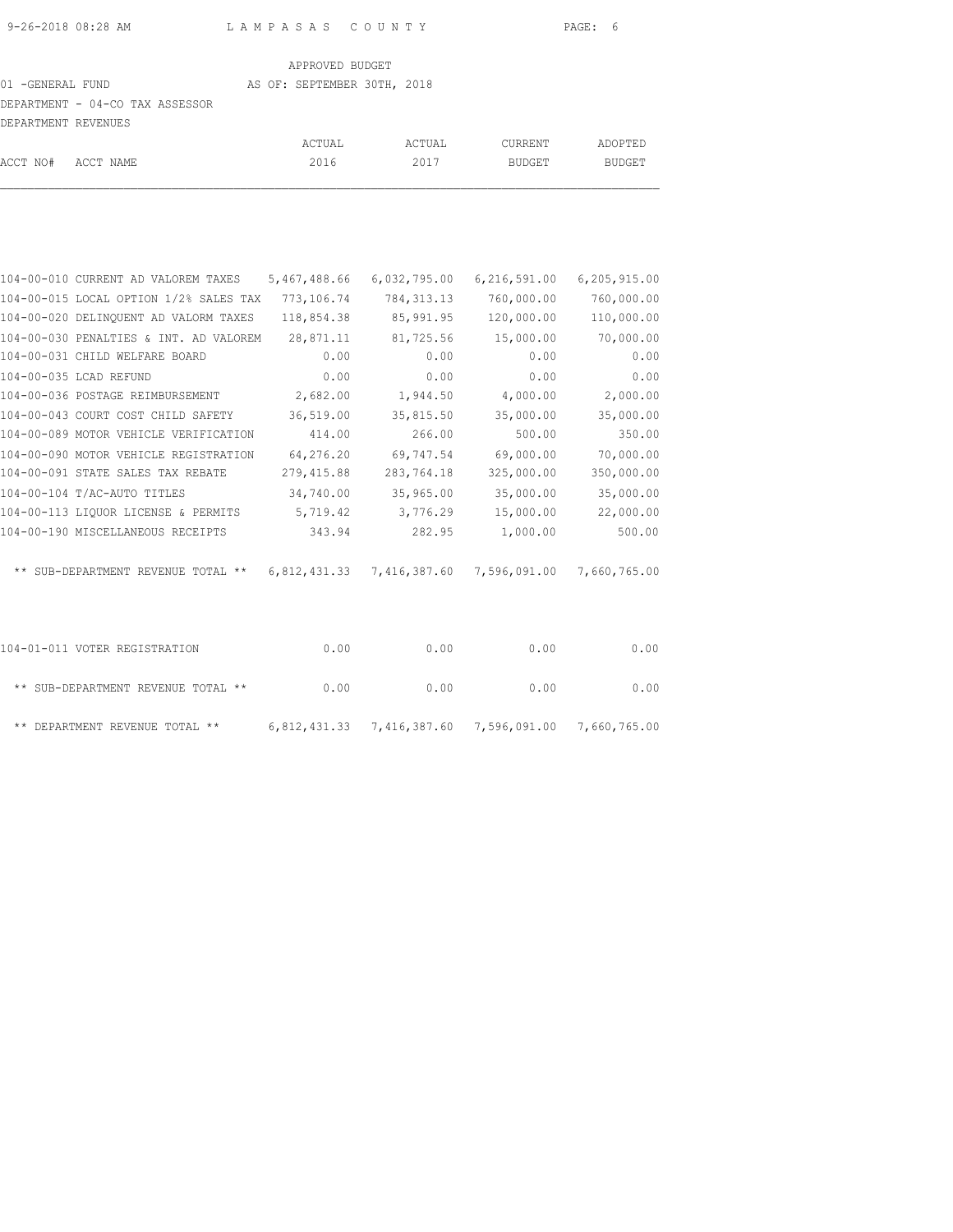### 01 -GENERAL FUND AS OF: SEPTEMBER 30TH, 2018

DEPARTMENT - 05-COUNTY CLERK

| DEPARTMENT REVENUES |        |        |         |         |
|---------------------|--------|--------|---------|---------|
|                     | ACTUAL | ACTUAL | CURRENT | ADOPTED |
| ACCT NO# ACCT NAME  | 2016   | 2017   | BUDGET  | BUDGET  |

| 105-00-009 3rd DISTRICT FEES           |            | 0.00<br>0.00 | 0.00       | 0.00       |
|----------------------------------------|------------|--------------|------------|------------|
| 105-00-012 SUPPLE CRT GUARDIANSHIP FEE | 3,020.00   | 3,060.00     | 3,000.00   | 3,000.00   |
| 105-00-033 PRESERVATION CLERK ACCOUNT  | 1,500.00   | 1,530.00     | 1,200.00   | 1,300.00   |
| 105-00-106 COUNTY CLERK                | 201,076.90 | 187,382.91   | 190,000.00 | 190,000.00 |
| 105-00-107 COUNTY CLERK-PROBATION      | 38,770.00  | 51, 118.90   | 35,000.00  | 36,000.00  |
| 105-00-120 CO.CLERK DELINOUENT COLLECT |            | 0.00<br>0.00 | 0.00       | 0.00       |
| 105-00-190 MISCELLANEOUS RECEIPTS      |            | 0.00<br>0.00 | 0.00       | 0.00       |
| ** SUB-DEPARTMENT REVENUE TOTAL **     | 244,366.90 | 243,091.81   | 229,200.00 | 230,300.00 |
| ** DEPARTMENT REVENUE TOTAL **         | 244,366.90 | 243,091.81   | 229,200.00 | 230,300.00 |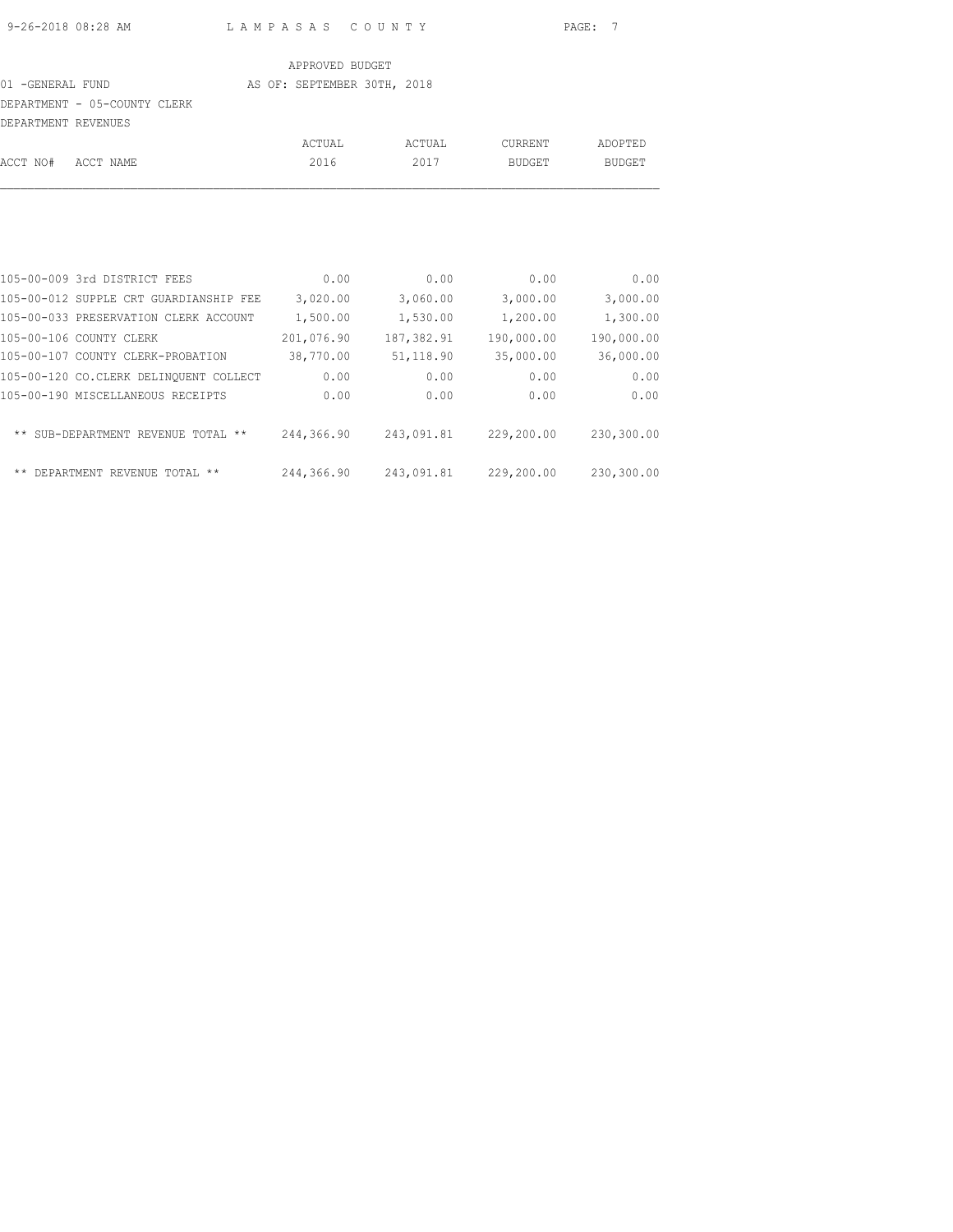#### 01 -GENERAL FUND AS OF: SEPTEMBER 30TH, 2018

### DEPARTMENT - 06-DISTRICT CLERK

| DEPARTMENT REVENUES |                    |        |        |         |         |
|---------------------|--------------------|--------|--------|---------|---------|
|                     |                    | ACTUAL | ACTUAL | CURRENT | ADOPTED |
|                     | ACCT NO# ACCT NAME | 2016   | 2017   | BUDGET  | BUDGET  |

| 106-00-006 REIMBURSMENT OF JUROR PMT   | 5,168.00  | 5,848.00  | 6,000.00                           | 6,500.00   |
|----------------------------------------|-----------|-----------|------------------------------------|------------|
| 106-00-008 JUVENILE DELINQUENCY PREVEN | 0.00      | 0.00      | 0.00                               | 0.00       |
| 106-00-009 3rd DISTRICT FEES           | 0.00      | 0.00      | 0.00                               | 0.00       |
| 106-00-036 POSTAGE REIMBURSEMENT       | 0.00      | 0.00      | 0.00                               | 0.00       |
| 106-00-037 DIST CLERK RECORD MGMT      | 0.00      | 0.00      | 0.00                               | 0.00       |
| 106-00-038 INDIGENT FEE                | 0.00      | 0.00      | 0.00                               | 0.00       |
| 106-00-094 DISTRICT CLERK              | 56,930.59 | 57,984.25 | 60,000.00                          | 75,000.00  |
| 106-00-105 DISTRICT CLK AG CHILD SUPPO | 0.00      | 0.00      | 0.00                               | 0.00       |
| 106-00-108 DISTRICT CLERK-PROBATION    | 51,406.08 | 63,670.05 | 55,000.00                          | 60,000.00  |
| 106-00-116 GRANT REVENUE - VINE        | 0.00      | 0.00      | 0.00                               | 0.00       |
| 106-00-120 CHILD ABUSE PREVENTION FEE  | 220.00    | 20.00     | 0.00                               | 0.00       |
| 106-00-150 ELECTRONIC E-FILING         | 0.00      | 0.00      | 0.00                               | 0.00       |
| 106-00-190 MISCELLANEOUS RECEIPTS      | 11,773.00 | 7,098.20  | 12,500.00                          | 7,000.00   |
| 206-00-010 OPERATING TRANSFERS - IN    | 0.00      | 0.00      | 0.00                               | 0.00       |
| ** SUB-DEPARTMENT REVENUE TOTAL **     |           |           | 125,497.67  134,620.50  133,500.00 | 148,500.00 |
|                                        |           |           |                                    |            |
| 106-01-190 MISCELLANEOUS (PASSPORT)    | 8,390.00  | 13,601.65 | 12,000.00                          | 11,000.00  |
| ** SUB-DEPARTMENT REVENUE TOTAL **     | 8,390.00  | 13,601.65 | 12,000.00                          | 11,000.00  |
| ** DEPARTMENT REVENUE TOTAL **         |           |           |                                    | 159,500.00 |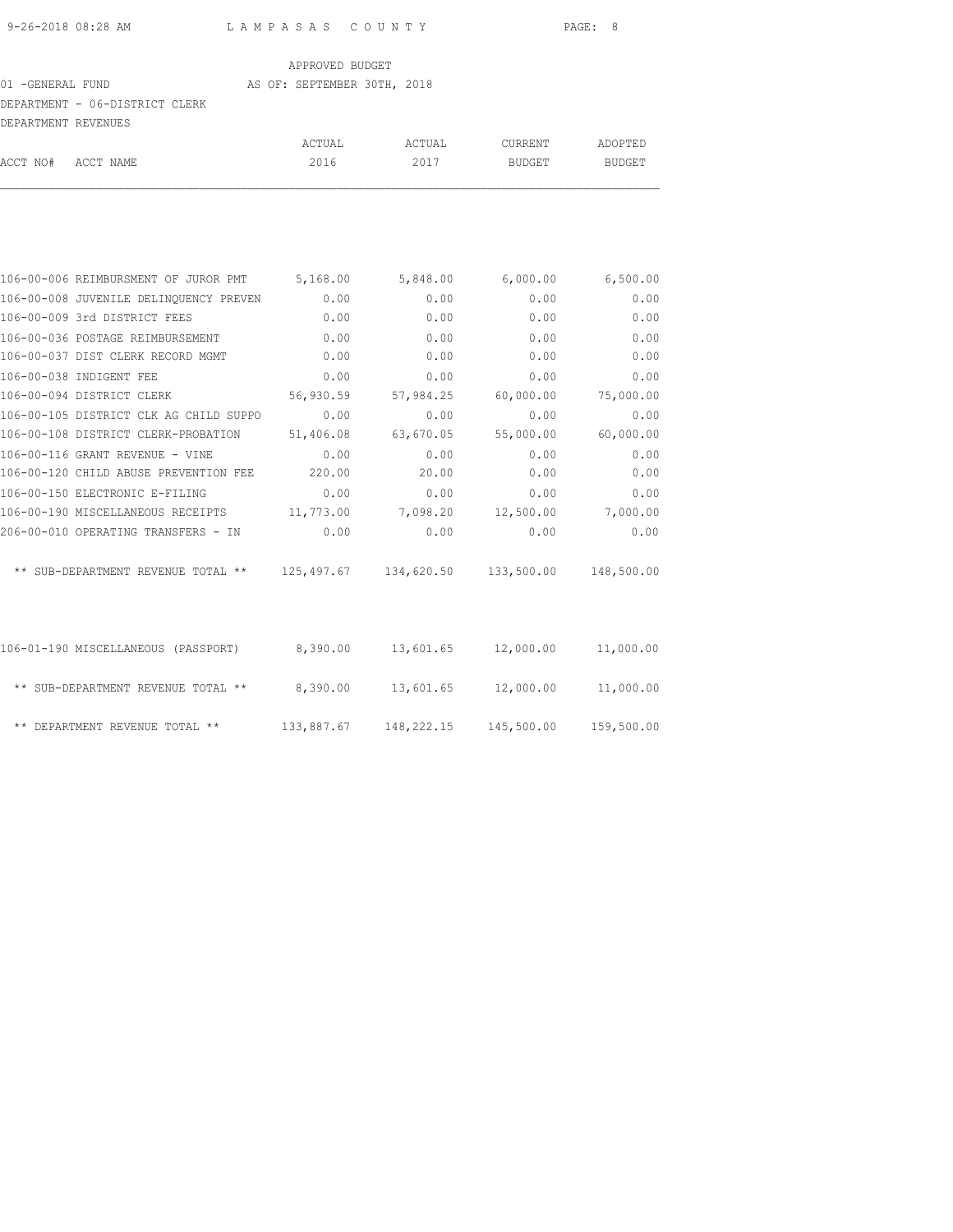#### 01 -GENERAL FUND AS OF: SEPTEMBER 30TH, 2018

# DEPARTMENT - 07-COUNTY SHERIFF

|                     | DEFANIMENI - V/-VUUNII SHENIFF        |           |                            |           |           |
|---------------------|---------------------------------------|-----------|----------------------------|-----------|-----------|
| DEPARTMENT REVENUES |                                       |           |                            |           |           |
|                     |                                       | ACTUAL    | ACTUAL                     | CURRENT   | ADOPTED   |
| ACCT NO#            | ACCT NAME                             | 2016      | 2017                       | BUDGET    | BUDGET    |
|                     |                                       |           |                            |           |           |
|                     | 107-00-050 TELEPHONE COMMISSION       |           | 7,350.35 6,784.68 7,500.00 |           | 6,500.00  |
|                     | 107-00-062 HOMELAND SECURITY          | 0.00      | 0.00                       | 0.00      | 0.00      |
|                     | 107-00-092 SERVING CITATION           | 3,725.00  | 6,003.00                   | 5,000.00  | 3,000.00  |
|                     | 107-00-100 SALE OF SURPLUS PROPERTY   | 10,732.95 | 22,209.00                  | 10,000.00 | 0.00      |
|                     | 107-00-102 INSURANCE REFUND           | 0.00      | 2,194.36                   | 0.00      | 0.00      |
|                     | 107-00-116 GRANT REVENUE              | 3,742.53  | 59,934.00                  | 15,000.00 | 15,000.00 |
|                     | 107-00-119 CITY PAYMENT FOR PRISONERS | 3,559.44  | 9,858.42                   | 3,500.00  | 5,000.00  |
|                     | 107-00-122 PRISONER TRANSPORTATION    | 1,188.15  | 1,010.50                   | 3,000.00  | 0.00      |
|                     | 107-00-123 STATE REIMBURSEMENT        | 0.00      | 3,005.00                   | 0.00      | 0.00      |
|                     | 107-00-125 LOMETA INTERLOCAL          | 0.00      | 0.00                       | 0.00      | 0.00      |
|                     | 107-00-188 FORFEITED PROPERTY         | 6,653.83  | 0.00                       | 5,000.00  | 0.00      |
|                     | 107-00-190 MISCELLANEOUS RECEIPTS     | 2,777.05  | 3,328.68                   | 2,000.00  | 4,000.00  |

| ILV7 VV 17V MIDVMINIMMUVOJ KEVEILIJ | 2.111.00   | <b>U.U.U.U.</b> | 2,000.00   | 7,000.00   |
|-------------------------------------|------------|-----------------|------------|------------|
| 107-00-191 CITIZENS DONATIONS       | 100.00     | 687.00          | 0.00       | 0.00       |
| 107-00-194 REIMBURSEMENT-INSURANCE  | 0.00       | 0.00            | 0.00       | 0.00       |
| 207-00-000 OTHER RESOURCE-LEASE     | 112,000.00 | 158,943.00      | 125,059.00 | 125,059.00 |
| ** SUB-DEPARTMENT REVENUE TOTAL **  | 151,829.30 | 273,957.64      | 176,059.00 | 158,559.00 |
|                                     |            |                 |            |            |
| 107-01-116 GRANT REVENUE - VINE     | 0.00       | 0.00            | 0.00       | 0.00       |
| ** SUB-DEPARTMENT REVENUE TOTAL **  | 0.00       | 0.00            | 0.00       | 0.00       |
|                                     |            |                 |            |            |

| 107-02-190 MISCELLANEOUS RECEIPTS  | 1,770.66 | 378.32 | 2,000.00 | 0.00 |
|------------------------------------|----------|--------|----------|------|
| 107-02-191 CITIZENS DONATIONS      | 0.00     | 0.00   | 1,000.00 | 0.00 |
| ** SUB-DEPARTMENT REVENUE TOTAL ** | 1,770.66 | 378.32 | 3,000.00 | 0.00 |
|                                    |          |        |          |      |
| 107-03-190 MISCELLANEOUS RECEIPTS  | 0.00     | 0.00   | 0.00     | 0.00 |
| ** SUB-DEPARTMENT REVENUE TOTAL ** | 0.00     | 0.00   | 0.00     | 0.00 |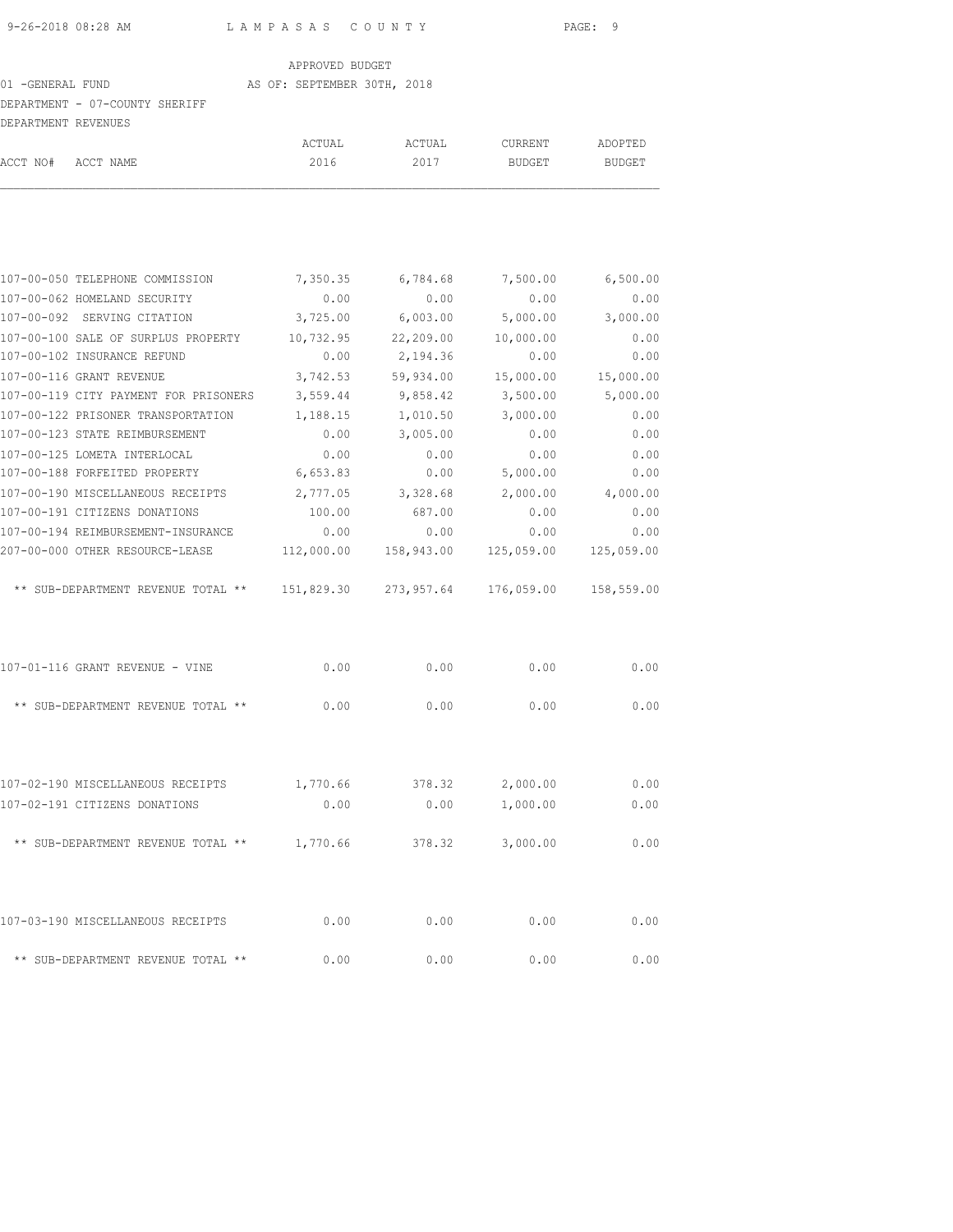|                     | 9-26-2018 08:28 AM                 | LAMPASAS COUNTY             |                 |          |                                             | PAGE: 10 |
|---------------------|------------------------------------|-----------------------------|-----------------|----------|---------------------------------------------|----------|
|                     |                                    |                             | APPROVED BUDGET |          |                                             |          |
| 01 -GENERAL FUND    |                                    | AS OF: SEPTEMBER 30TH, 2018 |                 |          |                                             |          |
|                     | DEPARTMENT - 07-COUNTY SHERIFF     |                             |                 |          |                                             |          |
| DEPARTMENT REVENUES |                                    |                             |                 |          |                                             |          |
|                     |                                    | ACTUAL                      |                 | ACTUAL   | CURRENT                                     | ADOPTED  |
| ACCT NO# ACCT NAME  |                                    | 2016                        |                 | 2017     | BUDGET                                      | BUDGET   |
|                     |                                    |                             |                 |          |                                             |          |
|                     |                                    |                             |                 |          |                                             |          |
|                     |                                    |                             |                 |          |                                             |          |
|                     |                                    |                             |                 |          |                                             |          |
|                     | 107-04-116 GRANT REVENUE           |                             | 0.00            | 9,540.00 | 0.00                                        | 0.00     |
|                     | 107-04-190 MISCELLANEOUS RECEIPTS  |                             | 0.00            | 0.00     | 0.00                                        | 0.00     |
|                     |                                    |                             |                 |          |                                             |          |
|                     | ** SUB-DEPARTMENT REVENUE TOTAL ** |                             | 0.00            | 9,540.00 | 0.00                                        | 0.00     |
|                     |                                    |                             |                 |          |                                             |          |
|                     | ** DEPARTMENT REVENUE TOTAL **     |                             |                 |          | 153,599.96 283,875.96 179,059.00 158,559.00 |          |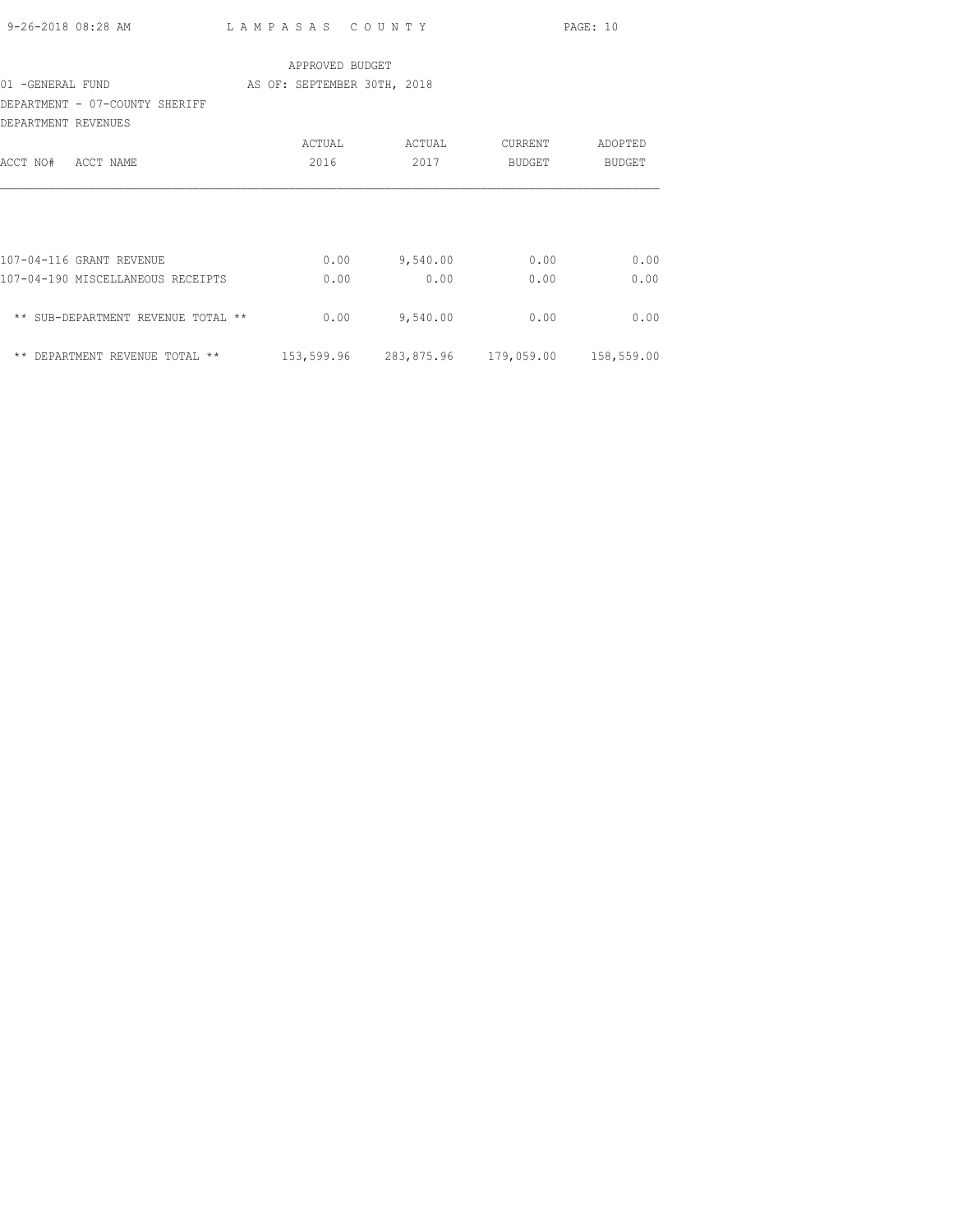## 01 -GENERAL FUND AS OF: SEPTEMBER 30TH, 2018

DEPARTMENT - 08-COUNTY/DISTRICT ATTNY

| DEPARTMENT REVENUES |                                        |           |           |           |               |
|---------------------|----------------------------------------|-----------|-----------|-----------|---------------|
|                     |                                        | ACTUAL    | ACTUAL    | CURRENT   | ADOPTED       |
| ACCT NO#            | ACCT NAME                              | 2016      | 2017      | BUDGET    | <b>BUDGET</b> |
|                     |                                        |           |           |           |               |
|                     | 108-00-103 STATE SUPPLEMENT ASST. D.A. | 4,506.72  | 13,297.82 | 0.00      | 0.00          |
|                     | 108-00-116 GRANT REVENUE JUVENILE PROS | 0.00      | 0.00      | 0.00      | 0.00          |
|                     | 108-00-123 STATE REIMBURSEMENT         | 27,500.00 | 18,708.90 | 27,500.00 | 27,500.00     |
|                     | 108-00-190 MISCELLANEOUS RECEIPTS      | 0.00      | 0.00      | 0.00      | 0.00          |
| $***$               | SUB-DEPARTMENT REVENUE TOTAL **        | 32,006.72 | 32,006.72 | 27,500.00 | 27,500.00     |
| $***$<br>DEPARTMENT | REVENUE TOTAL **                       | 32,006.72 | 32,006.72 | 27,500.00 | 27,500.00     |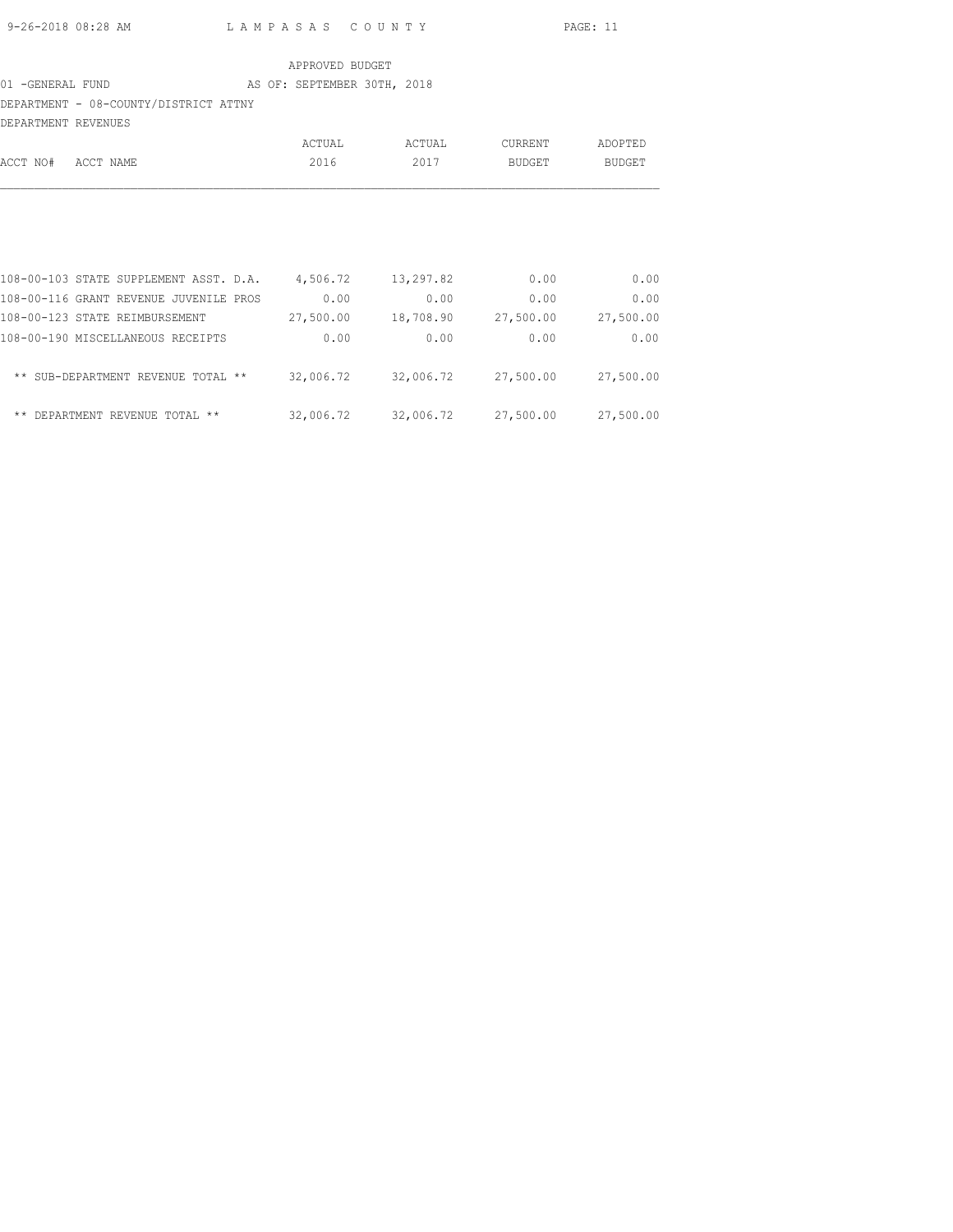| 9-26-2018 08:28 AM                                      | LAMPASAS COUNTY |                             | PAGE: 12 |          |
|---------------------------------------------------------|-----------------|-----------------------------|----------|----------|
|                                                         | APPROVED BUDGET |                             |          |          |
| 01 -GENERAL FUND                                        |                 | AS OF: SEPTEMBER 30TH, 2018 |          |          |
| DEPARTMENT - 09-NON-DEPARTMENTAL<br>DEPARTMENT REVENUES |                 |                             |          |          |
|                                                         | ACTUAL          | ACTUAL                      | CURRENT  | ADOPTED  |
| ACCT NO# ACCT NAME                                      | 2016            | 2017                        | BUDGET   | BUDGET   |
|                                                         |                 |                             |          |          |
| 109-00-190 MISCELLANEOUS RECEIPTS                       | 1,733.04        | 143.20                      | 2,000.00 | 1,000.00 |
| ** SUB-DEPARTMENT REVENUE TOTAL **                      | 1,733.04        | 143.20                      | 2,000.00 | 1,000.00 |
| ** DEPARTMENT REVENUE TOTAL **                          | 1,733.04        | 143.20                      | 2,000.00 | 1,000.00 |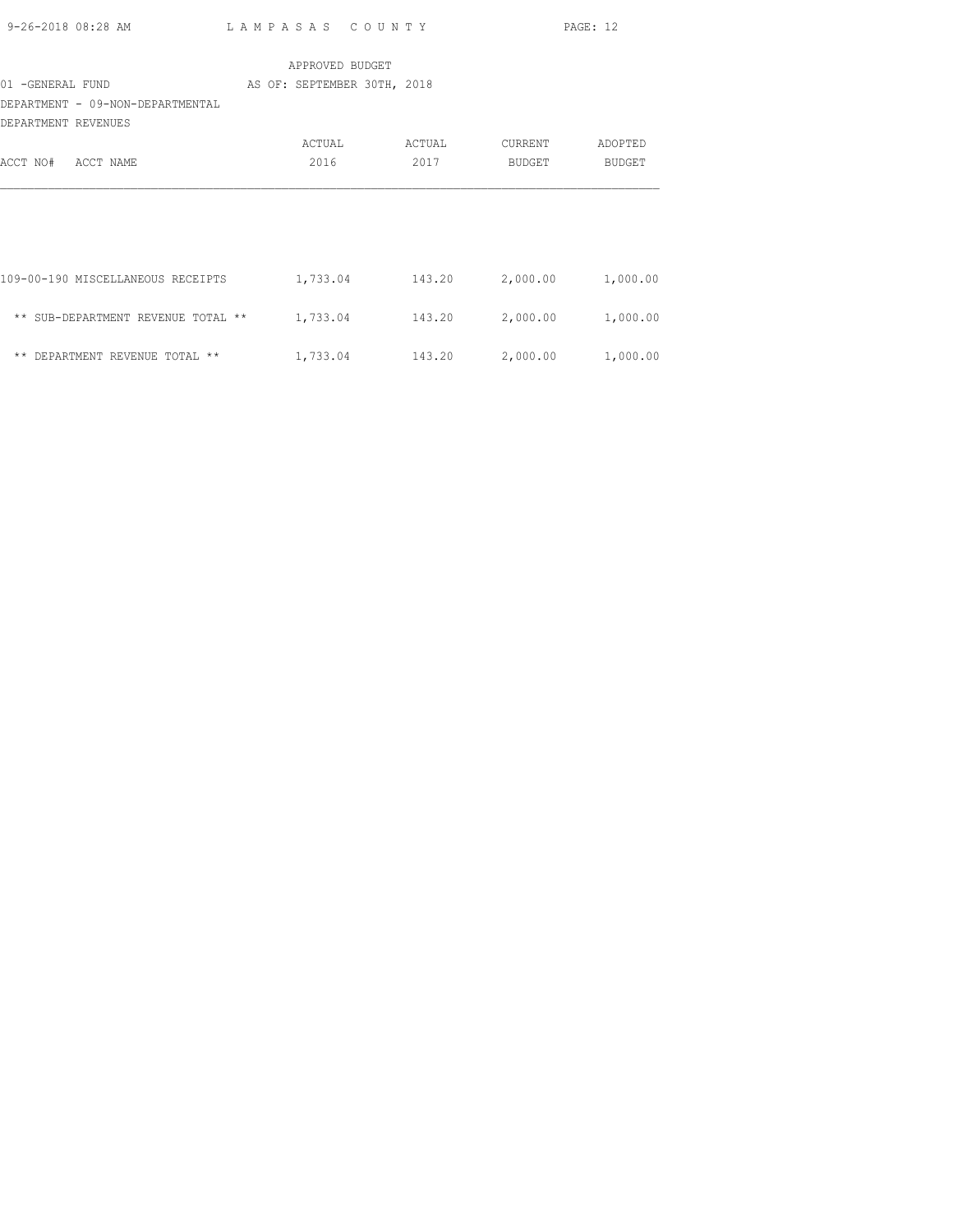| 9-26-2018 08:28 AM | LAMPASAS COUNTY | PAGE: 13 |
|--------------------|-----------------|----------|
|                    |                 |          |

## 01 -GENERAL FUND AS OF: SEPTEMBER 30TH, 2018

DEPARTMENT - 10-CONSTABLES 1, 3 & 4

| DEPARTMENT REVENUES                         |          |          |          |               |
|---------------------------------------------|----------|----------|----------|---------------|
|                                             | ACTUAL   | ACTUAL   | CURRENT  | ADOPTED       |
| ACCT NO# ACCT NAME                          | 2016     | 2017     | BUDGET   | <b>BUDGET</b> |
|                                             |          |          |          |               |
| 110-00-092 SERVING CITATION                 | 0.00     | 0.00     | 0.00     | 0.00          |
| 110-00-123 STATE REIMBURSEENT               | 0.00     | 0.00     | 0.00     | 0.00          |
| 110-00-190 MISCELLANEOUS RECEIPTS           | 1,328.49 | 682.59   | 1,000.00 | 0.00          |
| ** SUB-DEPARTMENT REVENUE TOTAL ** 1,328.49 |          | 682.59   | 1,000.00 | 0.00          |
| 110-01-092 SERVING CITATION                 | 0.00     | 150.00   | 0.00     | 5,000.00      |
| 110-01-102 INSURANCE REFUND                 | 0.00     | 542.36   | 0.00     | 0.00          |
| 110-01-123 STATE REIMBURSEMENT              | 0.00     | 0.00     | 0.00     | 0.00          |
| ** SUB-DEPARTMENT REVENUE TOTAL **          | 0.00     | 692.36   | 0.00     | 5,000.00      |
| 110-02-092 SERVING CITATION                 | 0.00     | 0.00     | 0.00     | 0.00          |
| 110-02-123 STATE REIMBURSEMENT              | 0.00     | 680.19   | 0.00     | 0.00          |
| ** SUB-DEPARTMENT REVENUE TOTAL **          | 0.00     | 680.19   | 0.00     | 0.00          |
| ** DEPARTMENT REVENUE TOTAL **              | 1,328.49 | 2,055.14 | 1,000.00 | 5,000.00      |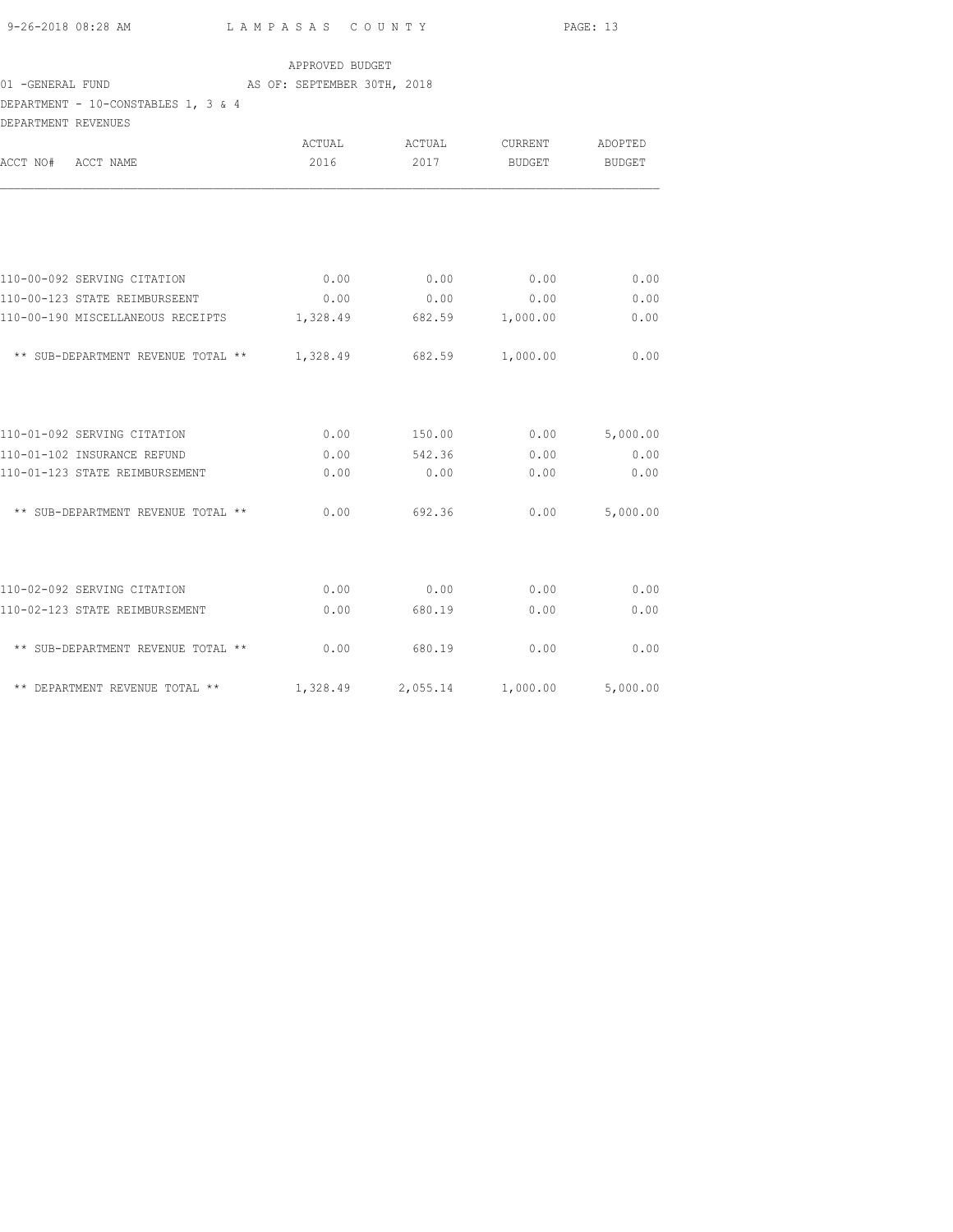| 9-26-2018 08:28 AM | LAMPASAS COUNTY | <b>PAGE: 14</b> |
|--------------------|-----------------|-----------------|

### 01 -GENERAL FUND AS OF: SEPTEMBER 30TH, 2018

## DEPARTMENT - 11-COUNTY LOCATED AT CITY

| DEPARTMENT REVENUES                                                 |          |                            |          |               |
|---------------------------------------------------------------------|----------|----------------------------|----------|---------------|
|                                                                     | ACTUAL   | ACTUAL                     | CURRENT  | ADOPTED       |
| ACCT NO# ACCT NAME                                                  | 2016     | 2017                       | BUDGET   | <b>BUDGET</b> |
|                                                                     |          |                            |          |               |
|                                                                     |          |                            |          |               |
| 111-00-116 GRANT REVENUE                                            | 0.00     | 0.00                       | 0.00     | 0.00          |
| 111-00-190 MISCELLANEOUS                                            | 296.00   | 191.52                     | 0.00     | 0.00          |
| 211-00-000 OTHER RESOURCE                                           | 0.00     | 0.00                       | 0.00     | 0.00          |
| ** SUB-DEPARTMENT REVENUE TOTAL ** 296.00                           |          | 191.52                     | 0.00     | 0.00          |
| 111-01-190 MISCELLANEOUS RECEIPTS                                   |          | 2,633.67 2,379.03 4,000.00 |          | 3,000.00      |
| ** SUB-DEPARTMENT REVENUE TOTAL ** $2,633.67$ $2,379.03$ $4,000.00$ |          |                            |          | 3,000.00      |
| 111-02-100 SALE OF SURPLUS EQUIP/PROPE 0.00 0.00 0.00 0.00          |          |                            |          | 0.00          |
| 111-02-190 MISCELLANEOUS RECEIPTS                                   |          | 50.00 5,155.00             | 0.00     | 0.00          |
| ** SUB-DEPARTMENT REVENUE TOTAL **                                  |          | 50.00 5,155.00             | 0.00     | 0.00          |
| 111-03-190 MISCELLANOUS                                             | 0.00     | 0.00                       | 0.00     | 0.00          |
| ** SUB-DEPARTMENT REVENUE TOTAL **                                  | 0.00     | 0.00                       | 0.00     | 0.00          |
| ** DEPARTMENT REVENUE TOTAL **                                      | 2,979.67 | 7,725.55                   | 4,000.00 | 3,000.00      |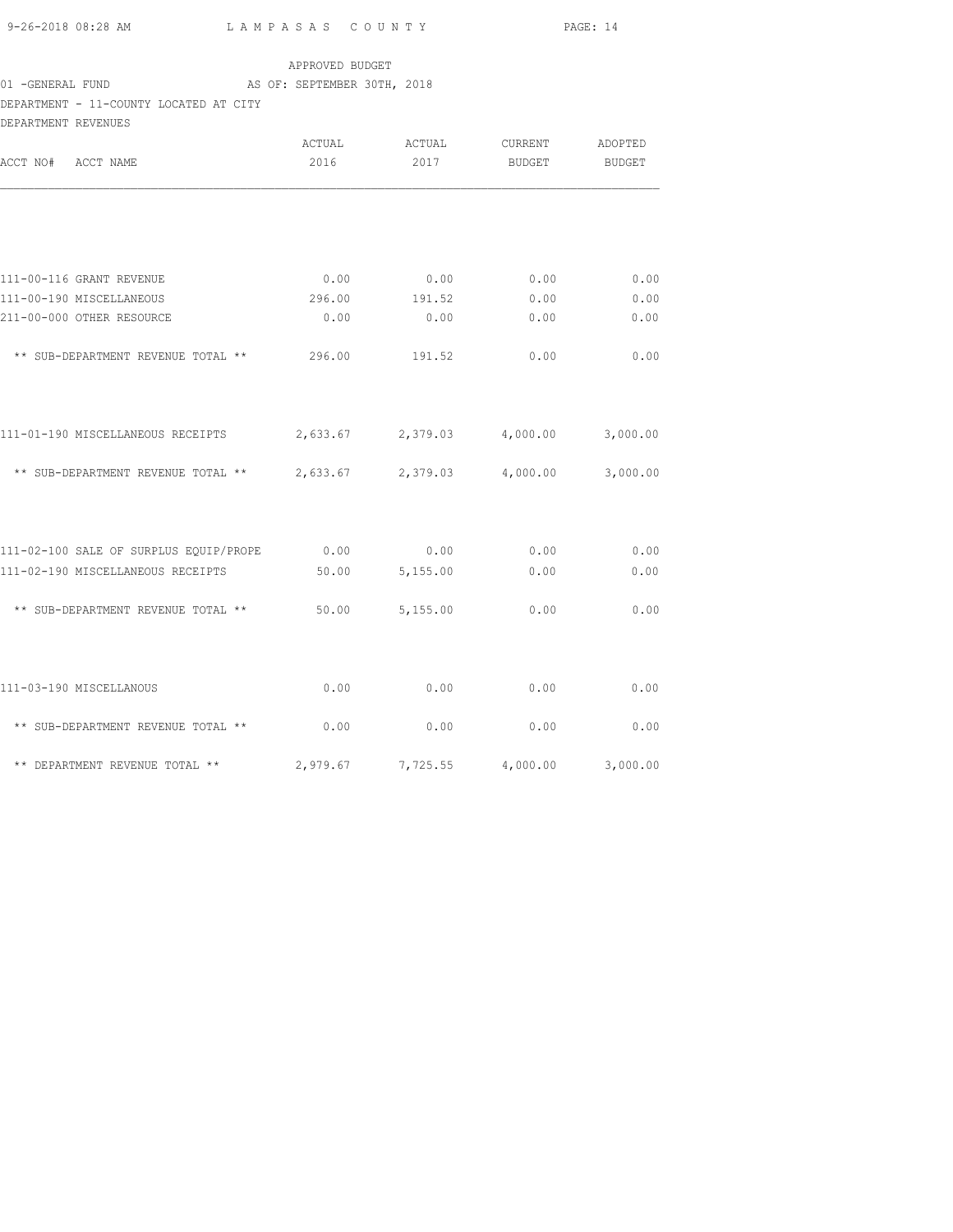# 01 -GENERAL FUND AS OF: SEPTEMBER 30TH, 2018

| DEPARTMENT - 12-JUSTICE OF PEACE #1                                            |            |                        |               |            |
|--------------------------------------------------------------------------------|------------|------------------------|---------------|------------|
| DEPARTMENT REVENUES                                                            |            |                        |               |            |
|                                                                                |            |                        |               |            |
| ACCT NO# ACCT NAME                                                             | 2016       | 2017                   | BUDGET        | BUDGET     |
|                                                                                |            |                        |               |            |
| 112-00-003 SCHOOL EDUCATION FUND 0.00                                          |            | 0.00                   | 0.00          | 0.00       |
| 112-00-006 REIMBURSEMENT OF JUROR PMT 0.00                                     |            | 0.00                   | 0.00          | 0.00       |
| 112-00-034 JP#1 SECURITY FEES                                                  |            | 901.92 1,112.57 900.00 |               | 900.00     |
| 112-00-080 JUSTICE COURT TECHNOLOGY 0.00                                       |            | 0.00                   | 0.00          | 0.00       |
| 112-00-095 JP #1                                                               | 162,134.85 | 133,898.39             | 140,000.00    | 120,000.00 |
| 112-00-116 GRANT REVENUE (DPS)                                                 | 0.00       | 0.00                   | 0.00          | 0.00       |
| 112-00-150 ELECTRONIC E-FILING 0.00                                            |            | 0.00                   | 0.00          | 0.00       |
| 112-00-190 MISCELLANEOUS RECEIPTS 55.00                                        |            |                        | $0.00$ 100.00 | 100.00     |
| 112-00-193 JP # 1 OMNI-BASE FEES 6,532.14 6,341.72 6,000.00 5,000.00           |            |                        |               |            |
| ** SUB-DEPARTMENT REVENUE TOTAL ** 169,623.91 141,352.68 147,000.00 126,000.00 |            |                        |               |            |
| $112-01-095$ JP #1 (COLAGY) $16,760.54$ 20,116.58 $12,000.00$                  |            |                        |               | 16,500.00  |
| ** SUB-DEPARTMENT REVENUE TOTAL ** $16,760.54$ 20,116.58                       |            |                        | 12,000.00     | 16,500.00  |
|                                                                                |            |                        |               |            |

\*\* DEPARTMENT REVENUE TOTAL \*\* 186,384.45 161,469.26 159,000.00 142,500.00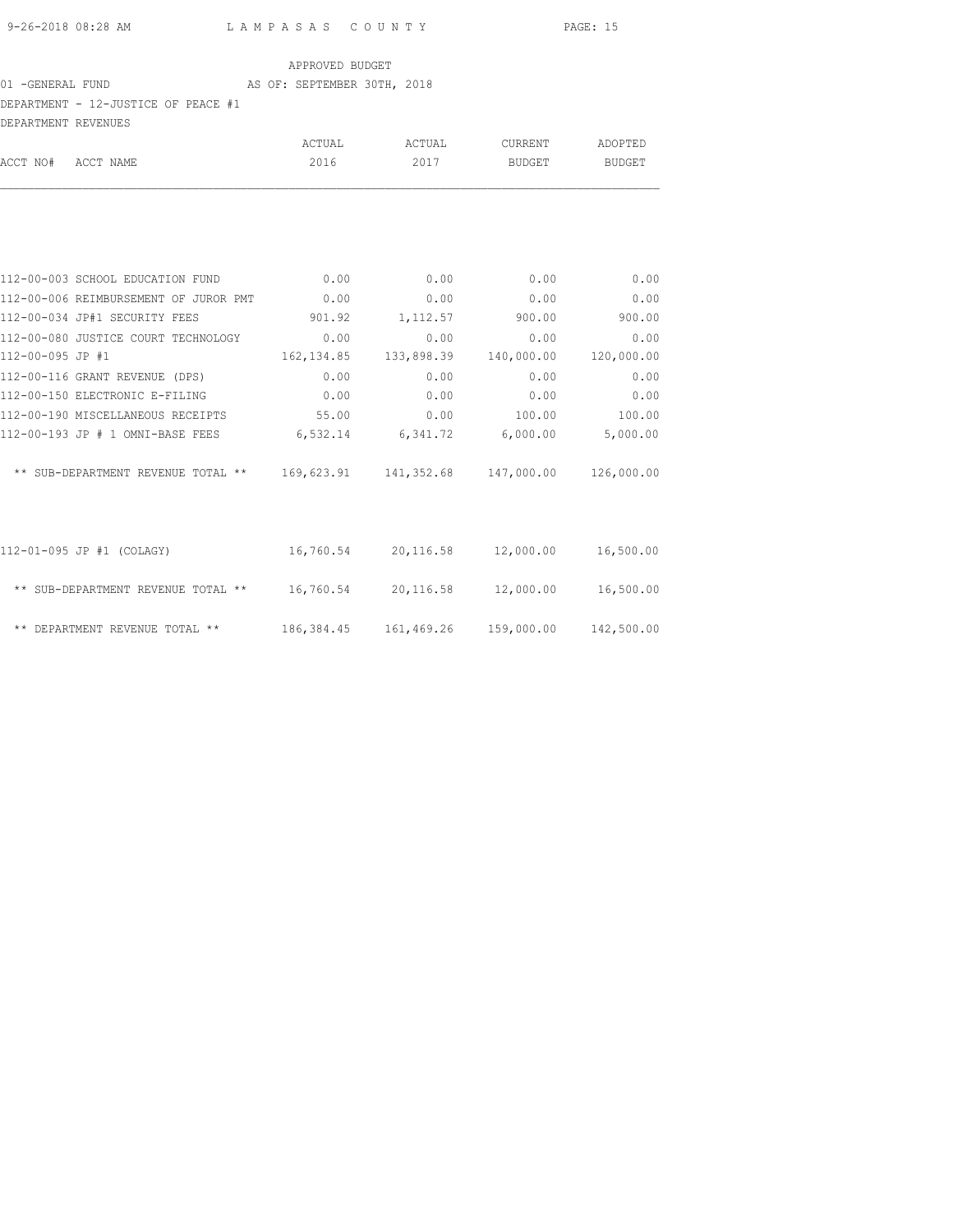### 01 -GENERAL FUND AS OF: SEPTEMBER 30TH, 2018

DEPARTMENT - 13-JUSTICE OF PEACE #3

| DEPARTMENT REVENUES |                                        |           |           |           |           |
|---------------------|----------------------------------------|-----------|-----------|-----------|-----------|
|                     |                                        | ACTUAL    | ACTUAL    | CURRENT   | ADOPTED   |
| ACCT NO#            | ACCT NAME                              | 2016      | 2017      | BUDGET    | BUDGET    |
|                     |                                        |           |           |           |           |
|                     | 113-00-003 SCHOOL EDUCATION FUND       | 0.00      | 0.00      | 0.00      | 0.00      |
|                     | 113-00-034 JP#3 SECURITY FEES          | 283.59    | 225.48    | 400.00    | 400.00    |
|                     | 113-00-080 JUSTICE COURT TECHNOLOGY FU | 0.00      | 0.00      | 0.00      | 0.00      |
|                     | 113-00-096 JUSTICE OF PEACE 3          | 27,719.89 | 33,918.30 | 30,000.00 | 31,000.00 |
|                     | 113-00-116 GRANT REVEUE (DPS)          | 0.00      | 0.00      | 0.00      | 0.00      |
|                     | 113-00-150 ELECTRONIC E-FILING         | 0.00      | 0.00      | 0.00      | 0.00      |
|                     | 113-00-190 MISCELLANEOUS RECEIPTS      | 0.00      | 0.00      | 0.00      | 0.00      |

| 113-00-150 ELECTRONIC E-FILING       | 0.00       | 0.00      | 0.00      | 0.00      |
|--------------------------------------|------------|-----------|-----------|-----------|
| 113-00-190 MISCELLANEOUS RECEIPTS    | 0.00       | 0.00      | 0.00      | 0.00      |
| 113-00-193 JP # 3 OMNI-BASE FEES     | 907.93     | 364.04    | 1,000.00  | 500.00    |
| ** SUB-DEPARTMENT REVENUE TOTAL **   | 28, 911.41 | 34,507.82 | 31,400.00 | 31,900.00 |
| 113-01-096 JP #3 (COLAGY)            | 2,325.74   | 1,220.88  | 1,500.00  | 1,200.00  |
| ** SUB-DEPARTMENT REVENUE TOTAL **   | 2,325.74   | 1,220.88  | 1,500.00  | 1,200.00  |
| $***$<br>DEPARTMENT REVENUE TOTAL ** | 31,237.15  | 35,728.70 | 32,900.00 | 33,100.00 |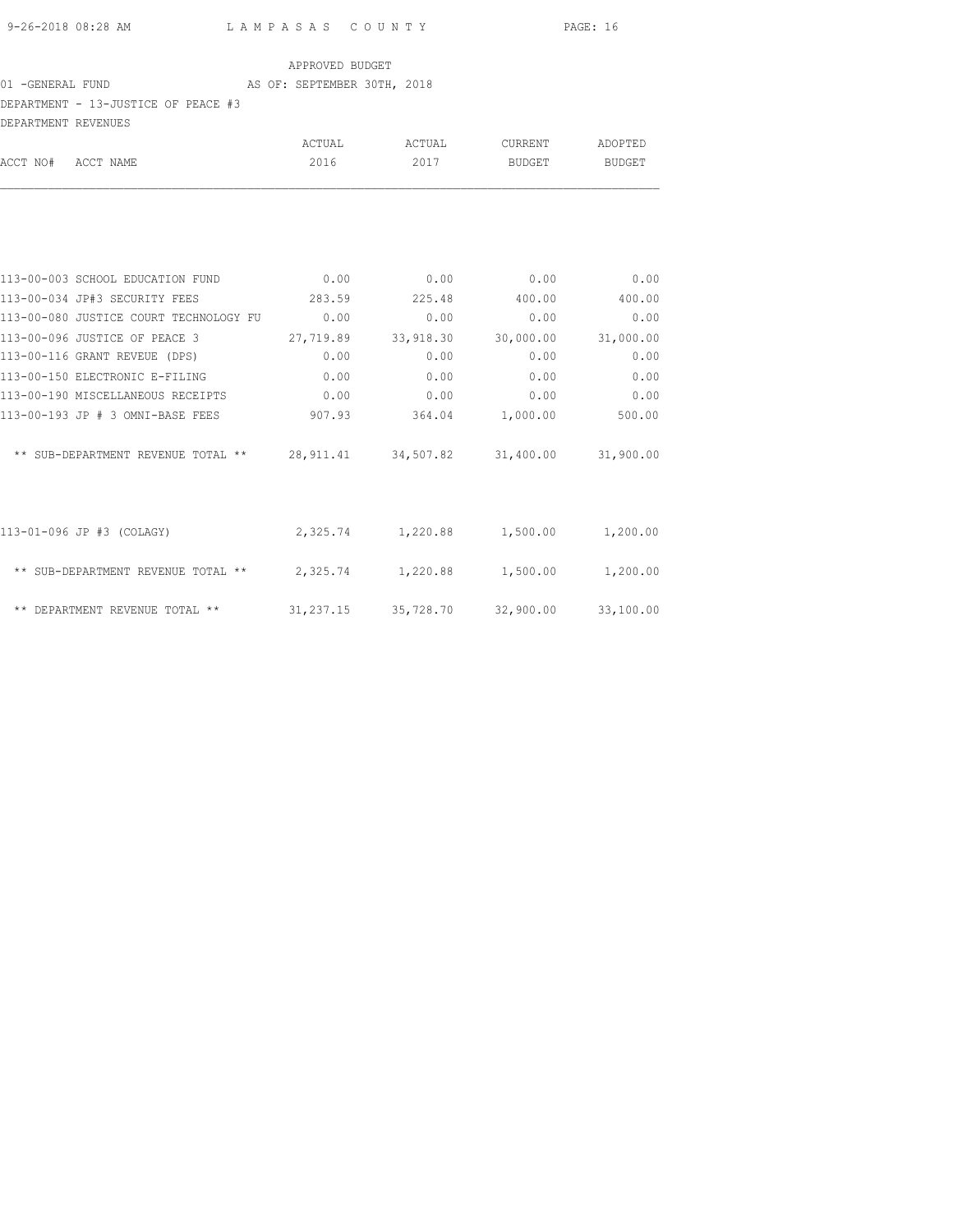## 01 -GENERAL FUND AS OF: SEPTEMBER 30TH, 2018 DEPARTMENT - 14-JUSTICE OF PEACE #4

| DRFARIMENI - 14-JUSIIUE UF FEAUE #4<br>DEPARTMENT REVENUES                 |             |        |                                               |         |
|----------------------------------------------------------------------------|-------------|--------|-----------------------------------------------|---------|
|                                                                            | ACTUAL      | ACTUAL | CURRENT                                       | ADOPTED |
| ACCT NO# ACCT NAME                                                         | 2016        | 2017   | BUDGET                                        | BUDGET  |
|                                                                            |             |        |                                               |         |
| 114-00-003 SCHOOL EDUCATION FUND                                           | 0.00        | 0.00   | 0.00                                          | 0.00    |
| 114-00-006 REIMBURSEMENT OF JUROR PMT 0.00                                 |             | 0.00   | 0.00                                          | 0.00    |
| 114-00-034 JP#4 SECURITY FEES                                              | 563.12      | 502.72 | 600.00                                        | 500.00  |
| 114-00-080 JUSTICE COURT TECHNOLOGY FU 0.00                                |             | 0.00   | 0.00                                          | 0.00    |
| 114-00-097 JUSTICE OF PEACE 4 95,650.73                                    |             |        | 90,102.14 95,000.00 50,000.00                 |         |
| 114-00-099 INTEREST                                                        | 0.00        | 0.00   | 0.00                                          | 0.00    |
| 114-00-109 SERVICE FEES                                                    | 0.00        | 0.00   | 0.00                                          | 0.00    |
| 114-00-116 GRANT REVENUE (DPS)                                             | 0.00        | 0.00   | 0.00                                          | 0.00    |
| 114-00-150 ELECTRONIC E-FILING                                             | $\sim$ 0.00 | 0.00   | 0.00                                          | 0.00    |
| 114-00-190 MISCELLANEOUS RECEIPTS                                          | 0.00        | 49.75  | 100.00                                        | 100.00  |
| 114-00-193 JP # 4 OMNI-BASE FEES 2,564.26 4,184.75 2,400.00 1,500.00       |             |        |                                               |         |
| ** SUB-DEPARTMENT REVENUE TOTAL ** 98,778.11 94,839.36 98,100.00 52,100.00 |             |        |                                               |         |
| 114-01-097 JP #4 (COLAGY)                                                  |             |        | $6,409.39$ $7,963.15$ $5,000.00$ $4,000.00$   |         |
| ** SUB-DEPARTMENT REVENUE TOTAL ** 6,409.39 7,963.15 5,000.00 4,000.00     |             |        |                                               |         |
| ** DEPARTMENT REVENUE TOTAL **                                             |             |        | 105,187.50  102,802.51  103,100.00  56,100.00 |         |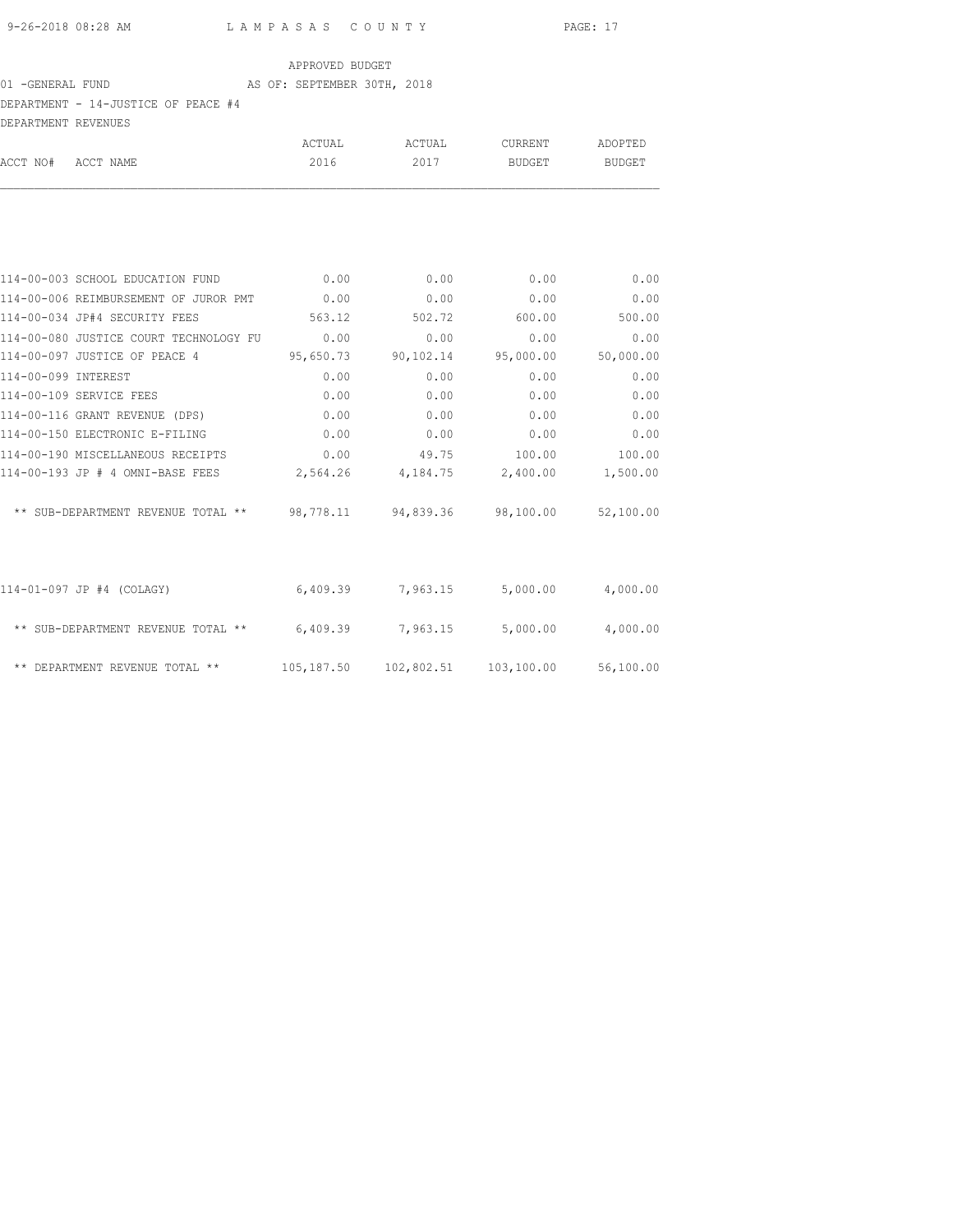|                     |                                      |  |      |                 |               |         | PAGE: 18     |
|---------------------|--------------------------------------|--|------|-----------------|---------------|---------|--------------|
|                     |                                      |  |      | APPROVED BUDGET |               |         |              |
|                     |                                      |  |      |                 |               |         |              |
| 01 -GENERAL FUND    | AS OF: SEPTEMBER 30TH, 2018          |  |      |                 |               |         |              |
|                     | DEPARTMENT - 15-COUNTY EXTENSION OFF |  |      |                 |               |         |              |
| DEPARTMENT REVENUES |                                      |  |      |                 |               |         |              |
|                     |                                      |  |      |                 | ACTUAL ACTUAL | CURRENT | ADOPTED      |
| ACCT NO# ACCT NAME  |                                      |  | 2016 |                 | 2017          | BUDGET  | BUDGET       |
|                     |                                      |  |      |                 |               |         |              |
|                     |                                      |  |      |                 |               |         |              |
|                     |                                      |  |      |                 |               |         |              |
|                     | 115-00-190 MISCELLANEOUS RECEIPTS    |  |      | 0.00            | 0.00          | 0.00    | 0.00         |
|                     | ** SUB-DEPARTMENT REVENUE TOTAL **   |  |      | 0.00            | 0.00          | 0.00    | 0.00         |
|                     |                                      |  |      |                 |               |         |              |
|                     | ** DEPARTMENT REVENUE TOTAL **       |  |      | 0.00            | 0.00          |         | 0.00<br>0.00 |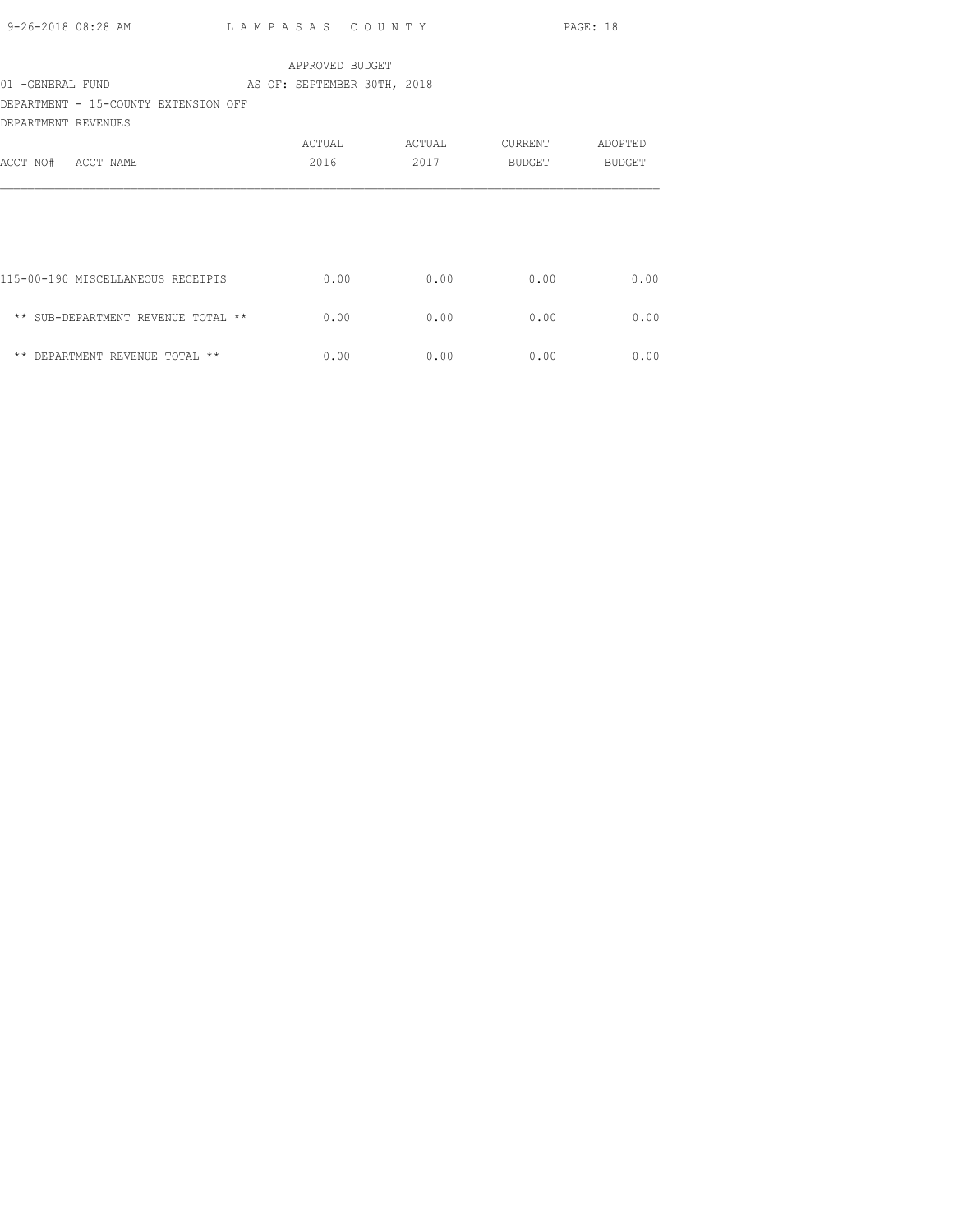| 9-26-2018 08:28 AM  |                                    | LAMPASAS COUNTY             |                 |         | PAGE: 19      |
|---------------------|------------------------------------|-----------------------------|-----------------|---------|---------------|
|                     |                                    |                             | APPROVED BUDGET |         |               |
| 01 -GENERAL FUND    |                                    | AS OF: SEPTEMBER 30TH, 2018 |                 |         |               |
|                     | DEPARTMENT - 16-ADULT PROBATION    |                             |                 |         |               |
| DEPARTMENT REVENUES |                                    |                             |                 |         |               |
|                     |                                    | ACTUAL                      | ACTUAL          | CURRENT | ADOPTED       |
| ACCT NO# ACCT NAME  |                                    | 2016                        | 2017            | BUDGET  | <b>BUDGET</b> |
|                     |                                    |                             |                 |         |               |
|                     |                                    |                             |                 |         |               |
|                     |                                    |                             |                 |         |               |
|                     |                                    |                             |                 |         |               |
|                     | 116-00-190 MISCELLANEOUS RECEIPTS  |                             | 0.00<br>0.00    | 0.00    | 0.00          |
|                     |                                    |                             |                 |         |               |
|                     | ** SUB-DEPARTMENT REVENUE TOTAL ** |                             | 0.00<br>0.00    | 0.00    | 0.00          |
|                     |                                    |                             |                 |         |               |
|                     | ** DEPARTMENT REVENUE TOTAL **     |                             | 0.00<br>0.00    | 0.00    | 0.00          |
|                     |                                    |                             |                 |         |               |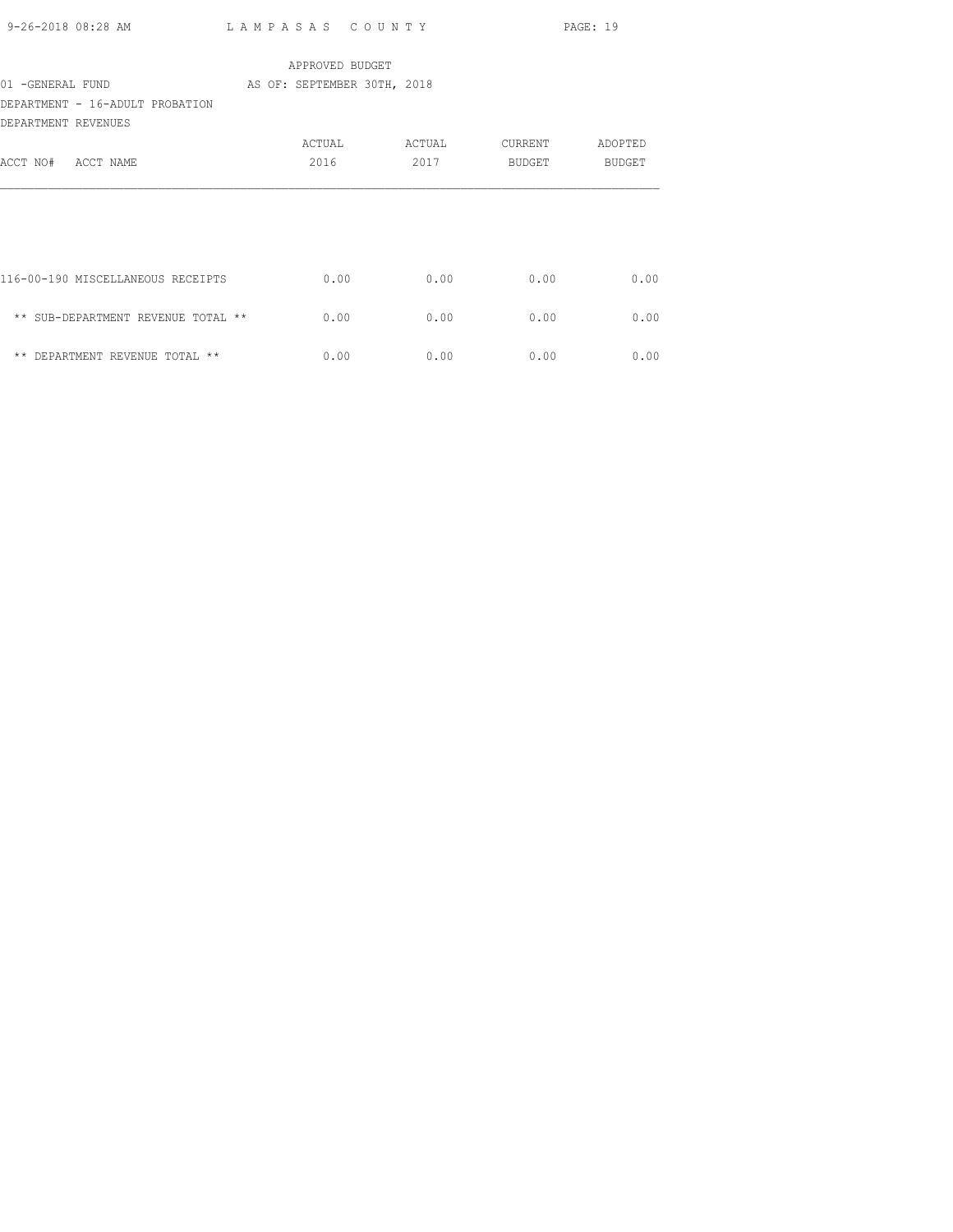|                     |                                                                        |                             |               |               | PAGE: 20 |
|---------------------|------------------------------------------------------------------------|-----------------------------|---------------|---------------|----------|
|                     |                                                                        | APPROVED BUDGET             |               |               |          |
| 01 -GENERAL FUND    |                                                                        | AS OF: SEPTEMBER 30TH, 2018 |               |               |          |
| DEPARTMENT REVENUES | DEPARTMENT - 17-E.M.S                                                  |                             |               |               |          |
|                     |                                                                        |                             | ACTUAL ACTUAL | CURRENT       | ADOPTED  |
| ACCT NO# ACCT NAME  |                                                                        | 2016                        | 2017          | BUDGET        | BUDGET   |
|                     |                                                                        |                             |               |               |          |
|                     |                                                                        |                             |               |               |          |
|                     | 117-00-109 SERVICE FEE                                                 | 0.00                        | 0.00          | 0.00          | 0.00     |
|                     | 117-00-190 MISCELLANEOUS RECEIPTS 0.00                                 |                             |               | $0.00$ 200.00 | 0.00     |
|                     | $117-00-191$ CITIZENS DONATIONS $13,842.45$ $14,726.63$ $13,000.00$    |                             |               |               | 0.00     |
|                     | 117-00-192 EMS COLLECTIONS                                             | 0.00                        | 0.00          | 0.00          | 0.00     |
|                     | ** SUB-DEPARTMENT REVENUE TOTAL ** $13,842.45$ $14,726.63$ $13,200.00$ |                             |               |               | 0.00     |

\*\* DEPARTMENT REVENUE TOTAL \*\* 13,842.45 14,726.63 13,200.00 0.00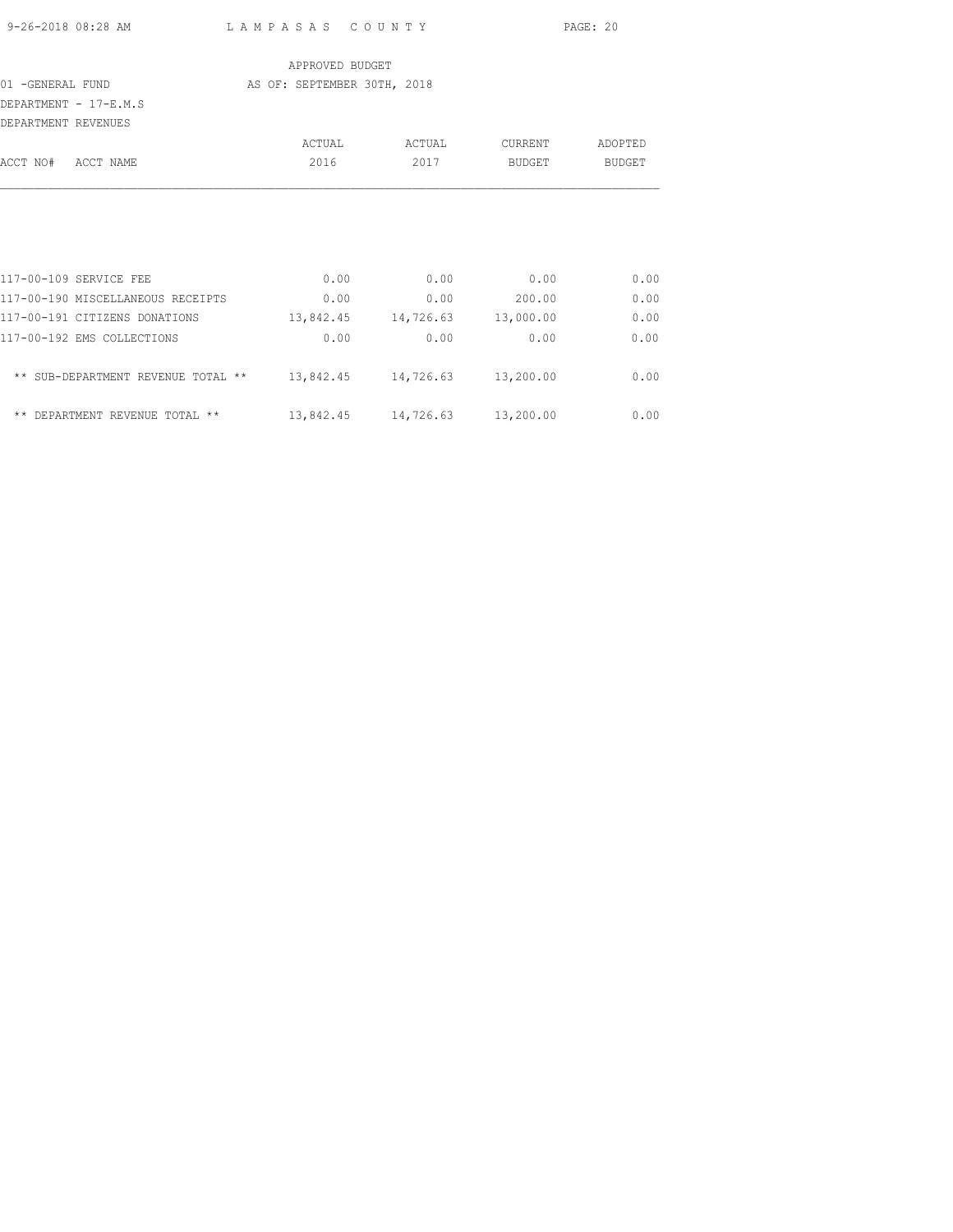| 9-26-2018 08:28 AM                              |                 | LAMPASAS COUNTY             |              | PAGE: 21 |
|-------------------------------------------------|-----------------|-----------------------------|--------------|----------|
|                                                 | APPROVED BUDGET |                             |              |          |
| 01 -GENERAL FUND                                |                 | AS OF: SEPTEMBER 30TH, 2018 |              |          |
| DEPARTMENT - 18-JUDICIAL<br>DEPARTMENT REVENUES |                 |                             |              |          |
|                                                 | ACTUAL          | ACTUAL                      | CURRENT      | ADOPTED  |
| ACCT NO# ACCT NAME                              | 2016            | 2017                        | BUDGET       | BUDGET   |
|                                                 |                 |                             |              |          |
| 118-00-190 MISCELLANEOUS RECEIPTS               | 0.00            |                             | 0.00<br>0.00 | 0.00     |
| ** SUB-DEPARTMENT REVENUE TOTAL **              | 0.00            |                             | 0.00<br>0.00 | 0.00     |
| ** DEPARTMENT REVENUE TOTAL **                  | 0.00            |                             | 0.00<br>0.00 | 0.00     |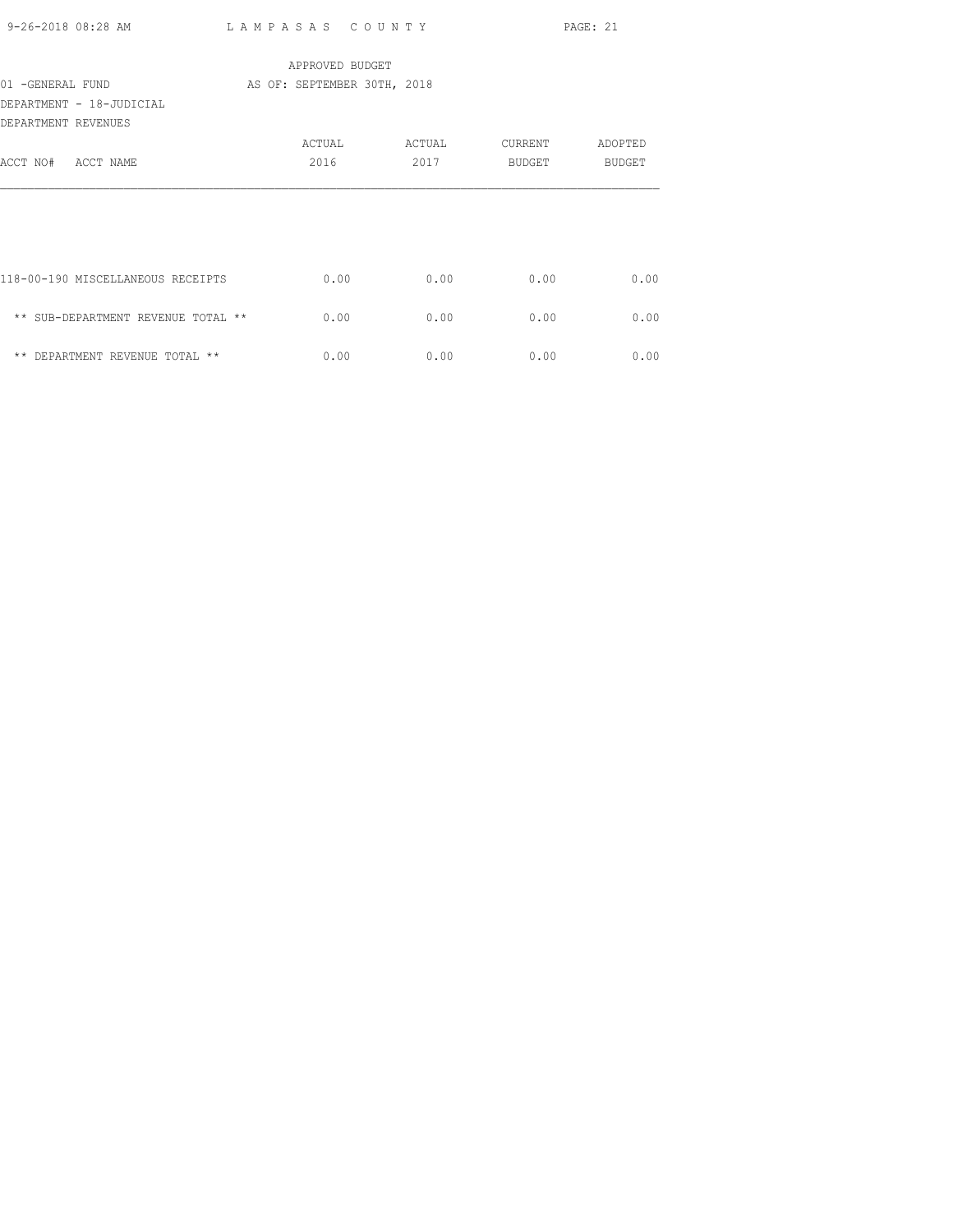| 9-26-2018 08:28 AM | LAMPASAS COUNTY | PAGE: 22 |
|--------------------|-----------------|----------|
|                    |                 |          |

### 01 -GENERAL FUND AS OF: SEPTEMBER 30TH, 2018

## DEPARTMENT - 19-HUMAN RESOURCES

| DEPARTMENT REVENUES  |                                    |        |        |                                                     |               |
|----------------------|------------------------------------|--------|--------|-----------------------------------------------------|---------------|
|                      |                                    | ACTUAL | ACTUAL | CURRENT                                             | ADOPTED       |
| ACCT NO# ACCT NAME   |                                    | 2016   | 2017   | BUDGET                                              | <b>BUDGET</b> |
|                      |                                    |        |        |                                                     |               |
|                      | 119-00-116 GRANT REVENUE           | 0.00   | 0.00   | 0.00                                                | 0.00          |
| 119-00-152 CONTRACTS |                                    | 0.00   | 0.00   | 0.00                                                | 0.00          |
|                      | 119-00-190 MISCELLANEOUS RECEIPTS  | 0.00   | 0.00   | 0.00                                                | 0.00          |
|                      | 219-00-010 OPERATING TRANSFERS IN  | 0.00   | 0.00   | 0.00                                                | 0.00          |
|                      | ** SUB-DEPARTMENT REVENUE TOTAL ** | 0.00   | 0.00   | 0.00                                                | 0.00          |
|                      | 119-01-190 MISCELLANEOUS RECEIPTS  | 0.00   | 159.57 | 0.00                                                | 0.00          |
|                      | ** SUB-DEPARTMENT REVENUE TOTAL ** | 0.00   | 159.57 | 0.00                                                | 0.00          |
|                      | ** DEPARTMENT REVENUE TOTAL **     | 0.00   | 159.57 | 0.00                                                | 0.00          |
|                      | *** FUND TOTAL REVENUES ***        |        |        | 7,977,277.66 8,717,889.09 8,765,650.00 8,734,611.00 |               |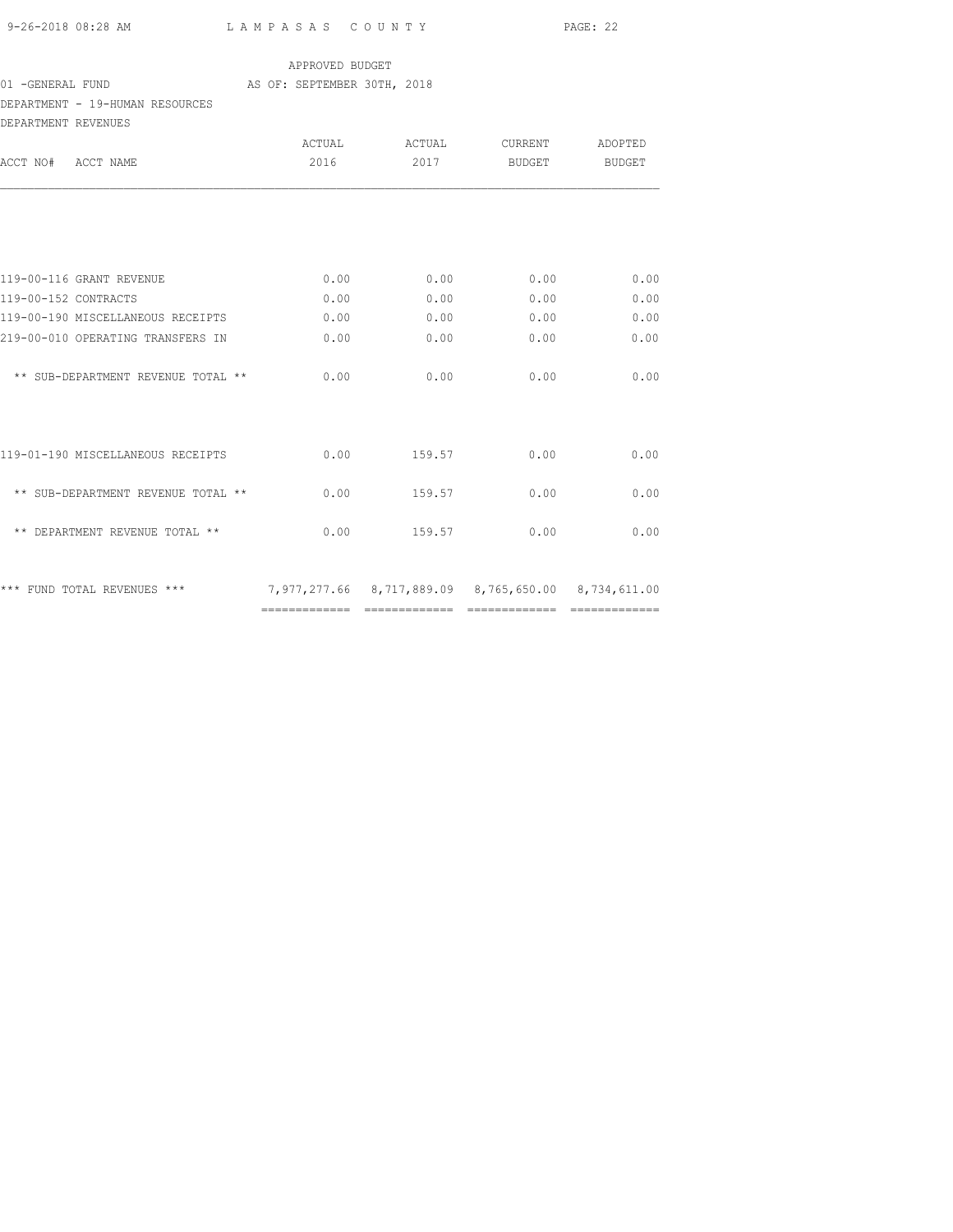| 9-26-2018 08:28 AM | LAMPASAS COUNTY | PAGE: 23 |
|--------------------|-----------------|----------|
|                    |                 |          |

| APPROVED BUDGET   |                              |  |                             |  |        |                |         |
|-------------------|------------------------------|--|-----------------------------|--|--------|----------------|---------|
| 01 - GENERAL FUND |                              |  | AS OF: SEPTEMBER 30TH, 2018 |  |        |                |         |
|                   | DEPARTMENT - 01-COUNTY JUDGE |  |                             |  |        |                |         |
|                   | DEPARTMENT EXPENDITURES      |  |                             |  |        |                |         |
|                   |                              |  | ACTUAL                      |  | ACTUAL | <b>CURRENT</b> | ADOPTED |
| ACCT NO#          | ACCT NAME                    |  | 2016                        |  | 2017   | <b>BUDGET</b>  | BUDGET  |

## WAGES

| - | - | - |  |
|---|---|---|--|
|   |   |   |  |

|                      | 401-00-101 SALARIES & WAGES ELECTED OF                          | 70,832.08  | 69,456.67                                       | 69,734.00 | 70,780.00  |
|----------------------|-----------------------------------------------------------------|------------|-------------------------------------------------|-----------|------------|
|                      | 401-00-107 SALARIES & WAGES ADM #3058                           | 34,765.56  | 35,278.06                                       | 36,798.00 | 37, 351.00 |
|                      | 401-00-108 SALARIES & WAGES VA<br>#2882                         | 8,699.69   | 8,829.26                                        | 8,992.00  | 9,127.00   |
|                      | 401-00-113 SALARIES & WAGES ASST #0456                          | 21,871.63  | 24,031.34                                       | 24,537.00 | 24,905.00  |
|                      | 401-00-133 SALARY/SUPPLEMENT                                    | 25,199.98  | 25,199.98                                       | 25,200.00 | 25,200.00  |
|                      | 401-00-199 LONGEVITY PAYMENT                                    | 960.00     | 1,080.00                                        | 1,200.00  | 1,320.00   |
|                      | ** CATEGORY TOTAL **                                            |            | 162,328.94    163,875.31    166,461.00          |           | 168,683.00 |
| EMPLOYEE BENEFITS    |                                                                 |            |                                                 |           |            |
| -----------------    | 401-00-203 FICA BENEFITS                                        | 12,000.20  | 12,239.90                                       | 12,734.00 | 12,915.00  |
|                      | 401-00-204 GROUP MEDICAL INSURANCE                              | 24,797.68  | 25,017.95                                       | 26,856.00 | 27,858.00  |
|                      | 401-00-205 RETIREMENT                                           | 24, 235.62 | 24,888.06                                       | 26,634.00 | 27,011.00  |
|                      | 401-00-207 WORKMAN'S COMP                                       | 530.00     | 545.00                                          | 443.00    | 451.00     |
|                      | 401-00-208 UNEMPLOYMENT INSURANCE                               | 41.00      | 68.00                                           | 72.00     | 72.00      |
|                      | ** CATEGORY TOTAL **                                            |            | $61,604.50$ $62,758.91$ $66,739.00$ $68,307.00$ |           |            |
| GENERAL EXPENSES     |                                                                 |            |                                                 |           |            |
| ----------------     | 401-00-300 COURT INTERPRETER/MEDIATOR 0.00                      |            | 0.00                                            | 200.00    | 0.00       |
|                      | 401-00-301 COMMUNICATIONS                                       | 0.00       | 0.00                                            | 0.00      | 0.00       |
| 401-00-302 UTILITIES |                                                                 | 0.00       | 0.00                                            | 0.00      | 0.00       |
|                      | 401-00-303 COMPUTER SUPPLIES                                    | 0.00       | 0.00                                            | 500.00    | 0.00       |
|                      | 401-00-304 OPERATING SUPPLIES                                   | 2,337.04   | 729.48                                          | 1,500.00  | 1,000.00   |
|                      | 401-00-305 TRAVEL & INSERVICE TRAINING                          | 4,540.85   | 6,767.91                                        | 5,000.00  | 5,000.00   |
|                      | 401-00-309 COURT APPOINTED ATTORNEY 14,979.00                   |            | 20,145.00                                       | 20,000.00 | 20,000.00  |
| 401-00-310 JURY FEES |                                                                 | 890.00     | 1,190.00                                        | 1,200.00  | 1,500.00   |
|                      | 401-00-311 REPAIRS & MAINTENANCE-COURT                          | 0.00       | 0.00                                            | 0.00      | 0.00       |
|                      | 401-00-312 EQUIPMENT MAINTENANCE CONTR                          | 819.00     | 0.00                                            | 0.00      | 0.00       |
| 401-00-315 DUES      |                                                                 | 4,940.00   | 5,043.33                                        | 5,600.00  | 5,500.00   |
|                      | 401-00-320 INVESTIGATIVE EXPENSE                                | 0.00       | 0.00                                            | 0.00      | 0.00       |
|                      | 401-00-333 CONTRACTED SERVICES                                  | 0.00       | 369.63                                          | 0.00      | 0.00       |
|                      | 401-00-341 COURT REPORTER                                       | 1,250.00   | 1,500.00                                        | 1,500.00  | 2,000.00   |
|                      | 401-00-358 CONSULTING FEES                                      | 0.00       | 0.00                                            | 0.00      | 0.00       |
| 401-00-361 POSTAGE   |                                                                 | 55.00      | 0.00                                            | 0.00      | 0.00       |
|                      | 401-00-364 PUBLICATIONS, BOOKS, MANUAL                          | 5.58       | 218.20                                          | 200.00    | 200.00     |
|                      | 401-00-370 EQUIPMENT RENTAL - COPIER 2,216.26 2,284.45 2,000.00 |            |                                                 |           | 2,000.00   |
|                      | 401-00-371 EXPERT WITNESS                                       | 0.00       | 0.00                                            | 0.00      | 0.00       |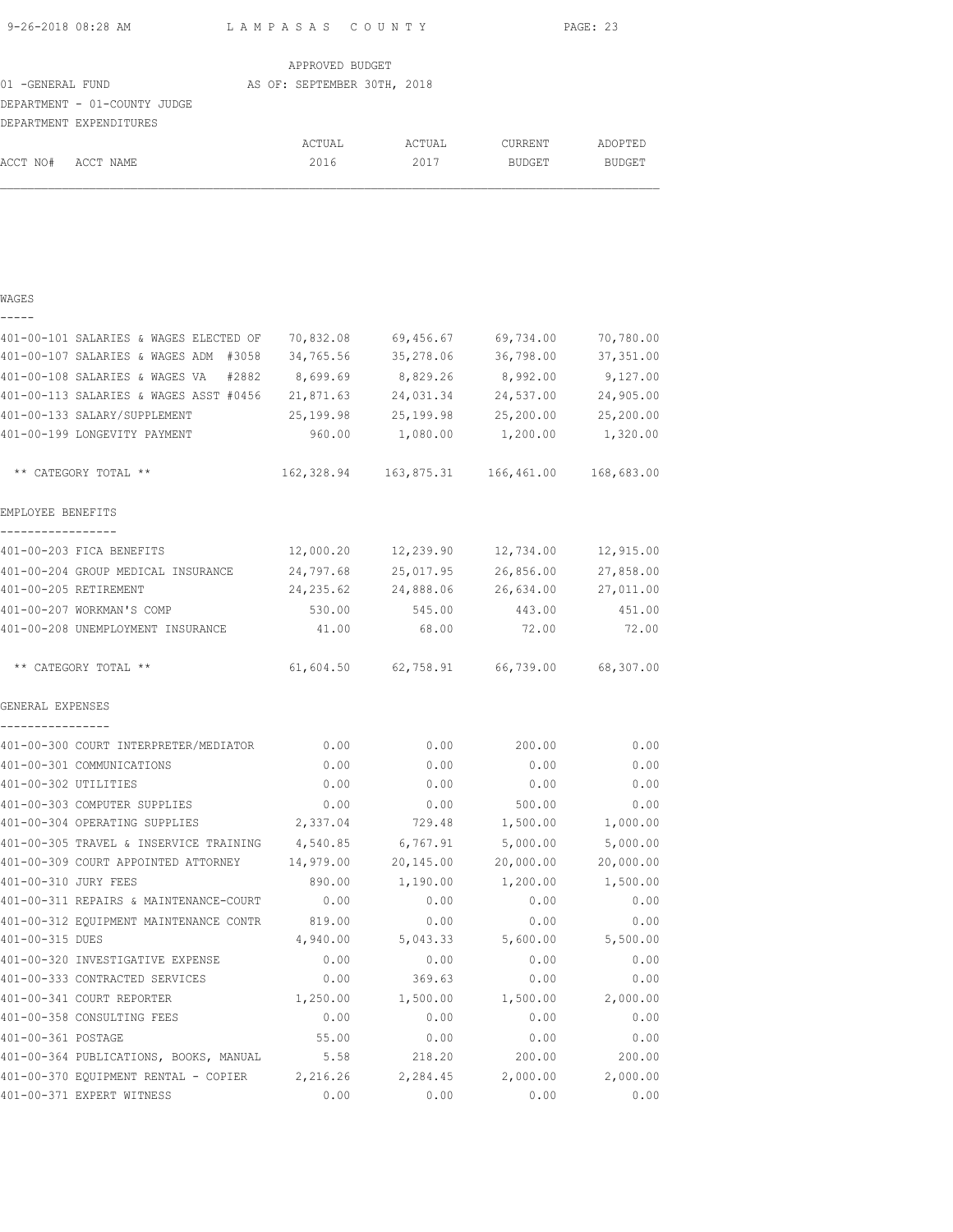9-26-2018 08:28 AM L A M P A S A S C O U N T Y PAGE: 24

### APPROVED BUDGET

### 01 -GENERAL FUND AS OF: SEPTEMBER 30TH, 2018

## DEPARTMENT - 01-COUNTY JUDGE

| DEPARTMENT EXPENDITURES                    |        |                   |                                             |               |
|--------------------------------------------|--------|-------------------|---------------------------------------------|---------------|
|                                            | ACTUAL | ACTUAL            | CURRENT                                     | ADOPTED       |
| ACCT NO# ACCT NAME                         | 2016   | 2017              | <b>BUDGET</b>                               | <b>BUDGET</b> |
| 401-00-378 RENTAL SPACE                    | 0.00   | 0.00              | 0.00                                        | 0.00          |
| 401-00-381 911-ADDRESSING SIGNS            |        | 1,244.04 2,007.80 | 2,000.00                                    | 2,000.00      |
| 401-00-383 SEPTIC TANK INSPECTION          | 0.00   | 0.00              | 0.00                                        | 0.00          |
| 401-00-387 VETERAN SEVICES/VET RIDE 895.32 |        | 900.00            | 1,300.00                                    | 1,300.00      |
| 401-00-389 MISCELLANEOUS EXPENSE           | 0.00   | 0.00              | 0.00                                        | 0.00          |
| ** CATEGORY TOTAL **                       |        |                   | 34,172.09 41,155.80 41,000.00               | 40,500.00     |
| CAPITAL OUTLAY                             |        |                   |                                             |               |
| 401-00-401 OFFICE MACHINES & EQUIPMENT     | 0.00   | 0.00              | 0.00                                        | 0.00          |
| 401-00-402 OPERATING EQUIPMENT             | 0.00   | 0.00              | 0.00                                        | 0.00          |
| 401-00-418 ANNEX BUILDING                  | 0.00   | 0.00              | 0.00                                        | 0.00          |
| ** CATEGORY TOTAL **                       | 0.00   | 0.00              | 0.00                                        | 0.00          |
| 401-00-500 OPERATING TRANSFERS OUT         | 0.00   | 0.00              | 0.00                                        | 0.00          |
| ** CATEGORY TOTAL **                       | 0.00   | 0.00              | 0.00                                        | 0.00          |
| ** SUB-DEPARTMENT TOTAL **                 |        |                   | 258,105.53 267,790.02 274,200.00 277,490.00 |               |
|                                            |        |                   |                                             |               |

## WAGES

| 401-01-104 SALARY & WAGES DEP #2840 | 43,888.46 | 47,339.12 | 48,188.00 | 48,911.00 |
|-------------------------------------|-----------|-----------|-----------|-----------|
| 401-01-199 LONGEVITY                | 2,040.00  | 2,160.00  | 2,280.00  | 2,400.00  |
| ** CATEGORY TOTAL **                | 45,928.46 | 49,499.12 | 50,468.00 | 51,311.00 |
| EMPLOYEE BENEFITS                   |           |           |           |           |
|                                     |           |           |           |           |
| 401-01-203 FICA BENEFITS            | 3,513.57  | 3,783.96  | 3,861.00  | 3,925.00  |
| 401-01-204 GROUP MEDICAL INSURANCE  | 7,378.24  | 8,256.08  | 8,845.00  | 9,119.00  |
| 401-01-205 RETIREMENT               | 7,348.58  | 7,649.59  | 8,075.00  | 8,210.00  |
| 401-01-207 WORKMEN'S COMP           | 153.00    | 164.00    | 134.00    | 170.00    |
| 401-01-208 UNEMPLOYEMENT INSURANCE  | 0.00      | 135.00    | 0.00      | 0.00      |
| ** CATEGORY TOTAL **                | 18,393.39 | 19,988.63 | 20,915.00 | 21,424.00 |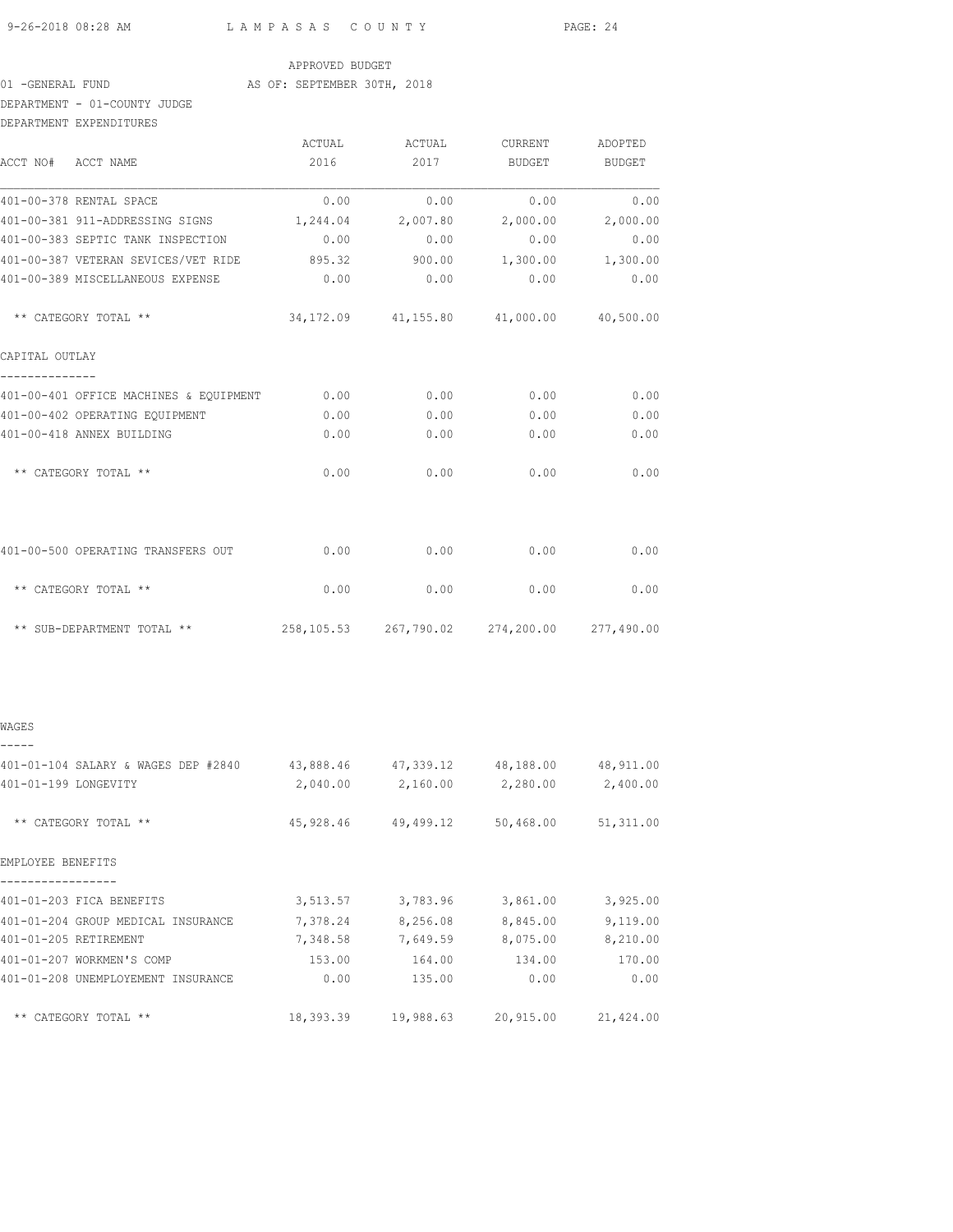| 9-26-2018 08:28 AM | LAMPASAS COUNTY | PAGE: 25 |
|--------------------|-----------------|----------|
|                    |                 |          |

01 -GENERAL FUND AS OF: SEPTEMBER 30TH, 2018

DEPARTMENT - 01-COUNTY JUDGE

|                       | DEPARTMENT EXPENDITURES                                                  |          |                                                 |                    |           |
|-----------------------|--------------------------------------------------------------------------|----------|-------------------------------------------------|--------------------|-----------|
|                       |                                                                          |          | ACTUAL ACTUAL CURRENT                           |                    | ADOPTED   |
| ACCT NO# ACCT NAME    |                                                                          | 2016     |                                                 | 2017 BUDGET BUDGET |           |
| GENERAL EXPENSES      |                                                                          |          |                                                 |                    |           |
| -------------         | 401-01-301 COMMUNICATION                                                 | 1,270.61 | 894.83                                          | 1,425.00           | 1,425.00  |
|                       | 401-01-304 OPERATING SUPPLIES                                            | 1,889.48 | 1,186.76                                        | 950.00             | 950.00    |
|                       | 401-01-305 TRAVEL & INSERVICE TRAINING                                   | 107.98   | 788.80                                          | 1,950.00           | 1,950.00  |
|                       | 401-01-308 REPAIR & MAINTENCE                                            | 72.58    | 528.95                                          | 600.00             | 500.00    |
| 401-01-342 GAS & OIL  |                                                                          | 594.73   | 779.17                                          | 1,150.00           | 1,150.00  |
|                       | 401-01-343 REPAIRS & MAINTENANCE VEHIC                                   | 0.00     | 150.00                                          | 200.00             | 200.00    |
| 401-01-361 POSTAGE    |                                                                          |          | 82.50 0.00 100.00                               |                    | 0.00      |
|                       | $401-01-370$ EQUIPMENT RENTAL - COPIER $1,599.87$ $1,276.43$ $1,620.00$  |          |                                                 |                    | 1,300.00  |
|                       | ** CATEGORY TOTAL **                                                     |          | 5,617.75 5,604.94 7,995.00 7,475.00             |                    |           |
| CAPITAL OUTLAY        |                                                                          |          |                                                 |                    |           |
|                       | 401-01-402 OPERATING EQUIPMENT                                           | 0.00     | 0.00                                            | 0.00               | 0.00      |
|                       | ** CATEGORY TOTAL **                                                     | 0.00     | 0.00                                            | 0.00               | 0.00      |
|                       | ** SUB-DEPARTMENT TOTAL **                                               |          | $69,939.60$ $75,092.69$ $79,378.00$ $80,210.00$ |                    |           |
| WAGES                 |                                                                          |          |                                                 |                    |           |
|                       |                                                                          |          |                                                 |                    |           |
|                       | 401-02-167 MAINTENANCE TECHNICIAN#3689 0.00 9,251.60 24,173.00 24,536.00 |          |                                                 |                    |           |
|                       | 401-02-199 LONGEVITY PAYMENT                                             | 0.00     | 0.00                                            | 0.00               | 0.00      |
|                       | ** CATEGORY TOTAL **                                                     |          | $0.00$ $9,251.60$ $24,173.00$ $24,536.00$       |                    |           |
| EMPLOYEE BENEFITS     |                                                                          |          |                                                 |                    |           |
|                       | 401-02-203 FICA BENEFITS                                                 |          | $0.00$ 495.80 $1,877.00$ 1,877.00               |                    |           |
|                       | 401-02-204 GROUPT MEDICAL INSURANCE                                      |          | $0.00$ 2,957.22 13,129.00 13,954.00             |                    |           |
| 401-02-205 RETIREMENT |                                                                          |          | $0.00$ 1,512.26 3,925.00 3,925.00               |                    |           |
|                       | 401-02-207 WORKMEN'S COMP                                                | 0.00     | 0.00                                            | 65.00              | 642.00    |
|                       | 401-02-208 UNEMPLOYMENT INSURANCE                                        | 0.00     | 0.00                                            | 25.00              | 27.00     |
|                       | 401-02-212 PHONE ALLOWANCE                                               | 0.00     | 200.00                                          | 480.00             | 480.00    |
|                       | ** CATEGORY TOTAL **                                                     |          | $0.00$ 5,165.28 19,501.00                       |                    | 20,905.00 |
|                       | ** SUB-DEPARTMENT TOTAL **                                               |          | $0.00$ 14,416.88 43,674.00 45,441.00            |                    |           |
|                       | *** DEPARTMENT TOTAL ***                                                 |          | 328,045.13 357,299.59 397,252.00 403,141.00     |                    |           |
|                       |                                                                          |          |                                                 |                    |           |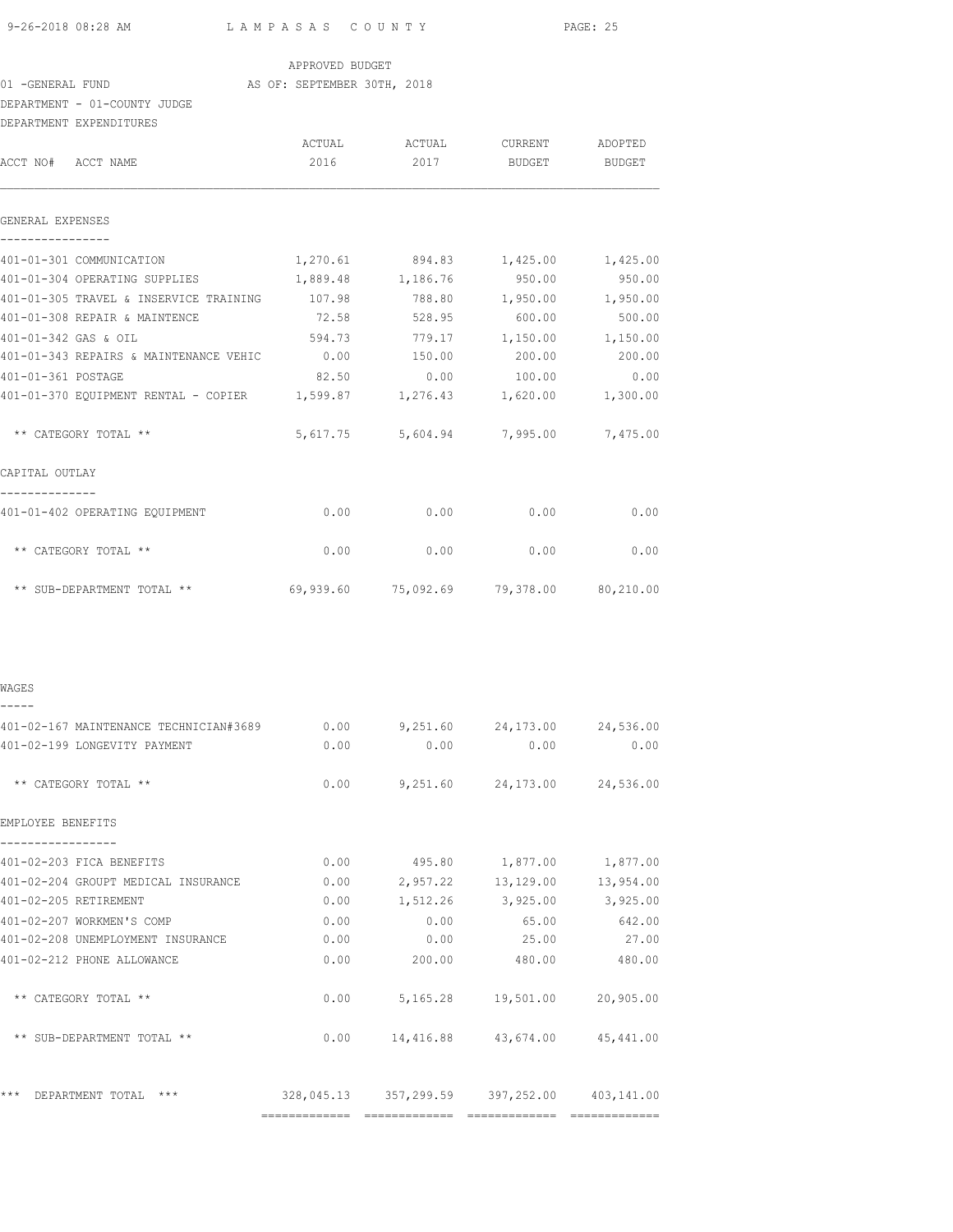| 9-26-2018 08:28 AM | LAMPASAS COUNTY | PAGE: 26 |
|--------------------|-----------------|----------|
|                    |                 |          |

ACCT NO# ACCT NAME 2016 2017 BUDGET BUDGET

|                                | APPROVED BUDGET             |        |         |         |
|--------------------------------|-----------------------------|--------|---------|---------|
| 01 -GENERAL FUND               | AS OF: SEPTEMBER 30TH, 2018 |        |         |         |
| DEPARTMENT - 02-COUNTY AUDITOR |                             |        |         |         |
| DEPARTMENT EXPENDITURES        |                             |        |         |         |
|                                | ACTUAL                      | ACTUAL | CURRENT | ADOPTED |

| WAGES<br>-----                                |           |                                                         |           |           |
|-----------------------------------------------|-----------|---------------------------------------------------------|-----------|-----------|
| 402-00-102 SALARIES & WAGES APPOINTED         | 61,221.83 | 58,955.79                                               | 60,078.00 | 60,979.00 |
| 402-00-103 SALARIES & WAGES DEP #2878         | 30,443.01 | 30,943.09                                               | 35,235.00 | 35,764.00 |
| 402-00-104 SALARY & WAGES DEP<br>#3433        | 25,836.71 | 24,392.09                                               | 27,403.00 | 27,403.00 |
| 402-00-110 PART-TIME EMPLOYEES                | 0.00      | 0.00                                                    | 0.00      | 0.00      |
| 402-00-111 INFO TECHNOLOGY                    | 0.00      | 0.00                                                    | 0.00      | 0.00      |
| 402-00-120 SALARY & WAGES OVERTIME            | 0.00      | 229.74                                                  | 0.00      | 0.00      |
| 402-00-199 LONGEVITY PAYMENT                  |           | 1,680.00  1,800.00  1,920.00  2,040.00                  |           |           |
|                                               |           |                                                         |           |           |
| ** CATEGORY TOTAL **                          |           | $119, 181.55$ $116, 320.71$ $124, 636.00$ $126, 186.00$ |           |           |
| EMPLOYEE BENEFITS                             |           |                                                         |           |           |
|                                               |           |                                                         |           |           |
| 402-00-203 FICA BENEFITS                      | 8,808.06  | 8,757.38                                                | 9,533.00  | 9,653.00  |
| 402-00-204 GROUP MEDICAL INSURANCE 24,064.56  |           | 23,173.80                                               | 26,534.00 | 27,358.00 |
| 402-00-205 RETIREMENT                         | 18,638.15 | 17,897.88                                               | 19,942.00 | 20,190.00 |
| 402-00-207 WORKMEN'S COMP                     | 3,284.00  | 412.00                                                  | 413.00    | 337.00    |
| 402-00-208 UNEMPLOYMENT INSURANCE             | 45.00     | 62.00                                                   | 62.00     | 73.00     |
| 402-00-212 PHONE ALLOWANCE                    | 240.00    | 0.00                                                    | 0.00      | 0.00      |
| ** CATEGORY TOTAL **                          |           | 55,079.77 50,303.06 56,484.00                           |           | 57,611.00 |
| GENERAL EXPENSES                              |           |                                                         |           |           |
| ----------------<br>402-00-301 COMMUNICATIONS |           | 3,846.55 4,075.33 3,000.00                              |           | 4,000.00  |
| 402-00-304 OPERATING SUPPLIES                 | 4,829.54  | 1,191.48                                                | 2,000.00  | 1,500.00  |
| 402-00-305 TRAVEL & INSERVICE TRAINING        | 0.00      | 1,649.36                                                | 2,500.00  | 2,000.00  |
| 402-00-308 REPAIRS & MAINTENANCE EQUIP        | 0.00      | 0.00                                                    | 0.00      | 0.00      |
| 402-00-312 EQUIPMENT MAINTENANCE CONTR        | 6,518.86  | 6,844.81                                                | 6,800.00  | 6,800.00  |
| 402-00-315 DUES                               | 370.00    | 235.00                                                  | 600.00    | 600.00    |
| 402-00-333 CONTRACTED SERVICES                | 0.00      | 0.00                                                    | 0.00      | 0.00      |
| 402-00-361 POSTAGE                            | 0.00      | 0.00                                                    | 0.00      | 0.00      |
| 402-00-364 PUBLICATIONS, BOOKS, MANUAL        | 778.00    | 795.00                                                  | 700.00    | 700.00    |
| 402-00-370 EQUIPMENT RENTAL-COPIER            | 1,024.20  | 936.00                                                  | 1,200.00  | 1,200.00  |
| 402-00-375 BANK CHARGES                       | 1.00      | 20.00                                                   | 0.00      | 0.00      |
| 402-00-389 MISCELLANOUS EXPENSE               | 0.00      | 0.00                                                    | 0.00      | 0.00      |
| ** CATEGORY TOTAL **                          | 17,368.15 | 15,746.98                                               | 16,800.00 | 16,800.00 |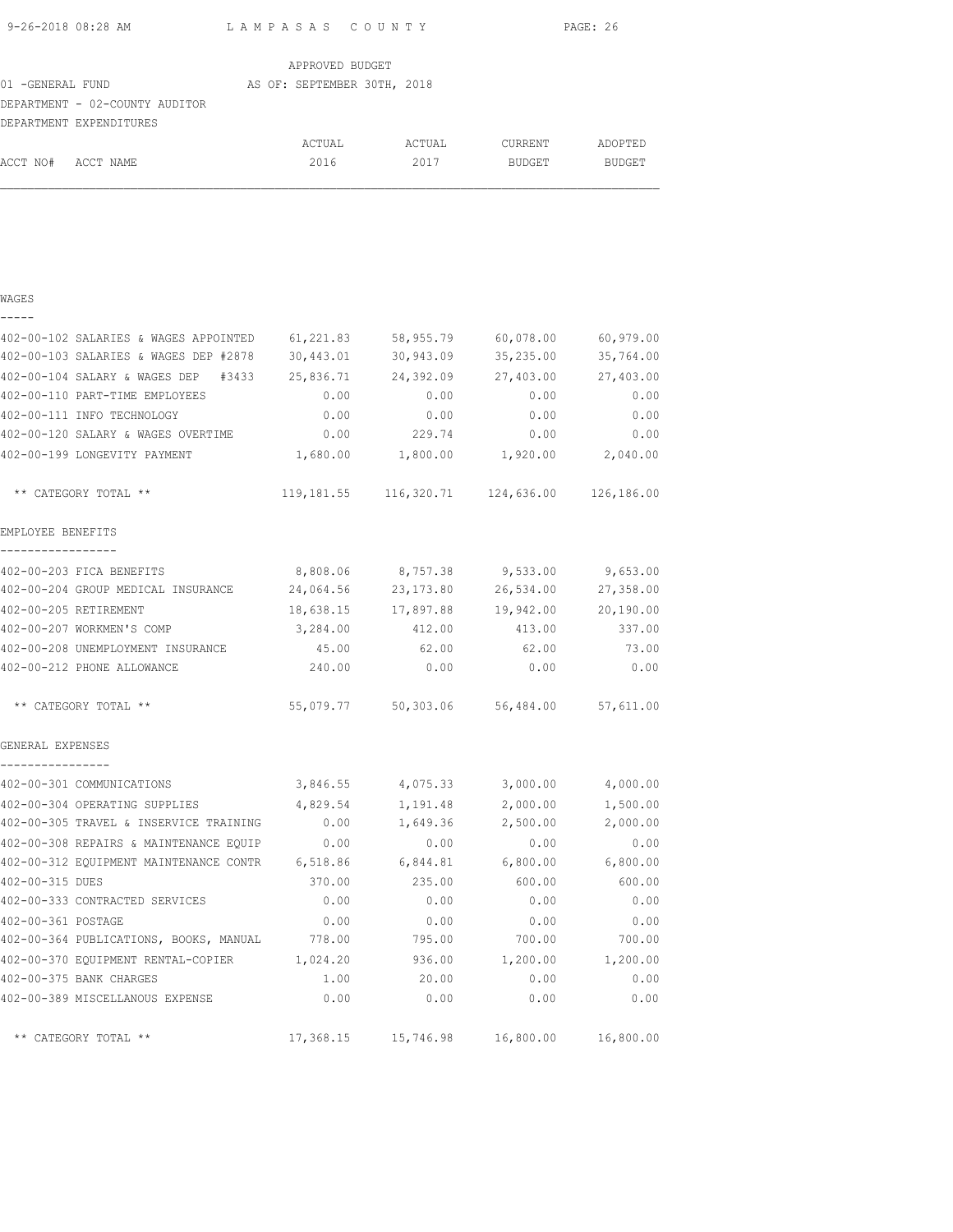| 9-26-2018 08:28 AM |  |  |  |
|--------------------|--|--|--|

L A M P A S A S C O U N T Y PAGE: 27

## APPROVED BUDGET

### 01 -GENERAL FUND AS OF: SEPTEMBER 30TH, 2018

DEPARTMENT - 02-COUNTY AUDITOR

| DEPARTMENT EXPENDITURES                |        |        |                                             |               |
|----------------------------------------|--------|--------|---------------------------------------------|---------------|
|                                        | ACTUAL | ACTUAL | CURRENT                                     | ADOPTED       |
| ACCT NO# ACCT NAME                     | 2016   | 2017   | BUDGET                                      | <b>BUDGET</b> |
|                                        |        |        |                                             |               |
|                                        |        |        |                                             |               |
| CAPITAL OUTLAY                         |        |        |                                             |               |
| 402-00-401 OFFICE MACHINES & EQUIPMENT | 0.00   | 0.00   | 0.00                                        | 0.00          |
|                                        |        |        |                                             |               |
| ** CATEGORY TOTAL **                   | 0.00   | 0.00   | 0.00                                        | 0.00          |
|                                        |        |        |                                             |               |
|                                        |        |        |                                             |               |
| 402-00-501 DEPRECIATION                | 0.00   | 0.00   | 0.00                                        | 0.00          |
|                                        |        |        |                                             |               |
| ** CATEGORY TOTAL **                   | 0.00   | 0.00   | 0.00                                        | 0.00          |
|                                        |        |        |                                             |               |
| ** SUB-DEPARTMENT TOTAL **             |        |        | 191,629.47 182,370.75 197,920.00 200,597.00 |               |

| 402-01-104 SALARY & WAGES DEP #1635 46,213.38 51,081.69 54,410.00 55,226.00 |           |                                             |                      |        |
|-----------------------------------------------------------------------------|-----------|---------------------------------------------|----------------------|--------|
| 402-01-199 LONGEVITY PAYMENT 2,400.00 2,400.00 2,400.00 2,400.00            |           |                                             |                      |        |
| ** CATEGORY TOTAL **                                                        |           | 48,613.38 53,481.69 56,810.00 57,626.00     |                      |        |
| EMPLOYEE BENEFITS                                                           |           |                                             |                      |        |
| 402-01-203 FICA BENEFITS                                                    |           | $3,652.22$ $4,024.85$ $4,346.00$ $4,408.00$ |                      |        |
| 402-01-204 GROUP MEDICAL INSURANCE 7,981.68 8,287.70 8,845.00 9,119.00      |           |                                             |                      |        |
| 402-01-205 RETIREMENT                                                       |           | 7,778.08 7,983.65 9,090.00 9,220.00         |                      |        |
| 402-01-207 WORKMEN'S COMP                                                   |           | 162.00 186.00 188.00 191.00                 |                      |        |
| 402-01-208 UNEMPLOYMENT INSURANCE 34.00 51.00 58.00 58.00 63.00             |           |                                             |                      |        |
| ** CATEGORY TOTAL **                                                        |           | 19,607.98 20,533.20 22,527.00 23,001.00     |                      |        |
| GENERAL EXPENSES                                                            |           |                                             |                      |        |
| 402-01-301 COMMUNICATION                                                    | 0.00      |                                             | $0.00$ 0.00          | 0.00   |
| 402-01-303 COMPUTER SUPPLIES                                                | 0.00      | $0.00$ 0.00                                 |                      | 0.00   |
| 402-01-304 OPERATING SUPPLIES                                               | 0.00      | $0.00$ 0.00                                 |                      | 0.00   |
| 402-01-305 TRAVEL & INSERVICE TRAINING                                      | 0.00      |                                             | $0.00$ 400.00 400.00 |        |
| 402-01-361 POSTAGE                                                          | 0.00      |                                             | $0.00$ 0.00          | 0.00   |
| 402-01-364 PUBLICATIONS, BOOKS, MANUAL 0.00                                 |           | 48.60                                       | 100.00               | 100.00 |
| 402-01-365 IHC HOSPITAL                                                     |           | 77,774.05 120,000.00 144,948.00 120,000.00  |                      |        |
| 402-01-366 IHC DOCTORS                                                      |           | 15,619.91 0.00 93,000.00 93,000.00          |                      |        |
| 402-01-367 IHC LABORATORY                                                   |           | $0.00$ 0.00 150.00 150.00                   |                      |        |
| 402-01-368 IHC X-RAYS                                                       | 26,606.60 | 0.00                                        | 150.00               | 150.00 |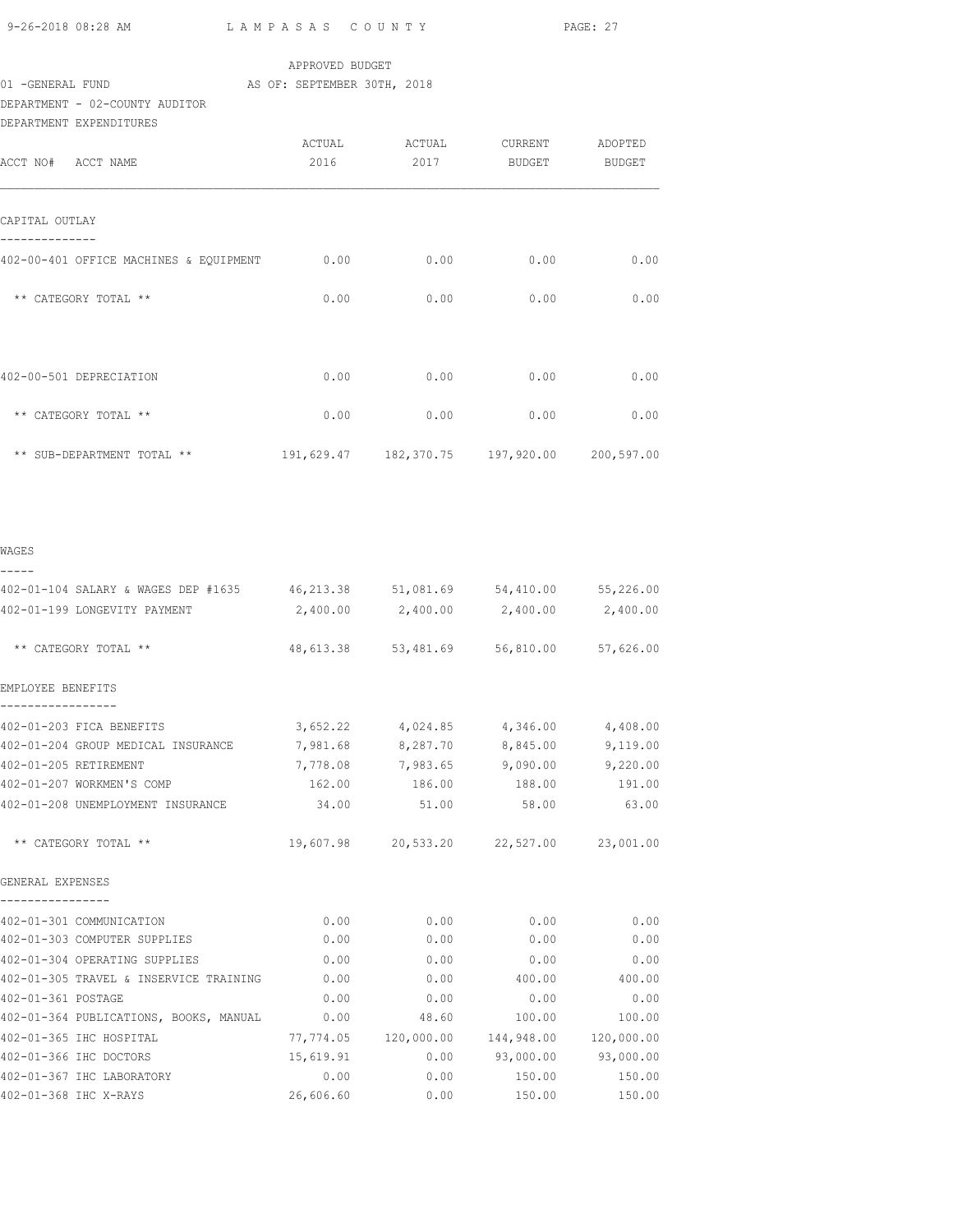9-26-2018 08:28 AM L A M P A S A S C O U N T Y PAGE: 28

## APPROVED BUDGET

# 01 -GENERAL FUND AS OF: SEPTEMBER 30TH, 2018

DEPARTMENT - 02-COUNTY AUDITOR

| DEPARTMENT EXPENDITURES          |            |            |            |               |
|----------------------------------|------------|------------|------------|---------------|
|                                  | ACTUAL     | ACTUAL     | CURRENT    | ADOPTED       |
| ACCT NO#<br>ACCT NAME            | 2016       | 2017       | BUDGET     | <b>BUDGET</b> |
| 402-01-369 IHC DRUGS             | 9.72)      | 0.00       | 38,000.00  | 38,000.00     |
| CATEGORY TOTAL **<br>$***$       | 119,990.84 | 120,048.60 | 276,748.00 | 251,800.00    |
| SUB-DEPARTMENT TOTAL **<br>$***$ | 188,212.20 | 194,063.49 | 356,085.00 | 332,427.00    |

WAGES

| 402-02-103 SALARIES & WAGES DEP #3070 37,026.58 39,274.06 40,451.00 41,059.00 |      |      |                                                |          |
|-------------------------------------------------------------------------------|------|------|------------------------------------------------|----------|
| 402-02-199 LONGEVITY PAYMENT                                                  |      |      | 960.00  1,080.00  1,200.00  1,320.00           |          |
| ** CATEGORY TOTAL **                                                          |      |      | 37,986.58  40,354.06  41,651.00  42,379.00     |          |
| EMPLOYEE BENEFITS                                                             |      |      |                                                |          |
| -----------------                                                             |      |      |                                                |          |
| 402-02-203 FICA BENEFITS                                                      |      |      | $2,819.03$ $2,997.21$ $3,186.00$ $3,242.00$    |          |
| 402-02-204 GROUP MEDICAL INSURANCE 8,021.52 9,211.22 8,845.00 9,119.00        |      |      |                                                |          |
| 402-02-205 RETIREMENT                                                         |      |      | $6,077.88$ $6,211.44$ $6,664.00$ $6,781.00$    |          |
| 402-02-207 WORKMEN'S COMP                                                     |      |      | 126.00  130.00  138.00  113.00                 |          |
| 402-02-208 UNEMPLOYMENT INSURANCE $27.00$ 39.00 $42.00$ 47.00                 |      |      |                                                |          |
| ** CATEGORY TOTAL **                                                          |      |      | 17,071.43  18,588.87  18,875.00  19,302.00     |          |
| GENERAL EXPENSES                                                              |      |      |                                                |          |
| --------------<br>402-02-301 COMMUNICATIONS                                   |      |      | $0.00$ $0.00$ $0.00$ $0.00$ $0.00$             |          |
| 402-02-303 COMPUTER SUPPLIES 2,388.00 2,388.99 2,388.00 2,388.00              |      |      |                                                |          |
| 402-02-304 OPERATING SUPPLIES                                                 |      |      | 2,182.05 2,226.72 2,710.00                     | 2,710.00 |
| 402-02-305 TRAVEL & INSERVICE TRAINING $462.23$ 1,556.04 1,000.00 1,000.00    |      |      |                                                |          |
| 402-02-315 DUES                                                               |      |      | $0.00$ 0.00 0.00                               | 0.00     |
| 402-02-352 OMNI-BASE FEES $1,040.00$ 854.00 $1,000.00$ 1,000.00 $1,000.00$    |      |      |                                                |          |
| 402-02-370 EQUIPMENT RENTAL-COPIER                                            | 0.00 | 0.00 | 0.00                                           | 0.00     |
| ** CATEGORY TOTAL **                                                          |      |      | 6,072.28 7,025.75 7,098.00 7,098.00            |          |
| ** SUB-DEPARTMENT TOTAL ** 61,130.29 65,968.68 67,624.00 68,779.00            |      |      |                                                |          |
| *** DEPARTMENT TOTAL ***                                                      |      |      | 440,971.96  442,402.92  621,629.00  601,803.00 |          |
|                                                                               |      |      |                                                |          |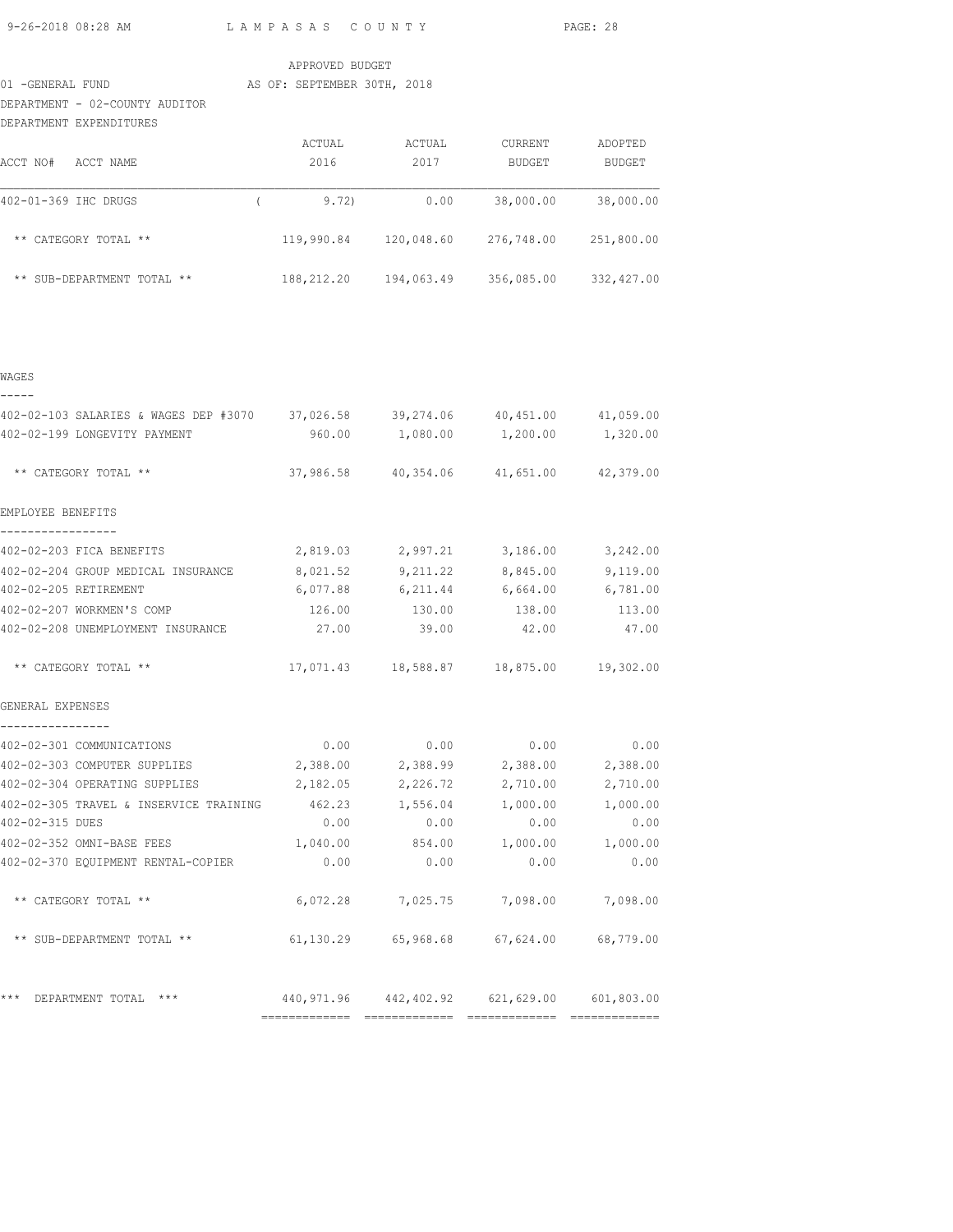|                       |                                                                                    |                                             |                 |                      |      |               |        | PAGE: 29                                   |       |
|-----------------------|------------------------------------------------------------------------------------|---------------------------------------------|-----------------|----------------------|------|---------------|--------|--------------------------------------------|-------|
|                       |                                                                                    |                                             | APPROVED BUDGET |                      |      |               |        |                                            |       |
|                       |                                                                                    |                                             |                 |                      |      |               |        |                                            |       |
|                       | DEPARTMENT - 03-COUNTY TREASURER                                                   |                                             |                 |                      |      |               |        |                                            |       |
|                       | DEPARTMENT EXPENDITURES                                                            |                                             |                 |                      |      |               |        |                                            |       |
|                       |                                                                                    |                                             |                 |                      |      |               |        |                                            |       |
| ACCT NO# ACCT NAME    |                                                                                    |                                             | 2016            |                      | 2017 |               | BUDGET | BUDGET                                     |       |
|                       |                                                                                    |                                             |                 |                      |      |               |        |                                            |       |
|                       |                                                                                    |                                             |                 |                      |      |               |        |                                            |       |
|                       |                                                                                    |                                             |                 |                      |      |               |        |                                            |       |
|                       |                                                                                    |                                             |                 |                      |      |               |        |                                            |       |
| WAGES                 |                                                                                    |                                             |                 |                      |      |               |        |                                            |       |
|                       |                                                                                    |                                             |                 |                      |      |               |        |                                            |       |
|                       | 403-00-101 SALARIES & WAGES ELECTED OF 59,216.27 58,954.23 60,078.00 60,979.00     |                                             |                 |                      |      |               |        |                                            |       |
|                       | 403-00-103 SALARIES & WAGES DEPUTY                                                 |                                             | 0.00            |                      | 0.00 |               | 0.00   |                                            | 0.00  |
|                       | 403-00-104 SALARY & WAGES DEP #3474 33,176.44 34,152.96 35,214.00 35,744.00        |                                             |                 |                      |      |               |        |                                            |       |
|                       | 403-00-110 PART-TIME EMPLOYEES                                                     |                                             | 0.00            |                      | 0.00 |               | 0.00   |                                            | 0.00  |
|                       | 403-00-199 LONGEVITY PAYMENT                                                       |                                             | 600.00          |                      |      | 720.00 840.00 |        | 960.00                                     |       |
|                       | ** CATEGORY TOTAL **                                                               |                                             |                 |                      |      |               |        | 92,992.71  93,827.19  96,132.00  97,683.00 |       |
| EMPLOYEE BENEFITS     |                                                                                    |                                             |                 |                      |      |               |        |                                            |       |
| -----------------     | 403-00-203 FICA BENEFITS                                                           | $6,767.52$ $6,990.21$ $7,354.00$ $7,473.00$ |                 |                      |      |               |        |                                            |       |
|                       | 403-00-204 GROUP MEDICAL INSURANCE $16,003.20$ $16,547.86$ $17,689.00$ $18,239.00$ |                                             |                 |                      |      |               |        |                                            |       |
| 403-00-205 RETIREMENT |                                                                                    |                                             |                 |                      |      |               |        | 14,806.84  14,525.80  15,381.00  15,629.00 |       |
|                       | 403-00-207 WORKMEN'S COMP                                                          |                                             |                 | 306.00 315.00 319.00 |      |               |        | 261.00                                     |       |
|                       | 403-00-208 UNEMPLOYMENT INSURANCE $24.00$ 36.00 36.00 36.00                        |                                             |                 |                      |      |               |        |                                            | 41.00 |
|                       | 403-00-212 PHONE ALLOWANCE                                                         |                                             | 480.00          |                      |      |               |        | 480.00 480.00 480.00                       |       |
|                       | ** CATEGORY TOTAL **                                                               |                                             |                 |                      |      |               |        | 38,387.56 38,894.87 41,259.00 42,123.00    |       |
| GENERAL EXPENSES      |                                                                                    |                                             |                 |                      |      |               |        |                                            |       |

| 403-00-301 COMMUNICATIONS              | 0.00      | 0.00      | 0.00      | 0.00      |
|----------------------------------------|-----------|-----------|-----------|-----------|
| 403-00-303 COMPUTER SUPPLIES           | 0.00      | 0.00      | 0.00      | 0.00      |
| 403-00-304 OPERATING SUPPLIES          | 3,846.43  | 4,219.32  | 4,600.00  | 4,600.00  |
| 403-00-305 TRAVEL & INSERVICE TRAINING | 2,938.20  | 2,031.63  | 3,000.00  | 4,100.00  |
| 403-00-312 EOUIPMENT MAINTENANCE CONTR | 6,518.85  | 6,844.80  | 6,300.00  | 6,300.00  |
| 403-00-315 DUES                        | 285.00    | 305.00    | 350.00    | 350.00    |
| 403-00-318 LEGAL NOTICES               | 0.00      | 0.00      | 0.00      | 0.00      |
| 403-00-361 POSTAGE                     | 33.00     | 0.00      | 100.00    | 100.00    |
| 403-00-370 EQUIPMENT RENTAL-COPIER     | 1,990.51  | 1,992.77  | 2,500.00  | 2,000.00  |
| 403-00-389 MISCELLANEOUS EXPENSE       | 0.00      | 0.00      | 0.00      | 0.00      |
| ** CATEGORY TOTAL **                   | 15,611.99 | 15,393.52 | 16,850.00 | 17,450.00 |
|                                        |           |           |           |           |
|                                        |           |           |           |           |

----------------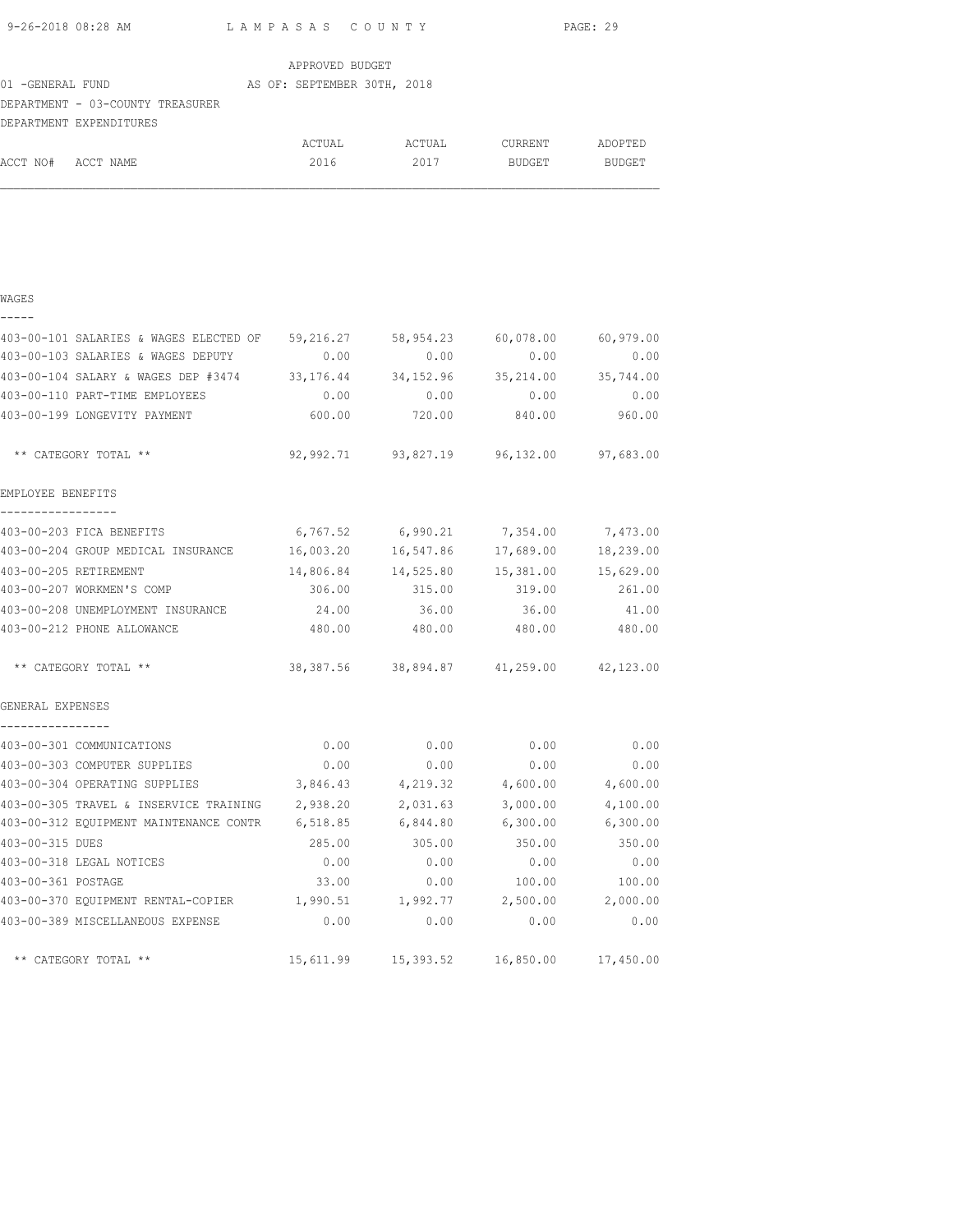|                                                                        |                                                |      |                   | PAGE: 30      |
|------------------------------------------------------------------------|------------------------------------------------|------|-------------------|---------------|
|                                                                        | APPROVED BUDGET                                |      |                   |               |
| 01 - GENERAL FUND AS OF: SEPTEMBER 30TH, 2018                          |                                                |      |                   |               |
| DEPARTMENT - 03-COUNTY TREASURER                                       |                                                |      |                   |               |
| DEPARTMENT EXPENDITURES                                                |                                                |      |                   |               |
|                                                                        |                                                |      |                   |               |
| ACCT NO# ACCT NAME                                                     |                                                |      | 2016  2017 BUDGET | BUDGET        |
|                                                                        |                                                |      |                   |               |
| CAPITAL OUTLAY                                                         |                                                |      |                   |               |
| 403-00-401 OFFICE MACHINES & EQUIPMENT 0.00 0.00 0.00                  |                                                |      | 0.00              | 0.00          |
| 403-00-407 OFFICE FURNITURE & FIXTURES 0.00                            |                                                | 0.00 | 0.00              | 0.00          |
|                                                                        |                                                |      |                   |               |
| ** CATEGORY TOTAL **                                                   | 0.00                                           | 0.00 | 0.00              | 0.00          |
|                                                                        |                                                |      |                   |               |
| ** SUB-DEPARTMENT TOTAL ** 146,992.26 148,115.58 154,241.00 157,256.00 |                                                |      |                   |               |
|                                                                        |                                                |      |                   |               |
|                                                                        |                                                |      |                   |               |
| *** DEPARTMENT TOTAL ***                                               | 146,992.26  148,115.58  154,241.00  157,256.00 |      |                   |               |
|                                                                        |                                                |      |                   | ============= |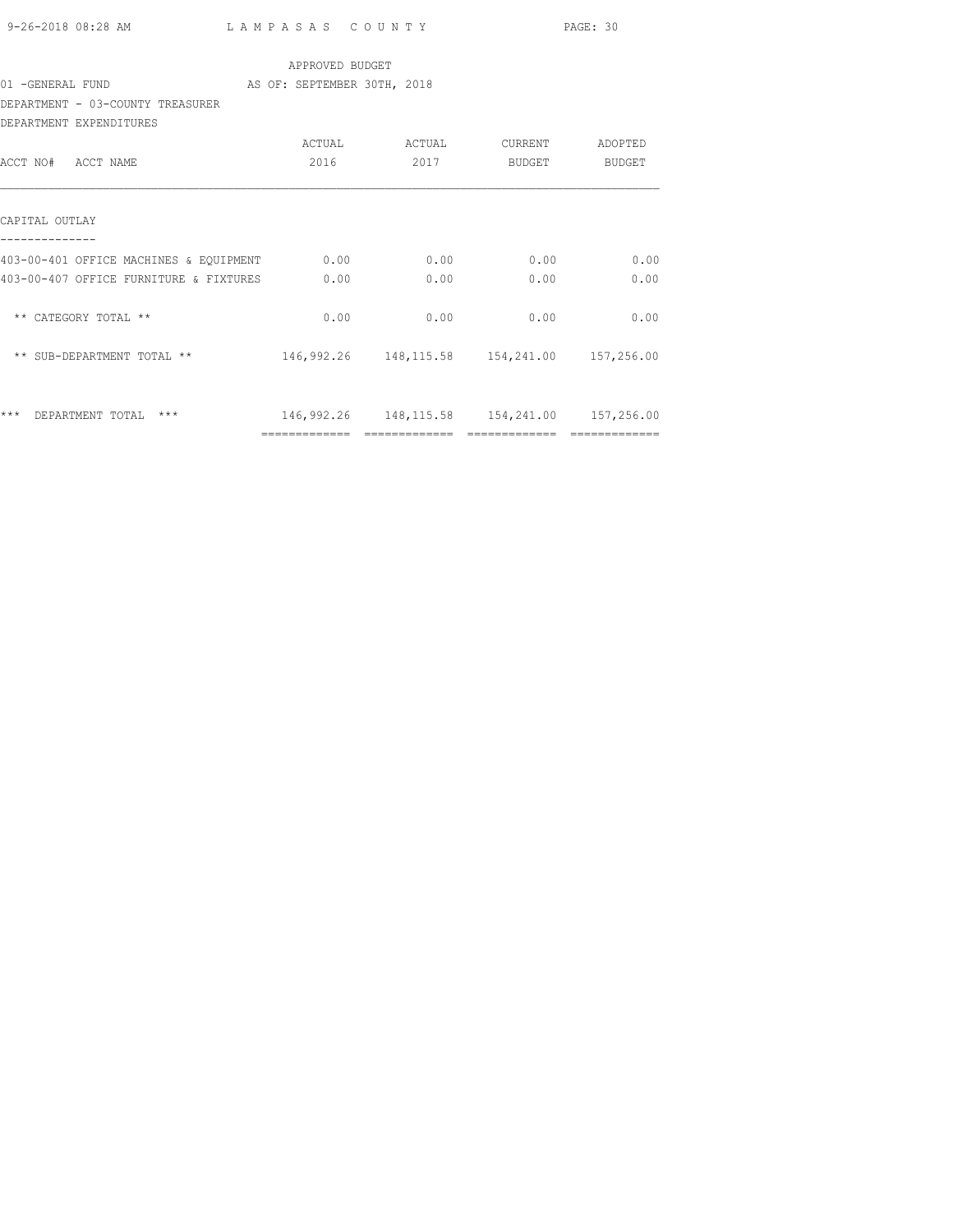| 9-26-2018 08:28 AM | LAMPASAS COUNTY | PAGE: 31 |
|--------------------|-----------------|----------|
|                    |                 |          |

| APPROVED BUDGET   |                                 |  |                             |  |        |               |               |
|-------------------|---------------------------------|--|-----------------------------|--|--------|---------------|---------------|
| 01 - GENERAL FUND |                                 |  | AS OF: SEPTEMBER 30TH, 2018 |  |        |               |               |
|                   | DEPARTMENT - 04-CO TAX ASSESSOR |  |                             |  |        |               |               |
|                   | DEPARTMENT EXPENDITURES         |  |                             |  |        |               |               |
|                   |                                 |  | ACTUAL                      |  | ACTUAL | CURRENT       | ADOPTED       |
| ACCT NO#          | ACCT NAME                       |  | 2016                        |  | 2017   | <b>BUDGET</b> | <b>BUDGET</b> |

## WAGES -----

| 404-00-101 SALARIES & WAGES ELECTED OF 59,766.27 58,954.23                        |           |                                                    | 60,078.00               | 60,979.00  |
|-----------------------------------------------------------------------------------|-----------|----------------------------------------------------|-------------------------|------------|
| 404-00-103 SALARIES & WAGES DEPUTY                                                | 0.00      | 0.00                                               | 0.00                    | 0.00       |
| 404-00-104 SALARY & WAGES DEP #1555 23,519.98 23,525.98                           |           |                                                    | 24,537.00               | 24,906.00  |
| 404-00-110 PART-TIME EMPLOYEES                                                    | 582.25    | 0.00                                               | 0.00                    | 0.00       |
| 404-00-120 SALARIES & WAGES OVERTIME                                              | 238.42    | 0.00                                               | 0.00                    | 0.00       |
| 404-00-199 LONGEVITY PAYMENT                                                      | 0.00      | 0.00                                               | 0.00                    | 0.00       |
| ** CATEGORY TOTAL **                                                              |           | 84,106.92 82,480.21 84,615.00 85,885.00            |                         |            |
| EMPLOYEE BENEFITS                                                                 |           |                                                    |                         |            |
| -----------------<br>404-00-203 FICA BENEFITS 6,222.53 6,210.35 6,473.00 6,570.00 |           |                                                    |                         |            |
| 404-00-204 GROUP MEDICAL INSURANCE 16,117.20 26,649.64                            |           |                                                    | 17,697.00               | 18,239.00  |
| 404-00-205 RETIREMENT                                                             | 13,127.03 | 12,691.30                                          | 13,538.00               | 13,742.00  |
| 404-00-207 WORKMEN'S COMP                                                         | 272.00    | 275.00                                             | 281.00                  | 230.00     |
| 404-00-208 UNEMPLOYMENT INSURANCE                                                 | 69.00     | 24.00                                              | 25.00                   | 28.00      |
| 404-00-212 PHONE ALLOWANCE                                                        | 0.00      | 0.00                                               | 480.00                  | 480.00     |
| ** CATEGORY TOTAL **                                                              |           | 35,807.76  45,850.29  38,494.00  39,289.00         |                         |            |
| GENERAL EXPENSES<br>----------------                                              |           |                                                    |                         |            |
| 404-00-301 COMMUNICATIONS                                                         |           | $0.00$ $0.00$ $0.00$ $0.00$                        |                         | 0.00       |
| 404-00-303 COMPUTER SUPPLIES                                                      | 0.00      | 539.82                                             | 600.00                  | 500.00     |
| 404-00-304 OPERATING SUPPLIES                                                     |           | 1,685.38 2,444.57                                  | 1,700.00                | 1,500.00   |
| 404-00-305 TRAVEL & INSERVICE TRAINING 747.48                                     |           | 885.64                                             | 2,000.00                | 1,000.00   |
| 404-00-307 INSURANCE AND BONDS                                                    | 0.00      | 0.00                                               | 0.00                    | 0.00       |
| 404-00-312 EQUIPMENT MAINTENANCE CONTR 0.00                                       |           | 0.00                                               | 0.00                    | 0.00       |
| 404-00-315 DUES                                                                   | 85.00     | 85.00                                              | 100.00                  | 125.00     |
| 404-00-332 DISTRICT TAX ASSESSOR COLLE 121,472.74                                 |           |                                                    | 140,520.77   169,000.00 | 172,721.00 |
| 404-00-361 POSTAGE                                                                | 55.00     | 0.00                                               | 0.00                    | 0.00       |
| 404-00-364 PUBLICATIONS, BOOKS, MANUAL 0.00                                       |           | 0.00                                               | 0.00                    | 0.00       |
| 404-00-370 EQUIPMENT RENTAL - COPIER 1,286.87 1,770.90 1,200.00 1,200.00          |           |                                                    |                         |            |
| 404-00-389 MISCELLANEOUS EXPENSE                                                  | 0.00      | 0.00                                               | 0.00                    | 0.00       |
| ** CATEGORY TOTAL **                                                              |           | 125, 332.47  146, 246.70  174, 600.00  177, 046.00 |                         |            |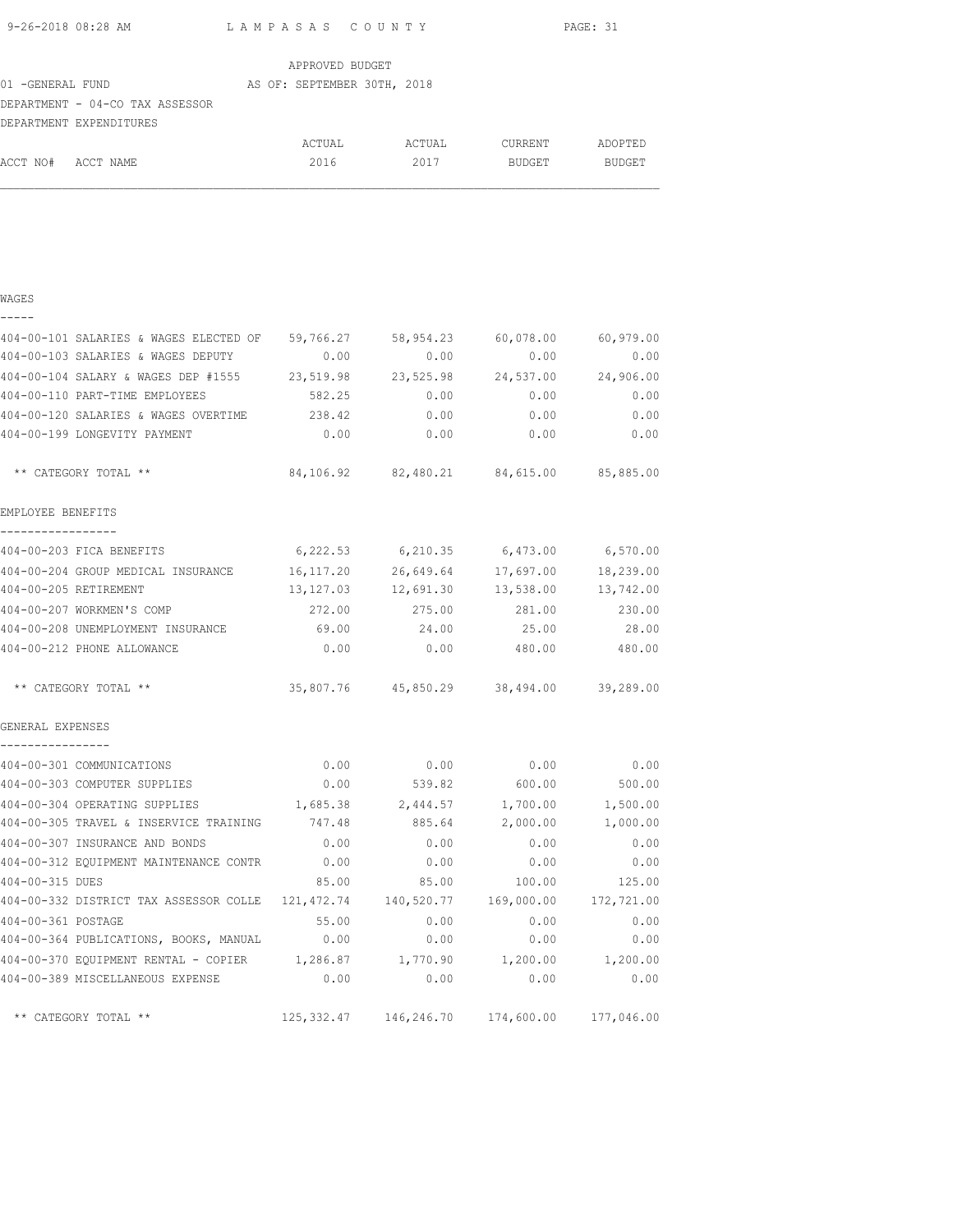L A M P A S A S C O U N T Y PAGE: 32

## APPROVED BUDGET

# 01 -GENERAL FUND AS OF: SEPTEMBER 30TH, 2018

DEPARTMENT - 04-CO TAX ASSESSOR

| DEPARTMENT EXPENDITURES                 |              |            |            |            |
|-----------------------------------------|--------------|------------|------------|------------|
|                                         | ACTUAL       | ACTUAL     | CURRENT    | ADOPTED    |
| ACCT NO#<br>ACCT NAME                   | 2016         | 2017       | BUDGET     | BUDGET     |
|                                         |              |            |            |            |
| CAPITAL OUTLAY                          |              |            |            |            |
| 404-00-401 OFFICE MACHINES & EOUIPMENT  | 0.00         | 0.00       | 0.00       | 0.00       |
| $***$<br>CATEGORY TOTAL **              | 0.00         | 0.00       | 0.00       | 0.00       |
| SUB-DEPARTMENT TOTAL **<br>$\star\star$ | 245, 247. 15 | 274,577.20 | 297,709.00 | 302,220.00 |

| WAGES                                                                         |                                             |             |                             |              |
|-------------------------------------------------------------------------------|---------------------------------------------|-------------|-----------------------------|--------------|
| 404-01-103 SALARIES & WAGES DEP #2415 36,891.76 37,187.11 41,714.00 42,342.00 |                                             |             |                             |              |
| 404-01-104 SALARY & WAGES DEP #3000 27,025.97 28,977.47 31,064.00             |                                             |             |                             | 31,531.00    |
| 404-01-120 SALARY/OVERTIME                                                    | $787.82$ 0.00 0.00                          |             |                             | 0.00         |
| 404-01-199 LONGEVITY PAYMENT                                                  | $3,240.00$ $3,378.73$ $3,480.00$ $3,600.00$ |             |                             |              |
|                                                                               |                                             |             |                             |              |
| EMPLOYEE BENEFITS                                                             |                                             |             |                             |              |
| 404-01-203 FICA BENEFITS                                                      | $4,765.51$ $4,901.98$ $5,834.00$ $5,927.00$ |             |                             |              |
| 404-01-204 GROUP MEDICAL INSURANCE 19,529.04 8,211.54 17,689.00 18,239.00     |                                             |             |                             |              |
| 404-01-205 RETIREMENT                                                         | $10,871.32$ $11,020.45$ $12,201.00$         |             |                             | 12,396.00    |
| 404-01-207 WORKMAN'S COMP                                                     | 222.00  250.00  253.00  207.00              |             |                             |              |
| 404-01-208 UNEMPLOYMENT INSURANCE $0.00$ 71.00 77.00                          |                                             |             |                             | 85.00        |
| ** CATEGORY TOTAL **                                                          | 35,387.87  24,454.97  36,054.00  36,854.00  |             |                             |              |
| GENERAL EXPENSES                                                              |                                             |             |                             |              |
| 404-01-303 COMPUTER SUPPLIES                                                  |                                             |             | $0.00$ $0.00$ $0.00$ $0.00$ | 0.00         |
| ** CATEGORY TOTAL **                                                          |                                             | $0.00$ 0.00 |                             | 0.00<br>0.00 |
| ** SUB-DEPARTMENT TOTAL ** 103,333.42 93,998.28 112,312.00 114,327.00         |                                             |             |                             |              |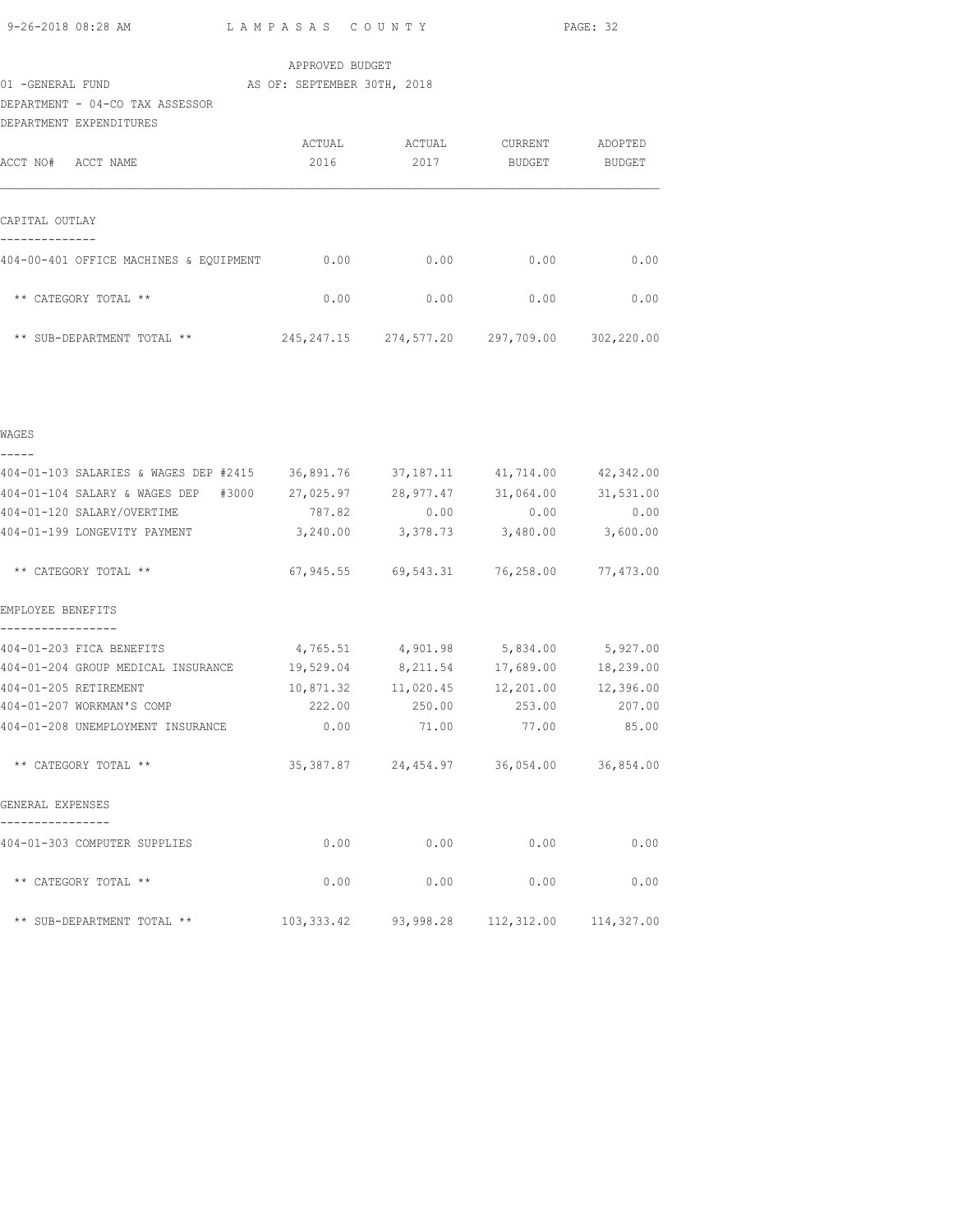|                                               |                 |      |                               | PAGE: 33 |
|-----------------------------------------------|-----------------|------|-------------------------------|----------|
|                                               | APPROVED BUDGET |      |                               |          |
| 01 - GENERAL FUND AS OF: SEPTEMBER 30TH, 2018 |                 |      |                               |          |
| DEPARTMENT - 04-CO TAX ASSESSOR               |                 |      |                               |          |
| DEPARTMENT EXPENDITURES                       |                 |      |                               |          |
|                                               |                 |      | ACTUAL ACTUAL CURRENT ADOPTED |          |
| ACCT NO# ACCT NAME                            |                 |      | 2016 2017 BUDGET BUDGET       |          |
|                                               |                 |      |                               |          |
| GENERAL EXPENSES<br>----------------          |                 |      |                               |          |
| 404-02-301 COMMUNICATIONS                     |                 |      | $0.00$ 0.00 0.00 0.00 0.00    |          |
| 404-02-354 VOTER REGISTRATION SUPPLIES 0.00   |                 |      | 0.00<br>0.00                  | 0.00     |
| ** CATEGORY TOTAL **                          | 0.00            | 0.00 | 0.00                          | 0.00     |
| ** SUB-DEPARTMENT TOTAL **                    |                 | 0.00 | $0.00$ 0.00                   | 0.00     |
|                                               |                 |      |                               |          |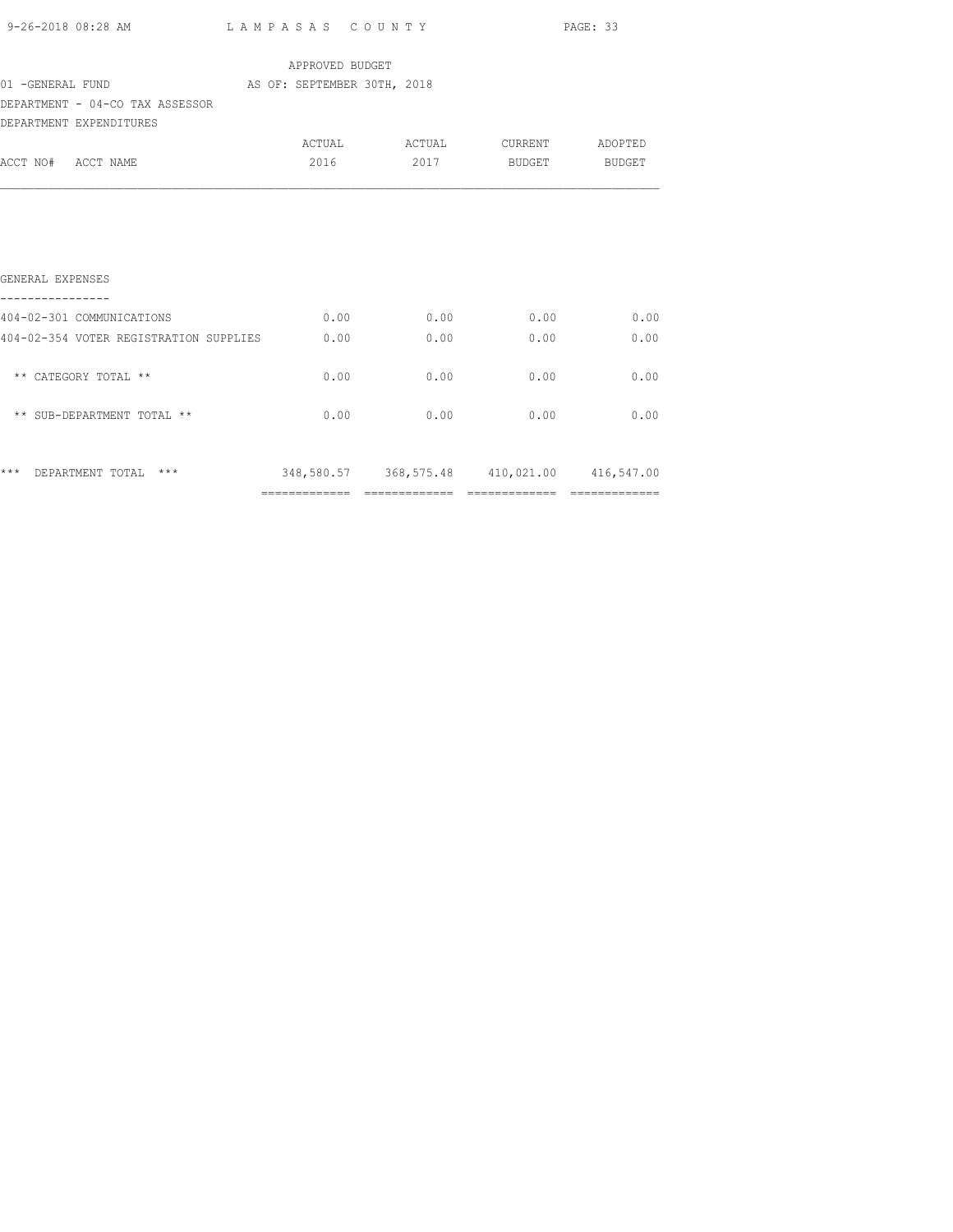| 9-26-2018 08:28 AM | LAMPASAS COUNTY | PAGE: 34 |
|--------------------|-----------------|----------|
|                    |                 |          |

| 01 -GENERAL FUND             |        |                 |                             |               |
|------------------------------|--------|-----------------|-----------------------------|---------------|
| DEPARTMENT - 05-COUNTY CLERK |        |                 |                             |               |
| DEPARTMENT EXPENDITURES      |        |                 |                             |               |
|                              | ACTUAL | ACTUAL          | CURRENT                     | ADOPTED       |
| ACCT NAME                    | 2016   | 2017            | <b>BUDGET</b>               | <b>BUDGET</b> |
|                              |        | APPROVED BUDGET | AS OF: SEPTEMBER 30TH, 2018 |               |

## WAGES

| - | - | - |  |
|---|---|---|--|
|   |   |   |  |

| 405-00-101 SALARIES & WAGES ELECTED OF 59,722.27       |           | 58,954.23                                      | 60,078.00 | 60,979.00 |
|--------------------------------------------------------|-----------|------------------------------------------------|-----------|-----------|
| 405-00-103 SALARIES & WAGES DEP #3600 44,519.15        |           | 42,417.62                                      | 49,591.00 | 51,298.00 |
| 405-00-104 SALARY AND WAGES DEP #2290 26,764.53        |           | 27,021.53                                      | 31,063.00 | 31,531.00 |
| 405-00-106 TEMPORARY EMPLOYEE                          | 0.00      | 0.00                                           | 0.00      | 0.00      |
| 405-00-110 PART-TIME EMPLOYEES                         | 0.00      | 0.00                                           | 0.00      | 0.00      |
| 405-00-120 SALARY & WAGES OVERTIME                     | 0.00      | 289.88                                         | 0.00      | 0.00      |
| 405-00-199 LONGEVITY PAYMENT                           | 840.00    | 960.00                                         | 1,080.00  | 1,800.00  |
| ** CATEGORY TOTAL **                                   |           | 131,845.95  129,643.26  141,812.00  145,608.00 |           |           |
| EMPLOYEE BENEFITS<br>-----------------                 |           |                                                |           |           |
| 405-00-203 FICA BENEFITS                               |           | 9,899.21 9,839.17                              | 10,848.00 | 11,139.00 |
| 405-00-204 GROUP MEDICAL INSURANCE 26,720.72 24,717.17 |           |                                                | 26,534.00 | 27,358.00 |
| 405-00-205 RETIREMENT                                  | 20,865.50 | 20,091.81                                      | 22,687.00 | 23,297.00 |
| 405-00-207 WORKMEN'S COMP                              | 436.00    | 456.00                                         | 470.00    | 483.00    |
| 405-00-208 UNEMPLOYMENT INSURANCE                      | 52.00     | 77.00                                          | 81.00     | 75.00     |
| ** CATEGORY TOTAL **                                   |           | 57,973.43 55,181.15 60,620.00 62,352.00        |           |           |
| GENERAL EXPENSES                                       |           |                                                |           |           |
| ----------------<br>405-00-301 COMMUNICATIONS          | 0.00      | 0.00                                           | 0.00      | 0.00      |
| 405-00-302 UTILITIES                                   | 0.00      | 0.00                                           | 0.00      | 0.00      |
| 405-00-304 OPERATING SUPPLIES                          |           | 13,099.97    14,983.92                         | 15,000.00 | 15,000.00 |
| 405-00-305 TRAVEL & INSERVICE TRAINING                 | 1,012.44  | 1,119.45                                       | 1,500.00  | 1,200.00  |
| 405-00-308 REPAIRS - RESTORING BOOKS                   | 0.00      | 0.00                                           | 0.00      | 0.00      |
| 405-00-312 EQUIPMENT MAINTENANCE CONTR                 | 0.00      | 0.00                                           | 200.00    | 0.00      |
| 405-00-315 DUES                                        | 125.00    | 175.00                                         | 150.00    | 150.00    |
| 405-00-335 RECORD STORAGE                              | 0.00      | 0.00                                           | 0.00      | 0.00      |
| 405-00-337 ELECTIONS, JUDGES & SUPPLIE                 | 0.00      | 0.00                                           | 0.00      | 0.00      |
| 405-00-361 POSTAGE                                     | 33.00     | 0.00                                           | 125.00    | 0.00      |
| 405-00-364 PUBLICATIONS, BOOKS, MANUAL                 | 0.00      | 0.00                                           | 150.00    | 150.00    |
| 405-00-370 EQUIPMENT RENTAL-COPIER                     | 3,835.79  | 4,032.95                                       | 3,600.00  | 3,600.00  |
| 405-00-372 EQUIPMENT LEASE - VEHICLE                   | 0.00      | 0.00                                           | 0.00      | 0.00      |
| 405-00-389 MISCELLANEOUS EXPENSE                       | 0.00      | 0.00                                           | 0.00      | 0.00      |
| ** CATEGORY TOTAL **                                   |           | 18,106.20 20,311.32 20,725.00                  |           | 20,100.00 |
|                                                        |           |                                                |           |           |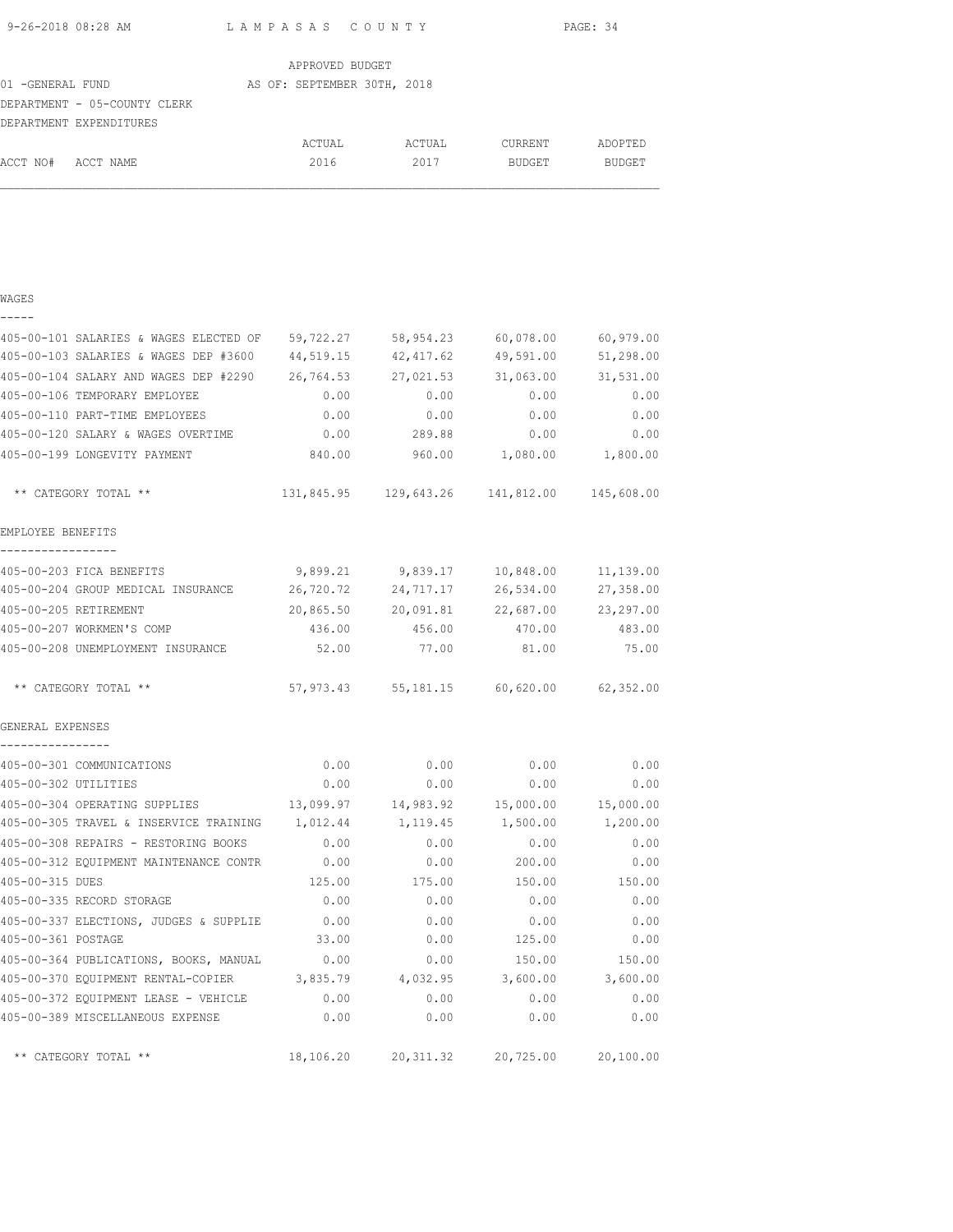|  | 9-26-2018 08:28 AM |  |
|--|--------------------|--|
|  |                    |  |

L A M P A S A S C O U N T Y PAGE: 35

|                              | APPROVED BUDGET             |        |         |         |
|------------------------------|-----------------------------|--------|---------|---------|
| 01 - GENERAL FUND            | AS OF: SEPTEMBER 30TH, 2018 |        |         |         |
| DEPARTMENT - 05-COUNTY CLERK |                             |        |         |         |
| DEPARTMENT EXPENDITURES      |                             |        |         |         |
|                              | ACTUAL                      | ACTUAL | CURRENT | ADOPTED |

| ACCT NO#<br>ACCT NAME                  | 2016       | 2017         | BUDGET     | BUDGET     |
|----------------------------------------|------------|--------------|------------|------------|
| CAPITAL OUTLAY                         |            |              |            |            |
| 405-00-401 OFFICE MACHINES & EQUIPMENT | 0.00       | 0.00         | 0.00       | 0.00       |
| ** CATEGORY TOTAL **                   | 0.00       | 0.00         | 0.00       | 0.00       |
| ** SUB-DEPARTMENT TOTAL **             | 207,925.58 | 205, 135. 73 | 223,157.00 | 228,060.00 |

| WAGES                                                     |                            |                     |                                             |                     |
|-----------------------------------------------------------|----------------------------|---------------------|---------------------------------------------|---------------------|
| 405-01-103 SALARIES & WAGES DEP #0541 22,406.47 23,839.31 |                            |                     | 24,982.00                                   | 25,362.00           |
| 405-01-104 SALARIES & WAGES DEPUTY                        | 0.00                       | 0.00                | 0.00                                        | 0.00                |
| 405-01-199 LONGEVITY PAYMENT                              | 0.00                       | 0.00                | 0.00                                        | 0.00                |
| ** CATEGORY TOTAL **                                      |                            |                     | 22,406.47 23,839.31 24,982.00               | 25,362.00           |
| EMPLOYEE BENEFITS                                         |                            |                     |                                             |                     |
| 405-01-203 FICA BENEFITS                                  |                            |                     | 1,671.90    1,780.38    1,911.00            | 1,940.00            |
| 405-01-204 GROUP MEDICAL INSURANCE                        | 8,021.52 8,176.18 8,845.00 |                     |                                             | 9,119.00            |
| 405-01-205 RETIREMENT                                     |                            |                     | $3,584.99$ $3,665.03$ $3,997.00$            | 4,058.00            |
| 405-01-207 WORKMAN'S COMP                                 | 80.00                      | 83.00               | 83.00                                       | 68.00               |
| 405-01-208 UNEMPLOYMENT INSURANCE                         | 17.00                      | 26.00               | 25.00                                       | 26.00               |
| ** CATEGORY TOTAL **                                      |                            |                     | 13, 375.41 13, 730.59 14, 861.00 15, 211.00 |                     |
| ** SUB-DEPARTMENT TOTAL **                                |                            | 35,781.88 37,569.90 |                                             | 39,843.00 40,573.00 |
| ***<br>$***$<br>DEPARTMENT TOTAL                          |                            |                     | 243,707.46 242,705.63 263,000.00 268,633.00 |                     |
|                                                           | -------------              |                     | -------------- --------------               |                     |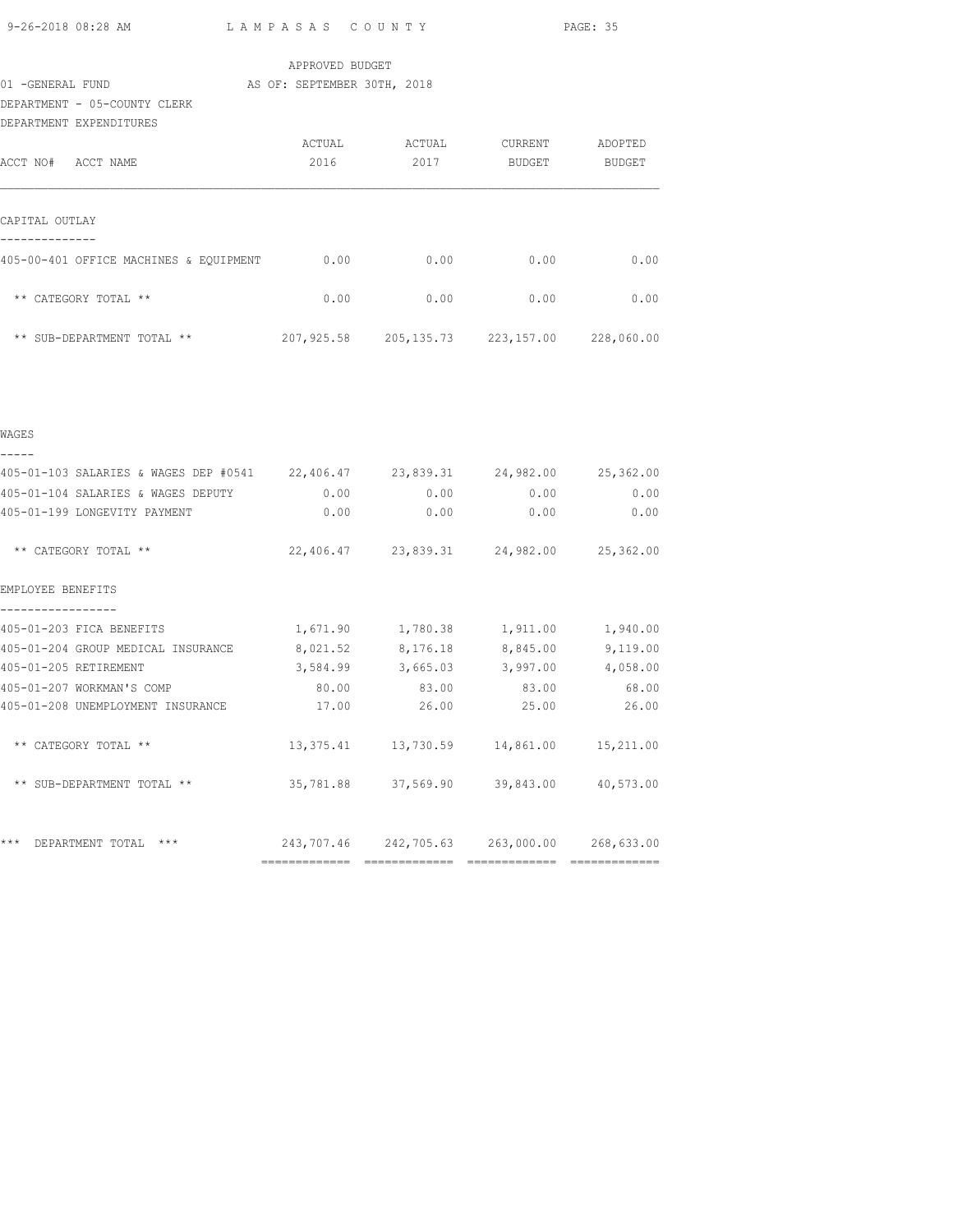| 9-26-2018 08:28 AM | LAMPASAS COUNTY | PAGE: 36 |
|--------------------|-----------------|----------|
|                    | APPROVED RHDCFT |          |

|                                | APPROVED BUDGET             |        |               |               |
|--------------------------------|-----------------------------|--------|---------------|---------------|
| 01 - GENERAL FUND              | AS OF: SEPTEMBER 30TH, 2018 |        |               |               |
| DEPARTMENT - 06-DISTRICT CLERK |                             |        |               |               |
| DEPARTMENT EXPENDITURES        |                             |        |               |               |
|                                | ACTUAL                      | ACTUAL | CURRENT       | ADOPTED       |
| ACCT NO#<br>ACCT NAME          | 2016                        | 2017   | <b>BUDGET</b> | <b>BUDGET</b> |

|  | ۰, | ۰, |  |
|--|----|----|--|
|  |    |    |  |
|  |    |    |  |

| 406-00-101 SALARIES & WAGES ELECTED OF        | 60,184.56 | 58,954.23                                      | 60,078.00 | 60,979.00 |
|-----------------------------------------------|-----------|------------------------------------------------|-----------|-----------|
| 406-00-103 SALARIES & WAGES DEP #1881         | 34,007.84 | 24,636.32                                      | 25,604.00 | 25,989.00 |
| 406-00-104 SALARY & WAGES DEP<br>#1942        | 18,751.67 | 28,834.51                                      | 33,956.00 | 35,218.00 |
| 406-00-106 TEMPORARY EMPLOYEE                 | 0.00      | 0.00                                           | 0.00      | 0.00      |
| 406-00-110 PART-TIME EMPLOYEES                | 0.00      | 0.00                                           | 0.00      | 0.00      |
| 406-00-120 SALARY & WAGES OVERTIME            | 345.79    | 110.30                                         | 0.00      | 0.00      |
| 406-00-199 LONGEVITY PAYMENT                  | 0.00      | 0.00                                           | 0.00      | 600.00    |
| ** CATEGORY TOTAL **                          |           | 113,289.86  112,535.36  119,638.00  122,786.00 |           |           |
| EMPLOYEE BENEFITS                             |           |                                                |           |           |
| 406-00-203 FICA BENEFITS                      | 8,276.83  | 8,122.33                                       | 9,152.00  | 9,393.00  |
| 406-00-204 GROUP MEDICAL INSURANCE            | 23,369.54 | 25,829.60                                      | 26,702.00 | 27,857.00 |
| 406-00-205 RETIREMENT                         | 17,884.09 | 17,397.82                                      | 19,142.00 | 19,646.00 |
| 406-00-207 WORKMEN'S COMP                     | 465.00    | 380.00                                         | 397.00    | 328.00    |
| 406-00-208 UNEMPLOYMENT INSURANCE             | 40.00     | 56.00                                          | 55.00     | 65.00     |
| 406-00-212 PHONE ALLOWANCE                    | 160.00    | 480.00                                         | 480.00    | 480.00    |
| ** CATEGORY TOTAL **                          |           | 50,195.46 52,265.75 55,928.00 57,769.00        |           |           |
| GENERAL EXPENSES                              |           |                                                |           |           |
| ----------------<br>406-00-301 COMMUNICATIONS | 0.00      | 36.00                                          | 0.00      | 0.00      |
| 406-00-304 OPERATING SUPPLIES                 | 19,732.36 | 13,902.30                                      | 8,500.00  | 8,500.00  |
| 406-00-305 TRAVEL & INSERVICE TRAINING        | 1,858.78  | 2,119.85                                       | 3,000.00  | 3,000.00  |
| 406-00-310 JURY FEES                          | 12,670.00 | 16,770.00                                      | 15,000.00 | 15,431.00 |
| 406-00-312 EQUIPMENT MAINTENANCE CONTR        | 8,987.00  | 8,987.00                                       | 10,335.00 | 10,335.00 |
| 406-00-315 DUES                               | 350.00    | 325.00                                         | 400.00    | 400.00    |
| 406-00-333 CONTRACTED SERVICES                | 0.00      | 0.00                                           | 0.00      | 0.00      |
| 406-00-361 POSTAGE                            | 33.00     | 103.00                                         | 72.00     | 72.00     |
| 406-00-363 JURY MEALS                         | 0.00      | 0.00                                           | 350.00    | 0.00      |
| 406-00-364 PUBLICATIONS, BOOKS, MANUAL        | 0.00      | 84.00                                          | 350.00    | 350.00    |
| 406-00-370 EQUIPMENT RENTAL-COPIER 3,451.08   |           | 3,455.89                                       | 3,500.00  | 3,500.00  |
| 406-00-378 ELECTRONIC E-FILING                | 0.00      | 0.00                                           | 0.00      | 0.00      |
| 406-00-389 MISCELLANEOUS EXPENSE              | 0.00      | 0.00                                           | 0.00      | 0.00      |
| ** CATEGORY TOTAL **                          |           | 47,082.22  45,783.04  41,507.00  41,588.00     |           |           |
|                                               |           |                                                |           |           |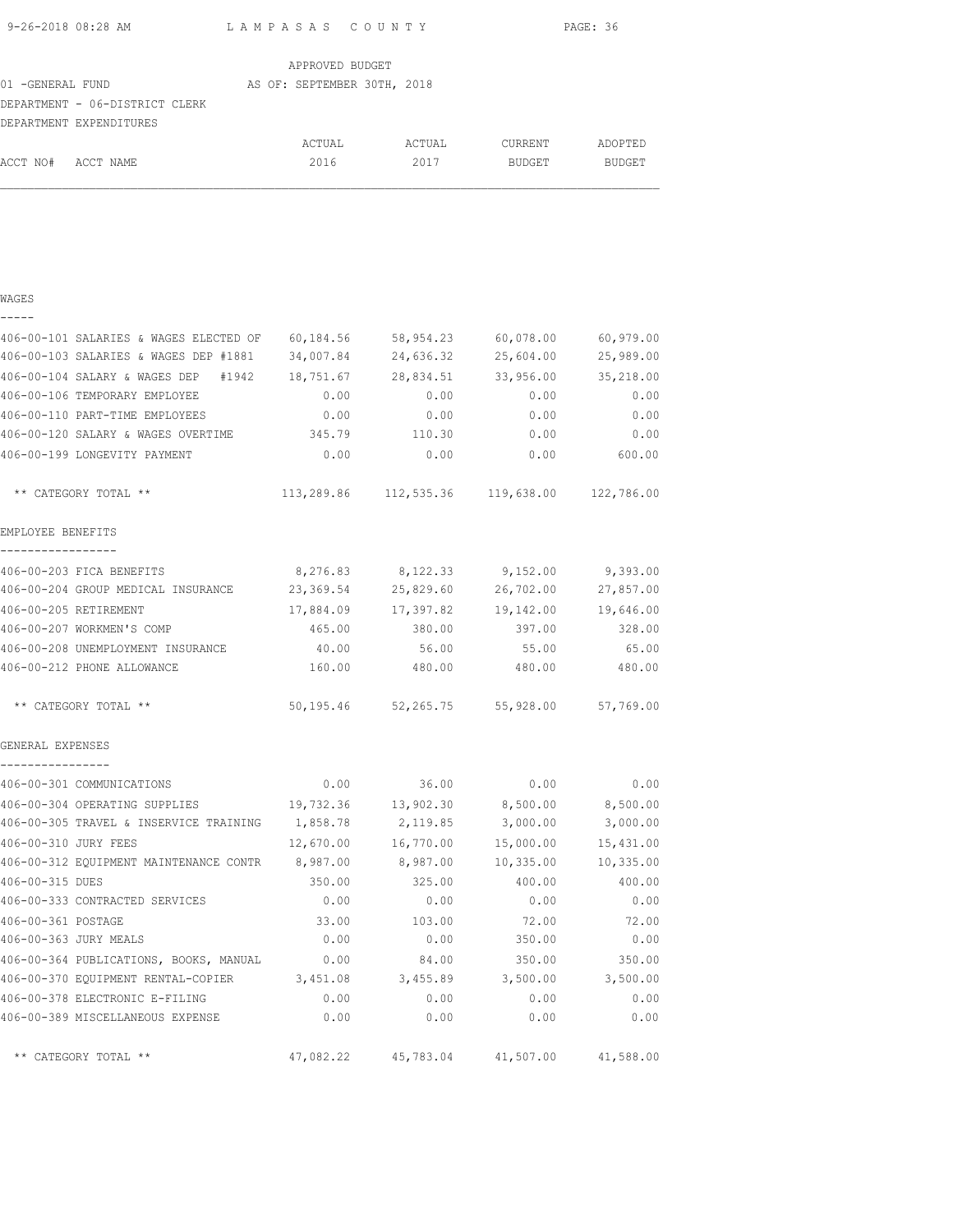| DEPARTMENT EXPENDITURES |                          | 9-26-2018 08:28 AM<br>PAGE: 37<br>LAMPASAS COUNTY<br>APPROVED BUDGET<br>DEPARTMENT - 06-DISTRICT CLERK<br>ACTUAL ACTUAL CURRENT ADOPTED<br>ACCT NO# ACCT NAME<br>2016 2017 BUDGET BUDGET<br>--------------<br>406-00-401 OFFICE MACHINES & EQUIPMENT 0.00<br>0.00<br>0.00<br>0.00<br>406-00-407 OFFICE FURNITURE & FIXTURES<br>0.00<br>0.00<br>0.00<br>0.00<br>** CATEGORY TOTAL **<br>0.00<br>0.00<br>0.00<br>0.00<br>** SUB-DEPARTMENT TOTAL ** $210,567.54$ $210,584.15$ $217,073.00$ $222,143.00$<br>406-01-103 SALARY & WAGES DEP #2002 22,792.46 24,631.08 25,604.00 24,806.00<br>0.00<br>406-01-199 LONGEVITY PAYMENT<br>0.00<br>0.00<br>0.00<br>22,792.46 24,631.08 25,604.00 24,806.00<br>** CATEGORY TOTAL **<br>EMPLOYEE BENEFITS<br>-----------------<br>406-01-203 FICA BENEFITS 4,596.34 1,241.75 1,959.00 1,898.00<br>406-01-204 GROUP MEDICAL INSURANCE 7,134.60 12,445.28 15,229.00 9,119.00<br>$3,646.81$ $3,791.75$ $4,096.00$ $3,969.00$<br>406-01-205 RETIREMENT<br>406-01-207 WORKMEN'S COMP<br>86.00<br>83.00<br>66.00<br>0.00<br>25.00<br>28.00<br>27.00<br>406-01-208 UNEMPLOYMENT INSURANCE 18.00<br>** CATEGORY TOTAL **<br>12,395.75<br>17,592.78<br>21,392.00<br>15,079.00<br>42,223.86<br>46,996.00<br>** SUB-DEPARTMENT TOTAL **<br>35, 188. 21<br>39,885.00 |            |            |            |
|-------------------------|--------------------------|---------------------------------------------------------------------------------------------------------------------------------------------------------------------------------------------------------------------------------------------------------------------------------------------------------------------------------------------------------------------------------------------------------------------------------------------------------------------------------------------------------------------------------------------------------------------------------------------------------------------------------------------------------------------------------------------------------------------------------------------------------------------------------------------------------------------------------------------------------------------------------------------------------------------------------------------------------------------------------------------------------------------------------------------------------------------------------------------------------------------------------------------------------------------------------------------------------------------------------------------------------------------------------------------|------------|------------|------------|
|                         |                          |                                                                                                                                                                                                                                                                                                                                                                                                                                                                                                                                                                                                                                                                                                                                                                                                                                                                                                                                                                                                                                                                                                                                                                                                                                                                                             |            |            |            |
|                         |                          |                                                                                                                                                                                                                                                                                                                                                                                                                                                                                                                                                                                                                                                                                                                                                                                                                                                                                                                                                                                                                                                                                                                                                                                                                                                                                             |            |            |            |
| CAPITAL OUTLAY          |                          |                                                                                                                                                                                                                                                                                                                                                                                                                                                                                                                                                                                                                                                                                                                                                                                                                                                                                                                                                                                                                                                                                                                                                                                                                                                                                             |            |            |            |
|                         |                          |                                                                                                                                                                                                                                                                                                                                                                                                                                                                                                                                                                                                                                                                                                                                                                                                                                                                                                                                                                                                                                                                                                                                                                                                                                                                                             |            |            |            |
|                         |                          |                                                                                                                                                                                                                                                                                                                                                                                                                                                                                                                                                                                                                                                                                                                                                                                                                                                                                                                                                                                                                                                                                                                                                                                                                                                                                             |            |            |            |
|                         |                          |                                                                                                                                                                                                                                                                                                                                                                                                                                                                                                                                                                                                                                                                                                                                                                                                                                                                                                                                                                                                                                                                                                                                                                                                                                                                                             |            |            |            |
|                         |                          |                                                                                                                                                                                                                                                                                                                                                                                                                                                                                                                                                                                                                                                                                                                                                                                                                                                                                                                                                                                                                                                                                                                                                                                                                                                                                             |            |            |            |
|                         |                          |                                                                                                                                                                                                                                                                                                                                                                                                                                                                                                                                                                                                                                                                                                                                                                                                                                                                                                                                                                                                                                                                                                                                                                                                                                                                                             |            |            |            |
| WAGES<br>-----          |                          |                                                                                                                                                                                                                                                                                                                                                                                                                                                                                                                                                                                                                                                                                                                                                                                                                                                                                                                                                                                                                                                                                                                                                                                                                                                                                             |            |            |            |
|                         |                          |                                                                                                                                                                                                                                                                                                                                                                                                                                                                                                                                                                                                                                                                                                                                                                                                                                                                                                                                                                                                                                                                                                                                                                                                                                                                                             |            |            |            |
|                         |                          |                                                                                                                                                                                                                                                                                                                                                                                                                                                                                                                                                                                                                                                                                                                                                                                                                                                                                                                                                                                                                                                                                                                                                                                                                                                                                             |            |            |            |
|                         |                          |                                                                                                                                                                                                                                                                                                                                                                                                                                                                                                                                                                                                                                                                                                                                                                                                                                                                                                                                                                                                                                                                                                                                                                                                                                                                                             |            |            |            |
|                         |                          |                                                                                                                                                                                                                                                                                                                                                                                                                                                                                                                                                                                                                                                                                                                                                                                                                                                                                                                                                                                                                                                                                                                                                                                                                                                                                             |            |            |            |
|                         |                          |                                                                                                                                                                                                                                                                                                                                                                                                                                                                                                                                                                                                                                                                                                                                                                                                                                                                                                                                                                                                                                                                                                                                                                                                                                                                                             |            |            |            |
|                         |                          |                                                                                                                                                                                                                                                                                                                                                                                                                                                                                                                                                                                                                                                                                                                                                                                                                                                                                                                                                                                                                                                                                                                                                                                                                                                                                             |            |            |            |
|                         |                          |                                                                                                                                                                                                                                                                                                                                                                                                                                                                                                                                                                                                                                                                                                                                                                                                                                                                                                                                                                                                                                                                                                                                                                                                                                                                                             |            |            |            |
|                         |                          |                                                                                                                                                                                                                                                                                                                                                                                                                                                                                                                                                                                                                                                                                                                                                                                                                                                                                                                                                                                                                                                                                                                                                                                                                                                                                             |            |            |            |
|                         |                          |                                                                                                                                                                                                                                                                                                                                                                                                                                                                                                                                                                                                                                                                                                                                                                                                                                                                                                                                                                                                                                                                                                                                                                                                                                                                                             |            |            |            |
|                         |                          |                                                                                                                                                                                                                                                                                                                                                                                                                                                                                                                                                                                                                                                                                                                                                                                                                                                                                                                                                                                                                                                                                                                                                                                                                                                                                             |            |            |            |
|                         |                          |                                                                                                                                                                                                                                                                                                                                                                                                                                                                                                                                                                                                                                                                                                                                                                                                                                                                                                                                                                                                                                                                                                                                                                                                                                                                                             |            |            |            |
|                         | *** DEPARTMENT TOTAL *** | 245,755.75                                                                                                                                                                                                                                                                                                                                                                                                                                                                                                                                                                                                                                                                                                                                                                                                                                                                                                                                                                                                                                                                                                                                                                                                                                                                                  | 252,808.01 | 264,069.00 | 262,028.00 |
|                         |                          |                                                                                                                                                                                                                                                                                                                                                                                                                                                                                                                                                                                                                                                                                                                                                                                                                                                                                                                                                                                                                                                                                                                                                                                                                                                                                             |            |            |            |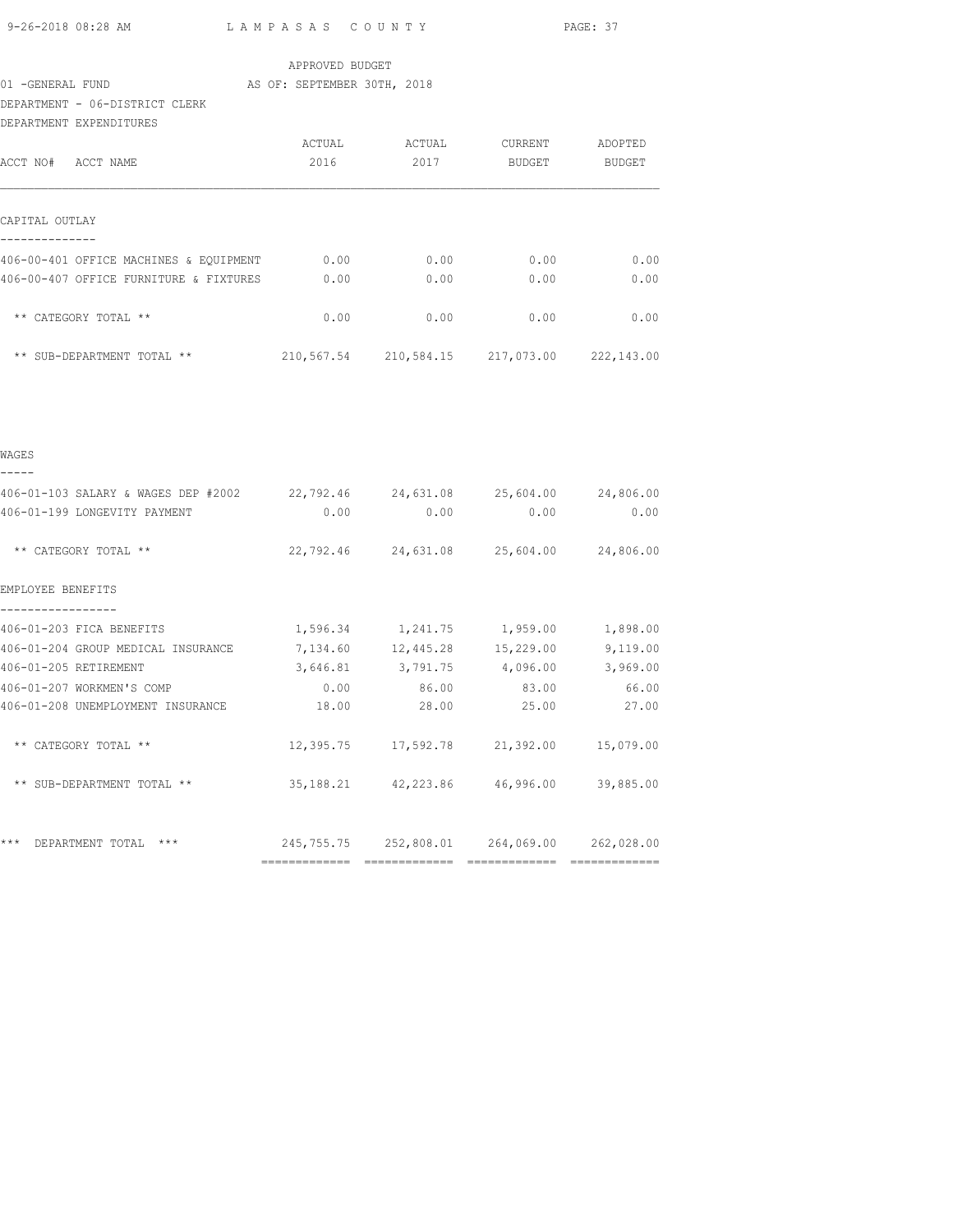| 9-26-2018 08:28 AM | LAMPASAS COUNTY | PAGE: 38 |
|--------------------|-----------------|----------|
|                    |                 |          |

|                                | APPROVED BUDGET             |        |               |               |
|--------------------------------|-----------------------------|--------|---------------|---------------|
| 01 -GENERAL FUND               | AS OF: SEPTEMBER 30TH, 2018 |        |               |               |
| DEPARTMENT - 07-COUNTY SHERIFF |                             |        |               |               |
| DEPARTMENT EXPENDITURES        |                             |        |               |               |
|                                | ACTUAL                      | ACTUAL | CURRENT       | ADOPTED       |
| ACCT NO#<br>ACCT NAME          | 2016                        | 2017   | <b>BUDGET</b> | <b>BUDGET</b> |
|                                |                             |        |               |               |

| _ |  | ___ |  |
|---|--|-----|--|
|   |  |     |  |

| 407-00-101 SALARY ELECTED OFF<br>#2883 | 70,754.27  | 79,758.76   | 81,278.00    | 82,498.00    |
|----------------------------------------|------------|-------------|--------------|--------------|
| 407-00-103 SALARY DEPUTY SHERIFF #0130 | 39,954.48  | 42,278.72   | 44,970.00    | 45,647.00    |
| 407-00-114 SALARY OFFICE MANAGER #2884 | 39, 345.78 | 43,040.50   | 45,084.00    | 45,932.00    |
| 407-00-118 SALARY DEPUTY SHERIFF #1115 | 21,892.37  | 35, 422.11  | 48,425.00    | 49,153.00    |
| 407-00-120 SALARY/OVERTIME             | 11,921.48  | 10,564.66   | 15,000.00    | 20,000.00    |
| 407-00-121 SALARY DEPUTY SHERIFF #1358 | 47,549.74  | 47,596.89   | 47,287.00    | 47,996.00    |
| 407-00-122 SALARY DEPUTY SHERIFF #3572 | 42,459.55  | 46,837.55   | 47,570.00    | 48,284.00    |
| 407-00-123 SALARY DEPUTY SHERIFF #1055 | 42, 415.72 | 42,462.84   | 47,449.00    | 48,163.00    |
| 407-00-124 SALARY DEPUTY SHERIFF #3059 | 56, 514.07 | 57, 417.78  | 64,255.00    | 65,219.00    |
| 407-00-125 SALARY DEPUTY SHERIFF #1972 | 61,487.37  | 62,190.90   | 70,000.00    | 71,050.00    |
| 407-00-132 SALARY DEPUTY SHERIFF #2432 | 30,826.31  | 35,657.10   | 35,500.00    | 35,937.00    |
| 407-00-133 SALARY SUPPLEMENT           | 27,161.90  | 0.00        | 0.00         | 83,866.00    |
| 407-00-134 SALARY DEPUTY SHERIFF #3047 | 38,408.96  | 42,354.63   | 43,661.00    | 44,316.00    |
| 407-00-148 SALARY DEPUTY SHERIFF #3301 | 50,376.00  | 51, 131. 21 | 58,776.00    | 59,659.00    |
| 407-00-149 SALARY DEPUTY SHERIFF #0941 | 44,807.38  | 46, 464. 48 | 46,185.00    | 46,879.00    |
| 407-00-153 SALARY DEPUTY SHERIFF #0880 | 48,359.09  | 48,878.65   | 52,211.00    | 52,995.00    |
| 407-00-154 SALARY DEPUTY SHERIFF #1937 | 36,164.46  | 38,030.09   | 36,565.00    | 35,937.00    |
| 407-00-156 SALARY DEPUTY SHERIFF #1877 | 42,260.38  | 42,718.53   | 44,970.00    | 45,647.00    |
| 407-00-157 SALARY DEPUTY SHERIFF #3503 | 34, 377.59 | 34,572.90   | 36,565.00    | 37, 114.00   |
| 407-00-159 SALARY DEPUTY SHERIFF #0602 | 41,849.80  | 42, 151. 21 | 46,319.00    | 47,015.00    |
| 407-00-162 SALARY DEPUTY SHERIFF #0128 | 46,035.61  | 46,402.69   | 47,780.00    | 48,499.00    |
| 407-00-163 SALARY/DEPUTY SHERIFF #3500 | 37, 338.19 | 40, 911.67  | 41,154.00    | 41,772.00    |
| 407-00-199 LONGEVITY PAYMENT           | 11,521.61  | 13, 334.23  | 12,240.00    | 14,760.00    |
| ** CATEGORY TOTAL **                   | 923,782.11 | 950,178.10  | 1,013,244.00 | 1,118,338.00 |
| EMPLOYEE BENEFITS                      |            |             |              |              |
| 407-00-203 FICA BENEFITS               | 69,371.31  | 70,163.00   | 77,522.00    | 78,709.00    |
| 407-00-204 GROUP MEDICAL INSURANCE     | 148,226.51 | 171,809.70  | 181,859.00   | 190,273.00   |
| 407-00-205 RETIREMENT                  | 150,434.18 | 147,742.00  | 162,138.00   | 164,619.00   |
| 407-00-207 WORKMEN'S COMP              | 29,569.56  | 16,435.00   | 17,170.00    | 17,170.00    |
| 407-00-208 UNEMPLOYMENT INSURANCE      | 618.00     | 893.00      | 979.00       | 1,071.00     |
| 407-00-212 PHONE ALLOWANCE             | 8,320.00   | 8,320.00    | 9,880.00     | 9,880.00     |
| ** CATEGORY TOTAL **                   | 406,539.56 | 415,362.70  | 449,548.00   | 461,722.00   |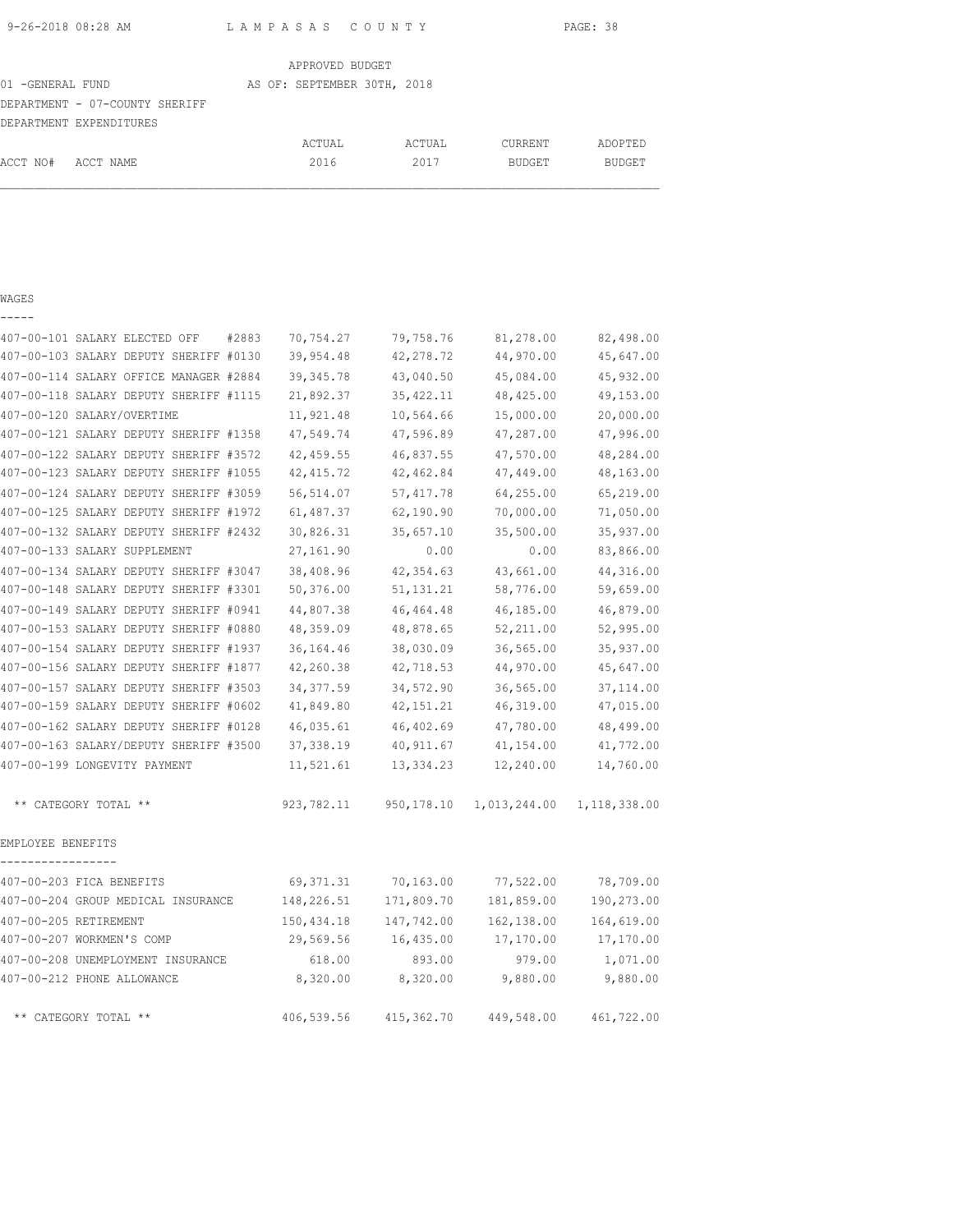### APPROVED BUDGET

## 01 -GENERAL FUND AS OF: SEPTEMBER 30TH, 2018

### DEPARTMENT - 07-COUNTY SHERIFF

|                      | DEPARTMENT EXPENDITURES                                                      |            |                                                     |               |               |
|----------------------|------------------------------------------------------------------------------|------------|-----------------------------------------------------|---------------|---------------|
|                      |                                                                              | ACTUAL     | ACTUAL                                              | CURRENT       | ADOPTED       |
| ACCT NO#             | ACCT NAME                                                                    | 2016       | 2017                                                | <b>BUDGET</b> | <b>BUDGET</b> |
| GENERAL EXPENSES     |                                                                              |            |                                                     |               |               |
|                      | 407-00-301 COMMUNICATIONS                                                    | 13,074.25  | 11,928.31                                           | 15,000.00     | 10,000.00     |
| 407-00-302 UTILITIES |                                                                              | 20,590.92  | 21,305.40                                           | 17,500.00     | 17,500.00     |
|                      | 407-00-303 COMPUTER SUPPLIES                                                 | 8,833.71   | 2,382.63                                            | 8,000.00      | 8,000.00      |
|                      | 407-00-304 OPERATING SUPPLIES                                                | 9,983.19   | 19,191.10                                           | 7,500.00      | 7,500.00      |
|                      | 407-00-305 TRAVEL & INSERVICE TRAINING                                       | 22,677.51  | 20,906.67                                           | 20,000.00     | 20,000.00     |
|                      | 407-00-308 REPAIRS & MAINTENANCE EQUIP                                       | 5,124.86   | 2,160.18                                            | 3,500.00      | 3,500.00      |
|                      | 407-00-312 EQUIPMENT MAINTENANCE CONTR                                       | 3,321.48   | 3,321.48                                            | 3,350.00      | 3,350.00      |
| 407-00-315 DUES      |                                                                              | 0.00       | 0.00                                                | 0.00          | 0.00          |
|                      | 407-00-318 LEGAL EXPENDITURES                                                | 0.00       | 0.00                                                | 0.00          | 0.00          |
|                      | 407-00-320 INVESTIGATIVE EXPENSE                                             | 12,699.40  | 9,740.16                                            | 7,000.00      | 7,000.00      |
|                      | 407-00-333 CONTRACTED SERVICES/ANIMAL                                        | 0.00       | 0.00                                                | 0.00          | 0.00          |
|                      | 407-00-336 OUT OF CO PRISONER MAINTENA                                       | 0.00       | 0.00                                                | 0.00          | 0.00          |
| 407-00-342 GAS & OIL |                                                                              | 55, 383.95 | 61,165.72                                           | 60,000.00     | 60,000.00     |
|                      | 407-00-343 REPAIRS & MAINTENANCE VEHIC                                       | 16,834.97  | 24,468.93                                           | 20,000.00     | 25,000.00     |
|                      | 407-00-345 MEDICAL SERVICES                                                  | 0.00       | 0.00                                                | 0.00          | 0.00          |
| 407-00-346 FOOD      |                                                                              | 0.00       | 0.00                                                | 0.00          | 0.00          |
| 407-00-347 UNIFORMS  |                                                                              | 9,820.09   | 5,517.38                                            | 7,000.00      | 7,000.00      |
| 407-00-361 POSTAGE   |                                                                              | 0.00       | 0.00                                                | 0.00          | 0.00          |
|                      | 407-00-362 HOMELAND SECURITY                                                 | 0.00       | 0.00                                                | 0.00          | 0.00          |
|                      | 407-00-364 PUBLICATIONS, BOOKS, MANUAL                                       | 880.60     | 787.00                                              | 1,000.00      | 1,000.00      |
|                      | 407-00-370 EQUIPMENT RENTAL-COPIER                                           | 2,626.39   | 2,945.43                                            | 2,350.00      | 2,350.00      |
|                      | 407-00-372 EQUIPMENT LEASE - VEHICLES                                        | 1,528.55   | 5,656.99                                            | 0.00          | 0.00          |
|                      | 407-00-373 EQUIPMENT SUPPLIES-SHERIFF                                        | 35,319.02  | 18,482.08                                           | 25,000.00     | 30,000.00     |
|                      | ** CATEGORY TOTAL **                                                         | 218,698.89 | 209,959.46                                          | 197,200.00    | 202,200.00    |
| CAPITAL OUTLAY       |                                                                              |            |                                                     |               |               |
|                      | 407-00-401 OFFICE MACHINES & EQUIPMENT                                       | 0.00       | 52,979.55                                           | 0.00          | 5,000.00      |
|                      | 407-00-402 OPERATING EQUIPMENT                                               |            | 116,072.95  158,543.36  125,059.00  125,000.00      |               |               |
|                      | 407-00-407 OFFICE FURNITURE & FIXTURES 0.00                                  |            |                                                     | 0.00<br>0.00  | 0.00          |
|                      | 407-00-419 RURAL AREA NARCOTIC TASK FO $0.00$                                |            |                                                     | 0.00<br>0.00  | 0.00          |
|                      | ** CATEGORY TOTAL **                                                         |            | $116,072.95$ $211,522.91$ $125,059.00$ $130,000.00$ |               |               |
| CAPITAL LEASE        |                                                                              |            |                                                     |               |               |
|                      |                                                                              |            |                                                     |               |               |
|                      | 407-00-904 CAPITAL PURCHASES - INTERES 16,269.15 11,586.86 6,665.00 6,636.00 |            |                                                     |               |               |
|                      | ** CATEGORY TOTAL **                                                         |            | 176,798.69 284,187.78 133,437.00                    |               | 99,934.00     |
|                      | ** SUB-DEPARTMENT TOTAL **                                                   |            | 1,841,892.20 2,071,210.95 1,918,488.00 2,012,194.00 |               |               |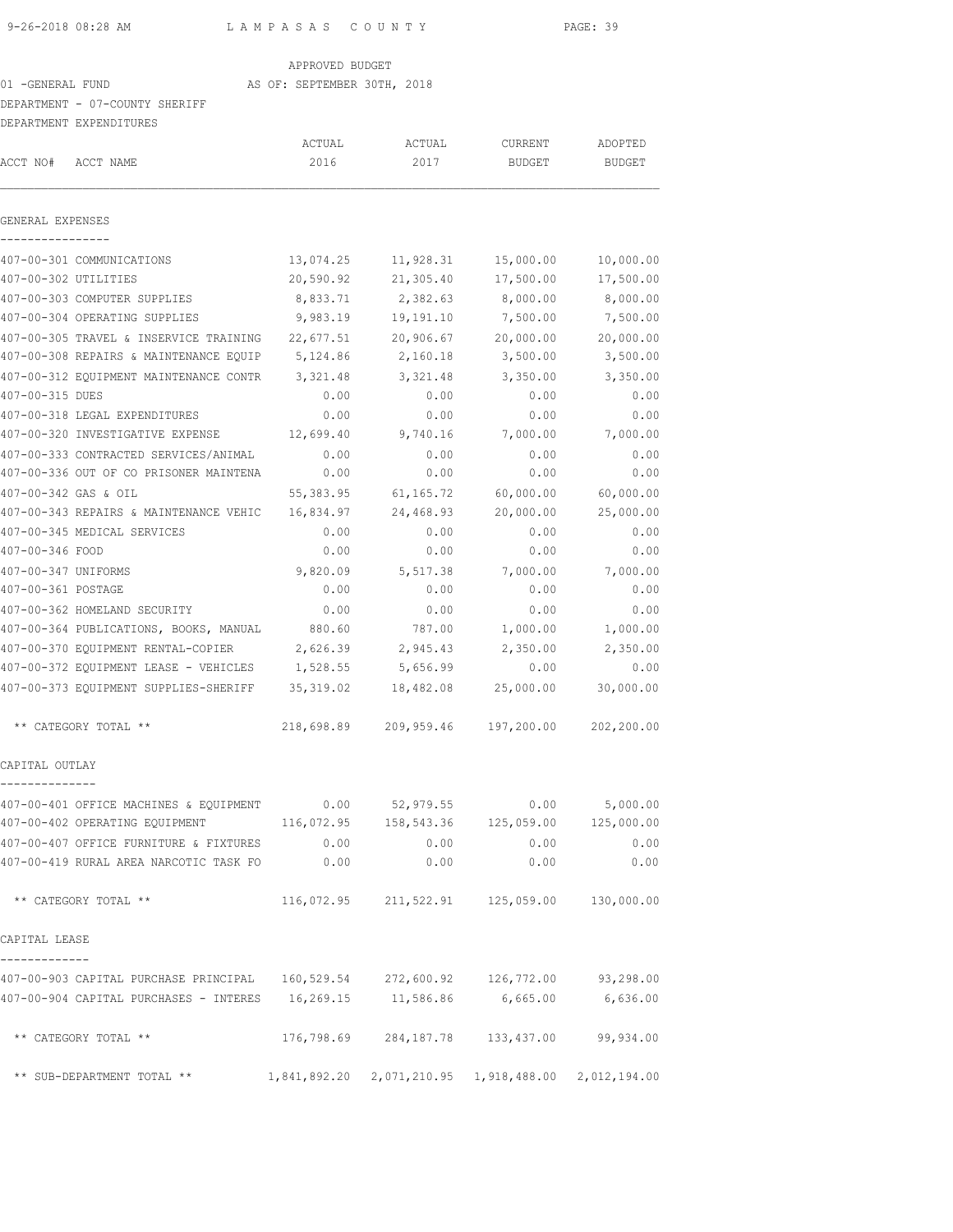|  | 9-26-2018 08:28 AM |  |
|--|--------------------|--|
|  |                    |  |

9-26-2018 08:28 AM L A M P A S A S C O U N T Y PAGE: 40

|                                |  | APPROVED BUDGET             |        |               |               |  |
|--------------------------------|--|-----------------------------|--------|---------------|---------------|--|
| 01 - GENERAL FUND              |  | AS OF: SEPTEMBER 30TH, 2018 |        |               |               |  |
| DEPARTMENT - 07-COUNTY SHERIFF |  |                             |        |               |               |  |
| DEPARTMENT EXPENDITURES        |  |                             |        |               |               |  |
|                                |  | ACTUAL                      | ACTUAL | CURRENT       | ADOPTED       |  |
| ACCT NO#<br>ACCT NAME          |  | 2016                        | 2017   | <b>BUDGET</b> | <b>BUDGET</b> |  |

### WAGES -----

| 407-01-105 JAIL ADMINISTRATOR<br>#1982 | 72,657.18  | 53,602.26  | 60,000.00  | 60,902.00  |
|----------------------------------------|------------|------------|------------|------------|
| 407-01-110 PART-TIME EMPLOYEES         | 0.00       | 0.00       | 17,659.00  | 0.00       |
| 407-01-117 SALARY DETENTION OFF #1195  | 31,806.28  | 31,854.56  | 40,980.00  | 41,597.00  |
| 407-01-118 SALARY DETENTION OFF #0751  | 22,299.75  | 19,188.54  | 30,160.00  | 30,612.00  |
| 407-01-119 SALARY DETENTION OFF #1984  | 25,041.45  | 26,000.82  | 35, 350.00 | 30,612.00  |
| 407-01-120 SALARY/OVERTIME             | 45,843.77  | 66,072.65  | 35,000.00  | 65,000.00  |
| 407-01-135 SALARY DETENTION OFF #3199  | 27,501.24  | 27,720.07  | 40,980.00  | 41,597.00  |
| 407-01-136 ASSISTANT JAIL ADMIN #3020  | 43,748.63  | 45,084.97  | 50,000.00  | 50,750.00  |
| 407-01-141 SALARY DETENTION OFF #3450  | 33, 244.54 | 12,870.35  | 30,160.00  | 30,612.00  |
| 407-01-147 JAIL OPS COORDINATOR #2885  | 26, 233.43 | 34,657.42  | 37,457.00  | 42,000.00  |
| 407-01-150 SALARY DETENTION OFF #1647  | 27,507.67  | 27, 317.44 | 30,160.00  | 30,612.00  |
| 407-01-151 SALARY DETENTION OFF #2552  | 33,408.48  | 33,584.84  | 40,980.00  | 41,597.00  |
| 407-01-152 SALARY DETENTION OFF #0453  | 27,426.42  | 27,777.78  | 35,350.00  | 35,882.00  |
| 407-01-155 SALARY DETENTION OFF #1194  | 33,645.35  | 33,945.88  | 40,980.00  | 30,612.00  |
| 407-01-158 SALARY DETENTION OFF #3323  | 33,667.65  | 33,930.70  | 40,980.00  | 41,597.00  |
| 407-01-160 SALARY DETENTION OFF #3330  | 32,707.53  | 33, 134.83 | 38,628.00  | 39,209.00  |
| 407-01-161 SALARY DETENTION OFF #3134  | 30,577.51  | 35, 175.63 | 40,980.00  | 43,500.00  |
| 407-01-164 SALARY DETENTION OFF #0556  | 15,742.33  | 21,260.40  | 30,160.00  | 30,612.00  |
| 407-01-165 SALARY DETENTION OFF #open  | 0.00       | 24,535.20  | 30, 160.00 | 30,612.00  |
| 407-01-166 SALARY DETENTION OFF #0863  | 0.00       | 14,741.18  | 30,160.00  | 30,612.00  |
| 407-01-199 LONGEVITY PAYMENT           | 6,951.02   | 8,854.67   | 9,360.00   | 8,160.00   |
| ** CATEGORY TOTAL **                   | 570,010.23 | 611,310.19 | 745,644.00 | 756,687.00 |
| EMPLOYEE BENEFITS<br>----------------- |            |            |            |            |
| 407-01-203 FICA BENEFITS               | 40,603.70  | 45,103.44  | 57,042.00  | 55,637.00  |
| 407-01-204 GROUP MEDICAL INSURANCE     | 109,099.14 | 122,087.08 | 193,704.00 | 185,042.00 |
| 407-01-205 RETIREMENT                  | 88,225.27  | 94,347.90  | 119,303.00 | 116,366.00 |
| 407-01-207 WORKMAN'S COMP              | 9,069.00   | 11,330.00  | 12,334.00  | 11,252.00  |
| 407-01-208 UNEMPLOYMENT INSURANCE      | 2,182.00   | 721.00     | 728.00     | 798.00     |
| 407-01-212 PHONE ALLOWANCE             | 840.00     | 1,440.00   | 960.00     | 960.00     |
| ** CATEGORY TOTAL **                   | 250,019.11 | 275,029.42 | 384,071.00 | 370,055.00 |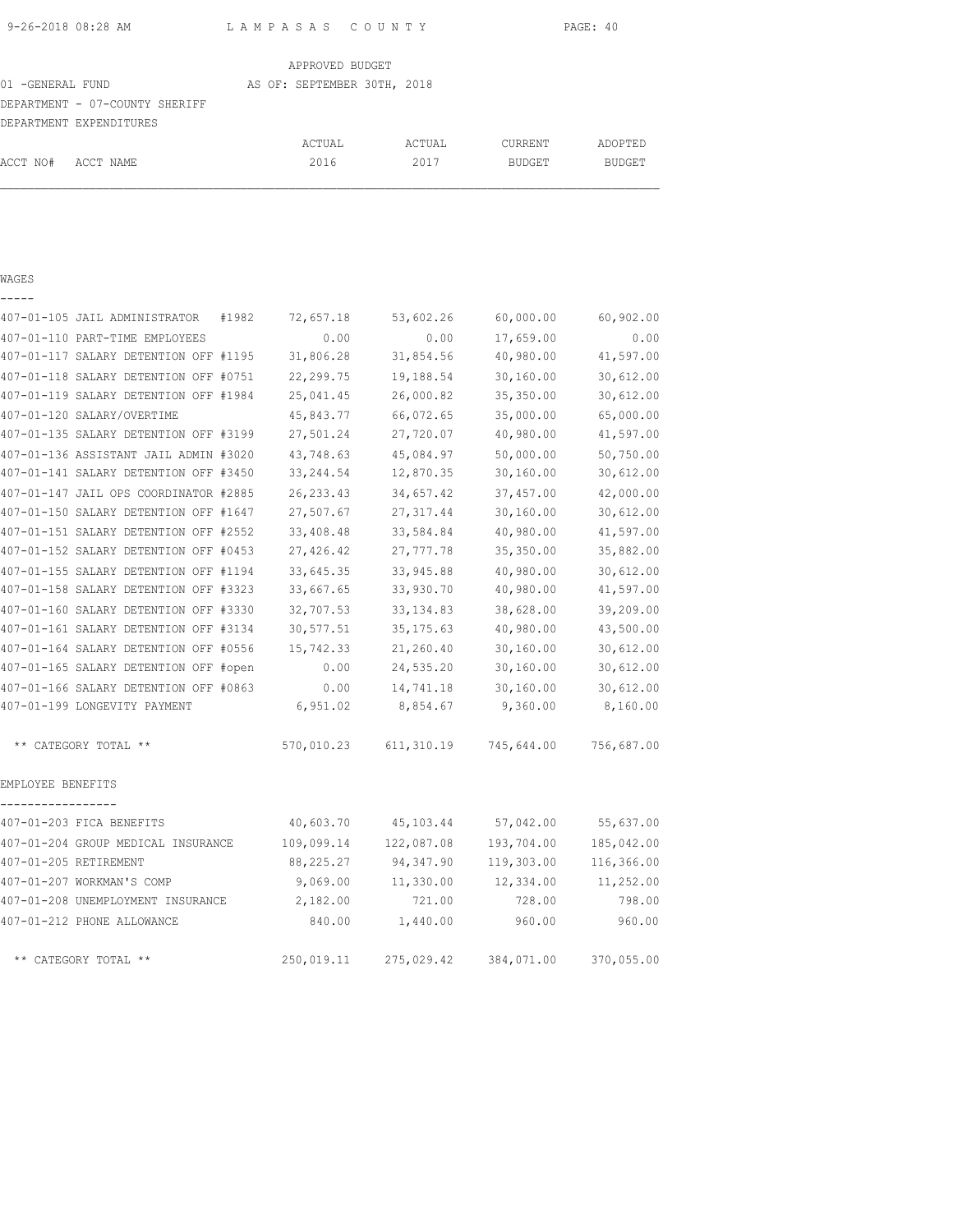APPROVED BUDGET

# 01 -GENERAL FUND **AS OF: SEPTEMBER 30TH, 2018**

### DEPARTMENT - 07-COUNTY SHERIFF

|                      | DEPARTMENT EXPENDITURES                 |              |              |            |                           |
|----------------------|-----------------------------------------|--------------|--------------|------------|---------------------------|
|                      |                                         | ACTUAL       | ACTUAL       | CURRENT    | ADOPTED                   |
| ACCT NO#             | ACCT NAME                               | 2016         | 2017         | BUDGET     | <b>BUDGET</b>             |
| GENERAL EXPENSES     |                                         |              |              |            |                           |
| 407-01-302 UTILITIES |                                         | 19,741.62    | 20,446.49    | 17,500.00  | 17,500.00                 |
|                      | 407-01-303 COMPUTER SUPPLIES            | 0.00         | 0.00         | 0.00       | 0.00                      |
|                      | 407-01-304 OPERATING SUPPLIES           | 26,443.54    | 25,718.57    | 25,000.00  | 25,000.00                 |
|                      | 407-01-305 TRAVEL & INSERVICE TRAINING  | 4,805.65     | 6,478.76     | 12,000.00  | 12,000.00                 |
|                      | 407-01-312 EQUIPMENT & MAINTENANCE CON  | 10,787.89    | 18,126.12    | 22,000.00  | 22,000.00                 |
|                      | 407-01-336 OUT OF CO PRISONER MAINTENA  | 166,002.00   | 272,761.75   | 250,000.00 | 275,000.00                |
|                      | 407-01-344 REPAIRS & MAINTENANCE JAIL   | 30,174.44    | 23,447.23    | 75,000.00  | 42,633.00                 |
|                      | 407-01-345 MEDICAL SERVICES             | 71,370.70    | 99,618.85    | 90,000.00  | 100,000.00                |
| 407-01-346 FOOD      |                                         | 68,320.38    | 61,042.98    | 70,000.00  | 60,000.00                 |
| 407-01-347 UNIFORMS  |                                         | 3,200.71     | 4,382.59     | 6,500.00   | 6,500.00                  |
| 407-01-361 POSTAGE   |                                         | 0.00         | 0.00         | 0.00       | 0.00                      |
|                      | 407-01-364 PUBLICATIONS, BOOKS, MANUALS | 0.00         | 0.00         | 250.00     | 250.00                    |
|                      | 407-01-372 OPERATING SUPPLIES JAIL      | 16,345.25    | 5,654.99     | 12,000.00  | 6,000.00                  |
|                      | 407-01-399 PRE-BOND-JAIL                | 3,015.00     | 0.00         | 0.00       | 0.00                      |
|                      | ** CATEGORY TOTAL **                    | 420,207.18   | 537,678.33   |            | 580,250.00 566,883.00     |
| CAPITAL OUTLAY       |                                         |              |              |            |                           |
|                      | 407-01-401 OFFICE MACHINE & EQUIPMENT   | 0.00         | 0.00         | 0.00       | 0.00                      |
|                      | 407-01-402 OPERATING EQUIPMENT          | 0.00         | 0.00         | 0.00       | 0.00                      |
|                      | 407-01-403 REAL ESTATE                  | 0.00         | 0.00         | 0.00       | 0.00                      |
|                      | 407-01-407 OFFICE FURNITURE & FIXTURES  | 0.00         | 0.00         | 0.00       | 0.00                      |
|                      | ** CATEGORY TOTAL **                    | 0.00         | 0.00         | 0.00       | 0.00                      |
| CAPITAL LEASE        |                                         |              |              |            |                           |
|                      | 407-01-903 CAPITAL PURCHASE PRINCIPLE   | 0.00         | 0.00         | 0.00       | 0.00                      |
|                      | 407-01-904 CAPITAL PURCHASES INTEREST   | 0.00         | 0.00         | 0.00       | 0.00                      |
|                      | ** CATEGORY TOTAL **                    | 0.00         | 0.00         | 0.00       | 0.00                      |
|                      | ** SUB-DEPARTMENT TOTAL **              | 1,240,236.52 | 1,424,017.94 |            | 1,709,965.00 1,693,625.00 |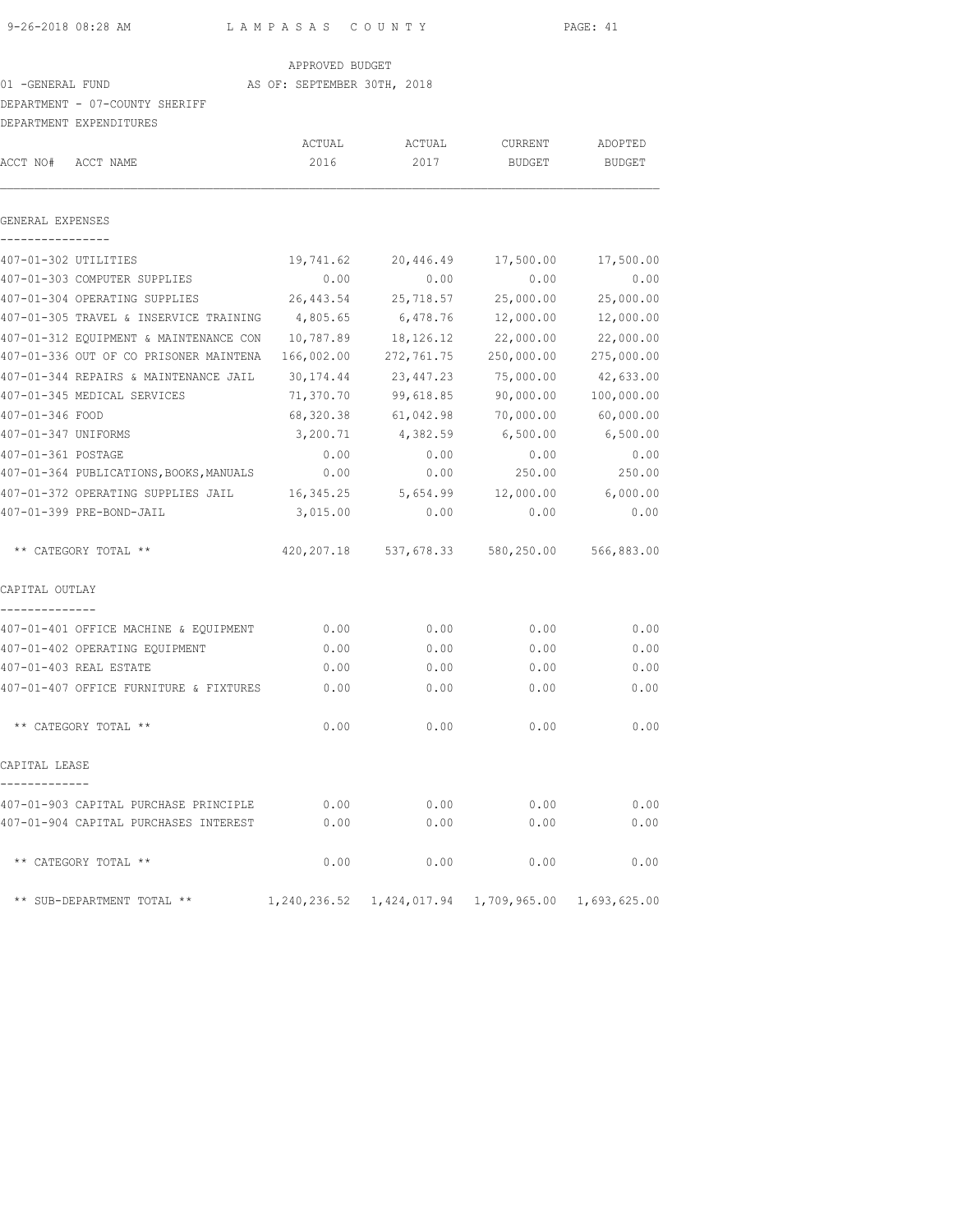|                                  | 9-26-2018 08:28 AM<br>LAMPASAS COUNTY                                          |                 |                                            |                 | PAGE: 42  |
|----------------------------------|--------------------------------------------------------------------------------|-----------------|--------------------------------------------|-----------------|-----------|
|                                  |                                                                                | APPROVED BUDGET |                                            |                 |           |
|                                  | 01 -GENERAL FUND AS OF: SEPTEMBER 30TH, 2018                                   |                 |                                            |                 |           |
|                                  | DEPARTMENT - 07-COUNTY SHERIFF                                                 |                 |                                            |                 |           |
|                                  | DEPARTMENT EXPENDITURES                                                        |                 |                                            |                 |           |
|                                  |                                                                                |                 |                                            |                 |           |
| ACCT NO# ACCT NAME               |                                                                                | 2016            | 2017                                       | BUDGET BUDGET   |           |
| WAGES<br>-----                   |                                                                                |                 |                                            |                 |           |
|                                  | 407-02-103 SALARY ANIMAL CONTROL #3121 49,139.13 43,497.96 51,302.00 52,073.00 |                 |                                            |                 |           |
|                                  | 407-02-110 PART-TIME EMPLOYEES                                                 | 0.00            | 0.00                                       | 0.00            | 0.00      |
|                                  | 407-02-120 SALARY/OVERTIME                                                     | 429.37          | 430.97                                     | 750.00          | 750.00    |
|                                  | 407-02-199 LONGEVITY PAYMENT                                                   |                 | 723.20 842.02 960.00 1,080.00              |                 |           |
|                                  | ** CATEGORY TOTAL **                                                           |                 | 50,291.70  44,770.95  53,012.00  53,903.00 |                 |           |
| EMPLOYEE BENEFITS                |                                                                                |                 |                                            |                 |           |
| -----------------                | 407-02-203 FICA BENEFITS                                                       |                 | 3,609.19 3,306.46 3,998.00 4,124.00        |                 |           |
|                                  | 407-02-204 GROUP MEDICAL INSURANCE                                             | 8,021.52        | 9,169.00                                   | 8,845.00        | 9,119.00  |
|                                  | 407-02-205 RETIREMENT                                                          | 7,792.19        | 6,876.96                                   | 8,362.00        | 8,624.00  |
|                                  | 407-02-207 WORKMAN'S COMP                                                      | 794.00          | 794.00                                     | 885.00          | 2,087.00  |
|                                  | 407-02-208 UNEMPLOYMENT INSURANCE                                              | 0.00            | 0.00                                       | 52.00           | 54.00     |
|                                  | ** CATEGORY TOTAL **                                                           |                 | 20,216.90  20,146.42  22,142.00  24,008.00 |                 |           |
| GENERAL EXPENSES<br>------------ |                                                                                |                 |                                            |                 |           |
|                                  | 407-02-304 OPERATING SUPPLIES $1,302.03$ 0.00 $1,200.00$ 1,000.00              |                 |                                            |                 |           |
|                                  | 407-02-305 TRAVEL & INSERVICE TRAINING 0.00                                    |                 |                                            | $0.00$ 1,100.00 | 0.00      |
|                                  | 407-02-308 REPAIRS & MAINTENANCE EQUIP                                         | 0.00            | 0.00                                       | 0.00            | 0.00      |
| 407-02-315 DUES                  |                                                                                | 0.00            | 0.00                                       | 0.00            | 0.00      |
|                                  | 407-02-333 CONTRACTED SERVICES/ANIMAL 81,474.59 88,620.07 96,000.00            |                 |                                            |                 | 96,000.00 |
| 407-02-342 GAS & OIL             |                                                                                | 4,520.49        | 3,098.64                                   | 5,000.00        | 3,000.00  |
|                                  | 407-02-343 REPAIRS & MAINTANCE VEHICLE                                         | 2,789.83        | 1,342.35                                   | 5,000.00        | 2,000.00  |
|                                  | 407-02-345 MEDICAL SERVICES                                                    | 0.00            | 0.00                                       | 1,237.00        | 0.00      |
| 407-02-347 UNIFORMS              |                                                                                | 278.96          | 257.95                                     | 600.00          | 300.00    |
|                                  | 407-02-364 PUBLICATIONS, BOOKS, MANUALS                                        | 0.00            | 0.00                                       | 0.00            | 0.00      |
|                                  | 407-02-373 OPERATING SUPPLIES POLICE E                                         | 0.00            | 0.00                                       | 0.00            | 0.00      |
|                                  | 407-02-389 MISCELLANOUS                                                        | 1,500.00        | 0.00                                       | 0.00            | 0.00      |

CAPITAL OUTLAY

| 407-02-402 OPERATING EQUIPMENT | 33,187.22 | 104,702.00 | 0.00 | 0.00 |
|--------------------------------|-----------|------------|------|------|
| ** CATEGORY TOTAL **           | 33,187.22 | 104,702.00 | 0.00 | 0.00 |

\*\* CATEGORY TOTAL \*\* 91,865.90 93,319.01 110,137.00 102,300.00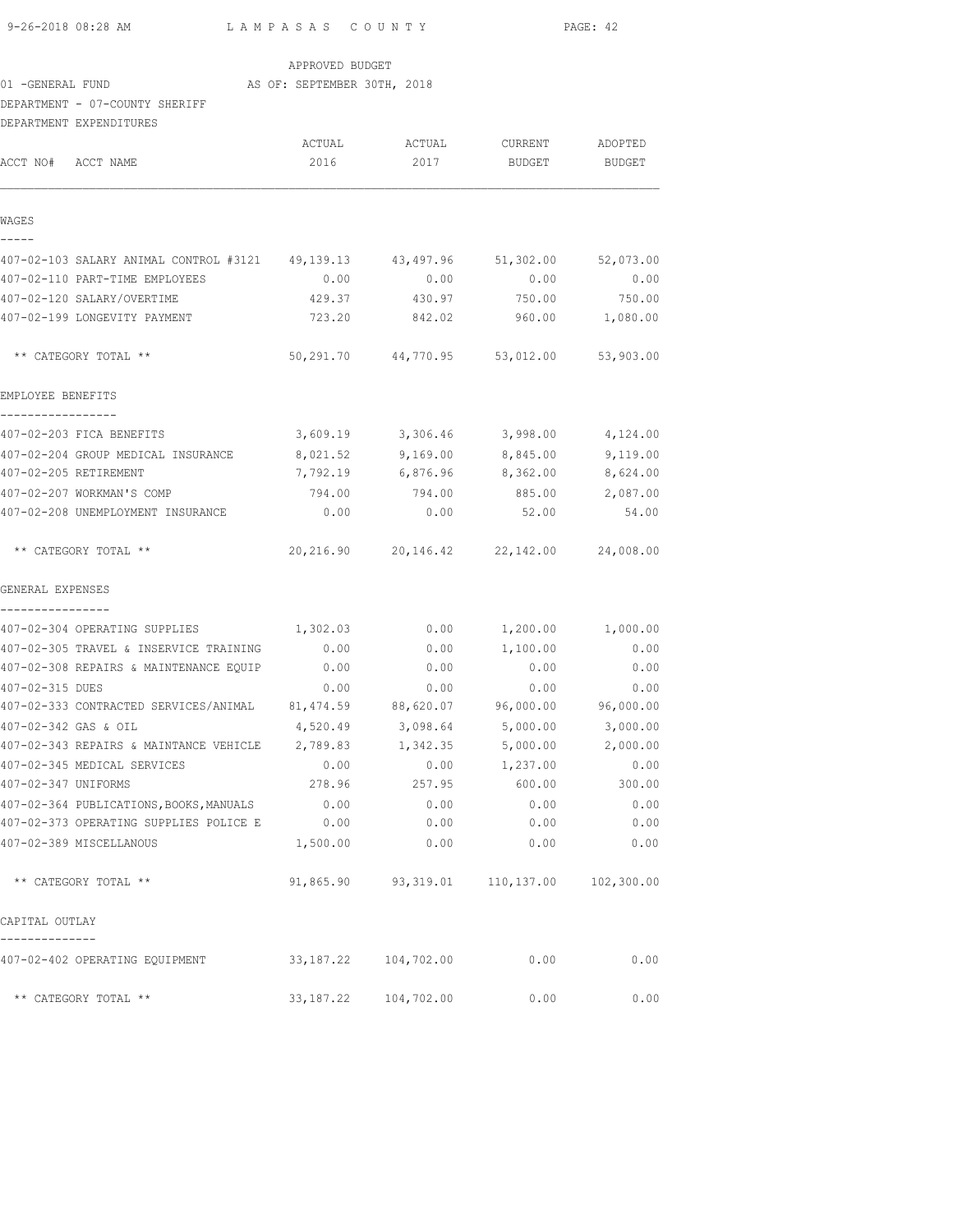| 9-26-2018 08:28 AM             | LAMPASAS COUNTY             |        | PAGE: 43      |         |
|--------------------------------|-----------------------------|--------|---------------|---------|
|                                | APPROVED BUDGET             |        |               |         |
| 01 - GENERAL FUND              | AS OF: SEPTEMBER 30TH, 2018 |        |               |         |
| DEPARTMENT - 07-COUNTY SHERIFF |                             |        |               |         |
| DEPARTMENT EXPENDITURES        |                             |        |               |         |
|                                | ACTUAL                      | ACTUAL | CURRENT       | ADOPTED |
| ACCT NO#<br>ACCT NAME          | 2016                        | 2017   | <b>BUDGET</b> | BUDGET  |

| CAPITAL LEASE                         |            |            |            |            |
|---------------------------------------|------------|------------|------------|------------|
| 407-02-903 CAPITAL PURCHASE PRINCIPAL | 0.00       | 0.00       | 0.00       | 0.00       |
| ** CATEGORY TOTAL **                  | 0.00       | 0.00       | 0.00       | 0.00       |
| $***$<br>SUB-DEPARTMENT TOTAL **      | 195,561.72 | 262,938.38 | 185,291.00 | 180,211.00 |

| WAGES                                                                     |                                         |                                               |             |       |
|---------------------------------------------------------------------------|-----------------------------------------|-----------------------------------------------|-------------|-------|
| 407-03-113 SALARY/ASSISTANT #1082 33,688.81 32,996.01 33,589.00 34,093.00 |                                         |                                               |             |       |
| 407-03-199 LONGEVITY PAYMENT                                              | 0.00                                    | 0.00                                          | 0.00        | 0.00  |
| ** CATEGORY TOTAL **                                                      |                                         | 33,688.81 32,996.01 33,589.00 34,093.00       |             |       |
| EMPLOYEE BENEFITS                                                         |                                         |                                               |             |       |
| 407-03-203 FICA BENEFITS                                                  |                                         | 2,396.30 2,413.84 2,570.00 2,608.00           |             |       |
| 407-03-204 GROUP MEDICAL INSURANCE                                        |                                         | 8,021.52 7,542.12 8,845.00 9,618.00           |             |       |
| 407-03-205 RETIREMENT                                                     |                                         | 5,209.72 5,075.75 5,374.00 5,455.00           |             |       |
| 407-03-207 WORKMEN'S COMP                                                 |                                         | 108.00   116.00   111.00                      |             | 91.00 |
| 407-03-208 UNEMPLOYMENT INSURANCE                                         |                                         | 25.00 35.00 33.00 38.00                       |             |       |
| ** CATEGORY TOTAL **                                                      |                                         | 15,760.54   15,182.71   16,933.00   17,810.00 |             |       |
| GENERAL EXPENSES<br>----------------                                      |                                         |                                               |             |       |
| 407-03-301 COMMUNICATIONS                                                 |                                         | $1,863.30$ $1,876.05$ $2,000.00$ $2,000.00$   |             |       |
| 407-03-304 OPERATING SUPPLIES                                             |                                         | 960.52 922.38 1,000.00 1,000.00               |             |       |
| 407-03-347 UNIFORMS                                                       | 0.00                                    |                                               | $0.00$ 0.00 | 0.00  |
| ** CATEGORY TOTAL **                                                      |                                         | 2,823.82 2,798.43 3,000.00 3,000.00           |             |       |
| CAPITAL OUTLAY                                                            |                                         |                                               |             |       |
| --------------<br>407-03-402 OPERATING EOUIPMENT                          | 0.00                                    | $0.00$ 0.00                                   |             | 0.00  |
| ** CATEGORY TOTAL **                                                      |                                         | $0.00$ 0.00 0.00                              |             | 0.00  |
| ** SUB-DEPARTMENT TOTAL **                                                | 52,273.17 50,977.15 53,522.00 54,903.00 |                                               |             |       |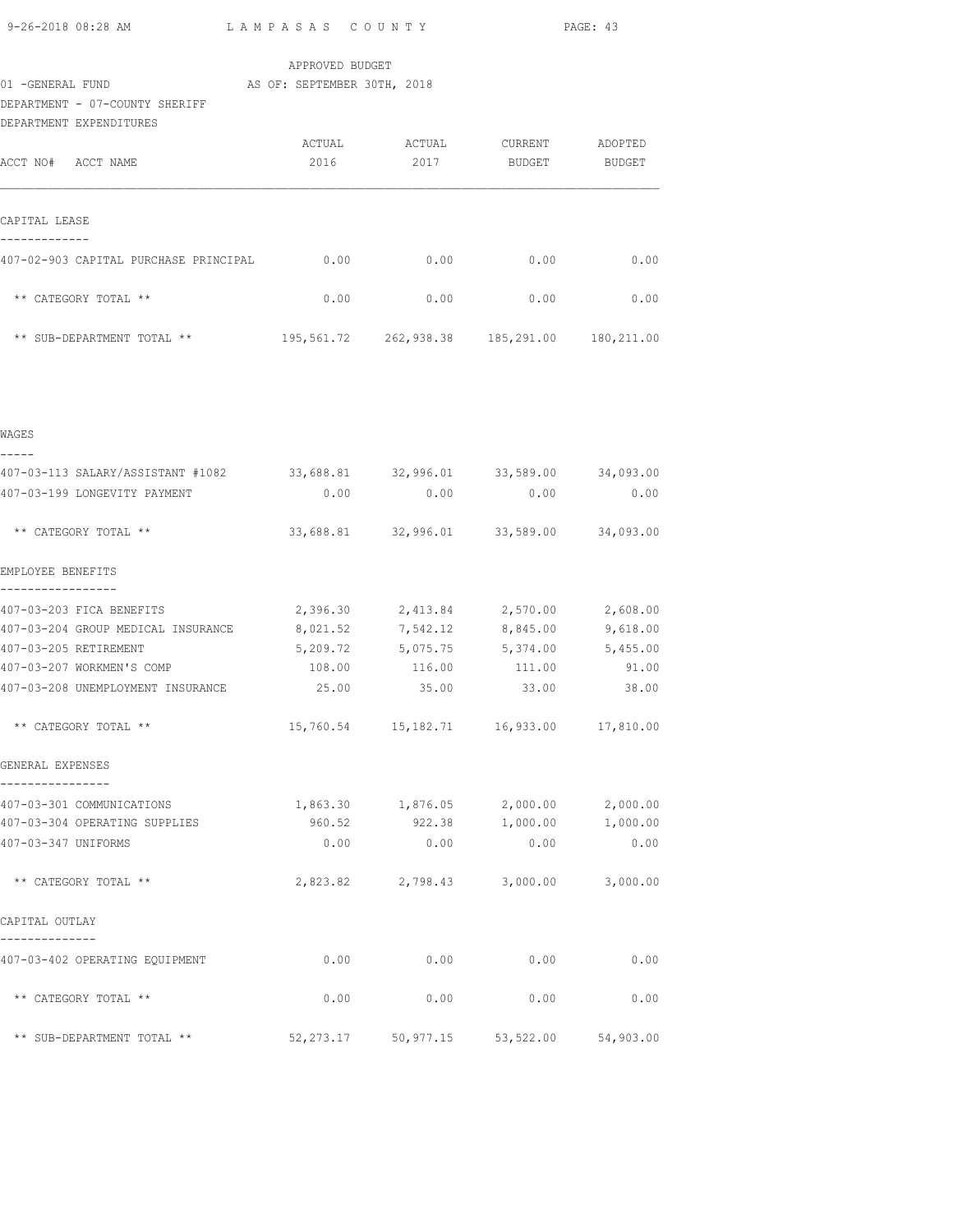|                                               |                    |      | PAGE: 44         |      |  |
|-----------------------------------------------|--------------------|------|------------------|------|--|
|                                               | APPROVED BUDGET    |      |                  |      |  |
| 01 -GENERAL FUND (AS OF: SEPTEMBER 30TH, 2018 |                    |      |                  |      |  |
| DEPARTMENT - 07-COUNTY SHERIFF                |                    |      |                  |      |  |
| DEPARTMENT EXPENDITURES                       |                    |      |                  |      |  |
|                                               |                    |      |                  |      |  |
| ACCT NO# ACCT NAME                            | 2016               | 2017 | BUDGET BUDGET    |      |  |
|                                               |                    |      |                  |      |  |
| WAGES                                         |                    |      |                  |      |  |
|                                               |                    |      |                  |      |  |
| 407-04-103 SALARY DEPUTY SHERIFF              | 0.00               | 0.00 | 0.00             | 0.00 |  |
| 407-04-110 PART-TIME EMPLOYEES                | 0.00               | 0.00 | 0.00             | 0.00 |  |
| 407-04-118 SALARY DEPUTY SHERIFF #0490        | 0.00               | 0.00 | 0.00             | 0.00 |  |
| 407-04-120 SALARY/OVERTIME                    | 0.00               | 0.00 | 0.00             | 0.00 |  |
| 407-04-199 LONGEVITY PAYMENT                  | 0.00               | 0.00 | 0.00             | 0.00 |  |
| ** CATEGORY TOTAL **                          | 0.00               | 0.00 | 0.00             | 0.00 |  |
| EMPLOYEE BENEFITS<br>-----------------        |                    |      |                  |      |  |
| 407-04-203 FICA BENEFITS                      | 0.00               |      | $0.00$ 0.00 0.00 |      |  |
| 407-04-204 GROUP MEDICAL INSURANCE            | 0.00               | 0.00 | 0.00             | 0.00 |  |
| 407-04-205 RETIREMENT                         | 0.00               | 0.00 | 0.00             | 0.00 |  |
| 407-04-207 WORKMEN'S COMP                     | 0.00               | 0.00 | 0.00             | 0.00 |  |
| 407-04-208 UNEMPLOYMENT INSURANCE             | 0.00               | 0.00 | 0.00             | 0.00 |  |
| ** CATEGORY TOTAL **                          | 0.00               | 0.00 | 0.00             | 0.00 |  |
| GENERAL EXPENSES                              |                    |      |                  |      |  |
| ----------------<br>407-04-301 COMMUNICATIONS | 0.00               | 0.00 | 0.00             | 0.00 |  |
| 407-04-304 OPERATING SUPPLIES                 | $0.00$ $11,316.00$ |      | 0.00             | 0.00 |  |
| 407-04-305 TRAVEL & INSERVICE                 | 0.00               | 0.00 | 0.00             | 0.00 |  |
| 407-04-342 GAS & OIL                          | 0.00               | 0.00 | 0.00             | 0.00 |  |
| 407-04-343 REPAIRS & MAINTENANCE VEHIC        | 0.00               | 0.00 | 0.00             | 0.00 |  |
| 407-04-346 FOOD                               | 0.00               | 0.00 | 0.00             | 0.00 |  |
| 407-04-347 UNIFORMS                           | 0.00               | 0.00 | 0.00             | 0.00 |  |
| 407-04-361 POSTAGE                            | 0.00               | 0.00 | 0.00             | 0.00 |  |
| ** CATEGORY TOTAL **                          | $0.00$ 11, 316.00  |      | 0.00             | 0.00 |  |
| CAPITAL OUTLAY                                |                    |      |                  |      |  |
| 407-04-402 OPERATING EQUIPMENT                | 0.00               | 0.00 | 0.00             | 0.00 |  |
| ** CATEGORY TOTAL **                          | 0.00               | 0.00 | 0.00             | 0.00 |  |
| ** SUB-DEPARTMENT TOTAL **                    | $0.00$ 11,316.00   |      | 0.00             | 0.00 |  |
| *** DEPARTMENT TOTAL ***                      |                    |      |                  |      |  |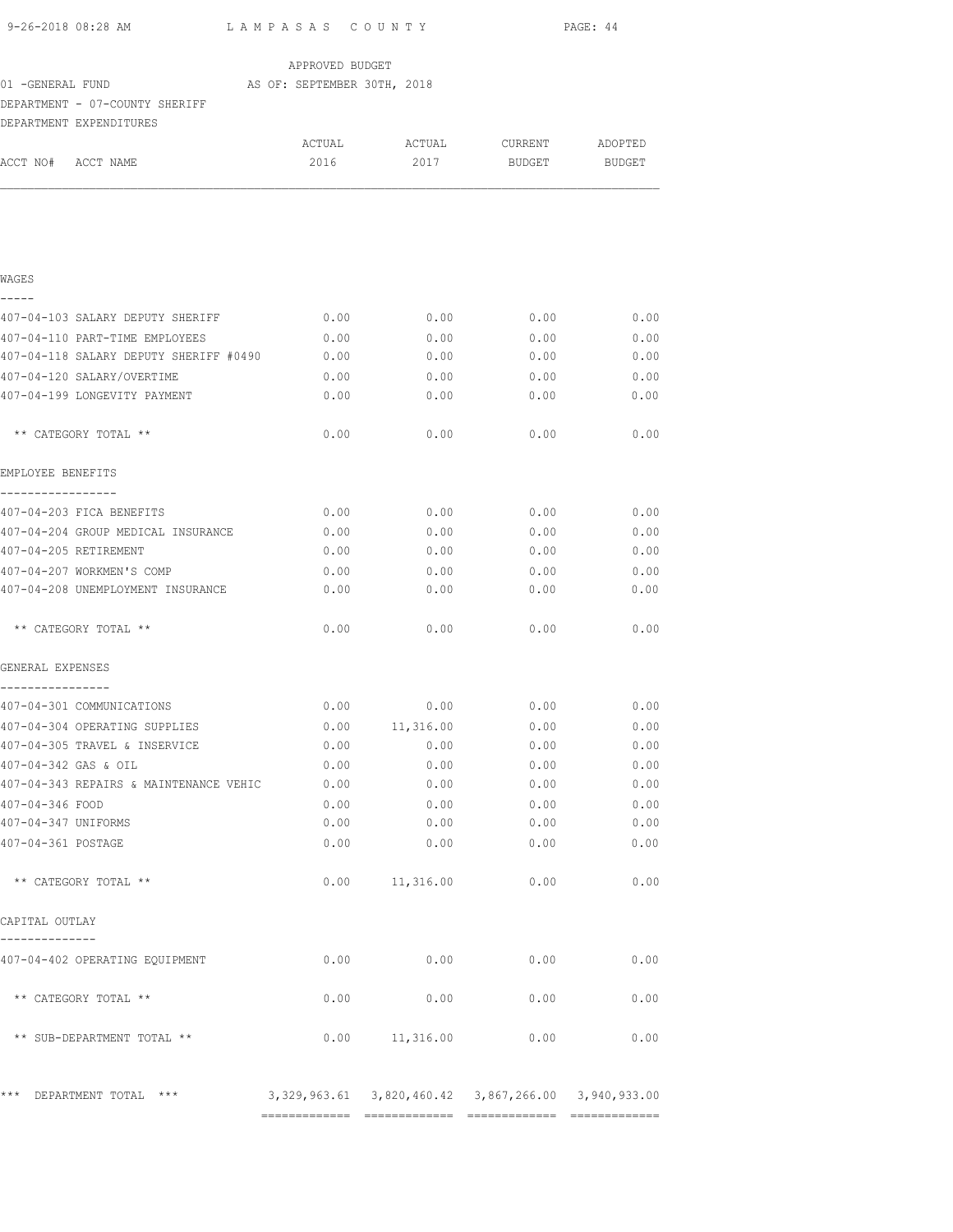| 9-26-2018 08:28 AM | LAMPASAS COUNTY | PAGE: 45 |
|--------------------|-----------------|----------|

| APPROVED BUDGET |  |
|-----------------|--|
|                 |  |

#### 01 -GENERAL FUND AS OF: SEPTEMBER 30TH, 2018

## DEPARTMENT - 08-COUNTY/DISTRICT ATTNY

|                    | DEPARTMENT EXPENDITURES |                  |         |         |
|--------------------|-------------------------|------------------|---------|---------|
|                    |                         | ACTUAL<br>ACTUAL | CURRENT | ADOPTED |
| ACCT NO# ACCT NAME |                         | 2016<br>2017     | BUDGET  | BUDGET  |

| - | - | - |  |
|---|---|---|--|
|   |   |   |  |

| 408-00-103 SALARIES & WAGES DEP #1192                     |                   |                     | 39,695.16 44,585.01 45,254.00                  | 45,934.00 |
|-----------------------------------------------------------|-------------------|---------------------|------------------------------------------------|-----------|
| 408-00-104 SALARIES & WAGES DEP #2436                     | 23,634.13         | 24,271.28           | 24,986.00                                      | 25,362.00 |
| 408-00-110 PART-TIME EMPLOYEES                            | 0.00              | 0.00                | 0.00                                           | 0.00      |
| 408-00-113 SALARIES & WAGES ASST #0885                    | 61,481.20         | 74,481.76           | 77,268.00                                      | 77,267.00 |
| 408-00-114 SALARY & WAGES OFFICE #0615                    |                   | 39,734.72 41,058.45 | 45,254.00                                      | 45,934.00 |
| 408-00-133 SALARY/SUPP #615 #1192 #88                     | 6,628.49          | 5,426.32            | 0.00                                           | 0.00      |
| 408-00-199 LONGEVITY PAYMENT                              | 4,440.00          |                     | 4,560.00 4,680.00                              | 4,800.00  |
| ** CATEGORY TOTAL **                                      |                   |                     | 175,613.70  194,382.82  197,442.00  199,297.00 |           |
| EMPLOYEE BENEFITS<br>-----------------                    |                   |                     |                                                |           |
| 408-00-203 FICA BENEFITS                                  | 12,909.15         |                     | 14,105.24 15,104.00                            | 15,246.00 |
| 408-00-204 GROUP MEDICAL INSURANCE 29,843.78              |                   | 32,314.76           | 36,020.00                                      | 38,960.00 |
| 408-00-205 RETIREMENT                                     | 27,813.60         | 30,017.36           | 31,591.00                                      | 31,887.00 |
| 408-00-207 WORKMEN'S COMP                                 | 38.00             | 76.00               | 84.00                                          | 70.00     |
| 408-00-208 UNEMPLOYMENT INSURANCE 400 77.00 194.00 122.00 |                   |                     |                                                | 219.00    |
| 408-00-212 PHONE ALLOWANCE                                | 0.00              | 0.00                | 480.00                                         | 480.00    |
| ** CATEGORY TOTAL **                                      |                   |                     | 70,681.53 76,707.36 83,401.00 86,862.00        |           |
| GENERAL EXPENSES<br>----------------                      |                   |                     |                                                |           |
| 408-00-301 COMMUNICATIONS                                 |                   | 2,090.45 695.90     | 2,000.00                                       | 1,200.00  |
| 408-00-302 UTILITIES                                      | 0.00              | 0.00                | 0.00                                           | 0.00      |
| 408-00-304 OPERATING SUPPLIES                             | 2,209.31 3,637.64 |                     | 3,500.00                                       | 3,000.00  |
| 408-00-305 TRAVEL & INSERVICE TRAINING 946.12             |                   | 3,390.54            | 2,500.00                                       | 2,000.00  |
| 408-00-307 INSURANCE & BONDS                              | 0.00              | 0.00                | 0.00                                           | 0.00      |
| 408-00-312 EQUIPMENT MAINTENANCE CONTR 7,500.00           |                   |                     | $0.00$ 7,500.00                                | 9,000.00  |
| 408-00-320 INVESTIGATIVE EXPENSES                         | 456.11            | 1,038.00            | 2,000.00                                       | 2,000.00  |
| 408-00-333 CONTRACTED SERVICE                             | 0.00              | 0.00                | 0.00                                           | 0.00      |
| 408-00-361 POSTAGE                                        | 55.00             | 0.00                | 126.00                                         | 126.00    |
| 408-00-370 EQUIPMENT RENTAL - COPIER 2,223.00             |                   | 1,881.00            | 1,680.00                                       | 1,680.00  |
| 408-00-389 MISCELLANEOUS EXPENSE                          | 0.00              | 0.00                | 0.00                                           | 0.00      |
| ** CATEGORY TOTAL **                                      |                   |                     | 15,479.99 10,643.08 19,306.00                  | 19,006.00 |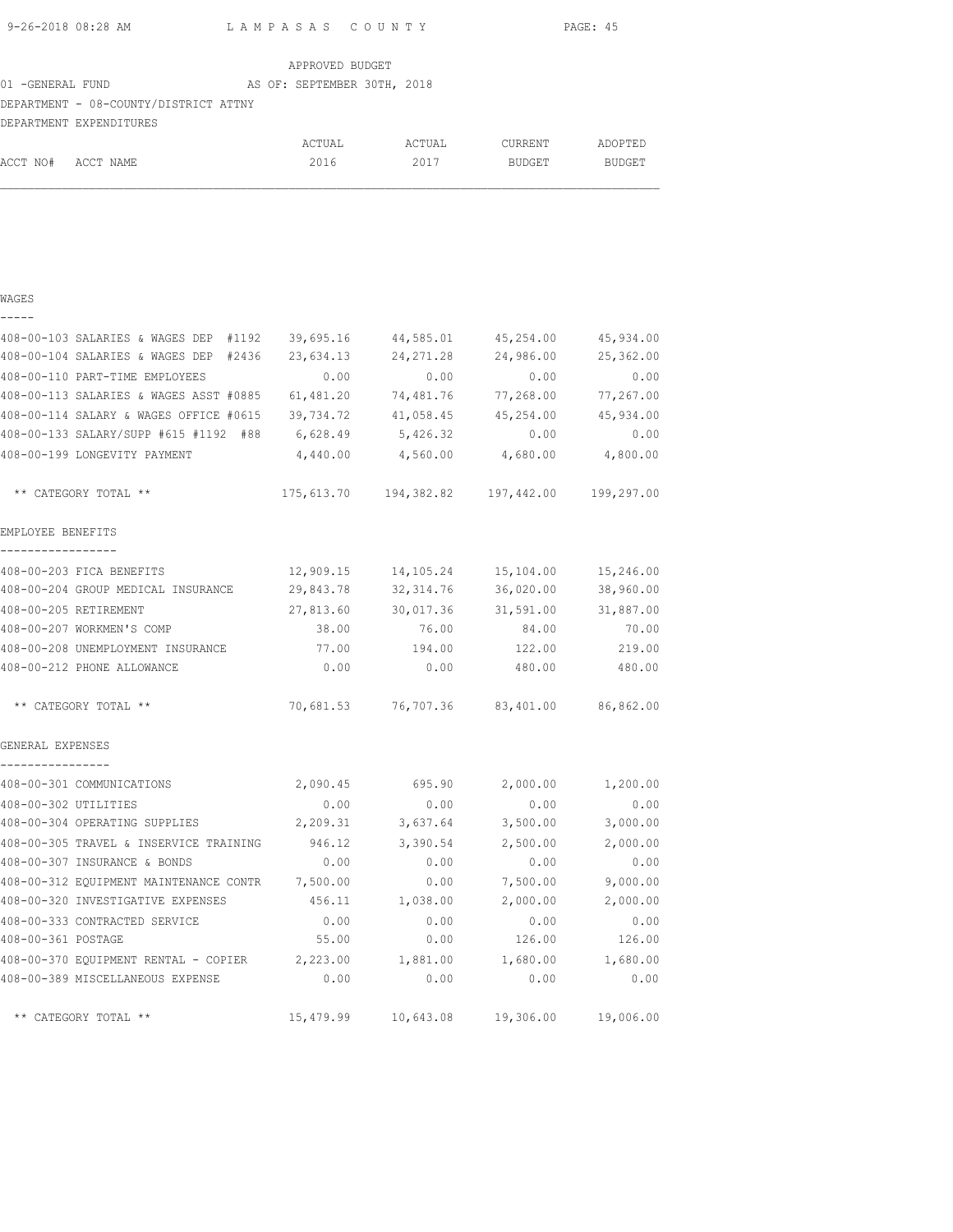|                                                                     |                 |                                             |               | PAGE: 46 |  |
|---------------------------------------------------------------------|-----------------|---------------------------------------------|---------------|----------|--|
|                                                                     | APPROVED BUDGET |                                             |               |          |  |
|                                                                     |                 |                                             |               |          |  |
| DEPARTMENT - 08-COUNTY/DISTRICT ATTNY                               |                 |                                             |               |          |  |
| DEPARTMENT EXPENDITURES                                             |                 |                                             |               |          |  |
|                                                                     |                 |                                             |               |          |  |
| ACCT NO# ACCT NAME                                                  | 2016            |                                             | 2017 BUDGET   | BUDGET   |  |
|                                                                     |                 |                                             |               |          |  |
|                                                                     |                 |                                             |               |          |  |
| CAPITAL OUTLAY                                                      |                 |                                             |               |          |  |
|                                                                     |                 |                                             |               |          |  |
| 408-00-401 OFFICE MACHINES & EQUIPMENT 0.00 7,500.00 0.00 0.00 0.00 |                 |                                             |               |          |  |
| 408-00-407 OFFICE FURNITURE & FIXTURES                              | 0.00            | 0.00                                        | 0.00          | 0.00     |  |
|                                                                     |                 |                                             |               |          |  |
| ** CATEGORY TOTAL **                                                |                 | $0.00$ 7,500.00 0.00                        |               | 0.00     |  |
|                                                                     |                 |                                             |               |          |  |
| ** SUB-DEPARTMENT TOTAL **                                          |                 | 261,775.22 289,233.26 300,149.00 305,165.00 |               |          |  |
|                                                                     |                 |                                             |               |          |  |
| *** DEPARTMENT TOTAL ***                                            |                 | 261,775.22 289,233.26 300,149.00 305,165.00 |               |          |  |
|                                                                     | =============   | =============                               | ============= |          |  |
|                                                                     |                 |                                             |               |          |  |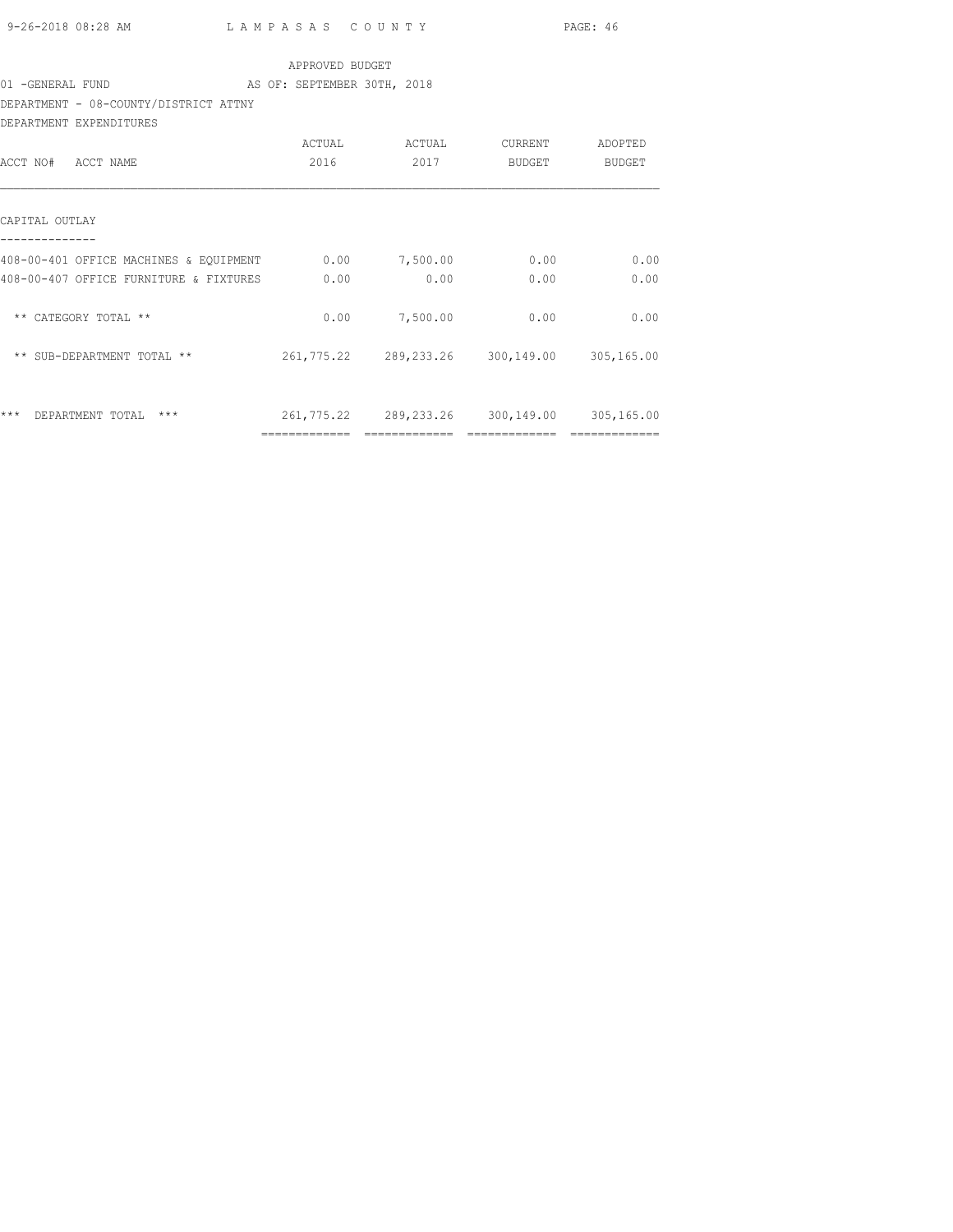| 9-26-2018 08:28 AM | LAMPASAS COUNTY |                 | PAGE: 47 |
|--------------------|-----------------|-----------------|----------|
|                    |                 | APPROVED BUDGET |          |

| 01 - GENERAL FUND  |                                  | AS OF: SEPTEMBER 30TH, 2018 |        |               |               |
|--------------------|----------------------------------|-----------------------------|--------|---------------|---------------|
|                    | DEPARTMENT - 09-NON-DEPARTMENTAL |                             |        |               |               |
|                    | DEPARTMENT EXPENDITURES          |                             |        |               |               |
|                    |                                  | ACTUAL                      | ACTUAL | CURRENT       | ADOPTED       |
| ACCT NO# ACCT NAME |                                  | 2016                        | 2017   | <b>BUDGET</b> | <b>BUDGET</b> |

| GENERAL EXPENSES     |                                        |            |            |            |            |
|----------------------|----------------------------------------|------------|------------|------------|------------|
|                      | 409-00-301 COMMUNICATION               | 28,721.35  | 9,361.61   | 20,000.00  | 15,000.00  |
| 409-00-302 UTILITIES |                                        | 70,068.31  | 70,398.85  | 65,000.00  | 65,000.00  |
|                      | 409-00-305 SEPTIC INSP TRAVEL & INSVC  | 799.03     | 0.00       | 0.00       | 0.00       |
|                      | 409-00-307 INSURANCE & BONDS           | 91,700.27  | 95, 327.65 | 86,350.00  | 90,000.00  |
|                      | 409-00-309 COURT APPOINTED ATTORNEY    | 300.00     | 0.00       | 0.00       | 0.00       |
|                      | 409-00-311 REPAIRS & MAINTENANCE-COURT | 31,478.26  | 35,612.74  | 40,000.00  | 50,000.00  |
|                      | 409-00-312 EOUIPMENT MAINTENANCE CONTR | 13,082.87  | 13,101.59  | 15,000.00  | 13,000.00  |
|                      | 409-00-313 JANITORIAL CONTRACT         | 34,883.09  | 22,818.80  | 0.00       | 0.00       |
|                      | 409-00-314 JANITORIAL SUPPLIES         | 3,177.79   | 3,685.64   | 3,200.00   | 3,200.00   |
| 409-00-315 DUES      |                                        | 0.00       | 0.00       | 0.00       | 0.00       |
|                      | 409-00-316 CHILD WELFARE BOARD         | 10,000.00  | 10,000.00  | 10,000.00  | 10,000.00  |
|                      | 409-00-318 LEGAL EXPENDITURES          | 0.00       | 0.00       | 0.00       | 0.00       |
| 409-00-319 AUDIT     |                                        | 28,000.00  | 28,000.00  | 27,500.00  | 27,500.00  |
|                      | 409-00-321 HISTORICAL COMMISSION       | 1,000.00   | 1,000.00   | 1,000.00   | 1,000.00   |
|                      | 409-00-322 SOIL CONSERVATION           | 0.00       | 1,500.00   | 1,500.00   | 1,500.00   |
| 409-00-324 BOUNTIES  |                                        | 587.00     | 275.00     | 500.00     | 500.00     |
|                      | 409-00-326 SARATOGA WATER DISTRICT     | 3,000.00   | 3,000.00   | 3,000.00   | 3,000.00   |
|                      | 409-00-327 C T YOUTH SER BUREAU        | 0.00       | 0.00       | 0.00       | 0.00       |
|                      | 409-00-328 CONTINGENCY                 | 5,395.14   | 4,101.51   | 75,000.00  | 75,000.00  |
|                      | 409-00-329 RENT - MHMR                 | 4,200.00   | 4,200.00   | 4,500.00   | 4,500.00   |
|                      | 409-00-330 PREDATOR CONTROL            | 64,800.00  | 64,800.00  | 73,800.00  | 73,800.00  |
|                      | 409-00-331 HILL CTY CHILD ADVOCACY CTR | 3,000.00   | 3,000.00   | 3,000.00   | 3,500.00   |
|                      | 409-00-333 CONTRACTED SERVICES         | 19,017.04  | 28,904.51  | 23,000.00  | 23,000.00  |
|                      | 409-00-334 HCCAA CONTRIBUTION (SC)     | 6,199.00   | 6,199.00   | 6,200.00   | 6, 200.00  |
|                      | 409-00-340 INDIGENT BURIAL             | 500.00     | 895.00     | 1,100.00   | 1,400.00   |
|                      | 409-00-343 REPAIRS & MAINTENANCE VECHI | 0.00       | 0.00       | 0.00       | 0.00       |
|                      | 409-00-345 MEDICAL SERVICES            | 7,448.00   | 5,571.00   | 3,500.00   | 6,000.00   |
| 409-00-348 AUTOPSIES |                                        | 25,108.10  | 24,952.05  | 25,000.00  | 25,000.00  |
|                      | 409-00-356 ADMINISTRATIVE COSTS        | 1,110.00   | 825.00     | 0.00       | 0.00       |
|                      | 409-00-358 CONSULTING FEES             | 0.00       | 0.00       | 0.00       | 0.00       |
| 409-00-361 POSTAGE   |                                        | 20,000.00  | 17,000.00  | 20,000.00  | 20,000.00  |
|                      | 409-00-362 HOMELAND SECURITY           | 0.00       | 0.00       | 0.00       | 0.00       |
|                      | 409-00-383 SEPTIC TANK INSPECTION      | 16,145.00  | 18,140.00  | 18,000.00  | 18,000.00  |
|                      | 409-00-386 COMMUNITY SERVICE SUPERVISI | 5,922.42   | 6,523.93   | 0.00       | 0.00       |
|                      | 409-00-387 VETERANS AFFAIR             | 193.40     | 0.00       | 700.00     | 700.00     |
| 409-00-388 CASA      |                                        | 1,200.00   | 1,200.00   | 1,200.00   | 1,200.00   |
|                      | 409-00-389 MISC EXPENSE/LCHEC/DAM      | 17,513.53  | 10,000.00  | 10,500.00  | 10,500.00  |
|                      | ** CATEGORY TOTAL **                   | 514,549.60 | 490,393.88 | 538,550.00 | 548,500.00 |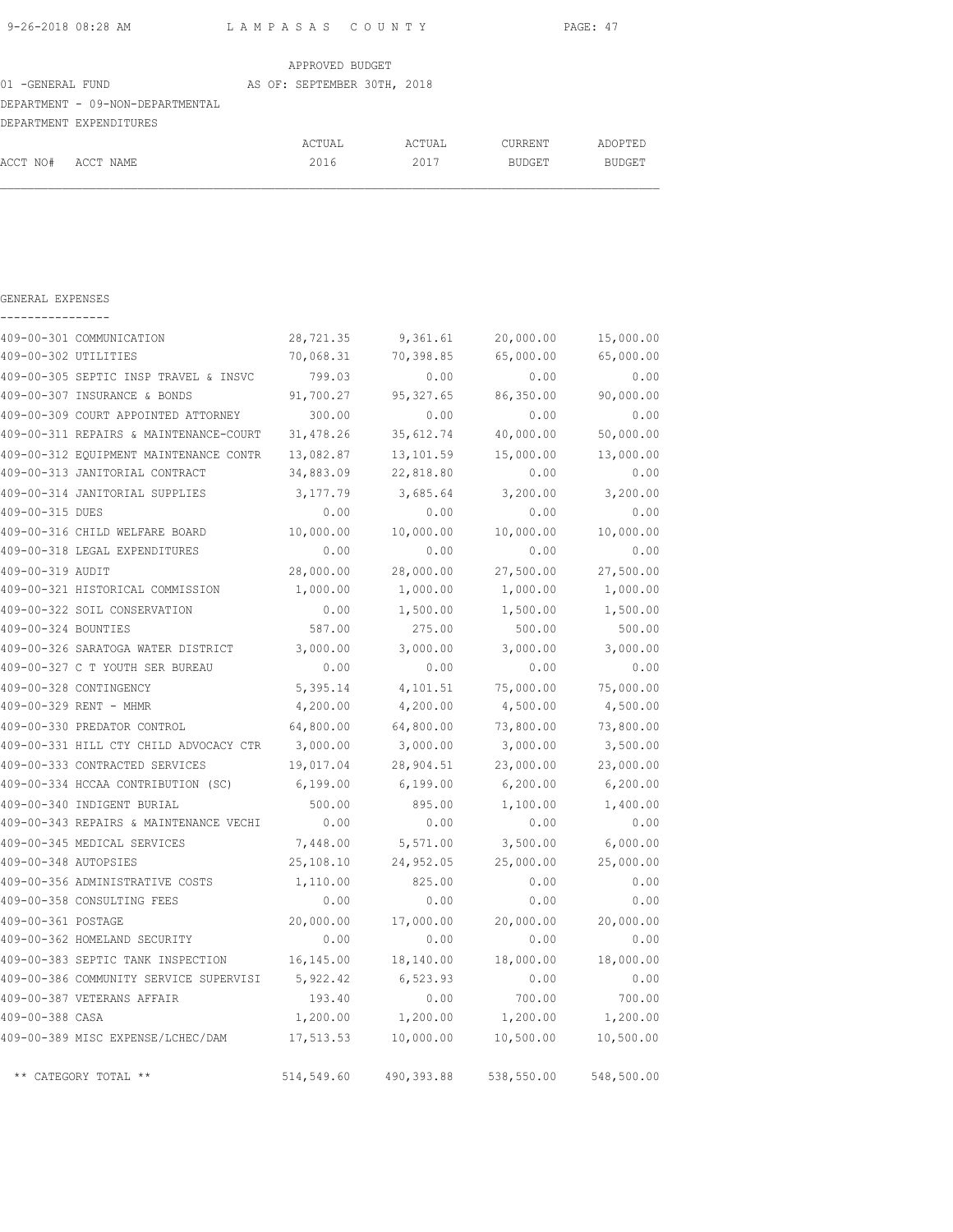| 9-26-2018 08:28 AM |  |
|--------------------|--|
|                    |  |

## APPROVED BUDGET

## 01 -GENERAL FUND AS OF: SEPTEMBER 30TH, 2018

## DEPARTMENT - 09-NON-DEPARTMENTAL

| DEPARTMENT EXPENDITURES                |        |                                                   |         |         |
|----------------------------------------|--------|---------------------------------------------------|---------|---------|
|                                        | ACTUAL | ACTUAL                                            | CURRENT | ADOPTED |
| ACCT NO# ACCT NAME                     | 2016   | 2017                                              | BUDGET  | BUDGET  |
|                                        |        |                                                   |         |         |
| CAPITAL OUTLAY<br>--------------       |        |                                                   |         |         |
| 409-00-402 OPERATING EQUIPMENT         | 0.00   | 70,570.00                                         | 0.00    | 0.00    |
| 409-00-419 RURAL AREA NARCOTIC TASK FO | 0.00   | 0.00                                              | 0.00    | 0.00    |
| ** CATEGORY TOTAL **                   | 0.00   | 70,570.00                                         | 0.00    | 0.00    |
|                                        |        |                                                   |         |         |
| 409-00-500 OPERATING TRANSFER-OUT      |        | 438,500.00 551,980.00 668,718.00 547,652.00       |         |         |
| ** CATEGORY TOTAL **                   |        | 438,500.00 551,980.00 668,718.00 547,652.00       |         |         |
| ** SUB-DEPARTMENT TOTAL **             |        | 953,049.60 1,112,943.88 1,207,268.00 1,096,152.00 |         |         |

| GENERAL EXPENSES |  |
|------------------|--|
|                  |  |

| 409-01-334 HCCAA SENIOR CENTER (Lometa) | 0.00       | 2,500.00     | 2,500.00 | 2,500.00                  |
|-----------------------------------------|------------|--------------|----------|---------------------------|
| 409-01-389 MISC/COLA                    | 0.00       | 0.00         | 0.00     | 0.00                      |
| CATEGORY TOTAL **<br>$***$              | 0.00       | 2,500.00     | 2,500.00 | 2,500.00                  |
| SUB-DEPARTMENT TOTAL **<br>$***$        | 0.00       | 2,500.00     | 2,500.00 | 2,500.00                  |
| $***$<br>$***$<br>DEPARTMENT TOTAL      | 953,049.60 | 1,115,443.88 |          | 1,209,768.00 1,098,652.00 |
|                                         |            |              |          |                           |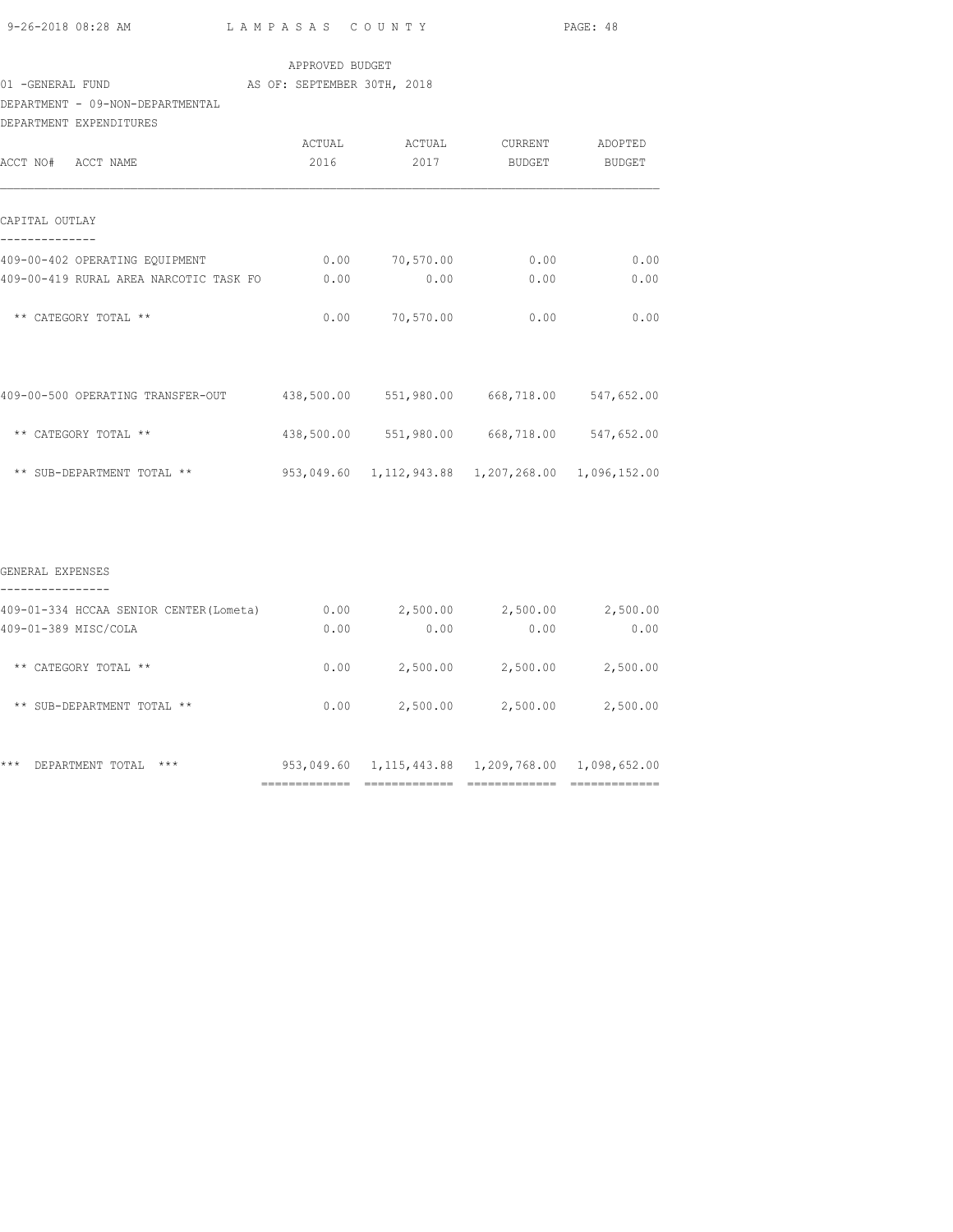| 9-26-2018 08:28 AM LAMPASAS COUNTY                                                   |                             |                 | PAGE: 49                                   |                   |
|--------------------------------------------------------------------------------------|-----------------------------|-----------------|--------------------------------------------|-------------------|
| 01 -GENERAL FUND (AS OF: SEPTEMBER 30TH, 2018<br>DEPARTMENT - 10-CONSTABLES 1, 3 & 4 | APPROVED BUDGET             |                 |                                            |                   |
| DEPARTMENT EXPENDITURES                                                              |                             |                 |                                            |                   |
|                                                                                      |                             |                 |                                            |                   |
| ACCT NO# ACCT NAME                                                                   | 2016                        | 2017            | <b>BUDGET</b>                              | <b>BUDGET</b>     |
|                                                                                      |                             |                 |                                            |                   |
| WAGES                                                                                |                             |                 |                                            |                   |
| 410-00-101 SALARY ELECTED OFF #1000   10,041.85   10,358.17   10,191.00   10,344.00  |                             |                 |                                            |                   |
| 410-00-133 SALARY-SUPPLEMENT                                                         | 0.00                        | 0.00            | 0.00                                       | 0.00              |
| ** CATEGORY TOTAL **                                                                 |                             |                 | 10,041.85  10,358.17  10,191.00  10,344.00 |                   |
| EMPLOYEE BENEFITS                                                                    |                             |                 |                                            |                   |
| -----------------<br>410-00-203 FICA BENEFITS                                        | 810.94 764.87 780.00 780.00 |                 |                                            |                   |
| 410-00-204 GROUP MEDICAL INSURANCE 114.00 24.30 154.00 168.00                        |                             |                 |                                            |                   |
| 410-00-205 RETIREMENT                                                                |                             |                 | 1,772.53 1,615.66 1,631.00 1,631.00        |                   |
| 410-00-207 WORKMEN'S COMP                                                            |                             |                 | 160.00    169.00    152.00                 | 152.00            |
| 410-00-208 UNEMPLOYMENT INSURANCE                                                    | 0.00                        | 0.00            | 0.00                                       | 0.00              |
| 410-00-212 PHONE ALLOWANCE                                                           | 480.00                      | 120.00          | 480.00                                     | 480.00            |
| ** CATEGORY TOTAL **                                                                 |                             |                 | 3,337.47 2,693.83 3,197.00 3,211.00        |                   |
| GENERAL EXPENSES<br>----------------                                                 |                             |                 |                                            |                   |
| 410-00-304 OPERATING SUPPLIES $0.00$ $2,862.69$ $1,000.00$ $200.00$                  |                             |                 |                                            |                   |
| 410-00-305 TRAVEL & INSERVICE TRAINING 513.15 547.52 1,000.00                        |                             |                 |                                            | 500.00            |
| 410-00-315 DUES                                                                      | 60.00                       | 60.00           | 60.00                                      | 60.00             |
| 410-00-342 GAS AND OIL                                                               |                             |                 | $0.00$ 125.06 1,200.00 1,000.00            |                   |
| 410-00-343 REPAIR & MAINTENANCE VEHICL $0.00$ 1,299.92 1,000.00 1,000.00             |                             |                 |                                            |                   |
| 410-00-364 PUBLICATIONS, BOOKS, MANUAL                                               | 0.00                        | 0.00            | 500.00                                     | 0.00              |
| 410-00-389 MISCELLANOUS                                                              | 0.00                        | 275.00          | 300.00                                     | 200.00            |
| ** CATEGORY TOTAL **                                                                 |                             | 573.15 5,170.19 |                                            | 5,060.00 2,960.00 |
| CAPITAL OUTLAY                                                                       |                             |                 |                                            |                   |
|                                                                                      |                             |                 |                                            |                   |
|                                                                                      |                             |                 |                                            |                   |

410-00-402 OPERATING EQUIPMENT 0.00 0.00 0.00 0.00

\*\* CATEGORY TOTAL \*\*  $0.00$  0.00 0.00 0.00 0.00

\*\* SUB-DEPARTMENT TOTAL \*\* 13,952.47 18,222.19 18,448.00 16,515.00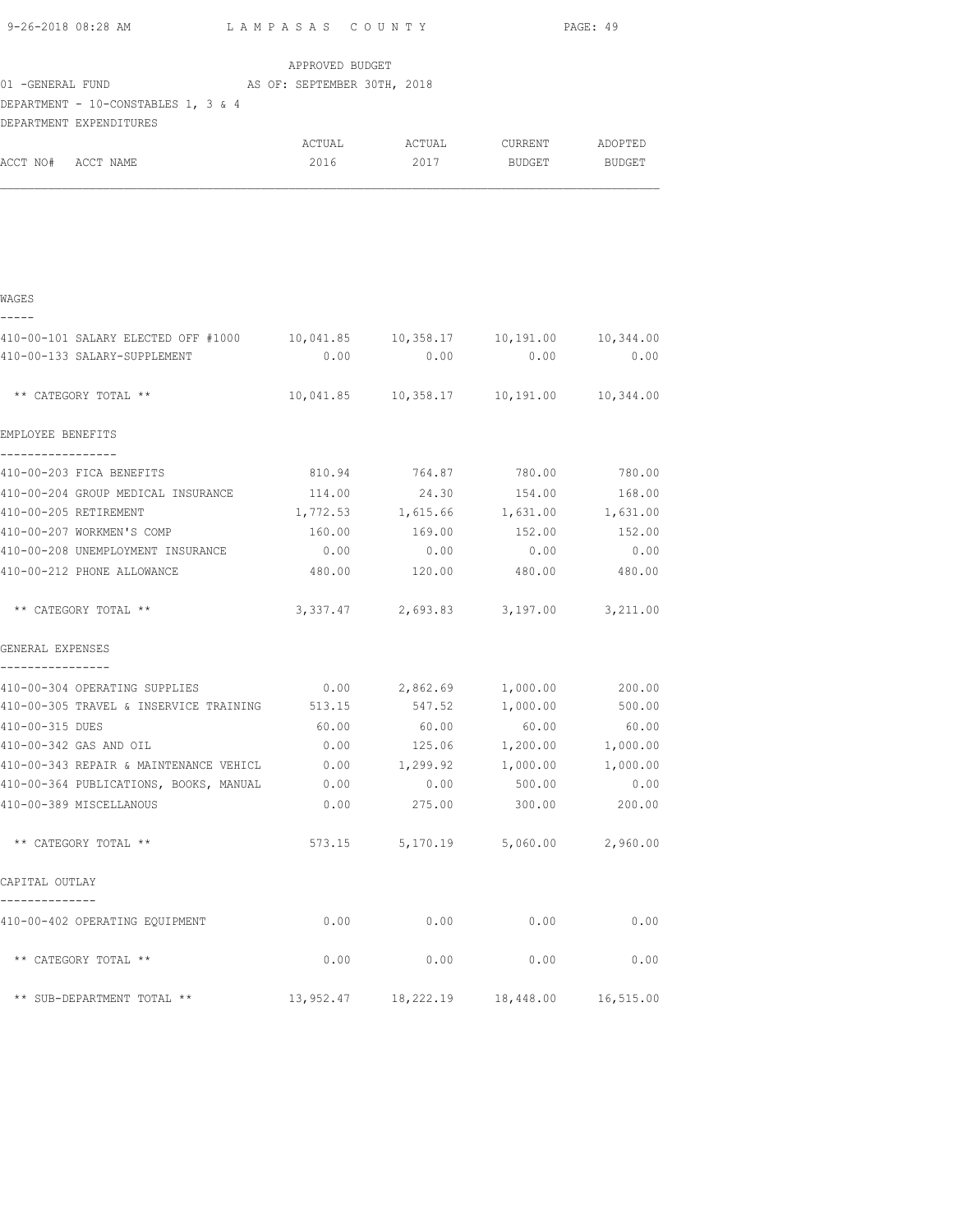| 9-26-2018 08:28 AM                                                         | LAMPASAS COUNTY |                                               |                   | PAGE: 50 |
|----------------------------------------------------------------------------|-----------------|-----------------------------------------------|-------------------|----------|
|                                                                            | APPROVED BUDGET |                                               |                   |          |
| 01 -GENERAL FUND (AS OF: SEPTEMBER 30TH, 2018                              |                 |                                               |                   |          |
| DEPARTMENT - 10-CONSTABLES 1, 3 & 4                                        |                 |                                               |                   |          |
| DEPARTMENT EXPENDITURES                                                    |                 |                                               |                   |          |
|                                                                            |                 | ACTUAL ACTUAL CURRENT ADOPTED                 |                   |          |
| ACCT NO# ACCT NAME                                                         |                 | 2016 2017 BUDGET BUDGET                       |                   |          |
|                                                                            |                 |                                               |                   |          |
|                                                                            |                 |                                               |                   |          |
| WAGES                                                                      |                 |                                               |                   |          |
| 410-01-101 SALARY ELECTED OFF #1980 10,598.85 9,998.17 10,191.00 10,344.00 |                 |                                               |                   |          |
| 410-01-128 SALARY ELECTED OFFICER#2250 0.00                                |                 | 0.00                                          | 0.00              | 0.00     |
| 410-01-133 SALARY/SUPPLEMENT                                               | 0.00            | 0.00                                          | 0.00              | 0.00     |
| ** CATEGORY TOTAL **                                                       |                 | 10,598.85 9,998.17 10,191.00 10,344.00        |                   |          |
| EMPLOYEE BENEFITS                                                          |                 |                                               |                   |          |
| -----------------<br>410-01-203 FICA BENEFITS                              |                 | 800.01 761.93 780.00 791.00                   |                   |          |
| 410-01-204 GROUP MEDICAL INSURANCE 8,068.40                                |                 |                                               | 8,102.23 8,844.00 | 9,119.00 |
| 410-01-205 RETIREMENT                                                      | 1,772.53        | 1,615.66                                      | 1,631.00          | 1,655.00 |
| 410-01-207 WORKMAN'S COMP                                                  | 160.00          | 169.00                                        | 152.00            | 160.00   |
| 410-01-208 UNEMPLOYMENT INSURANCE                                          | 0.00            | 0.00                                          | 0.00              | 0.00     |
| 410-01-212 PHONE ALLOWANCE                                                 |                 | 480.00 480.00 480.00 480.00                   |                   |          |
| ** CATEGORY TOTAL **                                                       |                 | 11,280.94   11,128.82   11,887.00   12,205.00 |                   |          |
| GENERAL EXPENSES<br>------------                                           |                 |                                               |                   |          |
| 410-01-304 OPERATING SUPPLIES                                              |                 | $0.00$ $0.00$ $400.00$ $200.00$               |                   |          |
| 410-01-305 TRAINING/TRAVEL                                                 |                 | $0.00$ 546.54 750.00 500.00                   |                   |          |
| 410-01-308 EQUIPMENT MAINTENANCE                                           | 7.50            | 127.45                                        | 600.00            | 200.00   |
| 410-01-315 DUES                                                            | 60.00           | 60.00                                         | 60.00             | 60.00    |
| 410-01-342 GAS/OIL                                                         | 836.32          | 476.09                                        | 1,500.00          | 1,000.00 |
| 410-01-343 REPAIR & MAINTENANCE VEHICL                                     | 1,927.84        | 6,522.70                                      | 1,000.00          | 500.00   |
| 410-01-347 UNIFORMS                                                        | 77.90           | 304.26                                        | 600.00            | 200.00   |
| 410-01-361 POSTAGE                                                         | 0.00            | 0.00                                          | 0.00              | 0.00     |
| 410-01-373 REPAIRS AND MAINTENANCE VEH                                     | 0.00            | 0.00                                          | 0.00              | 0.00     |
| ** CATEGORY TOTAL **                                                       |                 | 2,909.56 8,037.04 4,910.00                    |                   | 2,660.00 |
| CAPITAL OUTLAY                                                             |                 |                                               |                   |          |
| 410-01-402 OPERATING EQUIPMENT                                             | 0.00            | 0.00                                          | 0.00              | 0.00     |
| ** CATEGORY TOTAL **                                                       | 0.00            | 0.00                                          | 0.00              | 0.00     |
| ** SUB-DEPARTMENT TOTAL **                                                 |                 | 24,789.35 29,164.03 26,988.00 25,209.00       |                   |          |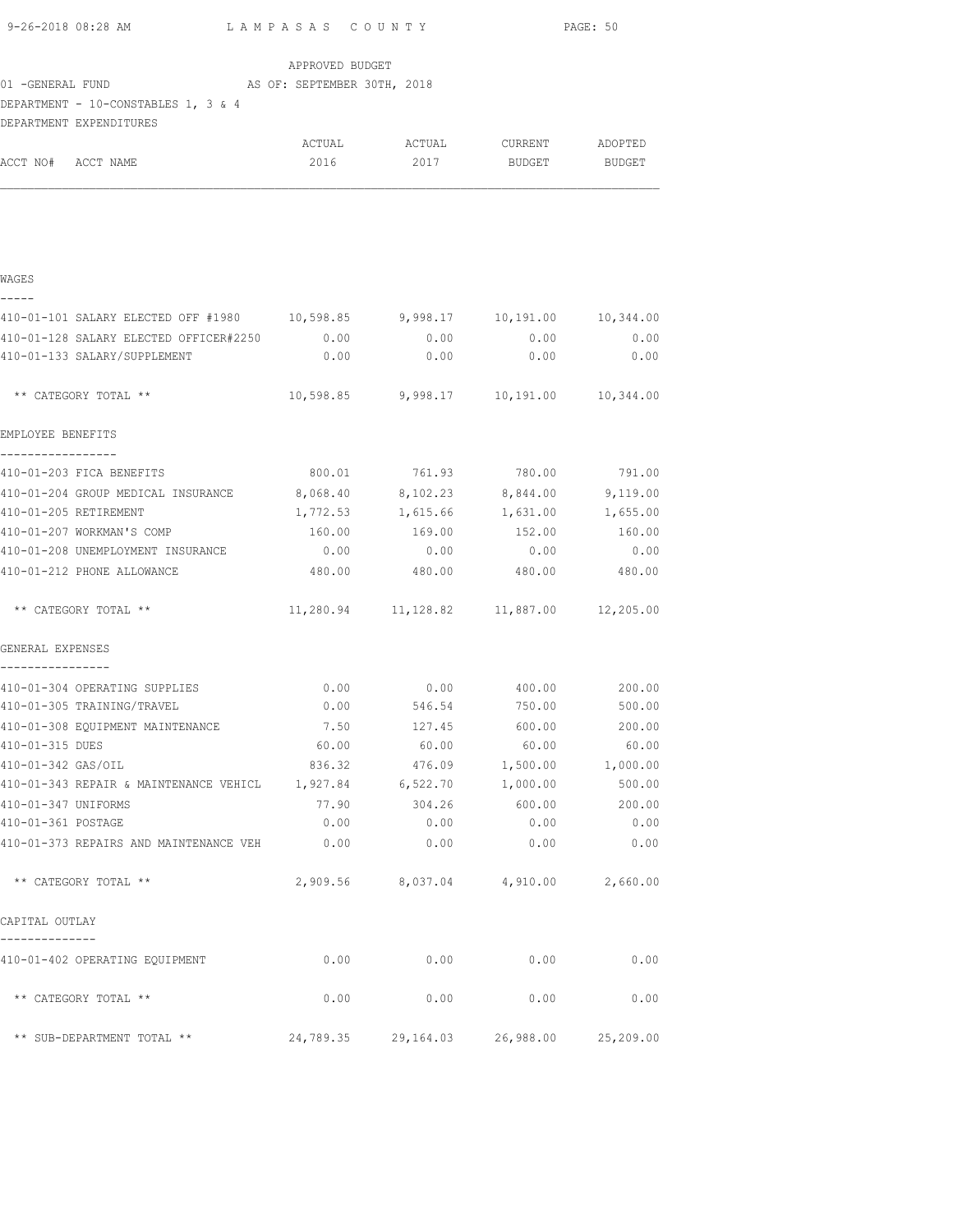| 9-26-2018 08:28 AM                                                         | LAMPASAS COUNTY                     |                                               |               | PAGE: 51 |
|----------------------------------------------------------------------------|-------------------------------------|-----------------------------------------------|---------------|----------|
|                                                                            | APPROVED BUDGET                     |                                               |               |          |
| AS OF: SEPTEMBER 30TH, 2018<br>01 -GENERAL FUND                            |                                     |                                               |               |          |
| DEPARTMENT - 10-CONSTABLES 1, 3 & 4<br>DEPARTMENT EXPENDITURES             |                                     |                                               |               |          |
|                                                                            |                                     | ACTUAL ACTUAL CURRENT ADOPTED                 |               |          |
| ACCT NO# ACCT NAME                                                         | 2016                                | 2017                                          | <b>BUDGET</b> | BUDGET   |
|                                                                            |                                     |                                               |               |          |
| WAGES                                                                      |                                     |                                               |               |          |
| 410-02-101 SALARY ELECTED OFF #3151 9,482.89 10,000.45 10,191.00 10,344.00 |                                     |                                               |               |          |
| ** CATEGORY TOTAL **                                                       |                                     | $9,482.89$ 10,000.45 10,191.00 10,344.00      |               |          |
| EMPLOYEE BENEFITS                                                          |                                     |                                               |               |          |
| -----------------<br>410-02-203 FICA BENEFITS                              |                                     | 733.03 749.34 780.00 791.00                   |               |          |
| 410-02-204 GROUP MEDICAL INSURANCE 7,907.52 8,117.36 8,844.00 9,119.00     |                                     |                                               |               |          |
| 410-02-205 RETIREMENT                                                      |                                     | 1,574.79    1,616.03    1,631.00    1,655.00  |               |          |
| 410-02-207 WORKMAN'S COMP                                                  |                                     |                                               |               |          |
| 410-02-208 UNEMPLOYMENT INSURANCE $0.00$ $0.00$ $0.00$ 0.00 $0.00$ 0.00    |                                     |                                               |               |          |
| 410-02-212 PHONE ALLOWANCE                                                 |                                     | 360.00 480.00 480.00 480.00                   |               |          |
| ** CATEGORY TOTAL **                                                       |                                     | 10,735.34   11,131.73   11,887.00   12,205.00 |               |          |
| GENERAL EXPENSES                                                           |                                     |                                               |               |          |
| 410-02-304 OPERATION SUPPLIES                                              |                                     | 571.05 765.54 700.00 500.00                   |               |          |
| 410-02-305 TRAINING/TRAVEL                                                 | 968.79   0.00   1,000.00   1,000.00 |                                               |               |          |
| 410-02-308 EQUIPMENT MAINTENANCE 16.75 47.64 1,000.00 500.00               |                                     |                                               |               |          |
| 410-02-315 DUES                                                            |                                     | $60.00$ $60.00$ $60.00$ $60.00$ $60.00$       |               |          |
| 410-02-342 GAS/OIL                                                         | 875.72                              | 1,416.70                                      | 1,500.00      | 1,000.00 |
| 410-02-343 REPAIR & MAINTENANCE VEHICL                                     | 934.10                              | 618.50                                        | 1,500.00      | 1,000.00 |
| 410-02-347 UNIFORMS                                                        | 323.24                              | 0.00                                          | 250.00        | 250.00   |
| 410-02-361 POSTAGE                                                         | 0.00                                | 105.54                                        | 200.00        | 20.00    |
| ** CATEGORY TOTAL **                                                       |                                     | 3,749.65 3,013.92 6,210.00 4,330.00           |               |          |
| CAPITAL OUTLAY<br>--------------                                           |                                     |                                               |               |          |
| 410-02-402 OPERATING EQUIPMENT                                             | 0.00                                | 0.00                                          | 0.00          | 0.00     |
| ** CATEGORY TOTAL **                                                       | 0.00                                | 0.00                                          | 0.00          | 0.00     |
| ** SUB-DEPARTMENT TOTAL **                                                 |                                     | 23,967.88  24,146.10  28,288.00  26,879.00    |               |          |
|                                                                            |                                     |                                               |               |          |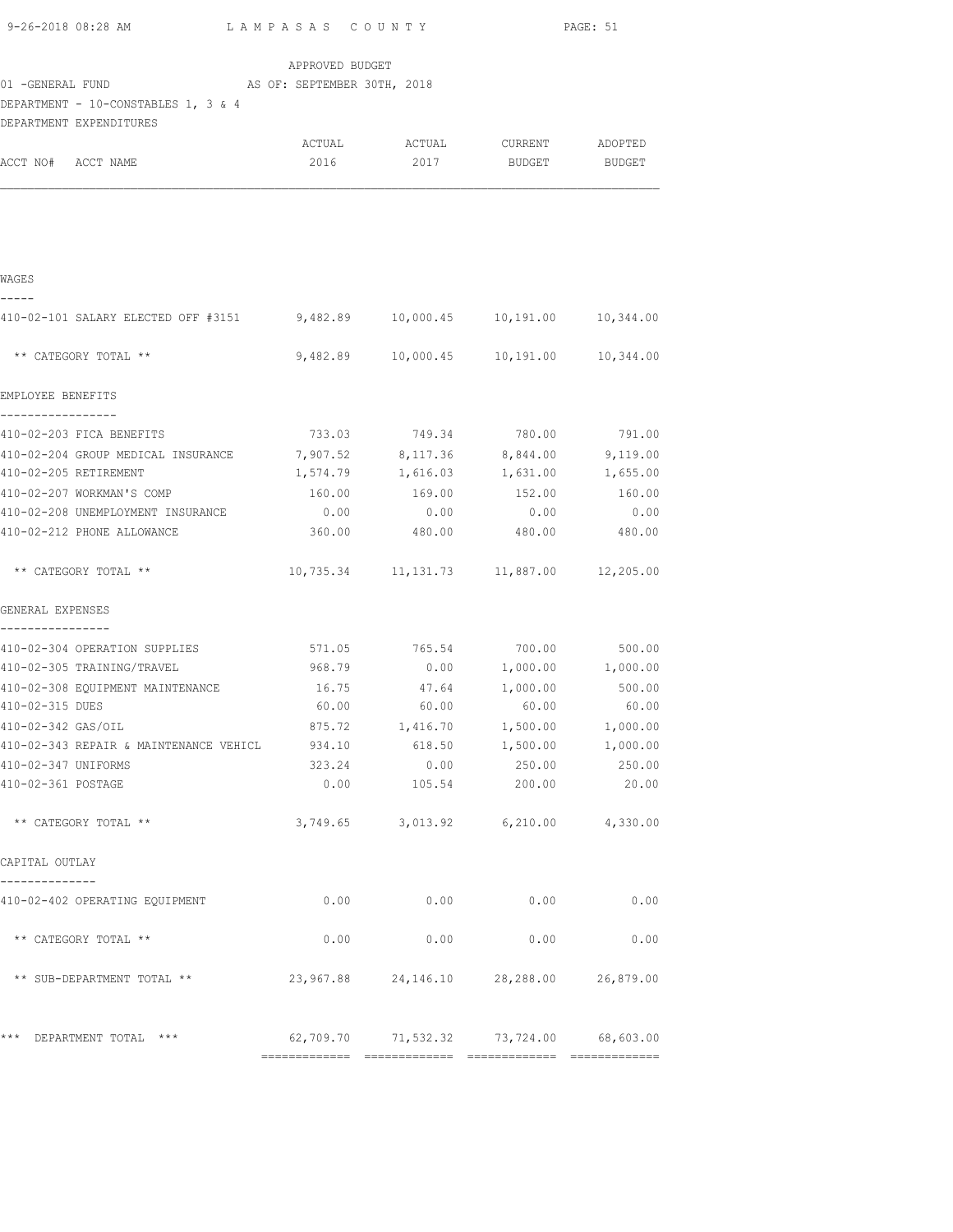| 9-26-2018 08:28 AM                                                             | LAMPASAS COUNTY       |                                         |                       | PAGE: 52              |
|--------------------------------------------------------------------------------|-----------------------|-----------------------------------------|-----------------------|-----------------------|
|                                                                                | APPROVED BUDGET       |                                         |                       |                       |
| 01 - GENERAL FUND AS OF: SEPTEMBER 30TH, 2018                                  |                       |                                         |                       |                       |
| DEPARTMENT - 11-COUNTY LOCATED AT CITY                                         |                       |                                         |                       |                       |
| DEPARTMENT EXPENDITURES                                                        |                       |                                         |                       |                       |
|                                                                                |                       | ACTUAL ACTUAL CURRENT ADOPTED           |                       |                       |
| ACCT NO# ACCT NAME                                                             | 2016                  |                                         | 2017 BUDGET BUDGET    |                       |
|                                                                                |                       |                                         |                       |                       |
|                                                                                |                       |                                         |                       |                       |
|                                                                                |                       |                                         |                       |                       |
|                                                                                |                       |                                         |                       |                       |
|                                                                                |                       |                                         |                       |                       |
| WAGES                                                                          |                       |                                         |                       |                       |
| -----                                                                          |                       |                                         |                       |                       |
| 411-00-102 SALARIES & WAGES APPOINTED 0.00                                     |                       | 0.00                                    | 0.00                  | 0.00                  |
|                                                                                |                       |                                         |                       |                       |
| ** CATEGORY TOTAL **                                                           | 0.00                  | 0.00                                    | 0.00                  | 0.00                  |
|                                                                                |                       |                                         |                       |                       |
| EMPLOYEE BENEFITS                                                              |                       |                                         |                       |                       |
| -----------------                                                              |                       |                                         |                       |                       |
| 411-00-203 FICA BENEFITS<br>411-00-204 GROUP MEDICAL INSURANCE                 | 0.00<br>0.00          | 0.00<br>0.00                            | 0.00<br>0.00          | 0.00<br>0.00          |
| 411-00-205 RETIREMENT                                                          | 0.00                  | 0.00                                    | 0.00                  | 0.00                  |
| 411-00-207 WORKMEN'S COMP                                                      | 0.00                  | 0.00                                    | 0.00                  | 0.00                  |
| 411-00-208 UNEMPLOYMENT INSURANCE                                              | 0.00                  | 0.00                                    | 0.00                  | 0.00                  |
|                                                                                |                       |                                         |                       |                       |
| ** CATEGORY TOTAL **                                                           | 0.00                  | 0.00                                    | 0.00                  | 0.00                  |
|                                                                                |                       |                                         |                       |                       |
| GENERAL EXPENSES                                                               |                       |                                         |                       |                       |
| ----------------                                                               |                       |                                         |                       |                       |
| 411-00-304 OPERATING SUPPLIES $17,276.05$ 8,909.23 7,000.00 7,000.00           |                       |                                         |                       |                       |
| 411-00-305 TRAVEL & INSERVICE TRAINING 650.00 842.35 3,000.00 1,000.00         |                       |                                         |                       |                       |
| 411-00-308 REPAIRS & MAINTENANCE EQUIP 31,467.48 11,544.75 20,000.00 20,000.00 |                       |                                         |                       |                       |
| 411-00-320 INVESTIGATIVE EXPENSES 3,771.61 3,923.81 3,000.00 3,000.00          |                       |                                         |                       |                       |
| 411-00-333 CONTRACTED SERVICES<br>411-00-342 GAS & OIL                         | 23,568.34<br>4,629.18 | 18,916.74<br>7,230.74                   | 22,775.00<br>7,000.00 | 22,775.00<br>7,000.00 |
| 411-00-345 MEDICAL SERVICES                                                    | 0.00                  | 0.00                                    | 0.00                  | 0.00                  |
|                                                                                |                       |                                         |                       |                       |
| ** CATEGORY TOTAL **                                                           |                       | 81,362.66 51,367.62 62,775.00 60,775.00 |                       |                       |
|                                                                                |                       |                                         |                       |                       |
| CAPITAL OUTLAY                                                                 |                       |                                         |                       |                       |
| --------------                                                                 |                       |                                         |                       |                       |
| 411-00-402 OPERATING EQUIPMENT                                                 | 20,300.00             | 0.00                                    | 10,000.00             | 0.00                  |
| 411-00-415 CITY CAPITAL OUTLAY                                                 | 0.00                  | 0.00                                    | 0.00                  | 0.00                  |
| ** CATEGORY TOTAL **                                                           | 20,300.00             |                                         |                       |                       |
|                                                                                |                       | 0.00                                    | 10,000.00             | 0.00                  |
| ** SUB-DEPARTMENT TOTAL **                                                     | 101,662.66            | 51, 367.62                              | 72,775.00             | 60,775.00             |
|                                                                                |                       |                                         |                       |                       |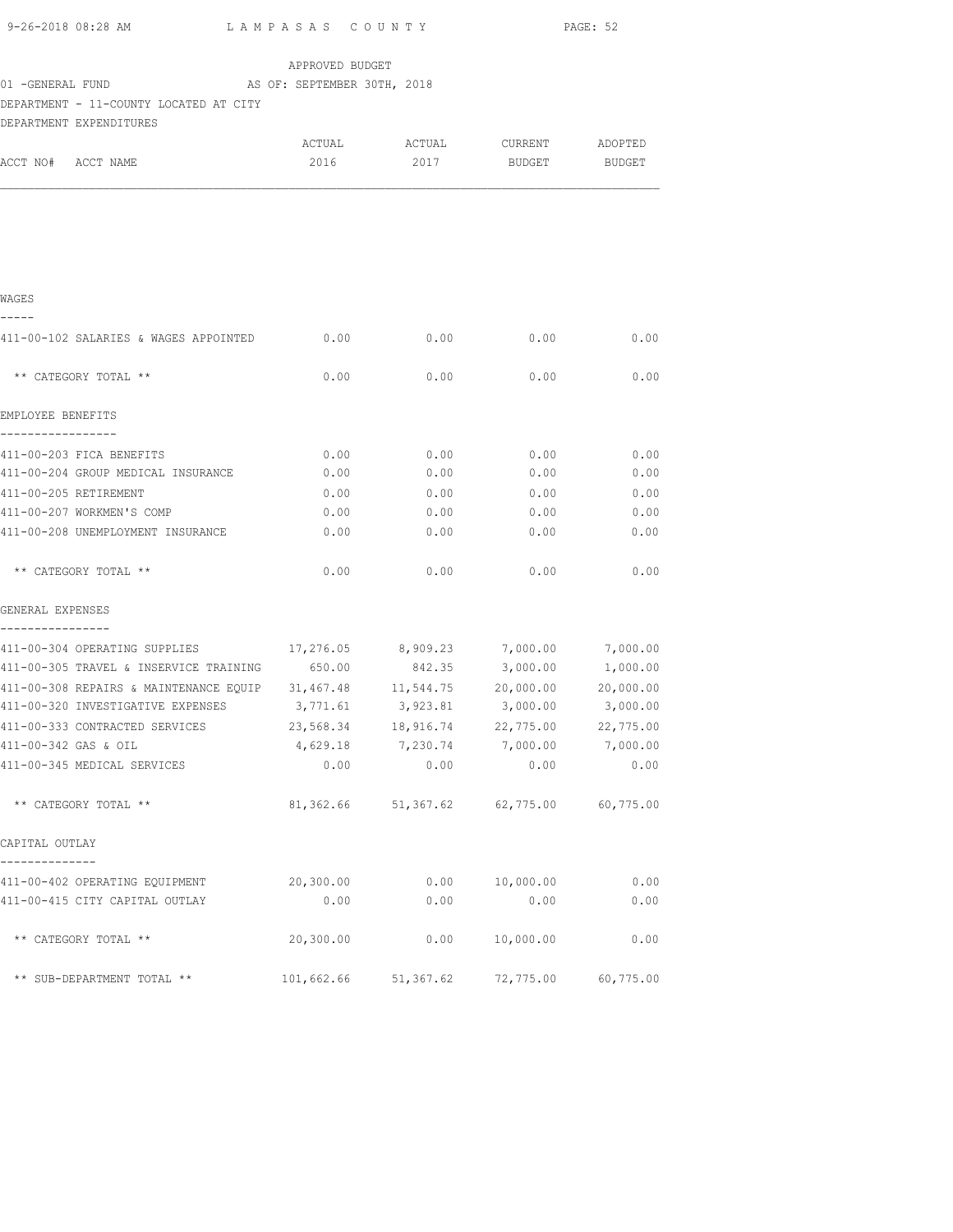| 9-26-2018 08:28 AM | LAMPASAS COUNTY | PAGE: 53 |
|--------------------|-----------------|----------|

| APPROVED BUDGET |  |
|-----------------|--|
|                 |  |

# 01 -GENERAL FUND AS OF: SEPTEMBER 30TH, 2018

### DEPARTMENT - 11-COUNTY LOCATED AT CITY

|                    | DEPARTMENT EXPENDITURES |        |        |         |         |
|--------------------|-------------------------|--------|--------|---------|---------|
|                    |                         | ACTUAL | ACTUAL | CURRENT | ADOPTED |
| ACCT NO# ACCT NAME |                         | 2016   | 2017   | BUDGET  | BUDGET  |

#### GENERAL EXPENSES

|  |  |  |  | ---------------- |  |  |  |  |
|--|--|--|--|------------------|--|--|--|--|

| 3,705.89  | 2,901.43   | 3,120.00  | 3,500.00             |
|-----------|------------|-----------|----------------------|
| 5,279.63  | 5,133.81   | 6,000.00  | 6,000.00             |
| 30,622.25 | 22,079.03  | 20,800.00 | 21,800.00            |
| 0.00      | 431.10     | 1,040.00  | 5,107.00             |
| 17,362.23 | 26, 177.52 | 20,800.00 | 25,000.00            |
| 0.00      | 0.00       | 0.00      | 0.00                 |
| 4,896.79  | 4,062.29   | 5,000.00  | 7,000.00             |
|           |            |           |                      |
| 61,866.79 | 60,785.18  | 56,760.00 | 68,407.00            |
|           |            |           |                      |
|           |            |           |                      |
|           |            |           |                      |
| 0.00      | 5,700.00   | 55,490.00 | 40,668.00            |
|           |            |           |                      |
| 0.00      | 5,700.00   | 55,490.00 | 40,668.00            |
|           |            |           |                      |
|           |            |           | 109,075.00           |
|           |            | 61,866.79 | 66,485.18 112,250.00 |

#### GENERAL EXPENSES ----------------

| 411-02-301 COMMUNICATIONS              | 0.00      | 10,035.93 | 2,000.00  | 1,000.00  |
|----------------------------------------|-----------|-----------|-----------|-----------|
| 411-02-302 UTILITIES                   | 987.66    | 1,269.74  | 1,650.00  | 1,650.00  |
| 411-02-304 OPERATING SUPPLIES          | 14,973.92 | 11,376.89 | 12,000.00 | 12,000.00 |
| 411-02-305 TRAVEL & INSERVICE          | 0.00      | 0.00      | 1,000.00  | 0.00      |
| 411-02-308 REPAIRS & MAINTENANCE ADAMS | 3,231.64  | 4,868.27  | 5,000.00  | 6,500.00  |
| 411-02-342 GAS & OIL                   | 1,474.82  | 1,347.00  | 2,000.00  | 1,500.00  |
| ** CATEGORY TOTAL **                   | 20,668.04 | 28,897.83 | 23,650.00 | 22,650.00 |
| CAPITAL OUTLAY                         |           |           |           |           |
| 411-02-412 ADAMSVILLE CAPITAL OUTLAY   | 0.00      | 0.00      | 0.00      | 0.00      |
| ** CATEGORY TOTAL **                   | 0.00      | 0.00      | 0.00      | 0.00      |
| ** SUB-DEPARTMENT TOTAL **             | 20,668.04 | 28,897.83 | 23,650.00 | 22,650.00 |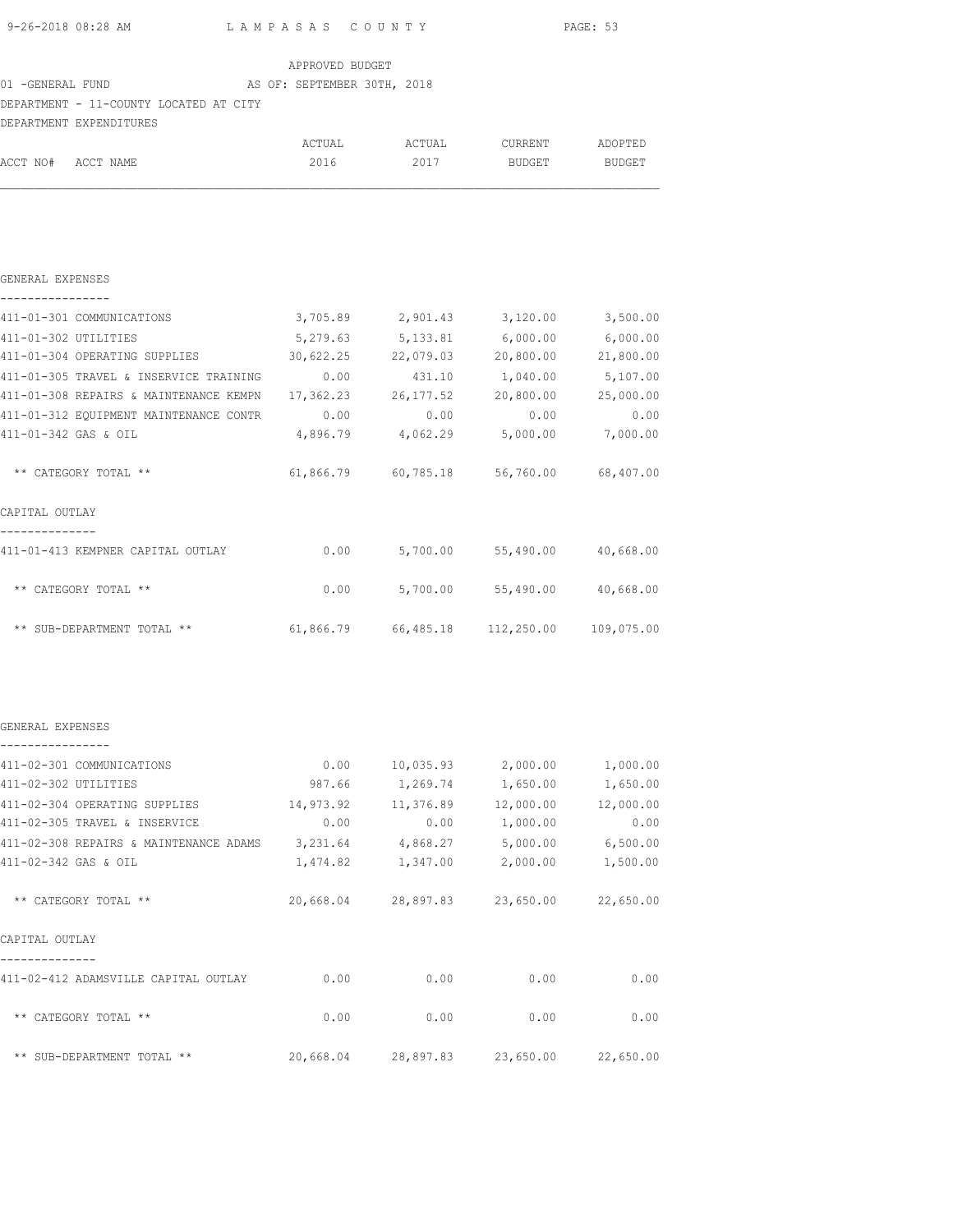| $9-26-2018$ 08:28 AM $L$ A M P A S A S $C$ O U N T Y $RGE: 54$             |                 |                                        |  |  |  |  |  |
|----------------------------------------------------------------------------|-----------------|----------------------------------------|--|--|--|--|--|
|                                                                            | APPROVED BUDGET |                                        |  |  |  |  |  |
| 01 -GENERAL FUND AS OF: SEPTEMBER 30TH, 2018                               |                 |                                        |  |  |  |  |  |
| DEPARTMENT - 11-COUNTY LOCATED AT CITY                                     |                 |                                        |  |  |  |  |  |
| DEPARTMENT EXPENDITURES                                                    |                 |                                        |  |  |  |  |  |
|                                                                            |                 | ACTUAL ACTUAL CURRENT ADOPTED          |  |  |  |  |  |
| ACCT NO# ACCT NAME                                                         |                 | 2016 2017 BUDGET BUDGET                |  |  |  |  |  |
| GENERAL EXPENSES                                                           |                 |                                        |  |  |  |  |  |
| 411-03-304 OPERATING SUPPLIES 6,362.77 5,803.89 17,500.00 17,500.00        |                 |                                        |  |  |  |  |  |
| 411-03-308 REPAIRS & MAINTENANCE LOMET 2,747.76 6,624.35 5,000.00 7,500.00 |                 |                                        |  |  |  |  |  |
| 411-03-342 GAS & OIL                                                       |                 | 664.95 2,331.26 3,000.00 2,500.00      |  |  |  |  |  |
| ** CATEGORY TOTAL **                                                       |                 | 8,775.48 14,759.50 25,500.00 27,500.00 |  |  |  |  |  |
| CAPITAL OUTLAY                                                             |                 |                                        |  |  |  |  |  |
| --------------<br>411-03-414 LOMETA CAPITAL OUTLAY                         |                 | $0.00$ $0.00$ $0.00$ $0.00$ $0.00$     |  |  |  |  |  |
| ** CATEGORY TOTAL **                                                       |                 | $0.00$ $0.00$ $0.00$ $0.00$ $0.00$     |  |  |  |  |  |
| ** SUB-DEPARTMENT TOTAL **                                                 |                 | 8,775.48 14,759.50 25,500.00 27,500.00 |  |  |  |  |  |
|                                                                            |                 |                                        |  |  |  |  |  |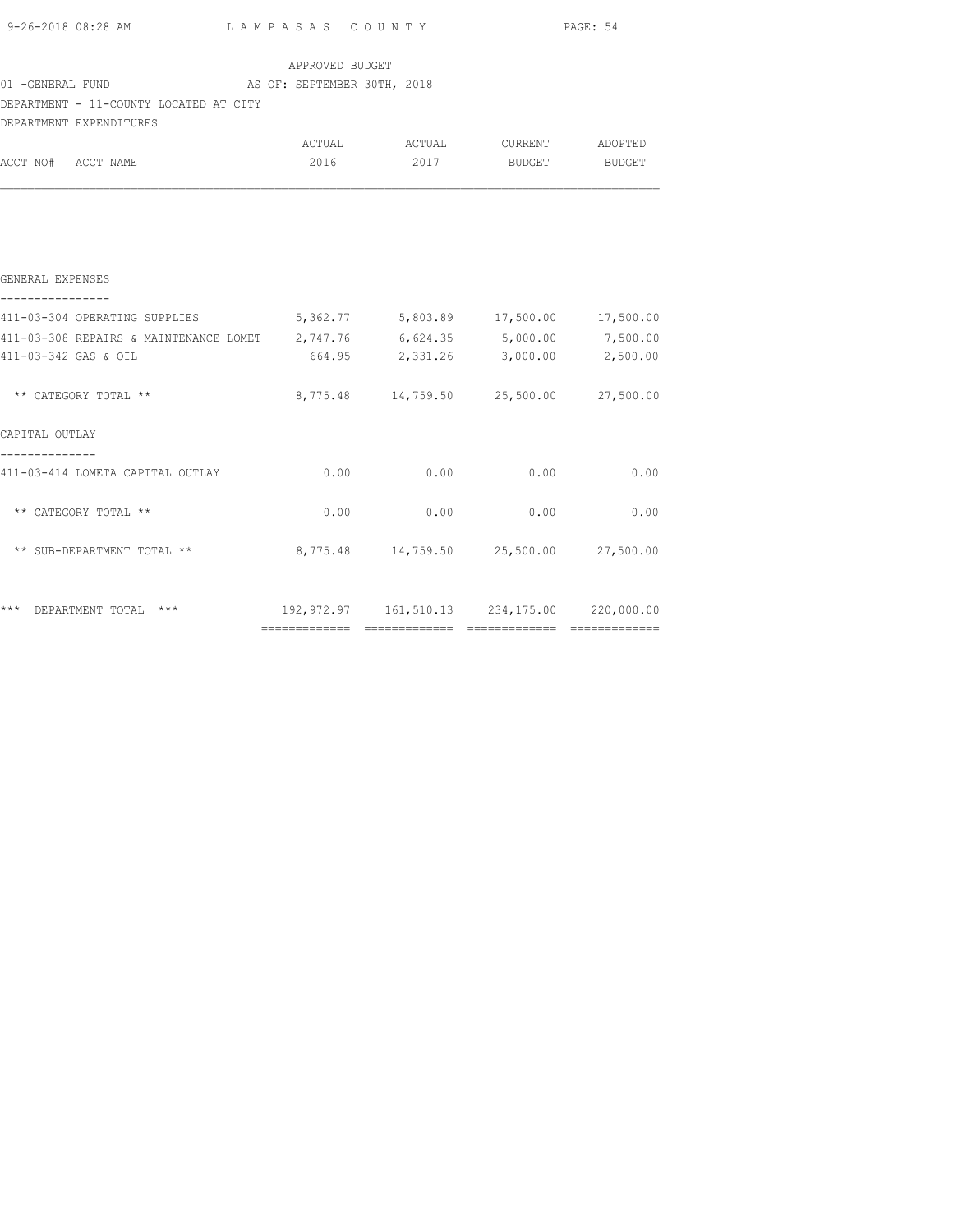| 9-26-2018 08:28 AM | LAMPASAS COUNTY | PAGE: 55 |
|--------------------|-----------------|----------|
|                    |                 |          |

|                                     |  | APPROVED BUDGET             |  |
|-------------------------------------|--|-----------------------------|--|
| 01 -GENERAL FUND                    |  | AS OF: SEPTEMBER 30TH, 2018 |  |
| DEPARTMENT - 12-JUSTICE OF PEACE #1 |  |                             |  |
| DEPARTMENT EXPENDITURES             |  |                             |  |

|                    | ACTUAL | ACTUAL | CURRENT | ADOPTED |
|--------------------|--------|--------|---------|---------|
| ACCT NO# ACCT NAME | 2016   | 2017   | BUDGET  | BUDGET  |

| 412-00-101 SALARIES & WAGES ELECTED OF 59,205.27                     |           | 58,954.23                                              | 60,078.00 | 60,978.00 |
|----------------------------------------------------------------------|-----------|--------------------------------------------------------|-----------|-----------|
| 412-00-106 TEMPORARY EMPLOYEES                                       | 0.00      | 2,873.95                                               | 0.00      | 0.00      |
| 412-00-110 PART-TIME EMPLOYEES 0.00                                  |           | 0.00                                                   | 0.00      | 0.00      |
| 412-00-113 SALARIES & WAGES ASST #3460 27,618.75 27,890.43 31,056.00 |           |                                                        |           | 31,531.00 |
| 412-00-133 SALARY/SUPPLEMENT                                         | 0.00      | 0.00                                                   | 0.00      | 0.00      |
| 412-00-199 LONGEVITY PAYMENT                                         |           | $1,080.00$ $1,200.00$ $1,320.00$ $1,440.00$            |           |           |
| ** CATEGORY TOTAL **                                                 |           | 87,904.02 90,918.61 92,454.00 93,949.00                |           |           |
| EMPLOYEE BENEFITS                                                    |           |                                                        |           |           |
| -----------------<br>412-00-203 FICA BENEFITS                        | 6,603.58  | 6,937.53                                               | 7,073.00  | 7,187.00  |
| 412-00-204 GROUP MEDICAL INSURANCE                                   | 16,022.20 | 16,518.62                                              | 17,689.00 | 18,239.00 |
| 412-00-205 RETIREMENT                                                | 14,078.44 | 13,970.90                                              | 14,793.00 | 16,032.00 |
| 412-00-207 WORKMEN'S COMP                                            | 289.00    | 301.00                                                 | 307.00    | 251.00    |
| 412-00-208 UNEMPLOYMENT INSURANCE                                    | 20.00     | 30.00                                                  | 33.00     | 37.00     |
| 412-00-210 AUTO ALLOWANCE                                            |           | $2,100.00$ $2,100.00$ $2,100.00$ $2,100.00$ $2,100.00$ |           |           |
| 412-00-212 PHONE ALLOWANCE                                           |           | 480.00 480.00 480.00 480.00                            |           |           |
| ** CATEGORY TOTAL **                                                 |           | 39,593.22 40,338.05 42,475.00 44,326.00                |           |           |
| GENERAL EXPENSES                                                     |           |                                                        |           |           |
| 412-00-301 COMMUNICATIONS                                            | 232.81    | 0.00                                                   | 0.00      | 0.00      |
| 412-00-304 OPERATING SUPPLIES                                        | 2,009.42  | 2,983.87                                               | 2,400.00  | 2,400.00  |
| 412-00-305 TRAVEL & INSERVICE TRAINING                               | 792.52    | 1,223.14                                               | 1,300.00  | 1,500.00  |
| 412-00-310 JURY FEES                                                 | 560.00    | 340.00                                                 | 700.00    | 750.00    |
| 412-00-312 EQUIPMENT MAINTENANCE CONTR 1,972.95 2,071.60 2,500.00    |           |                                                        |           | 2,100.00  |
| 412-00-315 DUES                                                      | 235.00    | 235.00                                                 | 235.00    | 250.00    |
| 412-00-318 LEGAL EXPEDITURES                                         | 0.00      | 0.00                                                   | 0.00      | 0.00      |
| 412-00-333 CONTRACED SERVICES 22,796.91                              |           | 16,992.17                                              | 12,000.00 | 10,000.00 |
| 412-00-348 AUTOPSIES                                                 | 0.00      | 0.00                                                   | 0.00      | 0.00      |
| 412-00-349 WEIGHING FEES                                             | 0.00      | 0.00                                                   | 0.00      | 0.00      |
| 412-00-352 JP #1 OMNI-BASE FEES                                      | 5,200.00  | 4,396.00                                               | 5,500.00  | 5,000.00  |
| 412-00-361 POSTAGE                                                   | 24.00     | 0.00                                                   | 50.00     | 0.00      |
| 412-00-364 PUBLICATIONS, BOOKS, MANUAL 152.00                        |           | 36.00                                                  | 350.00    | 150.00    |
| 412-00-389 MISCELLANOUS EXPENSE                                      |           | $0.00$ 1,178.19                                        | 350.00    | 300.00    |
| ** CATEGORY TOTAL **                                                 |           | 33,975.61 29,455.97 25,385.00 22,450.00                |           |           |
|                                                                      |           |                                                        |           |           |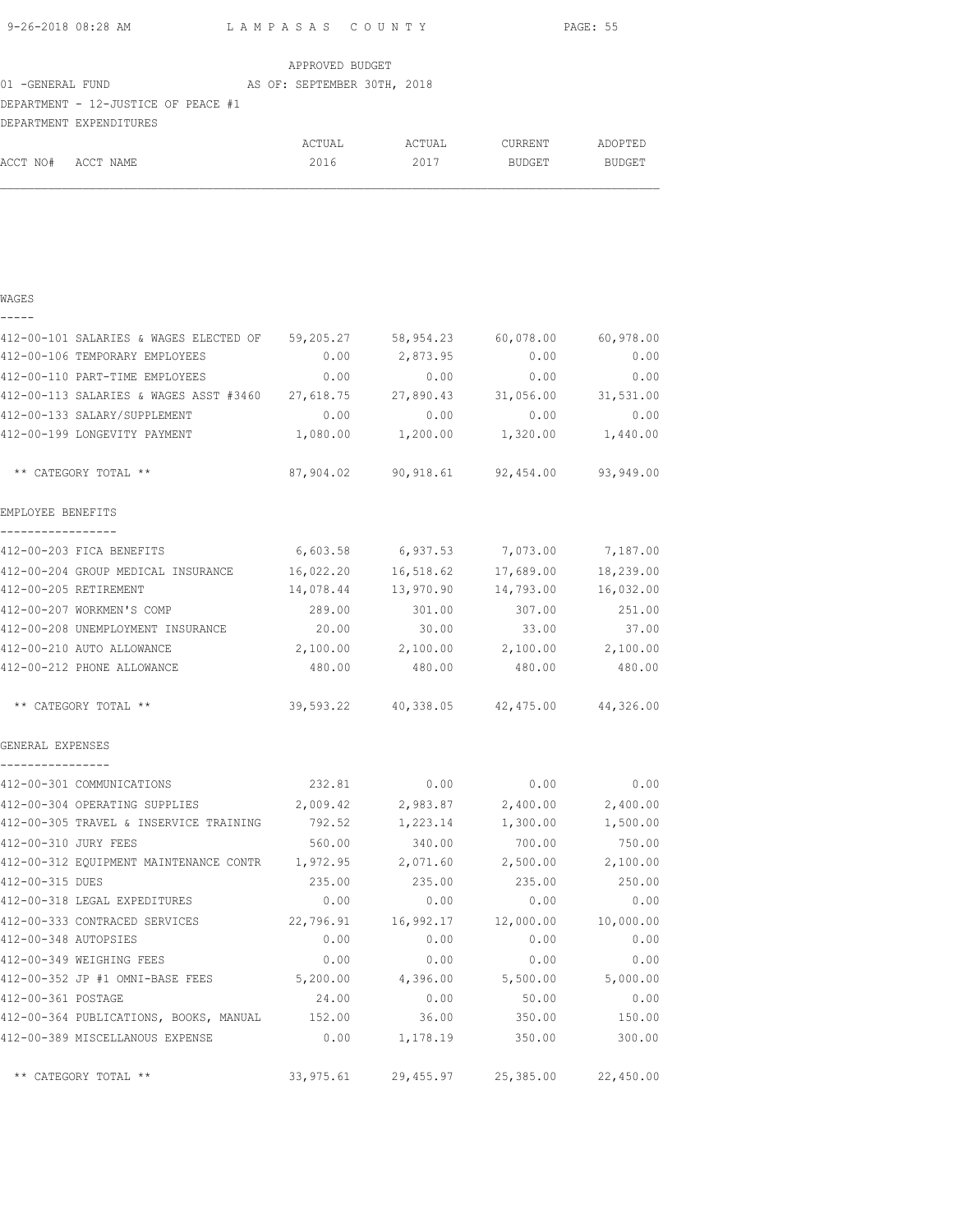|                                                              |                 |                                                |               | PAGE: 56      |
|--------------------------------------------------------------|-----------------|------------------------------------------------|---------------|---------------|
|                                                              | APPROVED BUDGET |                                                |               |               |
| 01 - GENERAL FUND THE RESOLUTION AS OF: SEPTEMBER 30TH, 2018 |                 |                                                |               |               |
| DEPARTMENT - 12-JUSTICE OF PEACE #1                          |                 |                                                |               |               |
| DEPARTMENT EXPENDITURES                                      |                 |                                                |               |               |
|                                                              |                 | ACTUAL ACTUAL                                  | CURRENT       | ADOPTED       |
| ACCT NO# ACCT NAME                                           |                 | 2016 2017                                      | <b>BUDGET</b> | <b>BUDGET</b> |
|                                                              |                 |                                                |               |               |
| CAPITAL OUTLAY                                               |                 |                                                |               |               |
| 412-00-401 OFFICE MACHINES & EQUIPMENT 0.00 0.00 0.00        |                 |                                                | 0.00          | 0.00          |
| 412-00-407 OFFICE FURNITURE & FIXTURES 0.00                  |                 | 0.00                                           | 0.00          | 0.00          |
|                                                              |                 |                                                |               |               |
| ** CATEGORY TOTAL **                                         | 0.00            | 0.00                                           | 0.00          | 0.00          |
|                                                              |                 |                                                |               |               |
| *** DEPARTMENT TOTAL ***                                     |                 | 161,472.85  160,712.63  160,314.00  160,725.00 |               |               |
|                                                              |                 | ============================                   | ============= | ============= |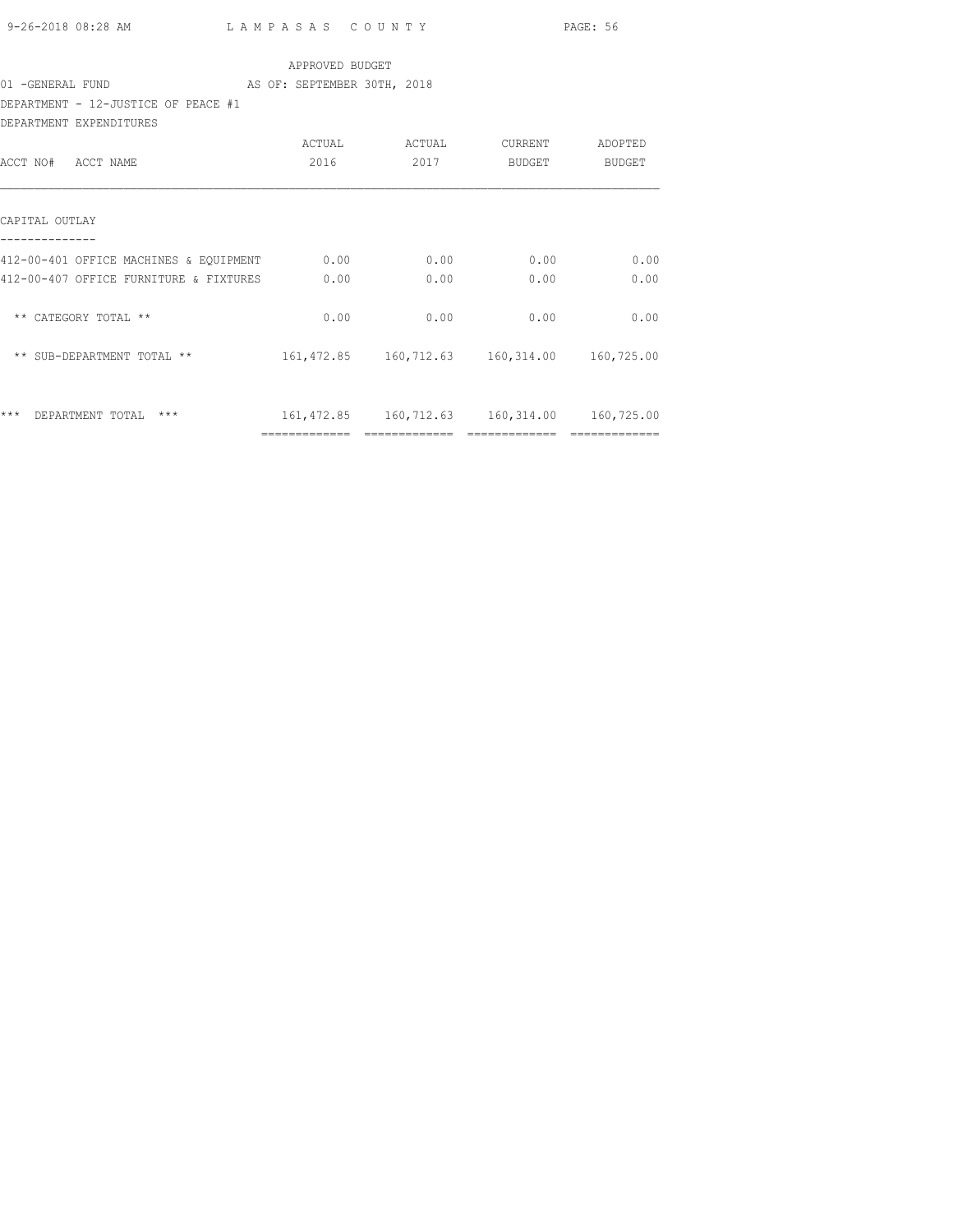| 9-26-2018 08:28 AM | LAMPASAS COUNTY | PAGE: 57 |
|--------------------|-----------------|----------|

| 01 -GENERAL FUND<br>DEPARTMENT EXPENDITURES |  | DEPARTMENT - 13-JUSTICE OF PEACE #3 |  | APPROVED BUDGET | AS OF: SEPTEMBER 30TH, 2018 |
|---------------------------------------------|--|-------------------------------------|--|-----------------|-----------------------------|

|                    | ACTUAL | ACTUAL | CURRENT | ADOPTED |
|--------------------|--------|--------|---------|---------|
| ACCT NO# ACCT NAME | 2016   | 2017   | BUDGET  | BUDGET  |
|                    |        |        |         |         |

| - 1 | __ | $\overline{\phantom{a}}$ |  |
|-----|----|--------------------------|--|
|     |    |                          |  |

| 413-00-101 SALARIES & WAGES ELECTED OF 59,179.27           |           | 58,954.23                               | 60,078.00 | 60,979.00 |
|------------------------------------------------------------|-----------|-----------------------------------------|-----------|-----------|
| 413-00-106 TEMPORARY EMPLOYEE                              | 0.00      | 0.00                                    | 0.00      | 0.00      |
| 413-00-110 PART-TIME EMPLOYEE                              | 0.00      | 0.00                                    | 0.00      | 0.00      |
| 413-00-113 SALARIES & WAGES ASST #3001 29,382.56 26,774.88 |           |                                         | 27,403.00 | 27,815.00 |
| 413-00-199 LONGEVITY PAYMENT                               | 1,320.79  | 1,440.00                                | 0.00      | 0.00      |
| ** CATEGORY TOTAL **                                       |           | 89,882.62 87,169.11 87,481.00 88,794.00 |           |           |
| EMPLOYEE BENEFITS<br>_________________                     |           |                                         |           |           |
| 413-00-203 FICA BENEFITS                                   | 6,164.44  | 6,345.46                                | 6,692.00  | 6,793.00  |
| 413-00-204 GROUP MEDICAL INSURANCE                         | 19,624.04 | 16,665.84                               | 17,689.00 | 18,407.00 |
| 413-00-205 RETIREMENT                                      | 14,315.07 | 13,483.83                               | 13,997.00 | 14,207.00 |
| 413-00-207 WORKMEN'S COMP                                  | 296.00    | 304.00                                  | 290.00    | 237.00    |
| 413-00-208 UNEMPLOYMENT INSURANCE                          | 21.00     | 32.00                                   | 27.00     | 31.00     |
| 413-00-212 PHONE ALLOWANCE                                 | 480.00    | 480.00                                  | 480.00    | 480.00    |
| ** CATEGORY TOTAL **                                       |           | 40,900.55 37,311.13 39,175.00 40,155.00 |           |           |
| GENERAL EXPENSES                                           |           |                                         |           |           |
| ----------------<br>413-00-301 COMMUNICATIONS              |           | 2,420.44 2,779.23 2,200.00              |           | 2,600.00  |
| 413-00-302 UTILITIES                                       |           | 3, 144. 72 3, 577. 53                   | 2,600.00  | 2,800.00  |
| 413-00-304 OPERATING SUPPLIES                              | 876.06    | 746.26                                  | 1,000.00  | 750.00    |
| 413-00-305 TRAVEL & INSERVICE TRAINING                     | 837.31    | 2,675.86                                | 1,800.00  | 1,500.00  |
| 413-00-310 JURY FEES                                       | 0.00      | 0.00                                    | 600.00    | 0.00      |
| 413-00-312 EQUIPMENT MAINTENANCE CONTR 1,552.77            |           | 835.09                                  | 1,300.00  | 1,000.00  |
| 413-00-313 JANITORIAL CONTRACT                             | 0.00      | 0.00                                    | 0.00      | 0.00      |
| 413-00-315 DUES                                            | 0.00      | 0.00                                    | 100.00    | 100.00    |
| 413-00-329 RENT                                            | 0.00      | 0.00                                    | 0.00      | 0.00      |
| 413-00-333 CONTRACTED SERVICES                             | 2,711.68  | 1,164.92                                | 1,500.00  | 1,500.00  |
| 413-00-343 REPAIRS & MAINTENANCE                           | 282.82    | 180.00                                  | 500.00    | 200.00    |
| 413-00-348 AUTOPSIES                                       | 0.00      | 0.00                                    | 0.00      | 0.00      |
| 413-00-349 WEIGHING FEES                                   | 0.00      | 0.00                                    | 0.00      | 0.00      |
| 413-00-352 JP #3 OMNI-BASE FEES                            | 1,302.00  | 346.00                                  | 2,500.00  | 2,500.00  |
| 413-00-361 POSTAGE                                         | 103.00    | 219.72                                  | 250.00    | 250.00    |
| 413-00-364 PUBLICATION, BOOKS, MANUALS 104.00              |           | 0.00                                    | 200.00    | 100.00    |
| 413-00-370 EQUIPMENT RENTAL-COPIER                         | 543.96    | 528.21                                  | 600.00    | 744.00    |
| ** CATEGORY TOTAL **                                       | 13,878.76 | 13,052.82                               | 15,150.00 | 14,044.00 |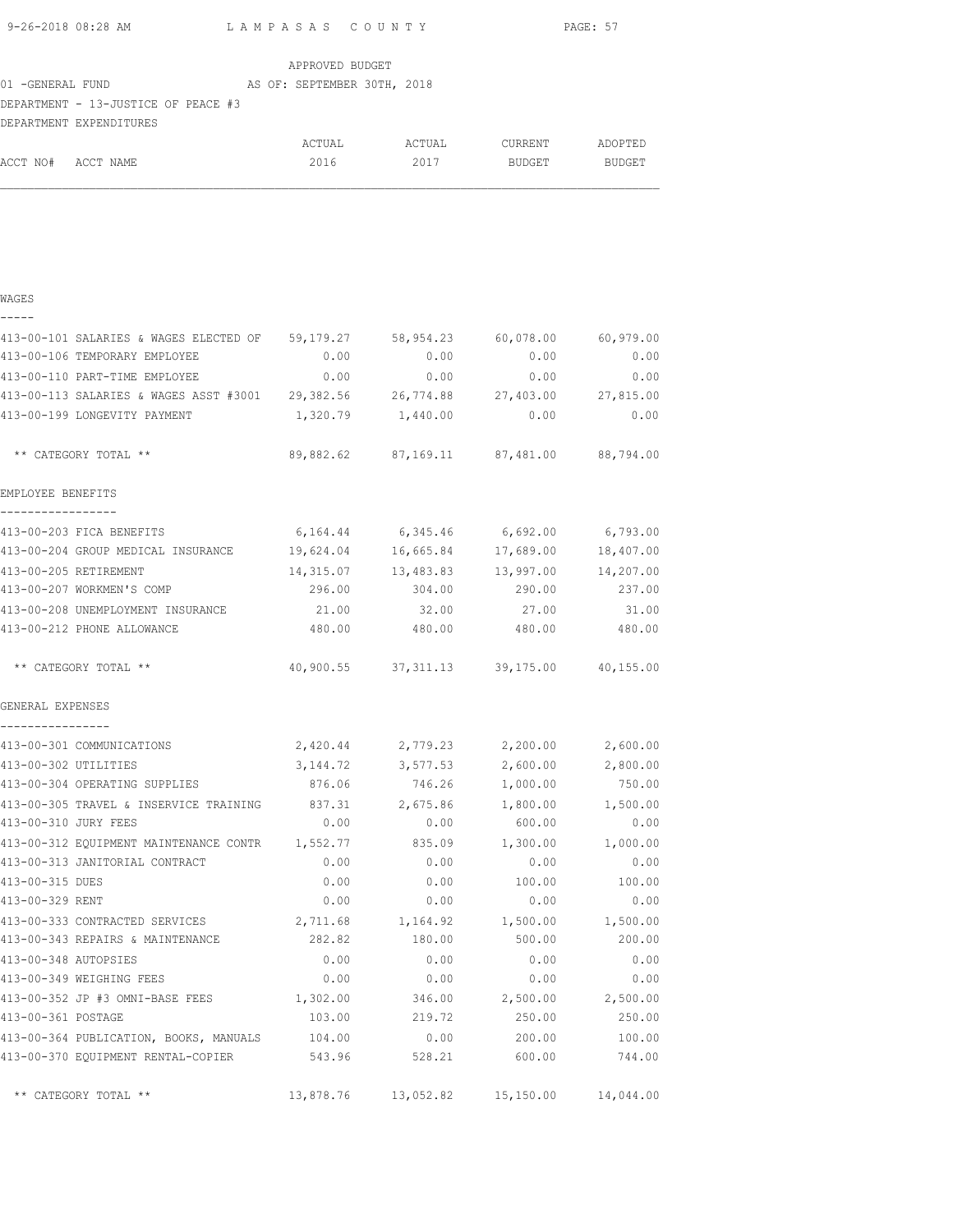|                                                            |                 |                                             |               | PAGE: 58           |
|------------------------------------------------------------|-----------------|---------------------------------------------|---------------|--------------------|
|                                                            | APPROVED BUDGET |                                             |               |                    |
| 01 - GENERAL FUND AS OF: SEPTEMBER 30TH, 2018              |                 |                                             |               |                    |
| DEPARTMENT - 13-JUSTICE OF PEACE #3                        |                 |                                             |               |                    |
| DEPARTMENT EXPENDITURES                                    |                 |                                             |               |                    |
|                                                            |                 | ACTUAL ACTUAL CURRENT                       |               | ADOPTED            |
| ACCT NO# ACCT NAME                                         | 2016            | 2017                                        |               | BUDGET BUDGET      |
|                                                            |                 |                                             |               |                    |
| CAPITAL OUTLAY                                             |                 |                                             |               |                    |
| 413-00-401 OFFICE MACHINES & EQUIPMENT 0.00 0.00 0.00 0.00 |                 |                                             |               | 0.00               |
| 413-00-403 REAL ESTATE                                     | 0.00            | 0.00                                        | 0.00          | 0.00               |
|                                                            |                 |                                             |               |                    |
| ** CATEGORY TOTAL **                                       | 0.00            | 0.00                                        | 0.00          | 0.00               |
|                                                            |                 |                                             |               |                    |
|                                                            |                 |                                             |               |                    |
|                                                            |                 |                                             |               |                    |
|                                                            |                 |                                             |               |                    |
| *** DEPARTMENT TOTAL ***                                   |                 | 144,661.93 137,533.06 141,806.00 142,993.00 |               |                    |
|                                                            |                 | -------------- --------------               | ------------- | $2222222222222222$ |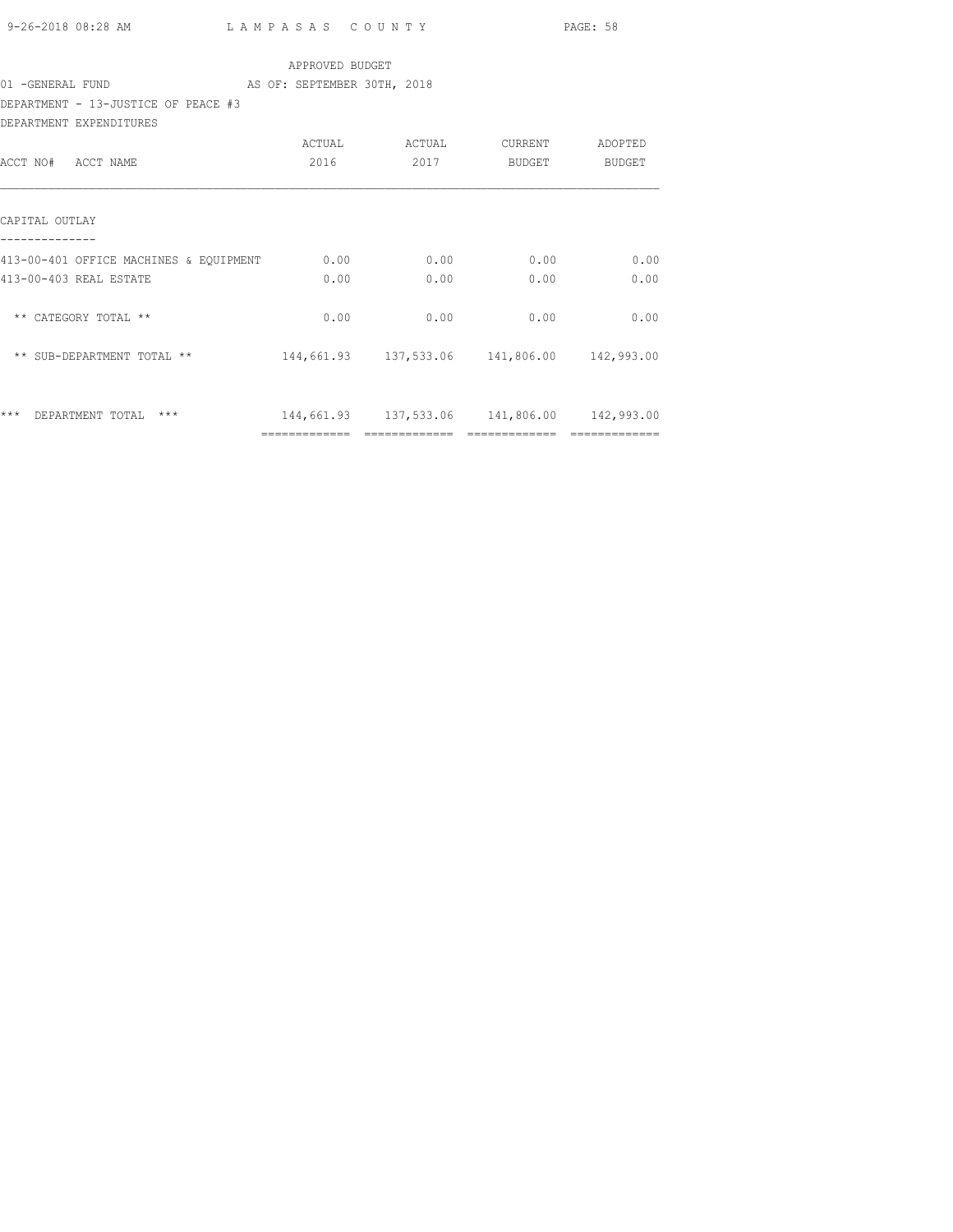|                                      | 9-26-2018 08:28 AM                                                             | LAMPASAS COUNTY |                                             |                     | PAGE: 59  |
|--------------------------------------|--------------------------------------------------------------------------------|-----------------|---------------------------------------------|---------------------|-----------|
|                                      |                                                                                | APPROVED BUDGET |                                             |                     |           |
|                                      | 01 - GENERAL FUND AS OF: SEPTEMBER 30TH, 2018                                  |                 |                                             |                     |           |
|                                      | DEPARTMENT - 14-JUSTICE OF PEACE #4<br>DEPARTMENT EXPENDITURES                 |                 |                                             |                     |           |
|                                      |                                                                                |                 |                                             |                     |           |
| ACCT NO# ACCT NAME                   |                                                                                | 2016            |                                             | 2017 BUDGET BUDGET  |           |
|                                      |                                                                                |                 |                                             |                     |           |
|                                      |                                                                                |                 |                                             |                     |           |
| WAGES                                |                                                                                |                 |                                             |                     |           |
| -----                                | 414-00-101 SALARIES & WAGES ELECTED OF 59,156.27 58,954.23 60,078.00 60,979.00 |                 |                                             |                     |           |
|                                      | 414-00-113 SALARIES & WAGES ASST #1060 27,025.94 28,966.41 31,064.00 31,531.00 |                 |                                             |                     |           |
|                                      | 414-00-199 LONGEVITY PAYMENT                                                   |                 | 840.00  960.00  1,080.00  1,200.00          |                     |           |
|                                      | ** CATEGORY TOTAL **                                                           |                 | 87,022.21 88,880.64 92,222.00 93,710.00     |                     |           |
| EMPLOYEE BENEFITS                    |                                                                                |                 |                                             |                     |           |
|                                      | 414-00-203 FICA BENEFITS                                                       |                 | $6,579.63$ $6,788.33$ $7,055.00$ $7,169.00$ |                     |           |
|                                      | 414-00-204 GROUP MEDICAL INSURANCE                                             |                 | 16,043.04 17,177.16                         | 17,689.00           | 18,239.00 |
|                                      | 414-00-205 RETIREMENT                                                          |                 | 13,861.14 13,772.27                         | 14,756.00 14,994.00 |           |
|                                      | 414-00-207 WORKMEN'S COMP                                                      | 287.00          | 301.00                                      | 305.00              | 250.00    |
|                                      | 414-00-208 UNEMPLOYMENT INSURANCE                                              | 19.00           | 30.00                                       | 33.00               | 36.00     |
|                                      | 414-00-212 PHONE ALLOWANCE                                                     | 480.00          | 480.00                                      | 480.00              | 480.00    |
|                                      | ** CATEGORY TOTAL **                                                           |                 | 37,269.81 38,548.76 40,318.00 41,168.00     |                     |           |
| GENERAL EXPENSES<br>---------------- |                                                                                |                 |                                             |                     |           |
|                                      | 414-00-301 COMMUNICATIONS                                                      |                 | 2,942.40 3,101.56 3,200.00 3,200.00         |                     |           |
| 414-00-302 UTILITIES                 |                                                                                | 1,601.54        | 1,603.19                                    | 2,000.00            | 1,800.00  |
|                                      | 414-00-304 OPERATING SUPPLIES                                                  | 1,413.58        | 2,804.22                                    | 1,800.00            | 1,600.00  |
|                                      | 414-00-305 TRAVEL & INSERVICE TRAINING                                         | 2,601.55        | 2,645.25                                    | 3,000.00            | 2,600.00  |
| 414-00-310 JURY FEES                 |                                                                                | 120.00          | 0.00                                        | 500.00              | 200.00    |
|                                      | 414-00-311 REPAIRS & MAINTENANCE                                               | 23.94           | 6,516.99                                    | 1,600.00            | 1,600.00  |
|                                      | 414-00-312 EQUIPMENT MAINTENANCE CONTR                                         | 2,019.87        | 2,120.87                                    | 2,200.00            | 2,400.00  |
|                                      | 414-00-313 JANITORIAL CONTRACT                                                 | 1,320.00        | 1,320.00                                    | 1,440.00            | 1,440.00  |
| 414-00-315 DUES                      |                                                                                | 60.00           | 0.00                                        | 150.00              | 150.00    |
|                                      | 414-00-318 LEGAL EXPENDITURE                                                   | 0.00            | 0.00                                        | 0.00                | 0.00      |
|                                      | 414-00-333 CONTRACTED SERVICES                                                 | 7,443.58        | 6,988.58                                    | 5,000.00            | 5,000.00  |
| 414-00-348 AUTOPSIES                 |                                                                                | 0.00            | 0.00                                        | 0.00                | 0.00      |
|                                      | 414-00-352 JP #4 OMNI-BASE FEES                                                | 1,324.00        | 3,114.00                                    | 3,250.00            | 3,250.00  |
| 414-00-361 POSTAGE                   |                                                                                | 434.95          | 386.26                                      | 300.00              | 300.00    |
|                                      | 414-00-364 PUBLICATIONS, BOOKS, MANUAL                                         | 92.50           | 54.00                                       | 250.00              | 250.00    |
|                                      | 414-00-370 EQUIPMENT RENTAL-COPIER 1,589.17                                    |                 | 1,433.46                                    | 2,000.00            | 1,500.00  |
|                                      | 414-00-389 MISCELLANOUS                                                        | 3,250.00        | 0.00                                        | 0.00                | 0.00      |
|                                      | ** CATEGORY TOTAL **                                                           | 26, 237.08      | 32,088.38                                   | 26,690.00           | 25,290.00 |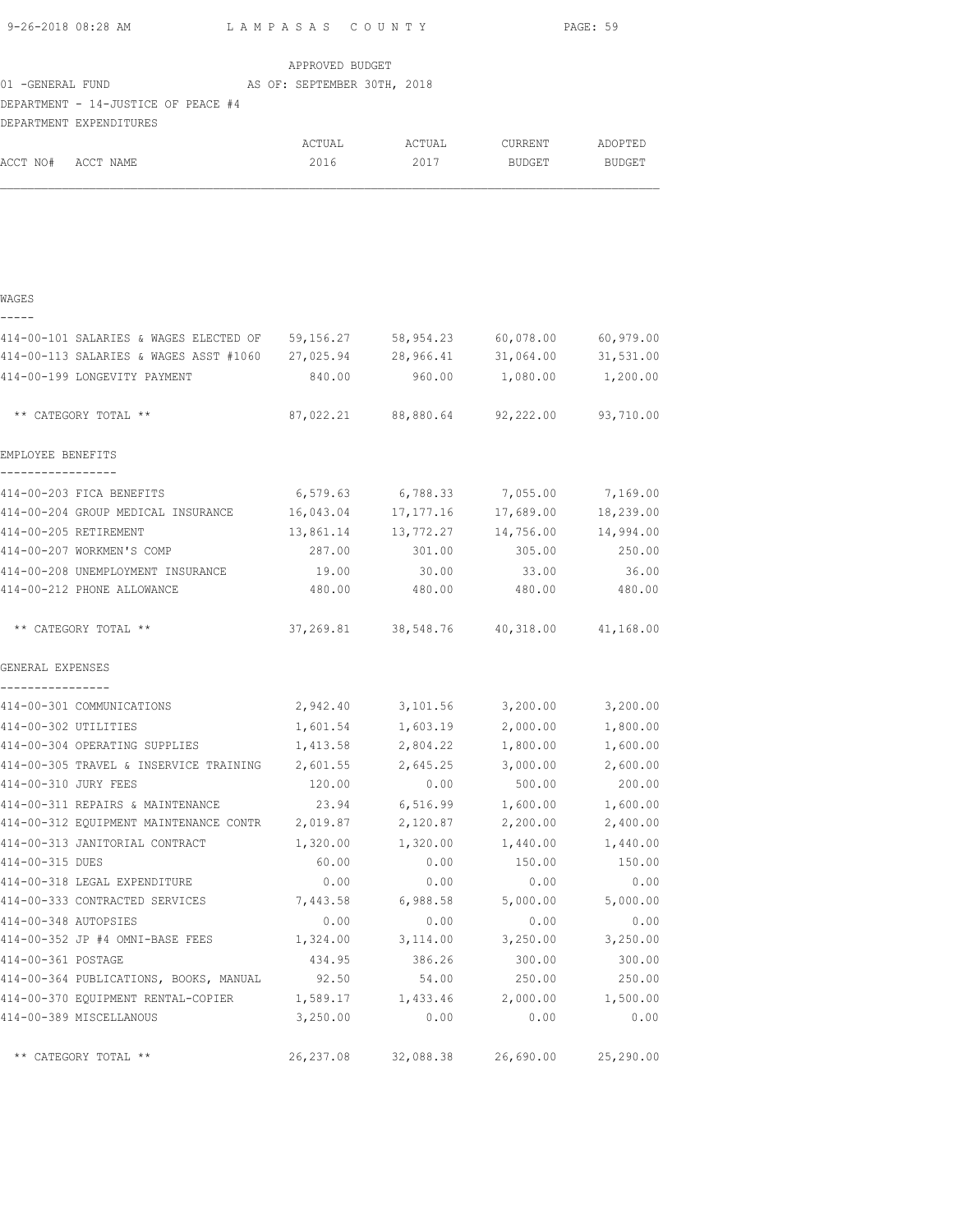|                                                       |                 |                                                |               | PAGE: 60      |
|-------------------------------------------------------|-----------------|------------------------------------------------|---------------|---------------|
|                                                       | APPROVED BUDGET |                                                |               |               |
| 01 - GENERAL FUND AS OF: SEPTEMBER 30TH, 2018         |                 |                                                |               |               |
| DEPARTMENT - 14-JUSTICE OF PEACE #4                   |                 |                                                |               |               |
| DEPARTMENT EXPENDITURES                               |                 |                                                |               |               |
|                                                       |                 | ACTUAL ACTUAL CURRENT                          |               | ADOPTED       |
| ACCT NO# ACCT NAME                                    |                 | 2016 2017                                      | <b>BUDGET</b> | BUDGET        |
| CAPITAL OUTLAY                                        |                 |                                                |               |               |
| 414-00-401 OFFICE MACHINES & EQUIPMENT 0.00 0.00 0.00 |                 |                                                |               | $0.00$ 0.00   |
| 414-00-407 OFFICE FURNITURE & FIXTURES 0.00           |                 | 0.00                                           | 0.00          | 0.00          |
| ** CATEGORY TOTAL **                                  | 0.00            | 0.00                                           | 0.00          | 0.00          |
|                                                       |                 |                                                |               |               |
| *** DEPARTMENT TOTAL ***                              |                 | 150,529.10  159,517.78  159,230.00  160,168.00 |               |               |
|                                                       | =============   | =============                                  | ============= | ============= |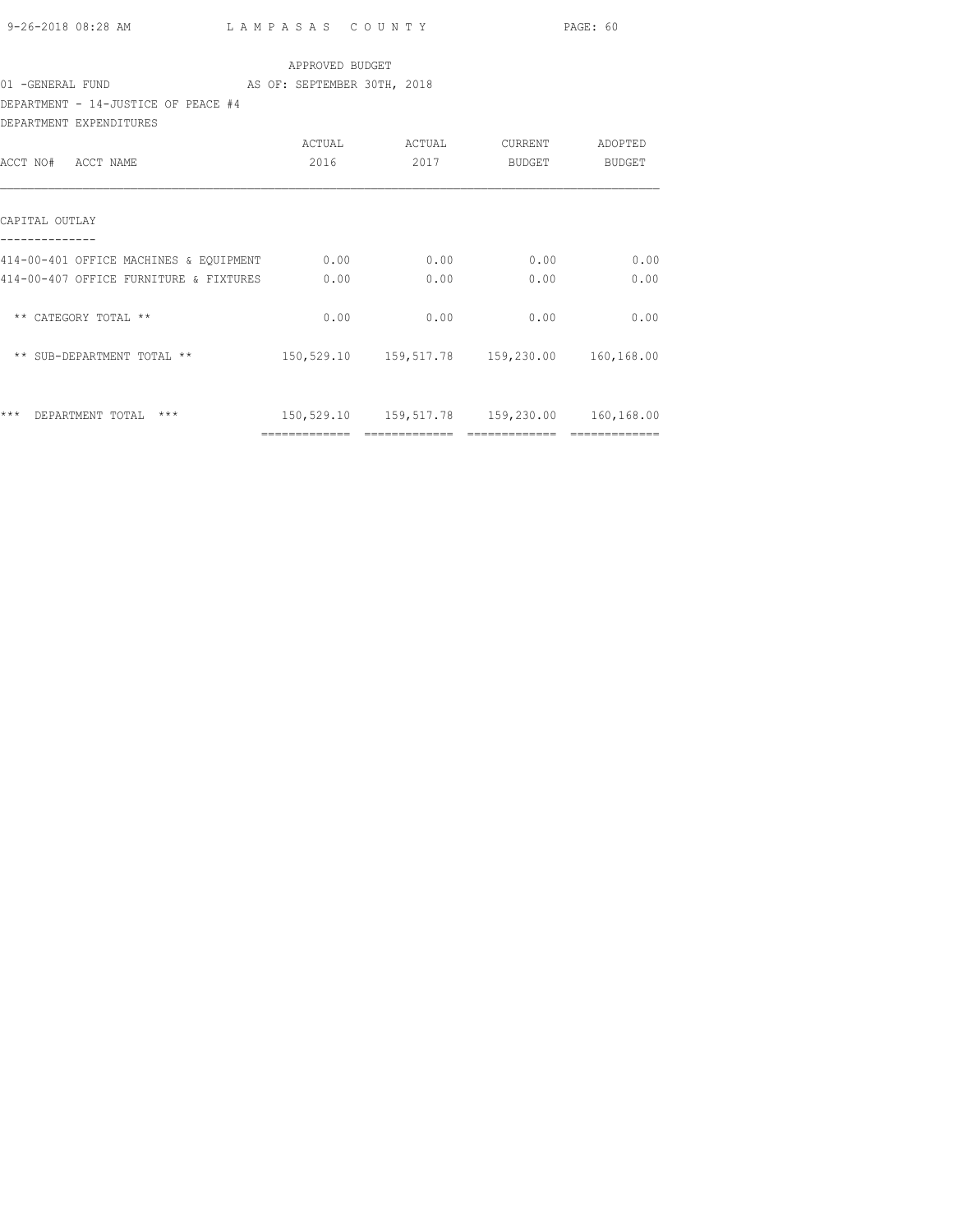| APPROVED BUDGET<br>DEPARTMENT - 15-COUNTY EXTENSION OFF<br>DEPARTMENT EXPENDITURES<br>2017 BUDGET BUDGET<br>ACCT NO# ACCT NAME<br>2016<br>WAGES<br>-----<br>415-00-102 SALARY APPOINTED OFF #560 19,003.98 18,967.78 19,396.00 19,686.00<br>415-00-110 PART-TIME EMPLOYEES #1546 0.00 0.00 0.00<br>0.00<br>0.00<br>415-00-114 SALARY & WAGES OFFICE #0568 25,678.06 25,374.72 25,909.00 26,300.00<br>0.00<br>0.00<br>415-00-199 LONGEVITY PAYMENT<br>0.00<br>0.00<br>44,682.04 44,342.50 45,305.00 45,986.00<br>** CATEGORY TOTAL **<br>EMPLOYEE BENEFITS<br>-----------------<br>3,399.64 3,356.42 3,466.00 3,518.00<br>415-00-203 FICA BENEFITS<br>415-00-204 GROUP MEDICAL INSURANCE 7,353.06 8,180.60 8,845.00 9,119.00<br>415-00-205 RETIREMENT<br>$4,108.37$ $3,750.33$ $4,145.00$ $4,208.00$<br>220.00 170.00 85.00 70.00<br>415-00-207 WORKMEN'S COMP<br>415-00-208 UNEMPLOYMENT INSURANCE $21.00$ 57.00 $26.00$ 29.00<br>0.00<br>480.00 480.00<br>415-00-212 PHONE ALLOWANCE<br>0.00<br>15, 102.07   15, 514.35   17, 047.00   17, 424.00<br>** CATEGORY TOTAL **<br>GENERAL EXPENSES<br>415-00-301 COMMUNICATIONS<br>0.00<br>0.00<br>0.00<br>0.00<br>800.00<br>415-00-303 COMPUTER SUPPLIES<br>0.00<br>1,520.00<br>800.00<br>415-00-304 OPERATING SUPPLIES<br>1,211.00<br>2,000.00<br>2,000.00<br>2,081.91<br>415-00-305 TRAVEL & INSERVICE TRAINING<br>10,769.50<br>7,604.12<br>9,000.00<br>9,000.00<br>415-00-312 EOUIPMENT MAINTENANCE CONTR<br>0.00<br>0.00<br>60.00<br>0.00 |
|--------------------------------------------------------------------------------------------------------------------------------------------------------------------------------------------------------------------------------------------------------------------------------------------------------------------------------------------------------------------------------------------------------------------------------------------------------------------------------------------------------------------------------------------------------------------------------------------------------------------------------------------------------------------------------------------------------------------------------------------------------------------------------------------------------------------------------------------------------------------------------------------------------------------------------------------------------------------------------------------------------------------------------------------------------------------------------------------------------------------------------------------------------------------------------------------------------------------------------------------------------------------------------------------------------------------------------------------------------------------------------------------------------------------------------------------------------------------------------------------|
|                                                                                                                                                                                                                                                                                                                                                                                                                                                                                                                                                                                                                                                                                                                                                                                                                                                                                                                                                                                                                                                                                                                                                                                                                                                                                                                                                                                                                                                                                            |
|                                                                                                                                                                                                                                                                                                                                                                                                                                                                                                                                                                                                                                                                                                                                                                                                                                                                                                                                                                                                                                                                                                                                                                                                                                                                                                                                                                                                                                                                                            |
|                                                                                                                                                                                                                                                                                                                                                                                                                                                                                                                                                                                                                                                                                                                                                                                                                                                                                                                                                                                                                                                                                                                                                                                                                                                                                                                                                                                                                                                                                            |
|                                                                                                                                                                                                                                                                                                                                                                                                                                                                                                                                                                                                                                                                                                                                                                                                                                                                                                                                                                                                                                                                                                                                                                                                                                                                                                                                                                                                                                                                                            |
|                                                                                                                                                                                                                                                                                                                                                                                                                                                                                                                                                                                                                                                                                                                                                                                                                                                                                                                                                                                                                                                                                                                                                                                                                                                                                                                                                                                                                                                                                            |
|                                                                                                                                                                                                                                                                                                                                                                                                                                                                                                                                                                                                                                                                                                                                                                                                                                                                                                                                                                                                                                                                                                                                                                                                                                                                                                                                                                                                                                                                                            |
|                                                                                                                                                                                                                                                                                                                                                                                                                                                                                                                                                                                                                                                                                                                                                                                                                                                                                                                                                                                                                                                                                                                                                                                                                                                                                                                                                                                                                                                                                            |
|                                                                                                                                                                                                                                                                                                                                                                                                                                                                                                                                                                                                                                                                                                                                                                                                                                                                                                                                                                                                                                                                                                                                                                                                                                                                                                                                                                                                                                                                                            |
|                                                                                                                                                                                                                                                                                                                                                                                                                                                                                                                                                                                                                                                                                                                                                                                                                                                                                                                                                                                                                                                                                                                                                                                                                                                                                                                                                                                                                                                                                            |
|                                                                                                                                                                                                                                                                                                                                                                                                                                                                                                                                                                                                                                                                                                                                                                                                                                                                                                                                                                                                                                                                                                                                                                                                                                                                                                                                                                                                                                                                                            |
|                                                                                                                                                                                                                                                                                                                                                                                                                                                                                                                                                                                                                                                                                                                                                                                                                                                                                                                                                                                                                                                                                                                                                                                                                                                                                                                                                                                                                                                                                            |
|                                                                                                                                                                                                                                                                                                                                                                                                                                                                                                                                                                                                                                                                                                                                                                                                                                                                                                                                                                                                                                                                                                                                                                                                                                                                                                                                                                                                                                                                                            |
|                                                                                                                                                                                                                                                                                                                                                                                                                                                                                                                                                                                                                                                                                                                                                                                                                                                                                                                                                                                                                                                                                                                                                                                                                                                                                                                                                                                                                                                                                            |
|                                                                                                                                                                                                                                                                                                                                                                                                                                                                                                                                                                                                                                                                                                                                                                                                                                                                                                                                                                                                                                                                                                                                                                                                                                                                                                                                                                                                                                                                                            |
|                                                                                                                                                                                                                                                                                                                                                                                                                                                                                                                                                                                                                                                                                                                                                                                                                                                                                                                                                                                                                                                                                                                                                                                                                                                                                                                                                                                                                                                                                            |
|                                                                                                                                                                                                                                                                                                                                                                                                                                                                                                                                                                                                                                                                                                                                                                                                                                                                                                                                                                                                                                                                                                                                                                                                                                                                                                                                                                                                                                                                                            |
|                                                                                                                                                                                                                                                                                                                                                                                                                                                                                                                                                                                                                                                                                                                                                                                                                                                                                                                                                                                                                                                                                                                                                                                                                                                                                                                                                                                                                                                                                            |
|                                                                                                                                                                                                                                                                                                                                                                                                                                                                                                                                                                                                                                                                                                                                                                                                                                                                                                                                                                                                                                                                                                                                                                                                                                                                                                                                                                                                                                                                                            |
|                                                                                                                                                                                                                                                                                                                                                                                                                                                                                                                                                                                                                                                                                                                                                                                                                                                                                                                                                                                                                                                                                                                                                                                                                                                                                                                                                                                                                                                                                            |
|                                                                                                                                                                                                                                                                                                                                                                                                                                                                                                                                                                                                                                                                                                                                                                                                                                                                                                                                                                                                                                                                                                                                                                                                                                                                                                                                                                                                                                                                                            |
|                                                                                                                                                                                                                                                                                                                                                                                                                                                                                                                                                                                                                                                                                                                                                                                                                                                                                                                                                                                                                                                                                                                                                                                                                                                                                                                                                                                                                                                                                            |
|                                                                                                                                                                                                                                                                                                                                                                                                                                                                                                                                                                                                                                                                                                                                                                                                                                                                                                                                                                                                                                                                                                                                                                                                                                                                                                                                                                                                                                                                                            |
|                                                                                                                                                                                                                                                                                                                                                                                                                                                                                                                                                                                                                                                                                                                                                                                                                                                                                                                                                                                                                                                                                                                                                                                                                                                                                                                                                                                                                                                                                            |
|                                                                                                                                                                                                                                                                                                                                                                                                                                                                                                                                                                                                                                                                                                                                                                                                                                                                                                                                                                                                                                                                                                                                                                                                                                                                                                                                                                                                                                                                                            |
|                                                                                                                                                                                                                                                                                                                                                                                                                                                                                                                                                                                                                                                                                                                                                                                                                                                                                                                                                                                                                                                                                                                                                                                                                                                                                                                                                                                                                                                                                            |
|                                                                                                                                                                                                                                                                                                                                                                                                                                                                                                                                                                                                                                                                                                                                                                                                                                                                                                                                                                                                                                                                                                                                                                                                                                                                                                                                                                                                                                                                                            |
|                                                                                                                                                                                                                                                                                                                                                                                                                                                                                                                                                                                                                                                                                                                                                                                                                                                                                                                                                                                                                                                                                                                                                                                                                                                                                                                                                                                                                                                                                            |
|                                                                                                                                                                                                                                                                                                                                                                                                                                                                                                                                                                                                                                                                                                                                                                                                                                                                                                                                                                                                                                                                                                                                                                                                                                                                                                                                                                                                                                                                                            |
|                                                                                                                                                                                                                                                                                                                                                                                                                                                                                                                                                                                                                                                                                                                                                                                                                                                                                                                                                                                                                                                                                                                                                                                                                                                                                                                                                                                                                                                                                            |
|                                                                                                                                                                                                                                                                                                                                                                                                                                                                                                                                                                                                                                                                                                                                                                                                                                                                                                                                                                                                                                                                                                                                                                                                                                                                                                                                                                                                                                                                                            |
|                                                                                                                                                                                                                                                                                                                                                                                                                                                                                                                                                                                                                                                                                                                                                                                                                                                                                                                                                                                                                                                                                                                                                                                                                                                                                                                                                                                                                                                                                            |
|                                                                                                                                                                                                                                                                                                                                                                                                                                                                                                                                                                                                                                                                                                                                                                                                                                                                                                                                                                                                                                                                                                                                                                                                                                                                                                                                                                                                                                                                                            |
|                                                                                                                                                                                                                                                                                                                                                                                                                                                                                                                                                                                                                                                                                                                                                                                                                                                                                                                                                                                                                                                                                                                                                                                                                                                                                                                                                                                                                                                                                            |
| 415-00-315 DUES<br>420.00<br>345.00<br>415.00<br>415.00                                                                                                                                                                                                                                                                                                                                                                                                                                                                                                                                                                                                                                                                                                                                                                                                                                                                                                                                                                                                                                                                                                                                                                                                                                                                                                                                                                                                                                    |
| 0.00<br>500.00<br>0.00<br>415-00-343 REPAIR AND MAINTENANCE VEHI<br>0.00                                                                                                                                                                                                                                                                                                                                                                                                                                                                                                                                                                                                                                                                                                                                                                                                                                                                                                                                                                                                                                                                                                                                                                                                                                                                                                                                                                                                                   |
| 415-00-351 LIVESTOCK SHOWS<br>5,414.65<br>6,000.00<br>6,000.00<br>1,879.55                                                                                                                                                                                                                                                                                                                                                                                                                                                                                                                                                                                                                                                                                                                                                                                                                                                                                                                                                                                                                                                                                                                                                                                                                                                                                                                                                                                                                 |
| 0.00<br>0.00<br>0.00<br>415-00-361 POSTAGE<br>0.00                                                                                                                                                                                                                                                                                                                                                                                                                                                                                                                                                                                                                                                                                                                                                                                                                                                                                                                                                                                                                                                                                                                                                                                                                                                                                                                                                                                                                                         |
| 415-00-364 PUBLICATION, BOOKS, MANUALS<br>0.00<br>0.00<br>0.00<br>0.00                                                                                                                                                                                                                                                                                                                                                                                                                                                                                                                                                                                                                                                                                                                                                                                                                                                                                                                                                                                                                                                                                                                                                                                                                                                                                                                                                                                                                     |
| 415-00-370 EQUIPMENT RENTAL-COPIER<br>3,056.44<br>3,284.57<br>3,600.00<br>3,000.00                                                                                                                                                                                                                                                                                                                                                                                                                                                                                                                                                                                                                                                                                                                                                                                                                                                                                                                                                                                                                                                                                                                                                                                                                                                                                                                                                                                                         |
| ** CATEGORY TOTAL **<br>18,435.53<br>19,151.21<br>22,375.00<br>21,215.00                                                                                                                                                                                                                                                                                                                                                                                                                                                                                                                                                                                                                                                                                                                                                                                                                                                                                                                                                                                                                                                                                                                                                                                                                                                                                                                                                                                                                   |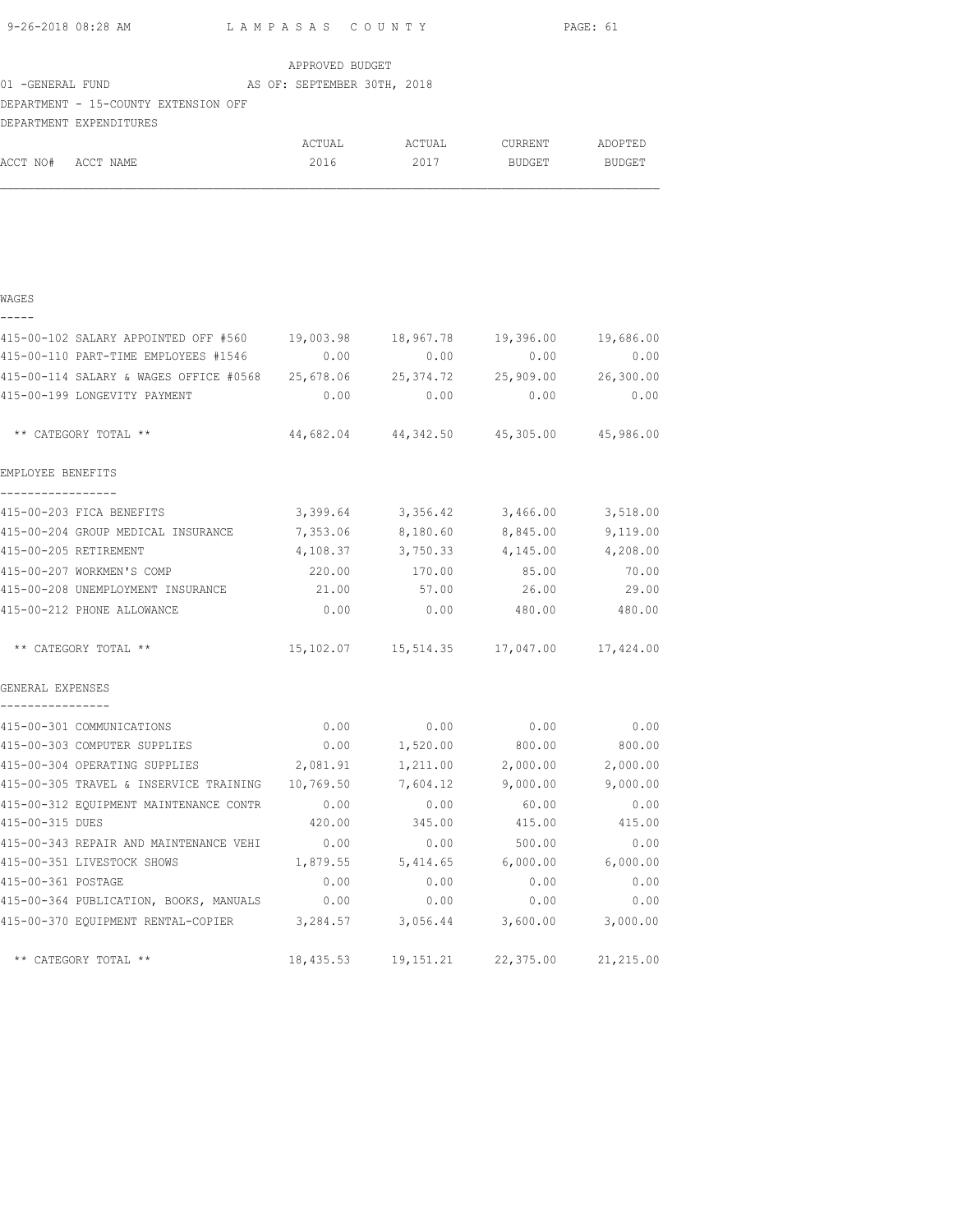|                                                                               |                 |             |                                                     | PAGE: 62 |
|-------------------------------------------------------------------------------|-----------------|-------------|-----------------------------------------------------|----------|
|                                                                               | APPROVED BUDGET |             |                                                     |          |
| DEPARTMENT - 15-COUNTY EXTENSION OFF<br>DEPARTMENT EXPENDITURES               |                 |             |                                                     |          |
| ACCT NO# ACCT NAME                                                            | 2016            |             | ACTUAL ACTUAL CURRENT ADOPTED<br>2017 BUDGET BUDGET |          |
| CAPITAL OUTLAY<br>--------------                                              |                 |             |                                                     |          |
| 415-00-401 OFFICE MACHINES & EQUIPMENT 0.00 0.00 0.00 0.00 0.00 0.00          |                 |             |                                                     |          |
| 415-00-407 OFFICE FURNITURE & FIXTURES $0.00$ $0.00$ $0.00$ $0.00$ $0.00$     |                 |             |                                                     |          |
| ** CATEGORY TOTAL **                                                          |                 | $0.00$ 0.00 | 0.00                                                | 0.00     |
| ** SUB-DEPARTMENT TOTAL ** 78,219.64 79,008.06 84,727.00 84,625.00            |                 |             |                                                     |          |
|                                                                               |                 |             |                                                     |          |
| WAGES<br>-----                                                                |                 |             |                                                     |          |
| 415-01-102 SALARY APPOINTED OFF #3492 18,797.44 19,032.80 19,396.00 19,686.00 |                 |             |                                                     |          |
| ** CATEGORY TOTAL **                                                          |                 |             | 18,797.44  19,032.80  19,396.00  19,686.00          |          |
| EMPLOYEE BENEFITS                                                             |                 |             |                                                     |          |
| 415-01-203 FICA BENEFITS                                                      |                 |             | $1,437.95$ $1,456.10$ $1,484.00$ $1,506.00$         |          |
| 415-01-207 WORKMEN'S COMP                                                     | 0.00            | 0.00        | 50.00                                               | 50.00    |
| 415-01-208 UNEMPLOYMENT INSURANCE 0.00                                        |                 | 0.00        | 0.00                                                | 0.00     |
| ** CATEGORY TOTAL **                                                          |                 |             | 1,437.95 1,456.10 1,534.00 1,556.00                 |          |
| GENERAL EXPENSES<br>----------                                                |                 |             |                                                     |          |
| 415-01-305 TRAVEL & INSERVICE TRAINING 6,622.58 4,812.02 6,000.00 5,000.00    |                 |             |                                                     |          |
| ** CATEGORY TOTAL **                                                          |                 |             | $6,622.58$ $4,812.02$ $6,000.00$ $5,000.00$         |          |
| ** SUB-DEPARTMENT TOTAL **                                                    |                 |             |                                                     |          |
| *** DEPARTMENT TOTAL ***                                                      |                 |             | $105,077.61$ $104,308.98$ $111,657.00$ $110,867.00$ |          |
|                                                                               |                 |             |                                                     |          |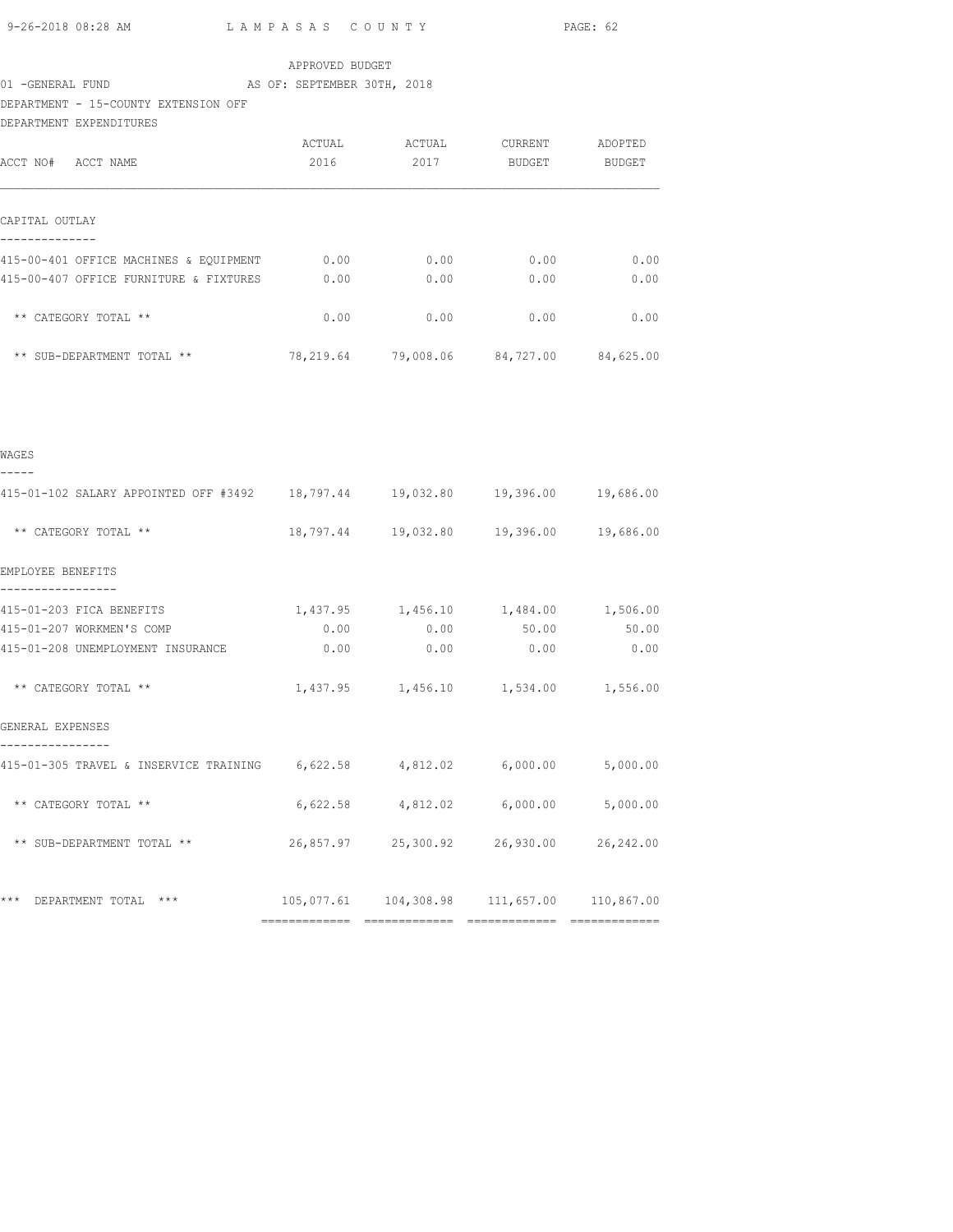|                                                                                                                                                                |                 |                                     |               | PAGE: 63 |
|----------------------------------------------------------------------------------------------------------------------------------------------------------------|-----------------|-------------------------------------|---------------|----------|
|                                                                                                                                                                | APPROVED BUDGET |                                     |               |          |
| 01 -GENERAL FUND XX AS OF: SEPTEMBER 30TH, 2018                                                                                                                |                 |                                     |               |          |
| DEPARTMENT - 16-ADULT PROBATION                                                                                                                                |                 |                                     |               |          |
| DEPARTMENT EXPENDITURES                                                                                                                                        |                 |                                     |               |          |
|                                                                                                                                                                |                 |                                     |               |          |
| ACCT NO# ACCT NAME                                                                                                                                             | 2016            | 2017                                | BUDGET BUDGET |          |
|                                                                                                                                                                |                 |                                     |               |          |
|                                                                                                                                                                |                 |                                     |               |          |
| GENERAL EXPENSES                                                                                                                                               |                 |                                     |               |          |
| 416-00-301 COMMUNICATIONS                                                                                                                                      | 0.00            | 0.00                                | 0.00          | 0.00     |
| 416-00-304 OPERATING SUPPLIES 578.59 0.00                                                                                                                      |                 |                                     | 0.00          | 0.00     |
| 416-00-308 REPAIRS & MAINTENANCE EQUIP                                                                                                                         | 0.00            |                                     | $0.00$ 300.00 | 0.00     |
| 416-00-312 EQUIPMENT MAINTENANCE CONTR                                                                                                                         | 0.00            | 0.00                                | 0.00          | 0.00     |
| 416-00-342 GAS & OIL                                                                                                                                           | 90.05           | 136.50                              | 250.00        | 200.00   |
| 416-00-345 MEDICAL SERVICES                                                                                                                                    | 600.00          | 1,332.10                            | 1,300.00      | 1,000.00 |
| 416-00-361 POSTAGE                                                                                                                                             | 0.00            | 0.00                                | 0.00          | 0.00     |
| 416-00-370 EQUIPMENT RENTAL-COPIER                                                                                                                             | 2,249.07        | 2,289.99                            | 2,400.00      | 2,400.00 |
| ** CATEGORY TOTAL **                                                                                                                                           |                 | 3,517.71 3,758.59 4,250.00 3,600.00 |               |          |
| CAPITAL OUTLAY                                                                                                                                                 |                 |                                     |               |          |
|                                                                                                                                                                |                 |                                     |               |          |
|                                                                                                                                                                |                 |                                     |               |          |
|                                                                                                                                                                |                 | $0.00$ $0.00$ $0.00$ $0.00$         |               |          |
| ** CATEGORY TOTAL **                                                                                                                                           | 0.00            | 0.00                                | 0.00          | 0.00     |
| --------------<br>416-00-401 OFFICE MACHINES & EQUIPMENT 0.00 0.00 0.00 0.00 0.00<br>416-00-407 OFFICE FURNITURE & FIXTURES 0.00<br>** SUB-DEPARTMENT TOTAL ** |                 | 3,517.71 3,758.59 4,250.00 3,600.00 |               |          |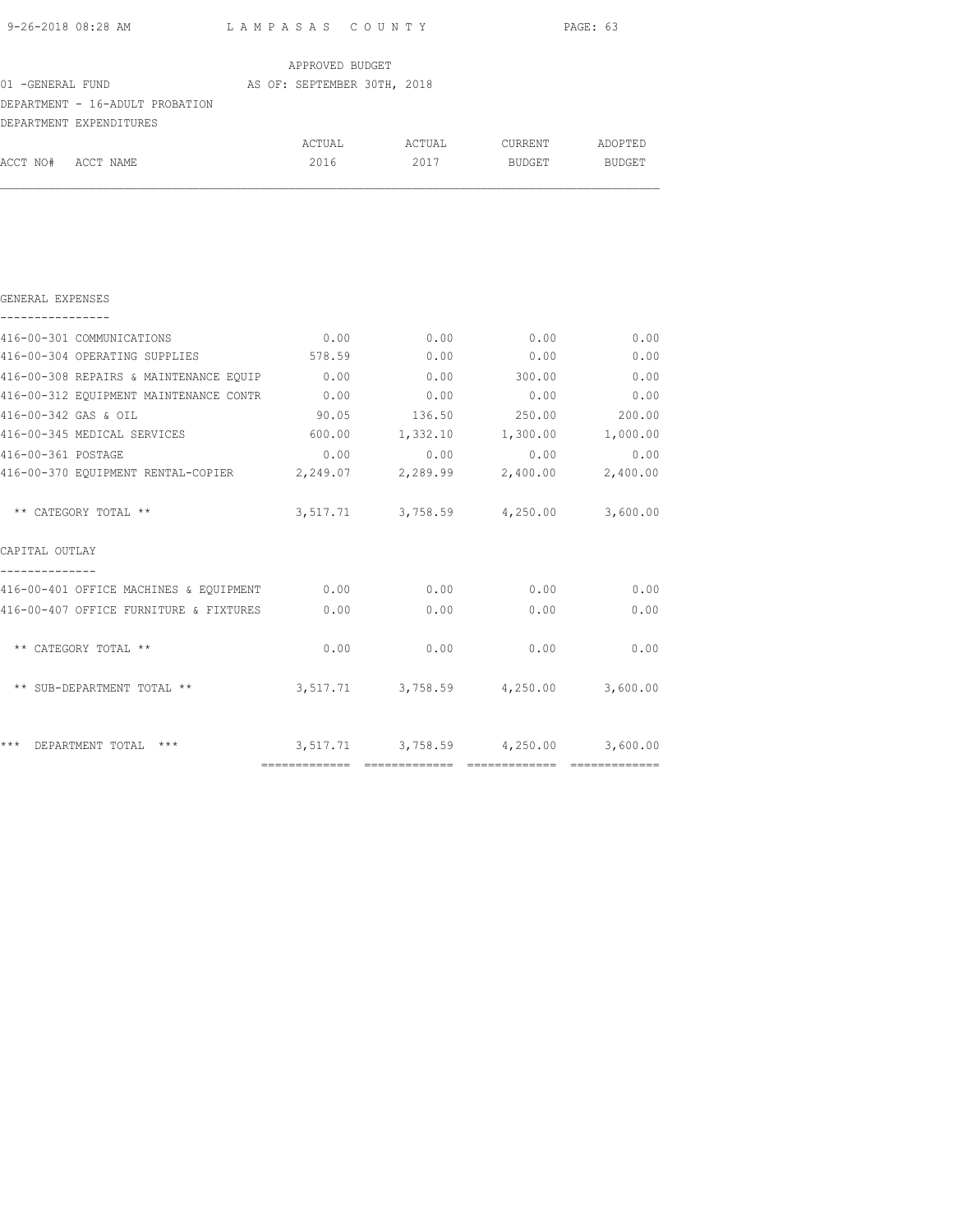|                                                                                           |                                                     |      |                                                | PAGE: 64   |
|-------------------------------------------------------------------------------------------|-----------------------------------------------------|------|------------------------------------------------|------------|
| 01 - GENERAL FUND                                                                         | APPROVED BUDGET<br>AS OF: SEPTEMBER 30TH, 2018      |      |                                                |            |
| DEPARTMENT - 17-E.M.S<br>DEPARTMENT EXPENDITURES                                          |                                                     |      |                                                |            |
|                                                                                           |                                                     |      | ACTUAL ACTUAL CURRENT ADOPTED                  |            |
| ACCT NO# ACCT NAME                                                                        | 2016                                                | 2017 | BUDGET BUDGET                                  |            |
|                                                                                           |                                                     |      |                                                |            |
|                                                                                           |                                                     |      |                                                |            |
|                                                                                           |                                                     |      |                                                |            |
|                                                                                           |                                                     |      |                                                |            |
| WAGES                                                                                     |                                                     |      |                                                |            |
| -----<br>417-00-190 EMS MISCELLANEOUS                                                     | 0.00                                                | 0.00 | 0.00                                           | 0.00       |
|                                                                                           |                                                     |      |                                                |            |
| ** CATEGORY TOTAL **                                                                      | 0.00                                                | 0.00 | 0.00                                           | 0.00       |
| GENERAL EXPENSES                                                                          |                                                     |      |                                                |            |
| ----------------                                                                          |                                                     |      |                                                |            |
| 417-00-333 CONTRACTED SERVICES                                                            | $120,000.00$ $120,000.00$ $120,000.00$ $120,000.00$ |      |                                                |            |
| ** CATEGORY TOTAL **                                                                      |                                                     |      | 120,000.00  120,000.00  120,000.00             | 120,000.00 |
|                                                                                           |                                                     |      |                                                |            |
| ** SUB-DEPARTMENT TOTAL **                                                                |                                                     |      | 120,000.00  120,000.00  120,000.00  120,000.00 |            |
|                                                                                           |                                                     |      |                                                |            |
| *** DEPARTMENT TOTAL *** $120,000.00$ $120,000.00$ $120,000.00$ $120,000.00$ $120,000.00$ |                                                     |      |                                                |            |

============= ============= ============= =============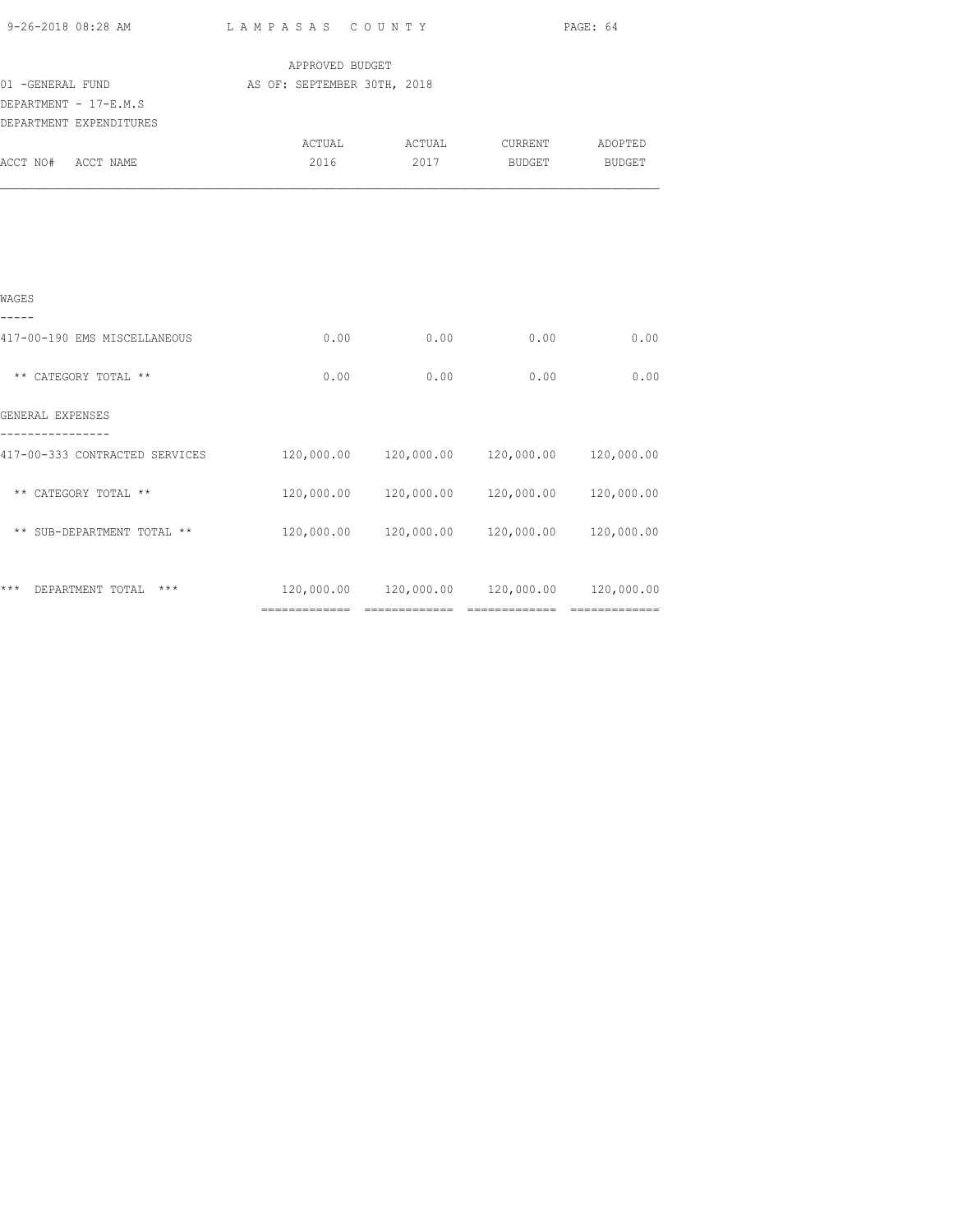| 9-26-2018 08:28 AM                                                                                                                                         | LAMPASAS COUNTY                       |                                       | PAGE: 65                 |          |  |
|------------------------------------------------------------------------------------------------------------------------------------------------------------|---------------------------------------|---------------------------------------|--------------------------|----------|--|
|                                                                                                                                                            | APPROVED BUDGET                       |                                       |                          |          |  |
| 01 -GENERAL FUND                                                                                                                                           | AS OF: SEPTEMBER 30TH, 2018           |                                       |                          |          |  |
| DEPARTMENT - 18-JUDICIAL                                                                                                                                   |                                       |                                       |                          |          |  |
| DEPARTMENT EXPENDITURES                                                                                                                                    |                                       |                                       |                          |          |  |
|                                                                                                                                                            | 2016                                  | ACTUAL ACTUAL CURRENT ADOPTED<br>2017 |                          |          |  |
| ACCT NO# ACCT NAME                                                                                                                                         |                                       |                                       | BUDGET                   | BUDGET   |  |
|                                                                                                                                                            |                                       |                                       |                          |          |  |
| GENERAL EXPENSES<br>----------------                                                                                                                       |                                       |                                       |                          |          |  |
| 418-00-304 OPERATING SUPPLIES                                                                                                                              | 0.00                                  | 0.00                                  | 0.00                     | 0.00     |  |
| 418-00-348 AUTOPSIES                                                                                                                                       | 0.00                                  | 0.00                                  | 0.00                     | 0.00     |  |
| 418-00-371 EXPERT WITNESS                                                                                                                                  | 0.00                                  | 0.00                                  | 0.00                     | 0.00     |  |
| ** CATEGORY TOTAL **                                                                                                                                       | 0.00                                  | 0.00                                  | 0.00                     | 0.00     |  |
| ** SUB-DEPARTMENT TOTAL **                                                                                                                                 | 0.00                                  | 0.00                                  | 0.00                     | 0.00     |  |
| WAGES<br>-----                                                                                                                                             |                                       |                                       |                          |          |  |
| 418-01-103 PRE-TRIAL SERVICES                                                                                                                              | 0.00                                  |                                       | $0.00$ 0.00              | 0.00     |  |
| 418-01-106 COURT COORDINATOR                                                                                                                               | 0.00                                  | 0.00                                  | 0.00                     | 0.00     |  |
| 418-01-199 LONEVITY                                                                                                                                        | 0.00                                  | 0.00                                  | 0.00                     | 0.00     |  |
| ** CATEGORY TOTAL **                                                                                                                                       | 0.00                                  | 0.00                                  | 0.00                     | 0.00     |  |
| EMPLOYEE BENEFITS                                                                                                                                          |                                       |                                       |                          |          |  |
| 418-01-203 FICA BENEFITS                                                                                                                                   | 0.00                                  | 0.00                                  | 0.00                     | 0.00     |  |
| 418-01-204 GROUP MEDICAL INSURANCE                                                                                                                         | 0.00                                  | 0.00                                  | 0.00                     | 0.00     |  |
| 418-01-205 RETIREMENT                                                                                                                                      | 0.00                                  | 0.00                                  | 0.00                     | 0.00     |  |
| 418-01-207 WORKMAN'S COMP                                                                                                                                  | 0.00                                  | 0.00                                  | 0.00                     | 0.00     |  |
| 418-01-208 UNEMPLOYMENT INSURANCE                                                                                                                          | 0.00                                  | 0.00                                  | 0.00                     | 0.00     |  |
| ** CATEGORY TOTAL **                                                                                                                                       | 0.00                                  | 0.00                                  | 0.00                     | 0.00     |  |
| GENERAL EXPENSES<br>--------------                                                                                                                         |                                       |                                       |                          |          |  |
| 418-01-300 COURT INTERPRETER/MEDIATOR 1,550.00                                                                                                             |                                       |                                       | 966.88 4,000.00 3,000.00 |          |  |
| 418-01-304 OPERATING SUPPLIES                                                                                                                              | 0.00                                  | 3,118.47                              | 400.00                   | 400.00   |  |
| 418-01-305 TRAVEL & INSERVICE TRAINING 6,323.01                                                                                                            |                                       |                                       | 5,892.30 5,000.00        | 5,000.00 |  |
| 418-01-309 COURT APPOINTED ATTORNEY 132, 693.84 104, 647.49 100, 000.00 120, 000.00                                                                        |                                       |                                       |                          |          |  |
| 418-01-318 LEGAL NOTICES                                                                                                                                   | 0.00                                  | 0.00                                  | 0.00                     | 0.00     |  |
| 418-01-320 INVESTIGATIVE EXPENSES $1,095.00$ $1,350.00$ $2,000.00$ $2,000.00$<br>418-01-339 3RD JUDICIAL SUPREME COURT 1,322.11 1,256.00 2,000.00 2,000.00 |                                       |                                       |                          |          |  |
| 418-01-341 COURT REPORTER                                                                                                                                  | 15,746.08 5,928.27 12,000.00 8,000.00 |                                       |                          |          |  |
| 418-01-345 MEDICAL SERVICES                                                                                                                                | 1,415.00                              | 0.00                                  | 0.00                     | 0.00     |  |
|                                                                                                                                                            |                                       |                                       |                          |          |  |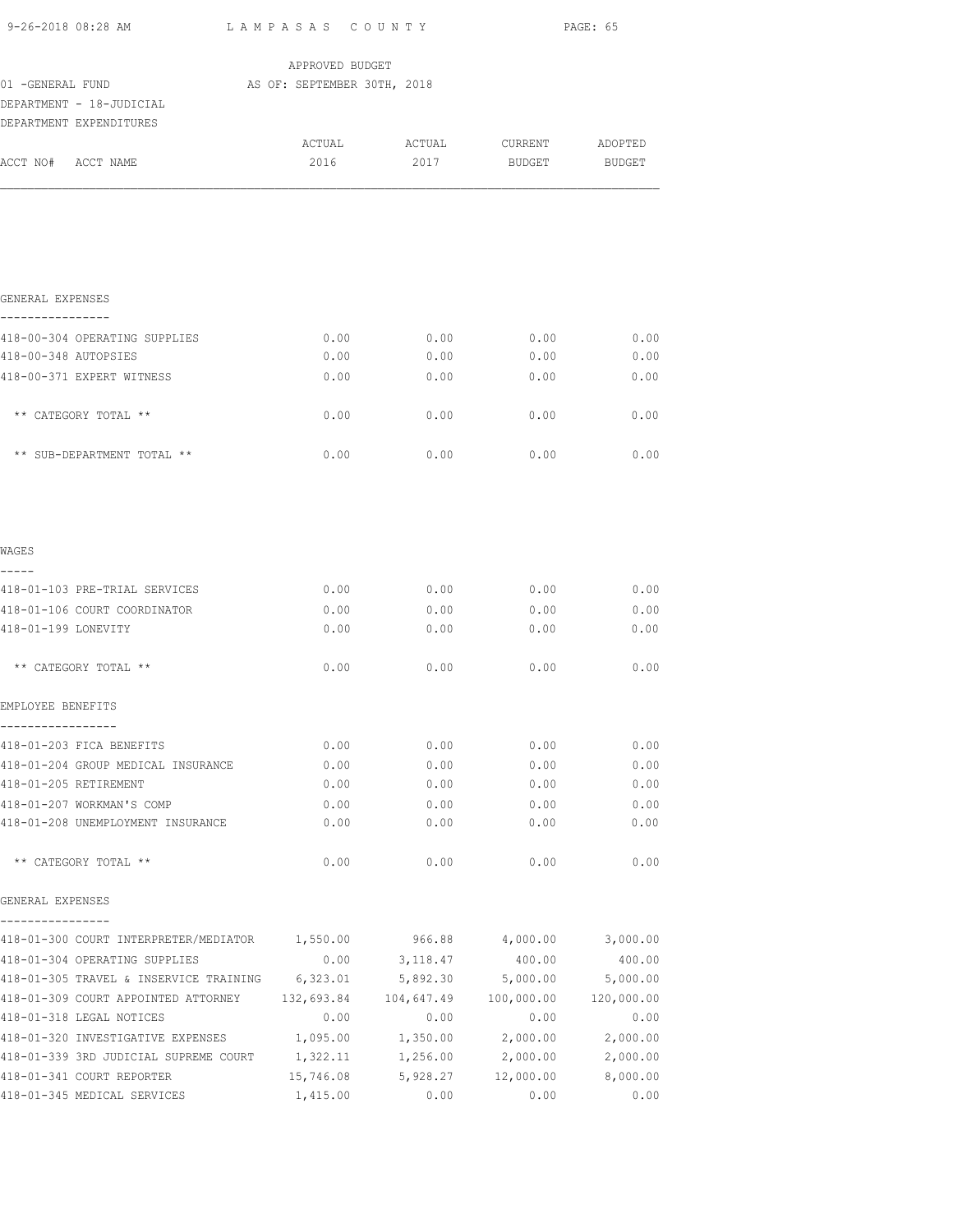9-26-2018 08:28 AM L A M P A S A S C O U N T Y PAGE: 66

#### APPROVED BUDGET

#### 01 -GENERAL FUND AS OF: SEPTEMBER 30TH, 2018

DEPARTMENT - 18-JUDICIAL

| <b>DEPARTMENT</b>    | EXPENDITURES                        |            |            |                |               |
|----------------------|-------------------------------------|------------|------------|----------------|---------------|
|                      |                                     | ACTUAL     | ACTUAL     | <b>CURRENT</b> | ADOPTED       |
| ACCT NO#             | ACCT NAME                           | 2016       | 2017       | <b>BUDGET</b>  | <b>BUDGET</b> |
| 418-01-348 AUTOPSIES |                                     | 0.00       | 0.00       | 0.00           | 0.00          |
|                      | 418-01-370 EOUIPMENT RENTAL-COPIER  | 1,808.84   | 1,808.84   | 2,300.00       | 1,900.00      |
|                      | 418-01-371 EXPERT WITNESS           | 900.00     | 0.00       | 3,000.00       | 1,000.00      |
|                      | 418-01-376 COURT APPOINTED REPORTER | 20,004.00  | 20,739.00  | 21,973.00      | 20,211.00     |
|                      | 418-01-377 CAPITAL MURDER EXPENSES  | 0.00       | 0.00       | 0.00           | 0.00          |
| $***$                | CATEGORY TOTAL **                   | 182,857.88 | 145,707.25 | 152,673.00     | 163,511.00    |
|                      | ** SUB-DEPARTMENT TOTAL<br>$***$    | 182,857.88 | 145,707.25 | 152,673.00     | 163,511.00    |

| $***$ | $***$<br>DEPARTMENT<br>TOTAL         | 265, 257. 75 | 214,991.24 | 212,673.00 | 233,511.00 |
|-------|--------------------------------------|--------------|------------|------------|------------|
|       | ** SUB-DEPARTMENT TOTAL<br>$***$     | 82,399.87    | 69,283.99  | 60,000.00  | 70,000.00  |
| $***$ | CATEGORY TOTAL **                    | 82,399.87    | 69,283.99  | 60,000.00  | 70,000.00  |
|       | 418-02-309 COURT APPOINTED ATTNY CPS | 82,399.87    | 69,283.99  | 60,000.00  | 70,000.00  |
|       |                                      |              |            |            |            |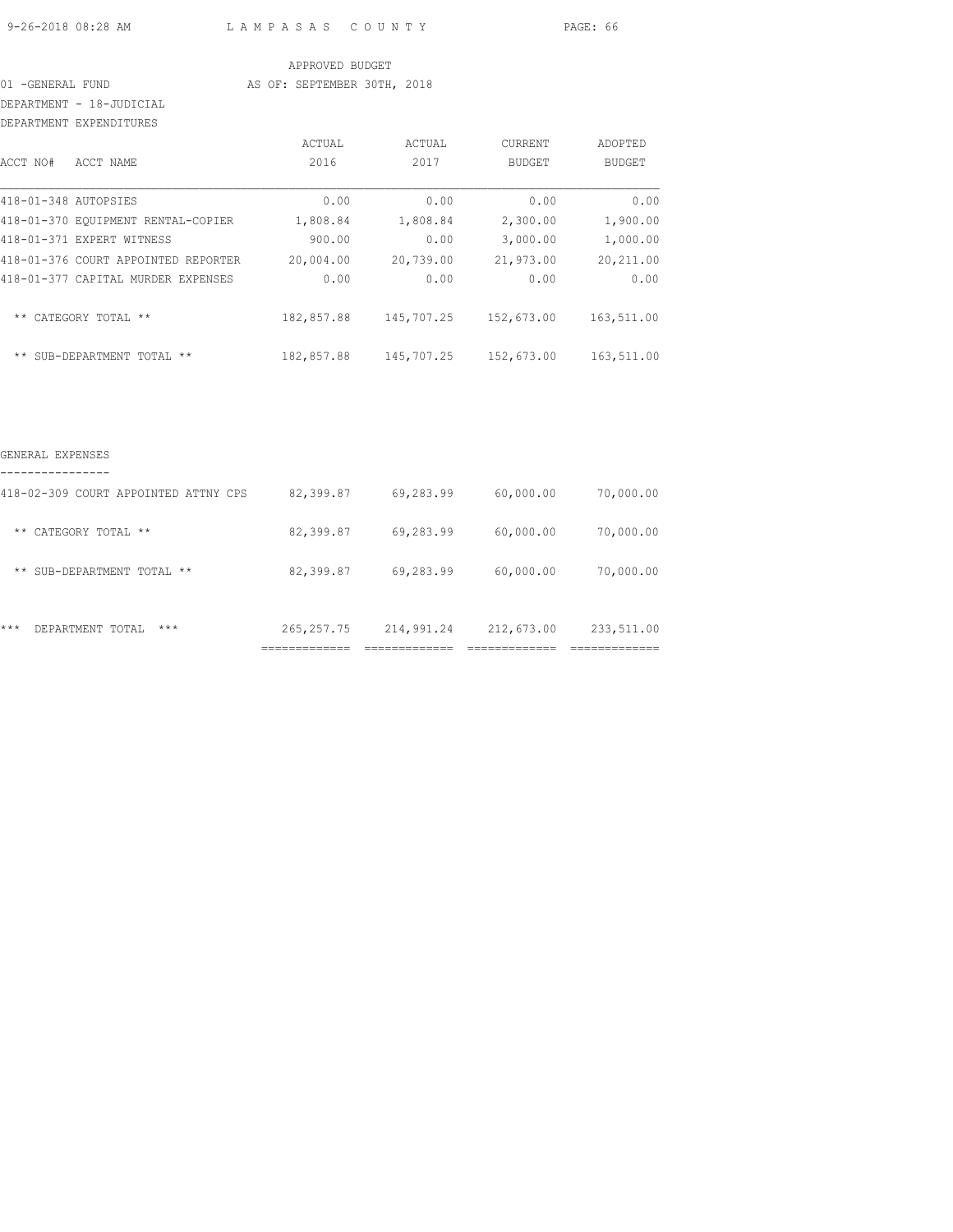| 9-26-2018 08:28 AM | LAMPASAS COUNTY | PAGE: 67 |
|--------------------|-----------------|----------|
|                    |                 |          |

|                                 | APPROVED BUDGET             |        |         |         |
|---------------------------------|-----------------------------|--------|---------|---------|
| 01 -GENERAL FUND                | AS OF: SEPTEMBER 30TH, 2018 |        |         |         |
| DEPARTMENT - 19-HUMAN RESOURCES |                             |        |         |         |
| DEPARTMENT EXPENDITURES         |                             |        |         |         |
|                                 | ACTUAL                      | ACTUAL | CURRENT | ADOPTED |

ACCT NO# ACCT NAME 2016 2017 BUDGET BUDGET

|  | ż.<br>×<br>I |  |  |
|--|--------------|--|--|
|  |              |  |  |

| 419-00-102 SALARIES & WAGES APPT #2877 49,874.27              |          | 41,016.93                                  | 34,509.00       | 35,028.00 |
|---------------------------------------------------------------|----------|--------------------------------------------|-----------------|-----------|
| 419-00-103 SALARY & WAGES DEPUTY                              | 0.00     | 0.00                                       | 0.00            | 0.00      |
| 419-00-104 SALARIES & WAGES DEP #2881                         | 0.00     | 0.00                                       | 0.00            | 0.00      |
| 419-00-106 TEMPORARY EMPLOYEES                                | 0.00     | 0.00                                       | 0.00            | 0.00      |
| 419-00-110 PART-TIME EMPLOYEE #2877                           | 0.00     | 7,765.98                                   | 0.00            | 0.00      |
| 419-00-120 SALARY/OVERTIME                                    | 0.00     | 0.00                                       | 0.00            | 0.00      |
| 419-00-199 LONGEVITY PAYMENT                                  |          | 960.00 1,080.00                            | 0.00            | 0.00      |
| ** CATEGORY TOTAL **                                          |          | 50,834.27  49,862.91  34,509.00  35,028.00 |                 |           |
| EMPLOYEE BENEFITS                                             |          |                                            |                 |           |
| 419-00-203 FICA BENEFITS                                      |          | 3,732.16 3,734.87 2,640.00 2,680.00        |                 |           |
| 419-00-204 GROUP MEDICAL INSURANCE 8,021.52 6,892.42 8,845.00 |          |                                            |                 | 9,119.00  |
| 419-00-205 RETIREMENT                                         |          | 8,129.55 7,678.55 5,521.00 5,604.00        |                 |           |
| 419-00-207 WORKMEN'S COMP                                     | 165.00   | 190.00                                     | 114.00          | 94.00     |
| 419-00-208 UNEMPLOYMENT INSURANCE 10.00 63.00                 |          |                                            | 0.00            | 39.00     |
| 419-00-212 PHONE ALLOWANCE                                    |          | 480.00 400.00 480.00                       |                 | 480.00    |
| ** CATEGORY TOTAL **                                          |          | 20,538.23  18,958.84  17,600.00  18,016.00 |                 |           |
| GENERAL EXPENSES                                              |          |                                            |                 |           |
| ----------------<br>419-00-300 INTERPRETER                    | 0.00     | 0.00                                       | 0.00            | 0.00      |
| 419-00-301 COMMUNICATIONS                                     | 0.00     | 0.00                                       | 0.00            | 0.00      |
| 419-00-303 COMPUTER SUPPLIES                                  | 1,034.45 | 0.00                                       | 0.00            | 0.00      |
| 419-00-304 OPERATING SUPPLIES                                 |          | 1,584.62 4,191.64 2,575.00 2,500.00        |                 |           |
| 419-00-305 TRAVEL & INSERVICE TRAINING 585.70                 |          |                                            | 283.50 2,200.00 | 1,000.00  |
| 419-00-311 REPAIR/MAINTENANCE                                 | 0.00     | 0.00                                       | 0.00            | 0.00      |
| 419-00-315 DUES                                               | 0.00     |                                            | $0.00$ 150.00   | 150.00    |
| 419-00-337 ELECTIONS, JUDGES & SUPPLIE                        | 0.00     | 0.00                                       | 0.00            | 0.00      |
| 419-00-358 CONSULTING FEES                                    | 350.00   | 700.00                                     | 1,100.00        | 1,000.00  |
| 419-00-361 POSTAGE                                            | 0.00     | 0.00                                       | 0.00            | 0.00      |
| $419-00-370$ EQUIPMENT RENTAL - COPIER $2,397.73$             |          | 1,970.25                                   | 2,192.00        | 2,192.00  |
| 419-00-389 MISCELLANOUS EXPENSE                               | 46.23    | 0.00                                       | 100.00          | 100.00    |
| ** CATEGORY TOTAL **                                          |          | 5,998.73 7,145.39 8,317.00                 |                 | 6,942.00  |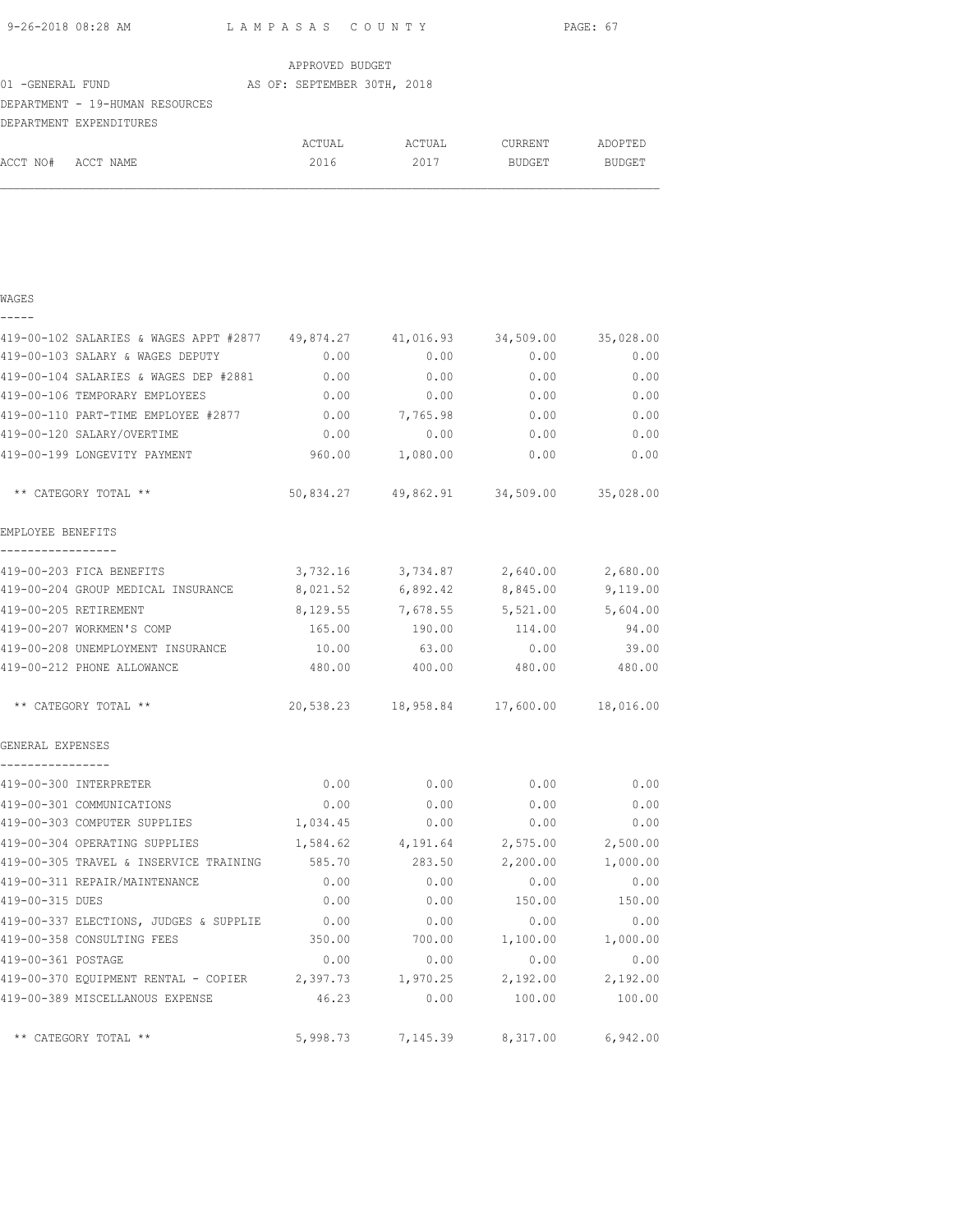| 9-26-2018 08:28 AM |  |  |  |
|--------------------|--|--|--|

### APPROVED BUDGET

# 01 -GENERAL FUND AS OF: SEPTEMBER 30TH, 2018

DEPARTMENT - 19-HUMAN RESOURCES

| DEPARTMENT EXPENDITURES                     |      |                                         |                    |      |
|---------------------------------------------|------|-----------------------------------------|--------------------|------|
|                                             |      | ACTUAL ACTUAL CURRENT ADOPTED           |                    |      |
| ACCT NO# ACCT NAME                          | 2016 |                                         | 2017 BUDGET BUDGET |      |
| CAPITAL OUTLAY                              |      |                                         |                    |      |
| 419-00-401 OFFICE MACHINES & EQUIPMENT 0.00 |      | 0.00                                    | 0.00               | 0.00 |
| ** CATEGORY TOTAL **                        | 0.00 | 0.00                                    | 0.00               | 0.00 |
|                                             |      |                                         |                    |      |
| 419-00-500 OPERATING TRANSFERS-OUT          | 0.00 | 0.00                                    | 0.00               | 0.00 |
| ** CATEGORY TOTAL **                        | 0.00 | 0.00                                    | 0.00               | 0.00 |
| ** SUB-DEPARTMENT TOTAL **                  |      | 77,371.23 75,967.14 60,426.00 59,986.00 |                    |      |
|                                             |      |                                         |                    |      |
| GENERAL EXPENSES                            |      |                                         |                    |      |
| 419-01-354 VOTER REGISTRATION SUPPLIES      | 0.00 | 0.00                                    | 0.00               | 0.00 |
| ** CATEGORY TOTAL **                        | 0.00 | 0.00                                    | 0.00               | 0.00 |

|       | ** SUB-DEPARTMENT TOTAL ** | 0.00      | 0.00      | 0.00      | 0.00      |
|-------|----------------------------|-----------|-----------|-----------|-----------|
| $***$ | $***$<br>DEPARTMENT TOTAL  | 77,371.23 | 75,967.14 | 60,426.00 | 59,986.00 |
|       |                            |           |           |           |           |

\*\*\* FUND TOTAL EXPENDITURES \*\*\* 7,582,412.41 8,246,876.64 8,765,650.00 8,734,611.00  $=$ 

\*\*\* END OF REPORT \*\*\*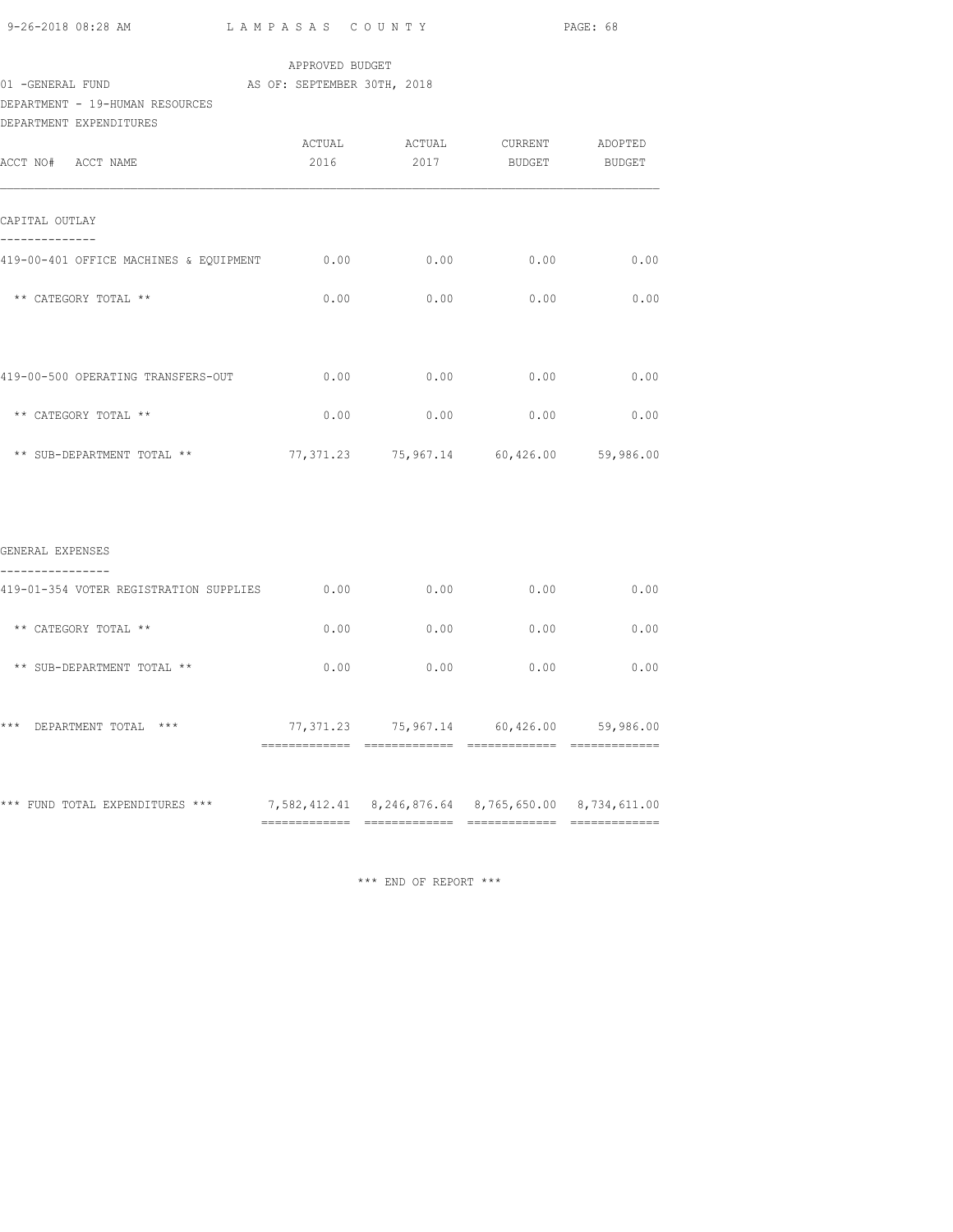| 9-26-2018 08:30 AM |  |
|--------------------|--|

## APPROVED BUDGET 02 -GENERAL JURY FUND AS OF: SEPTEMBER 30TH, 2018 FINANCIAL SUMMARY

| ACCT NO# ACCT NAME                                       | 2016 |                                   | 2017 BUDGET BUDGET |      |
|----------------------------------------------------------|------|-----------------------------------|--------------------|------|
| REVENUE SUMMARY                                          |      |                                   |                    |      |
| 06-JURY FUND                                             | 0.00 | 0.00                              | 0.00               | 0.00 |
| *** TOTAL REVENUE ***                                    | 0.00 | 0.00                              | 0.00               | 0.00 |
| EXPENDITURE SUMMARY                                      |      |                                   |                    |      |
| 06-JURY FUND                                             |      | $0.00$ $0.00$                     | 0.00               | 0.00 |
| *** TOTAL EXPENDITURES ***                               |      | $0.00$ 0.00 0.00<br>------------- |                    | 0.00 |
| REVENUES OVER/(UNDER) EXPENDITURES $0.00$ 0.00 0.00 0.00 |      |                                   |                    | 0.00 |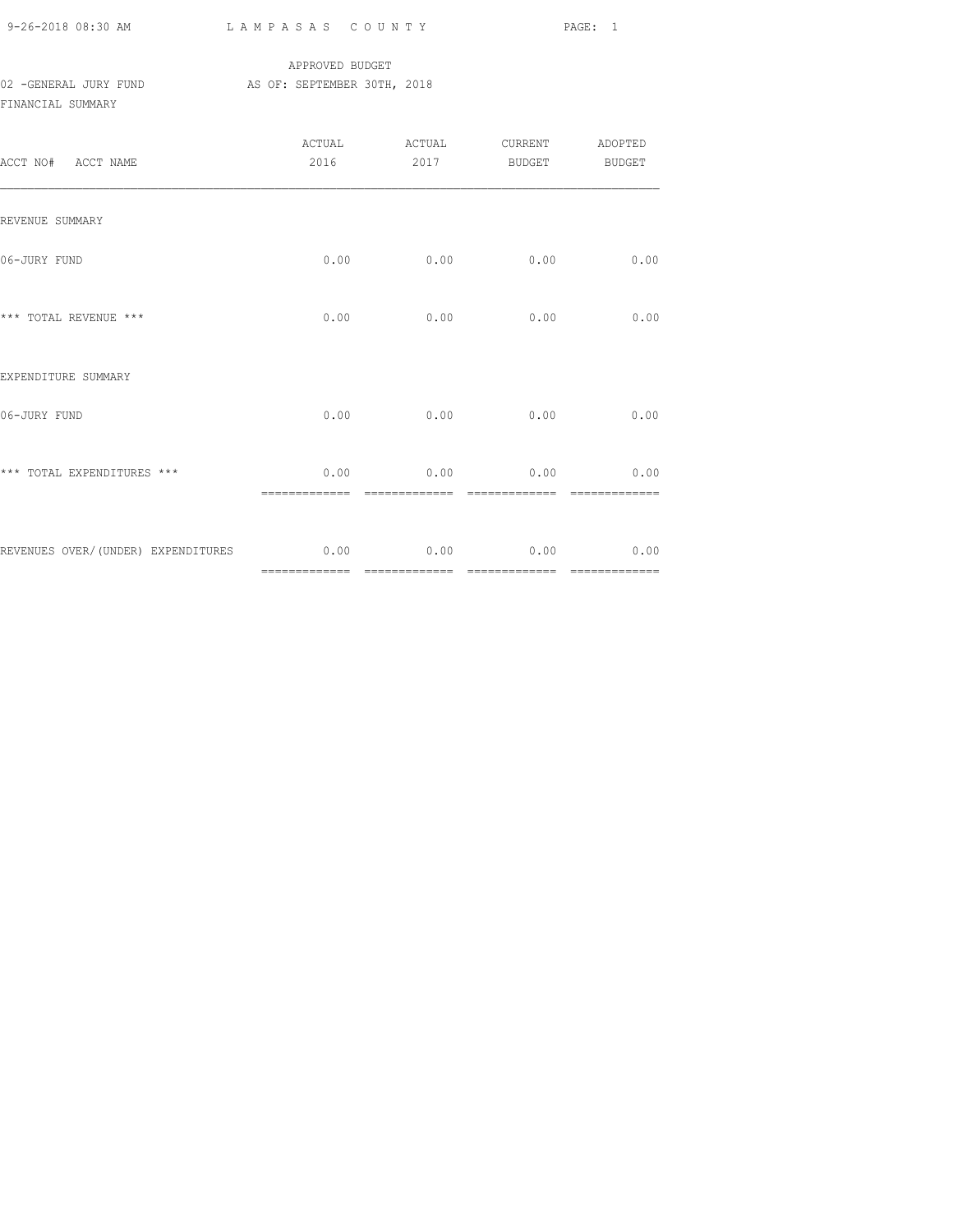|                                                                                   |                 |              |                    | PAGE: 2      |
|-----------------------------------------------------------------------------------|-----------------|--------------|--------------------|--------------|
|                                                                                   | APPROVED BUDGET |              |                    |              |
| 02 -GENERAL JURY FUND <a> 62 -<a> AS<br/> 62 -<a> GEREMBER 30TH, 2018</a></a></a> |                 |              |                    |              |
| DEPARTMENT - 06-JURY FUND<br>DEPARTMENT REVENUES                                  |                 |              |                    |              |
|                                                                                   |                 |              |                    |              |
| ACCT NO# ACCT NAME                                                                | 2016            |              | 2017 BUDGET BUDGET |              |
| 106-00-099 INTEREST REVENUE                                                       | 0.00            | 0.00         | 0.00               | 0.00         |
|                                                                                   |                 |              |                    |              |
| 106-00-190 MISCELLANEOUS                                                          | 0.00            | 0.00         | 0.00               | 0.00         |
| 206-00-010 OPERATING TRANSFERS IN<br>** SUB-DEPARTMENT REVENUE TOTAL **           | 0.00<br>0.00    | 0.00<br>0.00 | 0.00<br>0.00       | 0.00<br>0.00 |
| ** DEPARTMENT REVENUE TOTAL **                                                    | 0.00            | 0.00         | 0.00               | 0.00         |
| *** FUND TOTAL REVENUES ***                                                       | 0.00            | 0.00         | 0.00               | 0.00         |

============= ============= ============= =============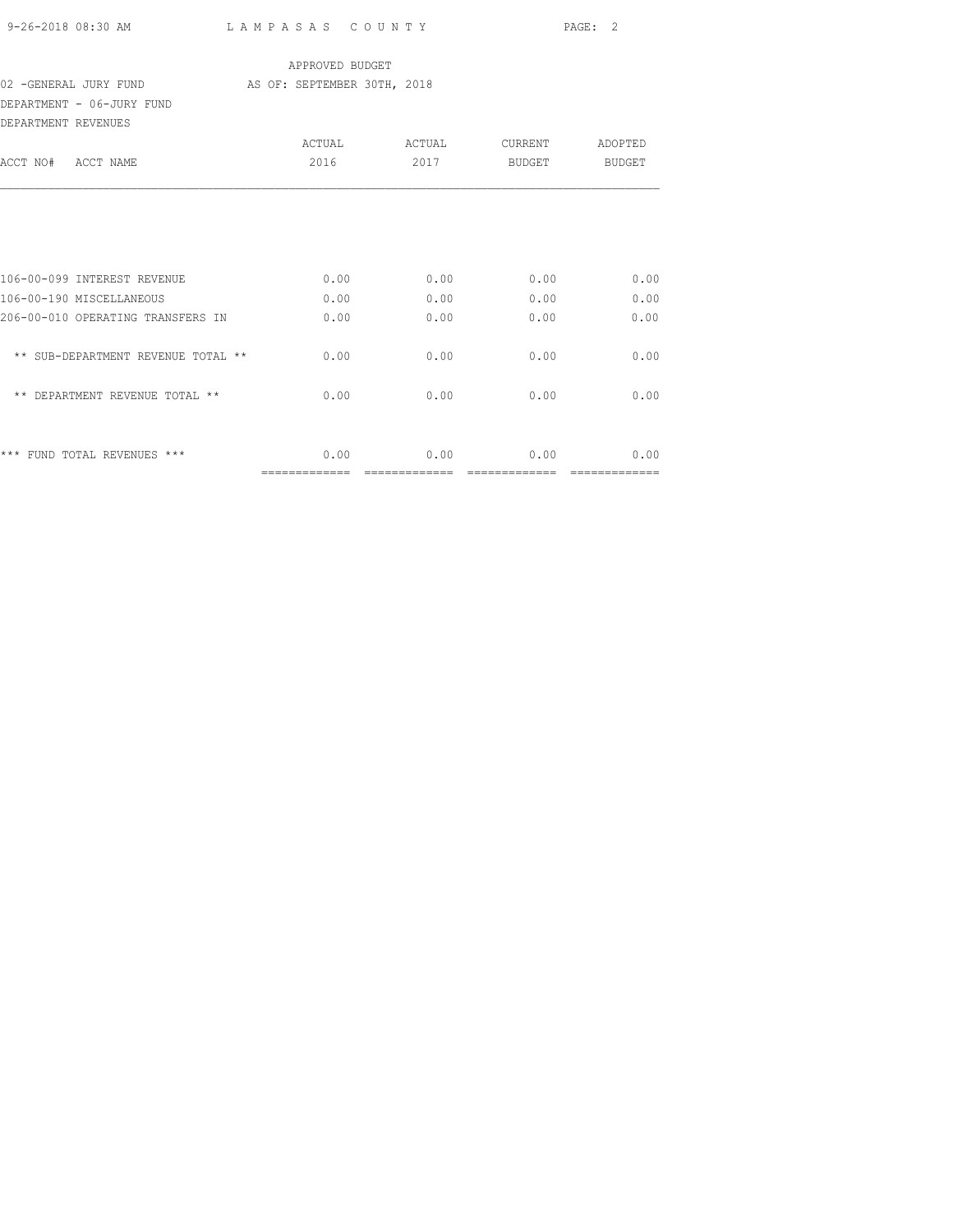| 9-26-2018 08:30 AM                                                 | LAMPASAS COUNTY |                               | PAGE: 3       |                       |
|--------------------------------------------------------------------|-----------------|-------------------------------|---------------|-----------------------|
|                                                                    | APPROVED BUDGET |                               |               |                       |
| 02 - GENERAL JURY FUND AS OF: SEPTEMBER 30TH, 2018                 |                 |                               |               |                       |
| DEPARTMENT - 06-JURY FUND                                          |                 |                               |               |                       |
| DEPARTMENT EXPENDITURES                                            |                 |                               |               |                       |
|                                                                    |                 | ACTUAL ACTUAL CURRENT ADOPTED |               |                       |
| ACCT NO# ACCT NAME                                                 | 2016            | 2017                          | BUDGET BUDGET |                       |
|                                                                    |                 |                               |               |                       |
| GENERAL EXPENSES                                                   |                 |                               |               |                       |
| 406-00-310 JURY FEES                                               |                 | $0.00$ 0.00                   | 0.00          | 0.00                  |
| 406-00-375 BANK CHARGES                                            | 0.00            | 0.00                          | 0.00          | 0.00                  |
| ** CATEGORY TOTAL **                                               | 0.00            | 0.00                          | 0.00          | 0.00                  |
| 406-00-500 OPERATING TRANSFER OUT                                  | 0.00            | 0.00                          | 0.00          | 0.00                  |
| ** CATEGORY TOTAL **                                               | 0.00            | 0.00                          | 0.00          | 0.00                  |
| ** SUB-DEPARTMENT TOTAL **                                         | 0.00            | 0.00                          | 0.00          | 0.00                  |
| *** DEPARTMENT TOTAL ***                                           | 0.00            | 0.00                          | 0.00          | 0.00<br>============= |
|                                                                    |                 |                               |               |                       |
| *** FUND TOTAL EXPENDITURES *** $0.00$ $0.00$ $0.00$ $0.00$ $0.00$ |                 |                               |               |                       |
|                                                                    |                 |                               |               |                       |

\*\*\* END OF REPORT \*\*\*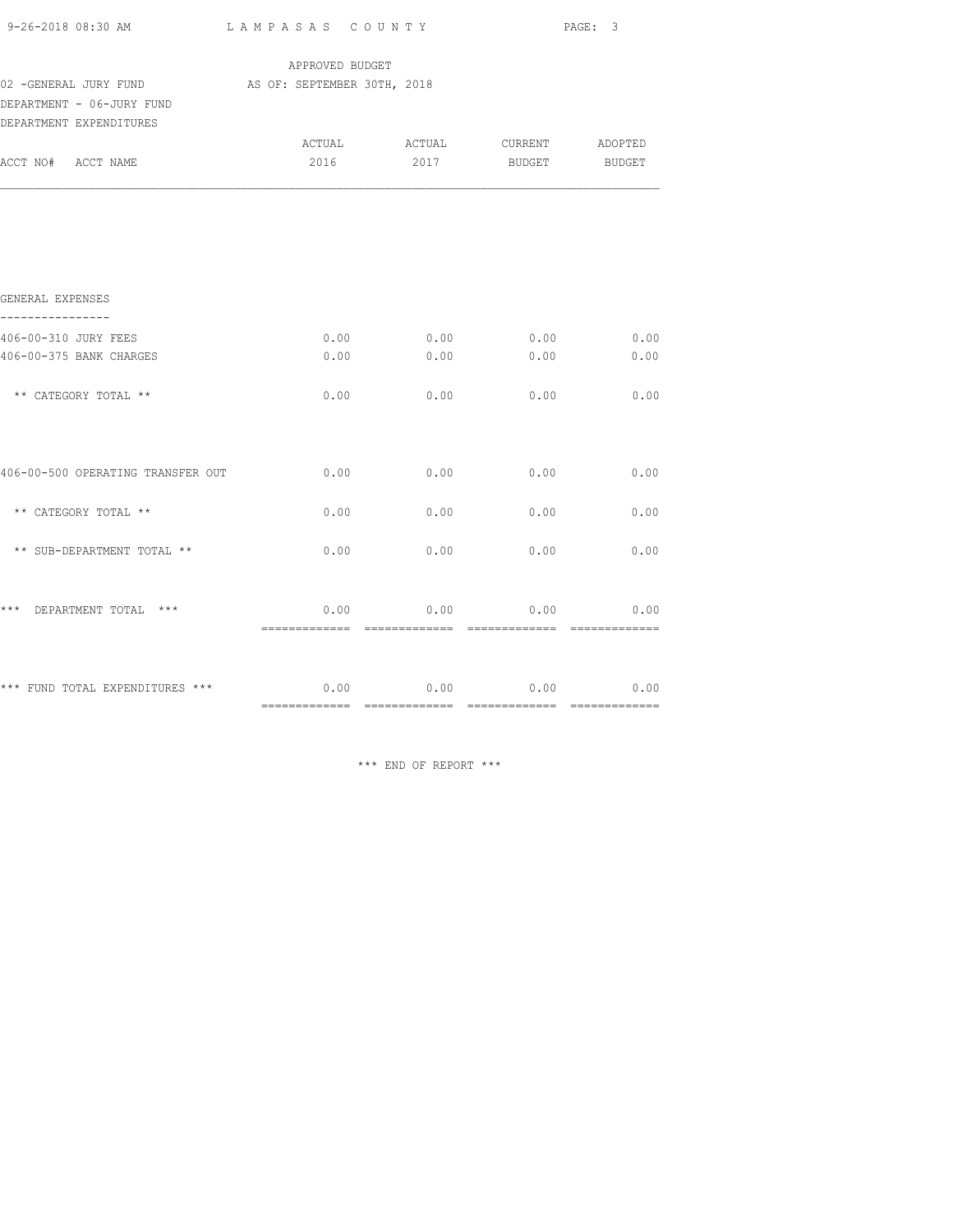| 9-26-2018 08:30 AM |  |
|--------------------|--|

# APPROVED BUDGET

03 -JUDICIAL COURT TECH AS OF: SEPTEMBER 30TH, 2018 FINANCIAL SUMMARY

| ACCT NO# ACCT NAME                                                  | 2016              | ACTUAL ACTUAL<br>2017     | CURRENT<br><b>BUDGET</b> | ADOPTED<br><b>BUDGET</b> |
|---------------------------------------------------------------------|-------------------|---------------------------|--------------------------|--------------------------|
| REVENUE SUMMARY                                                     |                   |                           |                          |                          |
| 00-JUSTICE OF PEACE REV                                             |                   | 140.30 180.06             | 0.00                     | 0.00                     |
| 12-JUSTICE OF PEACE #1                                              | 3,716.03 3,250.56 |                           | 0.00                     | 0.00                     |
| 13-JUSTICE OF PEACE #3                                              |                   | 1,177.39 957.87           | 0.00                     | 0.00                     |
| 14-JUSTICE OF PEACE #4                                              |                   | 2,384.87 2,166.49         | 0.00                     | 0.00                     |
| *** TOTAL REVENUE ***                                               |                   | 7,418.59 6,554.98         | 0.00                     | 0.00                     |
| EXPENDITURE SUMMARY                                                 |                   |                           |                          |                          |
| 12-JUSTICE OF PEACE #1                                              |                   | 854.30 (915.35) 0.00      |                          | 0.00                     |
| 13-JUSTICE OF PEACE #3                                              |                   | $0.00$ 620.00 0.00        |                          | 0.00                     |
| 14-JUSTICE OF PEACE #4                                              | 523.68            | 0.00                      | 0.00                     | 0.00                     |
| *** TOTAL EXPENDITURES ***                                          |                   | $1,377.98$ ( 295.35) 0.00 |                          | 0.00                     |
| REVENUES OVER/(UNDER) EXPENDITURES 6,040.61 6,850.33 0.00 0.00 0.00 |                   |                           |                          |                          |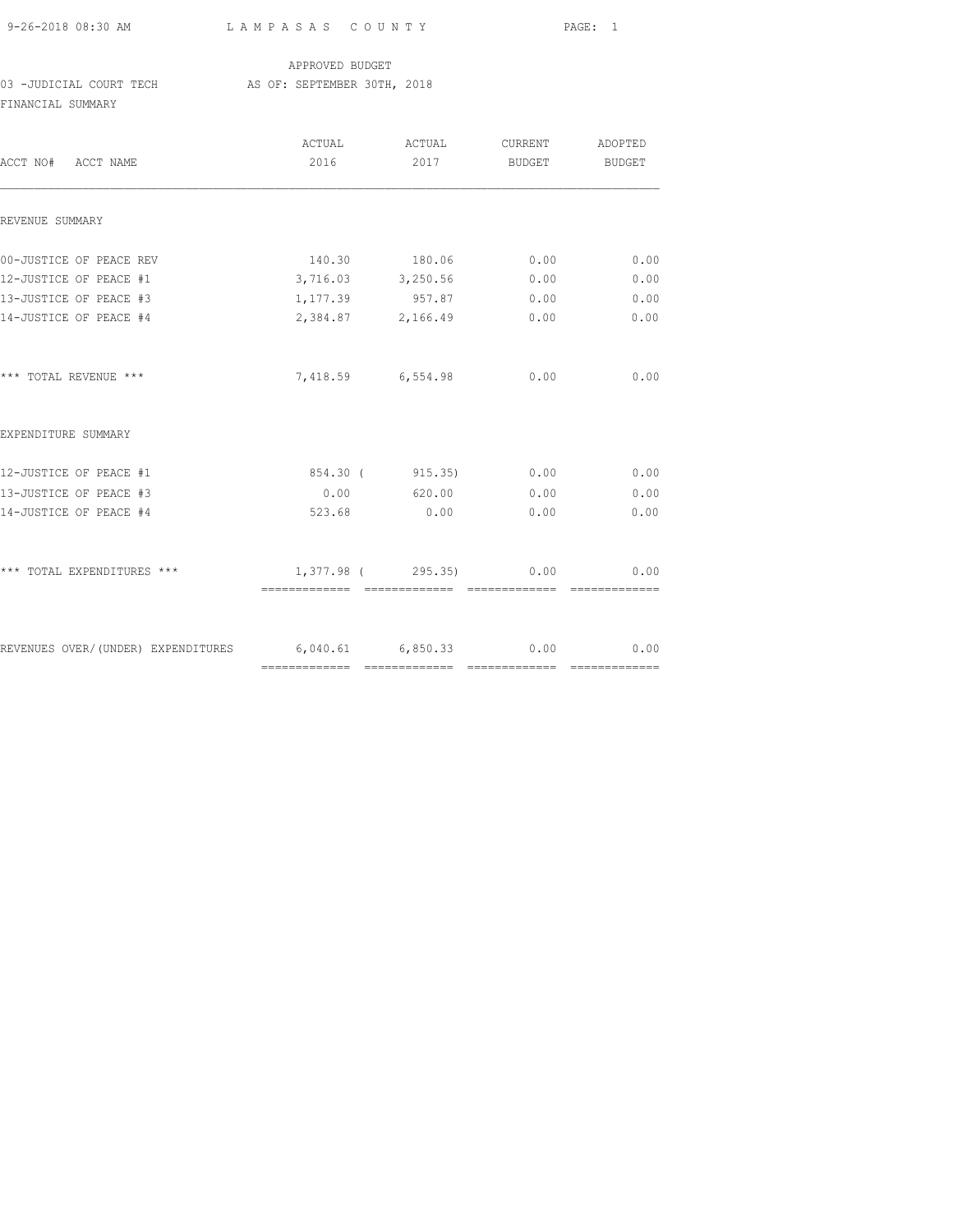|                     | 9-26-2018 08:30 AM                                  | LAMPASAS COUNTY |                 |         | PAGE: 2 |
|---------------------|-----------------------------------------------------|-----------------|-----------------|---------|---------|
|                     |                                                     |                 | APPROVED BUDGET |         |         |
|                     | 03 -JUDICIAL COURT TECH AS OF: SEPTEMBER 30TH, 2018 |                 |                 |         |         |
|                     | DEPARTMENT - 00-JUSTICE OF PEACE REV                |                 |                 |         |         |
| DEPARTMENT REVENUES |                                                     |                 |                 |         |         |
|                     |                                                     | ACTUAL          | ACTUAL          | CURRENT | ADOPTED |
| ACCT NO# ACCT NAME  |                                                     | 2016            | 2017            | BUDGET  | BUDGET  |
|                     |                                                     |                 |                 |         |         |
|                     | 100-00-099 INTEREST REVENUE                         |                 | 140.30 180.06   | 0.00    | 0.00    |
|                     | ** SUB-DEPARTMENT REVENUE TOTAL ** 140.30 180.06    |                 |                 | 0.00    | 0.00    |
|                     | ** DEPARTMENT REVENUE TOTAL **                      |                 | 140.30 180.06   | 0.00    | 0.00    |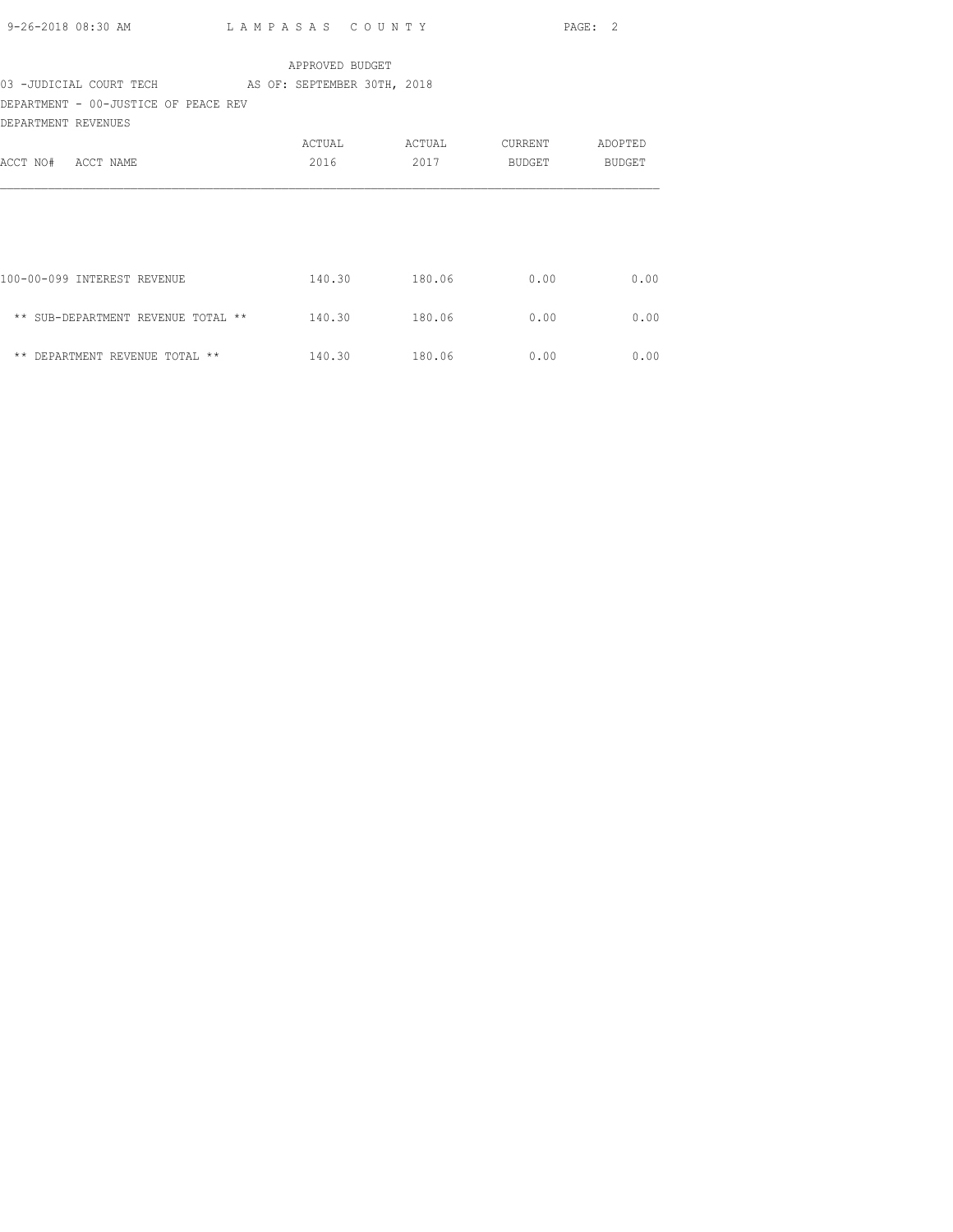| 9-26-2018 08:30 AM | LAMPASAS COUNTY | PAGE: 3 |
|--------------------|-----------------|---------|
|                    |                 |         |

## 03 -JUDICIAL COURT TECH AS OF: SEPTEMBER 30TH, 2018

DEPARTMENT - 12-JUSTICE OF PEACE #1

| DEPARTMENT REVENUES                            |          |          |         |         |
|------------------------------------------------|----------|----------|---------|---------|
|                                                | ACTUAL   | ACTUAL   | CURRENT | ADOPTED |
| ACCT NAME<br>ACCT NO#                          | 2016     | 2017     | BUDGET  | BUDGET  |
|                                                |          |          |         |         |
|                                                |          |          |         |         |
| 112-00-080 JUSTICE OF PEACE #1                 | 3,716.03 | 3,250.56 | 0.00    | 0.00    |
| $***$<br>SUB-DEPARTMENT REVENUE TOTAL<br>$***$ | 3,716.03 | 3,250.56 | 0.00    | 0.00    |
| $\star\star$<br>DEPARTMENT REVENUE TOTAL **    | 3,716.03 | 3,250.56 | 0.00    | 0.00    |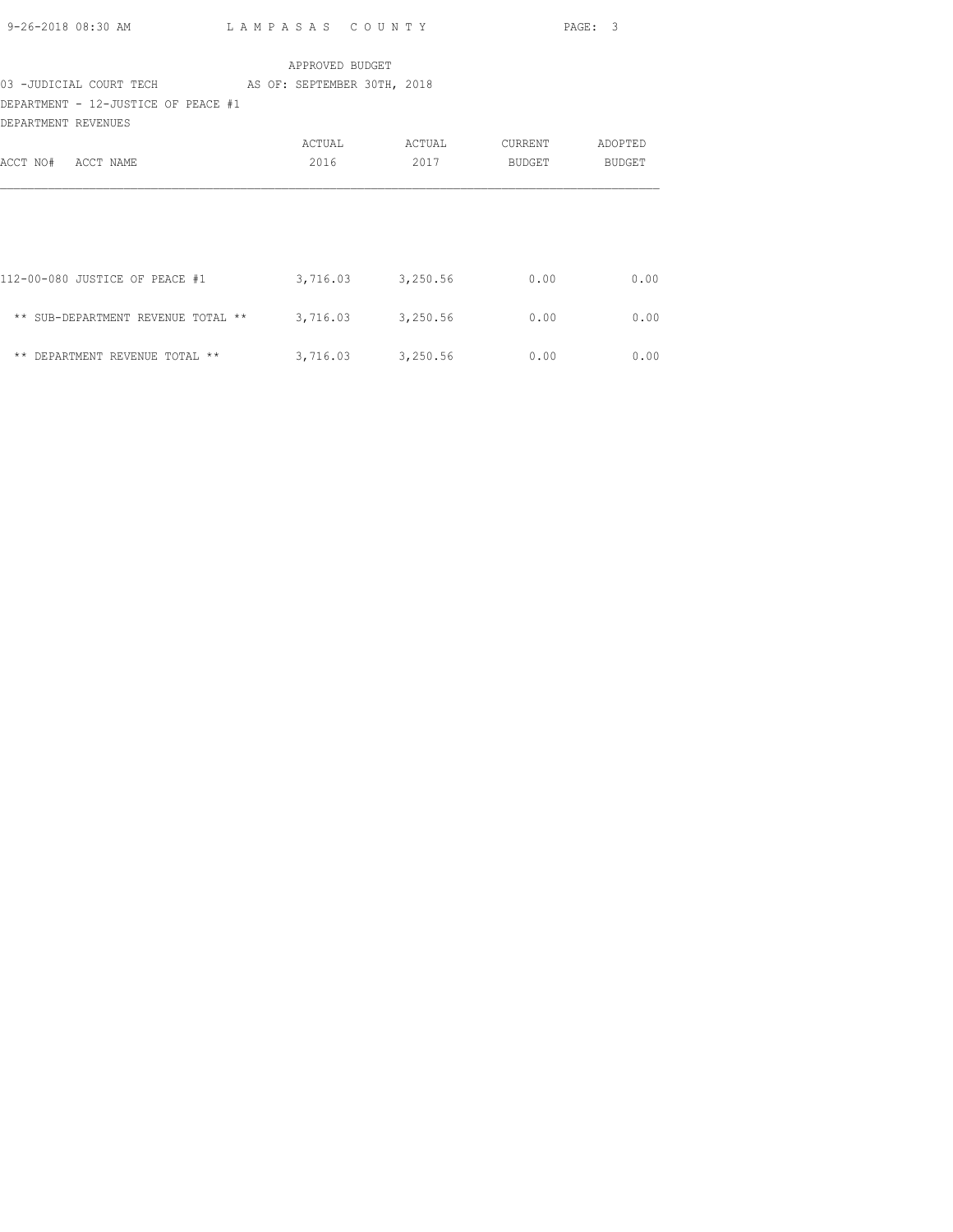| 9-26-2018 08:30 AM | LAMPASAS COUNTY | PAGE: 4 |
|--------------------|-----------------|---------|
|                    |                 |         |

### 03 -JUDICIAL COURT TECH AS OF: SEPTEMBER 30TH, 2018

DEPARTMENT - 13-JUSTICE OF PEACE #3 DEPARTMENT REVENUES

| DEFARIMENT KEVENUES                  |          |        |         |               |
|--------------------------------------|----------|--------|---------|---------------|
|                                      | ACTUAL   | ACTUAL | CURRENT | ADOPTED       |
| ACCT NO#<br>ACCT NAME                | 2016     | 2017   | BUDGET  | <b>BUDGET</b> |
|                                      |          |        |         |               |
|                                      |          |        |         |               |
| 113-00-080 JUSTICE OF PEACE #3       | 1,177.39 | 957.87 | 0.00    | 0.00          |
| ** SUB-DEPARTMENT REVENUE TOTAL **   | 1,177.39 | 957.87 | 0.00    | 0.00          |
| $***$<br>DEPARTMENT REVENUE TOTAL ** | 1,177.39 | 957.87 | 0.00    | 0.00          |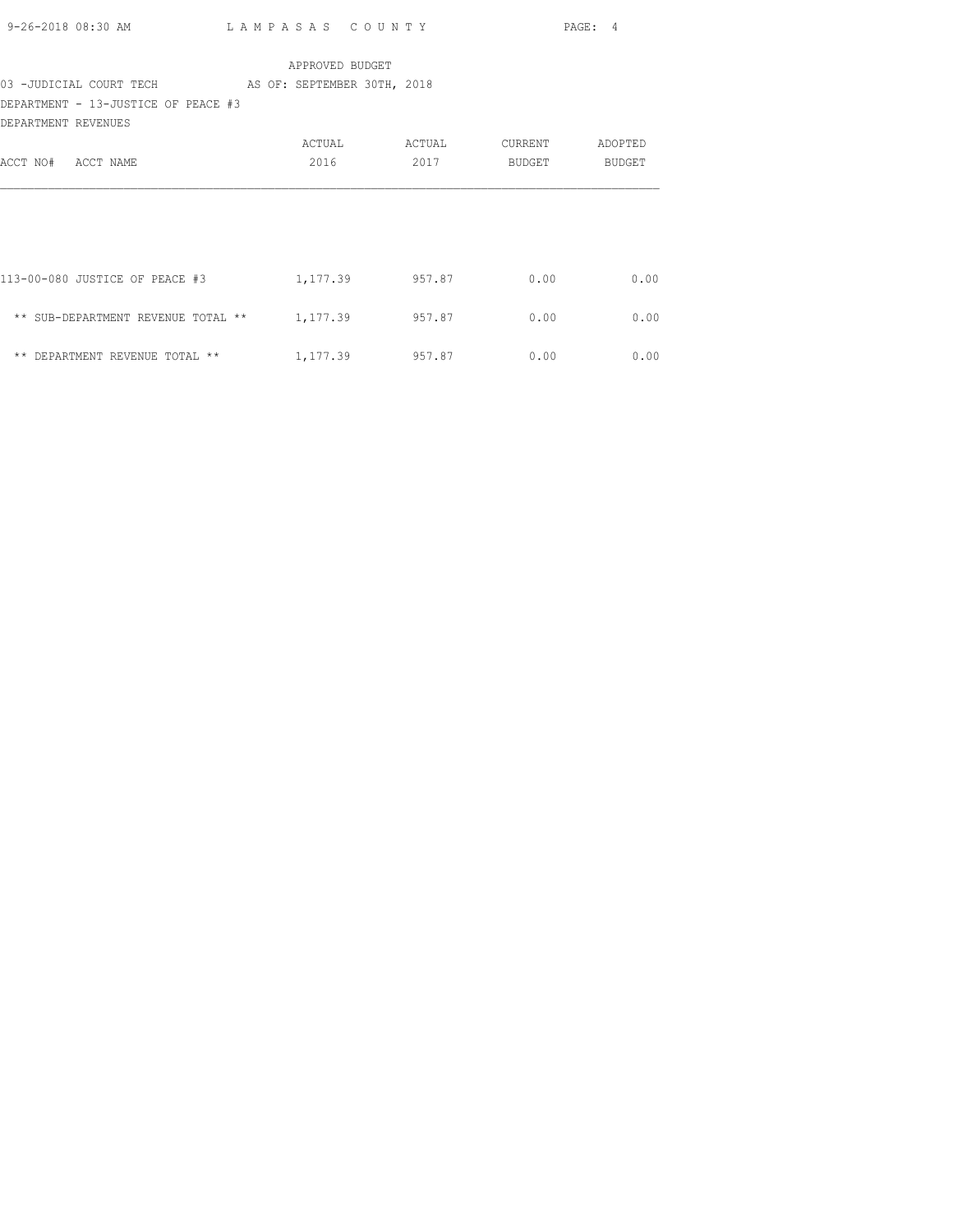|                                                            |                 |                   |               | PAGE: 5 |
|------------------------------------------------------------|-----------------|-------------------|---------------|---------|
|                                                            | APPROVED BUDGET |                   |               |         |
| 03 -JUDICIAL COURT TECH AS OF: SEPTEMBER 30TH, 2018        |                 |                   |               |         |
| DEPARTMENT - 14-JUSTICE OF PEACE #4<br>DEPARTMENT REVENUES |                 |                   |               |         |
|                                                            |                 |                   |               |         |
| ACCT NO# ACCT NAME                                         | 2016            | 2017              | BUDGET BUDGET |         |
| 114-00-080 JUSTICE OF PEACE e4 2,384.87 2,166.49           |                 |                   | 0.00          | 0.00    |
| ** SUB-DEPARTMENT REVENUE TOTAL ** $2,384.87$ $2,166.49$   |                 |                   | 0.00          | 0.00    |
| ** DEPARTMENT REVENUE TOTAL **                             |                 | 2,384.87 2,166.49 | 0.00          | 0.00    |
| *** FUND TOTAL REVENUES *** 7,418.59 6,554.98              |                 |                   | 0.00          | 0.00    |

============= ============= ============= =============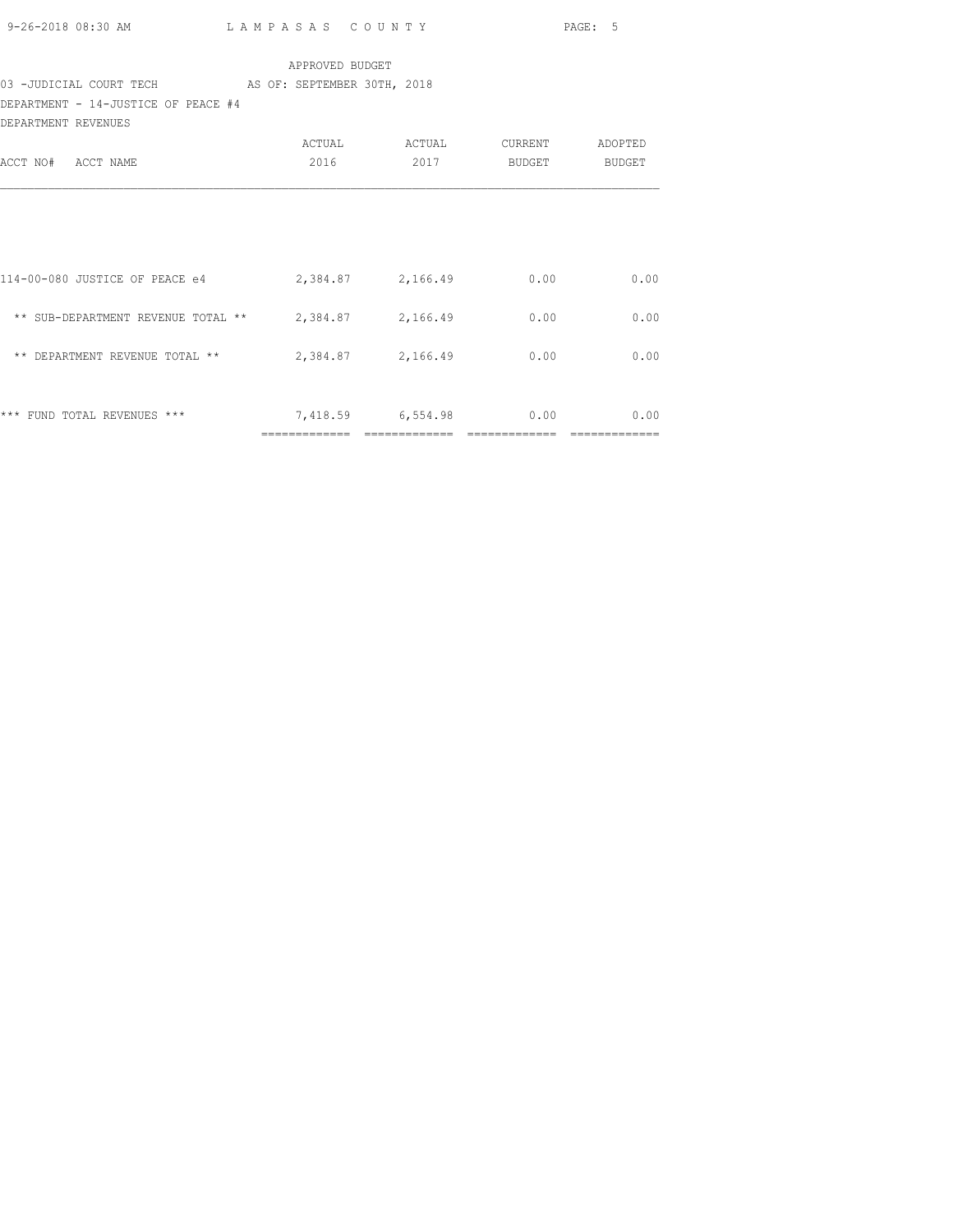| 9-26-2018 08:30 AM LAMPASAS COUNTY                              |                 |                               |      | PAGE: 6 |
|-----------------------------------------------------------------|-----------------|-------------------------------|------|---------|
|                                                                 | APPROVED BUDGET |                               |      |         |
| 03 -JUDICIAL COURT TECH AS OF: SEPTEMBER 30TH, 2018             |                 |                               |      |         |
| DEPARTMENT - 12-JUSTICE OF PEACE #1                             |                 |                               |      |         |
| DEPARTMENT EXPENDITURES                                         |                 |                               |      |         |
|                                                                 |                 | ACTUAL ACTUAL CURRENT ADOPTED |      |         |
| ACCT NO# ACCT NAME                                              |                 | 2016 2017 BUDGET BUDGET       |      |         |
|                                                                 |                 |                               |      |         |
|                                                                 |                 |                               |      |         |
|                                                                 |                 |                               |      |         |
| GENERAL EXPENSES                                                |                 |                               |      |         |
|                                                                 |                 |                               |      |         |
| 412-00-304 OPERATING SUPPLIES                                   |                 | $0.00$ $0.00$ $0.00$ $0.00$   |      | 0.00    |
|                                                                 |                 |                               |      |         |
| 412-00-389 MISCELLANOUS                                         |                 | 854.30 (915.35) 0.00 0.00     |      |         |
| ** CATEGORY TOTAL **                                            |                 | 854.30 (915.35) 0.00 0.00     |      |         |
|                                                                 |                 |                               |      |         |
| $412-00-500$ OPERATING TRANSFER-OUT $0.00$ $0.00$ $0.00$ $0.00$ |                 |                               |      | 0.00    |
|                                                                 |                 |                               |      |         |
| ** CATEGORY TOTAL **                                            | 0.00            | 0.00                          | 0.00 | 0.00    |
| ** SUB-DEPARTMENT TOTAL **                                      |                 | 854.30 (915.35) 0.00 0.00     |      |         |
|                                                                 |                 |                               |      |         |
| *** DEPARTMENT TOTAL *** $854.30$ ( $915.35$ ) 0.00 0.00        |                 |                               |      |         |
|                                                                 |                 |                               |      |         |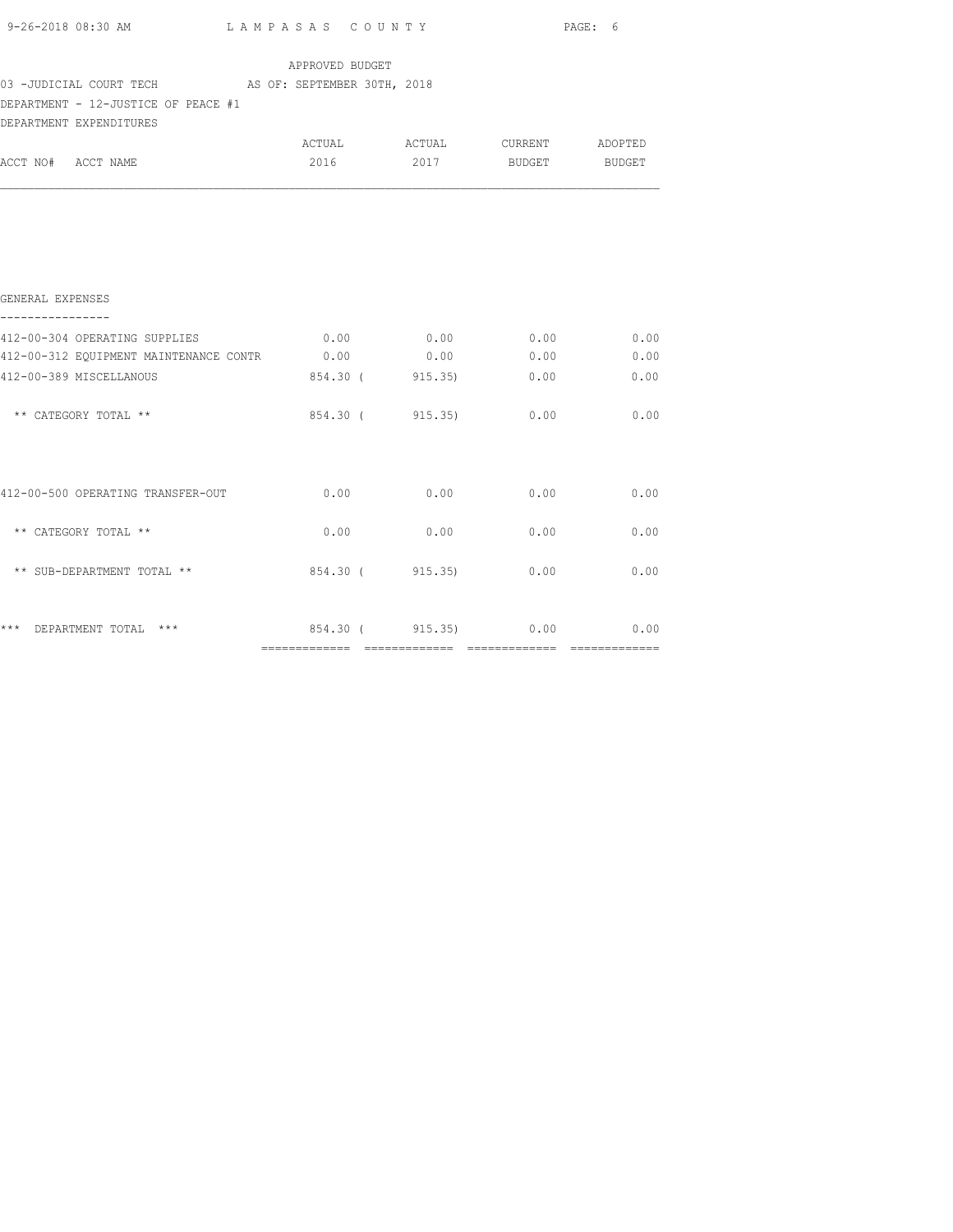| 9-26-2018 08:30 AM | LAMPASAS COUNTY | --<br>PAGE: |
|--------------------|-----------------|-------------|
|                    |                 |             |

### 03 -JUDICIAL COURT TECH AS OF: SEPTEMBER 30TH, 2018

## DEPARTMENT - 13-JUSTICE OF PEACE #3

|                    | DEPARTMENT EXPENDITURES |        |        |         |         |
|--------------------|-------------------------|--------|--------|---------|---------|
|                    |                         | ACTUAL | ACTUAL | CURRENT | ADOPTED |
| ACCT NO# ACCT NAME |                         | 2016   | 2017   | BUDGET  | BUDGET  |

| 0.00 | 620.00 | 0.00 | 0.00 |
|------|--------|------|------|
| 0.00 | 620.00 | 0.00 | 0.00 |
| 0.00 | 620.00 | 0.00 | 0.00 |
| 0.00 | 0.00   | 0.00 | 0.00 |
| 0.00 | 0.00   | 0.00 | 0.00 |
| 0.00 | 620.00 | 0.00 | 0.00 |
|      |        |      |      |
|      |        |      |      |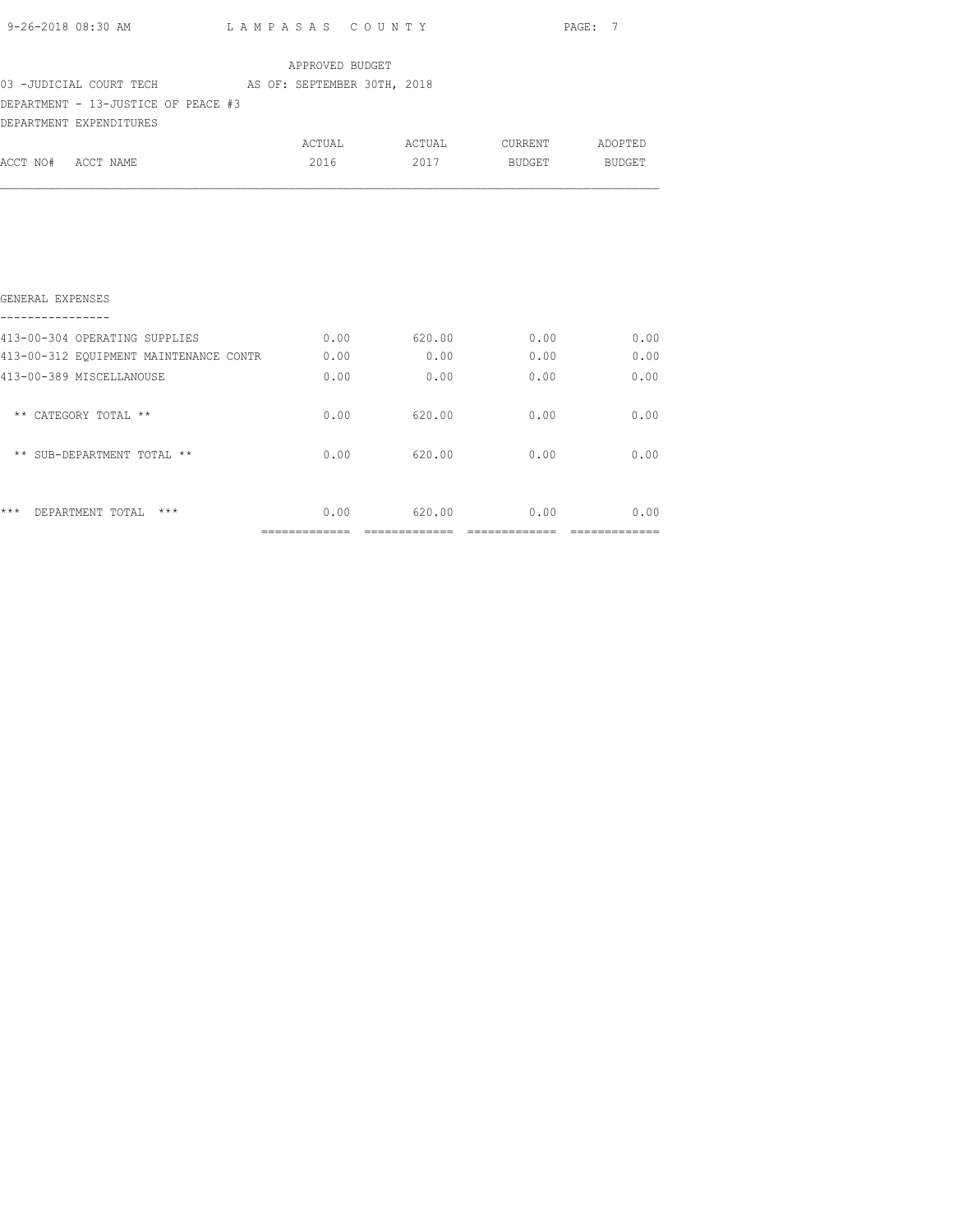|                                                                                            |                         |                                                          |                             | PAGE: 8     |
|--------------------------------------------------------------------------------------------|-------------------------|----------------------------------------------------------|-----------------------------|-------------|
| 03 -JUDICIAL COURT TECH AS OF: SEPTEMBER 30TH, 2018<br>DEPARTMENT - 14-JUSTICE OF PEACE #4 | APPROVED BUDGET         |                                                          |                             |             |
| DEPARTMENT EXPENDITURES<br>ACCT NO# ACCT NAME                                              |                         | ACTUAL ACTUAL CURRENT ADOPTED<br>2016 2017 BUDGET BUDGET |                             |             |
|                                                                                            |                         |                                                          |                             |             |
| GENERAL EXPENSES<br>----------------                                                       |                         |                                                          |                             |             |
| 414-00-304 OPERATING SUPPLIES 623.68 0.00 0.00 0.00 0.00                                   |                         |                                                          |                             |             |
| 414-00-312 EQUIPMENT MAINTENANCE CONTR 0.00                                                |                         |                                                          | $0.00$ $0.00$ $0.00$ $0.00$ |             |
| 414-00-389 MISCELLANEOUS                                                                   | $0.00$ 0.00             |                                                          | 0.00                        | 0.00        |
| ** CATEGORY TOTAL **                                                                       |                         | 523.68 0.00                                              |                             | $0.00$ 0.00 |
| ** SUB-DEPARTMENT TOTAL **                                                                 | 523.68                  | 0.00                                                     |                             | $0.00$ 0.00 |
| *** DEPARTMENT TOTAL ***                                                                   | $523.68$ 0.00 0.00 0.00 |                                                          |                             |             |
| *** FUND TOTAL EXPENDITURES *** 1,377.98 (295.35) 0.00 0.00                                |                         |                                                          |                             |             |

\*\*\* END OF REPORT \*\*\*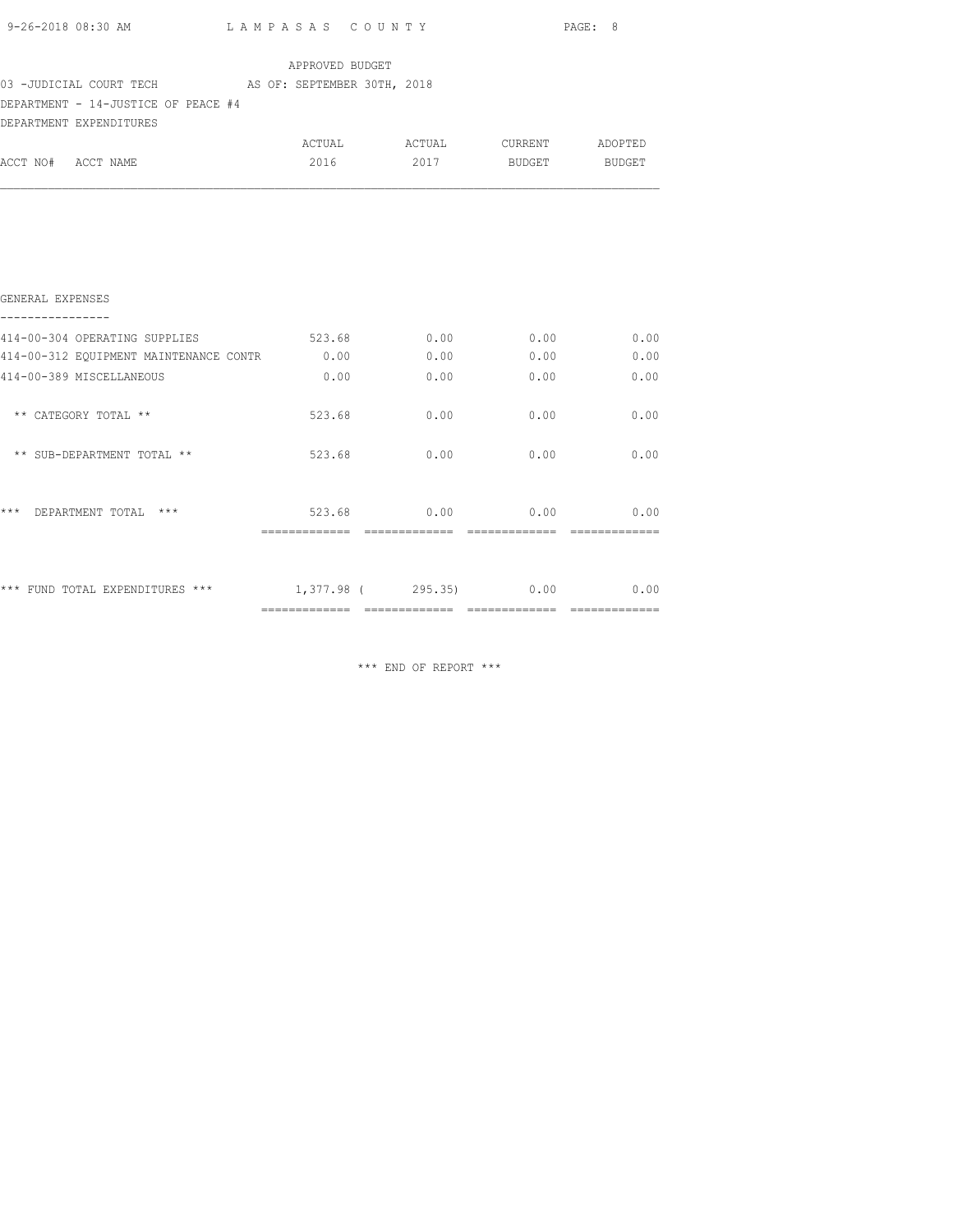| 9-26-2018 08:30 AM                                       | LAMPASAS COUNTY |                                                           |                                     | PAGE: 1    |  |
|----------------------------------------------------------|-----------------|-----------------------------------------------------------|-------------------------------------|------------|--|
|                                                          | APPROVED BUDGET |                                                           |                                     |            |  |
| 15 -LAMPASAS CO RD & BRIDGE AS OF: SEPTEMBER 30TH, 2018  |                 |                                                           |                                     |            |  |
| FINANCIAL SUMMARY                                        |                 |                                                           |                                     |            |  |
|                                                          | ACTUAL          | ACTUAL                                                    | CURRENT                             | ADOPTED    |  |
| ACCT NO# ACCT NAME                                       | 2016            | 2017                                                      | BUDGET                              | BUDGET     |  |
| REVENUE SUMMARY                                          |                 |                                                           |                                     |            |  |
| 00-ROAD & BRIDGE REVENUE                                 |                 | 2,311,789.74   2,249,476.08   2,385,528.00   2,479,180.00 |                                     |            |  |
| 01-PRECINCT 1                                            | 0.00            | 14,768.53                                                 | 0.00                                | 0.00       |  |
| 02-PRECINCT 2                                            | 19.80           | 29,725.00                                                 | 0.00                                | 0.00       |  |
| 03-PRECINCT 3                                            | 0.00            | 13,578.09                                                 | 0.00                                | 0.00       |  |
| 04-PRECINCT 4                                            | 866.84          | 8,025.00                                                  | 0.00                                | 0.00       |  |
| 05-ROAD & BRIDGE                                         | 0.00            | 0.00                                                      | 0.00                                | 0.00       |  |
| *** TOTAL REVENUE ***                                    |                 | 2,312,676.38 2,315,572.70 2,385,528.00 2,479,180.00       |                                     |            |  |
| EXPENDITURE SUMMARY                                      |                 |                                                           |                                     |            |  |
| 01-PRECINCT 1                                            |                 | 605,004.04 520,144.87 599,332.00                          |                                     | 604,395.00 |  |
| 02-PRECINCT 2                                            |                 | 553,736.04 470,950.02                                     | 547,104.00                          | 597,625.00 |  |
| 03-PRECINCT 3                                            | 538,697.37      | 503,722.10                                                | 570,945.00                          | 594,060.00 |  |
| 04-PRECINCT 4                                            |                 | 524,209.35 595,963.51 627,147.00                          |                                     | 633,763.00 |  |
| 05-ROAD & BRIDGE                                         | 96,084.05       | 87,020.20                                                 | 41,000.00                           | 49,337.00  |  |
| *** TOTAL EXPENDITURES ***                               |                 | 2,317,730.85  2,177,800.70  2,385,528.00  2,479,180.00    |                                     |            |  |
| REVENUES OVER/(UNDER) EXPENDITURES (5,054.47) 137,772.00 |                 | =============================                             | 0.00<br>=========================== | 0.00       |  |
|                                                          |                 |                                                           |                                     |            |  |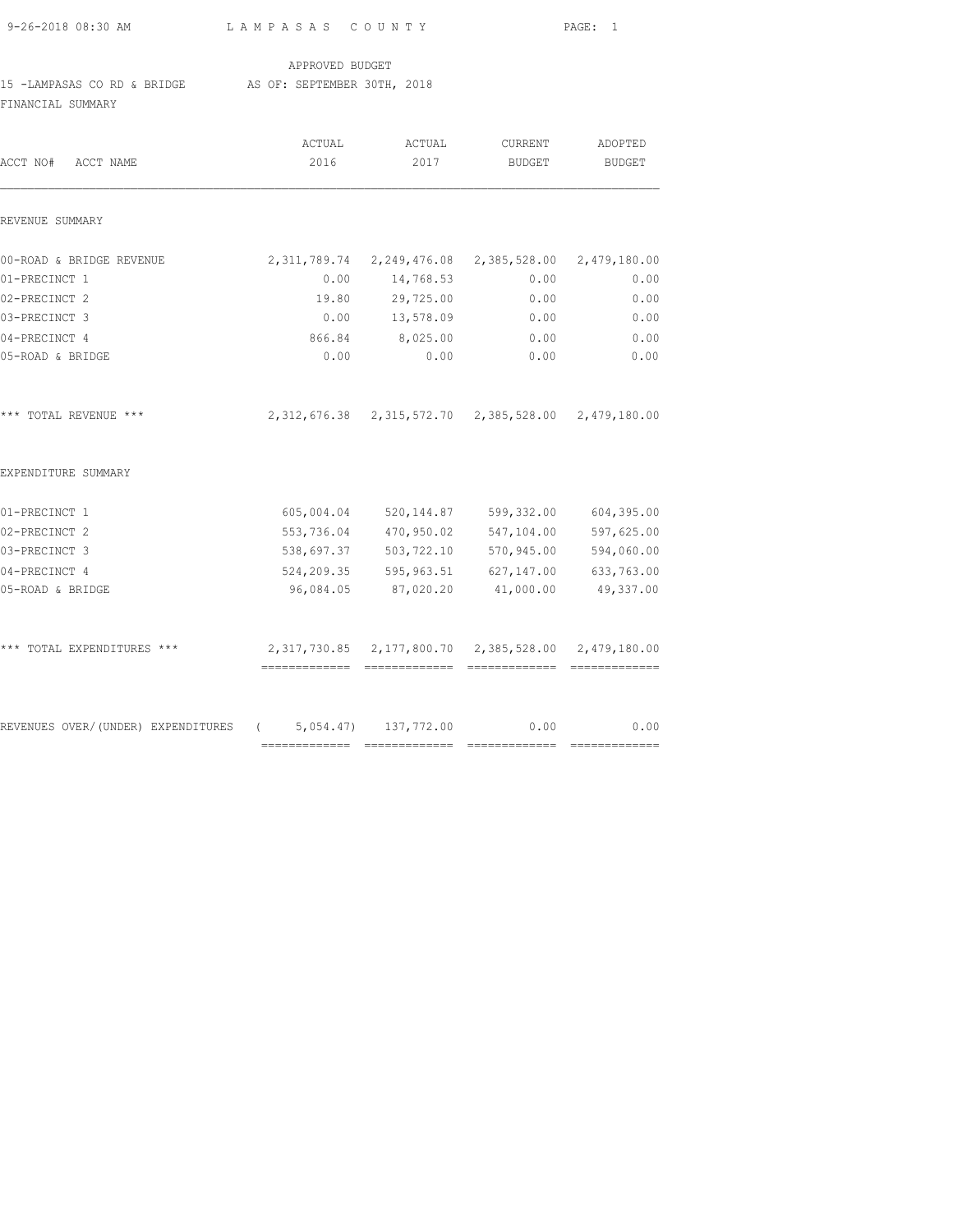## 15 -LAMPASAS CO RD & BRIDGE AS OF: SEPTEMBER 30TH, 2018

DEPARTMENT - 00-ROAD & BRIDGE REVENUE

| DEPARTMENT REVENUES |        |        |         |               |
|---------------------|--------|--------|---------|---------------|
|                     | ACTUAL | ACTUAL | CURRENT | ADOPTED       |
| ACCT NO# ACCT NAME  | 2016   | 2017   | BUDGET  | <b>BUDGET</b> |

| 00-ROAD & BRIDGE |                                                                                        |            |                                                             |              |              |
|------------------|----------------------------------------------------------------------------------------|------------|-------------------------------------------------------------|--------------|--------------|
|                  | 100-00-001 BEGINNING FUND BALANCE                                                      | 0.00       | 0.00                                                        | 0.00         | 0.00         |
|                  | 100-00-010 CURRENT AD VALOREM TAXES 1,524,804.20                                       |            | 1,558,269.22                                                | 1,660,528.00 | 1,720,180.00 |
|                  | 100-00-020 DELINQUENT AD VALOREM TAXES                                                 | 24,650.40  | 22,584.71                                                   | 0.00         | 23,000.00    |
|                  | 100-00-030 PENALTIES & INT. AD VALOREM                                                 | 7,394.20   | 20,911.43                                                   | 0.00         | 20,000.00    |
|                  | 100-00-035 LCAD REFUND                                                                 | 0.00       | 0.00                                                        | 0.00         | 0.00         |
|                  | 100-00-090 MOTOR VEHICLE REGISTRATION                                                  | 348,054.00 | 345,652.05                                                  | 425,000.00   | 410,000.00   |
|                  | 100-00-091 STATE SALES TAX REBATE                                                      | 0.00       | 0.00                                                        | 0.00         | 0.00         |
|                  | 100-00-093 SPECIAL TAX ON VEHICLES                                                     | 237,610.00 | 234,920.00                                                  | 228,000.00   | 228,000.00   |
|                  | 100-00-099 INTEREST REVENUE                                                            | 3,045.19   | 7,901.67                                                    | 3,000.00     | 3,000.00     |
|                  | 100-00-100 SALE OF SURPLUS EQUIP/PROPE                                                 | 13,577.40  | 0.00                                                        | 0.00         | 0.00         |
|                  | 100-00-102 INSURANCE REFUND                                                            | 0.00       | 0.00                                                        | 0.00         | 0.00         |
|                  | 100-00-110 LATERAL ROADS                                                               | 22,994.64  | 22,994.64                                                   | 27,000.00    | 27,000.00    |
|                  | 100-00-116 GRANT REVENUE                                                               | 0.00       | 0.00                                                        | 0.00         | 0.00         |
|                  | 100-00-124 GROSS WEIGHT & AXLE WEIGHT                                                  | 39,659.71  | 35,990.77                                                   | 42,000.00    | 48,000.00    |
|                  | 100-00-130 911-ADDRESSING SIGNS                                                        | 0.00       | 0.00                                                        | 0.00         | 0.00         |
|                  | 100-00-189 DISCOUNTS TAKEN                                                             | 0.00       | 0.00                                                        | 0.00         | 0.00         |
|                  | 100-00-190 MISCELLANEOUS RECEIPTS                                                      | 0.00       | 251.59                                                      | 0.00         | 0.00         |
|                  | 100-00-191 CITIZENS DONATIONS                                                          | 0.00       | 0.00                                                        | 0.00         | 0.00         |
|                  | 200-00-000 OTHER SOURCES - LEASE                                                       | 90,000.00  | 0.00                                                        | 0.00         | 0.00         |
|                  | 200-00-010 OPERATING TRANSFERS-IN                                                      | 0.00       | 0.00                                                        | 0.00         | 0.00         |
|                  | ** SUB-DEPARTMENT REVENUE TOTAL ** 2,311,789.74 2,249,476.08 2,385,528.00 2,479,180.00 |            |                                                             |              |              |
|                  | ** DEPARTMENT REVENUE TOTAL **                                                         |            | 2, 311, 789.74 2, 249, 476.08 2, 385, 528.00 2, 479, 180.00 |              |              |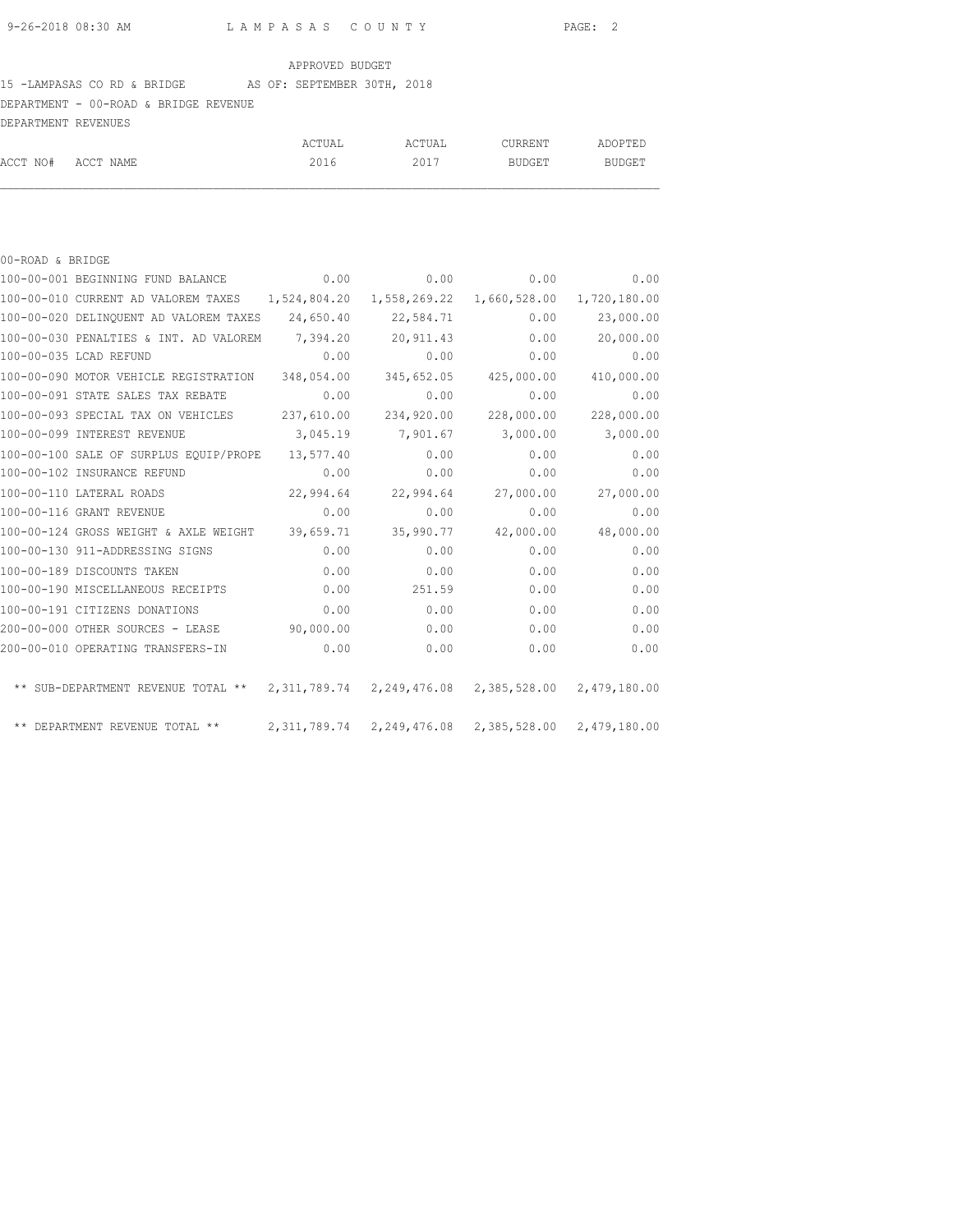### 15 -LAMPASAS CO RD & BRIDGE AS OF: SEPTEMBER 30TH, 2018

DEPARTMENT - 01-PRECINCT 1

| DEPARTMENT REVENUES                        |        |           |         |         |
|--------------------------------------------|--------|-----------|---------|---------|
|                                            | ACTUAL | ACTUAL    | CURRENT | ADOPTED |
| ACCT NO#<br>ACCT NAME                      | 2016   | 2017      | BUDGET  | BUDGET  |
|                                            |        |           |         |         |
| 00-ROAD & BRIDGE                           |        |           |         |         |
| 101-00-002 EXISTING FUND BALANCE           | 0.00   | 0.00      | 0.00    | 0.00    |
| 101-00-100 SALES OF SURPLUS PROPERTY       | 0.00   | 14,759.60 | 0.00    | 0.00    |
| 101-00-116 GRANT REVENUE-FEMA              | 0.00   | 0.00      | 0.00    | 0.00    |
| 101-00-190 MISCELLANOUS                    | 0.00   | 8.93      | 0.00    | 0.00    |
| 201-00-000 OTHER SOURCES - LEASE           | 0.00   | 0.00      | 0.00    | 0.00    |
| ** SUB-DEPARTMENT REVENUE TOTAL **         | 0.00   | 14,768.53 | 0.00    | 0.00    |
| $***$<br>REVENUE<br>TOTAL **<br>DEPARTMENT | 0.00   | 14,768.53 | 0.00    | 0.00    |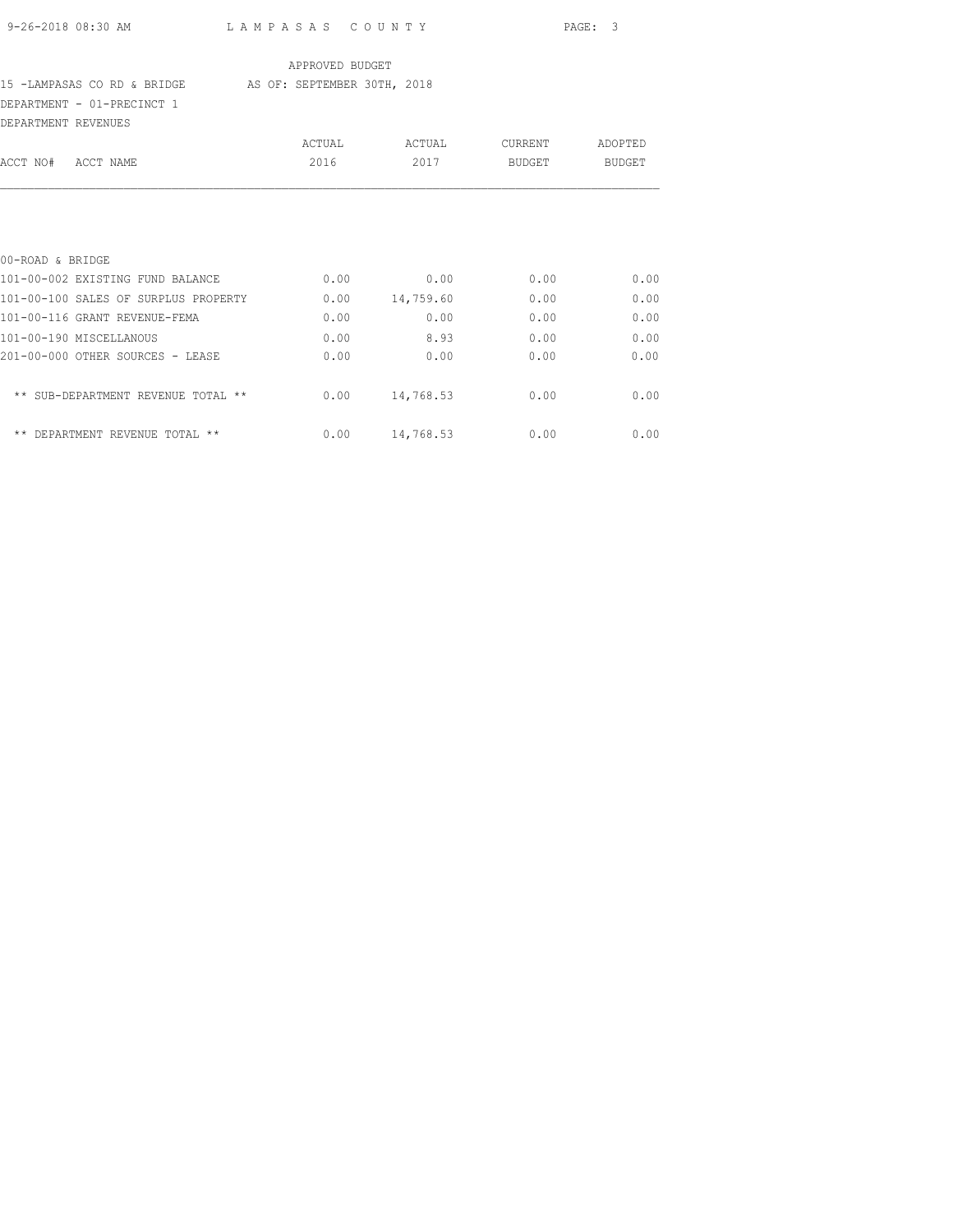|                                                         |                 |                 |         | PAGE: 4 |
|---------------------------------------------------------|-----------------|-----------------|---------|---------|
|                                                         | APPROVED BUDGET |                 |         |         |
| 15 -LAMPASAS CO RD & BRIDGE AS OF: SEPTEMBER 30TH, 2018 |                 |                 |         |         |
| DEPARTMENT - 02-PRECINCT 2                              |                 |                 |         |         |
| DEPARTMENT REVENUES                                     |                 |                 |         |         |
|                                                         | ACTUAL          | ACTUAL          | CURRENT | ADOPTED |
| ACCT NO# ACCT NAME                                      | 2016            | 2017            | BUDGET  | BUDGET  |
|                                                         |                 |                 |         |         |
| 00-ROAD & BRIDGE                                        |                 |                 |         |         |
| 102-00-100 SALE OF SURPLUS PROPERTY                     |                 | 0.00 29,720.00  | 0.00    | 0.00    |
| 102-00-116 GRANT REVENUE-FEMA                           | 0.00            | 0.00            | 0.00    | 0.00    |
| 102-00-190 MISCELLANEOUS                                | 19.80           | 5.00            | 0.00    | 0.00    |
| 202-00-000 OTHER SOURCES - LEASE                        | 0.00            | 0.00            | 0.00    | 0.00    |
| ** SUB-DEPARTMENT REVENUE TOTAL **                      |                 | 19.80 29,725.00 | 0.00    | 0.00    |
|                                                         |                 |                 |         |         |

\*\* DEPARTMENT REVENUE TOTAL \*\* 19.80 29,725.00 0.00 0.00 0.00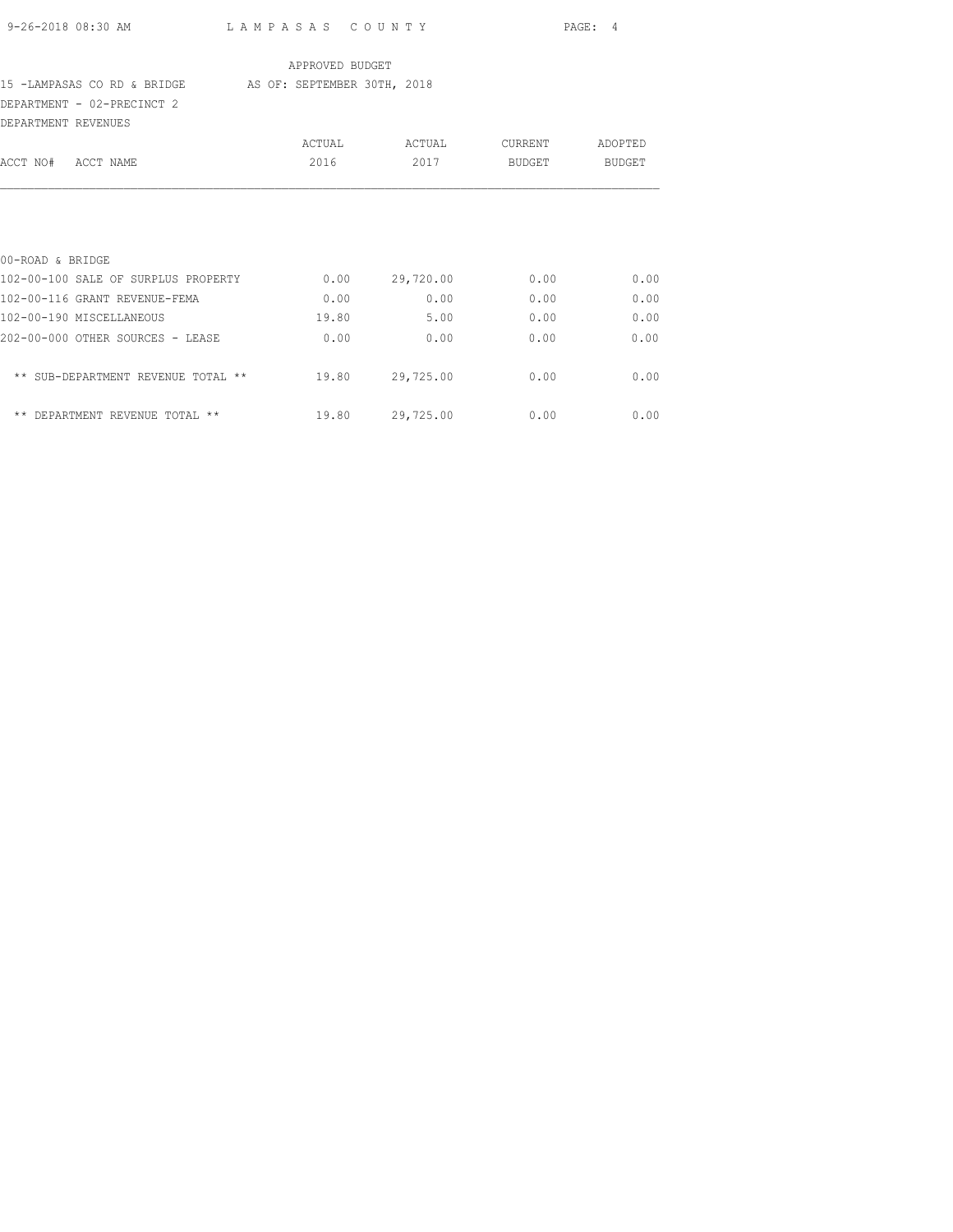### 15 -LAMPASAS CO RD & BRIDGE AS OF: SEPTEMBER 30TH, 2018

DEPARTMENT - 03-PRECINCT 3

| DEPARTMENT REVENUES                         |        |           |         |         |
|---------------------------------------------|--------|-----------|---------|---------|
|                                             | ACTUAL | ACTUAL    | CURRENT | ADOPTED |
| ACCT NAME<br>ACCT NO#                       | 2016   | 2017      | BUDGET  | BUDGET  |
|                                             |        |           |         |         |
| 00-ROAD & BRIDGE                            |        |           |         |         |
| 103-00-002 EXISTING FUND BALANCE            | 0.00   | 0.00      | 0.00    | 0.00    |
| 103-00-100 SALE OF SURPLUS PROPERTY         | 0.00   | 13,380.00 | 0.00    | 0.00    |
| 103-00-102 INSURANCE REFUND                 | 0.00   | 182.95    | 0.00    | 0.00    |
| 103-00-116 GRANT REVENUE-FEMA               | 0.00   | 0.00      | 0.00    | 0.00    |
| 103-00-190 MISCELLANOUS                     | 0.00   | 15.14     | 0.00    | 0.00    |
| ** SUB-DEPARTMENT REVENUE<br>$***$<br>TOTAL | 0.00   | 13,578.09 | 0.00    | 0.00    |
| $***$<br>REVENUE<br>TOTAL **<br>DEPARTMENT  | 0.00   | 13,578.09 | 0.00    | 0.00    |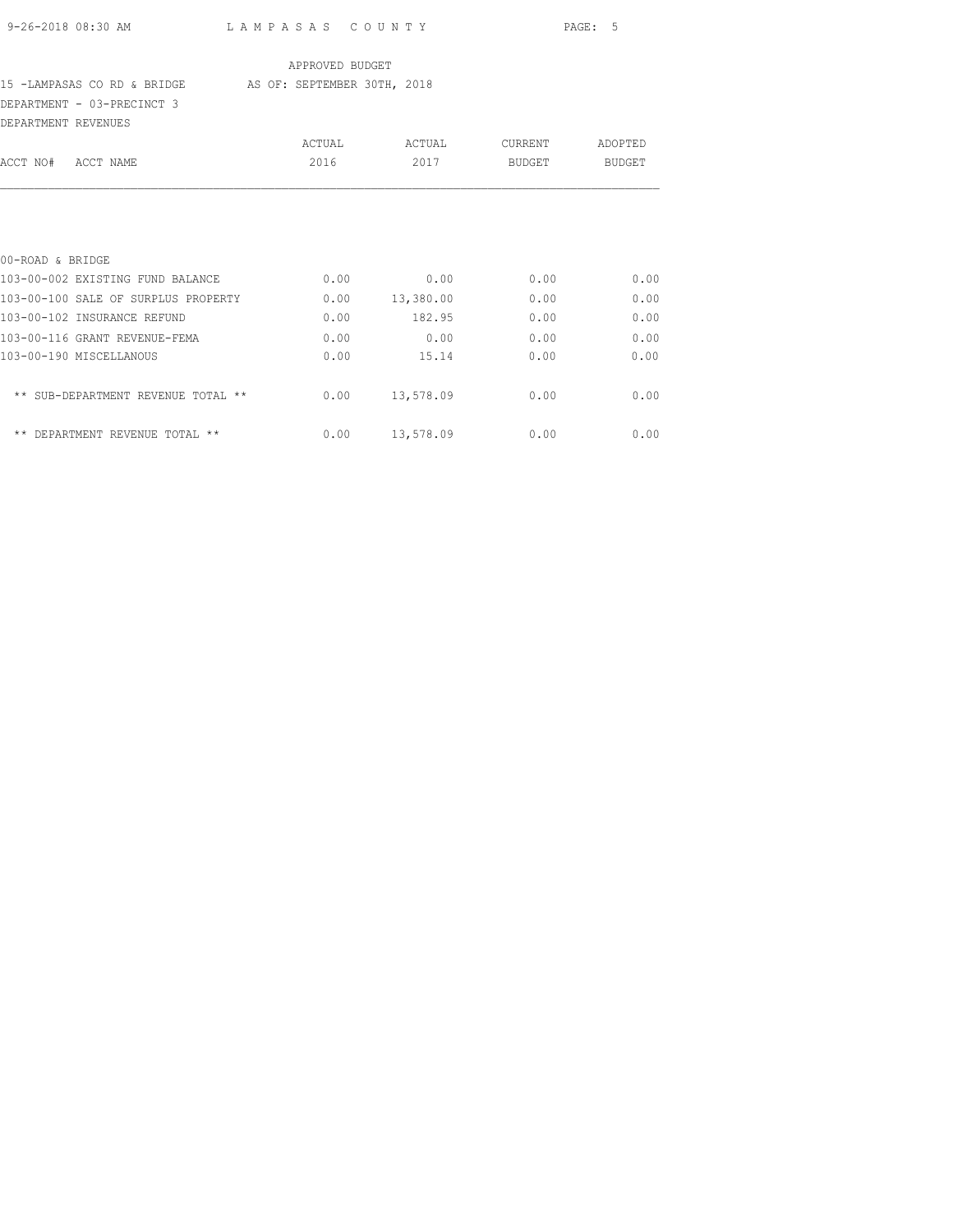| $9 - 26 - 2018$ 08:30 AM |  |
|--------------------------|--|

9-26-2018 08:30 AM L A M P A S A S C O U N T Y PAGE: 6

### APPROVED BUDGET

## 15 -LAMPASAS CO RD & BRIDGE AS OF: SEPTEMBER 30TH, 2018

DEPARTMENT - 04-PRECINCT 4

| DEPARTMENT REVENUES |                                          |        |          |         |         |
|---------------------|------------------------------------------|--------|----------|---------|---------|
|                     |                                          | ACTUAL | ACTUAL   | CURRENT | ADOPTED |
| ACCT NO#            | ACCT NAME                                | 2016   | 2017     | BUDGET  | BUDGET  |
|                     |                                          |        |          |         |         |
| 00-ROAD & BRIDGE    |                                          |        |          |         |         |
|                     | 104-00-100 SALES OF SURPLUS PROPERTY     | 866.84 | 8,025.00 | 0.00    | 0.00    |
|                     | 104-00-116 GRANT REVENUE-FEMA            | 0.00   | 0.00     | 0.00    | 0.00    |
|                     | 104-00-117 LCRA REIMBURSEMENT            | 0.00   | 0.00     | 0.00    | 0.00    |
|                     | 104-00-190 MISCELLANEOUS                 | 0.00   | 0.00     | 0.00    | 0.00    |
|                     | 204-00-000 OTHER SOURCES - LEASE         | 0.00   | 0.00     | 0.00    | 0.00    |
|                     | ** SUB-DEPARTMENT REVENUE TOTAL<br>$***$ | 866.84 | 8,025.00 | 0.00    | 0.00    |

\*\* DEPARTMENT REVENUE TOTAL \*\* 866.84 8,025.00 0.00 0.00 0.00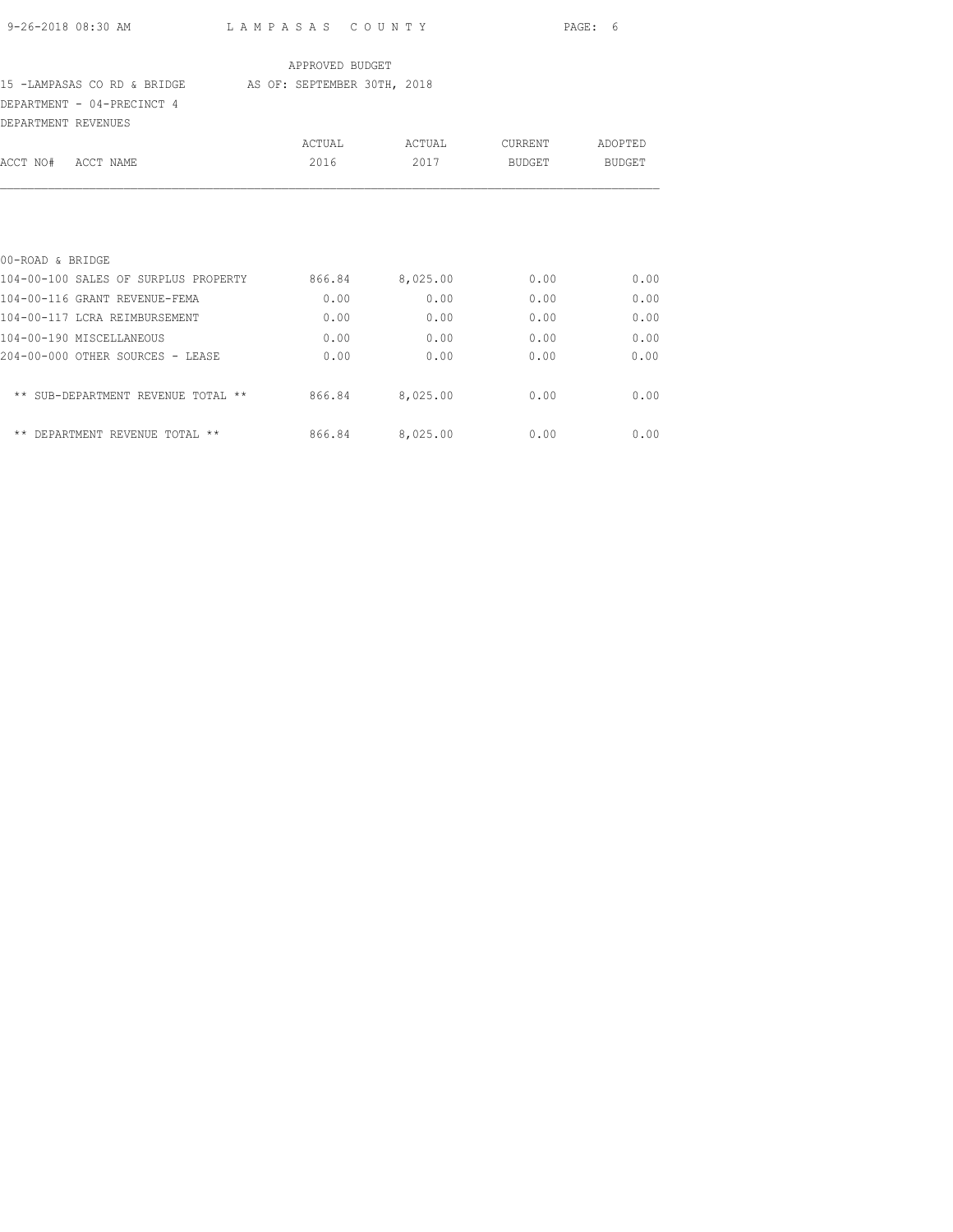| 9-26-2018 08:30 AM                                      | LAMPASAS COUNTY |                                                             |         | PAGE: 7 |  |  |
|---------------------------------------------------------|-----------------|-------------------------------------------------------------|---------|---------|--|--|
|                                                         | APPROVED BUDGET |                                                             |         |         |  |  |
| 15 -LAMPASAS CO RD & BRIDGE AS OF: SEPTEMBER 30TH, 2018 |                 |                                                             |         |         |  |  |
| DEPARTMENT - 05-ROAD & BRIDGE                           |                 |                                                             |         |         |  |  |
| DEPARTMENT REVENUES                                     |                 |                                                             |         |         |  |  |
|                                                         | ACTUAL          | ACTUAL                                                      | CURRENT | ADOPTED |  |  |
| ACCT NO# ACCT NAME                                      | 2016            | 2017                                                        | BUDGET  | BUDGET  |  |  |
| 00-ROAD & BRIDGE<br>105-00-121 ORCA-FEDERAL FUNDS       | 0.00            | 0.00                                                        | 0.00    | 0.00    |  |  |
|                                                         |                 |                                                             |         |         |  |  |
| 105-00-126 ORCA-STATE FUNDS                             | 0.00            | 0.00                                                        | 0.00    | 0.00    |  |  |
| ** SUB-DEPARTMENT REVENUE TOTAL **                      | 0.00            | 0.00                                                        | 0.00    | 0.00    |  |  |
| ** DEPARTMENT REVENUE TOTAL **                          | 0.00            | 0.00                                                        | 0.00    | 0.00    |  |  |
| *** FUND TOTAL REVENUES ***                             |                 | 2, 312, 676.38 2, 315, 572.70 2, 385, 528.00 2, 479, 180.00 |         |         |  |  |

============= ============= ============= =============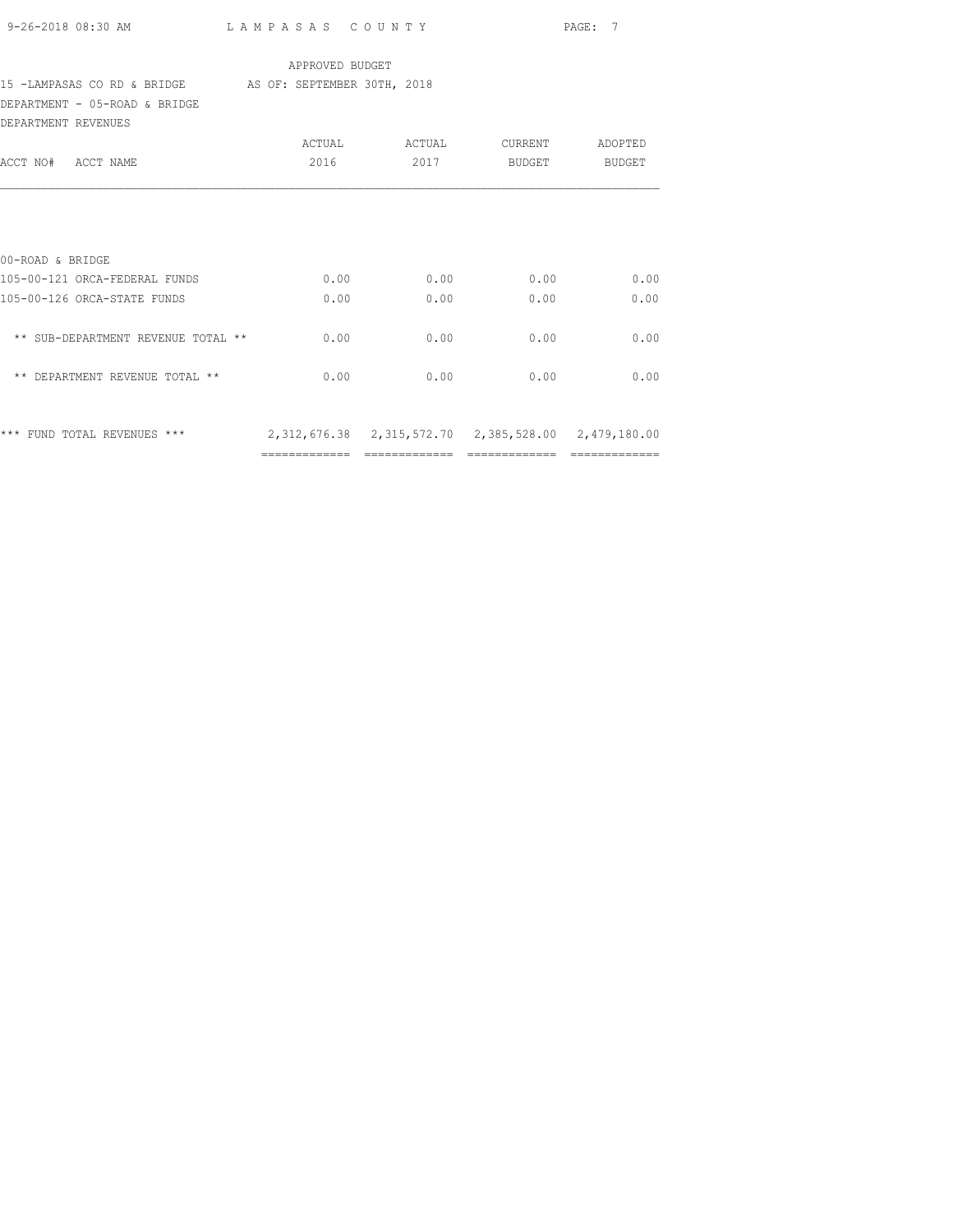|                      | 9-26-2018 08:30 AM                                      | LAMPASAS COUNTY |                                             |                        | PAGE: 8    |
|----------------------|---------------------------------------------------------|-----------------|---------------------------------------------|------------------------|------------|
|                      |                                                         | APPROVED BUDGET |                                             |                        |            |
|                      | 15 -LAMPASAS CO RD & BRIDGE AS OF: SEPTEMBER 30TH, 2018 |                 |                                             |                        |            |
|                      | DEPARTMENT - 01-PRECINCT 1                              |                 |                                             |                        |            |
|                      | DEPARTMENT EXPENDITURES                                 |                 |                                             |                        |            |
|                      |                                                         | ACTUAL          | ACTUAL                                      | CURRENT                | ADOPTED    |
| ACCT NO# ACCT NAME   |                                                         | 2016            | 2017                                        | BUDGET                 | BUDGET     |
|                      |                                                         |                 |                                             |                        |            |
| 00-ROAD & BRIDGE     |                                                         |                 |                                             |                        |            |
| ----------------     |                                                         |                 |                                             |                        |            |
| WAGES                |                                                         |                 |                                             |                        |            |
|                      | 401-00-101 SALARIES & WAGES ELECTED OF 56,814.37        |                 |                                             | 56,019.41 56,243.00    | 57,087.00  |
|                      | 401-00-106 TEMPORARY EMPLOYEE                           | 13,374.00       | 192.00                                      | 0.00                   | 0.00       |
|                      | 401-00-109 SR EQUIPMENT OPERATOR #1969                  | 35,598.55       | 34,044.71                                   | 38,000.00              | 39,374.00  |
|                      | 401-00-110 PART-TIME EMPLOYEES                          | 0.00            | 0.00                                        | 0.00                   | 0.00       |
|                      | 401-00-112 JR EQUIPMENT OPERATOR #open                  | 22,707.01       | 24,077.73                                   | 31,879.00              | 35,360.00  |
|                      | 401-00-120 SALARY & WAGES OVERTIME                      | 249.18          | 0.00                                        | 0.00                   | 0.00       |
|                      | 401-00-139 JR EQUIPMENT OPERATOR #0306 31,383.52        |                 | 34,435.05                                   | 35,214.00              | 39,376.00  |
|                      | 401-00-198 JR EQUIPMENT OPERATOR                        | 0.00            | 0.00                                        | 0.00                   | 0.00       |
|                      | 401-00-199 LONGEVITY PAYMENT                            | 1,440.00        | 1,560.00                                    | 1,680.00               | 1,800.00   |
|                      | ** CATEGORY TOTAL **                                    |                 | 161,566.63 150,328.90 163,016.00 172,997.00 |                        |            |
| EMPLOYEE BENEFITS    |                                                         |                 |                                             |                        |            |
| -----------------    |                                                         |                 |                                             |                        |            |
|                      | 401-00-203 FICA BENEFITS                                | 12,487.13       |                                             | 11, 131. 31 12, 480.00 | 13,234.00  |
|                      | 401-00-204 GROUP MEDICAL INSURANCE                      | 38,295.16       | 41,301.84                                   | 46,054.00              | 41,312.00  |
|                      | 401-00-205 RETIREMENT                                   | 23,923.47       | 23,802.19                                   | 26,102.00              | 27,679.00  |
|                      | 401-00-207 WORKMAN'S COMP                               | 3,014.00        | 3,100.00                                    | 4,171.00               | 4,319.00   |
|                      | 401-00-208 UNEMPLOYMENT INSURANCE                       | 75.00           | 105.00                                      | 105.00                 | 113.00     |
|                      | 401-00-210 AUTO ALLOWANCE                               | 9,600.00        | 9,600.00                                    | 9,600.00               | 12,000.00  |
|                      | 401-00-211 UNIFORM ALLOWANCE                            |                 | 1, 124.20 1, 805.17 1, 970.00 1, 970.00     |                        |            |
|                      | 401-00-212 PHONE ALLOWANCE                              |                 | 480.00 1,800.00 1,440.00 1,440.00           |                        |            |
|                      | ** CATEGORY TOTAL **                                    | 88,998.96       |                                             | 92,645.51 101,922.00   | 102,067.00 |
| GENERAL EXPENSES     |                                                         |                 |                                             |                        |            |
|                      | 401-00-301 COMMUNICATIONS                               | 2,968.94        | 1,235.22                                    | 2,500.00               | 1,500.00   |
| 401-00-302 UTILITIES |                                                         | 2,098.27        | 1,968.07                                    | 3,000.00               | 2,500.00   |
|                      | 401-00-304 OPERATING SUPPLIES                           | 7,434.11        | 8,612.49                                    | 10,000.00              | 8,000.00   |
|                      | 401-00-305 TRAVEL & INSERVICE TRAINING                  | 329.02          | 2,199.78                                    | 1,200.00               | 1,200.00   |
|                      | 401-00-308 REPAIRS & MAINTENANCE EQUIP 43,025.68        |                 | 28,361.92                                   | 25,000.00              | 25,000.00  |
| 401-00-342 GAS & OIL |                                                         | 30,698.07       | 28,437.86                                   | 25,000.00              | 25,000.00  |
| 401-00-347 UNIFORMS  |                                                         | 0.00            | 0.00                                        | 0.00                   | 0.00       |
|                      | 401-00-370 EQUIPMENT RENTAL                             | 0.00            | 0.00                                        | 0.00                   | 0.00       |
|                      | 401-00-372 EQUIPMENT LEASE                              | 0.00            | 0.00                                        | 0.00                   | 0.00       |
|                      | 401-00-381 911-ADDRESSING SIGNS                         | 0.00            | 0.00                                        | 300.00                 | 0.00       |
|                      | 401-00-391 PREC 1 CATTLE GUARDS                         | 0.00            | 0.00                                        | 1,550.00               | 0.00       |

401-00-395 PREC 1 ROAD CONSTRUCTION 137,934.54 138,560.45 233,844.00 233,844.00

\*\* CATEGORY TOTAL \*\* 224,488.63 209,375.79 302,394.00 297,044.00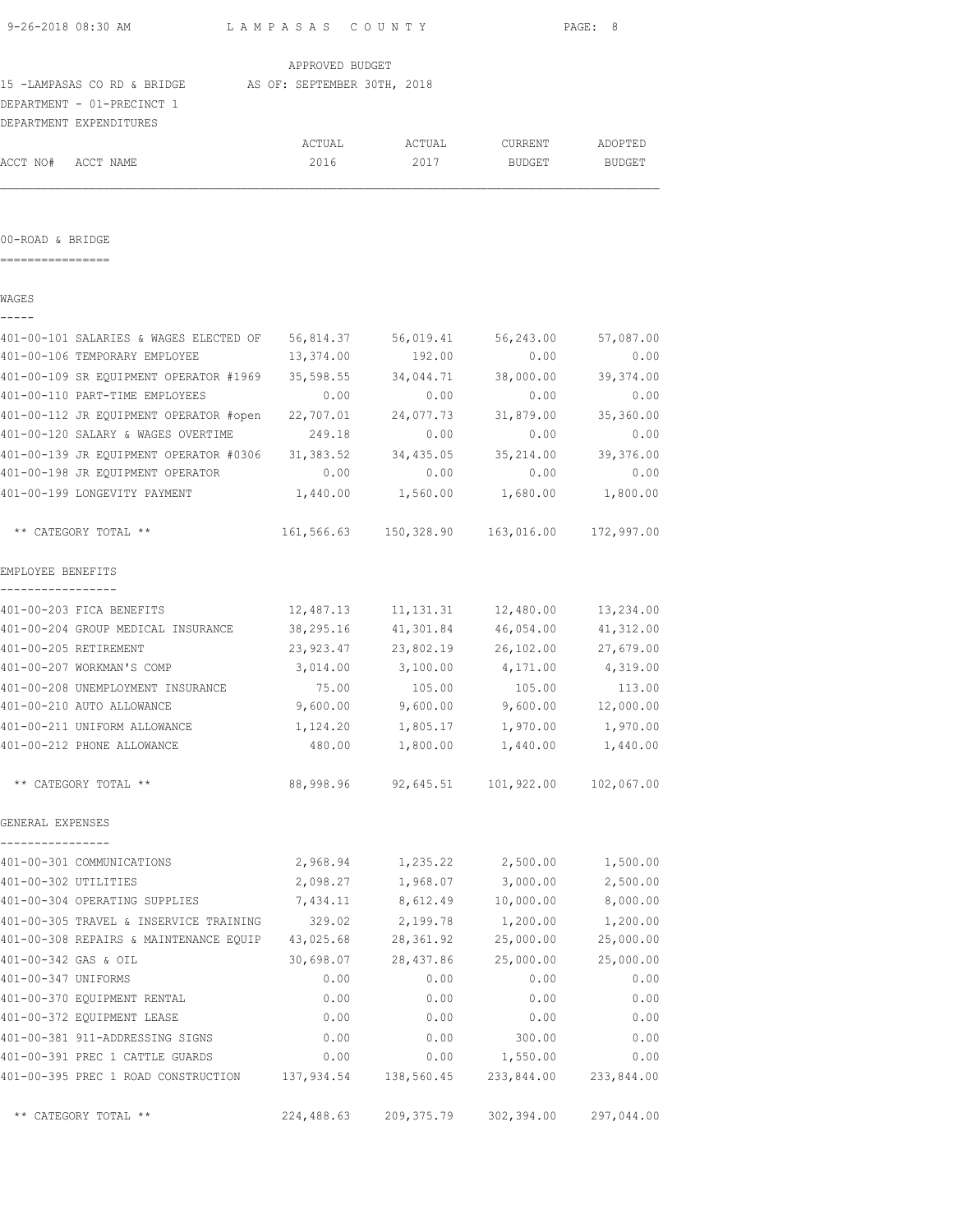|  | 9-26-2018 08:30 AM |  |
|--|--------------------|--|

## APPROVED BUDGET

### 15 -LAMPASAS CO RD & BRIDGE AS OF: SEPTEMBER 30TH, 2018

DEPARTMENT - 01-PRECINCT 1

| DEPARTMENT EXPENDITURES                                                        |      |             |                                                          |                 |
|--------------------------------------------------------------------------------|------|-------------|----------------------------------------------------------|-----------------|
| ACCT NO# ACCT NAME                                                             |      |             | ACTUAL ACTUAL CURRENT ADOPTED<br>2016 2017 BUDGET BUDGET |                 |
| CAPITAL OUTLAY                                                                 |      |             |                                                          |                 |
| --------------<br>401-00-402 OPERATING EQUIPMENT 78,355.75 16,200.00 0.00      |      |             |                                                          | 0.00            |
| ** CATEGORY TOTAL **                                                           |      |             | 78,355.75 16,200.00 0.00                                 | 0.00            |
| CAPITAL LEASE<br>-------------                                                 |      |             |                                                          |                 |
| 401-00-903 CAPITAL PURCHASES - PRINCIP 49,326.04 50,447.53 32,000.00 28,537.00 |      |             |                                                          |                 |
| $401-00-904$ CAPITAL PURCHASES - INTERES $2,268.03$ 1,147.14                   |      |             |                                                          | $0.00$ 3,750.00 |
| ** CATEGORY TOTAL **                                                           |      |             | 51,594.07 51,594.67 32,000.00 32,287.00                  |                 |
| ** SUB-DEPARTMENT TOTAL **                                                     |      |             | 605,004.04 520,144.87 599,332.00 604,395.00              |                 |
| $01-PCT$ #1<br>=========                                                       |      |             |                                                          |                 |
| GENERAL EXPENSES                                                               |      |             |                                                          |                 |
| ----------------<br>401-01-395 PREC 1 CONSTRUCTION-FEMA                        |      |             | $0.00$ 0.00 0.00                                         | 0.00            |
| ** CATEGORY TOTAL **                                                           |      | $0.00$ 0.00 | 0.00                                                     | 0.00            |
| ** SUB-DEPARTMENT TOTAL **                                                     | 0.00 |             | $0.00$ 0.00                                              | 0.00            |
| *** DEPARTMENT TOTAL ***                                                       |      |             | $605,004.04$ $520,144.87$ $599,332.00$ $604,395.00$      |                 |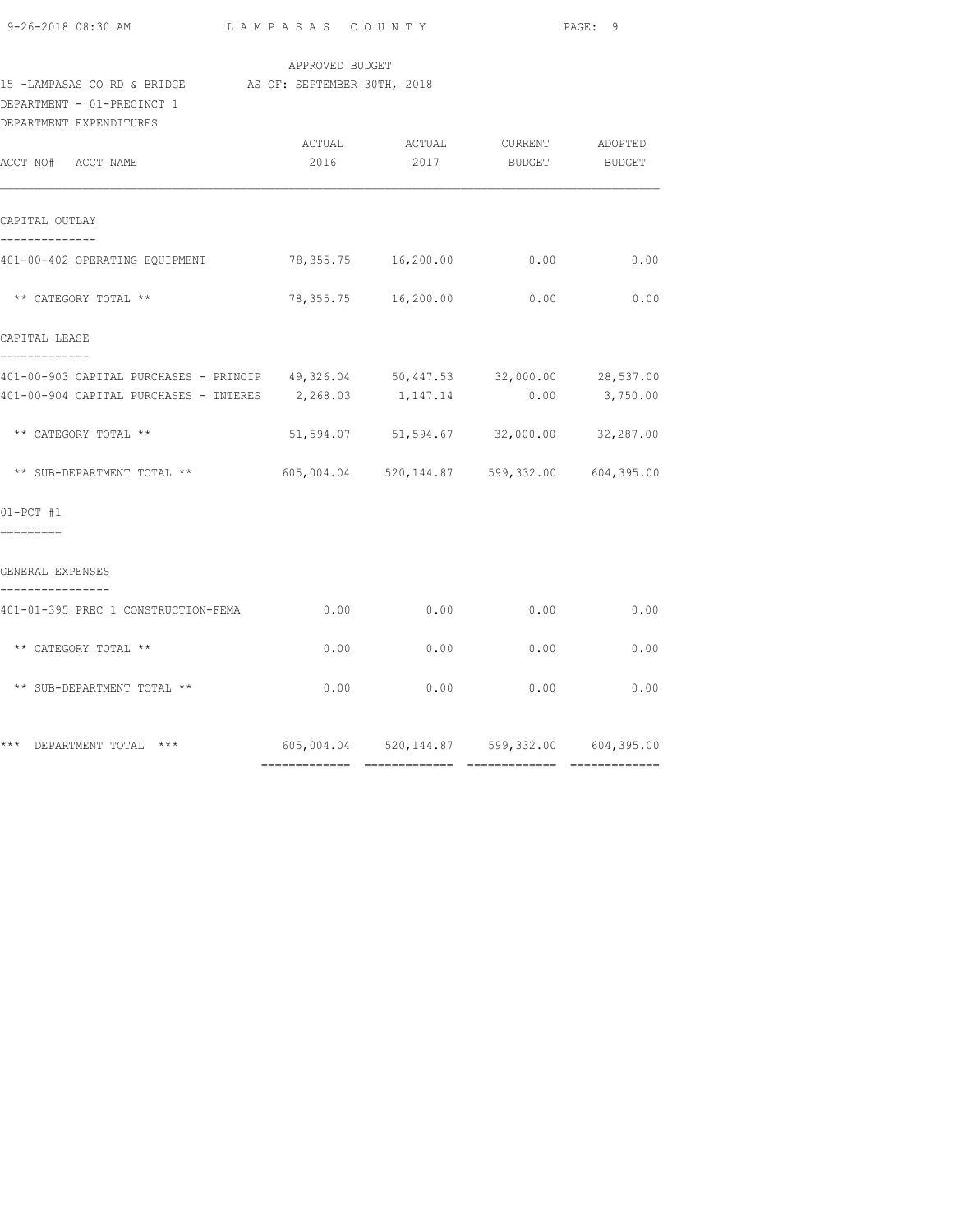|           |                          |                                                                                                                                                                  | PAGE: 10                                                                                                                                                                                                                                                                                                                                                                                                                                                                                                                                                                                                                                          |
|-----------|--------------------------|------------------------------------------------------------------------------------------------------------------------------------------------------------------|---------------------------------------------------------------------------------------------------------------------------------------------------------------------------------------------------------------------------------------------------------------------------------------------------------------------------------------------------------------------------------------------------------------------------------------------------------------------------------------------------------------------------------------------------------------------------------------------------------------------------------------------------|
|           |                          |                                                                                                                                                                  |                                                                                                                                                                                                                                                                                                                                                                                                                                                                                                                                                                                                                                                   |
|           |                          |                                                                                                                                                                  |                                                                                                                                                                                                                                                                                                                                                                                                                                                                                                                                                                                                                                                   |
|           |                          |                                                                                                                                                                  |                                                                                                                                                                                                                                                                                                                                                                                                                                                                                                                                                                                                                                                   |
|           |                          |                                                                                                                                                                  |                                                                                                                                                                                                                                                                                                                                                                                                                                                                                                                                                                                                                                                   |
| ACTUAL    | ACTUAL                   | CURRENT                                                                                                                                                          | ADOPTED                                                                                                                                                                                                                                                                                                                                                                                                                                                                                                                                                                                                                                           |
|           |                          |                                                                                                                                                                  | BUDGET                                                                                                                                                                                                                                                                                                                                                                                                                                                                                                                                                                                                                                            |
|           |                          |                                                                                                                                                                  |                                                                                                                                                                                                                                                                                                                                                                                                                                                                                                                                                                                                                                                   |
|           |                          |                                                                                                                                                                  |                                                                                                                                                                                                                                                                                                                                                                                                                                                                                                                                                                                                                                                   |
|           |                          |                                                                                                                                                                  |                                                                                                                                                                                                                                                                                                                                                                                                                                                                                                                                                                                                                                                   |
| 0.00      | 0.00                     |                                                                                                                                                                  | 0.00                                                                                                                                                                                                                                                                                                                                                                                                                                                                                                                                                                                                                                              |
|           |                          |                                                                                                                                                                  | 0.00                                                                                                                                                                                                                                                                                                                                                                                                                                                                                                                                                                                                                                              |
| 0.00      | 0.00                     |                                                                                                                                                                  | 0.00                                                                                                                                                                                                                                                                                                                                                                                                                                                                                                                                                                                                                                              |
|           |                          |                                                                                                                                                                  | 39,376.00                                                                                                                                                                                                                                                                                                                                                                                                                                                                                                                                                                                                                                         |
|           |                          |                                                                                                                                                                  | 41,715.00 45,876.00                                                                                                                                                                                                                                                                                                                                                                                                                                                                                                                                                                                                                               |
|           |                          |                                                                                                                                                                  |                                                                                                                                                                                                                                                                                                                                                                                                                                                                                                                                                                                                                                                   |
|           |                          |                                                                                                                                                                  |                                                                                                                                                                                                                                                                                                                                                                                                                                                                                                                                                                                                                                                   |
|           |                          |                                                                                                                                                                  |                                                                                                                                                                                                                                                                                                                                                                                                                                                                                                                                                                                                                                                   |
|           |                          |                                                                                                                                                                  |                                                                                                                                                                                                                                                                                                                                                                                                                                                                                                                                                                                                                                                   |
|           |                          |                                                                                                                                                                  | 14,683.00                                                                                                                                                                                                                                                                                                                                                                                                                                                                                                                                                                                                                                         |
|           |                          |                                                                                                                                                                  | 36,477.00                                                                                                                                                                                                                                                                                                                                                                                                                                                                                                                                                                                                                                         |
|           |                          |                                                                                                                                                                  | 30,710.00                                                                                                                                                                                                                                                                                                                                                                                                                                                                                                                                                                                                                                         |
| 3,152.00  |                          |                                                                                                                                                                  | 4,792.00                                                                                                                                                                                                                                                                                                                                                                                                                                                                                                                                                                                                                                          |
| 77.00     | 118.00                   | 123.00                                                                                                                                                           | 138.00                                                                                                                                                                                                                                                                                                                                                                                                                                                                                                                                                                                                                                            |
|           |                          |                                                                                                                                                                  | 9,600.00                                                                                                                                                                                                                                                                                                                                                                                                                                                                                                                                                                                                                                          |
| 772.20    |                          |                                                                                                                                                                  | 1,470.00                                                                                                                                                                                                                                                                                                                                                                                                                                                                                                                                                                                                                                          |
| 1,440.00  | 1,560.00                 | 1,440.00                                                                                                                                                         | 1,440.00                                                                                                                                                                                                                                                                                                                                                                                                                                                                                                                                                                                                                                          |
|           |                          |                                                                                                                                                                  | 99,310.00                                                                                                                                                                                                                                                                                                                                                                                                                                                                                                                                                                                                                                         |
|           |                          |                                                                                                                                                                  |                                                                                                                                                                                                                                                                                                                                                                                                                                                                                                                                                                                                                                                   |
| 0.00      | 0.00                     | 0.00                                                                                                                                                             | 0.00                                                                                                                                                                                                                                                                                                                                                                                                                                                                                                                                                                                                                                              |
| 1,443.23  |                          | 1,500.00                                                                                                                                                         | 1,500.00                                                                                                                                                                                                                                                                                                                                                                                                                                                                                                                                                                                                                                          |
| 12,836.15 | 8,992.11                 | 13,000.00                                                                                                                                                        | 13,000.00                                                                                                                                                                                                                                                                                                                                                                                                                                                                                                                                                                                                                                         |
| 530.10    | 705.70                   | 800.00                                                                                                                                                           | 800.00                                                                                                                                                                                                                                                                                                                                                                                                                                                                                                                                                                                                                                            |
| 30,109.77 | 18,559.91                | 7,500.00                                                                                                                                                         | 7,500.00                                                                                                                                                                                                                                                                                                                                                                                                                                                                                                                                                                                                                                          |
| 1,950.00  | 1,650.00                 | 0.00                                                                                                                                                             | 0.00                                                                                                                                                                                                                                                                                                                                                                                                                                                                                                                                                                                                                                              |
| 12,124.94 |                          | 12,000.00                                                                                                                                                        | 12,000.00                                                                                                                                                                                                                                                                                                                                                                                                                                                                                                                                                                                                                                         |
| 0.00      | 0.00                     | 0.00                                                                                                                                                             | 0.00                                                                                                                                                                                                                                                                                                                                                                                                                                                                                                                                                                                                                                              |
| 12,633.84 | 1,838.45                 | 500.00                                                                                                                                                           | 0.00                                                                                                                                                                                                                                                                                                                                                                                                                                                                                                                                                                                                                                              |
| 0.00      | 14,848.40                | 0.00                                                                                                                                                             | 0.00                                                                                                                                                                                                                                                                                                                                                                                                                                                                                                                                                                                                                                              |
| 0.00      | 0.00                     | 0.00                                                                                                                                                             | 0.00                                                                                                                                                                                                                                                                                                                                                                                                                                                                                                                                                                                                                                              |
| 0.00      | 0.00                     | 0.00                                                                                                                                                             | 0.00                                                                                                                                                                                                                                                                                                                                                                                                                                                                                                                                                                                                                                              |
|           | 2016<br>0.00<br>9,600.00 | LAMPASAS COUNTY<br>APPROVED BUDGET<br>15 -LAMPASAS CO RD & BRIDGE AS OF: SEPTEMBER 30TH, 2018<br>2017<br>0.00<br>14,873.44<br>27, 224.85<br>1,581.49<br>1,541.26 | BUDGET<br>402-00-101 SALARIES & WAGES ELECTED OF 56,311.37 56,019.41 56,243.00 57,087.00<br>0.00<br>0.00<br>0.00<br>402-00-112 JR EQUIPMENT OPERATOR #0129 33,193.11 33,958.08<br>35,214.00<br>402-00-138 SR EQUIPMENT OPERATOR #2340 37,242.80 41,098.33<br>402-00-139 JR EQUIPMENT OPERATOR #1993 36,174.75 38,353.92<br>39,918.00 44,079.00<br>$4,320.00$ $5,040.00$ $5,280.00$ $5,520.00$<br>167,242.03 174,469.74 178,370.00 191,938.00<br>13,333.30 13,930.50<br>13,645.00<br>16,782.42<br>18,004.00<br>28,679.87<br>28,539.00<br>3,243.00<br>4,560.00<br>$9,600.00$ $9,600.00$<br>1,470.00<br>70,472.79 75,495.28 77,381.00<br>14, 145. 91 |

402-00-392 PREC 2 CATTLE GUARDS 0.00 1,550.00 2,500.00 0.00 402-00-396 PREC 2 ROAD CONSTRUCTION 44,347.18 102,571.20 233,844.00 236,344.00

\*\* CATEGORY TOTAL \*\* 115,975.21 166,402.94 271,644.00 271,144.00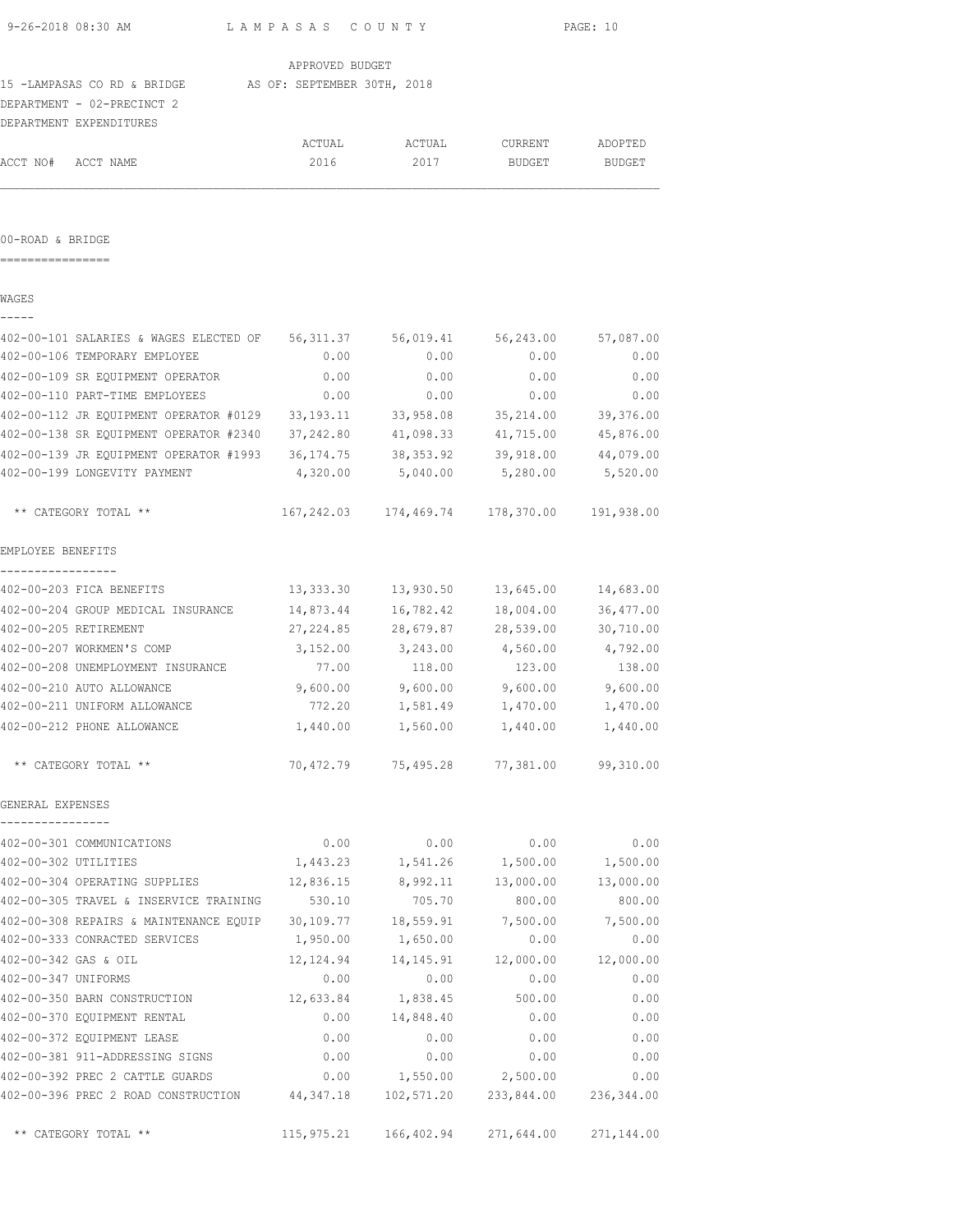|  | 9-26-2018 08:30 AM |  |
|--|--------------------|--|

## APPROVED BUDGET

# 15 -LAMPASAS CO RD & BRIDGE AS OF: SEPTEMBER 30TH, 2018

DEPARTMENT - 02-PRECINCT 2

| DEPARTMENT EXPENDITURES                                                        |      |      |                                             |               |
|--------------------------------------------------------------------------------|------|------|---------------------------------------------|---------------|
| ACCT NO# ACCT NAME                                                             | 2016 | 2017 | ACTUAL ACTUAL CURRENT ADOPTED               | BUDGET BUDGET |
|                                                                                |      |      |                                             |               |
| CAPITAL OUTLAY                                                                 |      |      |                                             |               |
| 402-00-402 OPERATING EOUIPMENT 165,172.01                                      |      | 0.00 | 0.00                                        | 0.00          |
| ** CATEGORY TOTAL **                                                           |      |      | 165,172.01 0.00 0.00 0.00                   |               |
| CAPITAL LEASE                                                                  |      |      |                                             |               |
| 402-00-903 CAPITAL PURCHASES - PRINCIP 33,519.80 51,108.26 17,443.00 31,204.00 |      |      |                                             |               |
| 402-00-904 CAPITAL PURCHASES - INTERES 1,354.20 3,473.80 2,266.00 4,029.00     |      |      |                                             |               |
| ** CATEGORY TOTAL **                                                           |      |      | 34,874.00 54,582.06 19,709.00 35,233.00     |               |
| ** SUB-DEPARTMENT TOTAL **                                                     |      |      | 553,736.04 470,950.02 547,104.00 597,625.00 |               |
| $02-PCT$ #2                                                                    |      |      |                                             |               |
| =========                                                                      |      |      |                                             |               |
| GENERAL EXPENSES                                                               |      |      |                                             |               |
| 402-02-396 PREC 2 CONSTRUCTION-FEMA                                            | 0.00 | 0.00 | 0.00                                        | 0.00          |
| ** CATEGORY TOTAL **                                                           | 0.00 | 0.00 | 0.00                                        | 0.00          |
| ** SUB-DEPARTMENT TOTAL **                                                     | 0.00 | 0.00 | 0.00                                        | 0.00          |
| *** DEPARTMENT TOTAL ***                                                       |      |      | 553,736.04 470,950.02 547,104.00 597,625.00 |               |
|                                                                                |      |      |                                             |               |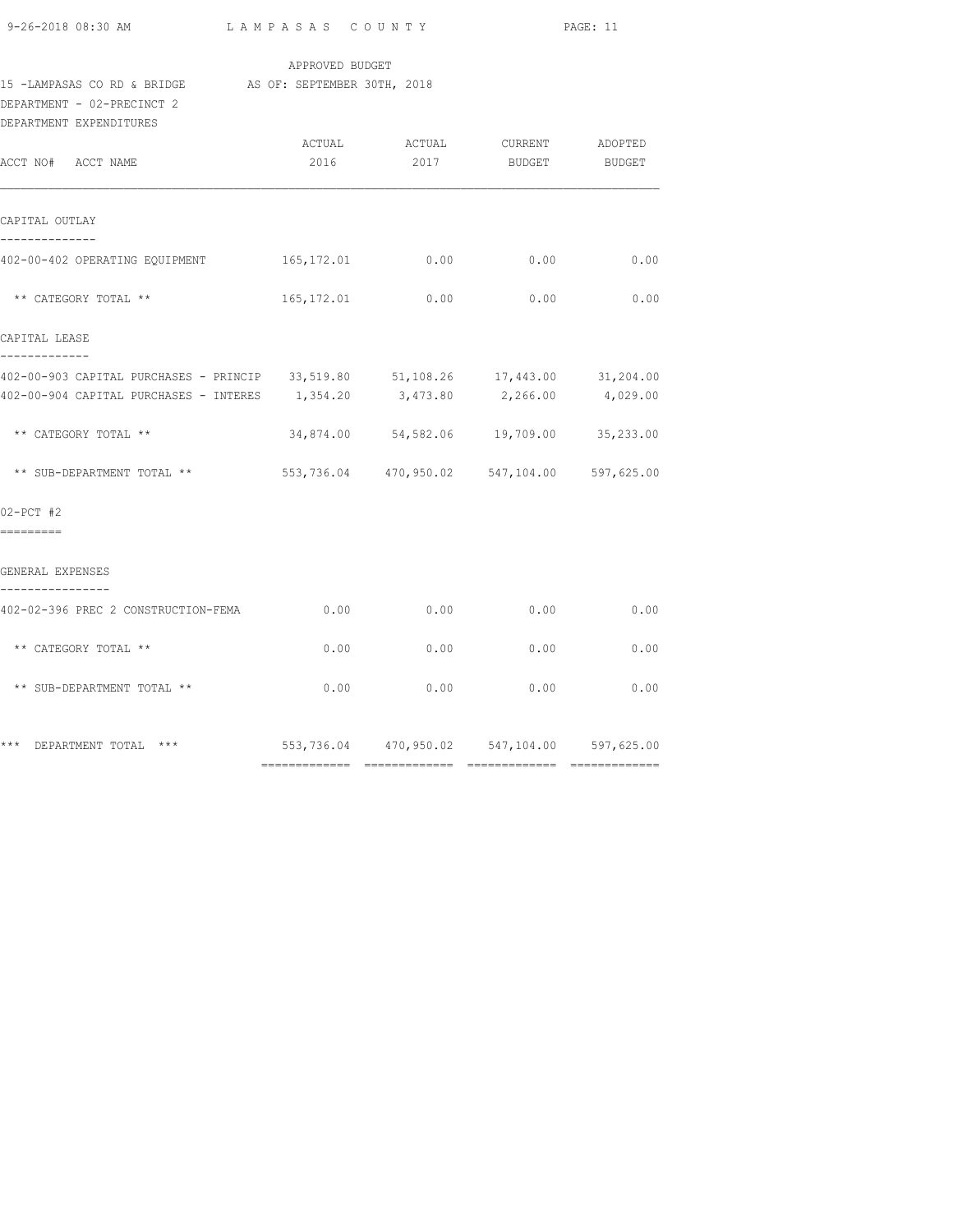|                                                     |                                    | PAGE: 12                                                                                                                                                                                               |                                                                                                 |  |  |
|-----------------------------------------------------|------------------------------------|--------------------------------------------------------------------------------------------------------------------------------------------------------------------------------------------------------|-------------------------------------------------------------------------------------------------|--|--|
|                                                     |                                    |                                                                                                                                                                                                        |                                                                                                 |  |  |
|                                                     |                                    |                                                                                                                                                                                                        |                                                                                                 |  |  |
|                                                     |                                    |                                                                                                                                                                                                        |                                                                                                 |  |  |
|                                                     |                                    |                                                                                                                                                                                                        |                                                                                                 |  |  |
| ACTUAL                                              | ACTUAL                             | CURRENT                                                                                                                                                                                                | ADOPTED                                                                                         |  |  |
| 2016                                                | 2017                               | BUDGET                                                                                                                                                                                                 | BUDGET                                                                                          |  |  |
|                                                     |                                    |                                                                                                                                                                                                        |                                                                                                 |  |  |
|                                                     |                                    |                                                                                                                                                                                                        |                                                                                                 |  |  |
|                                                     |                                    |                                                                                                                                                                                                        |                                                                                                 |  |  |
| 403-00-101 SALARIES & WAGES ELECTED OF              | 55,977.42                          | 56,243.00                                                                                                                                                                                              | 57,087.00                                                                                       |  |  |
| 2,700.00                                            | 3,735.00                           | 0.00                                                                                                                                                                                                   | 0.00                                                                                            |  |  |
| 403-00-109 SR EQUIPMENT OPERATOR #2438<br>39,318.74 | 37, 213.14                         | 36,800.00                                                                                                                                                                                              | 40,961.00                                                                                       |  |  |
| 0.00                                                | 0.00                               | 0.00                                                                                                                                                                                                   | 0.00                                                                                            |  |  |
| 403-00-112 JR EQUIPMENT OPERATOR #0929 33,193.12    |                                    | 32,358.00                                                                                                                                                                                              | 38,604.00                                                                                       |  |  |
| 403-00-139 JR EQUIPMENT OPERATOR #0850 37,170.04    |                                    | 39,919.00                                                                                                                                                                                              | 44,079.00                                                                                       |  |  |
| 3,120.00                                            | 3,360.00                           | 2,760.00                                                                                                                                                                                               | 3,000.00                                                                                        |  |  |
|                                                     |                                    |                                                                                                                                                                                                        | 183,731.00                                                                                      |  |  |
|                                                     |                                    |                                                                                                                                                                                                        |                                                                                                 |  |  |
|                                                     |                                    |                                                                                                                                                                                                        | 14,037.00                                                                                       |  |  |
|                                                     |                                    |                                                                                                                                                                                                        | 50, 553.00                                                                                      |  |  |
|                                                     |                                    | 26,899.00                                                                                                                                                                                              | 29,358.00                                                                                       |  |  |
|                                                     | 3,303.00                           | 4,381.00                                                                                                                                                                                               | 4,580.00                                                                                        |  |  |
| 85.00                                               | 116.00                             | 169.00                                                                                                                                                                                                 | 127.00                                                                                          |  |  |
| 9,600.00                                            | 9,600.00                           | 9,600.00                                                                                                                                                                                               | 9,600.00                                                                                        |  |  |
| 801.30                                              | 1,357.35                           | 1,000.00                                                                                                                                                                                               | 1,400.00                                                                                        |  |  |
| 960.00                                              | 960.00                             | 960.00                                                                                                                                                                                                 | 960.00                                                                                          |  |  |
|                                                     |                                    |                                                                                                                                                                                                        |                                                                                                 |  |  |
|                                                     |                                    |                                                                                                                                                                                                        |                                                                                                 |  |  |
| 601.59                                              | 117.22                             | 0.00                                                                                                                                                                                                   | 0.00                                                                                            |  |  |
| 2,472.34                                            | 2,623.63                           | 2,500.00                                                                                                                                                                                               | 2,500.00                                                                                        |  |  |
| 7,500.47                                            | 10,800.96                          | 8,500.00                                                                                                                                                                                               | 8,500.00                                                                                        |  |  |
| 403-00-305 TRAVEL & INSERVICE TRAINING<br>637.99    | 2,031.62                           | 1,500.00                                                                                                                                                                                               | 1,500.00                                                                                        |  |  |
| 403-00-308 REPAIRS & MAINTENANCE EQUIP<br>14,946.34 | 33, 274.96                         | 12,000.00                                                                                                                                                                                              | 15,000.00                                                                                       |  |  |
| 0.00                                                | 0.00                               | 0.00                                                                                                                                                                                                   | 0.00                                                                                            |  |  |
| 16,375.88                                           | 20,795.71                          | 18,000.00                                                                                                                                                                                              | 18,000.00                                                                                       |  |  |
| 0.00                                                | 0.00                               | 0.00                                                                                                                                                                                                   | 0.00                                                                                            |  |  |
| 38,972.91                                           | 4,156.46                           | 0.00                                                                                                                                                                                                   | 0.00                                                                                            |  |  |
| 0.00                                                | 16,282.99                          | 20,000.00                                                                                                                                                                                              | 20,000.00                                                                                       |  |  |
| 965.05                                              | 737.00                             | 1,500.00                                                                                                                                                                                               | 0.00                                                                                            |  |  |
|                                                     | 41,006.40<br>27,447.43<br>3,210.00 | LAMPASAS COUNTY<br>APPROVED BUDGET<br>15 -LAMPASAS CO RD & BRIDGE AS OF: SEPTEMBER 30TH, 2018<br>57,473.37<br>36,582.32<br>39,431.15<br>172,975.27<br>12,719.13<br>13,082.91<br>42,082.83<br>28,063.37 | 168,080.00<br>176,299.03<br>12,858.00<br>48,154.00<br>95,829.26 98,565.46 104,021.00 110,615.00 |  |  |

403-00-393 PREC 3 CATTLE GUARDS 0.00 0.00 1,000.00 370.00 403-00-397 PREC 3 ROAD CONSTRUCTION 152,546.27 103,163.06 233,844.00 233,844.00

\*\* CATEGORY TOTAL \*\* 235,018.84 193,983.61 298,844.00 299,714.00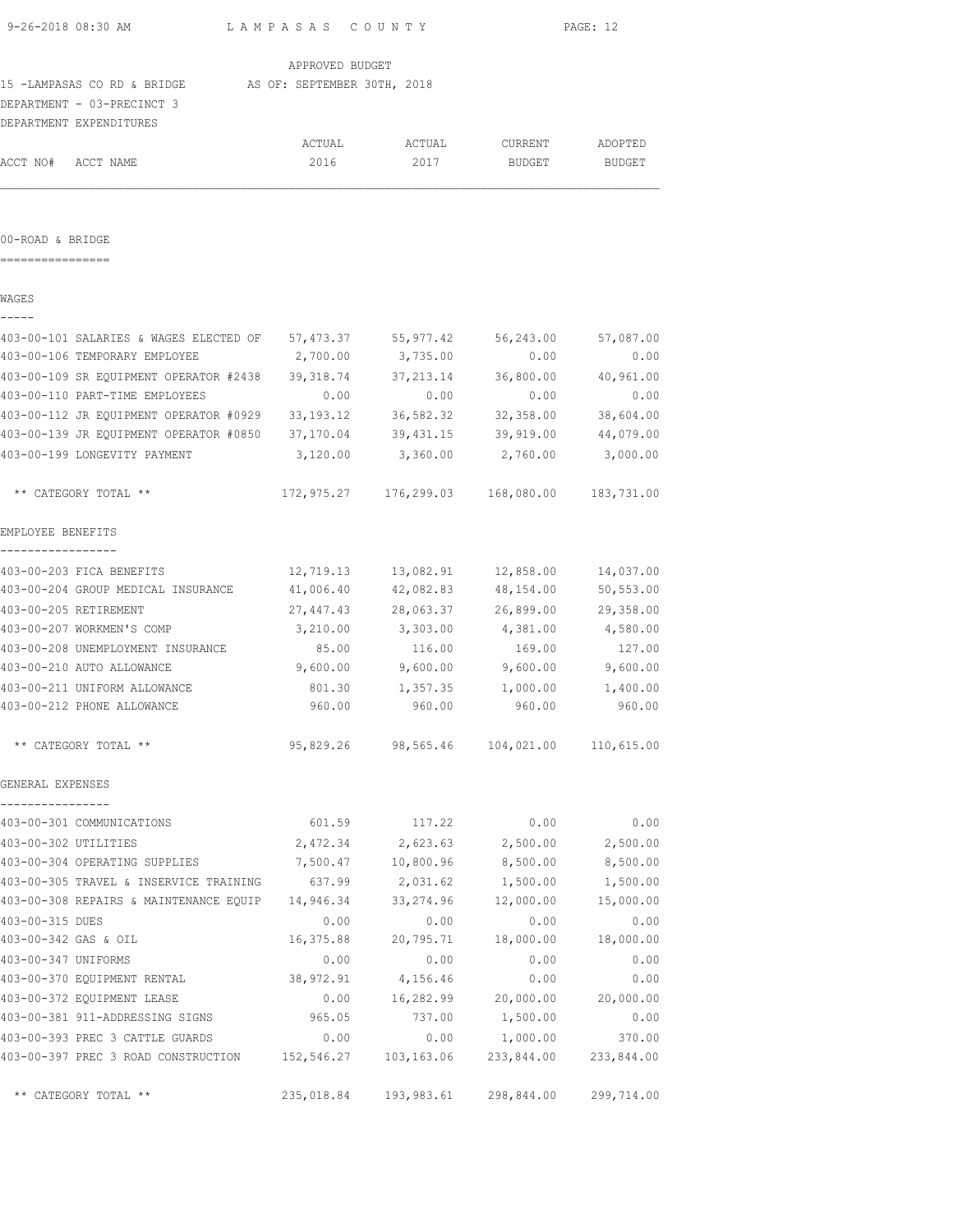|  |  | 9-26-2018 08:30 AM |  |
|--|--|--------------------|--|
|  |  |                    |  |

## APPROVED BUDGET

# 15 -LAMPASAS CO RD & BRIDGE AS OF: SEPTEMBER 30TH, 2018

DEPARTMENT - 03-PRECINCT 3

| DEPARTMENT EXPENDITURES                                                                                       |      |                     |                                                           |              |
|---------------------------------------------------------------------------------------------------------------|------|---------------------|-----------------------------------------------------------|--------------|
| ACCT NO# ACCT NAME                                                                                            |      |                     | ACTUAL ACTUAL CURRENT ADOPTED<br>2016  2017 BUDGET BUDGET |              |
| CAPITAL OUTLAY                                                                                                |      |                     |                                                           |              |
| .<br>403-00-402 OPERATING EQUIPMENT                                                                           |      | $0.00$ 0.00         | 0.00                                                      | 0.00         |
| ** CATEGORY TOTAL **                                                                                          | 0.00 | 0.00                | 0.00                                                      | 0.00         |
| CAPITAL LEASE<br>_____________                                                                                |      |                     |                                                           |              |
| 403-00-903 CAPITAL PURCHASES - PRINCIP 33,519.80 34,190.20<br>403-00-904 CAPITAL PURCHASES - INTERES 1,354.20 |      | 683.80              | 0.00<br>0.00                                              | 0.00<br>0.00 |
| ** CATEGORY TOTAL **                                                                                          |      | 34,874.00 34,874.00 | 0.00                                                      | 0.00         |
| ** SUB-DEPARTMENT TOTAL **                                                                                    |      |                     | 538,697.37   503,722.10   570,945.00   594,060.00         |              |
| 03-PCT #3<br>----------                                                                                       |      |                     |                                                           |              |
| GENERAL EXPENSES                                                                                              |      |                     |                                                           |              |
| ----------------<br>403-03-397 PREC 3 CONSTRUCTION-FEMA                                                       | 0.00 | 0.00                | 0.00                                                      | 0.00         |
| ** CATEGORY TOTAL **                                                                                          | 0.00 | 0.00                | 0.00                                                      | 0.00         |
| ** SUB-DEPARTMENT TOTAL **                                                                                    | 0.00 | 0.00                | 0.00                                                      | 0.00         |
| *** DEPARTMENT TOTAL ***                                                                                      |      |                     | 538,697.37 503,722.10 570,945.00 594,060.00               |              |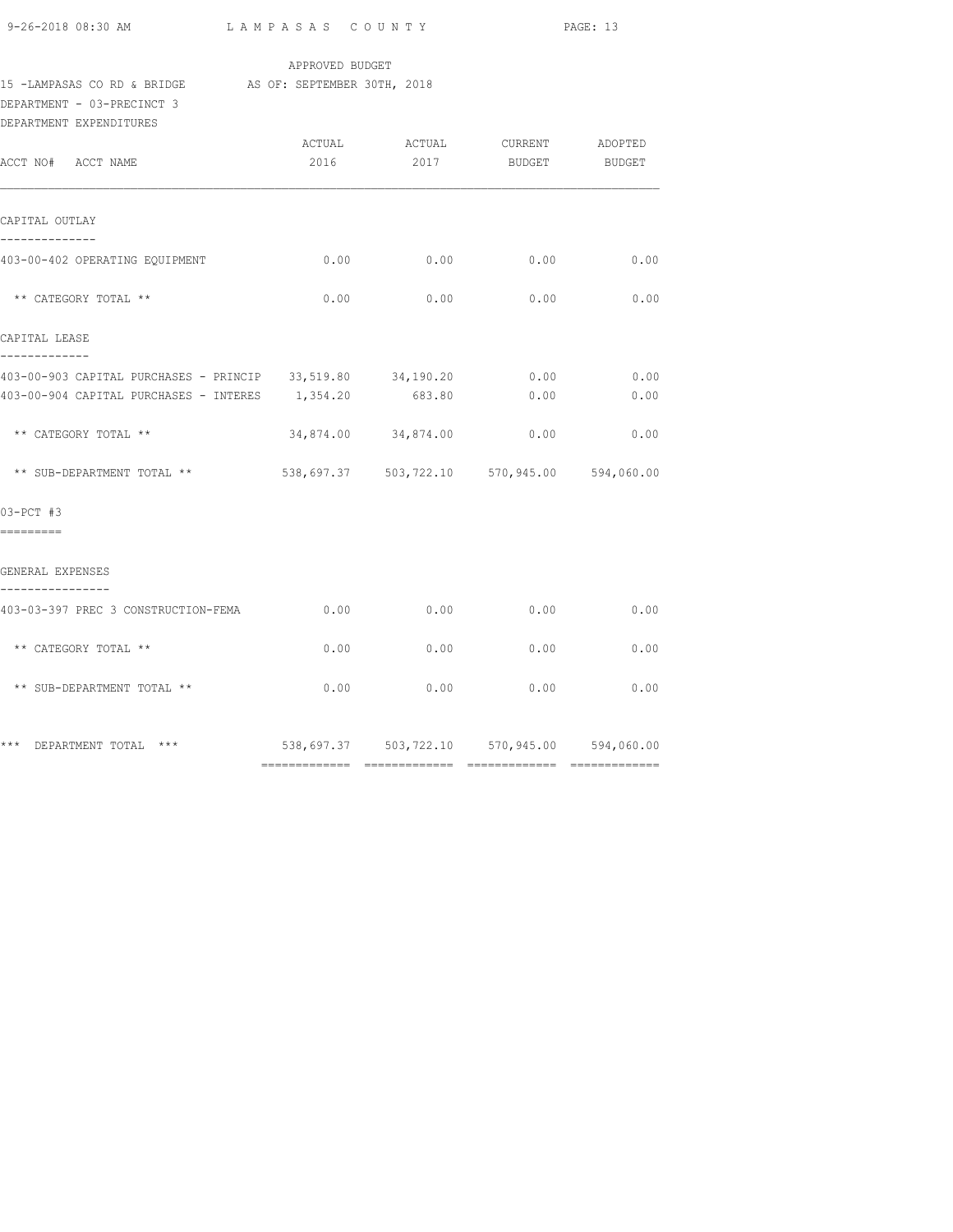| 9-26-2018 08:30 AM    | LAMPASAS COUNTY                                                            |                 |                                          |           | PAGE: 14          |
|-----------------------|----------------------------------------------------------------------------|-----------------|------------------------------------------|-----------|-------------------|
|                       |                                                                            | APPROVED BUDGET |                                          |           |                   |
|                       | 15 -LAMPASAS CO RD & BRIDGE AS OF: SEPTEMBER 30TH, 2018                    |                 |                                          |           |                   |
|                       | DEPARTMENT - 04-PRECINCT 4                                                 |                 |                                          |           |                   |
|                       | DEPARTMENT EXPENDITURES                                                    |                 |                                          |           |                   |
|                       |                                                                            | ACTUAL          | ACTUAL                                   | CURRENT   | ADOPTED           |
| ACCT NO# ACCT NAME    |                                                                            | 2016            | 2017                                     | BUDGET    | BUDGET            |
| 00-ROAD & BRIDGE      |                                                                            |                 |                                          |           |                   |
|                       |                                                                            |                 |                                          |           |                   |
| WAGES                 |                                                                            |                 |                                          |           |                   |
|                       | 404-00-101 SALARIES & WAGES ELECTED OF                                     |                 | 56,282.37 56,019.41                      | 56,243.00 | 57,087.00         |
|                       | 404-00-106 TEMPORARY EMPLOYEE                                              | 0.00            | 0.00                                     | 0.00      | 0.00              |
|                       | 404-00-109 SR EQUIPMENT OPERATOR #2880                                     | 36,158.11       | 42,154.60                                | 41,714.00 | 45,876.00         |
|                       | 404-00-110 PART-TIME EMPLOYEES                                             | 0.00            | 0.00                                     | 0.00      | 0.00              |
|                       | 404-00-112 JR EQUIPMENT OPERATOR #3478                                     | 33,372.67       | 34,309.18                                | 35,214.00 | 39,376.00         |
|                       | 404-00-139 JR EQUIPMENT OPERATOR #1944 31,431.16 18,984.72                 |                 |                                          | 32,023.00 | 36,400.00         |
|                       | 404-00-198 JR EQUIPMENT OPERATOR                                           | 0.00            | 0.00                                     | 0.00      | 0.00              |
|                       | 404-00-199 LONGEVITY PAYMENT                                               | 2,280.00        | 2,520.00 2,760.00                        |           | 3,000.00          |
|                       | ** CATEGORY TOTAL **                                                       |                 |                                          |           | 181,739.00        |
| EMPLOYEE BENEFITS     |                                                                            |                 |                                          |           |                   |
|                       | 404-00-203 FICA BENEFITS                                                   |                 | 12,732.77    12,345.29    12,849.00      |           | 13,903.00         |
|                       | 404-00-204 GROUP MEDICAL INSURANCE                                         |                 | 29,450.24 29,571.48 41,146.00            |           | 48,350.00         |
| 404-00-205 RETIREMENT |                                                                            |                 | 26,071.45 25,478.44 26,871.00 29,078.00  |           |                   |
|                       | 404-00-207 WORKMEN'S COMP                                                  |                 | 2,955.00 3,013.00 4,293.00 4,537.00      |           |                   |
|                       | 404-00-208 UNEMPLOYMENT INSURANCE                                          | 73.00           | 107.00                                   | 113.00    | 126.00            |
|                       | 404-00-210 AUTO ALLOWANCE                                                  | 9,600.00        | $9,600.00$ $9,600.00$                    |           | 12,000.00         |
|                       | 404-00-211 UNIFORM ALLOWANCE                                               | 806.00          | 1,201.71                                 |           | 1,720.00 1,720.00 |
|                       | 404-00-212 PHONE ALLOWANCE                                                 |                 | 1,920.00 1,760.00                        | 960.00    | 960.00            |
|                       | ** CATEGORY TOTAL **                                                       |                 | 83,608.46 83,076.92 97,552.00 110,674.00 |           |                   |
| GENERAL EXPENSES      |                                                                            |                 |                                          |           |                   |
|                       | 404-00-301 COMMUNICATIONS                                                  | 216.63          | 0.00                                     | 1,000.00  | 0.00              |
| 404-00-302 UTILITIES  |                                                                            |                 | 1, 114.23 2, 089.36 1, 500.00 1, 500.00  |           |                   |
|                       | 404-00-304 OPERATING SUPPLIES $15,683.78$ $5,216.80$ $8,000.00$ $8,000.00$ |                 |                                          |           |                   |
|                       | 404-00-305 TRAVEL & INSERVICE TRAINING 646.10                              |                 | 705.70                                   | 900.00    | 900.00            |
|                       | 404-00-308 REPAIRS & MAINTENANCE EQUIP 33,949.52 35,715.50                 |                 |                                          | 20,000.00 | 20,000.00         |
|                       | 404-00-333 CONTRACTED SERVICE                                              | 0.00            | 0.00                                     | 0.00      | 0.00              |
| 404-00-342 GAS & OIL  |                                                                            |                 | 15, 181. 71 21, 875. 33                  | 15,000.00 | 20,000.00         |
| 404-00-347 UNIFORMS   |                                                                            | 0.00            | 0.00                                     | 0.00      | 0.00              |
|                       | 404-00-350 BARN CONSTRUCTION                                               | 0.00            | 0.00                                     | 0.00      | 0.00              |
|                       | 404-00-370 EQUIPMENT RENTAL                                                | 0.00            | 51,024.68                                | 0.00      | 0.00              |
|                       | 404-00-372 EQUIPMENT LEASE                                                 | 0.00            | 0.00                                     | 0.00      | 0.00              |
|                       | 404-00-381 911-ADDRESSING SIGNS                                            | 0.00            | 0.00                                     | 0.00      | 0.00              |
|                       | 404-00-394 PREC 4 CATTLE GUARDS                                            | 0.00            | 0.00                                     | 0.00      | 0.00              |
|                       | 404-00-398 PREC 4 ROAD CONSTRUCTION 82,889.23 160,874.66 233,844.00        |                 |                                          |           | 233,844.00        |
|                       |                                                                            |                 |                                          |           |                   |

\*\* CATEGORY TOTAL \*\* 149,681.20 277,502.03 280,244.00 284,244.00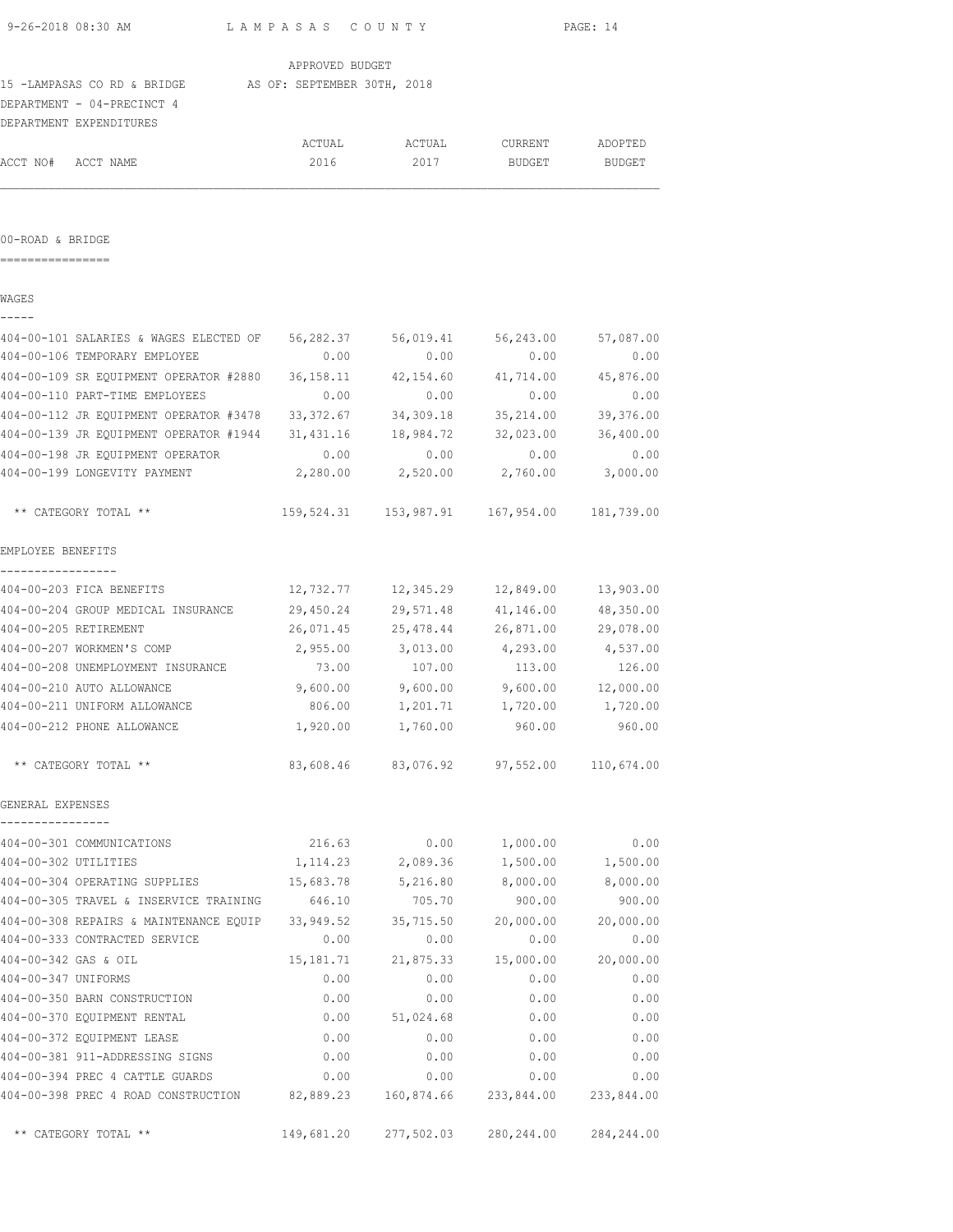|                                                                                       | APPROVED BUDGET |                                    |      |
|---------------------------------------------------------------------------------------|-----------------|------------------------------------|------|
| 15 -LAMPASAS CO RD & BRIDGE AS OF: SEPTEMBER 30TH, 2018<br>DEPARTMENT - 04-PRECINCT 4 |                 |                                    |      |
| DEPARTMENT EXPENDITURES                                                               |                 |                                    |      |
| ACCT NO# ACCT NAME                                                                    |                 | 2016 2017 BUDGET BUDGET            |      |
| CAPITAL OUTLAY                                                                        |                 |                                    |      |
| 404-00-402 OPERATING EQUIPMENT 49,998.38 0.00 81,397.00 57,106.00                     |                 |                                    |      |
| ** CATEGORY TOTAL **                                                                  |                 | 49,998.38 0.00 81,397.00 57,106.00 |      |
| CAPITAL LEASE                                                                         |                 |                                    |      |
| 404-00-903 CAPITAL PURCHASES - PRINCIP 77,542.80 79,445.69 0.00 0.00 0.00             |                 |                                    |      |
| 404-00-904 CAPITAL PURCHASES - INTERES 3,854.20 1,950.96 0.00                         |                 |                                    | 0.00 |
| ** CATEGORY TOTAL **                                                                  |                 | 81,397.00 81,396.65 0.00           | 0.00 |
| ** SUB-DEPARTMENT TOTAL ** 524,209.35 595,963.51 627,147.00 633,763.00                |                 |                                    |      |

04-PCT #4

=========

## GENERAL EXPENSES

| 404-04-398 PREC 4 CONSTRUCTION-FEMA | 0.00       | 0.00       | 0.00       | 0.00       |
|-------------------------------------|------------|------------|------------|------------|
| ** CATEGORY TOTAL **                | 0.00       | 0.00       | 0.00       | 0.00       |
| ** SUB-DEPARTMENT TOTAL **          | 0.00       | 0.00       | 0.00       | 0.00       |
| $***$<br>$***$<br>DEPARTMENT TOTAL  | 524,209.35 | 595,963.51 | 627,147.00 | 633,763.00 |

============= ============= ============= =============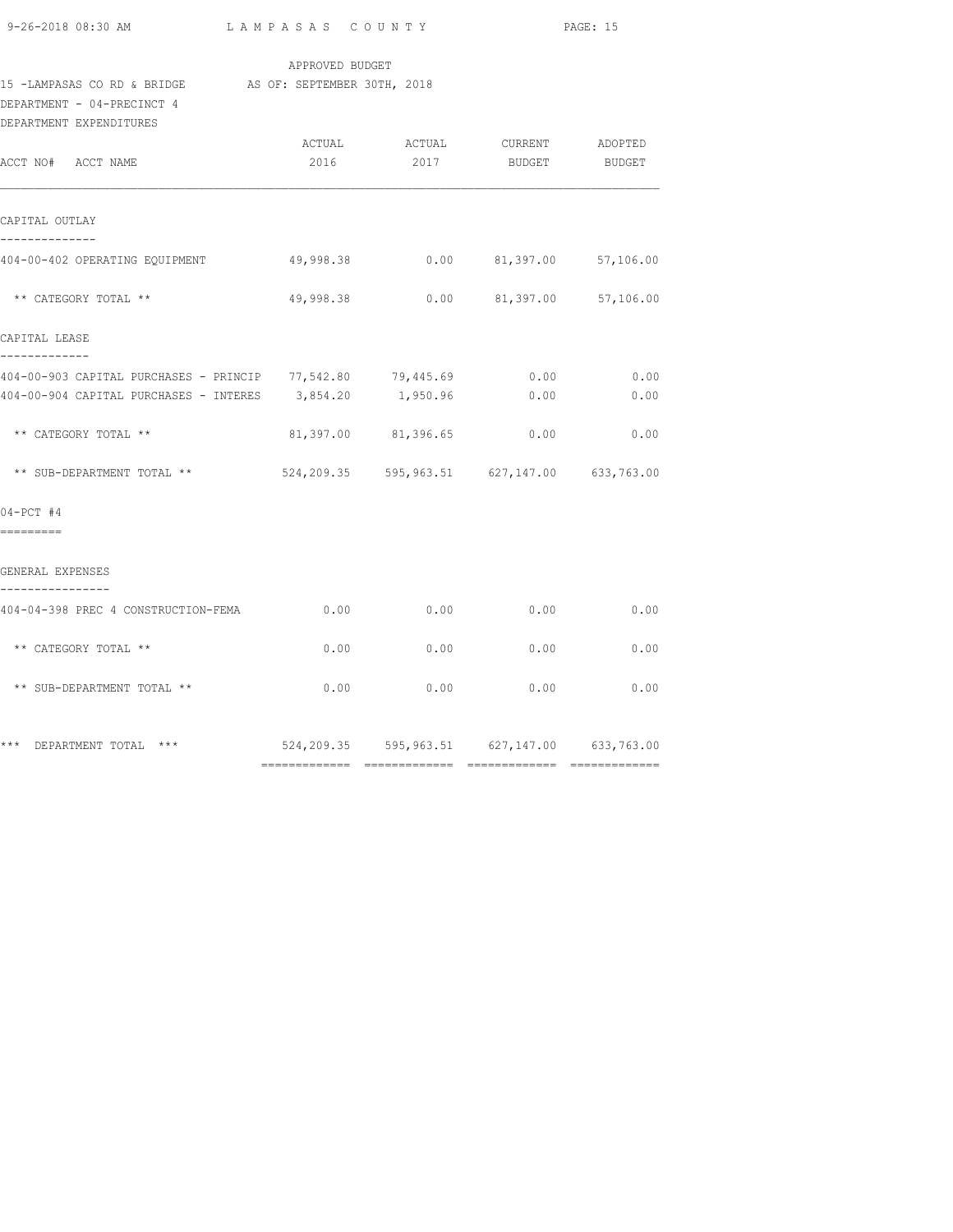| 9-26-2018 08:30 AM<br>LAMPASAS COUNTY                                              |                 | PAGE: 16                                |               |      |
|------------------------------------------------------------------------------------|-----------------|-----------------------------------------|---------------|------|
|                                                                                    | APPROVED BUDGET |                                         |               |      |
| 15 -LAMPASAS CO RD & BRIDGE AS OF: SEPTEMBER 30TH, 2018                            |                 |                                         |               |      |
| DEPARTMENT - 05-ROAD & BRIDGE                                                      |                 |                                         |               |      |
| DEPARTMENT EXPENDITURES                                                            |                 |                                         |               |      |
|                                                                                    |                 |                                         |               |      |
| ACCT NO# ACCT NAME                                                                 | 2016            | 2017                                    | BUDGET BUDGET |      |
|                                                                                    |                 |                                         |               |      |
| 00-ROAD & BRIDGE                                                                   |                 |                                         |               |      |
| ================                                                                   |                 |                                         |               |      |
| WAGES<br>-----                                                                     |                 |                                         |               |      |
| 405-00-106 TEMPORARY EMPLOYEE                                                      | 0.00            | 0.00                                    | 0.00          | 0.00 |
| 405-00-110 PART-TIME EMPLOYEES                                                     | 0.00            | 0.00                                    | 0.00          | 0.00 |
|                                                                                    |                 |                                         |               |      |
| ** CATEGORY TOTAL **                                                               | 0.00            | 0.00                                    | 0.00          | 0.00 |
| EMPLOYEE BENEFITS                                                                  |                 |                                         |               |      |
| -----------------                                                                  |                 |                                         |               |      |
| 405-00-203 FICA BENEFITS                                                           | 0.00            | 0.00                                    | 0.00          | 0.00 |
| 405-00-205 RETIREMENT                                                              | 0.00            | 0.00                                    | 0.00          | 0.00 |
| 405-00-207 WORKMEN'S COMP                                                          | 0.00            | 0.00                                    | 0.00          | 0.00 |
| 405-00-208 UNEMPLOYMENT INSURANCE                                                  | 0.00            | 0.00                                    | 0.00          | 0.00 |
| ** CATEGORY TOTAL **                                                               | 0.00            | 0.00                                    | 0.00          | 0.00 |
| GENERAL EXPENSES<br>----------------                                               |                 |                                         |               |      |
| 405-00-304 OPERATING SUPPLIES                                                      |                 | $0.00$ 330.98                           | 0.00          | 0.00 |
| 405-00-305 TRAVEL & INSERVICE TRAINING 188.96                                      |                 | 44.90                                   | 0.00          | 0.00 |
| 405-00-307 INSURANCE & BONDS                                                       | 0.00            | 0.00                                    | 0.00          | 0.00 |
| 405-00-308 REPAIRS & MAINTENANCE EQUIP  23,648.90  14,000.13  20,000.00  20,000.00 |                 |                                         |               |      |
| 405-00-328 CONTINGENCY                                                             | 0.00            | 0.00                                    | 0.00          | 0.00 |
| 405-00-331 PAYING AGENT FEES                                                       | 0.00            | 0.00                                    | 0.00          | 0.00 |
| 405-00-333 CONTRACTED SERVICES-LCAD                                                | 0.00            | 0.00                                    | 0.00          | 0.00 |
| 405-00-356 ADMINISTRATIVE COST                                                     | 0.00            | 0.00                                    | 0.00          | 0.00 |
| 405-00-372 EQUIPMENT LEASE                                                         | 0.00            | 0.00                                    | 0.00          | 0.00 |
| 405-00-374 GRANT MATCH - SIGNS                                                     | 0.00            | 0.00                                    | 0.00          | 0.00 |
| 405-00-375 BANK CHARGES                                                            | 2.00            | 0.00                                    | 0.00          | 0.00 |
| 405-00-389 MISCELLANEOUS EXPENSE                                                   | 0.00            | 400.00                                  | 0.00          | 0.00 |
| ** CATEGORY TOTAL **                                                               |                 | 23,839.86 14,776.01 20,000.00 20,000.00 |               |      |
| CAPITAL OUTLAY                                                                     |                 |                                         |               |      |
| 405-00-402 OPERATING EQUIPMENT                                                     | 0.00            | 0.00                                    | 0.00          | 0.00 |
| ** CATEGORY TOTAL **                                                               | 0.00            | 0.00                                    | 0.00          | 0.00 |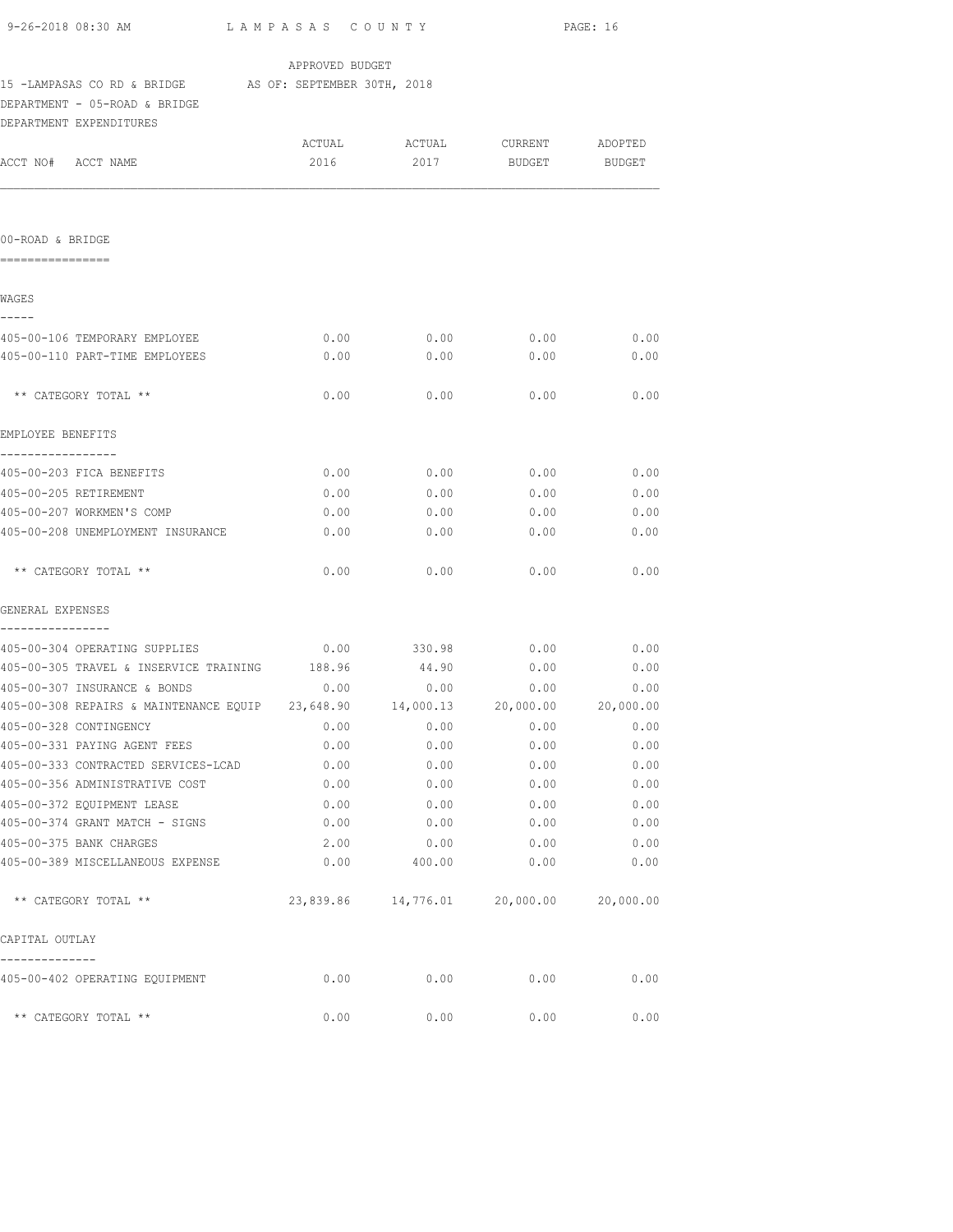| 9-26-2018 08:30 AM |  |  |  |  |  |  |
|--------------------|--|--|--|--|--|--|

9-26-2018 08:30 AM L A M P A S A S C O U N T Y PAGE: 17

### APPROVED BUDGET

### 15 -LAMPASAS CO RD & BRIDGE AS OF: SEPTEMBER 30TH, 2018

DEPARTMENT - 05-ROAD & BRIDGE

| DEPARTMENT EXPENDITURES                                                             |                |                                         |        |                   |
|-------------------------------------------------------------------------------------|----------------|-----------------------------------------|--------|-------------------|
| ACCT NO# ACCT NAME                                                                  | 2016           | ACTUAL ACTUAL CURRENT<br>2017           | BUDGET | ADOPTED<br>BUDGET |
|                                                                                     |                |                                         |        |                   |
| 405-00-500 OPERATING TRANSFERS-OUT 21,000.00 21,000.00 21,000.00 29,337.00          |                |                                         |        |                   |
| ** CATEGORY TOTAL **                                                                |                | 21,000.00 21,000.00 21,000.00 29,337.00 |        |                   |
| CAPITAL LEASE                                                                       |                |                                         |        |                   |
| 405-00-903 CAPITAL PURCHAESS - PRINCIP 48,585.17 49,896.97 0.00                     |                |                                         |        | 0.00              |
| 405-00-904 CAPITAL PURCHASES - INTERES 2,659.02 1,347.22                            |                |                                         | 0.00   | 0.00              |
| ** CATEGORY TOTAL **                                                                |                | 51, 244.19 51, 244.19                   | 0.00   | 0.00              |
| ** SUB-DEPARTMENT TOTAL **                                                          |                | 96,084.05 87,020.20 41,000.00 49,337.00 |        |                   |
| ***<br>DEPARTMENT TOTAL ***                                                         |                | 96,084.05 87,020.20 41,000.00 49,337.00 |        |                   |
|                                                                                     |                |                                         |        |                   |
| *** FUND TOTAL EXPENDITURES *** 2,317,730.85 2,177,800.70 2,385,528.00 2,479,180.00 | -------------- |                                         |        |                   |

\*\*\* END OF REPORT \*\*\*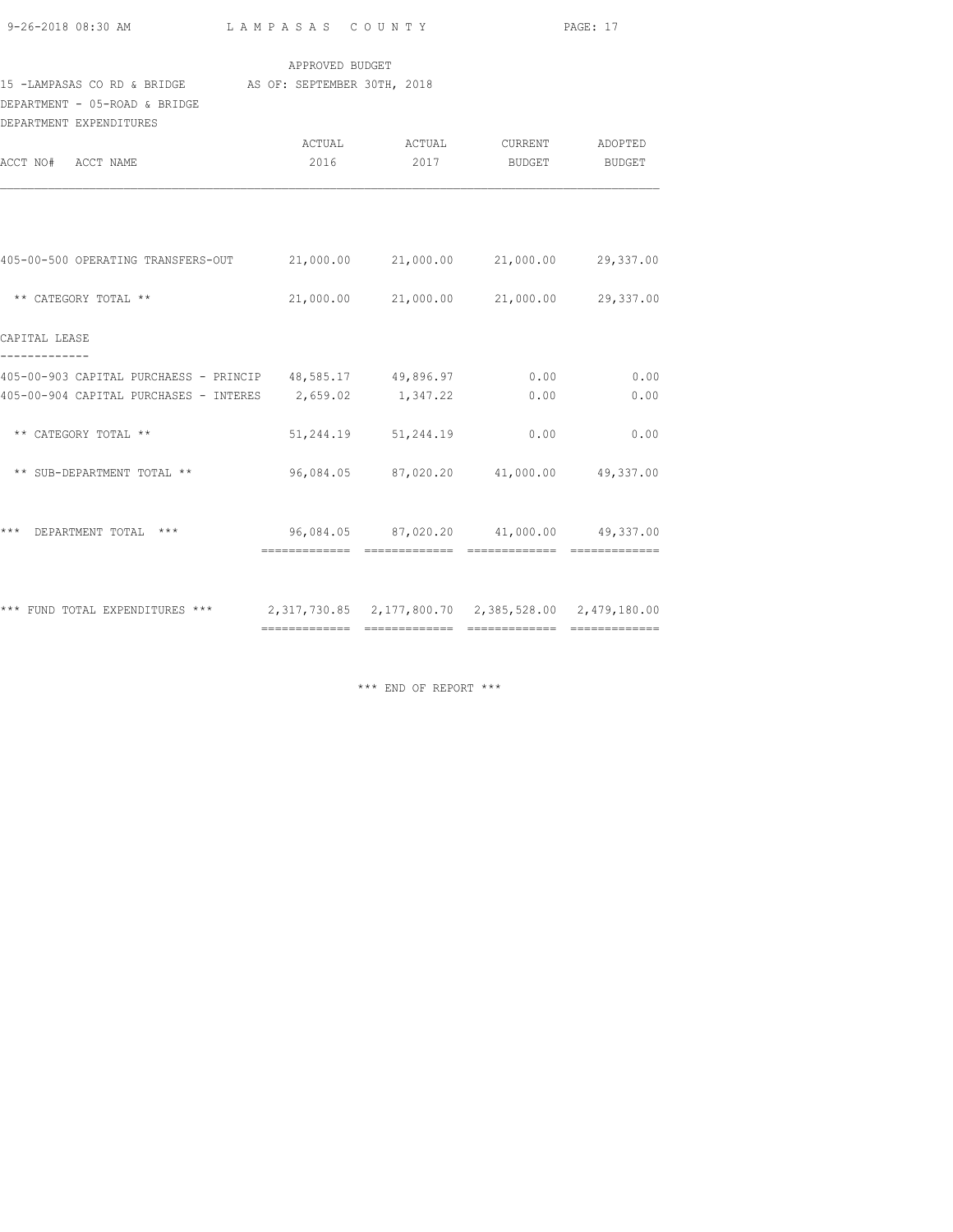| 9-26-2018 08:31 AM |  |
|--------------------|--|

## APPROVED BUDGET 16 -LAMPASAS CO F M & L R AS OF: SEPTEMBER 30TH, 2018 FINANCIAL SUMMARY

| ACCT NO# ACCT NAME                                            | 2016 2017 BUDGET BUDGET |      |
|---------------------------------------------------------------|-------------------------|------|
| REVENUE SUMMARY                                               |                         |      |
| 00 F M & L R REVENUE                                          | 626.78 1,495.07 0.00    | 0.00 |
| *** TOTAL REVENUE ***                                         | 626.78 1,495.07 0.00    | 0.00 |
| EXPENDITURE SUMMARY                                           |                         |      |
| 01 F M & L R EXPENDITURE                                      | $0.00$ 0.00 0.00        | 0.00 |
| *** TOTAL EXPENDITURES ***                                    | $0.00$ 0.00 0.00 0.00   |      |
| REVENUES OVER/(UNDER) EXPENDITURES 626.78 1,495.07 0.00 00 00 |                         |      |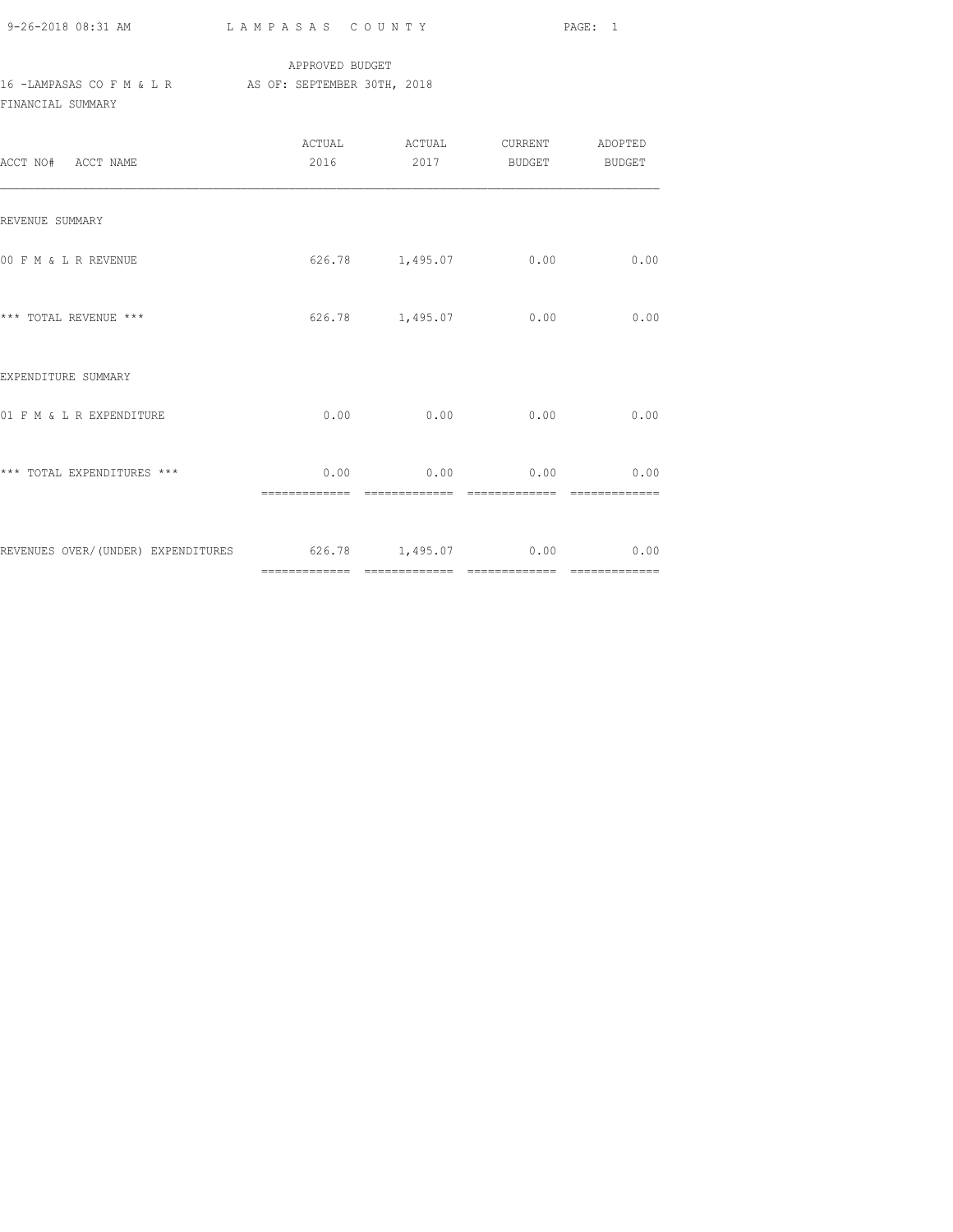### 16 -LAMPASAS CO F M & L R AS OF: SEPTEMBER 30TH, 2018

DEPARTMENT - 00 F M & L R REVENUE

| DEPARTMENT REVENUES |                                        |        |          |         |                        |
|---------------------|----------------------------------------|--------|----------|---------|------------------------|
|                     |                                        | ACTUAL | ACTUAL   | CURRENT | ADOPTED                |
| ACCT NO#            | ACCT NAME                              | 2016   | 2017     | BUDGET  | <b>BUDGET</b>          |
|                     |                                        |        |          |         |                        |
|                     | 100-00-010 CURRENT AD VALOREM TAXES    | 0.00   | 0.00     | 0.00    | 0.00                   |
|                     | 100-00-020 DELINQUENT AD VALOREM TAXES | 0.00   | 0.00     | 0.00    | 0.00                   |
|                     | 100-00-030 PENALTIES & INT. AD VALOREM | 0.00   | 0.00     | 0.00    | 0.00                   |
|                     | 100-00-099 INTEREST REVENUE            | 626.78 | 1,495.07 | 0.00    | 0.00                   |
|                     | 100-00-110 LATERAL ROADS               | 0.00   | 0.00     | 0.00    | 0.00                   |
|                     | 100-00-115 SERIES 1997 LIMITED TAX NOT | 0.00   | 0.00     | 0.00    | 0.00                   |
|                     | 100-00-123 STATE REIMBURSEMENT         | 0.00   | 0.00     | 0.00    | 0.00                   |
|                     | 100-00-189 DISCOUNTS TAKEN             | 0.00   | 0.00     | 0.00    | 0.00                   |
|                     | 100-00-190 MISCELLANEOUS RECEIPTS      | 0.00   | 0.00     | 0.00    | 0.00                   |
|                     | 200-00-010 OPERATING TRANSFERS-IN      | 0.00   | 0.00     | 0.00    | 0.00                   |
|                     | ** SUB-DEPARTMENT REVENUE TOTAL **     | 626.78 | 1,495.07 | 0.00    | 0.00                   |
|                     | ** DEPARTMENT REVENUE TOTAL **         | 626.78 | 1,495.07 | 0.00    | 0.00                   |
|                     | *** FUND TOTAL REVENUES ***            | 626.78 | 1,495.07 | 0.00    | 0.00<br>-------------- |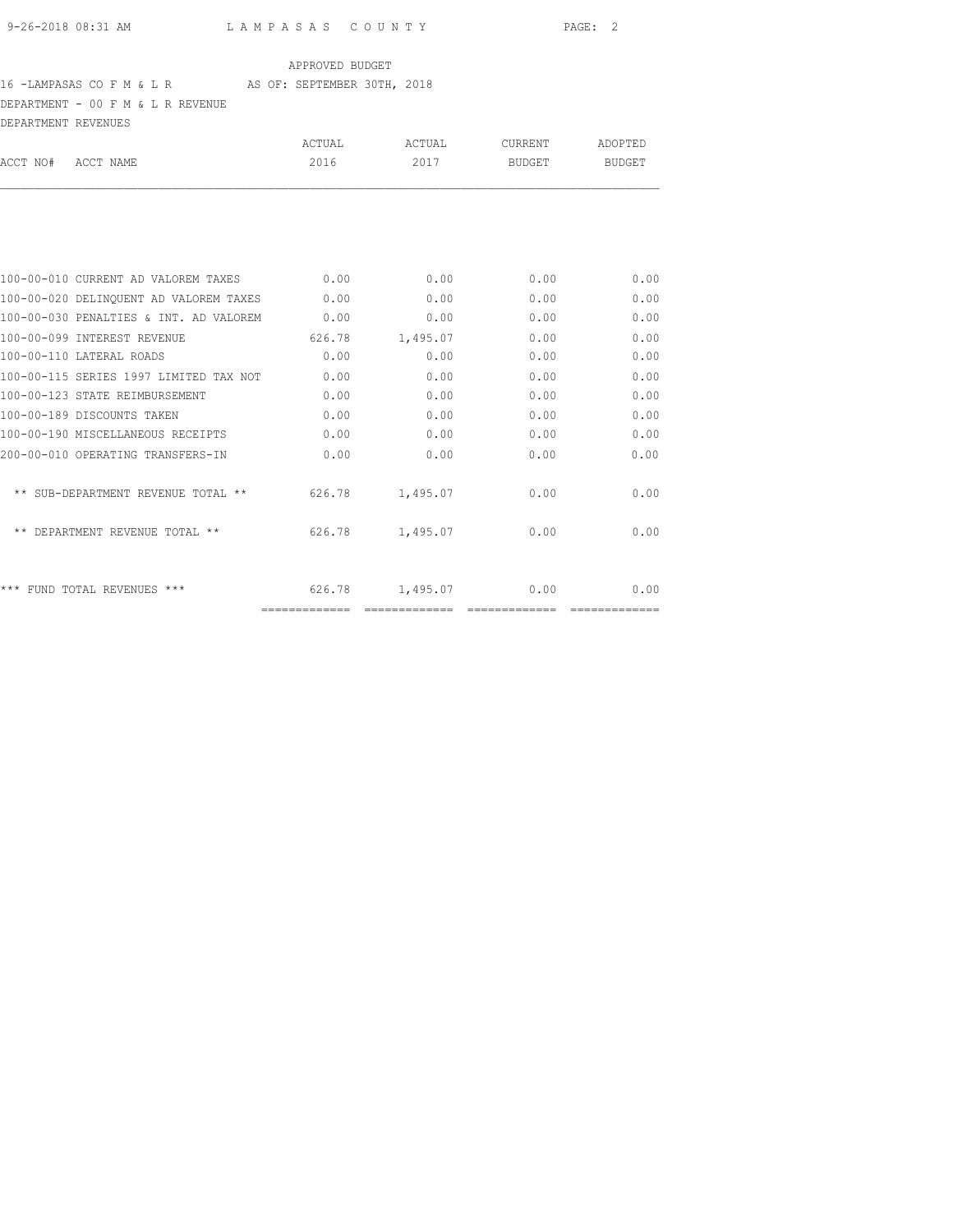|                                                                  |                 |      |                                    | PAGE: 3 |
|------------------------------------------------------------------|-----------------|------|------------------------------------|---------|
| 16 -LAMPASAS CO F M & L R AS OF: SEPTEMBER 30TH, 2018            | APPROVED BUDGET |      |                                    |         |
| DEPARTMENT - 01 F M & L R EXPENDITURE<br>DEPARTMENT EXPENDITURES |                 |      |                                    |         |
|                                                                  |                 |      | ACTUAL ACTUAL CURRENT ADOPTED      |         |
| ACCT NO# ACCT NAME                                               |                 |      | 2016 2017 BUDGET BUDGET            |         |
|                                                                  |                 |      |                                    |         |
|                                                                  |                 |      |                                    |         |
| GENERAL EXPENSES                                                 |                 |      |                                    |         |
| ---------------<br>401-00-375 BANK CHARGES                       |                 |      | $0.00$ $0.00$ $0.00$ $0.00$ $0.00$ |         |
| ** CATEGORY TOTAL **                                             |                 |      | $0.00$ 0.00 0.00 0.00 0.00         |         |
| CAPITAL OUTLAY                                                   |                 |      |                                    |         |
| --------------<br>401-00-408 ROAD RIGHT OF WAY                   |                 |      | $0.00$ 0.00 0.00 0.00 0.00         |         |
| 401-00-421 FENCE                                                 | 0.00            | 0.00 | 0.00                               | 0.00    |
| ** CATEGORY TOTAL **                                             |                 |      | $0.00$ 0.00 0.00 0.00 0.00         |         |
|                                                                  |                 |      |                                    |         |
| 401-00-500 OPERATING TRANSFERS OUT $0.00$ 0.00 0.00 0.00         |                 |      |                                    | 0.00    |
| ** CATEGORY TOTAL **                                             |                 |      | $0.00$ $0.00$ $0.00$ $0.00$ $0.00$ |         |
| ** SUB-DEPARTMENT TOTAL **                                       |                 |      | $0.00$ $0.00$ $0.00$ $0.00$        | 0.00    |
|                                                                  |                 |      |                                    |         |
| *** DEPARTMENT TOTAL ***                                         |                 |      | $0.00$ 0.00 0.00 0.00              |         |
|                                                                  |                 |      |                                    |         |
| *** FUND TOTAL EXPENDITURES *** $0.00$ 0.00 0.00 0.00 0.00       |                 |      |                                    |         |
|                                                                  |                 |      |                                    |         |

\*\*\* END OF REPORT \*\*\*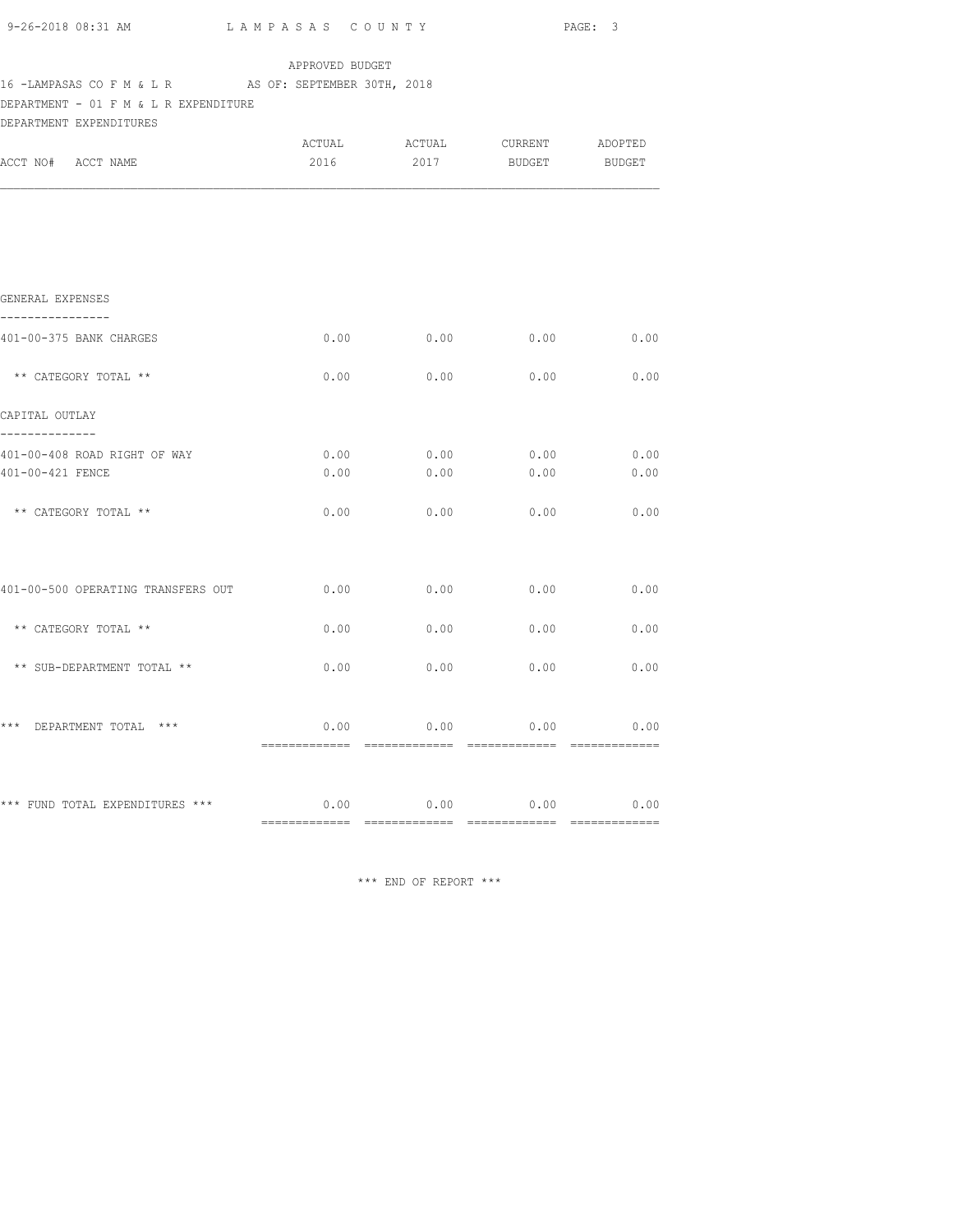9-26-2018 08:31 AM L A M P A S A S C O U N T Y PAGE: 1

### APPROVED BUDGET

### 17 -LAMPASAS CO CLEARING ACCT AS OF: SEPTEMBER 30TH, 2018

FINANCIAL SUMMARY

| ACCT NO# ACCT NAME                                            | ACTUAL ACTUAL CURRENT ADOPTED<br>2016 2017 BUDGET BUDGET |      |
|---------------------------------------------------------------|----------------------------------------------------------|------|
| REVENUE SUMMARY                                               |                                                          |      |
| 00-REVENUE<br>01-EXPENDITURES                                 | $0.22$ ( $860.93$ ) 0.00 0.00<br>$0.00$ 0.00 0.00        | 0.00 |
| *** TOTAL REVENUE ***                                         | $0.22$ ( $860.93$ ) 0.00                                 | 0.00 |
| EXPENDITURE SUMMARY                                           |                                                          |      |
| 01-EXPENDITURES                                               | $0.00$ $417.22$ $0.00$                                   | 0.00 |
| *** TOTAL EXPENDITURES ***                                    | $0.00$ 417.22 0.00 0.00                                  |      |
| REVENUES OVER/(UNDER) EXPENDITURES 0.22 ( 1,278.15) 0.00 0.00 |                                                          |      |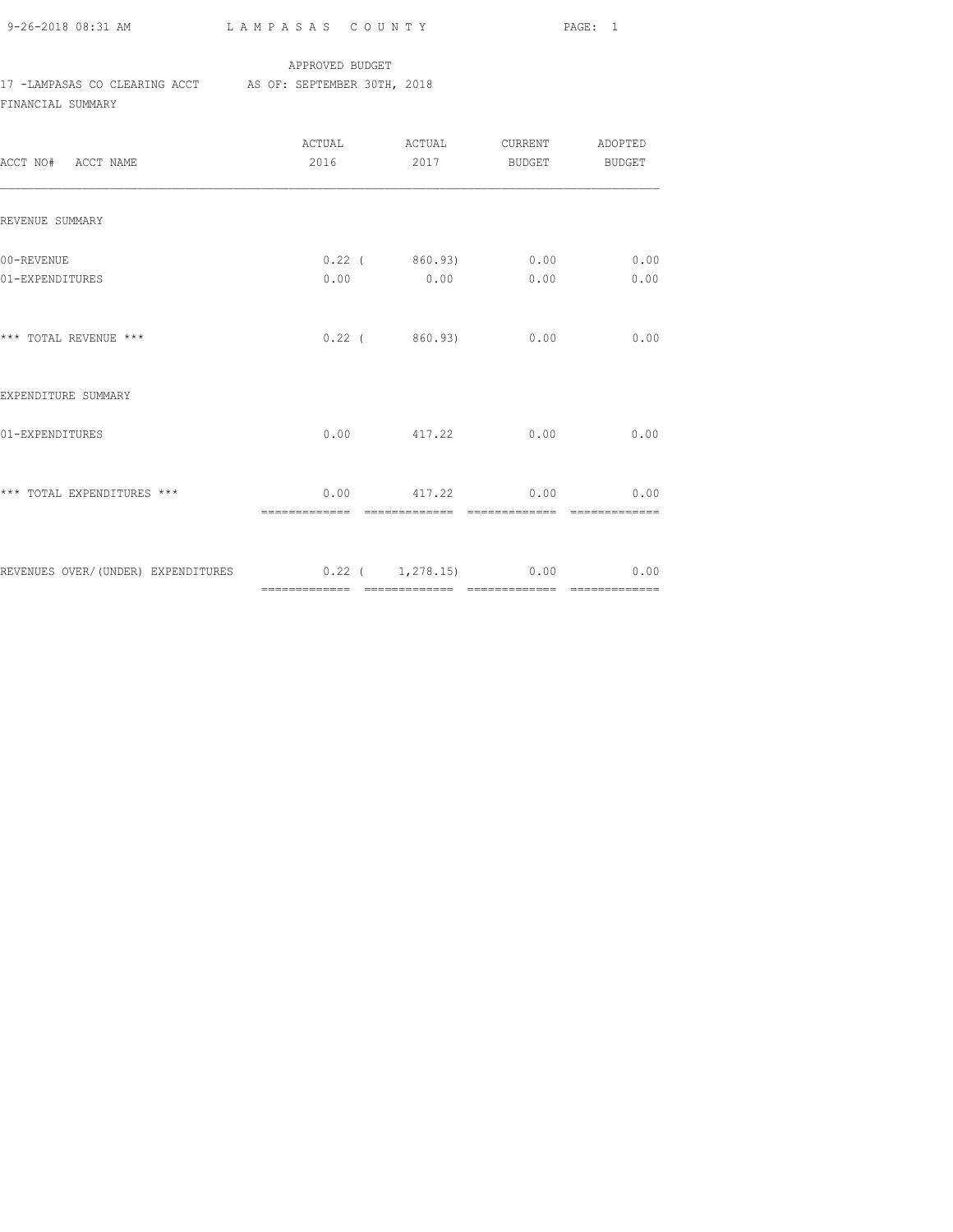| 9-26-2018 08:31 AM                                        | LAMPASAS COUNTY |                               |             | PAGE: 2 |
|-----------------------------------------------------------|-----------------|-------------------------------|-------------|---------|
|                                                           | APPROVED BUDGET |                               |             |         |
| 17 -LAMPASAS CO CLEARING ACCT AS OF: SEPTEMBER 30TH, 2018 |                 |                               |             |         |
| DEPARTMENT - 00-REVENUE                                   |                 |                               |             |         |
| DEPARTMENT REVENUES                                       |                 |                               |             |         |
|                                                           | ACTUAL          | ACTUAL CURRENT ADOPTED        |             |         |
| ACCT NO# ACCT NAME                                        | 2016            |                               | 2017 BUDGET | BUDGET  |
|                                                           |                 |                               |             |         |
|                                                           |                 |                               |             |         |
|                                                           |                 |                               |             |         |
|                                                           |                 |                               |             |         |
| 100-00-099 INTEREST REVENUE                               |                 | $0.00$ ( $0.94$ ) $0.00$ 0.00 |             |         |
| 100-00-190 MISCELLANEOUS RECEIPTS                         |                 | $0.22$ ( 859.99) 0.00         |             | 0.00    |
|                                                           |                 |                               |             |         |
| ** SUB-DEPARTMENT REVENUE TOTAL **                        |                 | $0.22$ ( $860.93$ ) 0.00      |             | 0.00    |
|                                                           |                 |                               |             |         |
| ** DEPARTMENT REVENUE TOTAL **                            |                 | $0.22$ ( 860.93) 0.00 0.00    |             |         |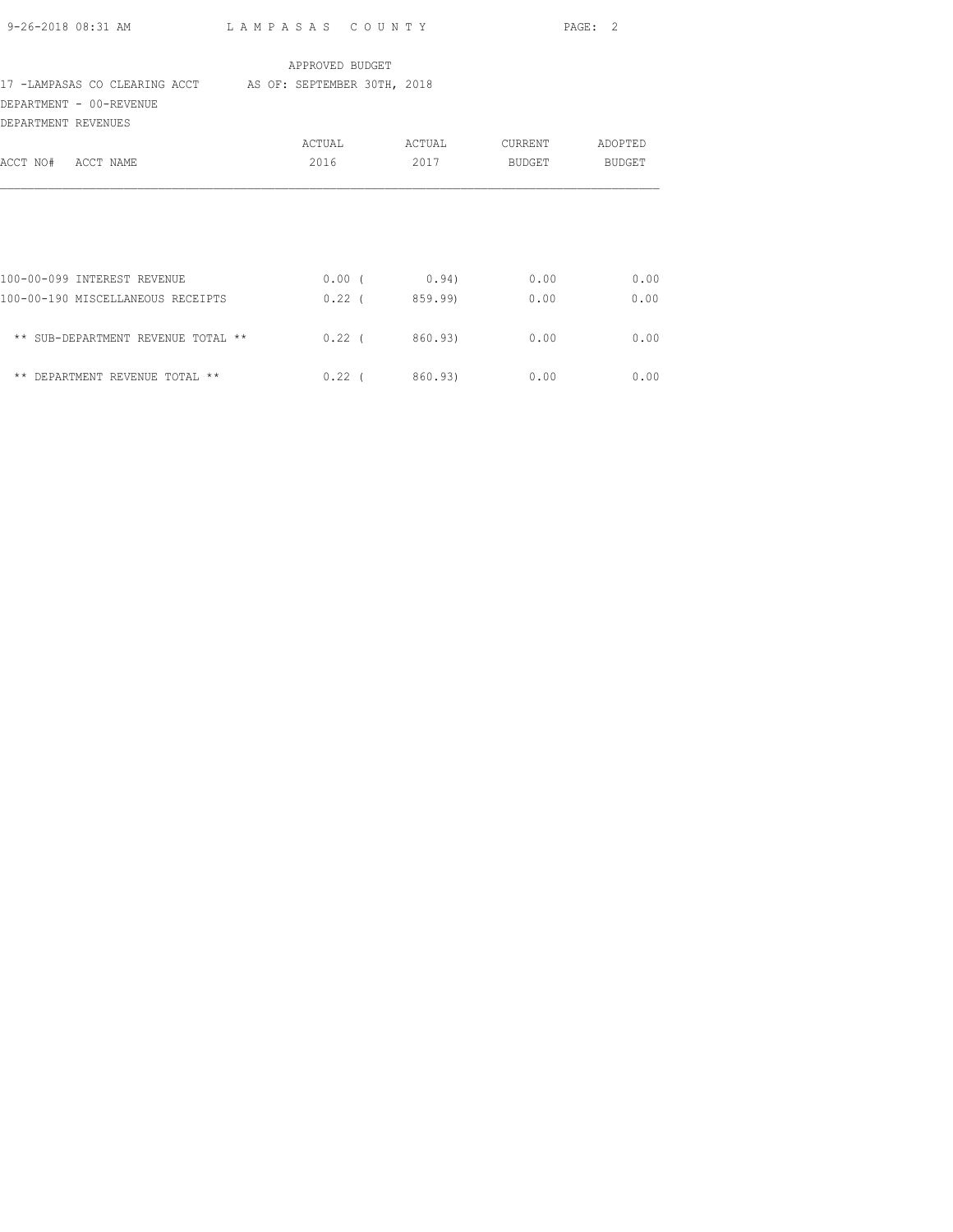|                                                           |                 |                          |               | PAGE: 3 |
|-----------------------------------------------------------|-----------------|--------------------------|---------------|---------|
|                                                           | APPROVED BUDGET |                          |               |         |
| 17 -LAMPASAS CO CLEARING ACCT AS OF: SEPTEMBER 30TH, 2018 |                 |                          |               |         |
| DEPARTMENT - 01-EXPENDITURES                              |                 |                          |               |         |
| DEPARTMENT REVENUES                                       |                 |                          |               |         |
|                                                           |                 |                          |               |         |
| ACCT NO# ACCT NAME                                        |                 | 2016 2017                | BUDGET BUDGET |         |
|                                                           |                 |                          |               |         |
| 201-00-010 OPERATING TRANSFER - IN                        | 0.00            | 0.00                     | 0.00          | 0.00    |
| ** SUB-DEPARTMENT REVENUE TOTAL **                        | 0.00            | 0.00                     | 0.00          | 0.00    |
| ** DEPARTMENT REVENUE TOTAL **                            | 0.00            | 0.00                     | 0.00          | 0.00    |
|                                                           |                 |                          |               |         |
| *** FUND TOTAL REVENUES ***                               |                 | $0.22$ ( $860.93$ ) 0.00 |               | 0.00    |

============= ============= ============= =============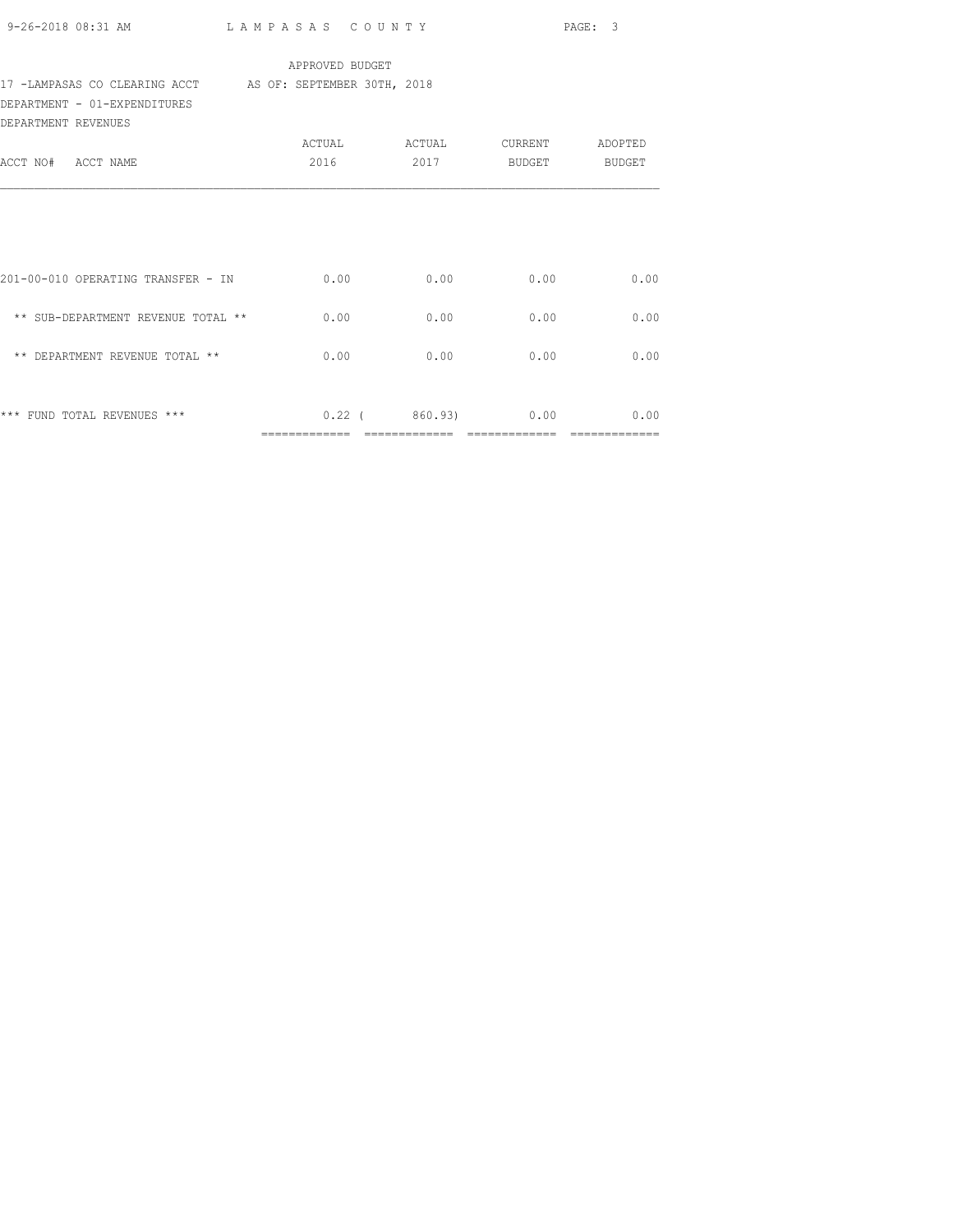| $9-26-2018$ 08:31 AM $\qquad$ LAMPASAS COUNTY PAGE: 4                                     |                 |                         |                                                     |              |
|-------------------------------------------------------------------------------------------|-----------------|-------------------------|-----------------------------------------------------|--------------|
| 17 -LAMPASAS CO CLEARING ACCT AS OF: SEPTEMBER 30TH, 2018<br>DEPARTMENT - 01-EXPENDITURES | APPROVED BUDGET |                         |                                                     |              |
| DEPARTMENT EXPENDITURES<br>ACCT NO# ACCT NAME                                             | 2016            |                         | ACTUAL ACTUAL CURRENT ADOPTED<br>2017 BUDGET BUDGET |              |
|                                                                                           |                 |                         |                                                     |              |
| GENERAL EXPENSES                                                                          |                 |                         |                                                     |              |
| 401-00-375 BANK CHARGES<br>401-00-389 MISCELLANOUS EXPENSE                                | 0.00            | $0.00$ $417.22$<br>0.00 | 0.00<br>0.00                                        | 0.00<br>0.00 |
| ** CATEGORY TOTAL **                                                                      |                 | $0.00$ $417.22$         | 0.00                                                | 0.00         |
| 401-00-500 OPERATING TRANSFERS-OUT $0.00$ $0.00$ $0.00$ $0.00$ $0.00$ $0.00$              |                 |                         |                                                     |              |
| ** CATEGORY TOTAL **                                                                      | 0.00            | 0.00                    | 0.00                                                | 0.00         |
| ** SUB-DEPARTMENT TOTAL **                                                                | 0.00            | 417.22                  | 0.00                                                | 0.00         |
| *** DEPARTMENT TOTAL ***                                                                  |                 |                         | $0.00$ $417.22$ $0.00$ $0.00$                       |              |
| *** FUND TOTAL EXPENDITURES *** $0.00$ $417.22$ $0.00$ $0.00$ $0.00$                      |                 |                         |                                                     |              |

\*\*\* END OF REPORT \*\*\*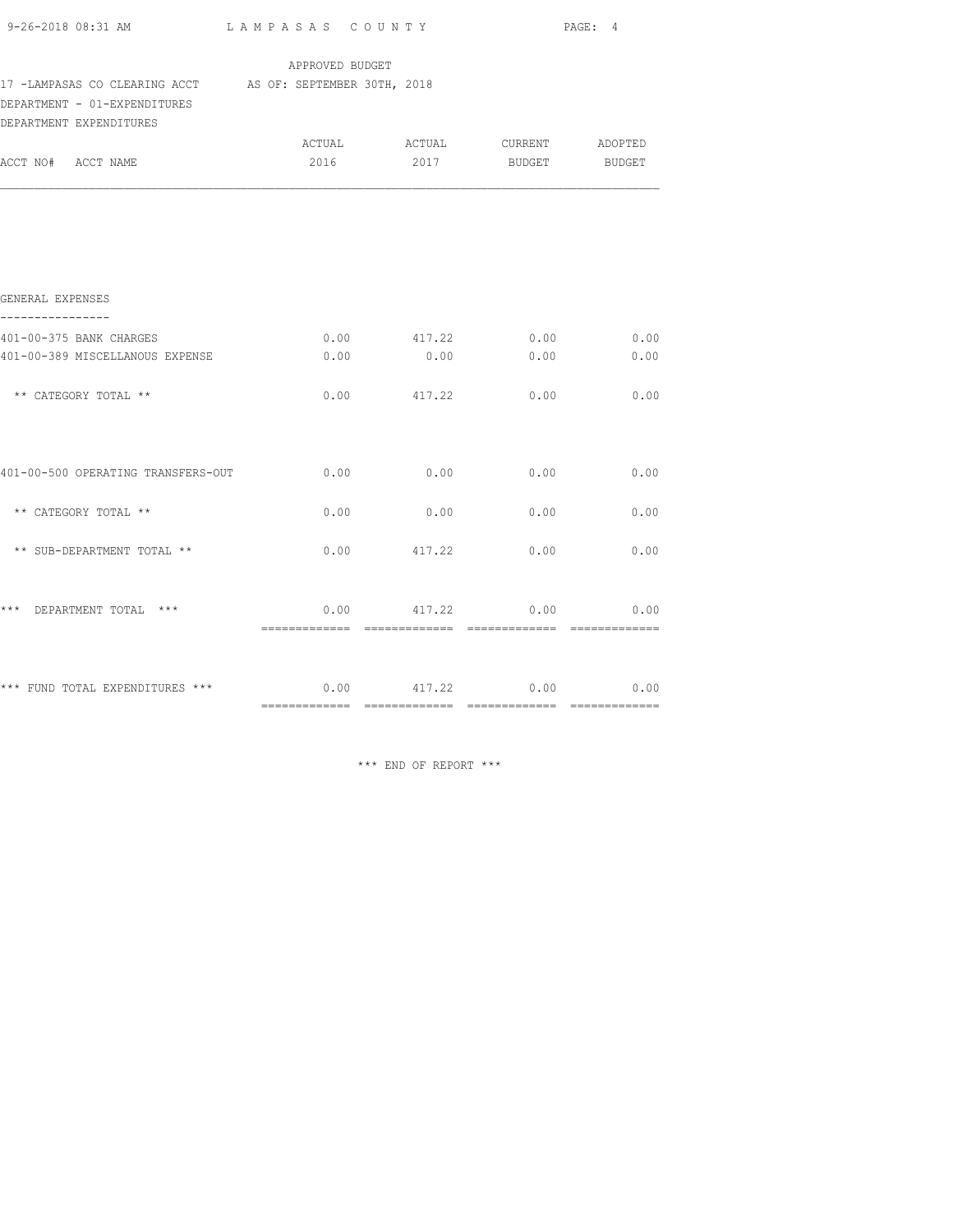| 9-26-2018 08:31 AM |  |
|--------------------|--|

## APPROVED BUDGET 19 -LAMPASAS CO ADULT PROB AS OF: SEPTEMBER 30TH, 2018 FINANCIAL SUMMARY

| ACCT NO# ACCT NAME                                    |               | 2016  2017 BUDGET BUDGET                     |               |               |
|-------------------------------------------------------|---------------|----------------------------------------------|---------------|---------------|
| REVENUE SUMMARY                                       |               |                                              |               |               |
| 00-REVENUE                                            |               | 112.81 118.45 0.00                           |               | 0.00          |
| *** TOTAL REVENUE ***                                 |               | 112.81 118.45 0.00                           |               | 0.00          |
| EXPENDITURE SUMMARY                                   |               |                                              |               |               |
| 01-EXPENDITURES                                       |               | $0.00$ 0.00                                  | 0.00          | 0.00          |
| *** TOTAL EXPENDITURES ***                            | ============= | $0.00$ 0.00 0.00 0.00 0.00<br>-------------- | ------------- | ============= |
| REVENUES OVER/(UNDER) EXPENDITURES 112.81 118.45 0.00 |               |                                              |               | 0.00          |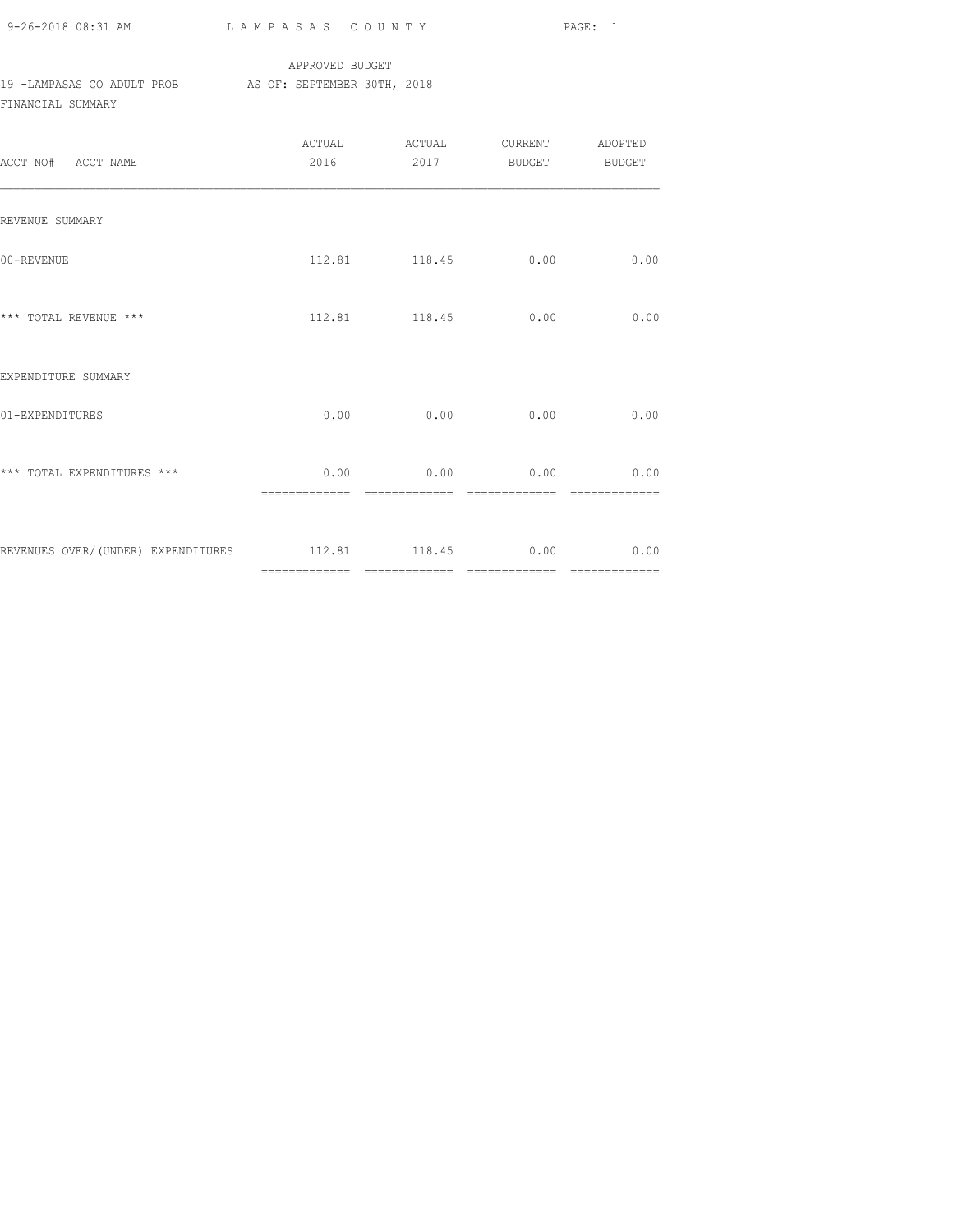|                                                                                                                         |                 |                         |      | PAGE: 2 |
|-------------------------------------------------------------------------------------------------------------------------|-----------------|-------------------------|------|---------|
| 19 -LAMPASAS CO ADULT PROB AS OF: SEPTEMBER 30TH, 2018                                                                  | APPROVED BUDGET |                         |      |         |
| DEPARTMENT - 00-REVENUE<br>DEPARTMENT REVENUES                                                                          |                 |                         |      |         |
| ACCT NO# ACCT NAME                                                                                                      |                 | 2016 2017 BUDGET BUDGET |      |         |
|                                                                                                                         |                 |                         |      |         |
|                                                                                                                         |                 |                         |      |         |
| 100-00-099 INTEREST REVENUE                           112.81             118.45                 0.00               0.00 |                 |                         |      |         |
| 200-00-010 OPERATING TRANSFERS IN 0.00                                                                                  |                 | 0.00                    | 0.00 | 0.00    |
| ** SUB-DEPARTMENT REVENUE TOTAL ** 112.81 118.45                                                                        |                 |                         | 0.00 | 0.00    |
| ** DEPARTMENT REVENUE TOTAL **                                                                                          |                 | 112.81 118.45           | 0.00 | 0.00    |
|                                                                                                                         |                 |                         |      | 0.00    |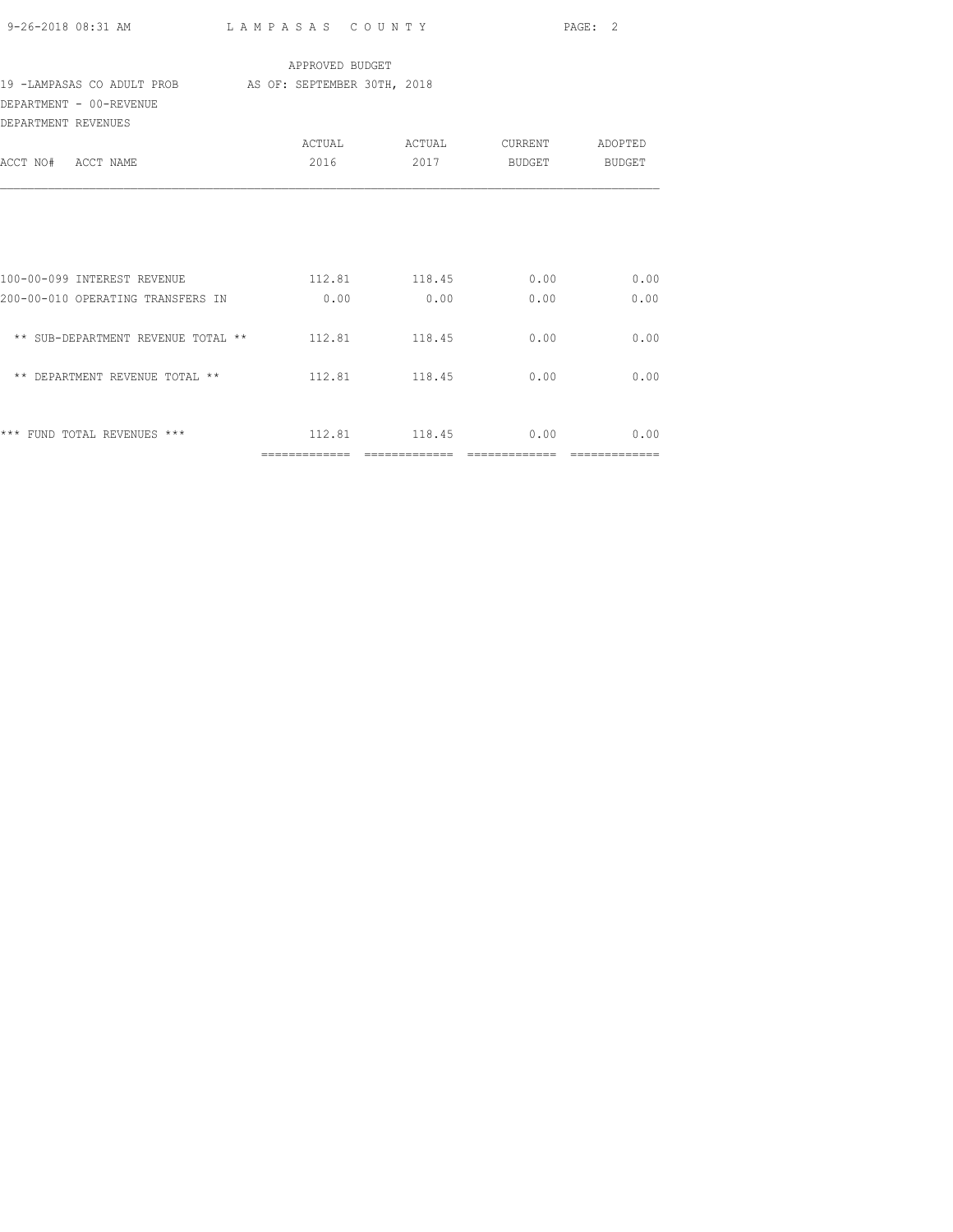|                                                                                                                   |                 |                               |      | PAGE: 3 |
|-------------------------------------------------------------------------------------------------------------------|-----------------|-------------------------------|------|---------|
|                                                                                                                   | APPROVED BUDGET |                               |      |         |
| 19 -LAMPASAS CO ADULT PROB AS OF: SEPTEMBER 30TH, 2018<br>DEPARTMENT - 01-EXPENDITURES<br>DEPARTMENT EXPENDITURES |                 |                               |      |         |
|                                                                                                                   |                 | ACTUAL ACTUAL CURRENT ADOPTED |      |         |
| ACCT NO# ACCT NAME                                                                                                |                 | 2016 2017 BUDGET BUDGET       |      |         |
|                                                                                                                   |                 |                               |      |         |
|                                                                                                                   |                 |                               |      |         |
| GENERAL EXPENSES<br>----------                                                                                    |                 |                               |      |         |
| 401-00-375 BANK CHARGES                                                                                           | 0.00            | 0.00                          | 0.00 | 0.00    |
| ** CATEGORY TOTAL **                                                                                              | 0.00            | 0.00                          | 0.00 | 0.00    |
|                                                                                                                   |                 |                               |      |         |
| 401-00-500 OPERATING TRANSFERS-OUT                                                                                | 0.00            | 0.00                          | 0.00 | 0.00    |
| ** CATEGORY TOTAL **                                                                                              | 0.00            | 0.00                          | 0.00 | 0.00    |
| ** SUB-DEPARTMENT TOTAL **                                                                                        | 0.00            | 0.00                          | 0.00 | 0.00    |
| *** DEPARTMENT TOTAL ***                                                                                          |                 | $0.00$ 0.00 0.00 0.00         |      |         |
|                                                                                                                   |                 |                               |      |         |
| *** FUND TOTAL EXPENDITURES *** $0.00$ $0.00$ $0.00$ $0.00$ $0.00$ $0.00$                                         |                 |                               |      |         |
|                                                                                                                   |                 |                               |      |         |

\*\*\* END OF REPORT \*\*\*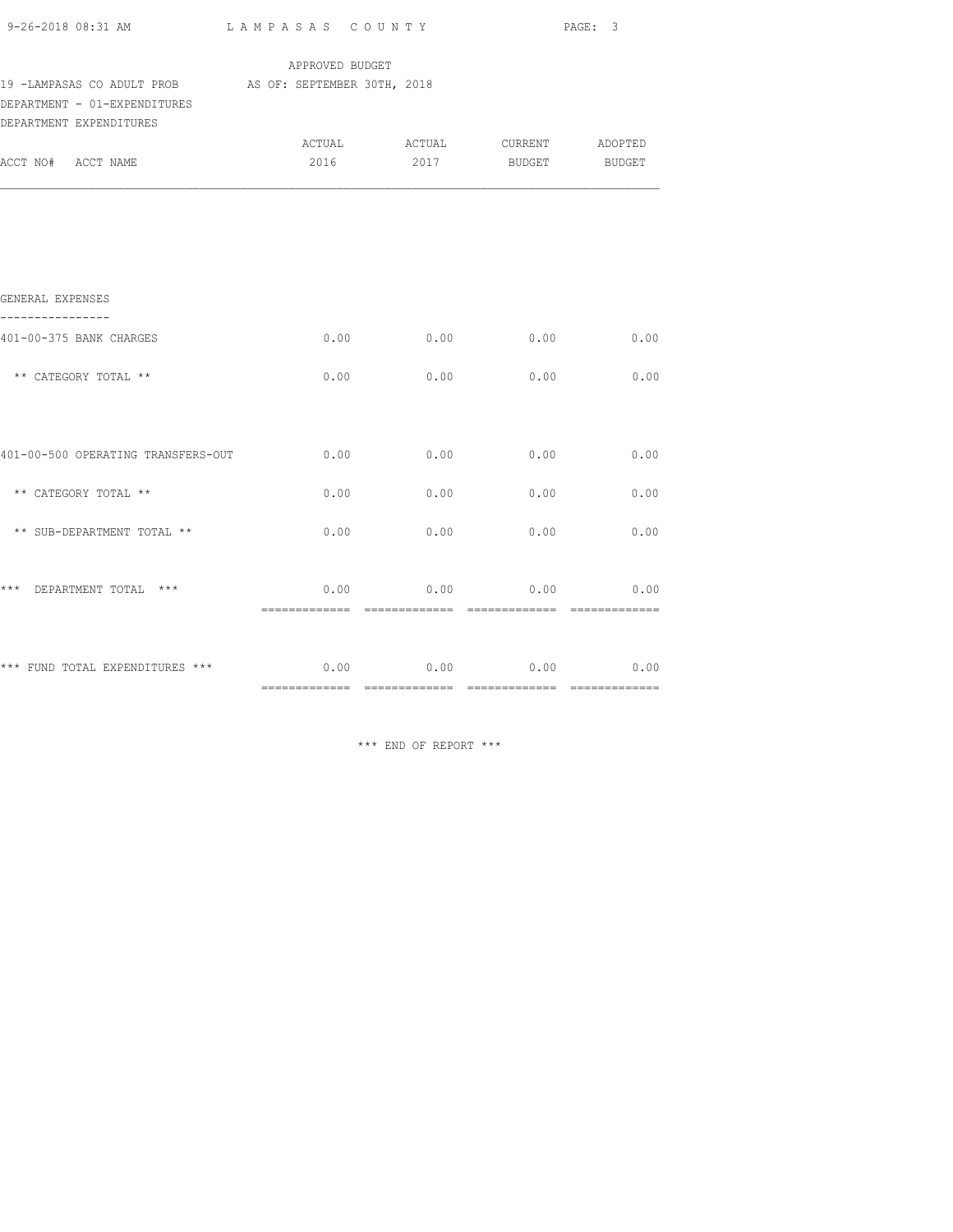| 9-26-2018 08:31 AM |  |
|--------------------|--|

## APPROVED BUDGET 20 -LAMPASAS CO LAW LIBRARY AS OF: SEPTEMBER 30TH, 2018 FINANCIAL SUMMARY

| ACCT NO# ACCT NAME                                                     | ACTUAL<br>2016 | ACTUAL<br>2017                                                | CURRENT ADOPTED<br>BUDGET | <b>BUDGET</b> |
|------------------------------------------------------------------------|----------------|---------------------------------------------------------------|---------------------------|---------------|
| REVENUE SUMMARY                                                        |                |                                                               |                           |               |
| 00-LAW LIBRARY REVENUE                                                 |                | 15, 183.11 15, 241.73 11, 550.00 11, 550.00                   |                           |               |
| *** TOTAL REVENUE ***                                                  |                | 15, 183.11 15, 241.73 11, 550.00 11, 550.00                   |                           |               |
| EXPENDITURE SUMMARY                                                    |                |                                                               |                           |               |
| 01-LAW LIBRARY EXPENSES                                                |                | $10,677.02$ $10,030.00$ $12,000.00$ $12,000.00$               |                           |               |
| *** TOTAL EXPENDITURES ***                                             |                | 10,677.02  10,030.00  12,000.00  12,000.00<br>- ============= | =============             | -----------   |
| REVENUES OVER/(UNDER) EXPENDITURES 4,506.09 5,211.73 (450.00) (450.00) |                |                                                               |                           |               |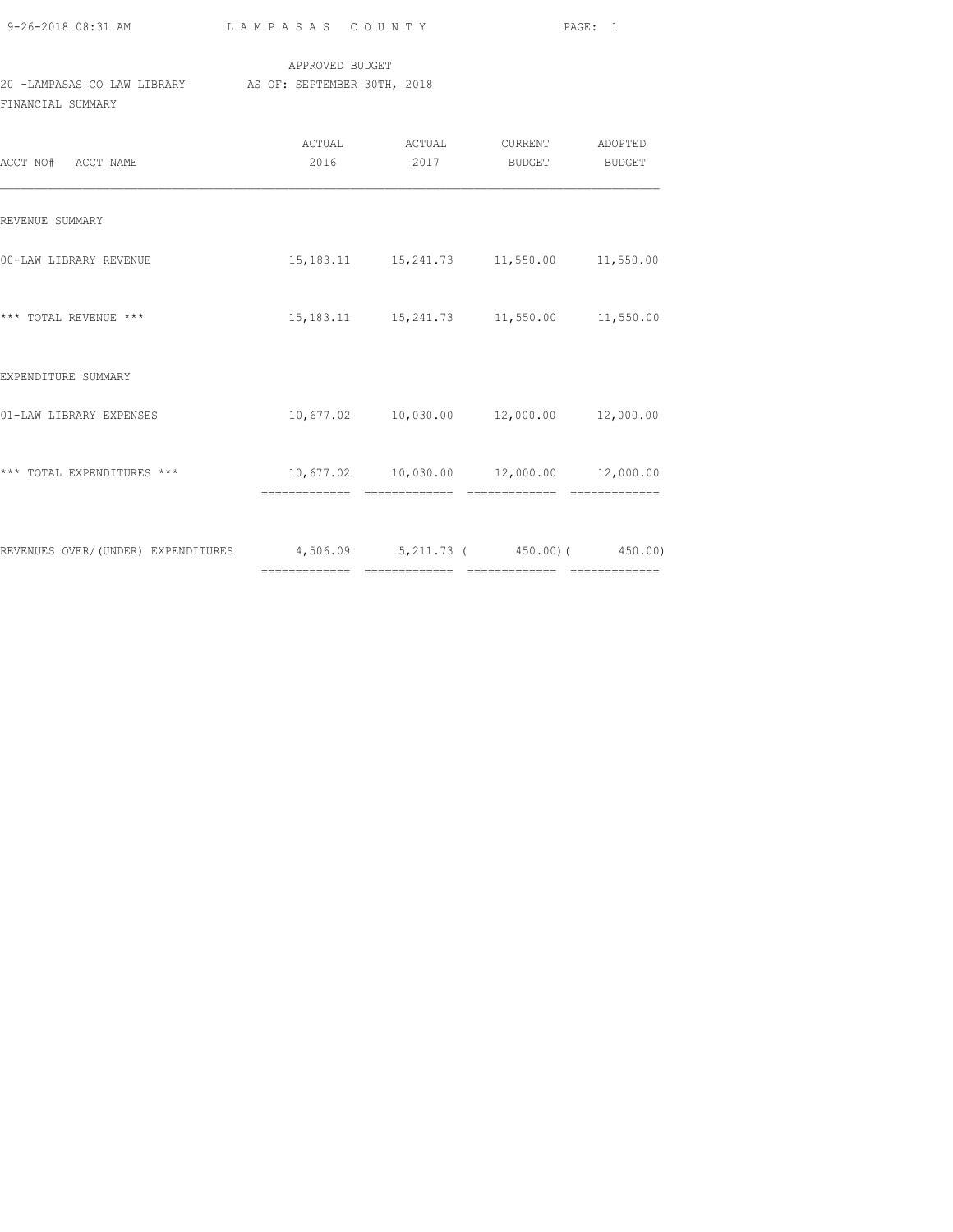## 20 -LAMPASAS CO LAW LIBRARY AS OF: SEPTEMBER 30TH, 2018

DEPARTMENT - 00-LAW LIBRARY REVENUE

| DEPARTMENT REVENUES                |             |           |                |           |
|------------------------------------|-------------|-----------|----------------|-----------|
|                                    | ACTUAL      | ACTUAL    | <b>CURRENT</b> | ADOPTED   |
| ACCT NO#<br>ACCT NAME              | 2016        | 2017      | <b>BUDGET</b>  | BUDGET    |
|                                    |             |           |                |           |
| 100-00-094 DISTRICT CLERK          | 9,492.00    | 9,865.00  | 7,500.00       | 7,500.00  |
| 100-00-099 INTEREST REVENUE        | 77.11       | 21.71     | 50.00          | 50.00     |
| 100-00-106 COUNTY CLERK            | 5,285.00    | 5,355.00  | 4,000.00       | 4,000.00  |
| 100-00-190 MISCELLANEOUS RECEIPTS  | 329.00      | 0.02      | 0.00           | 0.00      |
| 200-00-010 OPERATING TRANSFERS IN  | 0.00        | 0.00      | 0.00           | 0.00      |
| ** SUB-DEPARTMENT REVENUE TOTAL ** | 15,183.11   | 15,241.73 | 11,550.00      | 11,550.00 |
| ** DEPARTMENT REVENUE TOTAL **     | 15, 183. 11 | 15,241.73 | 11,550.00      | 11,550.00 |
|                                    |             |           |                |           |

============= ============= ============= =============

\*\*\* FUND TOTAL REVENUES \*\*\* 15,183.11 15,241.73 11,550.00 11,550.00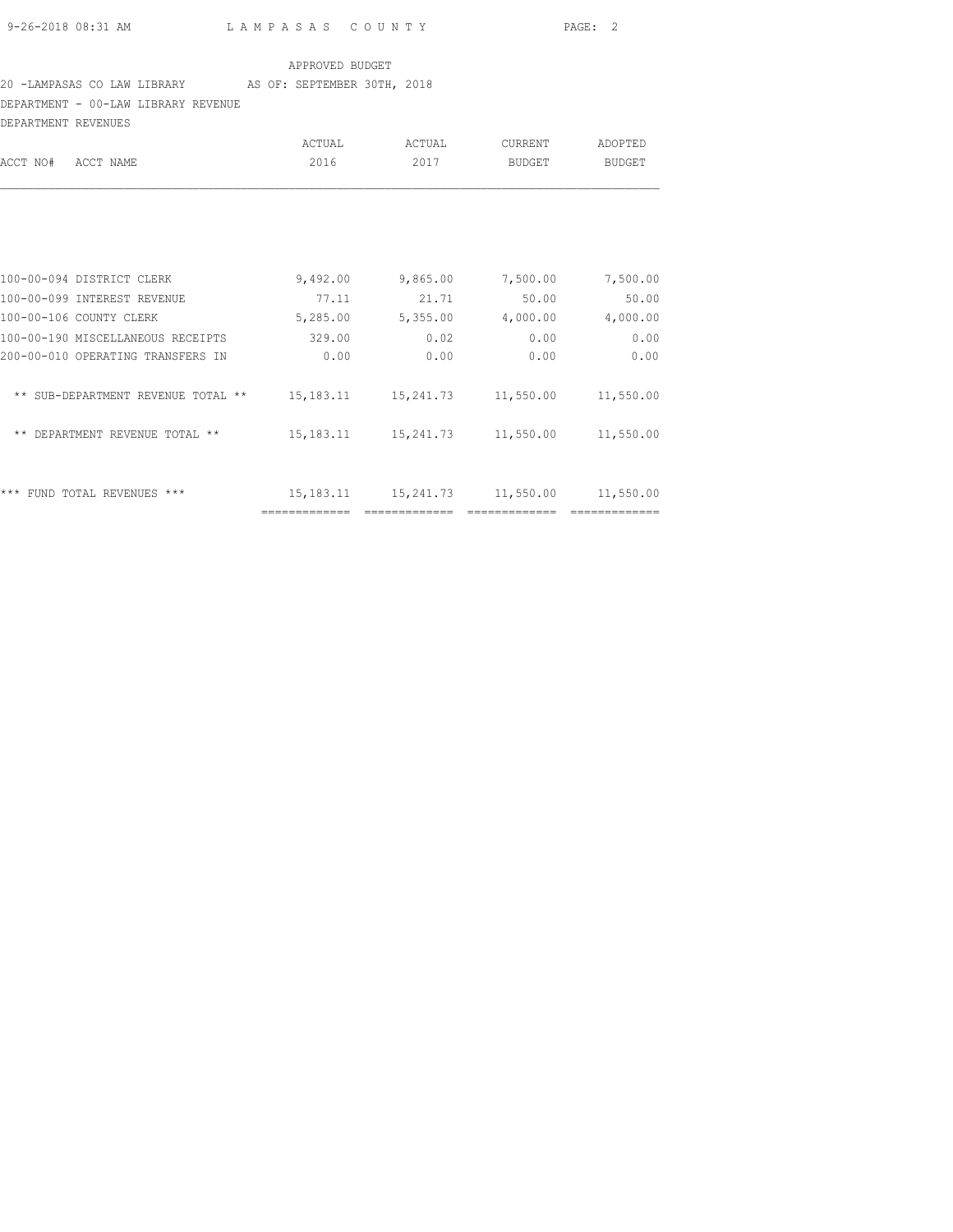|                                                                                                 |                                                 |      | PAGE: 3                                                 |      |
|-------------------------------------------------------------------------------------------------|-------------------------------------------------|------|---------------------------------------------------------|------|
| 20 -LAMPASAS CO LAW LIBRARY AS OF: SEPTEMBER 30TH, 2018<br>DEPARTMENT - 01-LAW LIBRARY EXPENSES | APPROVED BUDGET                                 |      |                                                         |      |
| DEPARTMENT EXPENDITURES<br>ACCT NO# ACCT NAME                                                   |                                                 |      | 2016 2017 BUDGET BUDGET                                 |      |
|                                                                                                 |                                                 |      |                                                         |      |
| GENERAL EXPENSES                                                                                |                                                 |      |                                                         |      |
| ----------------<br>401-00-354 LAW LIBRARY<br>401-00-375 BANK CHARGES                           | 0.00                                            | 0.00 | $10,677.02$ $10,030.00$ $12,000.00$ $12,000.00$<br>0.00 | 0.00 |
| ** CATEGORY TOTAL **                                                                            |                                                 |      | $10,677.02$ $10,030.00$ $12,000.00$ $12,000.00$         |      |
| 401-00-500 OPERATING TRANSFER-OUT                                                               | 0.00                                            |      | $0.00$ 0.00 0.00                                        |      |
| ** CATEGORY TOTAL **                                                                            | 0.00                                            | 0.00 | 0.00                                                    | 0.00 |
| ** SUB-DEPARTMENT TOTAL **                                                                      | $10,677.02$ $10,030.00$ $12,000.00$ $12,000.00$ |      |                                                         |      |
| *** DEPARTMENT TOTAL ***                                                                        | $10,677.02$ $10,030.00$ $12,000.00$ $12,000.00$ |      |                                                         |      |
| *** FUND TOTAL EXPENDITURES *** $10,677.02$ $10,030.00$ $12,000.00$ $12,000.00$                 |                                                 |      |                                                         |      |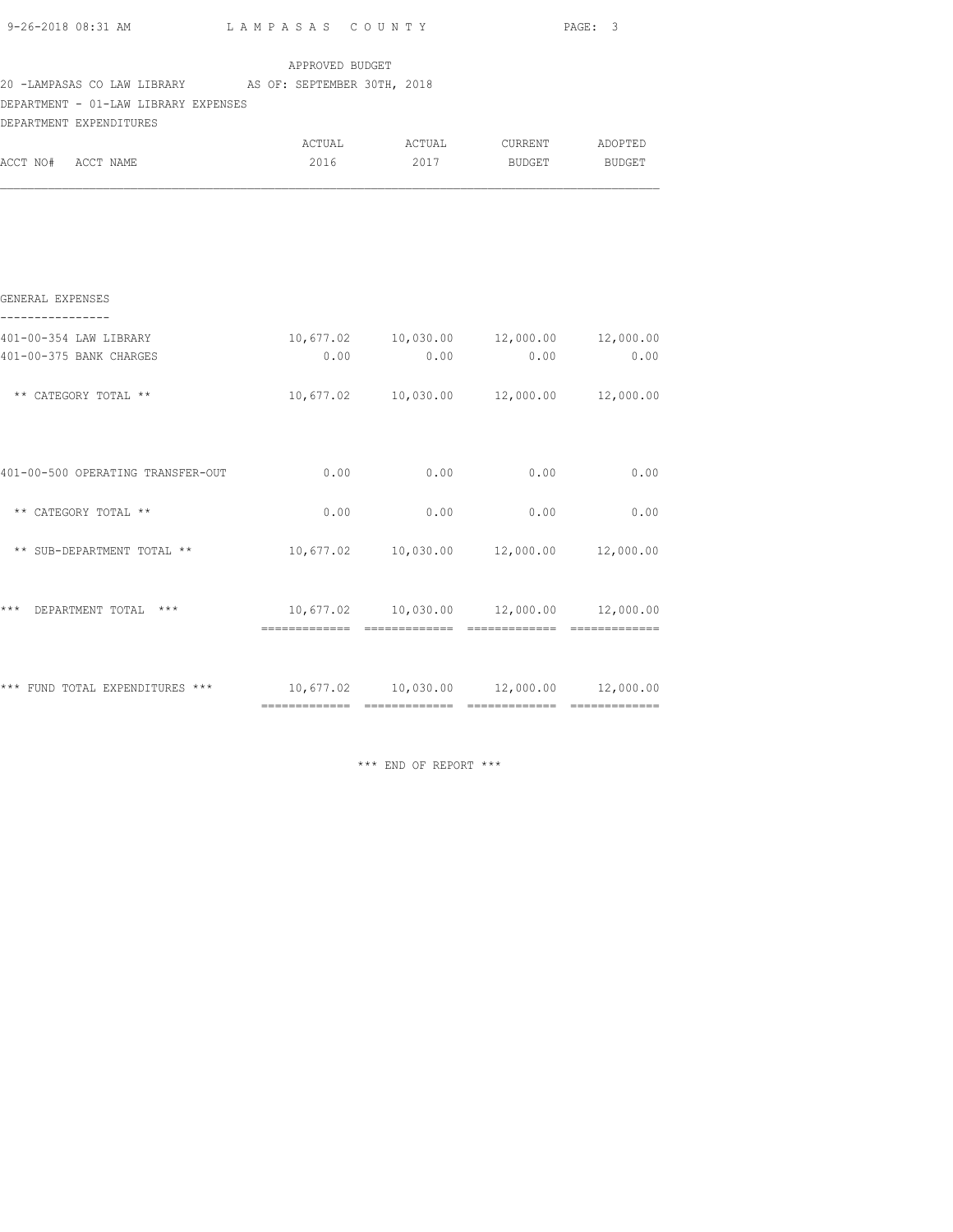| 9-26-2018 08:31 AM |  |
|--------------------|--|
|                    |  |

## APPROVED BUDGET

# 22 -LAMPASAS CO DOG ORDINANCE AS OF: SEPTEMBER 30TH, 2018

FINANCIAL SUMMARY

| ACCT NO# ACCT NAME                                                     | 2016 | ACTUAL ACTUAL<br>2017               | CURRENT ADOPTED<br><b>BUDGET</b> | BUDGET |
|------------------------------------------------------------------------|------|-------------------------------------|----------------------------------|--------|
| REVENUE SUMMARY                                                        |      |                                     |                                  |        |
| 00-DOG ORDINANCE REVENUE                                               |      | 4,538.13 3,842.21 3,000.00 3,000.00 |                                  |        |
| *** TOTAL REVENUE ***                                                  |      | 4,538.13 3,842.21 3,000.00 3,000.00 |                                  |        |
| EXPENDITURE SUMMARY                                                    |      |                                     |                                  |        |
| 01-DOG ORDINANCE EXPENSE                                               |      | 66.90 62.69 200.00                  |                                  | 200.00 |
| *** TOTAL EXPENDITURES ***                                             |      | 66.90 62.69 200.00 200.00           |                                  |        |
| REVENUES OVER/(UNDER) EXPENDITURES 4,471.23 3,779.52 2,800.00 2,800.00 |      |                                     |                                  |        |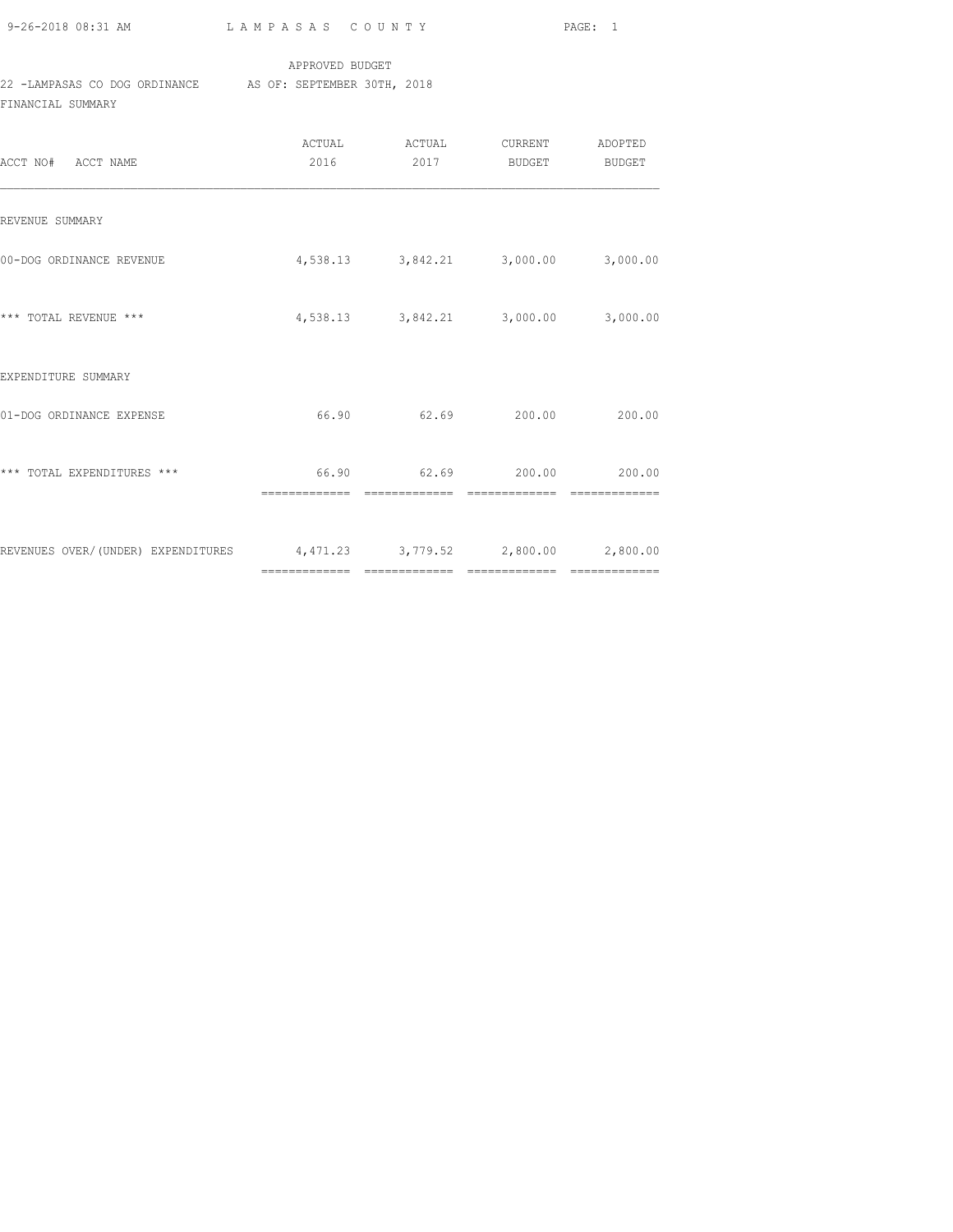## 22 -LAMPASAS CO DOG ORDINANCE AS OF: SEPTEMBER 30TH, 2018

DEPARTMENT - 00-DOG ORDINANCE REVENUE

| DEPARTMENT REVENUES                |          |          |               |               |
|------------------------------------|----------|----------|---------------|---------------|
|                                    | ACTUAL   | ACTUAL   | CURRENT       | ADOPTED       |
| ACCT NO#<br>ACCT NAME              | 2016     | 2017     | <b>BUDGET</b> | <b>BUDGET</b> |
|                                    |          |          |               |               |
|                                    |          |          |               |               |
|                                    |          |          |               |               |
| 100-00-001 BEGINNING FUND BALANCE  | 0.00     | 0.00     | 0.00          | 0.00          |
| 100-00-099 INTEREST REVENUE        | 162.13   | 27.71    | 0.00          | 0.00          |
| 100-00-101 DOG LICENSES            | 4,376.00 | 3,814.50 | 3,000.00      | 3,000.00      |
| ** SUB-DEPARTMENT REVENUE TOTAL ** | 4,538.13 | 3,842.21 | 3,000.00      | 3,000.00      |
| ** DEPARTMENT REVENUE TOTAL **     | 4,538.13 | 3,842.21 | 3,000.00      | 3,000.00      |
|                                    |          |          |               |               |
| ***<br>FUND TOTAL REVENUES ***     | 4,538.13 | 3,842.21 | 3,000.00      | 3,000.00      |
|                                    |          |          |               |               |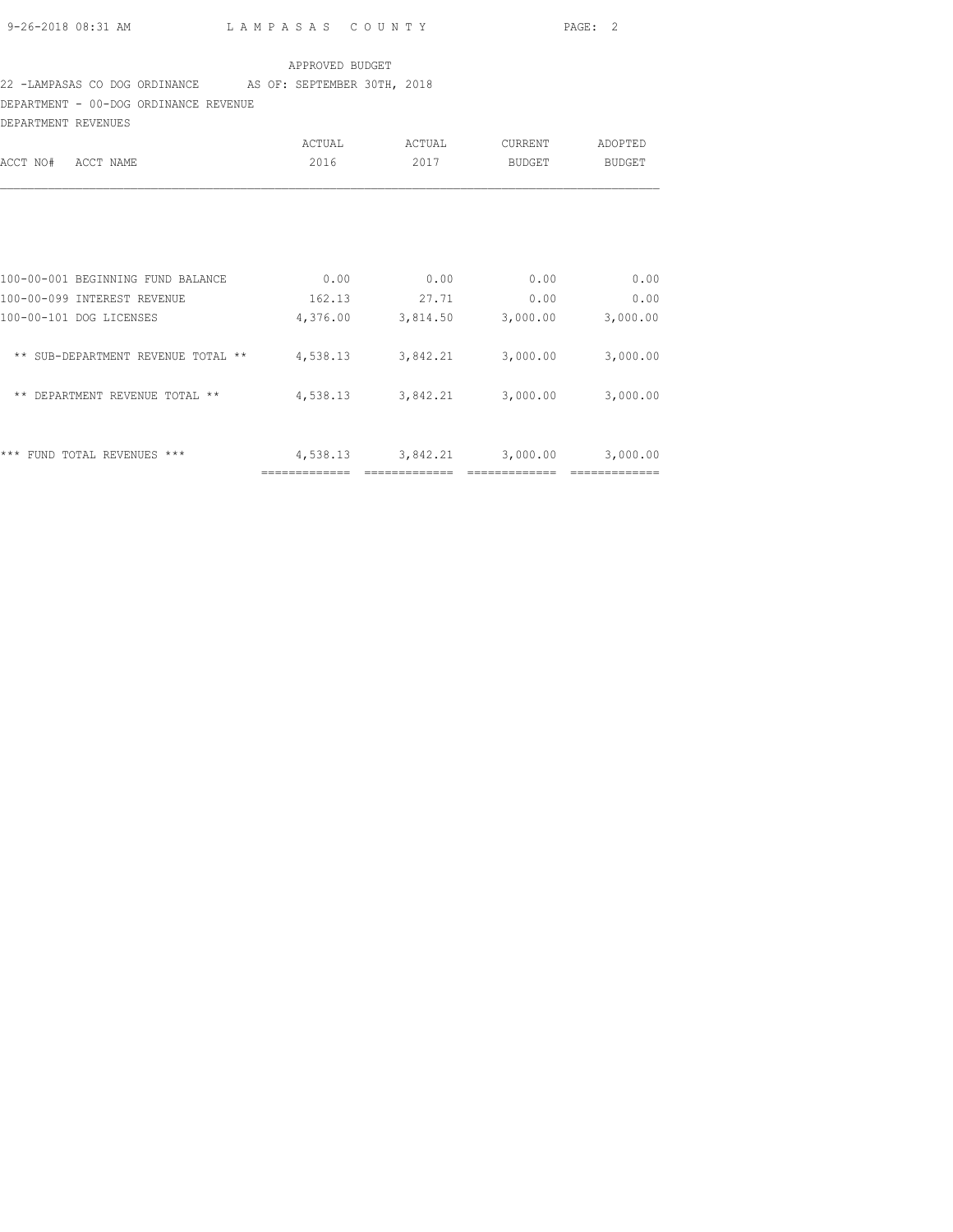|                                                                                                    |                 |      |                     | PAGE: 3                   |
|----------------------------------------------------------------------------------------------------|-----------------|------|---------------------|---------------------------|
| 22 -LAMPASAS CO DOG ORDINANCE AS OF: SEPTEMBER 30TH, 2018<br>DEPARTMENT - 01-DOG ORDINANCE EXPENSE | APPROVED BUDGET |      |                     |                           |
| DEPARTMENT EXPENDITURES<br>ACCT NO# ACCT NAME                                                      | 2016            |      | 2017 BUDGET         | <b>BUDGET</b>             |
|                                                                                                    |                 |      |                     |                           |
| GENERAL EXPENSES                                                                                   |                 |      |                     |                           |
| 401-00-304 DOG ORDINANCE                                                                           | 66.90           |      |                     | 62.69 200.00 200.00       |
| 401-00-375 BANK CHARGES                                                                            | 0.00            | 0.00 | 0.00                | 0.00                      |
| ** CATEGORY TOTAL **                                                                               |                 |      |                     | 66.90 62.69 200.00 200.00 |
|                                                                                                    |                 |      |                     |                           |
| ** CATEGORY TOTAL **                                                                               | 0.00            | 0.00 | 0.00                | 0.00                      |
| ** SUB-DEPARTMENT TOTAL **                                                                         | 66.90           |      | 62.69 200.00 200.00 |                           |
| *** DEPARTMENT TOTAL ***                                                                           |                 |      |                     | 66.90 62.69 200.00 200.00 |
| *** FUND TOTAL EXPENDITURES *** $66.90$ $62.69$ $200.00$ $200.00$                                  |                 |      |                     |                           |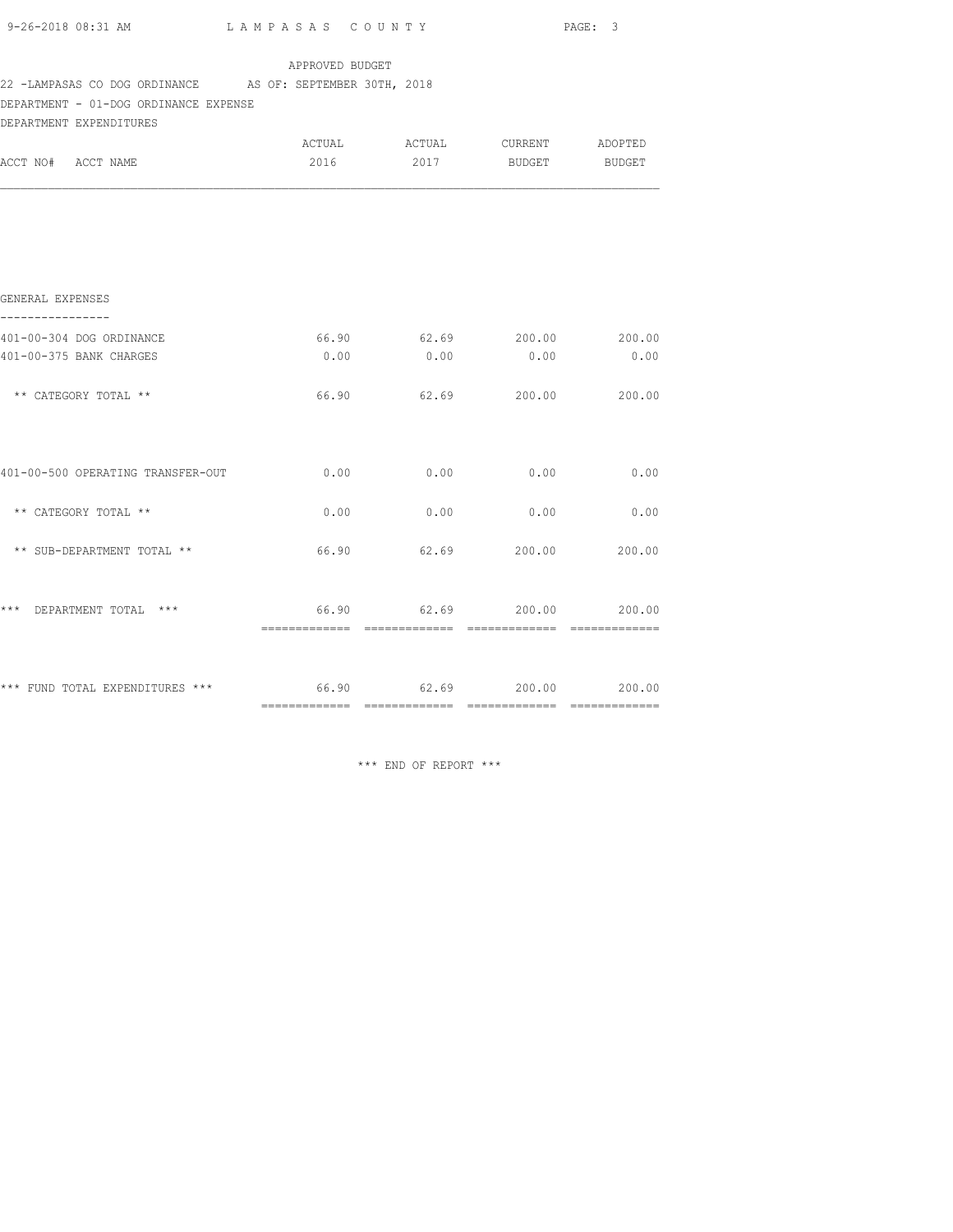| 9-26-2018 08:31 AM |  |  |
|--------------------|--|--|

### APPROVED BUDGET 25 -CONSTRUCTION FUND AS OF: SEPTEMBER 30TH, 2018 FINANCIAL SUMMARY

| ACCT NO# ACCT NAME                                                    | 2016 2017 BUDGET BUDGET                                      |              |
|-----------------------------------------------------------------------|--------------------------------------------------------------|--------------|
| REVENUE SUMMARY                                                       |                                                              |              |
| 00-DEPT REVENUE<br>01-DEPT EXPENSE                                    | 10.14 8,857,692.78 202,177.00<br>$0.00$ $0.00$ $0.00$ $0.00$ | 0.00<br>0.00 |
| *** TOTAL REVENUE ***                                                 | 10.14 8,857,692.78 202,177.00                                | 0.00         |
| EXPENDITURE SUMMARY                                                   |                                                              |              |
| 01-DEPT EXPENSE                                                       | $0.00$ ( $179,661.60$ ) 0.00                                 | 0.00         |
| *** TOTAL EXPENDITURES ***                                            | $0.00$ ( 179,661.60) 0.00 0.00                               |              |
| REVENUES OVER/(UNDER) EXPENDITURES 10.14 9,037,354.38 202,177.00 0.00 |                                                              |              |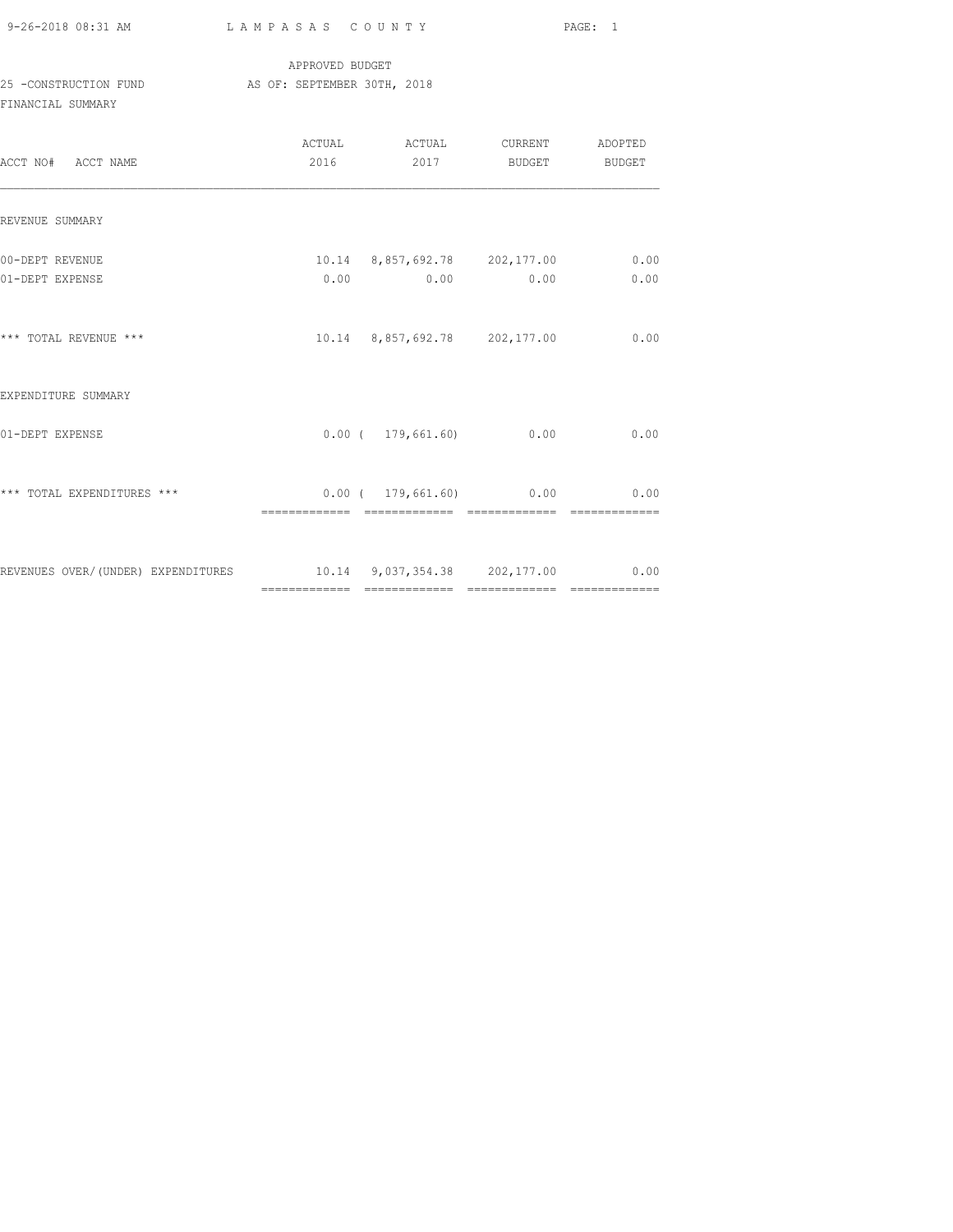#### 25 -CONSTRUCTION FUND AS OF: SEPTEMBER 30TH, 2018

### DEPARTMENT - 00-DEPT REVENUE

| DEPARTMENT - UU-DEPT REVENUE           |        |                               |         |         |
|----------------------------------------|--------|-------------------------------|---------|---------|
| DEPARTMENT REVENUES                    |        |                               |         |         |
|                                        | ACTUAL | ACTUAL                        | CURRENT | ADOPTED |
| ACCT NAME<br>ACCT NO#                  | 2016   | 2017                          | BUDGET  | BUDGET  |
|                                        |        |                               |         |         |
| 00-DEPT REVENUE                        |        |                               |         |         |
| 100-00-001 BEGINNING FUND BALANCE      | 0.00   | 0.00                          | 0.00    | 0.00    |
| 100-00-099 INTEREST REVENUE            |        | 10.14 11,812.78               | 0.00    | 0.00    |
| 100-00-125 LIMITED TAX GO BOND 2018    | 0.00   | 8,685,000.00                  | 0.00    | 0.00    |
| 100-00-190 MISCELLANEOUS               | 0.00   | 0.00                          | 0.00    | 0.00    |
| 200-00-001 OTHER RESOURCE - TAX NOTE   | 0.00   | 0.00                          | 0.00    | 0.00    |
| 200-00-010 OPERATING TRANSFER-IN       | 0.00   | 160,880.00 202,177.00         |         | 0.00    |
| ** SUB-DEPARTMENT REVENUE TOTAL **     |        | 10.14 8,857,692.78 202,177.00 |         | 0.00    |
| 01-DEPT EXPENSE                        |        |                               |         |         |
| 100-01-099 INTEREST REVENUE            | 0.00   | 0.00                          | 0.00    | 0.00    |
| 200-01-001 OTHER RESOURCE-ANIMAL SHELT | 0.00   | 0.00                          | 0.00    | 0.00    |

| tvv vi v <i>jj</i> inimuli inivil      | . <i>. .</i> | . . <i>.</i>       | .          | .    |
|----------------------------------------|--------------|--------------------|------------|------|
| 200-01-001 OTHER RESOURCE-ANIMAL SHELT | 0.00         | 0.00               | 0.00       | 0.00 |
| ** SUB-DEPARTMENT REVENUE TOTAL **     | 0.00         | 0.00               | 0.00       | 0.00 |
| ** DEPARTMENT REVENUE TOTAL **         |              | 10.14 8,857,692.78 | 202,177.00 | 0.00 |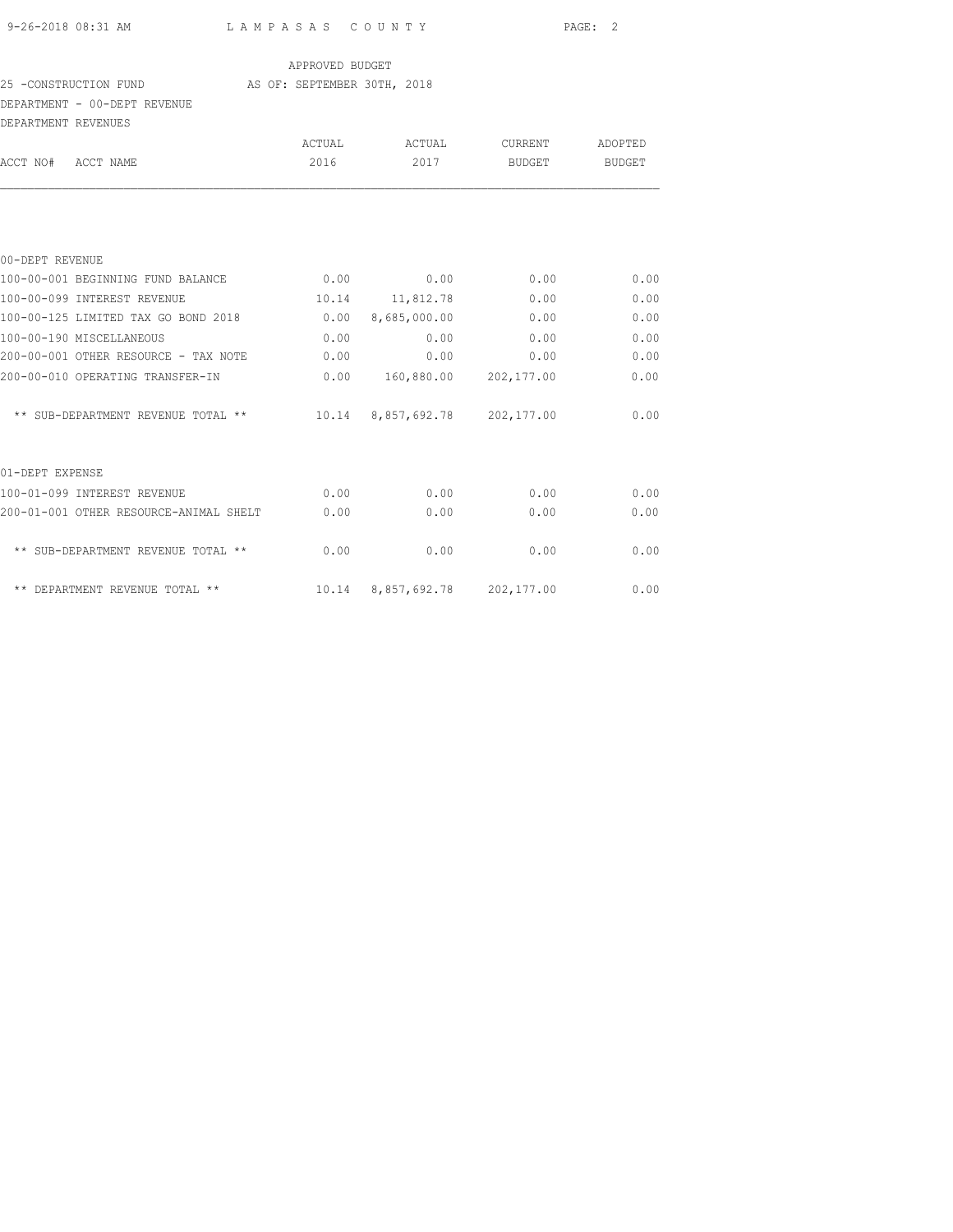| 9-26-2018 08:31 AM                                | LAMPASAS COUNTY |      |                                    | PAGE: 3 |
|---------------------------------------------------|-----------------|------|------------------------------------|---------|
|                                                   | APPROVED BUDGET |      |                                    |         |
| 25 -CONSTRUCTION FUND AS OF: SEPTEMBER 30TH, 2018 |                 |      |                                    |         |
| DEPARTMENT - 01-DEPT EXPENSE                      |                 |      |                                    |         |
| DEPARTMENT REVENUES                               |                 |      |                                    |         |
|                                                   |                 |      | ACTUAL ACTUAL CURRENT              | ADOPTED |
| ACCT NO# ACCT NAME                                | 2016            |      | 2017 BUDGET BUDGET                 |         |
|                                                   |                 |      |                                    |         |
|                                                   |                 |      |                                    |         |
|                                                   |                 |      |                                    |         |
|                                                   |                 |      |                                    |         |
| 00-DEPT REVENUE                                   |                 |      |                                    |         |
| $201 - 00 - 000$                                  | 0.00            |      | $0.00$ 0.00                        | 0.00    |
|                                                   |                 |      |                                    |         |
| ** SUB-DEPARTMENT REVENUE TOTAL **                | 0.00            | 0.00 | 0.00                               | 0.00    |
|                                                   |                 |      |                                    |         |
| ** DEPARTMENT REVENUE TOTAL **                    | 0.00            | 0.00 | 0.00                               | 0.00    |
|                                                   |                 |      |                                    |         |
|                                                   |                 |      |                                    |         |
| *** FUND TOTAL REVENUES ***                       |                 |      | 10.14 8,857,692.78 202,177.00 0.00 |         |
|                                                   | =============   |      | -------------- --------------      |         |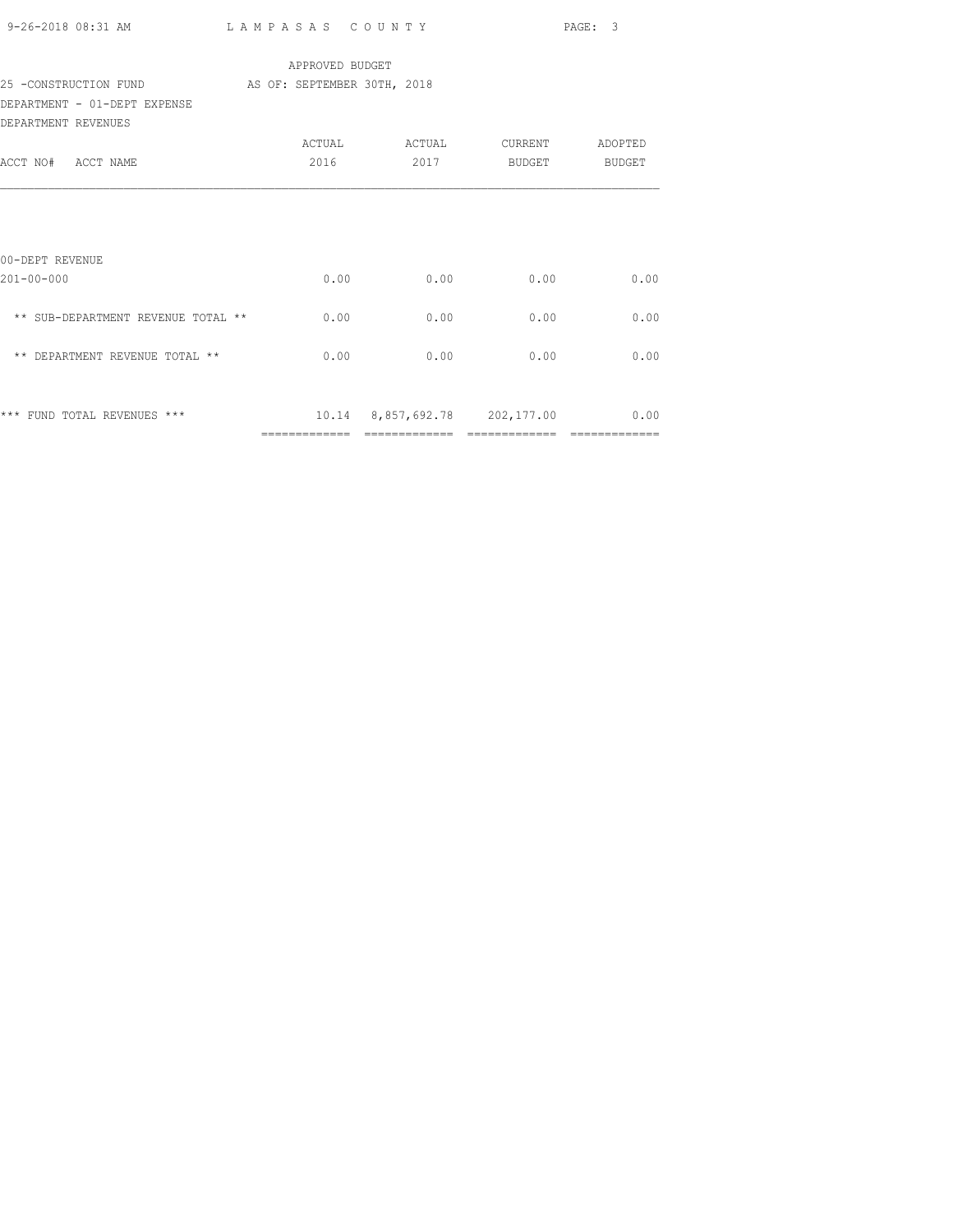| 9-26-2018 08:31 AM                    | LAMPASAS COUNTY             |                         |         | PAGE: 4 |
|---------------------------------------|-----------------------------|-------------------------|---------|---------|
|                                       | APPROVED BUDGET             |                         |         |         |
| 25 -CONSTRUCTION FUND                 | AS OF: SEPTEMBER 30TH, 2018 |                         |         |         |
| DEPARTMENT - 01-DEPT EXPENSE          |                             |                         |         |         |
| DEPARTMENT EXPENDITURES               |                             |                         |         |         |
|                                       | ACTUAL                      | ACTUAL                  | CURRENT | ADOPTED |
| ACCT NO# ACCT NAME                    | 2016                        | 2017                    | BUDGET  | BUDGET  |
| 00-DEPT REVENUE                       |                             |                         |         |         |
|                                       |                             |                         |         |         |
| GENERAL EXPENSES<br>----------        |                             |                         |         |         |
| 401-00-301 COMMUNICATIONS             | 0.00                        | 0.00                    | 0.00    | 0.00    |
| 401-00-302 UTILITIES                  | 0.00                        | 0.00                    | 0.00    | 0.00    |
| 401-00-307 PREMIUM                    |                             | $0.00$ ( $985,251.00$ ) | 0.00    | 0.00    |
| 401-00-331 PAYING AGENT FEES          |                             | 0.00 170, 251.00        | 0.00    | 0.00    |
| 401-00-338 INTEREST PAYMENT           | 0.00                        | 0.00                    | 0.00    | 0.00    |
| 401-00-350 ANNEX CONSTRUCTION         | 0.00                        | 0.00                    | 0.00    | 0.00    |
| 401-00-378 RENT                       | 0.00                        | 0.00                    | 0.00    | 0.00    |
| 401-00-389 MISCELLANEOUS EXPENSE      | 0.00                        | 0.00                    | 0.00    | 0.00    |
| 401-00-398 GEOTECHNICAL SERVICES      | 0.00                        | 0.00                    | 0.00    | 0.00    |
| 401-00-399 BOND ISSUANCE COST         | 0.00                        | 0.00                    | 0.00    | 0.00    |
| 501-00-328 CONTINGENCY                | 0.00                        | 0.00                    | 0.00    | 0.00    |
| ** CATEGORY TOTAL **                  |                             | $0.00$ ( $815,000.00$ ) | 0.00    | 0.00    |
| 401-00-500 OPERATING TRANSFERS-OUT    | 0.00                        | 0.00                    | 0.00    | 0.00    |
| 501-00-501 GENERAL CONDITIONS         | 0.00                        | 0.00                    | 0.00    | 0.00    |
| 501-00-502 SITEWORK                   | 0.00                        | 0.00                    | 0.00    | 0.00    |
| 501-00-503 CONCRETE                   | 0.00                        | 0.00                    | 0.00    | 0.00    |
| 501-00-504 MASONRY                    | 0.00                        | 0.00                    | 0.00    | 0.00    |
| 501-00-505 METALS                     | 0.00                        | 0.00                    | 0.00    | 0.00    |
| 501-00-506 CARPENTRY                  | 0.00                        | 0.00                    | 0.00    | 0.00    |
| 501-00-507 MOISTURE PROTECTION        | 0.00                        | 0.00                    | 0.00    | 0.00    |
| 501-00-508 DOORS AND WINDOWS          | 0.00                        | 0.00                    | 0.00    | 0.00    |
| 501-00-509 FINISHES                   | 0.00                        | 0.00                    | 0.00    | 0.00    |
| 501-00-510 SPECIALTIES                | 0.00                        | 0.00                    | 0.00    | 0.00    |
| 501-00-511 EQUIPMENT                  | 0.00                        | 0.00                    | 0.00    | 0.00    |
| 501-00-512 FURNISHINGS                | 0.00                        | 0.00                    | 0.00    | 0.00    |
| 501-00-514 SPECIAL CONSTR & PNEUMATIC | 0.00                        | 0.00                    | 0.00    | 0.00    |
| 501-00-515 MECHANICAL                 | 0.00                        | 0.00                    | 0.00    | 0.00    |
| 501-00-516 ELECTRICAL                 | 0.00                        | 0.00                    | 0.00    | 0.00    |
| 501-00-517 TECHNOLOGY                 | 0.00                        | 0.00                    | 0.00    | 0.00    |
| 501-00-518 ARCHITECT FEE              | 0.00                        | 0.00                    | 0.00    | 0.00    |
| 501-00-519 FURNITURE                  | 0.00                        | 0.00                    | 0.00    | 0.00    |
| 501-00-528 CONTINGENCY                | 0.00                        | 635,338.40              | 0.00    | 0.00    |
| 501-00-589 MISCELLANEOUS EXPENSE      | 0.00                        | 0.00                    | 0.00    | 0.00    |

|                      | 501-00-508 DOORS AND WINDOWS          | 0.00 | 0.00       | 0.00 | 0.00 |
|----------------------|---------------------------------------|------|------------|------|------|
| 501-00-509 FINISHES  |                                       | 0.00 | 0.00       | 0.00 | 0.00 |
|                      | 501-00-510 SPECIALTIES                | 0.00 | 0.00       | 0.00 | 0.00 |
| 501-00-511 EOUIPMENT |                                       | 0.00 | 0.00       | 0.00 | 0.00 |
|                      | 501-00-512 FURNISHINGS                | 0.00 | 0.00       | 0.00 | 0.00 |
|                      | 501-00-514 SPECIAL CONSTR & PNEUMATIC | 0.00 | 0.00       | 0.00 | 0.00 |
|                      | 501-00-515 MECHANICAL                 | 0.00 | 0.00       | 0.00 | 0.00 |
|                      | 501-00-516 ELECTRICAL                 | 0.00 | 0.00       | 0.00 | 0.00 |
|                      | 501-00-517 TECHNOLOGY                 | 0.00 | 0.00       | 0.00 | 0.00 |
|                      | 501-00-518 ARCHITECT FEE              | 0.00 | 0.00       | 0.00 | 0.00 |
| 501-00-519 FURNITURE |                                       | 0.00 | 0.00       | 0.00 | 0.00 |
|                      | 501-00-528 CONTINGENCY                | 0.00 | 635,338.40 | 0.00 | 0.00 |
|                      | 501-00-589 MISCELLANEOUS EXPENSE      | 0.00 | 0.00       | 0.00 | 0.00 |
|                      | 501-00-598 GEOTECHNICAL               | 0.00 | 0.00       | 0.00 | 0.00 |
| 501-00-599 CHANGE #1 |                                       | 0.00 | 0.00       | 0.00 | 0.00 |

\*\* CATEGORY TOTAL \*\* 0.00 635,338.40 0.00 0.00 0.00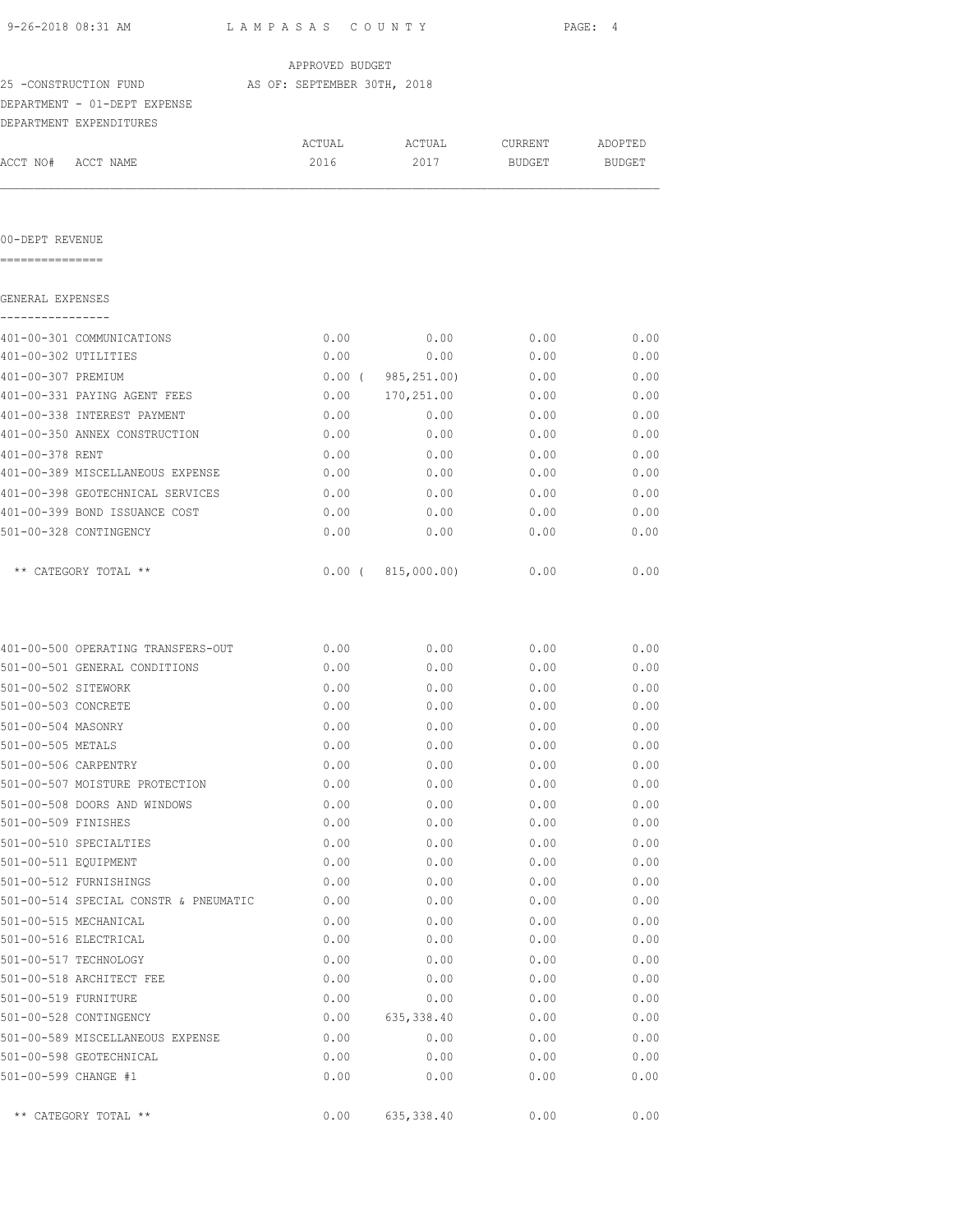| 9-26-2018 08:31 AM                                                                                            | LAMPASAS COUNTY |                                    |               | PAGE: 5       |
|---------------------------------------------------------------------------------------------------------------|-----------------|------------------------------------|---------------|---------------|
|                                                                                                               | APPROVED BUDGET |                                    |               |               |
| 25 - CONSTRUCTION FUND AS OF: SEPTEMBER 30TH, 2018<br>DEPARTMENT - 01-DEPT EXPENSE<br>DEPARTMENT EXPENDITURES |                 |                                    |               |               |
| ACCT NO# ACCT NAME                                                                                            | 2016            | 2017                               | <b>BUDGET</b> | <b>BUDGET</b> |
| CAPITAL LEASE<br>-------------                                                                                |                 |                                    |               |               |
| 401-00-900 PRINCIPAL PAYMENT                                                                                  |                 | $0.00$ 0.00 0.00 0.00              |               |               |
| ** CATEGORY TOTAL **                                                                                          | 0.00            | 0.00                               | 0.00          | 0.00          |
| ** SUB-DEPARTMENT TOTAL **                                                                                    |                 | $0.00$ ( 179,661.60)               | 0.00          | 0.00          |
| 01-DEPT EXPENSE<br>----------------                                                                           |                 |                                    |               |               |
| GENERAL EXPENSES                                                                                              |                 |                                    |               |               |
| ----------------<br>401-01-350 ANIMAL SHELTER CONSTRUCTION $0.00$ $0.00$ $0.00$ $0.00$ $0.00$                 |                 |                                    |               |               |
| ** CATEGORY TOTAL **                                                                                          | 0.00            | 0.00                               | 0.00          | 0.00          |
| ** SUB-DEPARTMENT TOTAL **                                                                                    | 0.00            | 0.00                               | 0.00          | 0.00          |
| 02-MILLICAN WALL<br>================                                                                          |                 |                                    |               |               |
| GENERAL EXPENSES<br>----------------                                                                          |                 |                                    |               |               |
| 501-02-350 ANNEX CONSTRUCTION                                                                                 |                 | $0.00$ $0.00$ $0.00$ $0.00$ $0.00$ |               |               |
| ** CATEGORY TOTAL **                                                                                          | 0.00            | 0.00                               | 0.00          | 0.00          |
| CAPITAL OUTLAY                                                                                                |                 |                                    |               |               |
| 401-02-403 REAL ESTATE                                                                                        | 0.00            | 0.00                               | 0.00          | 0.00          |
| ** CATEGORY TOTAL **                                                                                          | 0.00            | 0.00                               | 0.00          | 0.00          |
| ** SUB-DEPARTMENT TOTAL **                                                                                    | 0.00            | 0.00                               | 0.00          | 0.00          |

03-PARKING LOT

==============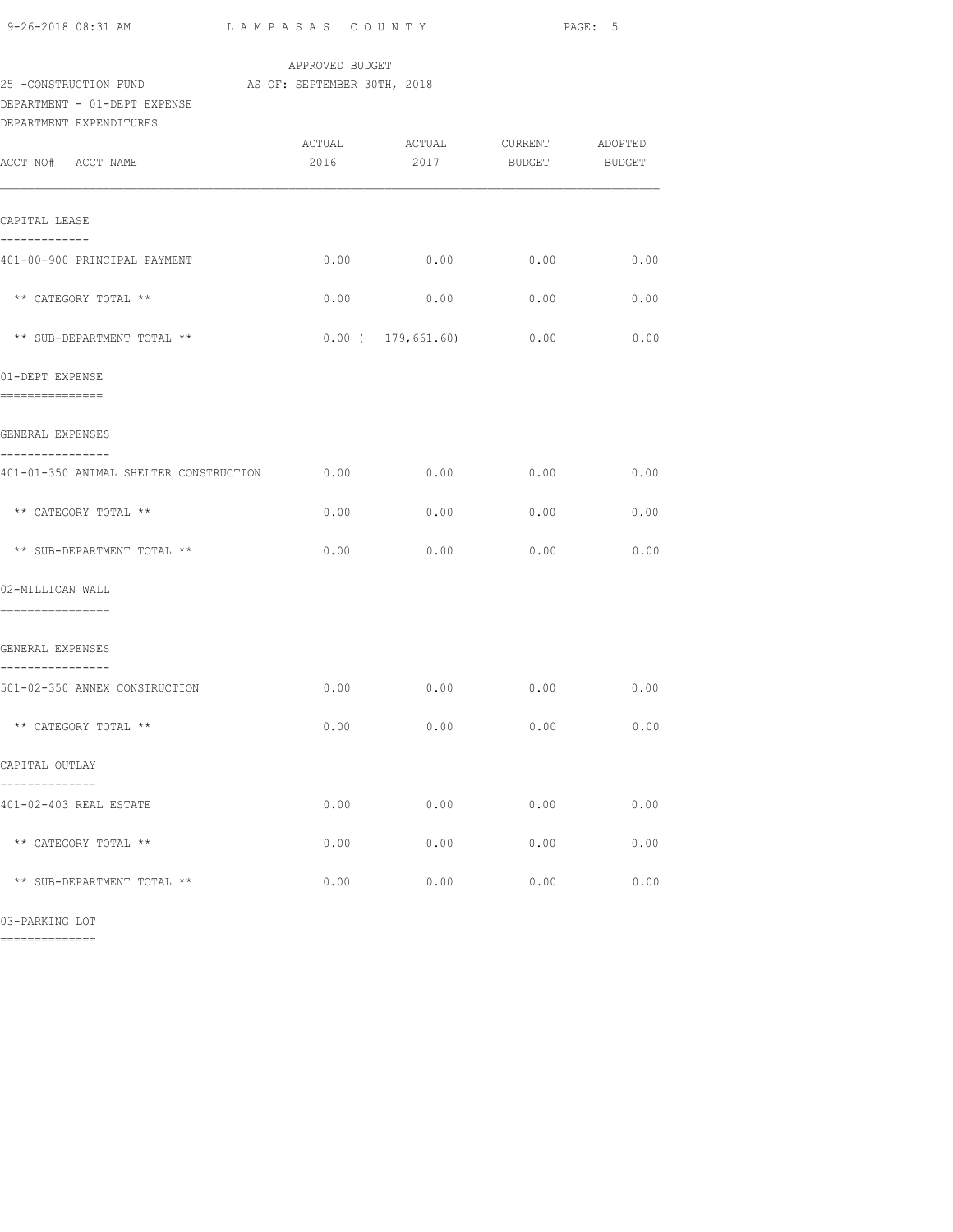| 9-26-2018 08:31 AM                                                                                           | LAMPASAS COUNTY |                         |      | PAGE: 6 |
|--------------------------------------------------------------------------------------------------------------|-----------------|-------------------------|------|---------|
| 25 -CONSTRUCTION FUND AS OF: SEPTEMBER 30TH, 2018<br>DEPARTMENT - 01-DEPT EXPENSE<br>DEPARTMENT EXPENDITURES | APPROVED BUDGET |                         |      |         |
| ACCT NO# ACCT NAME                                                                                           |                 | 2016 2017 BUDGET BUDGET |      |         |
| GENERAL EXPENSES                                                                                             |                 |                         |      |         |
| ----------------<br>501-03-350 ANNEX CONSTRUCTION                                                            | 0.00            | 0.00                    | 0.00 | 0.00    |
| ** CATEGORY TOTAL **                                                                                         | 0.00            | 0.00                    | 0.00 | 0.00    |
| ** SUB-DEPARTMENT TOTAL **                                                                                   | 0.00            | 0.00                    | 0.00 | 0.00    |
| 04-PHONE SYSTEM<br>---------------                                                                           |                 |                         |      |         |
| GENERAL EXPENSES                                                                                             |                 |                         |      |         |
| ----------------<br>501-04-350 ANNEX CONSTRUCTION                                                            | 0.00            | 0.00                    | 0.00 | 0.00    |
| ** CATEGORY TOTAL **                                                                                         | 0.00            | 0.00                    | 0.00 | 0.00    |
| ** SUB-DEPARTMENT TOTAL **                                                                                   | 0.00            | 0.00                    | 0.00 | 0.00    |
| 05-JUDGE'S BENCH<br>----------------                                                                         |                 |                         |      |         |
| GENERAL EXPENSES                                                                                             |                 |                         |      |         |
| ----------------<br>501-05-350 ANNEX CONSTRUCTION                                                            |                 | $0.00$ 0.00 0.00 0.00   |      |         |
| ** CATEGORY TOTAL **                                                                                         | 0.00            | 0.00                    | 0.00 | 0.00    |
| ** SUB-DEPARTMENT TOTAL **                                                                                   | 0.00            | 0.00                    | 0.00 | 0.00    |
| 06-FILING SHELVING/MOVE<br>------------------------                                                          |                 |                         |      |         |
| GENERAL EXPENSES<br>---------                                                                                |                 |                         |      |         |
| 501-06-350 ANNEX CONSTRUCTION                                                                                | 0.00            | 0.00                    | 0.00 | 0.00    |
| ** CATEGORY TOTAL **                                                                                         | 0.00            | 0.00                    | 0.00 | 0.00    |
| ** SUB-DEPARTMENT TOTAL **                                                                                   | 0.00            | 0.00                    | 0.00 | 0.00    |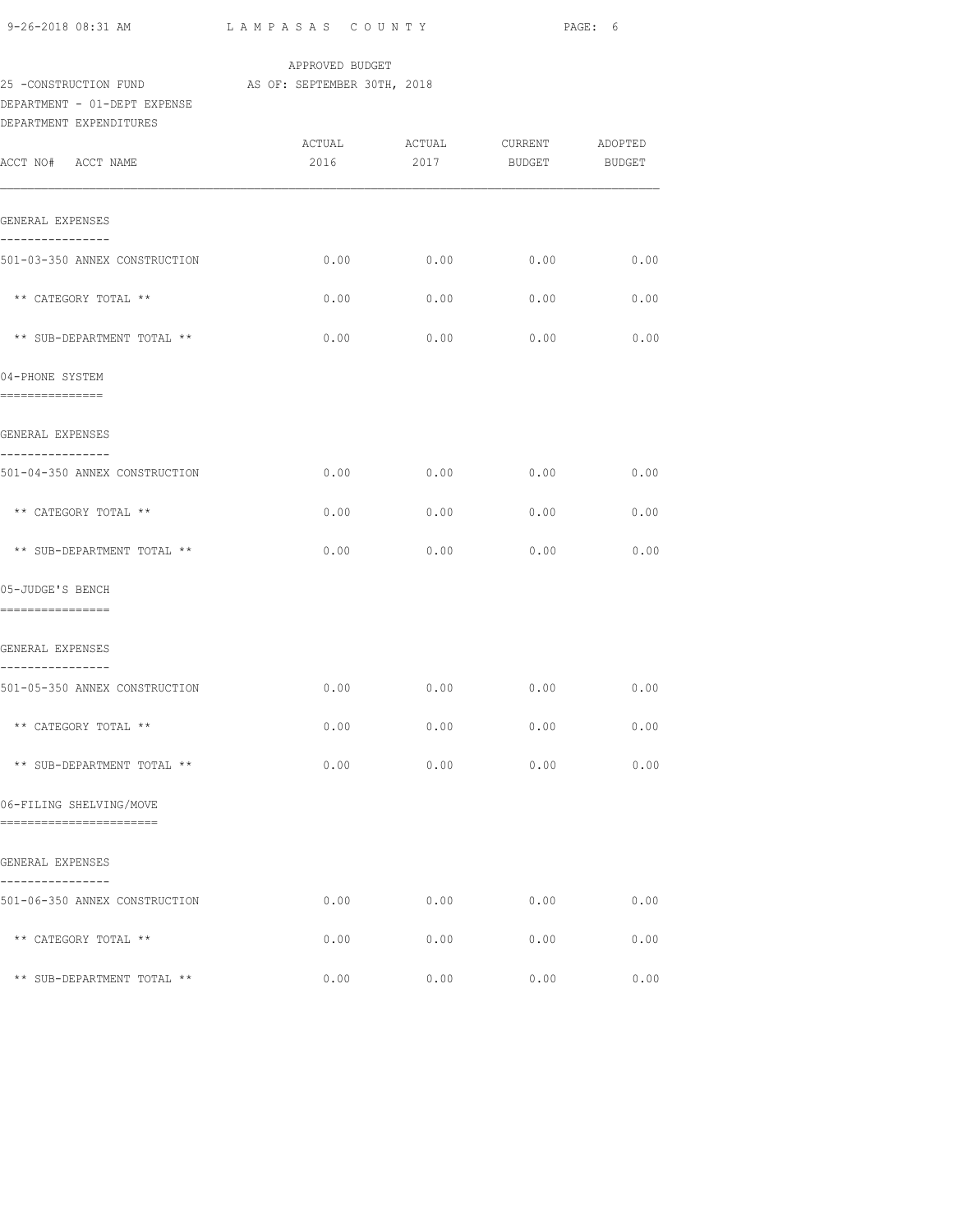| 9-26-2018 08:31 AM                                                                | LAMPASAS COUNTY |                               |               | PAGE: 7 |
|-----------------------------------------------------------------------------------|-----------------|-------------------------------|---------------|---------|
|                                                                                   | APPROVED BUDGET |                               |               |         |
| 25 -CONSTRUCTION FUND AS OF: SEPTEMBER 30TH, 2018<br>DEPARTMENT - 01-DEPT EXPENSE |                 |                               |               |         |
| DEPARTMENT EXPENDITURES                                                           |                 |                               |               |         |
|                                                                                   |                 | ACTUAL ACTUAL CURRENT ADOPTED |               |         |
| ACCT NO# ACCT NAME                                                                | 2016            | 2017                          | BUDGET BUDGET |         |
| 07-NEW FILING SHELVING<br>======================                                  |                 |                               |               |         |
| GENERAL EXPENSES                                                                  |                 |                               |               |         |
| ----------------<br>501-07-350 ANNEX CONSTRUCTION                                 | 0.00            | 0.00                          | 0.00          | 0.00    |
| ** CATEGORY TOTAL **                                                              | 0.00            | 0.00                          | 0.00          | 0.00    |
| ** SUB-DEPARTMENT TOTAL **                                                        | 0.00            | 0.00                          | 0.00          | 0.00    |
| 08-BREEWAY POCKET PARK<br>======================                                  |                 |                               |               |         |
| GENERAL EXPENSES                                                                  |                 |                               |               |         |
| ----------------<br>501-08-350 ANNEX CONSTRUCTION                                 | 0.00            | 0.00                          | 0.00          | 0.00    |
| ** CATEGORY TOTAL **                                                              | 0.00            | 0.00                          | 0.00          | 0.00    |
| ** SUB-DEPARTMENT TOTAL **                                                        | 0.00            | 0.00                          | 0.00          | 0.00    |
| 09-NEW FIRE DEPT BLDG<br>----------------------                                   |                 |                               |               |         |
| GENERAL EXPENSES                                                                  |                 |                               |               |         |
| ----------------<br>501-09-350 NEW FIRE DEPARTMENT BUILDIN                        | 0.00            | 0.00                          | 0.00          | 0.00    |
| ** CATEGORY TOTAL **                                                              | 0.00            | 0.00                          | 0.00          | 0.00    |
| ** SUB-DEPARTMENT TOTAL **                                                        | 0.00            | 0.00                          | 0.00          | 0.00    |
| *** DEPARTMENT TOTAL ***                                                          |                 | $0.00$ ( $179,661.60$ ) 0.00  |               | 0.00    |
| *** FUND TOTAL EXPENDITURES ***                                                   |                 | $0.00$ ( $179,661.60$ ) 0.00  |               | 0.00    |
|                                                                                   |                 |                               |               |         |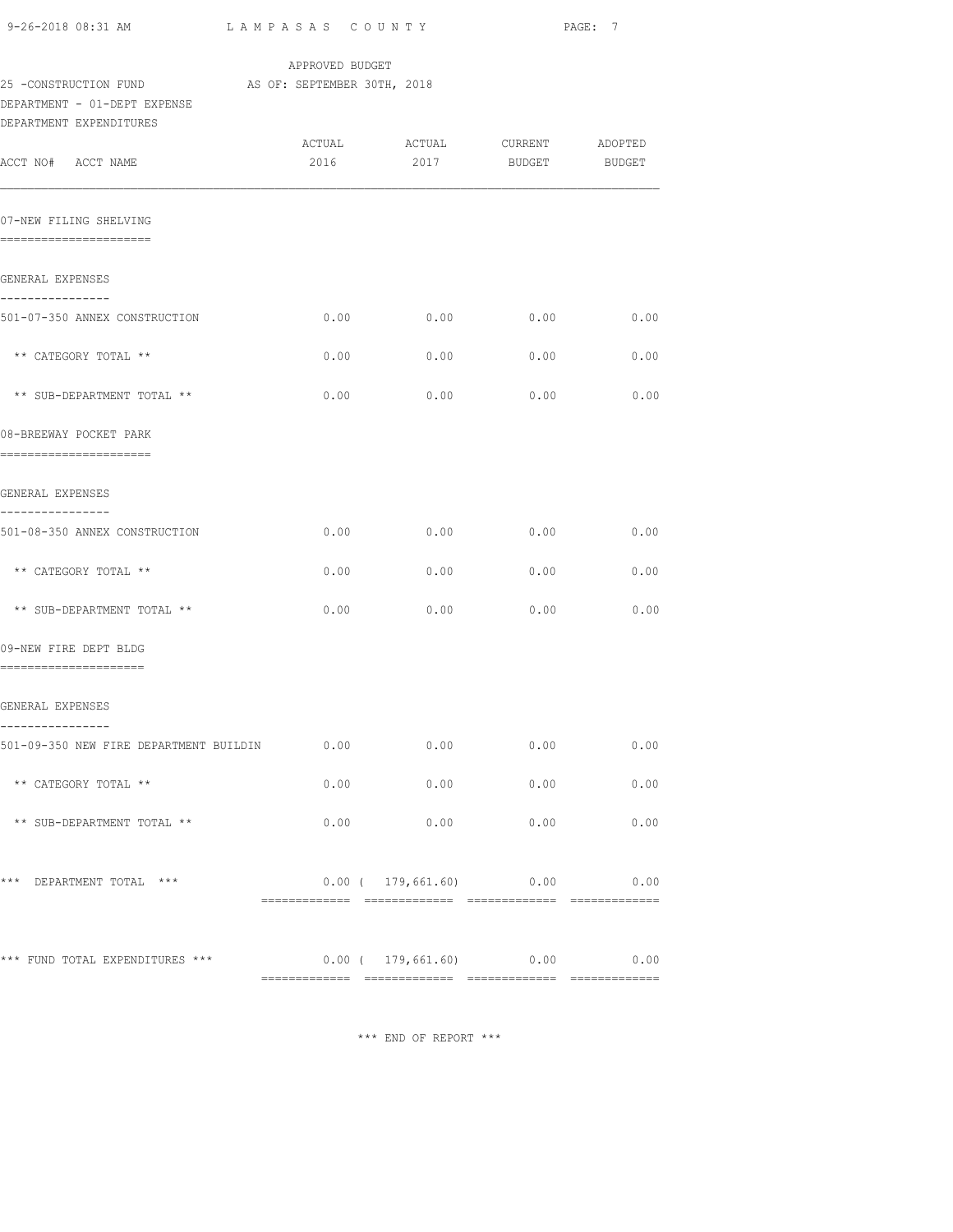9-26-2018 08:31 AM L A M P A S A S C O U N T Y PAGE: 1

#### APPROVED BUDGET

### 27 -MAJOR CRIMES ASSIST UNITE AS OF: SEPTEMBER 30TH, 2018

FINANCIAL SUMMARY

| ACCT NO# ACCT NAME                                              | 2016 |                            | 2017 BUDGET BUDGET |      |
|-----------------------------------------------------------------|------|----------------------------|--------------------|------|
| REVENUE SUMMARY                                                 |      |                            |                    |      |
| 00-MAJOR CRIME ASST UNIT<br>01-MAJOR CRIME ASST UNIT            |      | $0.00$ 0.00 0.00 0.00 0.00 |                    |      |
|                                                                 |      | $0.36$ $0.01$ $0.00$       |                    | 0.00 |
| *** TOTAL REVENUE ***                                           |      | $0.36$ $0.01$              | 0.00               | 0.00 |
| EXPENDITURE SUMMARY                                             |      |                            |                    |      |
| 01-MAJOR CRIME ASST UNIT                                        |      | $0.00$ 388.19 $0.00$       |                    | 0.00 |
| *** TOTAL EXPENDITURES ***                                      |      | $0.00$ 388.19 $0.00$ 0.00  |                    |      |
| REVENUES OVER/(UNDER) EXPENDITURES 0.36 (388.18) 0.00 0.00 0.00 |      |                            |                    |      |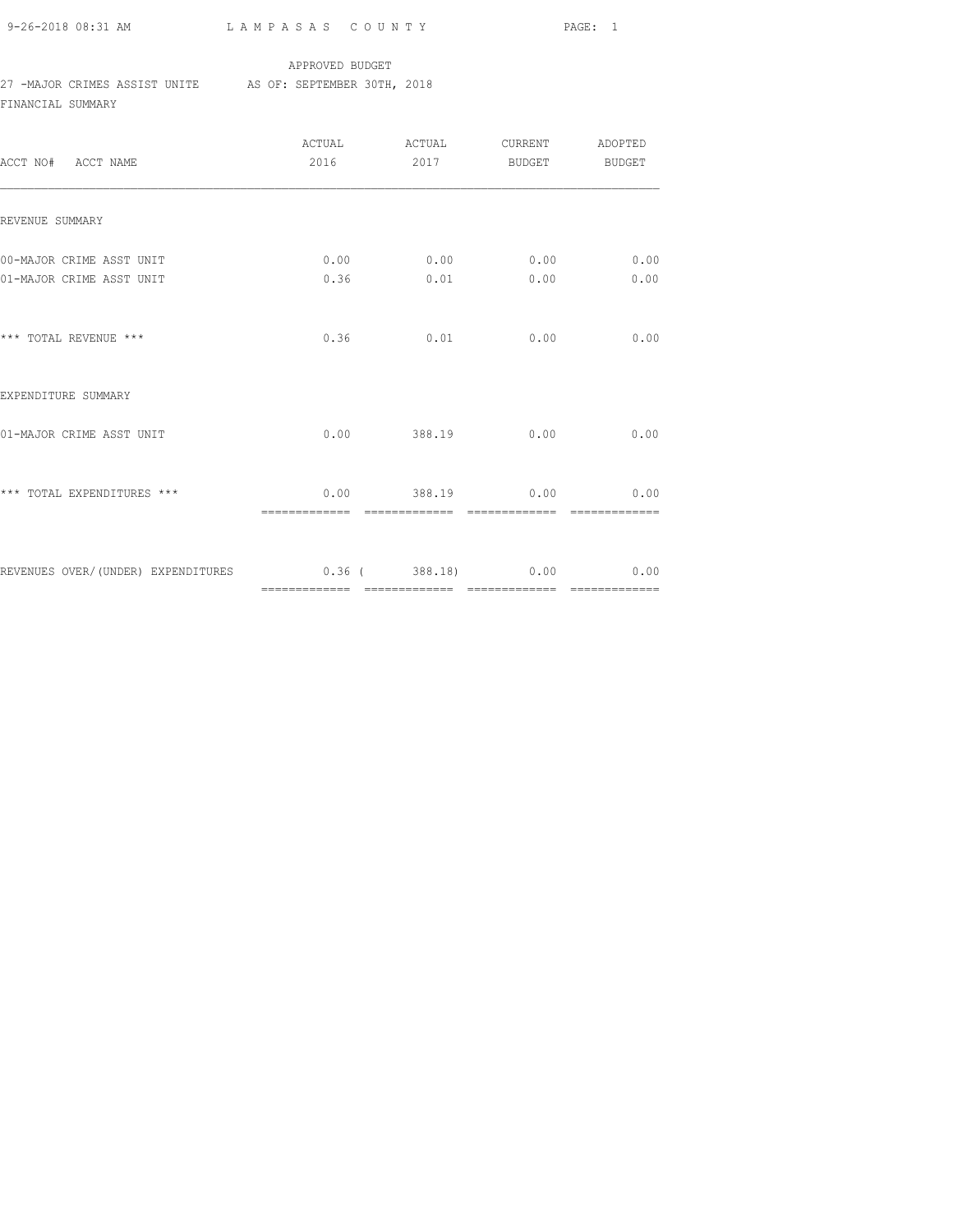| 9-26-2018 08:31 AM | LAMPASAS COUNTY | PAGE: 2 |  |
|--------------------|-----------------|---------|--|
|                    |                 |         |  |

## 27 -MAJOR CRIMES ASSIST UNITE AS OF: SEPTEMBER 30TH, 2018

DEPARTMENT - 00-MAJOR CRIME ASST UNIT

| DEPARTMENT REVENUES                  |        |        |         |               |
|--------------------------------------|--------|--------|---------|---------------|
|                                      | ACTUAL | ACTUAL | CURRENT | ADOPTED       |
| ACCT NO#<br>ACCT NAME                | 2016   | 2017   | BUDGET  | <b>BUDGET</b> |
|                                      |        |        |         |               |
|                                      |        |        |         |               |
| MAJOR CRIMES                         |        |        |         |               |
| 100-00-187 FORFEITED PROPERTY        | 0.00   | 0.00   | 0.00    | 0.00          |
| ** SUB-DEPARTMENT REVENUE TOTAL **   | 0.00   | 0.00   | 0.00    | 0.00          |
| $***$<br>DEPARTMENT REVENUE TOTAL ** | 0.00   | 0.00   | 0.00    | 0.00          |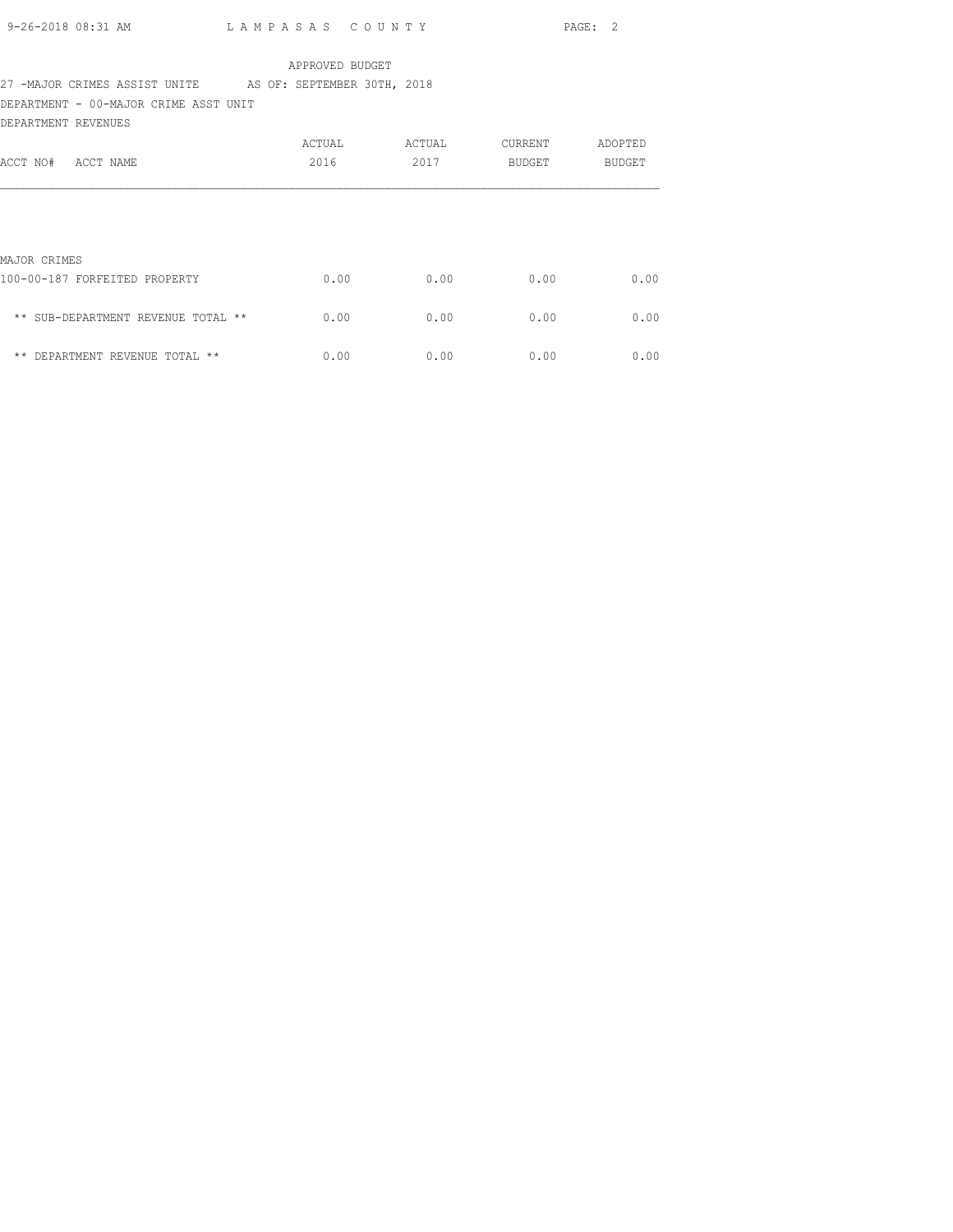# 27 -MAJOR CRIMES ASSIST UNITE AS OF: SEPTEMBER 30TH, 2018

DEPARTMENT - 01-MAJOR CRIME ASST UNIT

| DEPARTMENT REVENUES                |               |        |                |         |
|------------------------------------|---------------|--------|----------------|---------|
|                                    | ACTUAL        | ACTUAL | <b>CURRENT</b> | ADOPTED |
| ACCT NAME<br>ACCT NO#              | 2016          | 2017   | BUDGET         | BUDGET  |
|                                    |               |        |                |         |
| MAJOR CRIMES                       |               |        |                |         |
| 101-00-099 INTEREST REVENUE        | 0.36          | 0.01   | 0.00           | 0.00    |
| 101-00-116 GRANT REVENUE           | 0.00          | 0.00   | 0.00           | 0.00    |
| 101-00-190 MISCELLANEOUS           | 0.00          | 0.00   | 0.00           | 0.00    |
| 201-00-010 OPERATING TRANSFER - IN | 0.00          | 0.00   | 0.00           | 0.00    |
| ** SUB-DEPARTMENT REVENUE TOTAL ** | 0.36          | 0.01   | 0.00           | 0.00    |
| ** DEPARTMENT REVENUE TOTAL **     | 0.36          | 0.01   | 0.00           | 0.00    |
| *** FUND TOTAL REVENUES ***        | 0.36          | 0.01   | 0.00           | 0.00    |
|                                    | ------------- |        |                |         |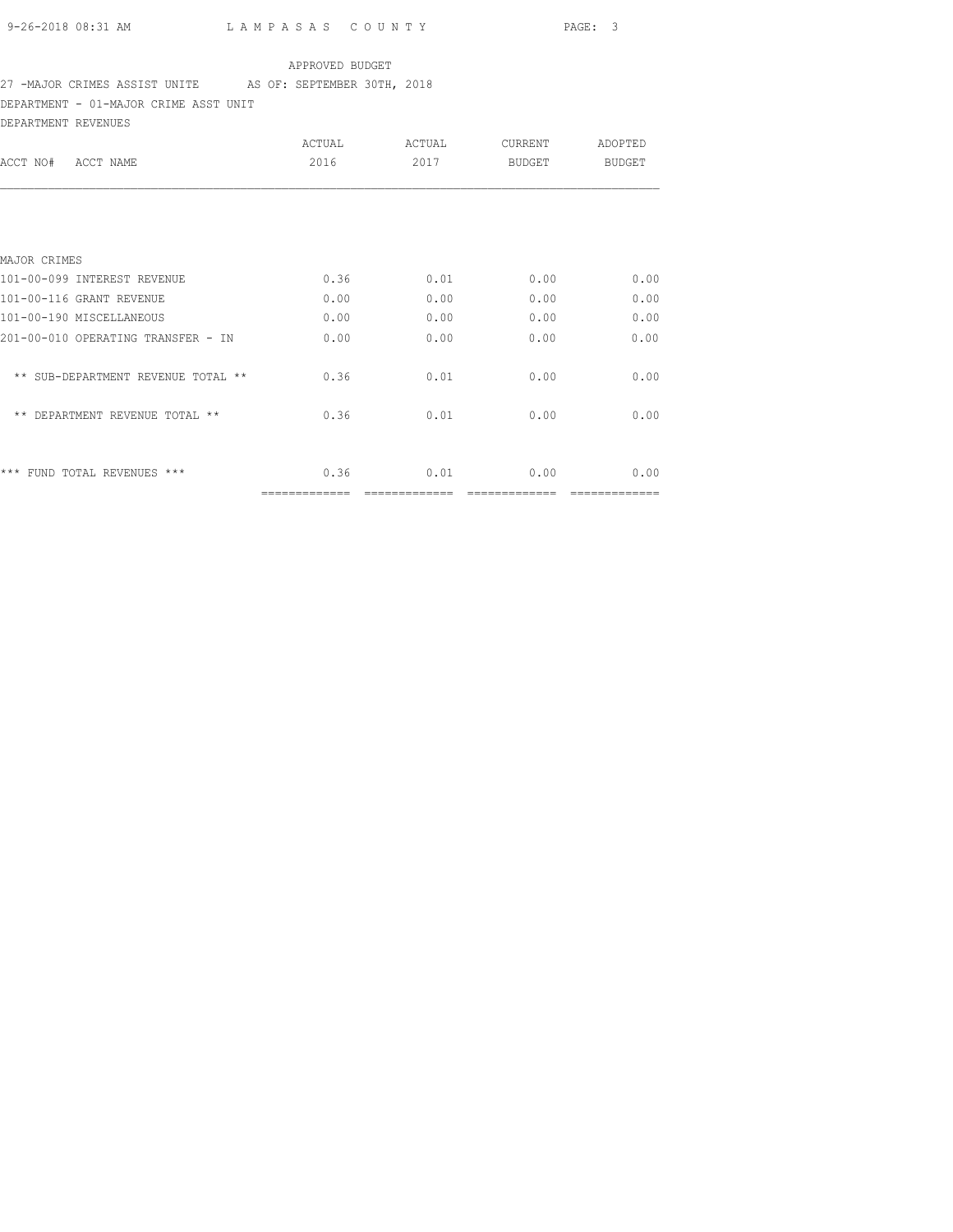|                              | 9-26-2018 08:31 AM                                        | LAMPASAS COUNTY |                               |               | PAGE: 4 |
|------------------------------|-----------------------------------------------------------|-----------------|-------------------------------|---------------|---------|
|                              |                                                           | APPROVED BUDGET |                               |               |         |
|                              | 27 -MAJOR CRIMES ASSIST UNITE AS OF: SEPTEMBER 30TH, 2018 |                 |                               |               |         |
|                              | DEPARTMENT - 01-MAJOR CRIME ASST UNIT                     |                 |                               |               |         |
|                              | DEPARTMENT EXPENDITURES                                   |                 |                               |               |         |
|                              |                                                           |                 | ACTUAL ACTUAL CURRENT ADOPTED |               |         |
|                              | ACCT NO# ACCT NAME                                        | 2016            | 2017                          | BUDGET BUDGET |         |
|                              |                                                           |                 |                               |               |         |
| MAJOR CRIMES<br>============ |                                                           |                 |                               |               |         |
| WAGES                        |                                                           |                 |                               |               |         |
| -----                        | 401-00-120 SALARY/OVERTIME                                | 0.00            | 0.00                          | 0.00          | 0.00    |
|                              | 401-00-132 SALARIES & WAGES INVESTIGAT                    | 0.00            | 0.00                          | 0.00          | 0.00    |
|                              | ** CATEGORY TOTAL **                                      | 0.00            | 0.00                          | 0.00          | 0.00    |
| EMPLOYEE BENEFITS            |                                                           |                 |                               |               |         |
| -----------------            | 401-00-203 FICA BENEFITS                                  | 0.00            |                               | $0.00$ 0.00   | 0.00    |
|                              | 401-00-204 GROUP MEDICAL INSURANCE                        | 0.00            | 0.00                          | 0.00          | 0.00    |
|                              | 401-00-205 RETIREMENT                                     | 0.00            | 0.00                          | 0.00          | 0.00    |
|                              | 401-00-207 WORKMEN'S COMP                                 | 0.00            | 0.00                          | 0.00          | 0.00    |
|                              | 401-00-208 UNEMPLOYMENT INSURANCE                         | 0.00            | 0.00                          | 0.00          | 0.00    |
|                              | ** CATEGORY TOTAL **                                      | 0.00            | 0.00                          | 0.00          | 0.00    |
| GENERAL EXPENSES             |                                                           |                 |                               |               |         |
| ----------------             |                                                           |                 |                               |               |         |
|                              | 401-00-301 COMMUNICATIONS                                 | 0.00            |                               | $0.00$ 0.00   | 0.00    |
|                              | 401-00-302 UTILITIES                                      | 0.00            |                               | $0.00$ 0.00   | 0.00    |
|                              | 401-00-304 OPERATING SUPPLIES                             | 0.00            | $0.00$ 0.00                   |               | 0.00    |
|                              | 401-00-305 TRAVEL AND INSERVICE                           | 0.00            | 0.00                          | 0.00          | 0.00    |
|                              | 401-00-307 INSURANCE AND BONDS                            | 0.00            | 0.00                          | 0.00          | 0.00    |
|                              | 401-00-317 IMPOUND FEES                                   | 0.00            | 0.00                          | 0.00          | 0.00    |
|                              | 401-00-320 SHARED FORFEITURES                             | 0.00            | 0.00                          | 0.00          | 0.00    |
|                              | 401-00-325 CONFIDENTIAL FUNDS                             | 0.00            | 0.00                          | 0.00          | 0.00    |
|                              | 401-00-333 CONTRACTED SERVICES                            | 0.00            | 0.00                          | 0.00          | 0.00    |
|                              | 401-00-342 GAS & OIL                                      | 0.00            | 0.00                          | 0.00          | 0.00    |
|                              | 401-00-343 REPAIRS & MAINTENANCE VEHIC                    | 0.00            | 0.00                          | 0.00          | 0.00    |
|                              | 401-00-345 MEDICAL SERVICES                               | 0.00            | 0.00                          | 0.00          | 0.00    |
|                              | 401-00-370 EQUIPMENT RENTAL COPIER                        | 0.00            | 0.00                          | 0.00          | 0.00    |
|                              |                                                           |                 |                               |               |         |

 $\star\star$  CATEGORY TOTAL  $\star\star$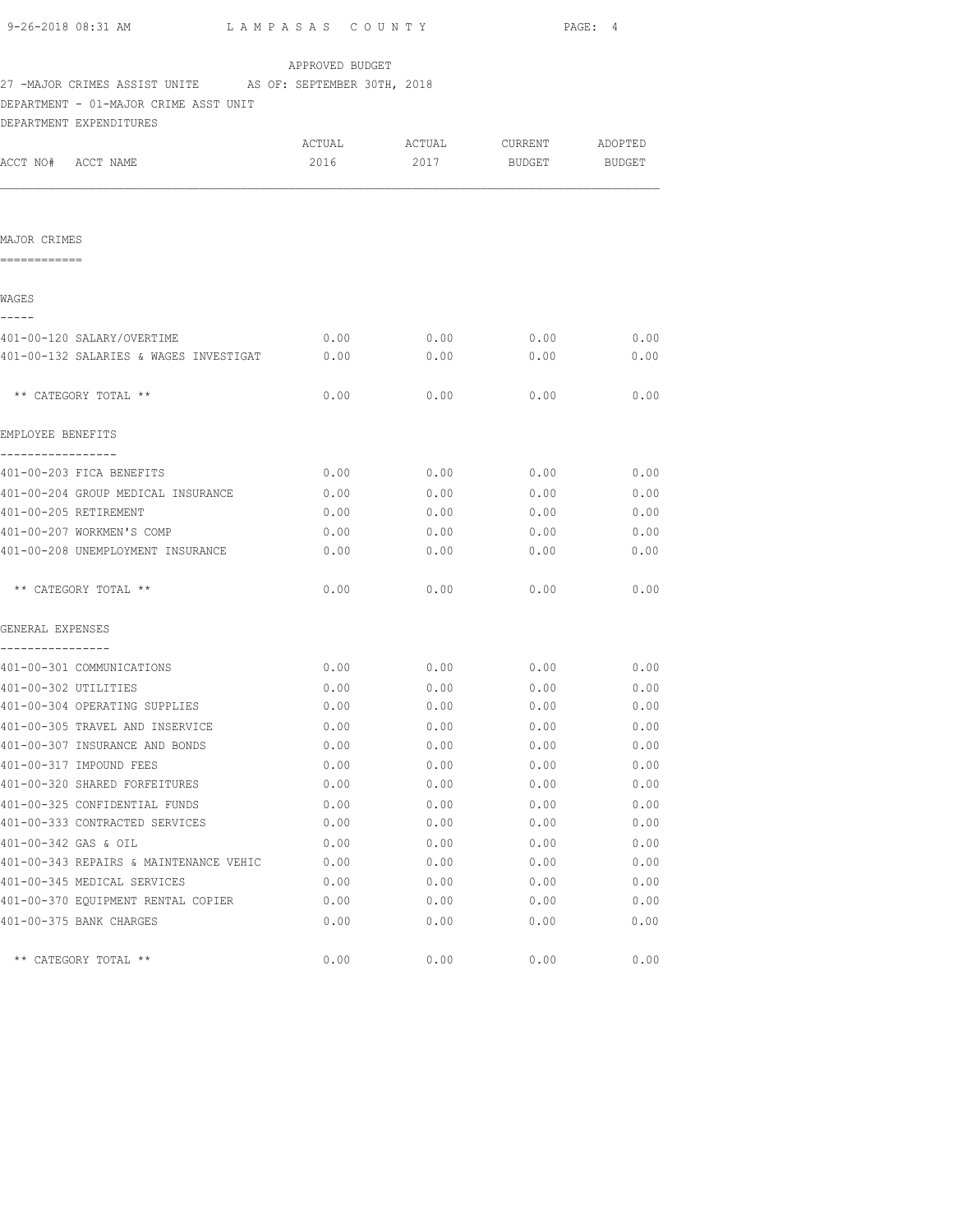## 27 -MAJOR CRIMES ASSIST UNITE AS OF: SEPTEMBER 30TH, 2018

DEPARTMENT - 01-MAJOR CRIME ASST UNIT

DEPARTMENT EXPENDITURES

| ACCT NO# ACCT NAME                                            | ACTUAL<br>2016       | ACTUAL<br>2017       | CURRENT<br>BUDGET | ADOPTED<br><b>BUDGET</b> |
|---------------------------------------------------------------|----------------------|----------------------|-------------------|--------------------------|
| CAPITAL OUTLAY                                                |                      |                      |                   |                          |
|                                                               |                      |                      |                   |                          |
| 401-00-401 OFFICE EQUIPMENT<br>401-00-402 OPERATING EQUIPMENT | 0.00<br>0.00         | 0.00<br>0.00         | 0.00<br>0.00      | 0.00<br>0.00             |
| ** CATEGORY TOTAL **                                          | 0.00                 | 0.00                 | 0.00              | 0.00                     |
| 401-00-500 TRANSFERS OUT                                      | 0.00                 | 388.19               | 0.00              | 0.00                     |
| ** CATEGORY TOTAL **                                          | 0.00                 | 388.19               | 0.00              | 0.00                     |
| ** SUB-DEPARTMENT TOTAL **                                    | 0.00                 | 388.19               | 0.00              | 0.00                     |
| ***<br>DEPARTMENT TOTAL ***                                   |                      | $0.00$ 388.19 $0.00$ |                   | 0.00                     |
| *** FUND TOTAL EXPENDITURES ***                               | $0.00$ 388.19 $0.00$ |                      |                   | 0.00                     |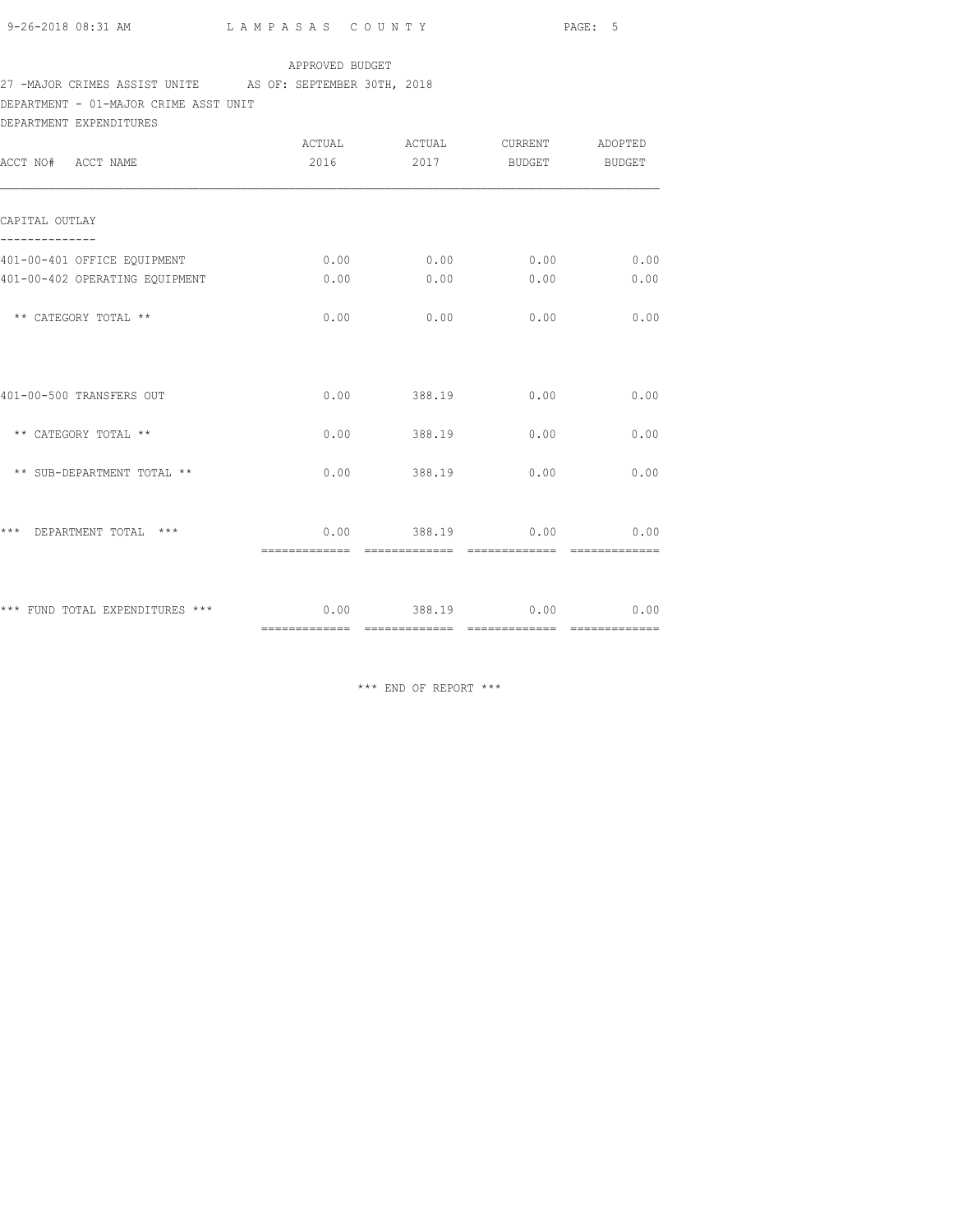| 9-26-2018 08:32 AM |  |
|--------------------|--|

### APPROVED BUDGET 28 -CHILDREN'S TRUST FUND AS OF: SEPTEMBER 30TH, 2018 FINANCIAL SUMMARY

| ACCT NO# ACCT NAME                                                      | ACTUAL<br>2016 | ACTUAL<br>2017                         | CURRENT ADOPTED<br><b>BUDGET</b> | <b>BUDGET</b> |
|-------------------------------------------------------------------------|----------------|----------------------------------------|----------------------------------|---------------|
| REVENUE SUMMARY                                                         |                |                                        |                                  |               |
| 00-DEPT REVENUE                                                         |                | 12.50 1.80 1,800.00                    |                                  | 1,800.00      |
| *** TOTAL REVENUE ***                                                   |                | 12.50 1.80 1,800.00 1,800.00           |                                  |               |
| EXPENDITURE SUMMARY                                                     |                |                                        |                                  |               |
| 01-DEPT EXPENDITURES                                                    |                | $0.00$ 0.00                            | 0.00                             | 0.00          |
| *** TOTAL EXPENDITURES ***                                              | =============  | $0.00$ 0.00 0.00 0.00<br>============= | =============                    |               |
| REVENUES OVER/(UNDER) EXPENDITURES $12.50$ $1.80$ $1,800.00$ $1,800.00$ |                |                                        |                                  |               |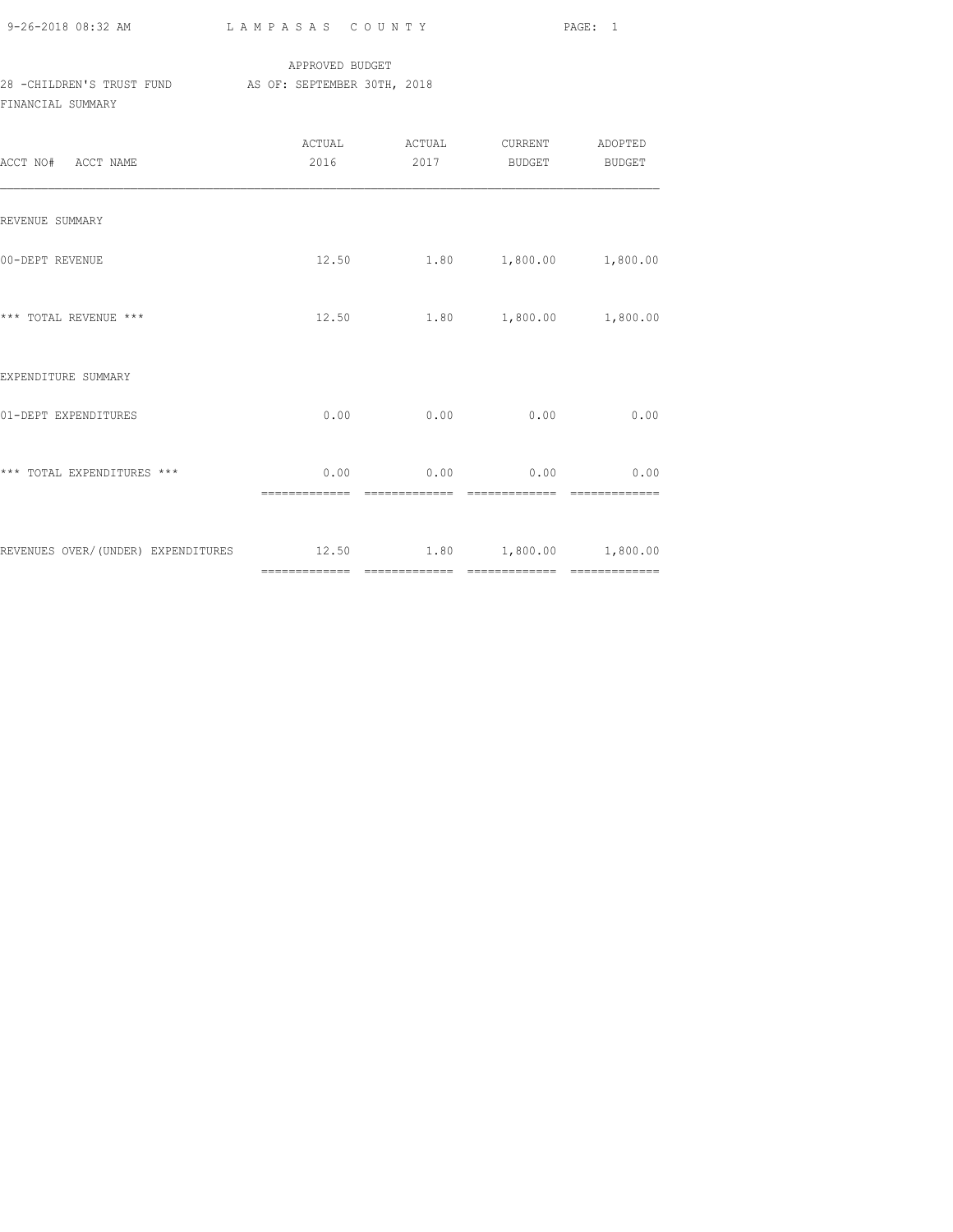| APPROVED BUDGET<br>28 - CHILDREN'S TRUST FUND AS OF: SEPTEMBER 30TH, 2018<br>2016 2017 BUDGET BUDGET<br>$0.00$ $0.00$ $0.00$ $0.00$ $0.00$<br>1.80 1,800.00 1,800.00<br>12.50<br>** SUB-DEPARTMENT REVENUE TOTAL ** 12.50 1.80 1,800.00 1,800.00<br>** DEPARTMENT REVENUE TOTAL **<br>12.50 1.80 1,800.00 1,800.00<br>*** FUND TOTAL REVENUES ***<br>$12.50$ $1.80$ $1,800.00$ $1,800.00$ |                              |  | PAGE: 2 |
|-------------------------------------------------------------------------------------------------------------------------------------------------------------------------------------------------------------------------------------------------------------------------------------------------------------------------------------------------------------------------------------------|------------------------------|--|---------|
|                                                                                                                                                                                                                                                                                                                                                                                           |                              |  |         |
|                                                                                                                                                                                                                                                                                                                                                                                           |                              |  |         |
|                                                                                                                                                                                                                                                                                                                                                                                           | DEPARTMENT - 00-DEPT REVENUE |  |         |
|                                                                                                                                                                                                                                                                                                                                                                                           | DEPARTMENT REVENUES          |  |         |
|                                                                                                                                                                                                                                                                                                                                                                                           |                              |  |         |
|                                                                                                                                                                                                                                                                                                                                                                                           | ACCT NO# ACCT NAME           |  |         |
|                                                                                                                                                                                                                                                                                                                                                                                           |                              |  |         |
|                                                                                                                                                                                                                                                                                                                                                                                           |                              |  |         |
|                                                                                                                                                                                                                                                                                                                                                                                           |                              |  |         |
|                                                                                                                                                                                                                                                                                                                                                                                           |                              |  |         |
|                                                                                                                                                                                                                                                                                                                                                                                           | 100-00-099 INTEREST REVENUE  |  |         |
|                                                                                                                                                                                                                                                                                                                                                                                           | 100-00-106 COUNTY CLERK      |  |         |
|                                                                                                                                                                                                                                                                                                                                                                                           |                              |  |         |
|                                                                                                                                                                                                                                                                                                                                                                                           |                              |  |         |
|                                                                                                                                                                                                                                                                                                                                                                                           |                              |  |         |
|                                                                                                                                                                                                                                                                                                                                                                                           |                              |  |         |
|                                                                                                                                                                                                                                                                                                                                                                                           |                              |  |         |
|                                                                                                                                                                                                                                                                                                                                                                                           |                              |  |         |
|                                                                                                                                                                                                                                                                                                                                                                                           |                              |  |         |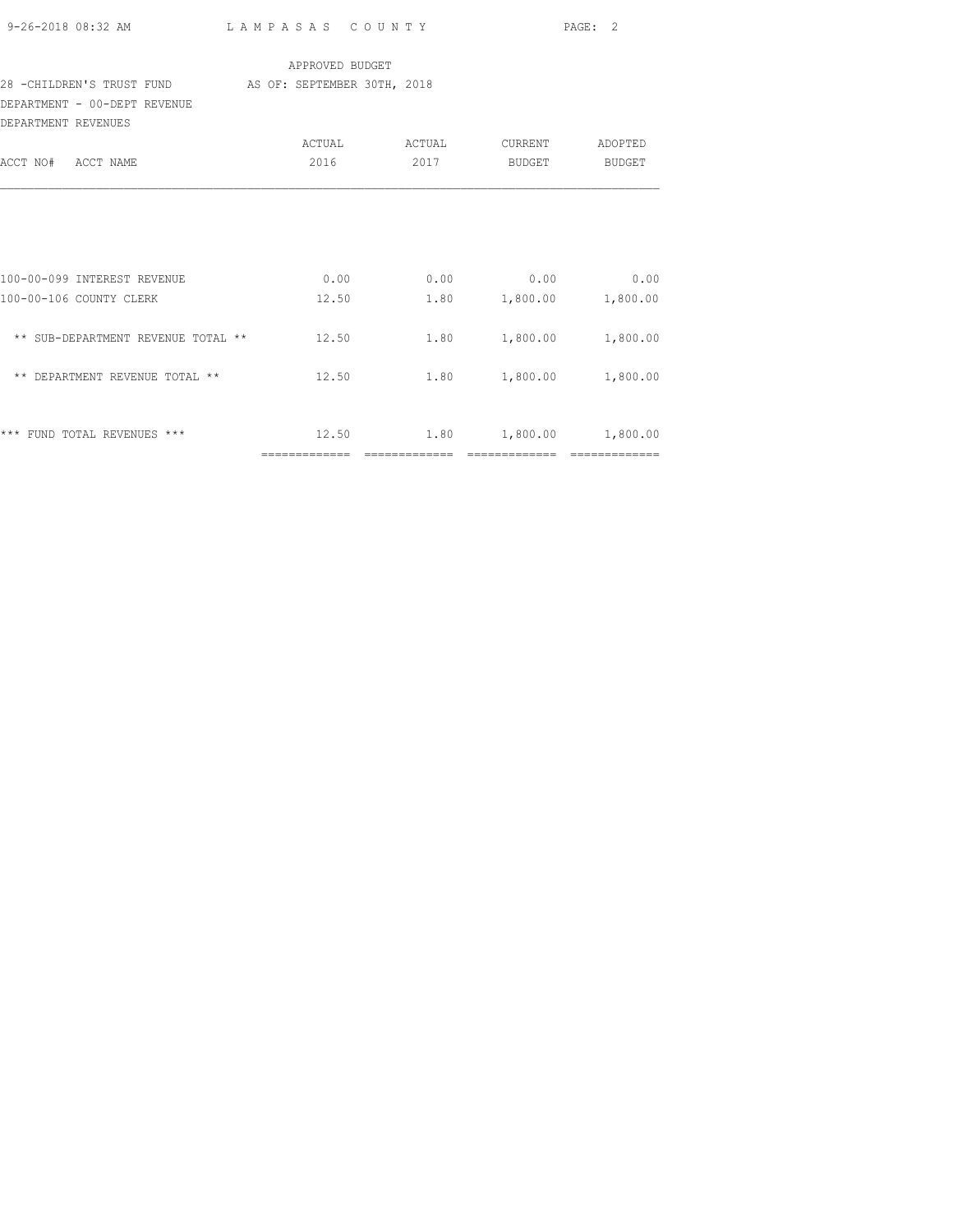| 9-26-2018 08:32 AM LAMPASAS COUNTY                                                         |                 |                                    |      | PAGE: 3 |
|--------------------------------------------------------------------------------------------|-----------------|------------------------------------|------|---------|
| 28 -CHILDREN'S TRUST FUND AS OF: SEPTEMBER 30TH, 2018<br>DEPARTMENT - 01-DEPT EXPENDITURES | APPROVED BUDGET |                                    |      |         |
| DEPARTMENT EXPENDITURES                                                                    |                 |                                    |      |         |
| ACCT NO# ACCT NAME                                                                         |                 | 2016 2017 BUDGET BUDGET            |      |         |
| GENERAL EXPENSES                                                                           |                 |                                    |      |         |
| ----------------                                                                           |                 |                                    |      |         |
| 401-00-355 STATE TREASURER                                                                 |                 | $0.00$ $0.00$ $0.00$ $0.00$ $0.00$ |      |         |
| 401-00-375 BANK CHARGES                                                                    | 0.00            | 0.00                               | 0.00 | 0.00    |
| ** CATEGORY TOTAL **                                                                       |                 | $0.00$ 0.00                        | 0.00 | 0.00    |
| ** SUB-DEPARTMENT TOTAL **                                                                 |                 | $0.00$ 0.00                        | 0.00 | 0.00    |
| *** DEPARTMENT TOTAL ***                                                                   |                 | $0.00$ 0.00 0.00 0.00              |      |         |
|                                                                                            |                 |                                    |      |         |
| *** FUND TOTAL EXPENDITURES *** $0.00$ $0.00$ $0.00$ $0.00$ $0.00$ $0.00$                  |                 |                                    |      |         |
|                                                                                            |                 |                                    |      |         |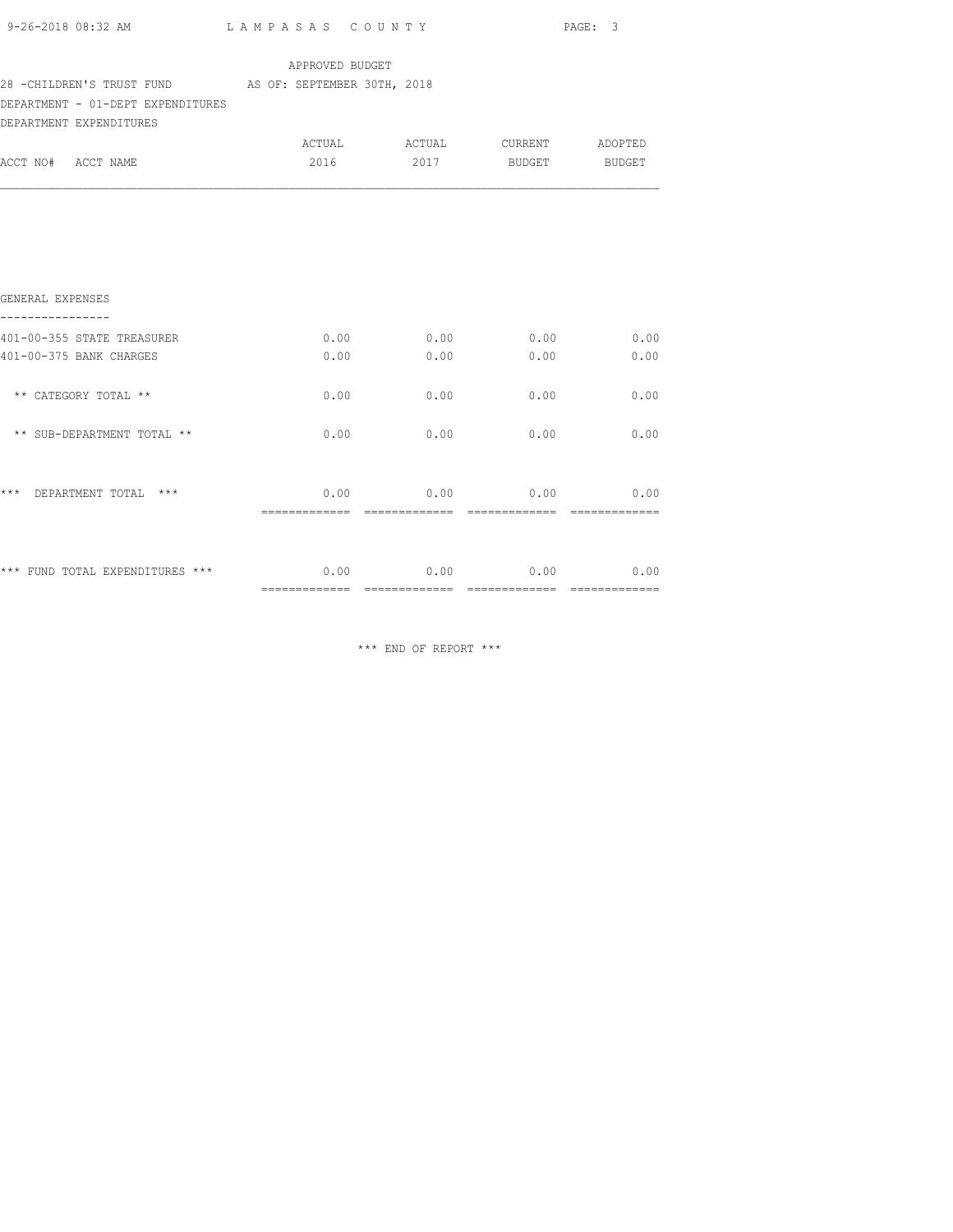| 9-26-2018 08:32 AM                                                   | LAMPASAS COUNTY                                |                                                          | PAGE: 1 |
|----------------------------------------------------------------------|------------------------------------------------|----------------------------------------------------------|---------|
| 29 -ELECTION FUND<br>FINANCIAL SUMMARY                               | APPROVED BUDGET<br>AS OF: SEPTEMBER 30TH, 2018 |                                                          |         |
| ACCT NO# ACCT NAME                                                   |                                                | ACTUAL ACTUAL CURRENT ADOPTED<br>2016 2017 BUDGET BUDGET |         |
| REVENUE SUMMARY                                                      |                                                |                                                          |         |
| 00- DEPT REVENUE                                                     |                                                | 137,582.88  149,436.61  172,926.00  244,185.00           |         |
| *** TOTAL REVENUE ***                                                |                                                | 137,582.88 149,436.61 172,926.00 244,185.00              |         |
| EXPENDITURE SUMMARY                                                  |                                                |                                                          |         |
| 01- DEPT EXPENDITURE                                                 |                                                | 137, 238.53 150, 674.65 172, 926.00 244, 185.00          |         |
|                                                                      |                                                |                                                          |         |
| REVENUES OVER/(UNDER) EXPENDITURES 344.35 ( 1,238.04) 0.00 0.00 0.00 |                                                |                                                          |         |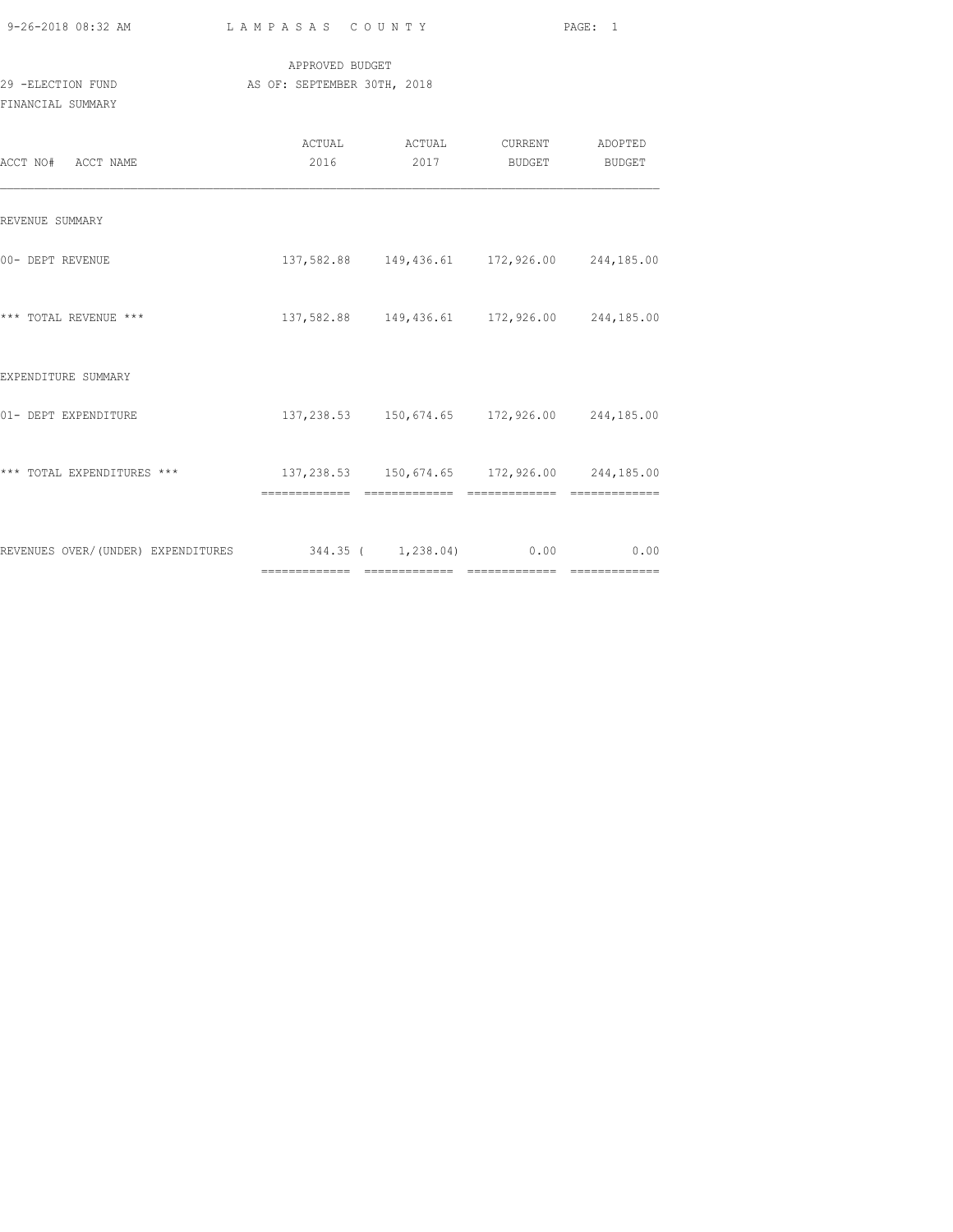#### 29 -ELECTION FUND **AS OF: SEPTEMBER 30TH, 2018**

### DEPARTMENT - 00- DEPT REVENUE

| DEPARTMENT REVENUES |           |        |        |         |               |
|---------------------|-----------|--------|--------|---------|---------------|
|                     |           | ACTUAL | ACTUAL | CURRENT | ADOPTED       |
| ACCT NO#            | ACCT NAME | 2016   | 2017   | BUDGET  | <b>BUDGET</b> |
|                     |           |        |        |         |               |
|                     |           |        |        |         |               |
|                     |           |        |        |         |               |
|                     |           |        |        |         |               |

| 100-00-011 VOTER REGISTRATION         | 0.00       | 0.00       | 0.00       | 0.00       |
|---------------------------------------|------------|------------|------------|------------|
| 100-00-080 ELECTION FUND TECHNOLOGY   | 0.00       | 85.00      | 800.00     | 0.00       |
| 100-00-099 INTEREST REVENUE           | 1.18       | 20.04      | 0.00       | 0.00       |
| 100-00-116 GRANT REVENUE - HAVA       | 0.00       | 0.00       | 0.00       | 0.00       |
| 100-00-151 CHAPTER 19 STATE REIMBURSE | 850.00     | 2,012.71   | 1,800.00   | 1,800.00   |
| 100-00-152 ELECTION CONTRACTS         | 21,186.70  | 23,071.17  | 10,000.00  | 10,000.00  |
| 100-00-190 MISCELLANEOUS RECEIPTS     | 45.00      | 2,147.69   | 50.00      | 50.00      |
| 200-00-000 OTHER RESOURCE             | 0.00       | 0.00       | 0.00       | 0.00       |
| 200-00-010 OPERATING TRANSFERS-IN     | 115,500.00 | 122,100.00 | 160,276.00 | 232,335.00 |
| ** SUB-DEPARTMENT REVENUE TOTAL **    | 137,582.88 | 149,436.61 | 172,926.00 | 244,185.00 |
| ** DEPARTMENT REVENUE TOTAL **        | 137,582.88 | 149,436.61 | 172,926.00 | 244,185.00 |
|                                       |            |            |            |            |
| *** FUND TOTAL REVENUES ***           | 137,582.88 | 149,436.61 | 172,926.00 | 244,185.00 |
|                                       |            |            |            |            |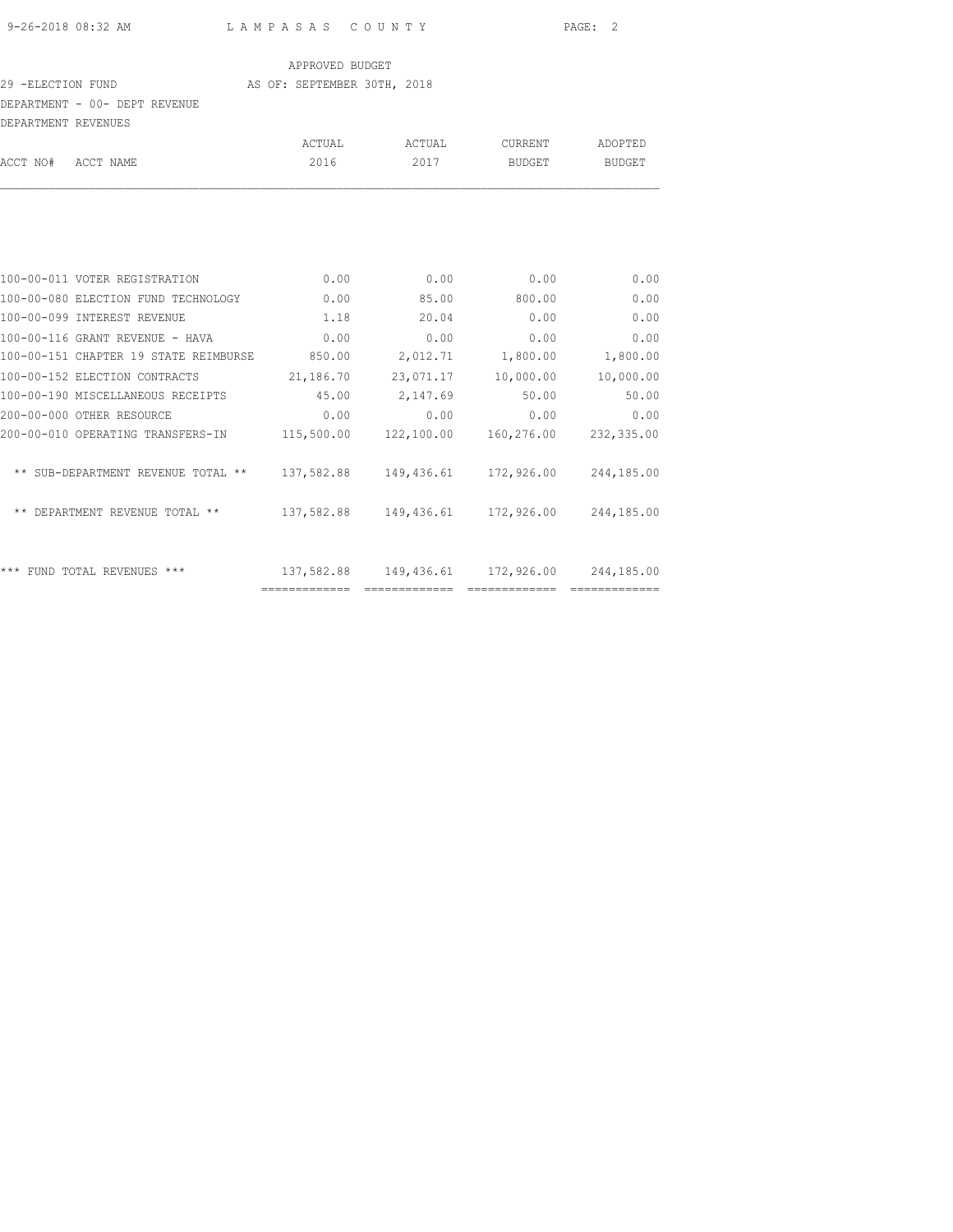|                                      | 9-26-2018 08:32 AM                                                             | LAMPASAS COUNTY |                                             |               | PAGE: 3   |
|--------------------------------------|--------------------------------------------------------------------------------|-----------------|---------------------------------------------|---------------|-----------|
|                                      |                                                                                | APPROVED BUDGET |                                             |               |           |
|                                      | 29 -ELECTION FUND NO AS OF: SEPTEMBER 30TH, 2018                               |                 |                                             |               |           |
|                                      | DEPARTMENT - 01- DEPT EXPENDITURE                                              |                 |                                             |               |           |
|                                      | DEPARTMENT EXPENDITURES                                                        |                 |                                             |               |           |
|                                      |                                                                                |                 |                                             |               |           |
| ACCT NO# ACCT NAME                   |                                                                                |                 | 2016 2017 BUDGET BUDGET                     |               |           |
|                                      |                                                                                |                 |                                             |               |           |
|                                      |                                                                                |                 |                                             |               |           |
|                                      |                                                                                |                 |                                             |               |           |
|                                      |                                                                                |                 |                                             |               |           |
|                                      |                                                                                |                 |                                             |               |           |
| WAGES                                |                                                                                |                 |                                             |               |           |
| -----                                |                                                                                |                 |                                             |               |           |
|                                      | 401-00-102 SALARIES & WAGES APPT #0349 36,347.85 47,030.80 48,191.00 48,911.00 |                 |                                             |               |           |
|                                      | 401-00-104 SALARIES & WAGES DEP #1882 23,337.52 25,372.77 25,030.00 25,406.00  |                 |                                             |               |           |
|                                      | 401-00-106 TEMPORARY EMLOYEE                                                   | 0.00            |                                             | $0.00$ 0.00   | 0.00      |
|                                      | 401-00-120 SALARY/OVERTIME                                                     | 0.00            | 0.00                                        | 0.00          | 0.00      |
|                                      |                                                                                |                 |                                             |               |           |
|                                      | ** CATEGORY TOTAL **                                                           |                 | 59,685.37 72,403.57 73,221.00 74,317.00     |               |           |
| EMPLOYEE BENEFITS                    |                                                                                |                 |                                             |               |           |
| -----------------                    |                                                                                |                 |                                             |               |           |
|                                      | 401-00-203 FICA BENEFITS                                                       |                 | 4,340.66 5,373.30 5,601.00 5,685.00         |               |           |
|                                      | 401-00-204 GROUP MEDICAL INSURANCE                                             |                 | $9,421.16$ 16,426.82 17,696.00 18,731.00    |               |           |
|                                      | 401-00-205 RETIREMENT                                                          |                 | $9,514.77$ 11, 314.96 11, 715.00 11, 891.00 |               |           |
|                                      | 401-00-207 WORKMEN'S COMP                                                      | 198.00          |                                             | 242.00 243.00 | 243.00    |
|                                      | 401-00-208 UNEMPLOYMENT INSURANCE 19.00 118.00 25.00 28.00                     |                 |                                             |               |           |
|                                      | 401-00-212 PHONE ALLOWANCE                                                     |                 | 520.00 480.00 480.00 480.00                 |               |           |
|                                      |                                                                                |                 |                                             |               |           |
|                                      | ** CATEGORY TOTAL **                                                           |                 | 24,013.59 33,955.08 35,760.00 37,058.00     |               |           |
|                                      |                                                                                |                 |                                             |               |           |
| GENERAL EXPENSES<br>---------------- |                                                                                |                 |                                             |               |           |
|                                      | 401-00-300 INTERPRETER                                                         | 0.00            | 0.00                                        | 0.00          | 0.00      |
|                                      | 401-00-301 COMMUNICATIONS                                                      | 267.00          | 1,070.83                                    | 800.00        | 800.00    |
|                                      | 401-00-303 COMPUTER SUPPLIES                                                   | 521.99          | 0.00                                        | 600.00        | 0.00      |
|                                      | 401-00-304 OPERATING SUPPLIES                                                  | 542.60          | 234.95                                      | 600.00        | 600.00    |
|                                      | 401-00-305 TRAVEL & INSERVICE TRAINING 1,219.06                                |                 | 1,353.16                                    | 1,500.00      | 1,500.00  |
|                                      | 401-00-311 REPAIR/MAINTENANCE                                                  | 0.00            | 0.00                                        | 600.00        | 0.00      |
|                                      | 401-00-312 EQUIPMENT MAINTENANCE CONT                                          | 9,751.59        | 11,255.00                                   | 12,000.00     | 13,500.00 |
| 401-00-315 DUES                      |                                                                                | 320.00          | 0.00                                        | 320.00        | 320.00    |
|                                      | 401-00-333 CONTRACTED SERVICES (BALLOT) 19,726.19 14,679.49 18,000.00          |                 |                                             |               | 18,000.00 |
|                                      | 401-00-337 ELECTIONS, JUDGES & SUPPLIE 4,464.06 7,651.09 10,000.00             |                 |                                             |               | 10,000.00 |
|                                      | 401-00-354 VOTER REGISTRATION                                                  | 4,770.29        | 2,563.80                                    | 6,500.00      | 5,000.00  |
| 401-00-361 POSTAGE                   |                                                                                | 120.00          | 42.96                                       | 300.00        | 300.00    |
|                                      | 401-00-370 EQUIPMENT RENTAL - COPIER 1,985.93                                  |                 | 1,533.08                                    | 2,200.00      | 2,000.00  |
|                                      | 401-00-375 BANK CHARGES                                                        | 0.00            | 0.00                                        | 25.00         | 0.00      |
|                                      | 401-00-389 MISCELLANOUS EXPENSE                                                | 0.00            | 0.00                                        | 500.00        | 12,981.00 |
|                                      |                                                                                |                 |                                             |               |           |
|                                      | ** CATEGORY TOTAL **                                                           | 43,688.71       | 40,384.36                                   | 53,945.00     | 65,001.00 |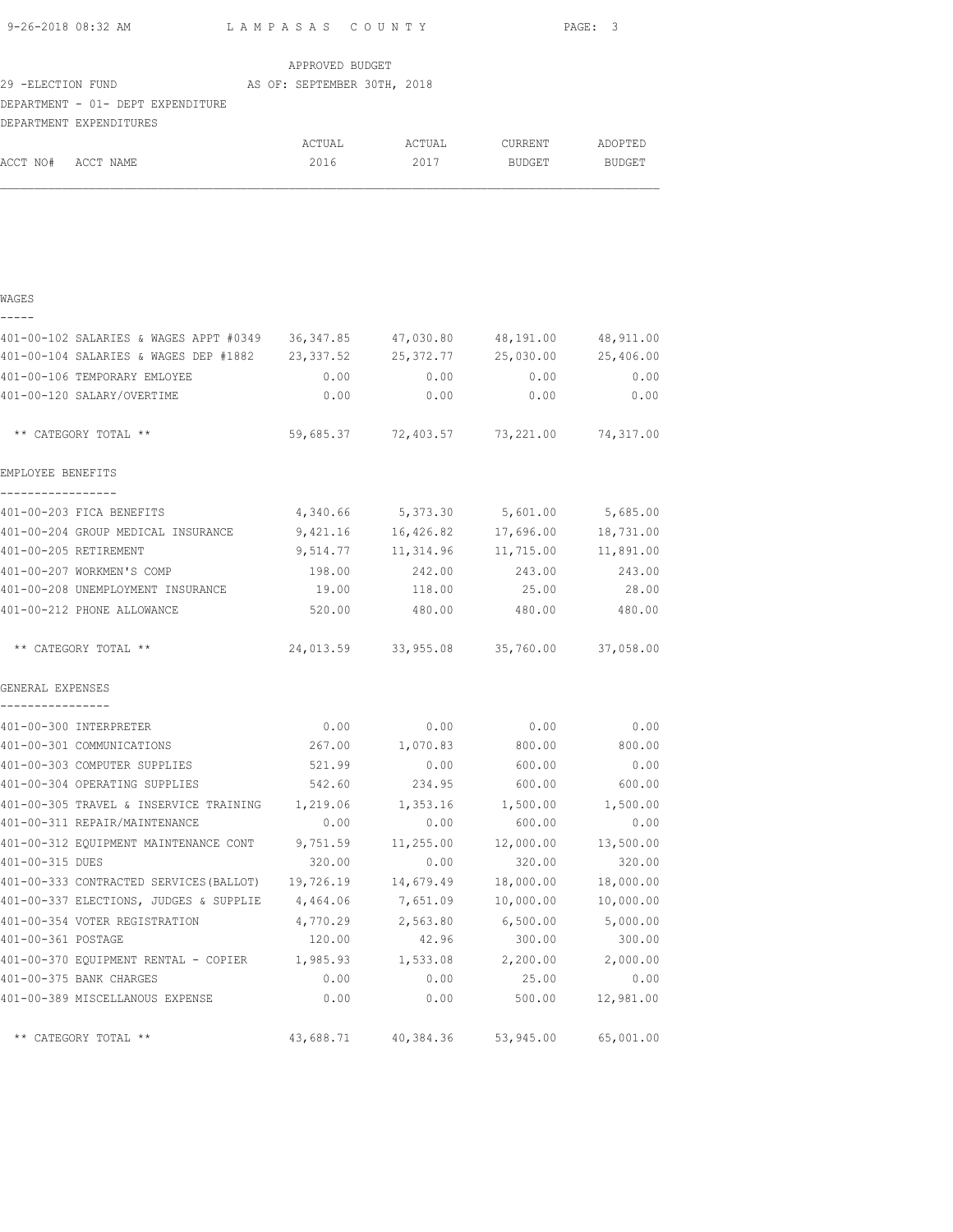| 9-26-2018 08:32 AM | LAMPASAS COUNTY | PAGE: 4 |
|--------------------|-----------------|---------|
|                    |                 |         |

### 29 -ELECTION FUND **AS OF: SEPTEMBER 30TH, 2018** DEPARTMENT - 01- DEPT EXPENDITURE

| <b>DEPARTMENT</b> | EXPENDITIRES |
|-------------------|--------------|
|                   |              |

| ACCT NO# ACCT NAME                                                                              |      |                   | ACTUAL ACTUAL CURRENT ADOPTED<br>2016  2017  BUDGET     | <b>BUDGET</b>    |
|-------------------------------------------------------------------------------------------------|------|-------------------|---------------------------------------------------------|------------------|
| CAPITAL OUTLAY<br>----------                                                                    |      |                   |                                                         |                  |
| 401-00-401 OFFICE MACHINES & EQUIPMENT                                                          | 0.00 | 0.00              | 0.00                                                    | 0.00             |
| ** CATEGORY TOTAL **                                                                            | 0.00 | 0.00              | 0.00                                                    | 0.00             |
| 401-00-500 OPERATING TRANSFERS-OUT                                                              | 0.00 | 0.00              | 0.00                                                    | 0.00             |
| ** CATEGORY TOTAL **                                                                            |      | 0.00<br>0.00      | 0.00                                                    | 0.00             |
| CAPITAL LEASE                                                                                   |      |                   |                                                         |                  |
| ----------<br>401-00-903 PRINCIPAL PAYMENT                                                      | 0.00 | 0.00              |                                                         | $0.00$ 57,809.00 |
| ** CATEGORY TOTAL **                                                                            | 0.00 | 0.00              |                                                         | $0.00$ 57,809.00 |
| ** SUB-DEPARTMENT TOTAL **                                                                      |      |                   | 127,387.67  146,743.01  162,926.00  234,185.00          |                  |
| WAGES                                                                                           |      |                   |                                                         |                  |
| 401-01-198 ELECTIONS WAGES                                                                      | 0.00 | 0.00              | 0.00                                                    | 0.00             |
| ** CATEGORY TOTAL **                                                                            | 0.00 | 0.00              | 0.00                                                    | 0.00             |
| GENERAL EXPENSES                                                                                |      |                   |                                                         |                  |
| _______________<br>401-01-337 ELECTIONS, JUDGES & PAYROLL 9,850.86 3,931.64 10,000.00 10,000.00 |      |                   |                                                         |                  |
| ** CATEGORY TOTAL **                                                                            |      |                   | $9,850.86$ $3,931.64$ $10,000.00$ $10,000.00$           |                  |
| ** SUB-DEPARTMENT TOTAL **                                                                      |      | 9,850.86 3,931.64 | 10,000.00                                               | 10,000.00        |
| *** DEPARTMENT TOTAL ***                                                                        |      |                   | $137, 238.53$ $150, 674.65$ $172, 926.00$ $244, 185.00$ |                  |
| *** FUND TOTAL EXPENDITURES ***                                                                 |      |                   | 137,238.53 150,674.65 172,926.00 244,185.00             |                  |
|                                                                                                 |      |                   |                                                         |                  |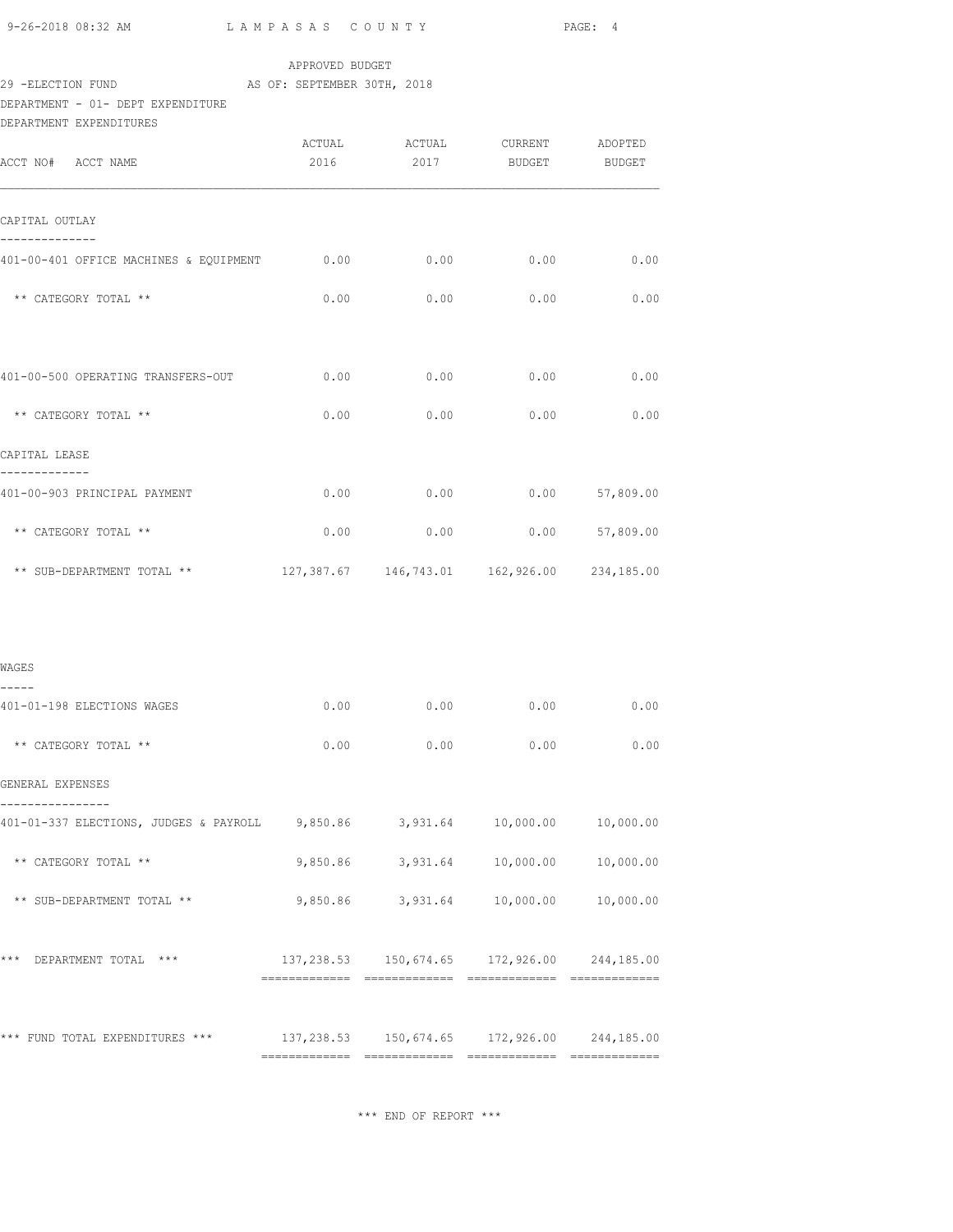| 9-26-2018 08:32 AM |  |
|--------------------|--|

### APPROVED BUDGET 30 -PRE-TRIAL INTERVENTION AS OF: SEPTEMBER 30TH, 2018 FINANCIAL SUMMARY

| ACCT NO# ACCT NAME                                           | ACTUAL<br>2016 | ACTUAL<br>2017 | CURRENT<br>BUDGET                       | ADOPTED<br>BUDGET |
|--------------------------------------------------------------|----------------|----------------|-----------------------------------------|-------------------|
| REVENUE SUMMARY                                              |                |                |                                         |                   |
| 00-PRE-TRIAL REVENUE                                         |                |                | 54,589.00 47,068.61 55,000.00 35,000.00 |                   |
| *** TOTAL REVENUE ***                                        |                |                | 54,589.00 47,068.61 55,000.00           | 35,000.00         |
| EXPENDITURE SUMMARY                                          |                |                |                                         |                   |
| 01-PRE-TRIAL EXPENDITURE                                     |                |                | 25,000.00 55,000.00 55,000.00 35,000.00 |                   |
| *** TOTAL EXPENDITURES ***                                   |                |                | 25,000.00 55,000.00 55,000.00 35,000.00 |                   |
| REVENUES OVER/(UNDER) EXPENDITURES 29,589.00 (7,931.39) 0.00 |                |                |                                         | 0.00              |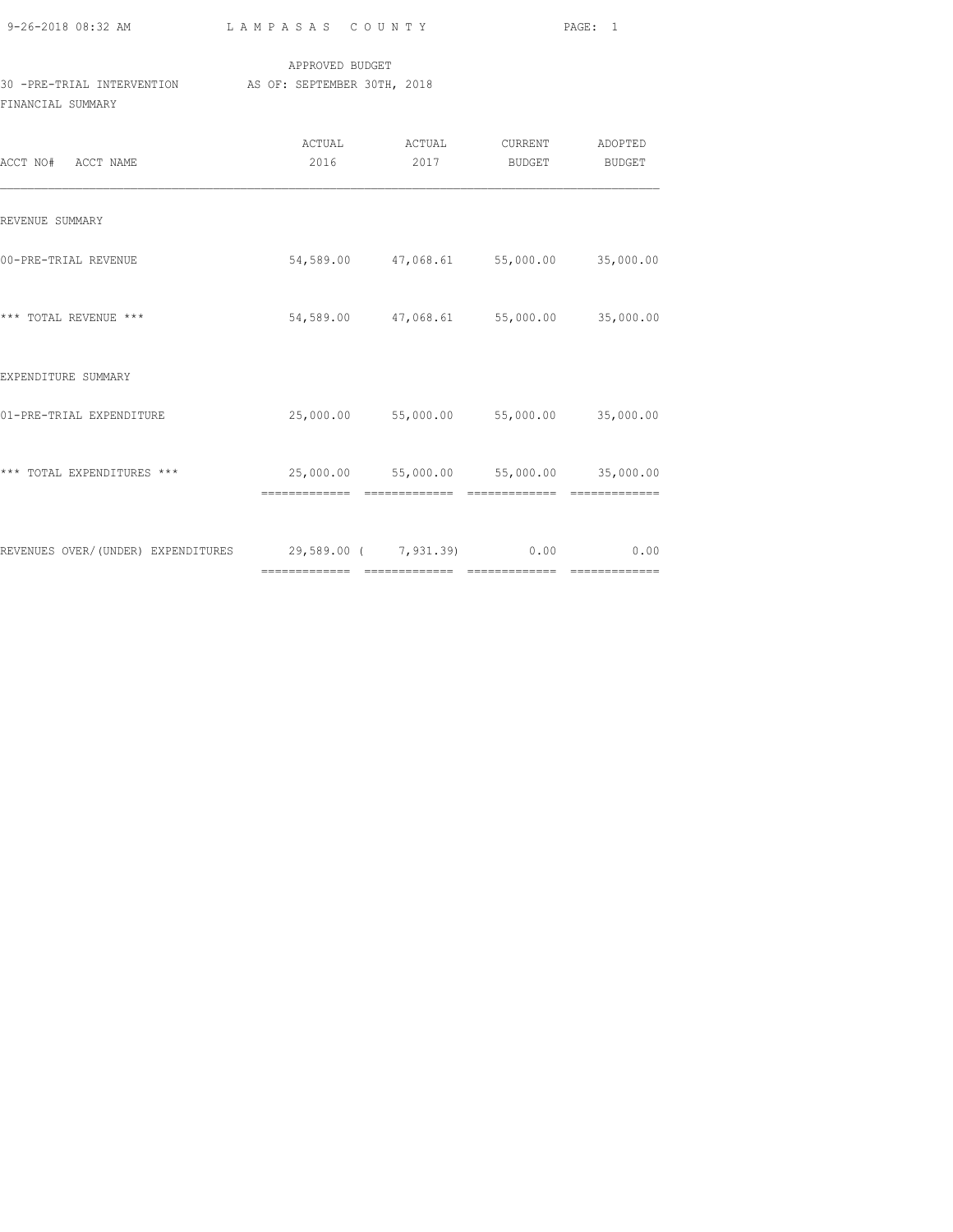| 9-26-2018 08:32 AM | LAMPASAS COUNTY | PAGE: 2 |  |
|--------------------|-----------------|---------|--|

#### 30 -PRE-TRIAL INTERVENTION AS OF: SEPTEMBER 30TH, 2018

DEPARTMENT - 00-PRE-TRIAL REVENUE

| DEPARTMENT REVENUES |        |        |         |         |
|---------------------|--------|--------|---------|---------|
|                     | ACTUAL | ACTUAL | CURRENT | ADOPTED |
| ACCT NO# ACCT NAME  | 2016   | 2017   | BUDGET  | BUDGET  |
|                     |        |        |         |         |

| ***<br>$***$<br>REVENUES<br>TOTAL.<br>FIIND. | 54,589.00 | 47,068.61 | 55,000.00 | 35,000.00 |
|----------------------------------------------|-----------|-----------|-----------|-----------|
| $***$<br>DEPARTMENT REVENUE TOTAL **         | 54,589.00 | 47,068.61 | 55,000.00 | 35,000.00 |
| ** SUB-DEPARTMENT<br>**<br>REVENUE<br>TOTAL. | 54,589.00 | 47,068.61 | 55,000.00 | 35,000.00 |
| 100-00-190 MISCELLANEOUS                     | 0.00      | 0.00      | 0.00      | 0.00      |
| 100-00-099 INTEREST REVENUE                  | 0.00      | 233.61    | 0.00      | 0.00      |
| 100-00-004 PRE-TRIAL INTERVENTION FEES       | 54,589.00 | 46,835.00 | 55,000.00 | 35,000.00 |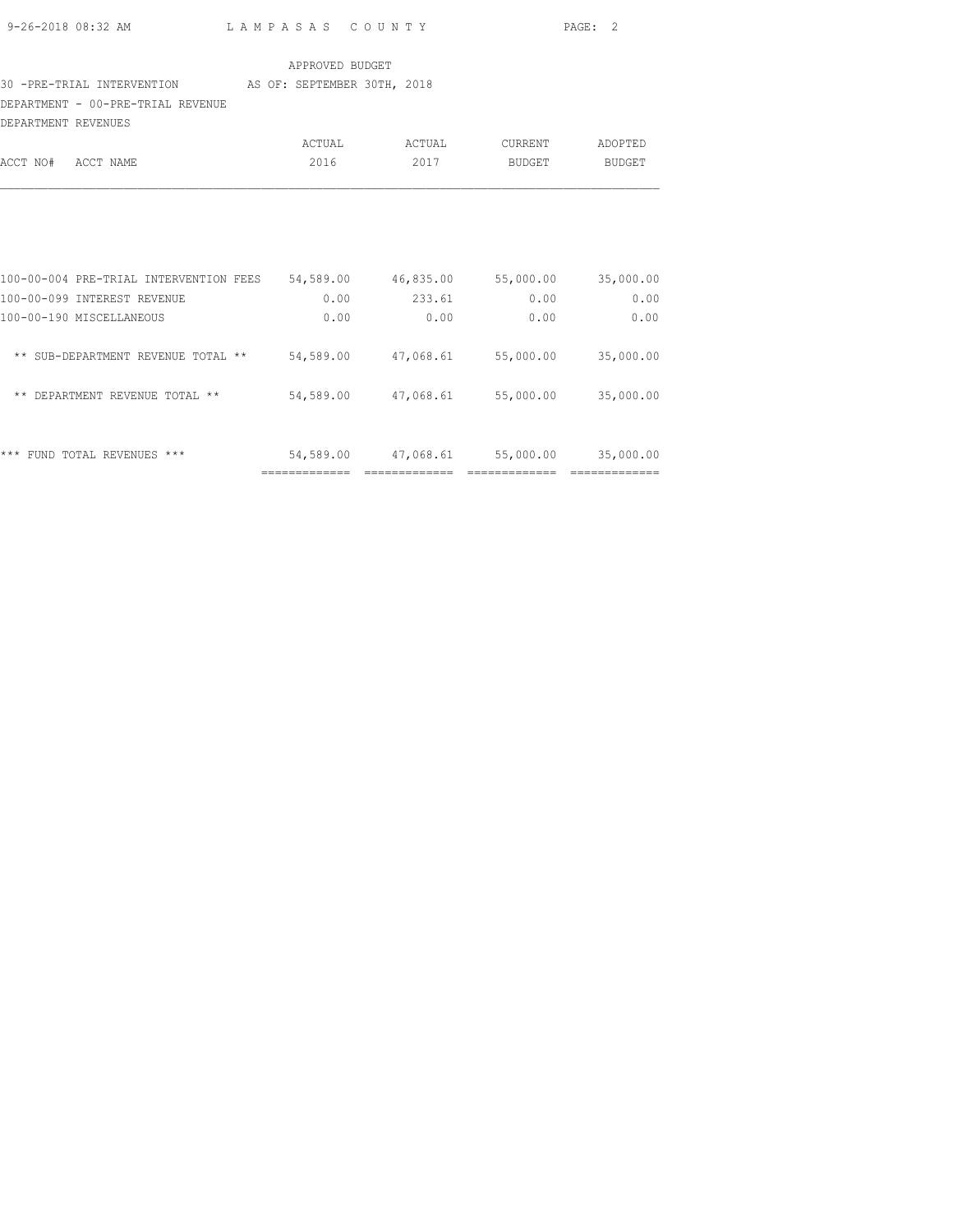|                                                                                                                            |                 |                                         |               | PAGE: 3             |
|----------------------------------------------------------------------------------------------------------------------------|-----------------|-----------------------------------------|---------------|---------------------|
|                                                                                                                            | APPROVED BUDGET |                                         |               |                     |
| 30 -PRE-TRIAL INTERVENTION AS OF: SEPTEMBER 30TH, 2018<br>DEPARTMENT - 01-PRE-TRIAL EXPENDITURE<br>DEPARTMENT EXPENDITURES |                 |                                         |               |                     |
| ACCT NO# ACCT NAME                                                                                                         | 2016            | ACTUAL ACTUAL CURRENT ADOPTED<br>2017   | <b>BUDGET</b> | BUDGET              |
|                                                                                                                            |                 |                                         |               |                     |
|                                                                                                                            |                 |                                         |               |                     |
| GENERAL EXPENSES                                                                                                           |                 |                                         |               |                     |
| 401-00-375 BANK CHARGES                                                                                                    | 0.00            | 0.00                                    | 0.00          | 0.00                |
| 401-00-389 MISCELLANOUS EXPENSE                                                                                            | 0.00            | 0.00                                    | 0.00          | 0.00                |
| ** CATEGORY TOTAL **                                                                                                       | 0.00            | 0.00                                    | 0.00          | 0.00                |
| 401-00-500 OPERATION TRANSFERS-OUT $25,000.00$ 55,000.00 55,000.00 35,000.00                                               |                 |                                         |               |                     |
| ** CATEGORY TOTAL **                                                                                                       |                 | 25,000.00 55,000.00 55,000.00 35,000.00 |               |                     |
| ** SUB-DEPARTMENT TOTAL **                                                                                                 | 25,000.00       | 55,000.00                               |               | 55,000.00 35,000.00 |
| *** DEPARTMENT TOTAL ***                                                                                                   |                 | 25,000.00 55,000.00 55,000.00 35,000.00 |               |                     |
|                                                                                                                            |                 |                                         |               |                     |
|                                                                                                                            |                 |                                         |               |                     |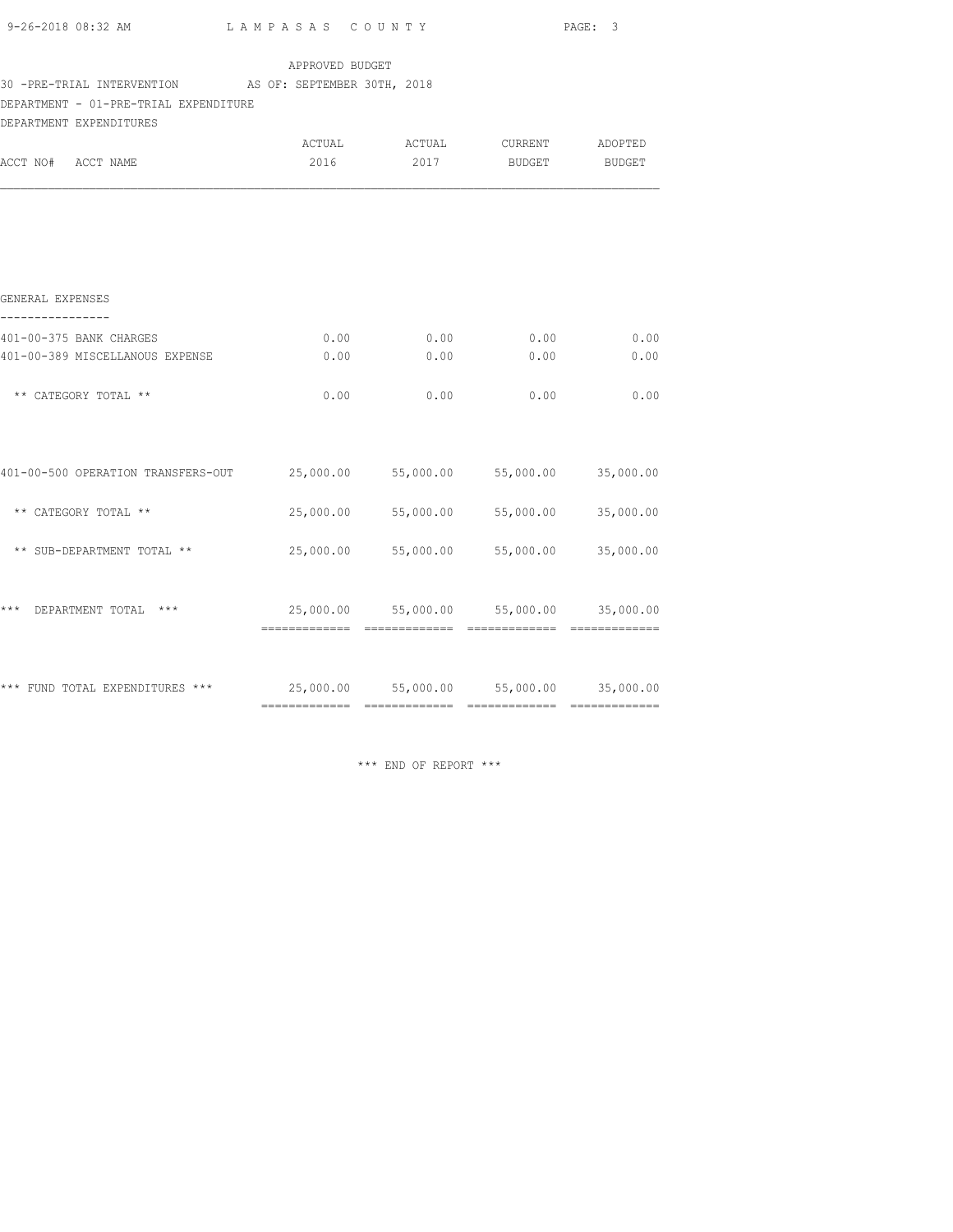|                                                                                             |  |                                                          | PAGE: 1 |  |  |  |  |
|---------------------------------------------------------------------------------------------|--|----------------------------------------------------------|---------|--|--|--|--|
| APPROVED BUDGET<br>31 - JUVENILE PROBATION AS OF: SEPTEMBER 30TH, 2018<br>FINANCIAL SUMMARY |  |                                                          |         |  |  |  |  |
| ACCT NO# ACCT NAME                                                                          |  | ACTUAL ACTUAL CURRENT ADOPTED<br>2016 2017 BUDGET BUDGET |         |  |  |  |  |
| REVENUE SUMMARY                                                                             |  |                                                          |         |  |  |  |  |
| 00-JPO REVENUE                                                                              |  | 523, 413.93 476, 963.18 506, 637.00 537, 567.00          |         |  |  |  |  |
| *** TOTAL REVENUE ***                                                                       |  | 523, 413.93 476, 963.18 506, 637.00 537, 567.00          |         |  |  |  |  |
| EXPENDITURE SUMMARY                                                                         |  |                                                          |         |  |  |  |  |
| 01-JPO EXPENDITURES                                                                         |  | 524,796.90 484,185.76 506,637.00 537,567.00              |         |  |  |  |  |
| *** TOTAL EXPENDITURES *** 624,796.90 484,185.76 506,637.00 537,567.00                      |  |                                                          |         |  |  |  |  |
| REVENUES OVER/(UNDER) EXPENDITURES ( 1,382.97)( 7,222.58) 0.00 0.00                         |  |                                                          |         |  |  |  |  |

============= ============= ============= =============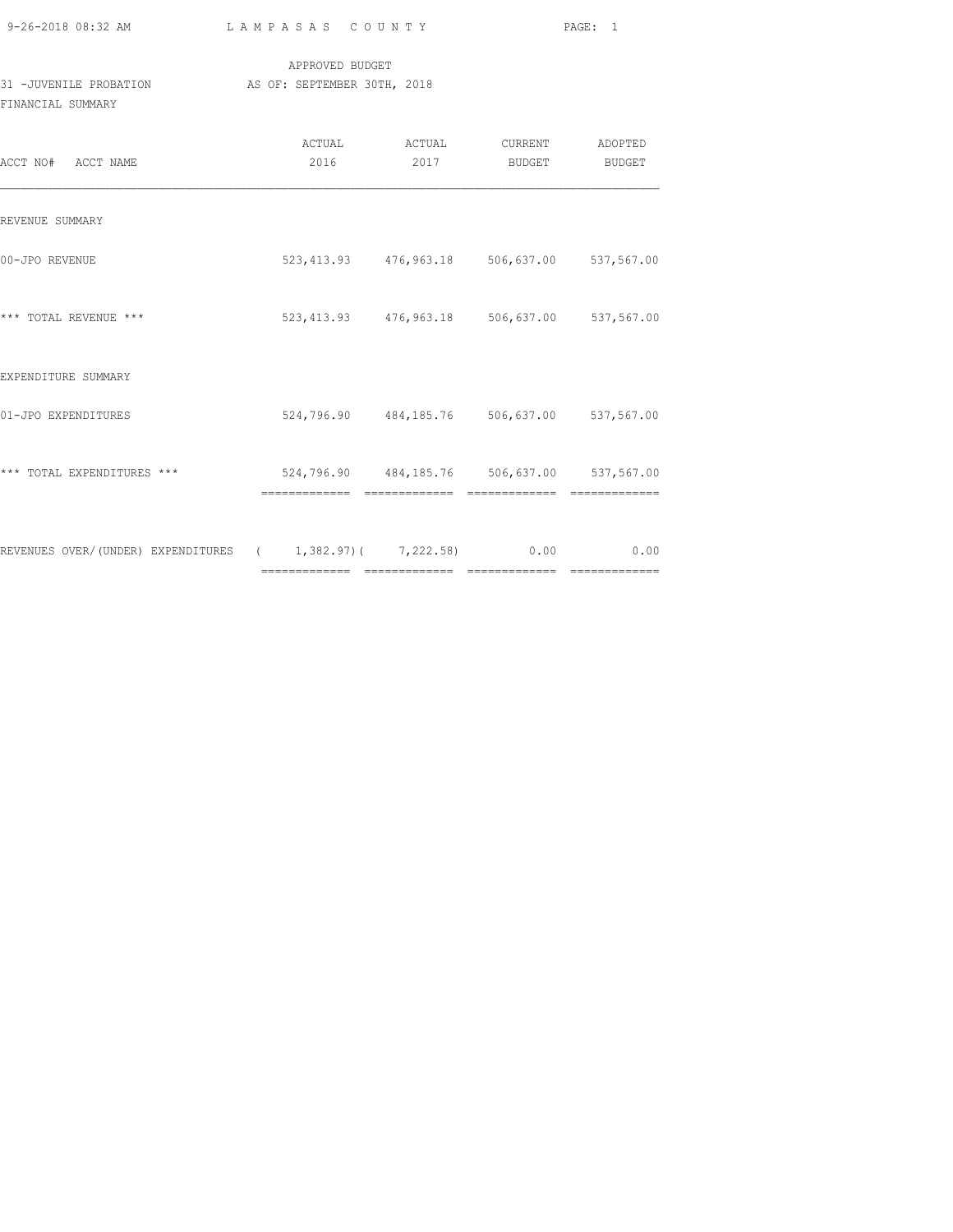#### 31 -JUVENILE PROBATION AS OF: SEPTEMBER 30TH, 2018

## DEPARTMENT - 00-JPO REVENUE

| DEPARTMENT REVENUES |                    |        |        |         |               |
|---------------------|--------------------|--------|--------|---------|---------------|
|                     |                    | ACTUAL | ACTUAL | CURRENT | ADOPTED       |
|                     | ACCT NO# ACCT NAME | 2016   | 2017   | BUDGET  | <b>BUDGET</b> |
|                     |                    |        |        |         |               |

| 28,438.00  | 0.00       | 0.00       |                                              | 100-00-007 BPS                                                                                                                                    |
|------------|------------|------------|----------------------------------------------|---------------------------------------------------------------------------------------------------------------------------------------------------|
| 3,746.00   | 0.00       | 0.00       |                                              | 100-00-008 GRANT S                                                                                                                                |
| 27,526.00  | 0.00       | 0.00       |                                              | 100-00-013 CP                                                                                                                                     |
| 53,237.00  | 0.00       | 0.00       |                                              | 100-00-014 PPA                                                                                                                                    |
| 15,677.00  | 0.00       | 0.00       |                                              | 100-00-016 CD                                                                                                                                     |
| 15,466.00  | 0.00       | 0.00       |                                              | 100-00-017 MHS                                                                                                                                    |
| 46,782.00  | 0.00       | 0.00       | 100-00-019 FLEXIBLE FUNDING                  |                                                                                                                                                   |
| 0.00       | 76.46      | 12.55      | 100-00-099 INTEREST REVENUE                  |                                                                                                                                                   |
| 0.00       | 0.00       |            | 100-00-100 SALE OF SURPLUS PROPERTY 6,877.00 |                                                                                                                                                   |
| 0.00       | 0.00       | 0.00       | 100-00-109 SERVICE FEES                      |                                                                                                                                                   |
| 0.00       | 0.00       | 0.00       | 100-00-111 NON-RESIDENTIAL GRANT             |                                                                                                                                                   |
| 0.00       | 525.00     | 0.00       | 100-00-116 GRANT REVENUE - CJD               |                                                                                                                                                   |
| 6,000.00   | 3,795.75   |            | 100-00-118 JUVENILE PROBATION FEES 5,239.97  |                                                                                                                                                   |
| 0.00       | 184,668.89 | 181,676.00 | 100-00-123 STATE FUNDING - TJPC              |                                                                                                                                                   |
| 0.00       | 0.00       | 0.00       | 100-00-142 4 E REVENUE                       |                                                                                                                                                   |
| 0.00       | 2,587.50   | 12.00      | 100-00-190 MISCELLANOUS RECEIPTS             |                                                                                                                                                   |
| 0.00       | 9,882.00   | 0.00       | 100-00-200 PLACEMENT COST                    |                                                                                                                                                   |
| 0.00       | 0.00       | 0.00       | 100-00-201 CIS GRANT SALARY REIMBURSEM       |                                                                                                                                                   |
| 3,500.00   | 6,427.58   | 6,596.41   | 100-00-206 RESTITUTION FEES                  |                                                                                                                                                   |
| 306,265.00 | 269,000.00 |            | 200-00-010 OPERATING TRANSFER-IN 323,000.00  |                                                                                                                                                   |
|            |            |            |                                              |                                                                                                                                                   |
| 0.00       | 0.00       | 0.00       | 100-01-123 STATE FUNDING-SALARIES            |                                                                                                                                                   |
| 0.00       | 0.00       | 0.00       | ** SUB-DEPARTMENT REVENUE TOTAL **           |                                                                                                                                                   |
|            |            |            |                                              |                                                                                                                                                   |
|            |            |            | *** FUND TOTAL REVENUES ***                  |                                                                                                                                                   |
|            |            |            | 523,413.93 476,963.18 506,637.00 537,567.00  | ** SUB-DEPARTMENT REVENUE TOTAL ** 523,413.93 476,963.18 506,637.00 537,567.00<br>** DEPARTMENT REVENUE TOTAL ** 523,413.93 476,963.18 506,637.00 |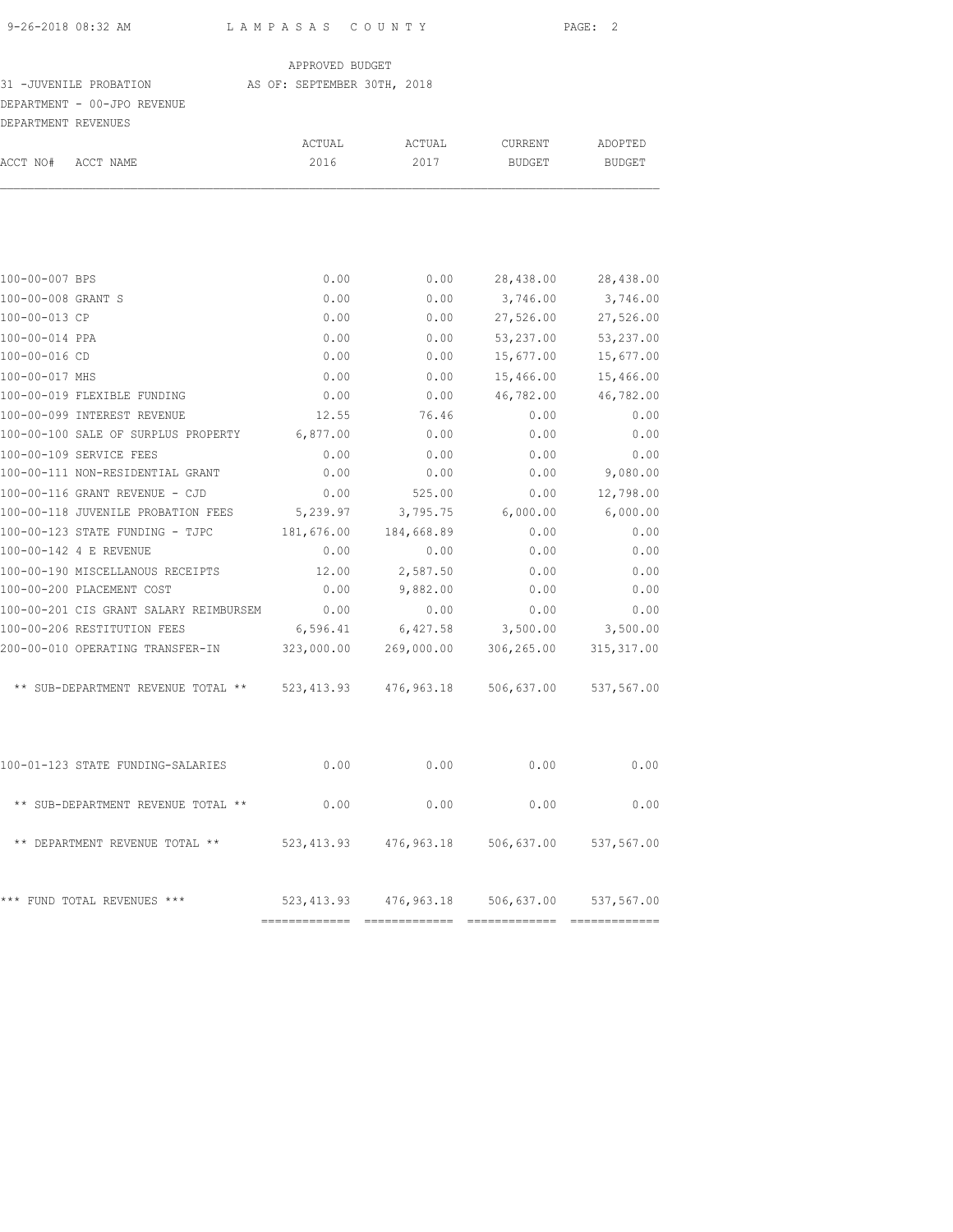| 9-26-2018 08:32 AM | LAMPASAS COUNTY | PAGE: 3 |  |
|--------------------|-----------------|---------|--|
|                    |                 |         |  |

ACCT NO# ACCT NAME 2016 2017 BUDGET BUDGET

|                                  | APPROVED BUDGET             |        |         |         |
|----------------------------------|-----------------------------|--------|---------|---------|
| 31 -JUVENILE PROBATION           | AS OF: SEPTEMBER 30TH, 2018 |        |         |         |
| DEPARTMENT - 01-JPO EXPENDITURES |                             |        |         |         |
| DEPARTMENT EXPENDITURES          |                             |        |         |         |
|                                  | ACTUAL                      | ACTUAL | CURRENT | ADOPTED |

| WAGES<br>-----                                                             |           |                                                |               |           |
|----------------------------------------------------------------------------|-----------|------------------------------------------------|---------------|-----------|
| 401-00-102 SALARIES & WAGES APPOINTED 49,570.28 61,653.96                  |           |                                                | 0.00          | 0.00      |
| 401-00-103 SALARIES & WAGES DEP #0502 13,971.85 15,959.77 50,539.00        |           |                                                |               | 51,298.00 |
| 401-00-104 SALARIES & WAGES DEP #1406 37,174.62 38,511.05                  |           |                                                | 40,508.00     | 41,118.00 |
| 401-00-113 SALARIES & WAGES ASST #3055 25,231.81 24,807.72                 |           |                                                | 50,539.00     | 51,298.00 |
| 401-00-199 LONGEVITY PAYMENT                                               | 1,440.00  | 1,560.00                                       | 1,680.00      | 1,800.00  |
| ** CATEGORY TOTAL **                                                       |           | 127,388.56  142,492.50  143,266.00  145,514.00 |               |           |
| EMPLOYEE BENEFITS                                                          |           |                                                |               |           |
| -----------------                                                          |           |                                                |               |           |
| 401-00-203 FICA BENEFITS                                                   |           |                                                |               | 16,331.00 |
| 401-00-204 GROUP MEDICAL INSURANCE 30,712.24 35,516.14                     |           |                                                | 38,523.00     | 45,499.00 |
| 401-00-205 RETIREMENT                                                      |           | 20,012.62 22,223.62                            | 22,923.00     | 34,157.00 |
| 401-00-207 WORKMEN'S COMP                                                  | 562.00    | 471.00                                         | 743.00        | 1,405.00  |
| 401-00-208 UNEMPLOYMENT INSURANCE                                          | 98.00     | 183.00                                         | 183.00        | 183.00    |
| 401-00-210 AUTO ALLOWANCE                                                  | 0.00      | 0.00                                           | 0.00          | 0.00      |
| 401-00-212 PHONE ALLOWANCE                                                 |           | 1,360.00 1,440.00                              | 960.00        | 960.00    |
| ** CATEGORY TOTAL **                                                       |           |                                                |               |           |
| GENERAL EXPENSES<br>----------                                             |           |                                                |               |           |
| 401-00-301 COMMUNICATIONS                                                  |           | 380.15 225.20 500.00                           |               | 500.00    |
| 401-00-302 UTILITIES                                                       |           | $0.00$ 0.00                                    | 0.00          | 0.00      |
| 401-00-304 OPERATING SUPPLIES                                              |           | $1,773.27$ $4,180.73$ $1,570.00$ $2,500.00$    |               |           |
| 401-00-305 TRAVEL & INSERVICE TRAINING 7,427.28 7,280.26 6,250.00 6,250.00 |           |                                                |               |           |
| 401-00-307 INSURANCE AND BONDS                                             | 0.00      | 434.00                                         | 0.00          | 500.00    |
| 401-00-311 REPAIRS & MAINTENANCE                                           | 602.18    |                                                | 291.51 500.00 | 500.00    |
| 401-00-312 EQUIPMENT MAINTENANCE                                           | 0.00      | 203.20                                         | 200.00        | 200.00    |
| 401-00-315 DUES                                                            | 0.00      | 105.00                                         | 100.00        | 105.00    |
| 401-00-319 AUDIT                                                           | 4,450.00  | 3,800.00                                       | 3,800.00      | 3,800.00  |
| 401-00-328 CONTINGENCY                                                     | 0.00      | 496.12                                         | 500.00        | 500.00    |
| 401-00-342 GAS & OIL                                                       | 772.89    | 1,130.21                                       | 3,000.00      | 5,000.00  |
| 401-00-343 REPAIRS AND MAINTENANCE VEH                                     | 0.00      | 0.00                                           | 0.00          | 0.00      |
| 401-00-345 MEDICAL                                                         | 9,285.45  | 1,049.83                                       | 4,000.00      | 4,000.00  |
| 401-00-357 CP-YOUTH SERVICE EXTERNAL                                       | 14,175.00 | 12,652.87                                      | 15,453.00     | 15,453.00 |
| 401-00-361 POSTAGE                                                         | 0.00      | 0.00                                           | 100.00        | 100.00    |
| 401-00-364 PUBLICATIONS, BOOKS, MANUALS                                    | 5.57      | 42.00                                          | 100.00        | 100.00    |
| 401-00-370 EQUIPMENT RENTAL-COPIER                                         | 1,725.09  | 1,483.95                                       | 1,650.00      | 1,650.00  |
| 401-00-375 BANK CHARGES                                                    | 0.00      | 0.00                                           | 0.00          | 0.00      |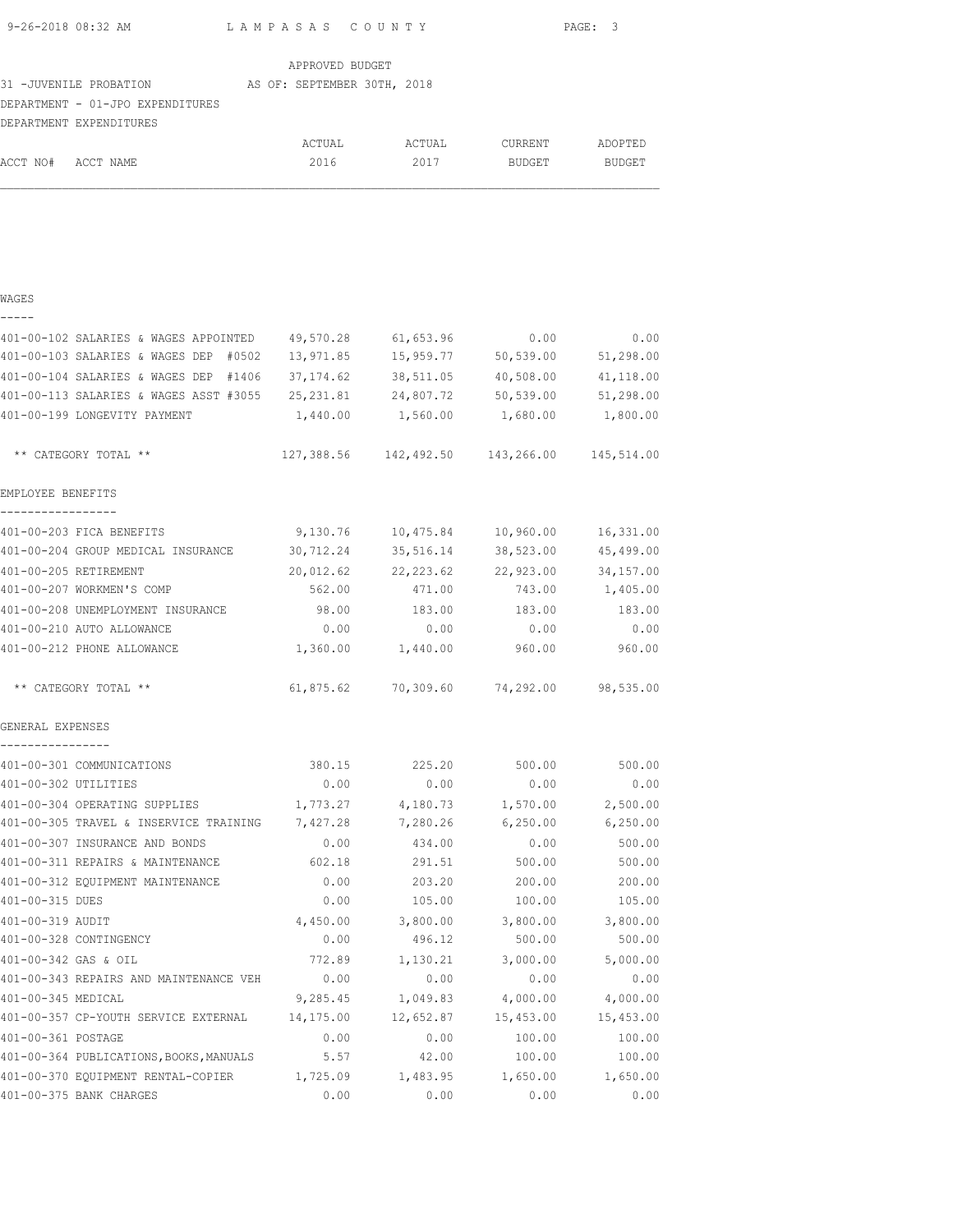#### 31 -JUVENILE PROBATION AS OF: SEPTEMBER 30TH, 2018

### DEPARTMENT - 01-JPO EXPENDITURES

| DEPARTMENT EXPENDITURES                                               |           |                     |                                             |               |
|-----------------------------------------------------------------------|-----------|---------------------|---------------------------------------------|---------------|
|                                                                       | ACTUAL    | ACTUAL              | CURRENT                                     | ADOPTED       |
| ACCT NO# ACCT NAME                                                    | 2016      | 2017                | <b>BUDGET</b>                               | <b>BUDGET</b> |
| 401-00-378 RENTAL SPACE                                               | 0.00      | 0.00                | 0.00                                        | 0.00          |
| 401-00-382 BPS-INTER-COUNTY CONTRACTS                                 | 16,764.00 | 21,332.80           | 15,937.00                                   | 15,937.00     |
| 401-00-384 PPA-SECURE INTERNAL/EXTERNA                                | 31,683.00 | 21,945.50           | 21,945.00                                   | 21,945.00     |
| 401-00-389 MISCELLANOUS EXPENSE (RESTIT 2, 142.41 7, 341.35 3, 500.00 |           |                     |                                             | 3,500.00      |
| 401-00-390 PLACEMENT COST - COUNTY 78,360.74                          |           | 27,197.80           | 60,000.00                                   | 60,000.00     |
| ** CATEGORY TOTAL **                                                  |           |                     | 169,547.03 111,192.33 139,105.00 142,540.00 |               |
| CAPITAL OUTLAY                                                        |           |                     |                                             |               |
| 401-00-401 OFFICE MACHINES & EQUIPMENT 0.00                           |           | 0.00                | 0.00                                        | 0.00          |
| 401-00-402 OPERATING EOUIPMENT 28,047.00                              |           | 33,000.00           | 0.00                                        | 0.00          |
| 401-00-407 OFFICE FURNITURE & FIXTURES                                | 0.00      | 0.00                | 0.00                                        | 0.00          |
| ** CATEGORY TOTAL **                                                  |           | 28,047.00 33,000.00 | 0.00                                        | 0.00          |
|                                                                       |           |                     |                                             |               |
| 401-00-500 OPERATING TRANSFERS-OUT                                    | 0.00      | 0.00                | 0.00                                        | 0.00          |
| ** CATEGORY TOTAL **                                                  | 0.00      | 0.00                | 0.00                                        | 0.00          |
| ** SUB-DEPARTMENT TOTAL **                                            |           |                     | 386,858.21 356,994.43 356,663.00 386,589.00 |               |

### WAGES -----

| 401-01-102 SALARIES & WAGES APPOINTED | 19,106.44 | 3,214.20  | 66,960.00 | 67,964.00 |
|---------------------------------------|-----------|-----------|-----------|-----------|
| 401-01-103 SALARIES & WAGES DEP       | 20,553.05 | 21,686.02 | 0.00      | 0.00      |
| 401-01-113 SALARIES AND WAGES         | 0.00      | 17,966.29 | 0.00      | 0.00      |
| ** CATEGORY TOTAL **                  | 39,659.49 | 42,866.51 | 66,960.00 | 67,964.00 |
| EMPLOYEE BENEFITS                     |           |           |           |           |
| 401-01-203 FICA                       | 2,954.69  | 2,888.71  | 5,122.00  | 5,122.00  |
| 401-01-205 RETIREMENT                 | 6,718.12  | 6,595.01  | 10,714.00 | 10,714.00 |
| 401-01-207 WORKMENS COMP              | 0.00      | 0.00      | 347.00    | 347.00    |
| 401-01-208 UNEMPLOYEMENT INSURANCE    | 0.00      | 0.00      | 0.00      | 0.00      |
| 401-01-212 PHONE ALLOWANCE            | 0.00      | 0.00      | 0.00      | 0.00      |
| ** CATEGORY TOTAL **                  | 9,672.81  | 9,483.72  | 16,183.00 | 16,183.00 |
|                                       |           |           |           |           |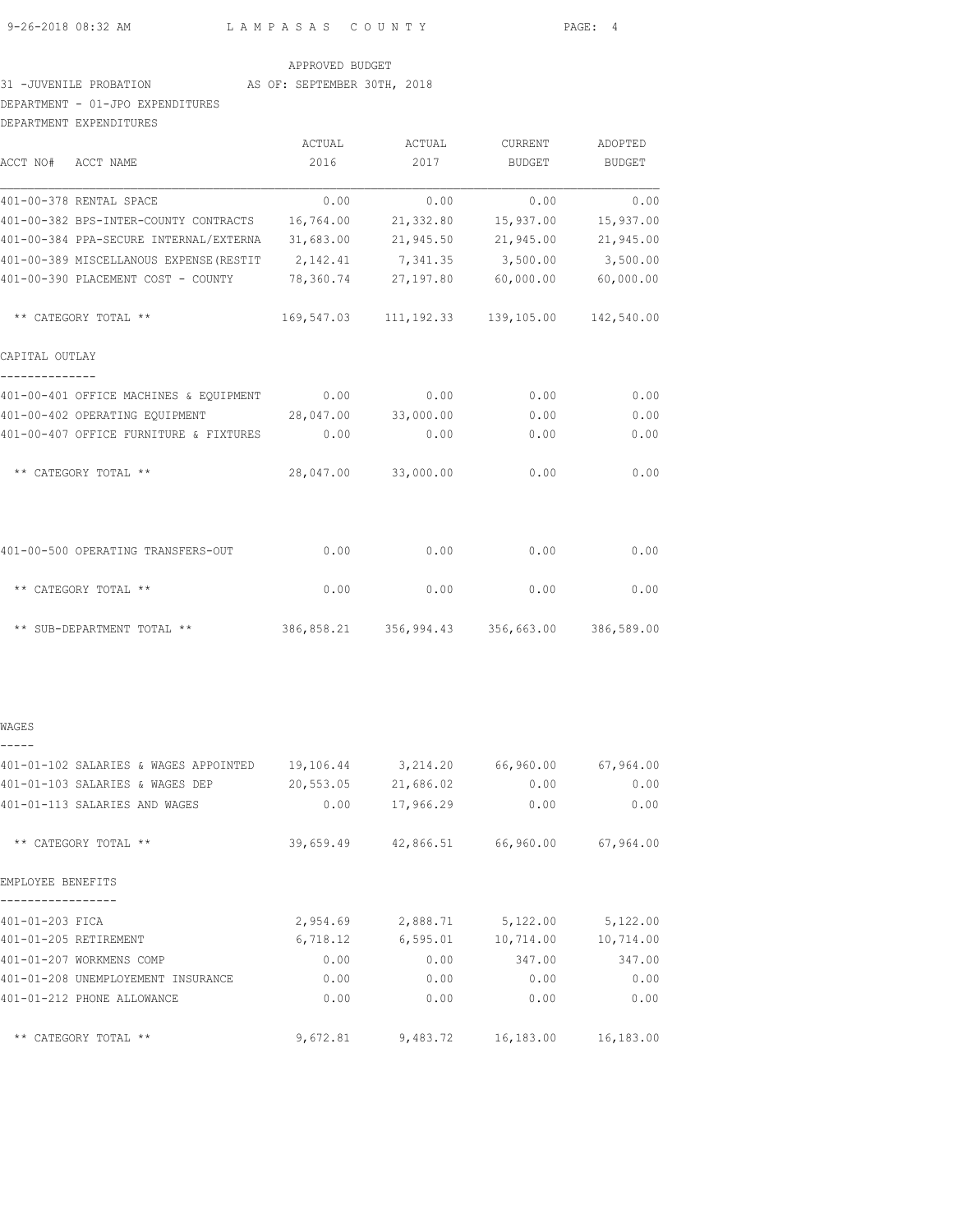## 31 -JUVENILE PROBATION AS OF: SEPTEMBER 30TH, 2018

### DEPARTMENT - 01-JPO EXPENDITURES

| DEPARTMENT EXPENDITURES                                                      |      |      |                                                   |        |
|------------------------------------------------------------------------------|------|------|---------------------------------------------------|--------|
|                                                                              |      |      | ACTUAL ACTUAL CURRENT ADOPTED                     |        |
| ACCT NO# ACCT NAME                                                           | 2016 | 2017 | <b>BUDGET</b>                                     | BUDGET |
|                                                                              |      |      |                                                   |        |
| GENERAL EXPENSES                                                             |      |      |                                                   |        |
| 401-01-304 OPERATING SUPPLIES                                                |      |      | $0.00$ $3.079.50$ $0.00$ $0.00$                   |        |
| 401-01-305 TRAVEL & INSERVICE TRAINING 0.00 1,737.50                         |      |      | 0.00                                              | 0.00   |
| 401-01-357 PPA-NON-SECURE EXTERNAL 21,943.00 18,664.50 21,943.00 21,943.00   |      |      |                                                   |        |
| 401-01-382 ELECTRONIC MONITORING/4E (820.00)                                 |      | 0.00 | 0.00                                              | 0.00   |
| 401-01-384 PPA-DETENTION PREADJUDICATI 23,625.00 22,995.00 9,349.00 9,349.00 |      |      |                                                   |        |
| 401-01-390 PLACEMENT COST                                                    | 0.00 | 0.00 | 0.00                                              | 0.00   |
| ** CATEGORY TOTAL **                                                         |      |      | 44,748.00  46,476.50  31,292.00  31,292.00        |        |
| CAPITAL OUTLAY                                                               |      |      |                                                   |        |
| 401-01-418 FLEXIBLE FUNDS                                                    |      |      | $0.00$ 0.00 $4,396.00$ 4,396.00                   |        |
| ** CATEGORY TOTAL **                                                         | 0.00 |      | $0.00$ 4,396.00 4,396.00                          |        |
| ** SUB-DEPARTMENT TOTAL **                                                   |      |      | $94,080.30$ $98,826.73$ $118,831.00$ $119,835.00$ |        |

#### GENERAL EXPENSES ----------------

| 401-02-357 MHS-RESIDENTIAL PROGRAM EXT | 23, 158.39                 | 20,411.90                 | 15,466.00                   | 15,466.00                |
|----------------------------------------|----------------------------|---------------------------|-----------------------------|--------------------------|
| 401-02-384 CD-POST ADJUDICATION NONSEC | 20,700.00                  | 7,952.70                  | 15,677.00                   | 15,677.00                |
| 401-02-389 MISCELLANOUS - GRANT CJD    | 0.00                       | 0.00                      | 0.00                        | 0.00                     |
| 401-02-390 PLACEMENT COST - COUNTY     | 0.00                       | 0.00                      | 0.00                        | 0.00                     |
| CATEGORY TOTAL **<br>$***$             | 43,858.39                  | 28,364.60                 | 31,143.00                   | 31, 143.00               |
| SUB-DEPARTMENT TOTAL **<br>$***$       | 43,858.39                  | 28,364.60                 | 31, 143.00                  | 31, 143.00               |
| $***$<br>$***$<br>DEPARTMENT TOTAL     | 524,796.90<br>------------ | 484,185.76<br>----------- | 506,637.00<br>------------- | 537,567.00<br>---------- |
| ***<br>$***$<br>EXPENDITHRES<br>TOTAI. | 524,796.90<br>-----------  | 484,185.76                | 506,637.00                  | 537,567.00               |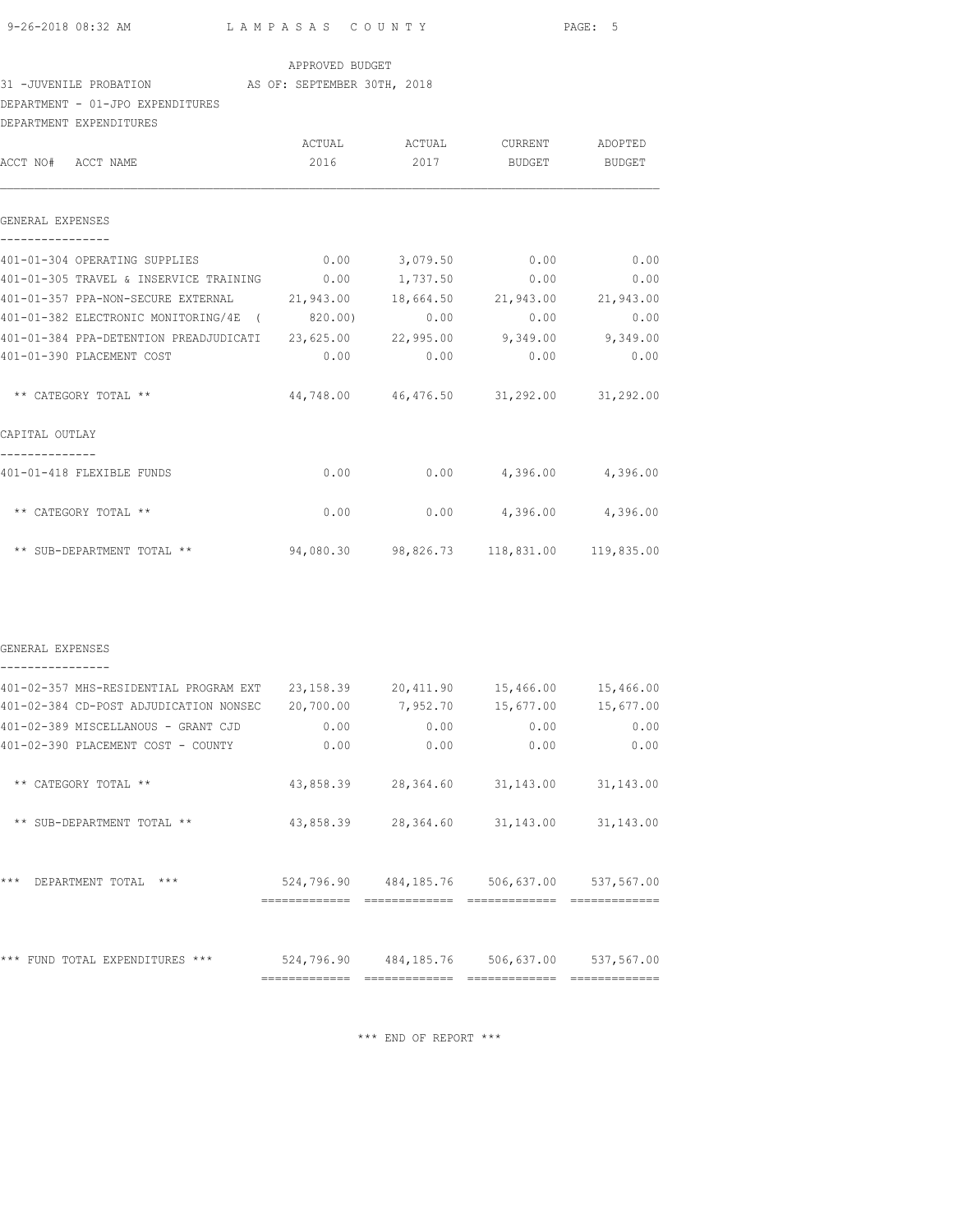9-26-2018 08:32 AM L A M P A S A S C O U N T Y PAGE: 1

### APPROVED BUDGET 32 -CHAPTER 59 FUND AS OF: SEPTEMBER 30TH, 2018

FINANCIAL SUMMARY

| ACCT NO# ACCT NAME                                             | 2016 | ACTUAL ACTUAL<br>2017                   | CURRENT ADOPTED<br><b>BUDGET</b> | BUDGET       |
|----------------------------------------------------------------|------|-----------------------------------------|----------------------------------|--------------|
| REVENUE SUMMARY                                                |      |                                         |                                  |              |
| CHAPTER 59 FUND<br>CHAPTER 59 FUND                             |      | 91,458.88 96,355.25 0.00<br>$0.00$ 0.00 | 0.00                             | 0.00<br>0.00 |
| *** TOTAL REVENUE ***                                          |      | 91,458.88 96,355.25                     | 0.00                             | 0.00         |
| EXPENDITURE SUMMARY                                            |      |                                         |                                  |              |
| CHAPTER 59 FUND                                                |      | 78,876.99 114,372.81 0.00               |                                  | 0.00         |
| *** TOTAL EXPENDITURES ***                                     |      | 78,876.99 114,372.81 0.00               |                                  | 0.00         |
| REVENUES OVER/(UNDER) EXPENDITURES 12,581.89 ( 18,017.56) 0.00 |      |                                         |                                  | 0.00         |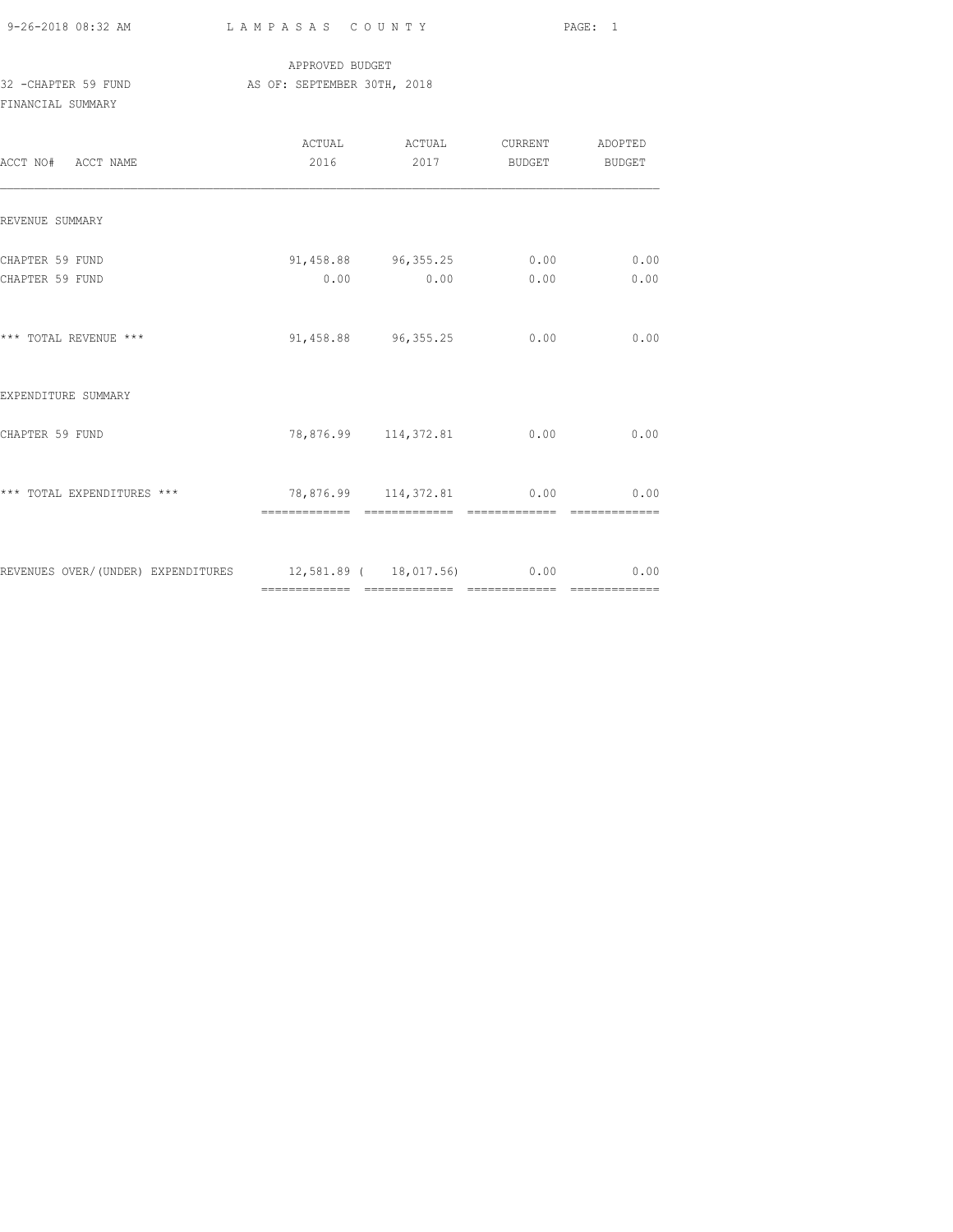| 9-26-2018 08:32 AM |  |
|--------------------|--|

## APPROVED BUDGET

### 32 -CHAPTER 59 FUND AS OF: SEPTEMBER 30TH, 2018

DEPARTMENT - CHAPTER 59 FUND

| DEPARTMENT REVENUES                    |           |            |               |         |
|----------------------------------------|-----------|------------|---------------|---------|
|                                        | ACTUAL    | ACTUAL     | CURRENT       | ADOPTED |
| ACCT NO#<br>ACCT NAME                  | 2016      | 2017       | <b>BUDGET</b> | BUDGET  |
|                                        |           |            |               |         |
| 100-00-099 INTEREST REVENUE-CONF PROPE | 34.00     | 75.25      | 0.00          | 0.00    |
| 100-00-187 FORFEITED PROPERTY-CO ATTOR | 0.00      | 0.00       | 0.00          | 0.00    |
| 100-00-188 FORFEITED PROPERTY-CO SHERI | 0.00      | 0.00       | 0.00          | 0.00    |
| ** SUB-DEPARTMENT REVENUE TOTAL **     | 34.00     | 75.25      | 0.00          | 0.00    |
| 100-01-099 INTEREST REVENUE-CO SHERIFF | 55.88     | 0.00       | 0.00          | 0.00    |
| 100-01-188 FORFEITED PROPERTY-CO SHERI | 0.00      | 0.00       | 0.00          | 0.00    |
| ** SUB-DEPARTMENT REVENUE TOTAL **     | 55.88     | 0.00       | 0.00          | 0.00    |
|                                        |           |            |               |         |
| 100-02-099 INTEREST REVENUE-CO ATTORNE | 185.00    | 205.00     | 0.00          | 0.00    |
| 100-02-187 FORFEITED PROPERTY-CO ATTOR | 91,184.00 | 96,075.00  | 0.00          | 0.00    |
| ** SUB-DEPARTMENT REVENUE TOTAL **     | 91,369.00 | 96,280.00  | 0.00          | 0.00    |
| ** DEPARTMENT REVENUE TOTAL **         | 91,458.88 | 96, 355.25 | 0.00          | 0.00    |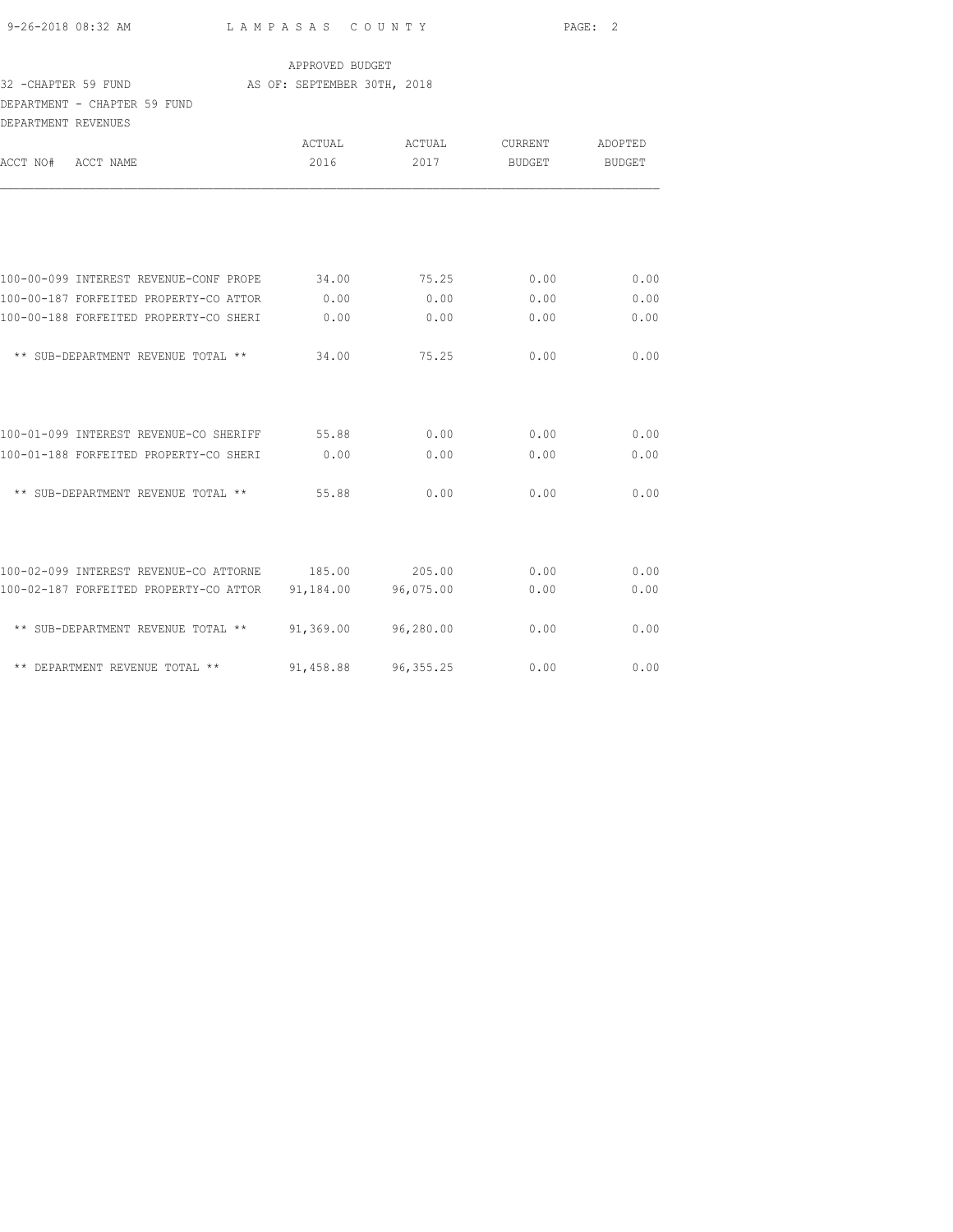|                                                  |                 |                                   |                    | PAGE: 3       |
|--------------------------------------------------|-----------------|-----------------------------------|--------------------|---------------|
|                                                  | APPROVED BUDGET |                                   |                    |               |
| 32 - CHAPTER 59 FUND AS OF: SEPTEMBER 30TH, 2018 |                 |                                   |                    |               |
| DEPARTMENT - CHAPTER 59 FUND                     |                 |                                   |                    |               |
| DEPARTMENT REVENUES                              |                 |                                   |                    |               |
|                                                  |                 |                                   |                    |               |
| ACCT NO# ACCT NAME                               |                 | 2016 70                           | 2017 BUDGET BUDGET |               |
|                                                  |                 |                                   |                    |               |
|                                                  |                 |                                   |                    |               |
|                                                  |                 |                                   |                    |               |
|                                                  |                 |                                   |                    |               |
| 201-00-010 OPERATING TRANSFERS-IN                | 0.00            | 0.00                              | 0.00               | 0.00          |
| ** SUB-DEPARTMENT REVENUE TOTAL **               | 0.00            | 0.00                              |                    | $0.00$ 0.00   |
|                                                  |                 |                                   |                    |               |
| ** DEPARTMENT REVENUE TOTAL **                   | 0.00            | 0.00                              | 0.00               | 0.00          |
|                                                  |                 |                                   |                    |               |
|                                                  |                 |                                   |                    |               |
| *** FUND TOTAL REVENUES ***                      |                 | $91,458.88$ $96,355.25$ 0.00 0.00 |                    |               |
|                                                  |                 |                                   |                    | ============= |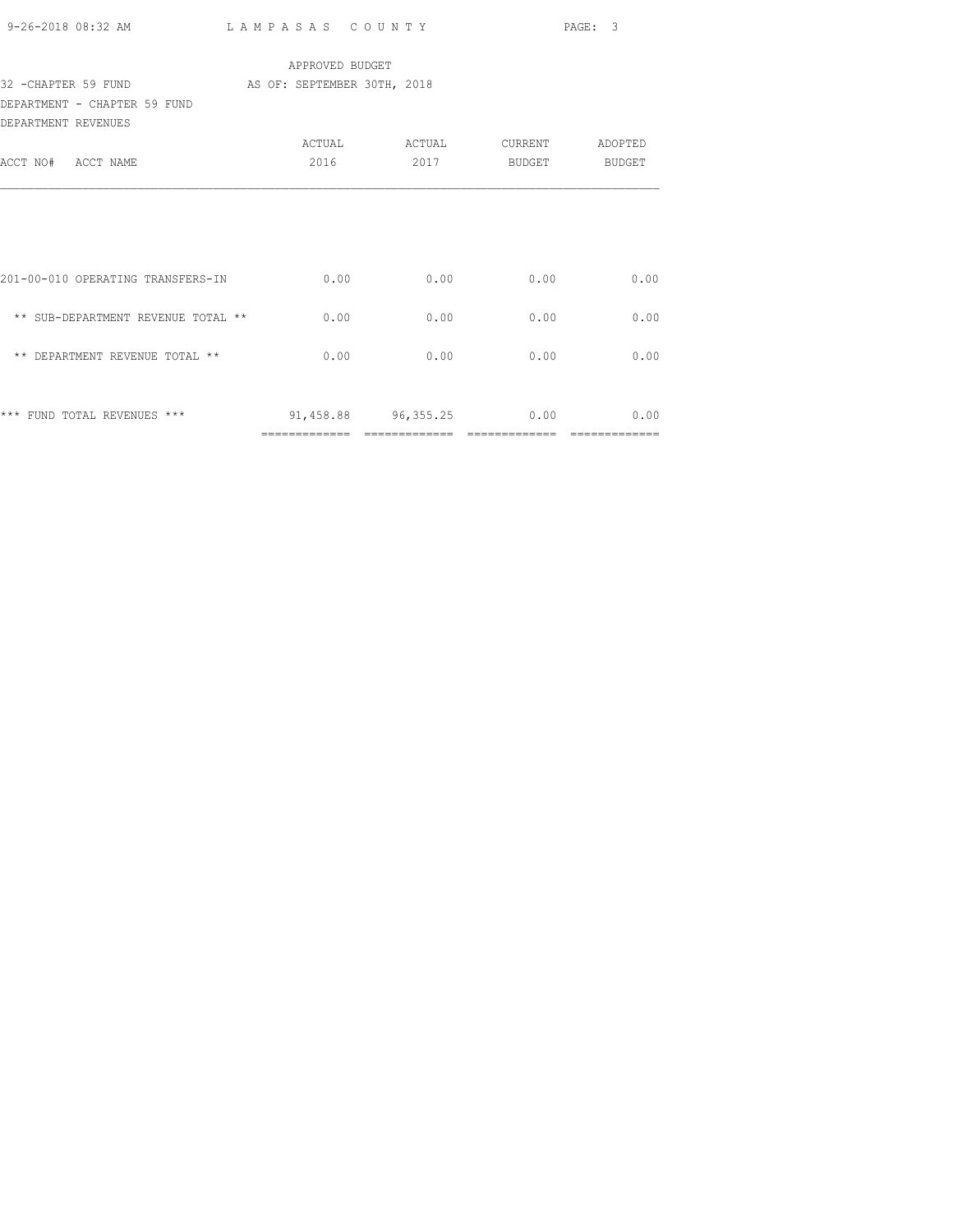|                                                                                                             |                           |                           | PAGE: 4 |      |
|-------------------------------------------------------------------------------------------------------------|---------------------------|---------------------------|---------|------|
|                                                                                                             | APPROVED BUDGET           |                           |         |      |
| 32 - CHAPTER 59 FUND AS OF: SEPTEMBER 30TH, 2018<br>DEPARTMENT - CHAPTER 59 FUND<br>DEPARTMENT EXPENDITURES |                           |                           |         |      |
| ACCT NO# ACCT NAME                                                                                          |                           | 2016 2017 BUDGET BUDGET   |         |      |
|                                                                                                             |                           |                           |         |      |
|                                                                                                             |                           |                           |         |      |
| GENERAL EXPENSES                                                                                            |                           |                           |         |      |
| ----------------<br>401-00-320 SHARED FORFEITURES 4,737.99 28,477.00                                        |                           |                           | 0.00    | 0.00 |
| 401-00-375 BANK CHARGES                                                                                     | 0.00                      | 0.00                      | 0.00    | 0.00 |
| 401-00-379 INVESTIGATION EXPENSE 74,139.00 85,895.81 0.00                                                   |                           |                           |         | 0.00 |
| 401-00-380 PREVENTION OF DRUG ABUSE                                                                         |                           | $0.00$ 0.00 0.00          |         | 0.00 |
| ** CATEGORY TOTAL **                                                                                        |                           | 78,876.99 114,372.81 0.00 |         | 0.00 |
| ** SUB-DEPARTMENT TOTAL **                                                                                  |                           | 78,876.99 114,372.81      | 0.00    | 0.00 |
|                                                                                                             |                           |                           |         |      |
| GENERAL EXPENSES                                                                                            |                           |                           |         |      |
| ----------------<br>401-01-375 BANK CHARGES                                                                 |                           | $0.00$ 0.00               | 0.00    | 0.00 |
| ** CATEGORY TOTAL **                                                                                        |                           | $0.00$ 0.00               | 0.00    | 0.00 |
| ** SUB-DEPARTMENT TOTAL **                                                                                  | 0.00                      | 0.00                      | 0.00    | 0.00 |
|                                                                                                             |                           |                           |         |      |
| GENERAL EXPENSES                                                                                            |                           |                           |         |      |
|                                                                                                             |                           |                           |         |      |
| 401-02-375 BANK CHARGES                                                                                     |                           | $0.00$ 0.00               | 0.00    | 0.00 |
| ** CATEGORY TOTAL **                                                                                        | 0.00                      | 0.00                      | 0.00    | 0.00 |
| ** SUB-DEPARTMENT TOTAL **                                                                                  | 0.00                      | 0.00                      | 0.00    | 0.00 |
| *** DEPARTMENT TOTAL ***                                                                                    |                           | 78,876.99 114,372.81 0.00 |         | 0.00 |
|                                                                                                             |                           |                           |         |      |
| *** FUND TOTAL EXPENDITURES ***                                                                             | 78,876.99 114,372.81 0.00 |                           |         | 0.00 |
|                                                                                                             |                           |                           |         |      |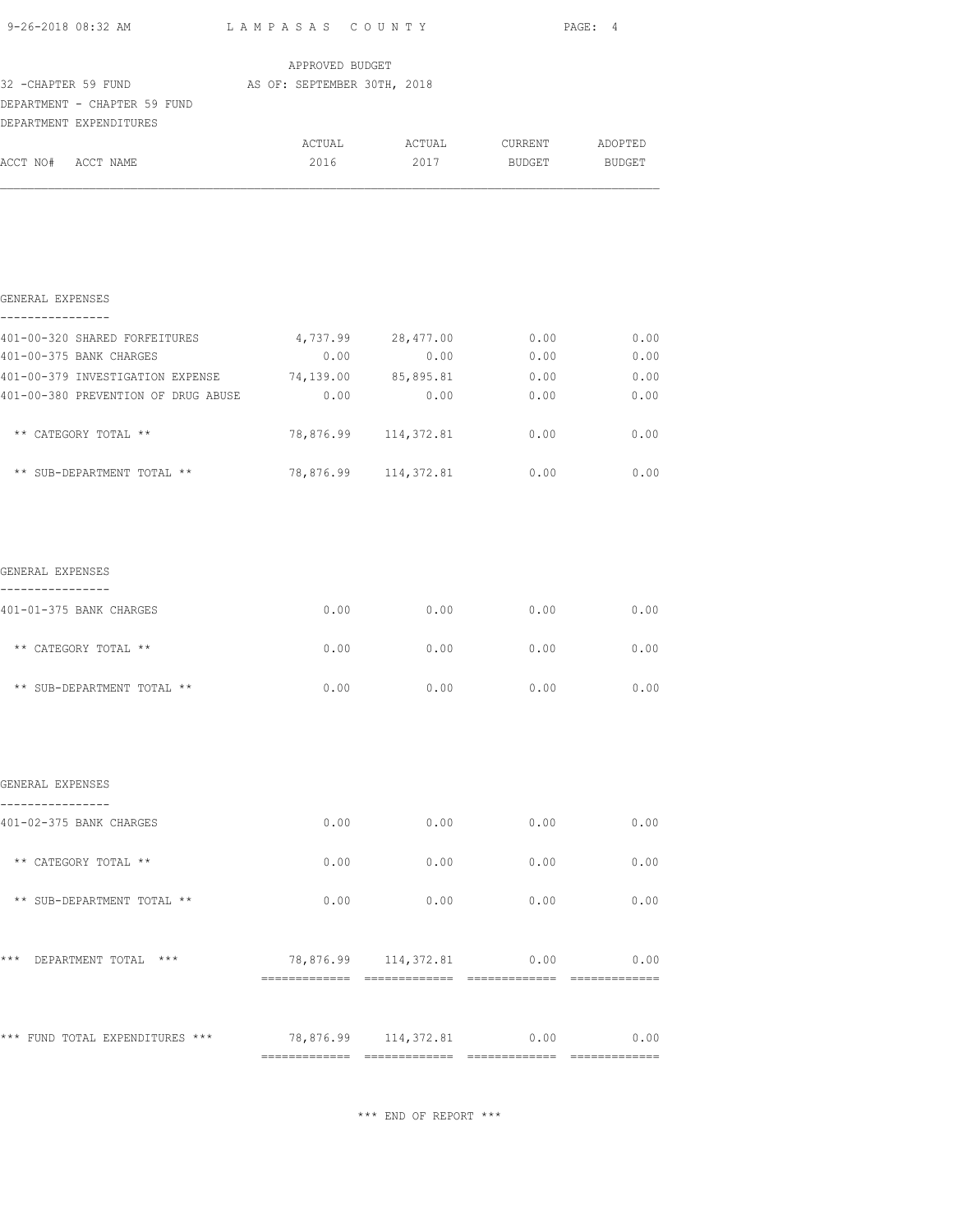| 9-26-2018 08:32 AM |  |
|--------------------|--|

### APPROVED BUDGET

# 36 -CO CLK RECORDS MGT & PRES AS OF: SEPTEMBER 30TH, 2018

FINANCIAL SUMMARY

| ACCT NO# ACCT NAME                                                         | 2016 | ACTUAL ACTUAL<br>2017                       | CURRENT ADOPTED<br><b>BUDGET</b> | BUDGET |
|----------------------------------------------------------------------------|------|---------------------------------------------|----------------------------------|--------|
| REVENUE SUMMARY                                                            |      |                                             |                                  |        |
| 00-DEPT REVENUE                                                            |      | 23, 633.17 24, 496.95 18, 500.00 18, 500.00 |                                  |        |
| *** TOTAL REVENUE ***                                                      |      | 23,633.17 24,496.95 18,500.00 18,500.00     |                                  |        |
| EXPENDITURE SUMMARY                                                        |      |                                             |                                  |        |
| 01-DEPT EXPENDITURES                                                       | 0.00 | 11,244.25                                   | 0.00                             | 0.00   |
| *** TOTAL EXPENDITURES ***                                                 |      | $0.00$ $11,244.25$                          | 0.00                             | 0.00   |
| REVENUES OVER/(UNDER) EXPENDITURES 23,633.17 13,252.70 18,500.00 18,500.00 |      |                                             |                                  |        |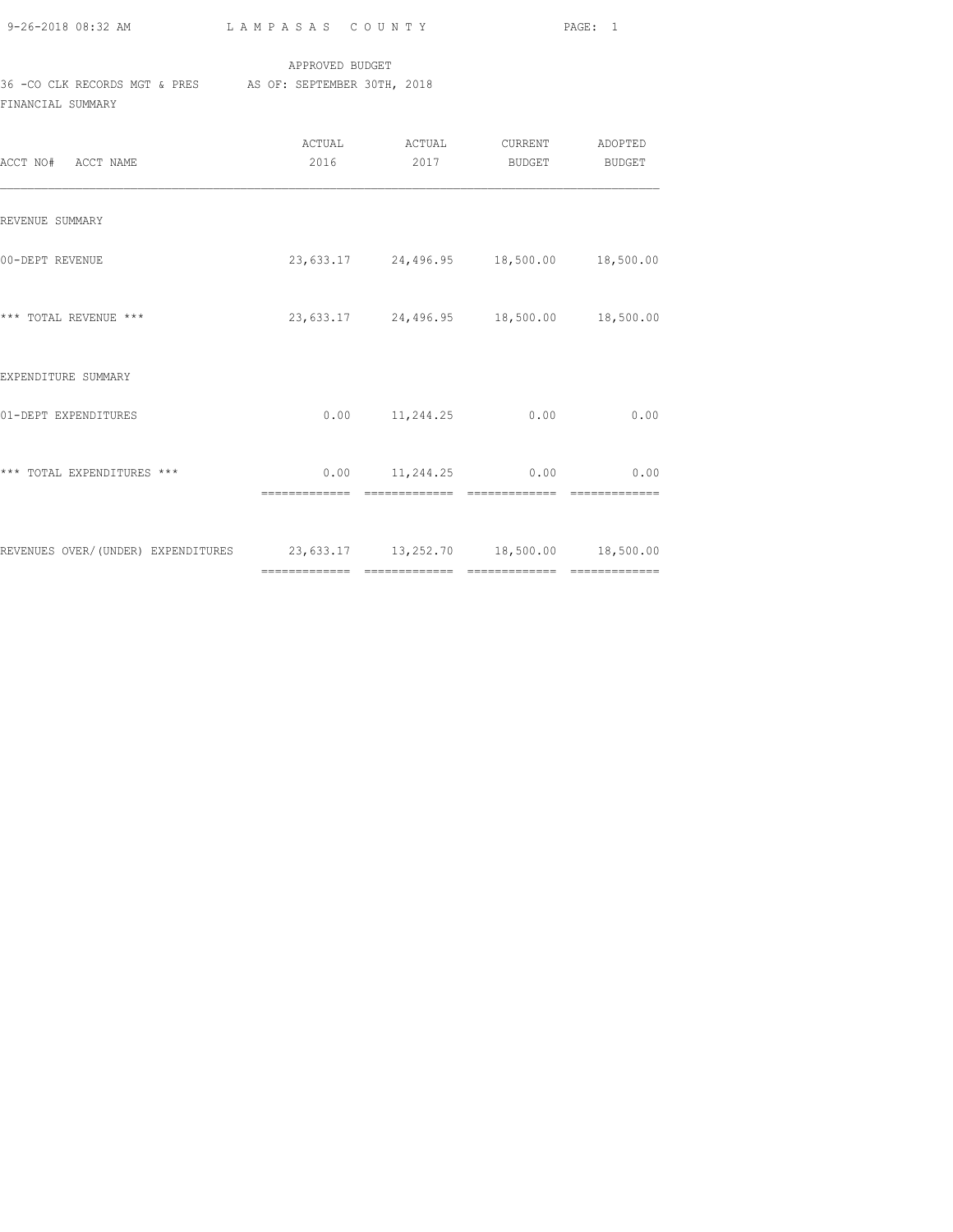|                     | 9-26-2018 08:32 AM                                                             | LAMPASAS COUNTY |                                         |                | PAGE: 2       |
|---------------------|--------------------------------------------------------------------------------|-----------------|-----------------------------------------|----------------|---------------|
|                     |                                                                                | APPROVED BUDGET |                                         |                |               |
|                     | 36 -CO CLK RECORDS MGT & PRES AS OF: SEPTEMBER 30TH, 2018                      |                 |                                         |                |               |
|                     | DEPARTMENT - 00-DEPT REVENUE                                                   |                 |                                         |                |               |
| DEPARTMENT REVENUES |                                                                                |                 |                                         |                |               |
|                     |                                                                                |                 | ACTUAL ACTUAL                           | <b>CURRENT</b> | ADOPTED       |
| ACCT NO# ACCT NAME  |                                                                                | 2016            | 2017                                    |                | BUDGET BUDGET |
|                     | 100-00-099 INTEREST REVENUE                                                    |                 | 1,003.17 1,945.45 500.00                |                | 500.00        |
|                     | 100-00-106 COUNTY CLERK                                                        |                 | 22,630.00 22,551.50 18,000.00 18,000.00 |                |               |
|                     | ** SUB-DEPARTMENT REVENUE TOTAL ** 23,633.17 24,496.95 18,500.00 18,500.00     |                 |                                         |                |               |
|                     | ** DEPARTMENT REVENUE TOTAL ** $23,633.17$ $24,496.95$ $18,500.00$ $18,500.00$ |                 |                                         |                |               |
|                     |                                                                                |                 |                                         |                |               |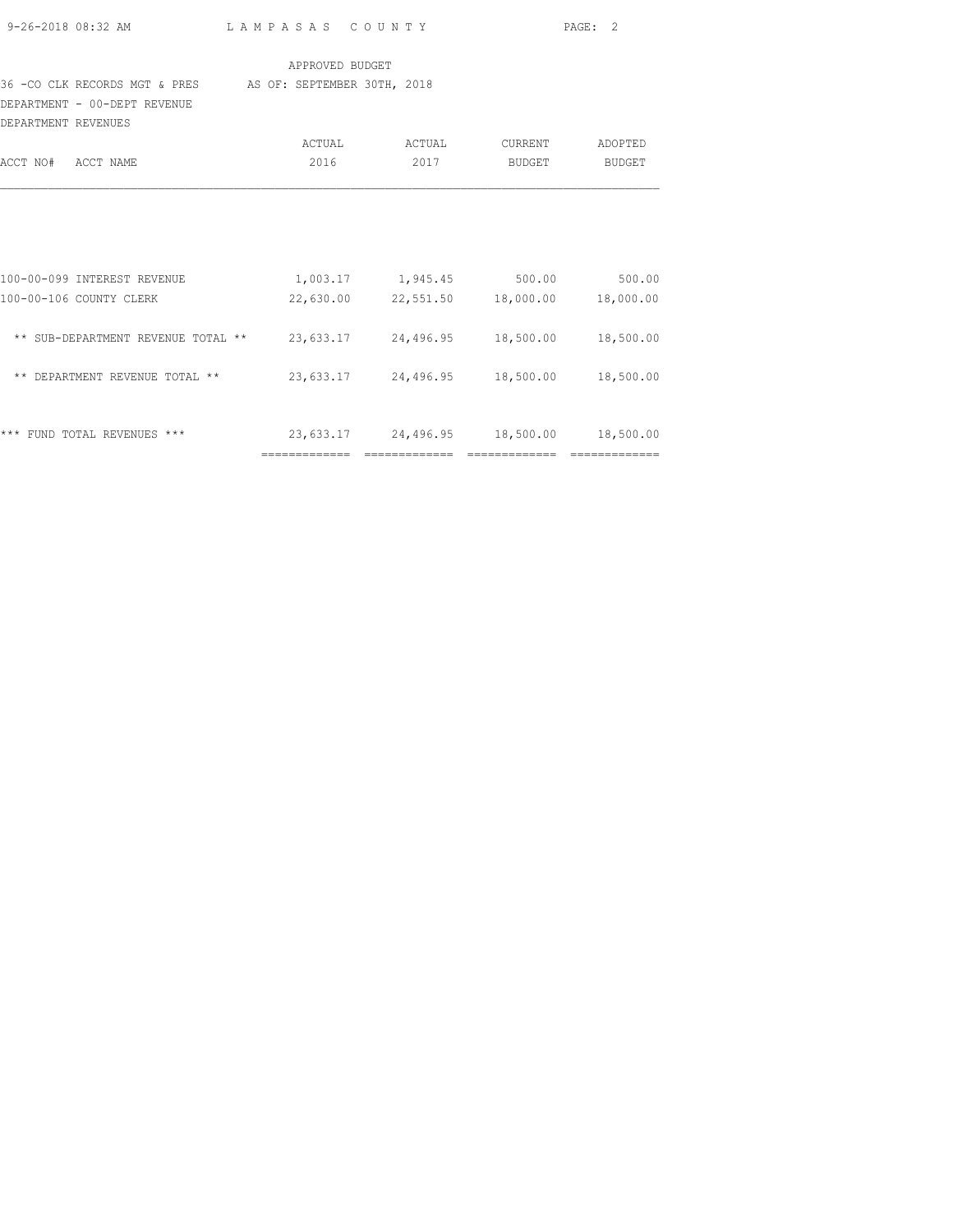|                                                                                                                                                                                |  |                    | PAGE: 3                      |      |  |  |  |
|--------------------------------------------------------------------------------------------------------------------------------------------------------------------------------|--|--------------------|------------------------------|------|--|--|--|
| APPROVED BUDGET<br>36 - CO CLK RECORDS MGT & PRES AS OF: SEPTEMBER 30TH, 2018<br>DEPARTMENT - 01-DEPT EXPENDITURES<br>DEPARTMENT EXPENDITURES<br>ACTUAL ACTUAL CURRENT ADOPTED |  |                    |                              |      |  |  |  |
| ACCT NO# ACCT NAME                                                                                                                                                             |  |                    | 2016 2017 BUDGET BUDGET      |      |  |  |  |
|                                                                                                                                                                                |  |                    |                              |      |  |  |  |
| GENERAL EXPENSES                                                                                                                                                               |  |                    |                              |      |  |  |  |
| ----------------<br>401-00-308 REPAIR - RESTORING BOOKS 0.00                                                                                                                   |  |                    | $0.00$ 0.00                  | 0.00 |  |  |  |
| ** CATEGORY TOTAL **                                                                                                                                                           |  |                    | $0.00$ 0.00 0.00 0.00 0.00   |      |  |  |  |
| CAPITAL OUTLAY                                                                                                                                                                 |  |                    |                              |      |  |  |  |
| --------------<br>401-00-407 OFFICE FURNITURE & FIXTURES 0.00 11,244.25 0.00 0.00 0.00                                                                                         |  |                    |                              |      |  |  |  |
| ** CATEGORY TOTAL **                                                                                                                                                           |  |                    | $0.00$ 11, 244. 25 0.00 0.00 |      |  |  |  |
|                                                                                                                                                                                |  |                    |                              |      |  |  |  |
| 401-00-500 OPERATING TRANSFER-OUT $0.00$ $0.00$ $0.00$ $0.00$ $0.00$                                                                                                           |  |                    |                              |      |  |  |  |
| ** CATEGORY TOTAL **                                                                                                                                                           |  | $0.00$ 0.00        | 0.00                         | 0.00 |  |  |  |
| ** SUB-DEPARTMENT TOTAL **                                                                                                                                                     |  | $0.00$ $11,244.25$ | 0.00                         | 0.00 |  |  |  |
|                                                                                                                                                                                |  |                    |                              |      |  |  |  |
| *** DEPARTMENT TOTAL ***                                                                                                                                                       |  |                    | $0.00$ 11,244.25 0.00 0.00   |      |  |  |  |
|                                                                                                                                                                                |  |                    |                              |      |  |  |  |
| *** FUND TOTAL EXPENDITURES *** $0.00$ 11,244.25 $0.00$ 0.00 $0.00$                                                                                                            |  |                    |                              |      |  |  |  |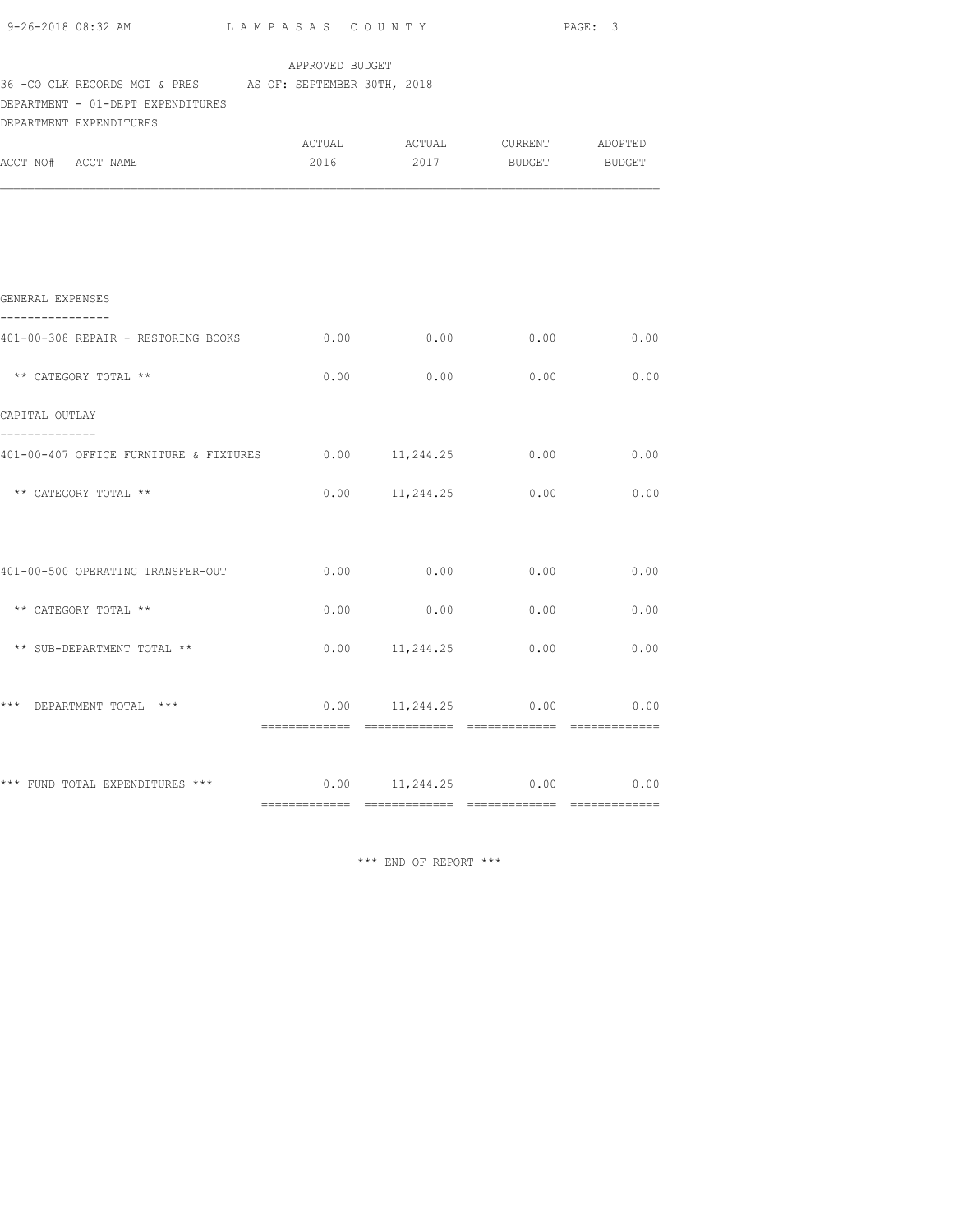## APPROVED BUDGET 37 -DIST CLK RECORDS MGT AS OF: SEPTEMBER 30TH, 2018 FINANCIAL SUMMARY

| ACCT NO# ACCT NAME                                        | ACTUAL<br>2016        | ACTUAL<br>2017                   | CURRENT<br>BUDGET      | ADOPTED<br>BUDGET |
|-----------------------------------------------------------|-----------------------|----------------------------------|------------------------|-------------------|
| REVENUE SUMMARY                                           |                       |                                  |                        |                   |
| 00-DEPT REVENUE<br>06-DEPT REVENUE                        |                       | 95.00 97.50<br>1,565.00 1,757.51 | 0.00<br>0.00           | 0.00<br>0.00      |
| *** TOTAL REVENUE ***                                     |                       | 1,660.00 1,855.01                | 0.00                   | 0.00              |
| EXPENDITURE SUMMARY                                       |                       |                                  |                        |                   |
| 01-DEPT EXPENDITURE                                       | 0.00                  | 0.00                             | 0.00                   | 0.00              |
| *** TOTAL EXPENDITURES ***                                | 0.00<br>============= | 0.00<br>--------------           | 0.00<br>-------------- | 0.00              |
| REVENUES OVER/(UNDER) EXPENDITURES 1,660.00 1,855.01 0.00 |                       |                                  |                        | 0.00              |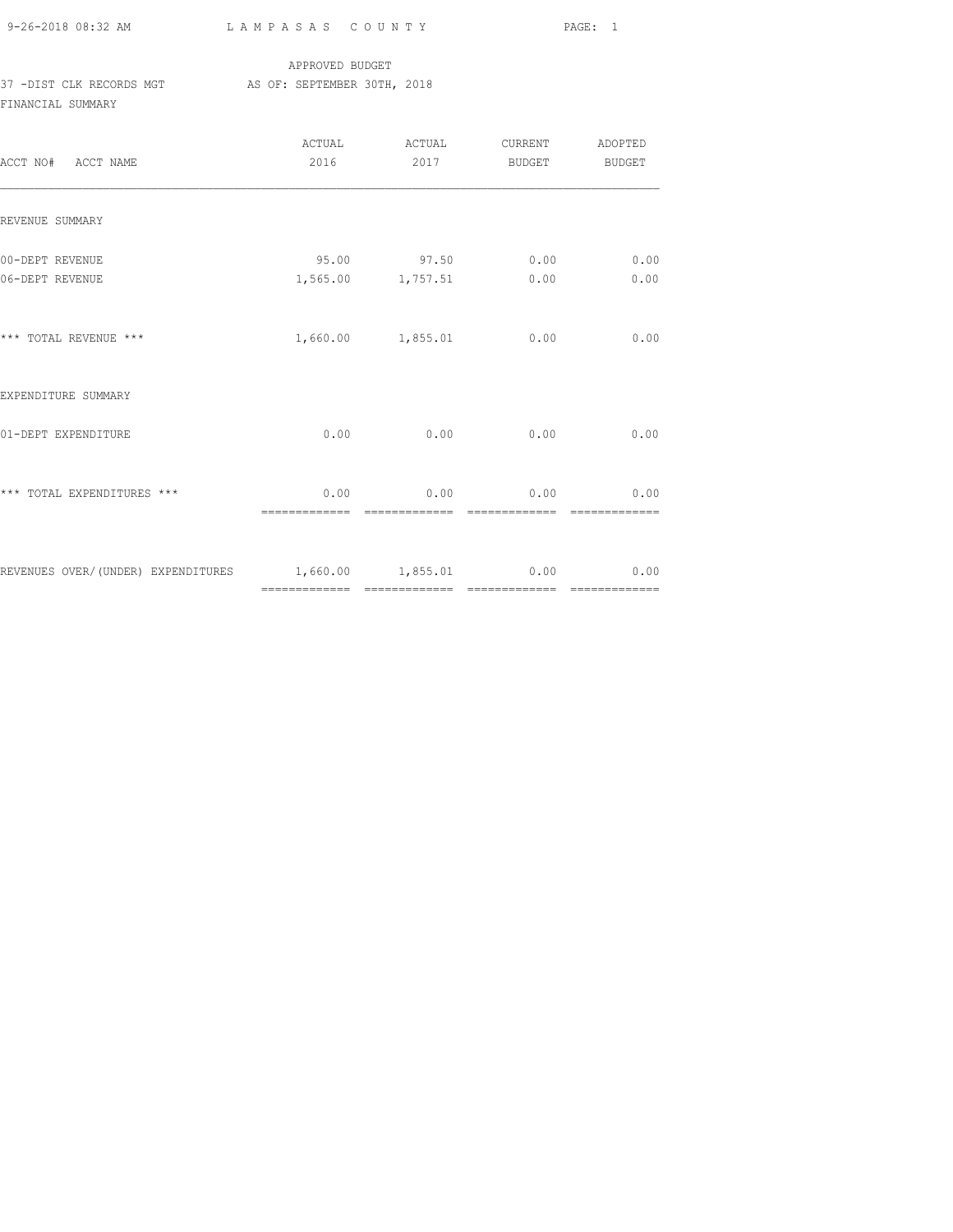| 9-26-2018 08:32 AM                 | LAMPASAS COUNTY             |        |         | PAGE: 2       |
|------------------------------------|-----------------------------|--------|---------|---------------|
|                                    | APPROVED BUDGET             |        |         |               |
| 37 -DIST CLK RECORDS MGT           | AS OF: SEPTEMBER 30TH, 2018 |        |         |               |
| DEPARTMENT - 00-DEPT REVENUE       |                             |        |         |               |
| DEPARTMENT REVENUES                |                             |        |         |               |
|                                    | ACTUAL                      | ACTUAL | CURRENT | ADOPTED       |
| ACCT NO# ACCT NAME                 | 2016                        | 2017   | BUDGET  | <b>BUDGET</b> |
|                                    |                             |        |         |               |
|                                    |                             |        |         |               |
|                                    |                             |        |         |               |
| 00-REVENUE                         |                             |        |         |               |
| 100-00-037 DIST CLERK RECORDS MGMT | 95.00                       | 97.50  | 0.00    | 0.00          |
| 100-00-099 INTEREST REVENUE        | 0.00                        | 0.00   | 0.00    | 0.00          |
|                                    |                             |        |         |               |
| ** SUB-DEPARTMENT REVENUE TOTAL ** | 95.00                       | 97.50  | 0.00    | 0.00          |
|                                    |                             |        |         |               |
| ** DEPARTMENT REVENUE TOTAL **     | 95.00                       | 97.50  | 0.00    | 0.00          |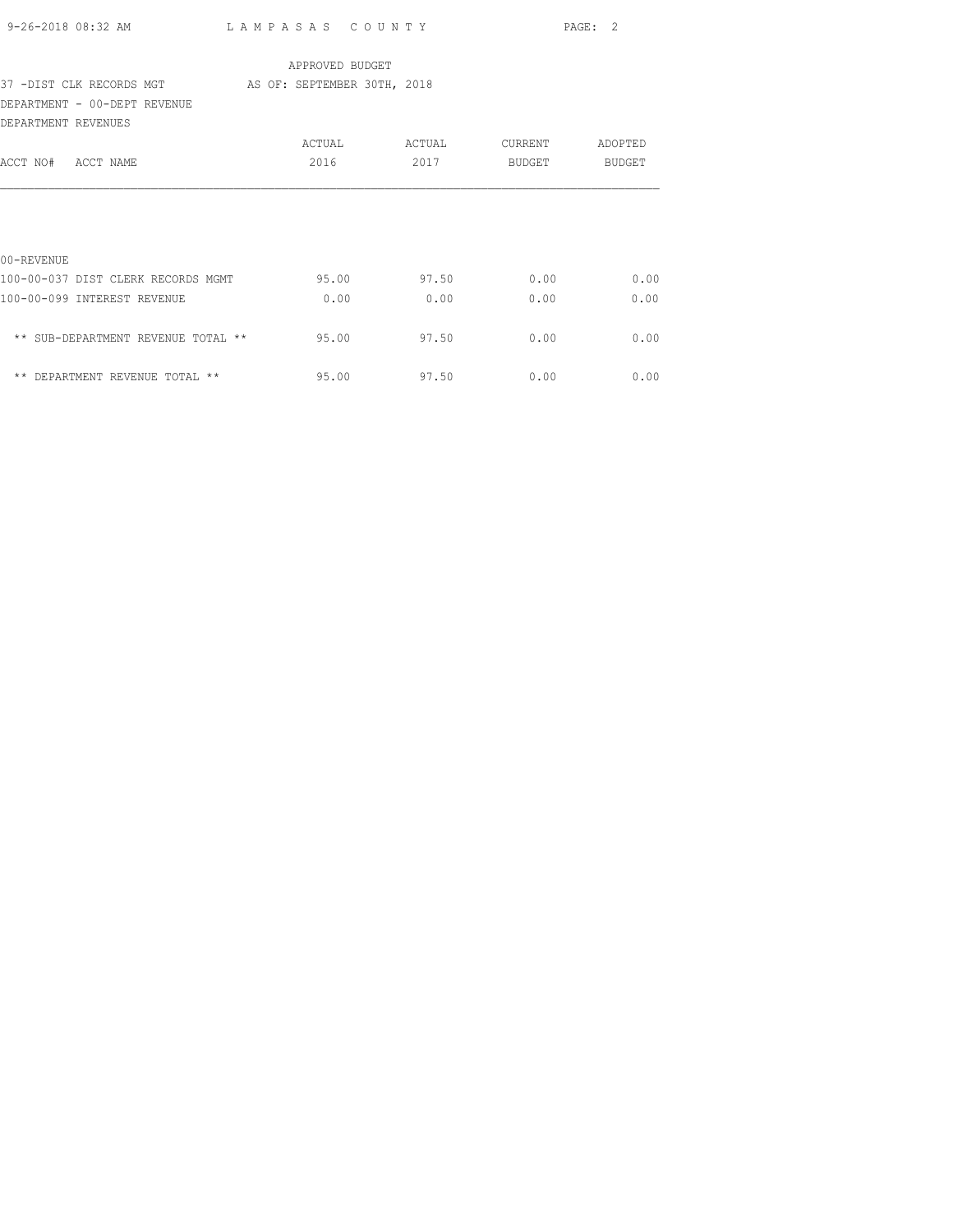|                                                                                                                                          |                 |                               |               | PAGE: 3      |
|------------------------------------------------------------------------------------------------------------------------------------------|-----------------|-------------------------------|---------------|--------------|
|                                                                                                                                          | APPROVED BUDGET |                               |               |              |
| 37 -DIST CLK RECORDS MGT AS OF: SEPTEMBER 30TH, 2018                                                                                     |                 |                               |               |              |
| DEPARTMENT - 06-DEPT REVENUE<br>DEPARTMENT REVENUES                                                                                      |                 |                               |               |              |
|                                                                                                                                          |                 |                               |               |              |
| ACCT NO# ACCT NAME                                                                                                                       | 2016            | 2017                          | <b>BUDGET</b> | BUDGET       |
| 00-REVENUE<br>106-00-037 DIST CLERK RECORDS MGMT 1,565.00 1,757.51 0.00<br>** SUB-DEPARTMENT REVENUE TOTAL ** $1,565.00$ $1,757.51$ 0.00 |                 |                               |               | 0.00<br>0.00 |
| ** DEPARTMENT REVENUE TOTAL ** $1,565.00$ $1,757.51$ 0.00                                                                                |                 |                               |               | 0.00         |
| *** FUND TOTAL REVENUES ***                                                                                                              |                 | -------------- -------------- | ============= | 0.00         |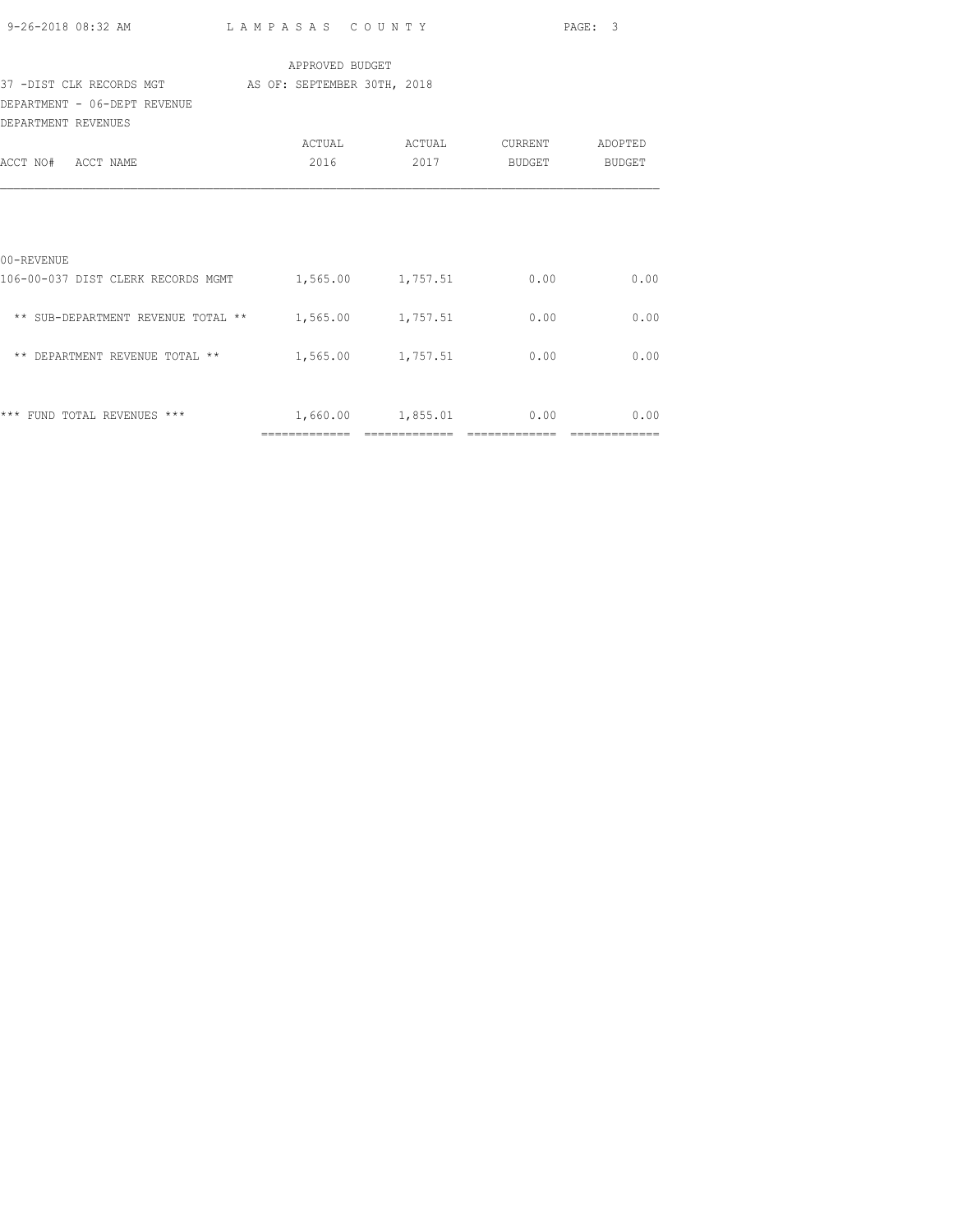| 9-26-2018 08:32 AM                                   | LAMPASAS COUNTY                           | PAGE: 4                            |      |      |
|------------------------------------------------------|-------------------------------------------|------------------------------------|------|------|
|                                                      | APPROVED BUDGET                           |                                    |      |      |
| 37 -DIST CLK RECORDS MGT AS OF: SEPTEMBER 30TH, 2018 |                                           |                                    |      |      |
| DEPARTMENT - 01-DEPT EXPENDITURE                     |                                           |                                    |      |      |
| DEPARTMENT EXPENDITURES                              |                                           |                                    |      |      |
|                                                      |                                           | ACTUAL ACTUAL CURRENT ADOPTED      |      |      |
| ACCT NO# ACCT NAME                                   |                                           | 2016 2017 BUDGET BUDGET            |      |      |
|                                                      |                                           |                                    |      |      |
| 00-REVENUE<br>==========                             |                                           |                                    |      |      |
| GENERAL EXPENSES                                     |                                           |                                    |      |      |
|                                                      |                                           |                                    |      |      |
| 401-00-308 REPAIR - RESTORING BOOKS                  |                                           | $0.00$ $0.00$ $0.00$ $0.00$ $0.00$ |      |      |
| 401-00-375 BANK CHARGES                              | 0.00                                      | 0.00                               | 0.00 | 0.00 |
|                                                      |                                           |                                    |      |      |
| ** CATEGORY TOTAL **                                 | 0.00                                      | 0.00                               | 0.00 | 0.00 |
|                                                      |                                           |                                    |      |      |
| ** SUB-DEPARTMENT TOTAL **                           | 0.00                                      | 0.00                               | 0.00 | 0.00 |
|                                                      |                                           |                                    |      |      |
| *** DEPARTMENT TOTAL ***                             |                                           | $0.00$ 0.00 0.00 0.00              |      |      |
|                                                      |                                           |                                    |      |      |
| *** FUND TOTAL EXPENDITURES ***                      | $0.00$ $0.00$ $0.00$ $0.00$ $0.00$ $0.00$ |                                    |      |      |
|                                                      |                                           |                                    |      |      |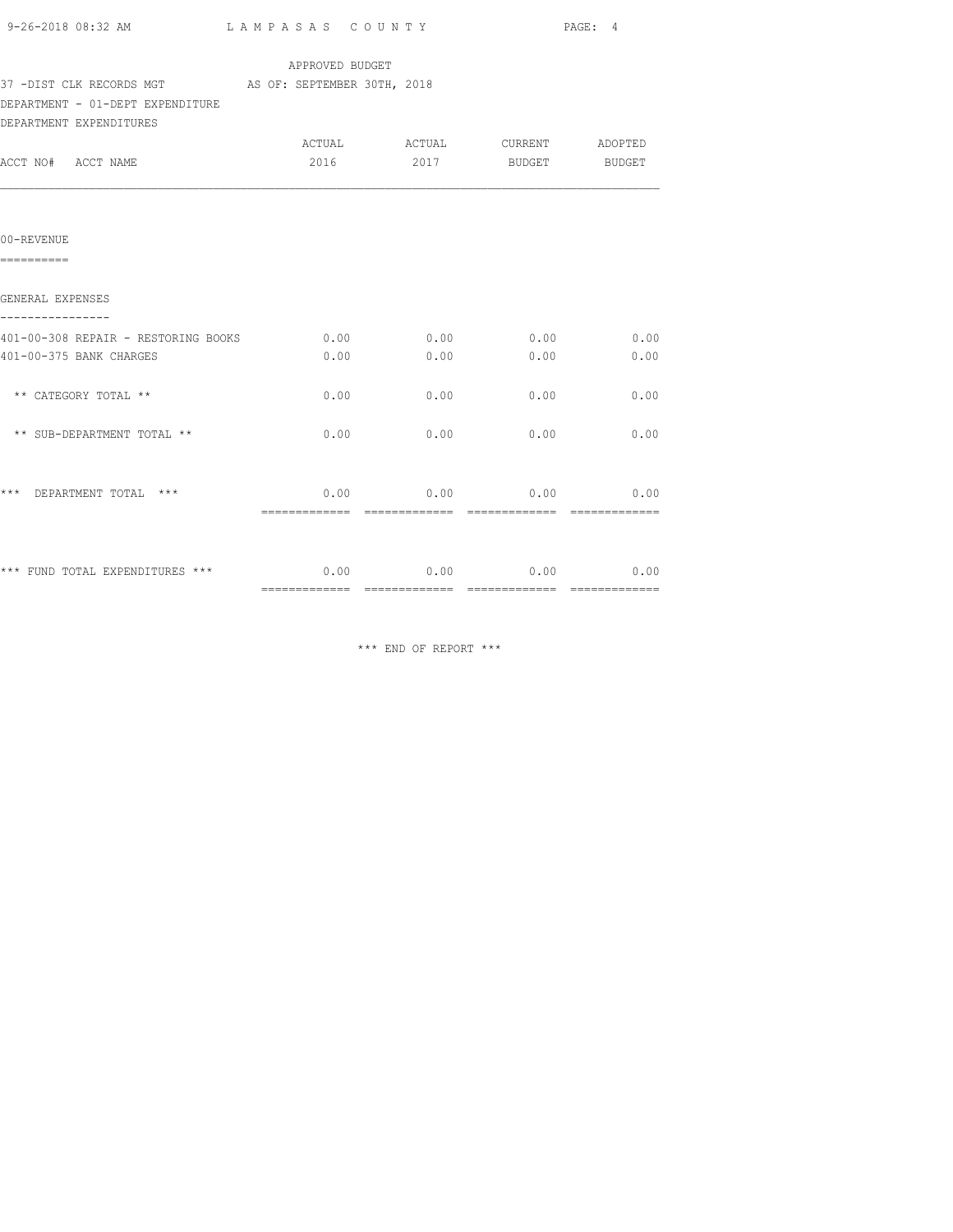| 9-26-2018 08:32 AM |  |
|--------------------|--|

## APPROVED BUDGET

38 -COURTHOUSE SECURITY FUND AS OF: SEPTEMBER 30TH, 2018 FINANCIAL SUMMARY

| ACCT NO# ACCT NAME                                                        | 2016          | ACTUAL<br>ACTUAL<br>2017              | CURRENT<br>BUDGET     | ADOPTED<br>BUDGET |
|---------------------------------------------------------------------------|---------------|---------------------------------------|-----------------------|-------------------|
| REVENUE SUMMARY                                                           |               |                                       |                       |                   |
| 00-DEPT REVENUE                                                           |               | 13,585.63 12,883.60 7,900.00          |                       | 7,900.00          |
| *** TOTAL REVENUE ***                                                     |               | 13,585.63 12,883.60 7,900.00 7,900.00 |                       |                   |
| EXPENDITURE SUMMARY                                                       |               |                                       |                       |                   |
| 01-DEPT EXPENDITURES                                                      |               | 23,474.91 385.00                      | 0.00                  | 0.00              |
| *** TOTAL EXPENDITURES ***                                                | ============= | 23,474.91 385.00<br>=============     | 0.00<br>============= | 0.00              |
| REVENUES OVER/(UNDER) EXPENDITURES (3,889.28) 12,498.60 7,900.00 7,900.00 |               |                                       |                       |                   |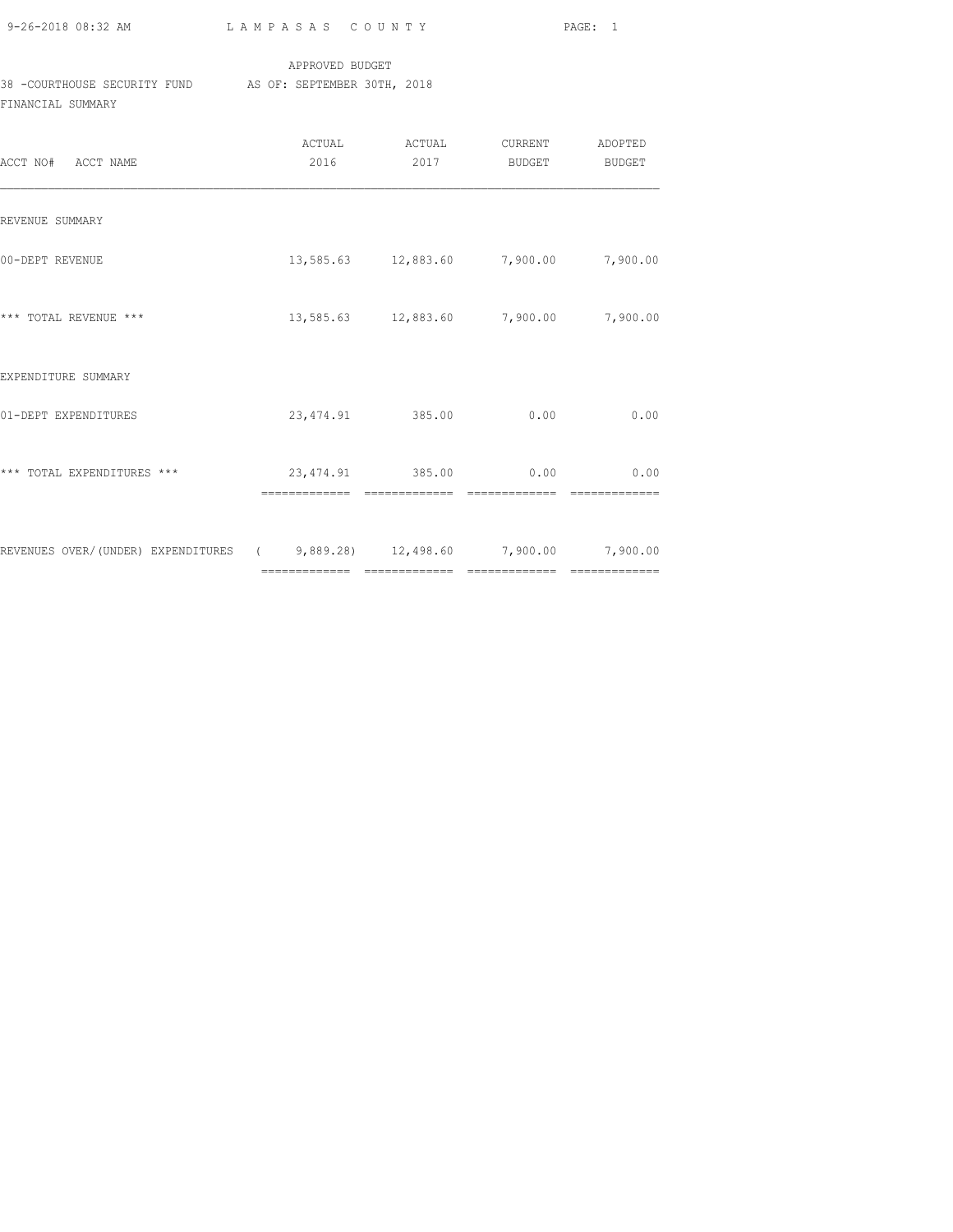#### 38 -COURTHOUSE SECURITY FUND AS OF: SEPTEMBER 30TH, 2018

DEPARTMENT - 00-DEPT REVENUE

| DEPARTMENT REVENUES |                                   |          |          |                |          |
|---------------------|-----------------------------------|----------|----------|----------------|----------|
|                     |                                   | ACTUAL   | ACTUAL   | <b>CURRENT</b> | ADOPTED  |
| ACCT NO#            | ACCT NAME                         | 2016     | 2017     | <b>BUDGET</b>  | BUDGET   |
|                     |                                   |          |          |                |          |
|                     | 100-00-001 BEGINNING FUND BALANCE | 0.00     | 0.00     | 0.00           | 0.00     |
|                     | 100-00-094 DISTRICT CLERK         | 1,610.00 | 1,707.00 | 1,500.00       | 1,500.00 |
| 100-00-095 JP #1    |                                   | 2,819.84 | 2,407.11 | 4,000.00       | 4,000.00 |
| 100-00-096 JP #3    |                                   | 883.05   | 761.23   | 0.00           | 0.00     |
| 100-00-097 JP #4    |                                   | 1,788.63 | 1,624.86 | 1,500.00       | 1,500.00 |
|                     |                                   |          |          |                |          |

| 100-00-096 JP #3                            | 883.05    | 761.23    | 0.00     | 0.00     |
|---------------------------------------------|-----------|-----------|----------|----------|
| 100-00-097 JP #4                            | 1,788.63  | 1,624.86  | 1,500.00 | 1,500.00 |
| 100-00-099 INTEREST REVENUE                 | 660.41    | 523.10    | 50.00    | 50.00    |
| 100-00-106 COUNTY CLERK                     | 5,421.00  | 5,438.00  | 700.00   | 700.00   |
| 100-00-107 COUNTY CLERK-PROBATION           | 168.00    | 166.00    | 50.00    | 50.00    |
| 100-00-108 DISTRICT CLERK-PROBATION         | 234.70    | 256.30    | 100.00   | 100.00   |
| 100-00-190 MISCELLANEOUS                    | 0.00      | 0.00      | 0.00     | 0.00     |
| 200-00-010 OPERATING TRANSFERS IN           | 0.00      | 0.00      | 0.00     | 0.00     |
| ** SUB-DEPARTMENT REVENUE TOTAL **          | 13,585.63 | 12,883.60 | 7,900.00 | 7,900.00 |
| DEPARTMENT REVENUE TOTAL **<br>$\star\star$ | 13,585.63 | 12,883.60 | 7,900.00 | 7,900.00 |
| ***<br>$***$<br>REVENUES<br>TOTAL.<br>FUND  | 13,585.63 | 12,883.60 | 7,900.00 | 7,900.00 |
|                                             |           |           |          |          |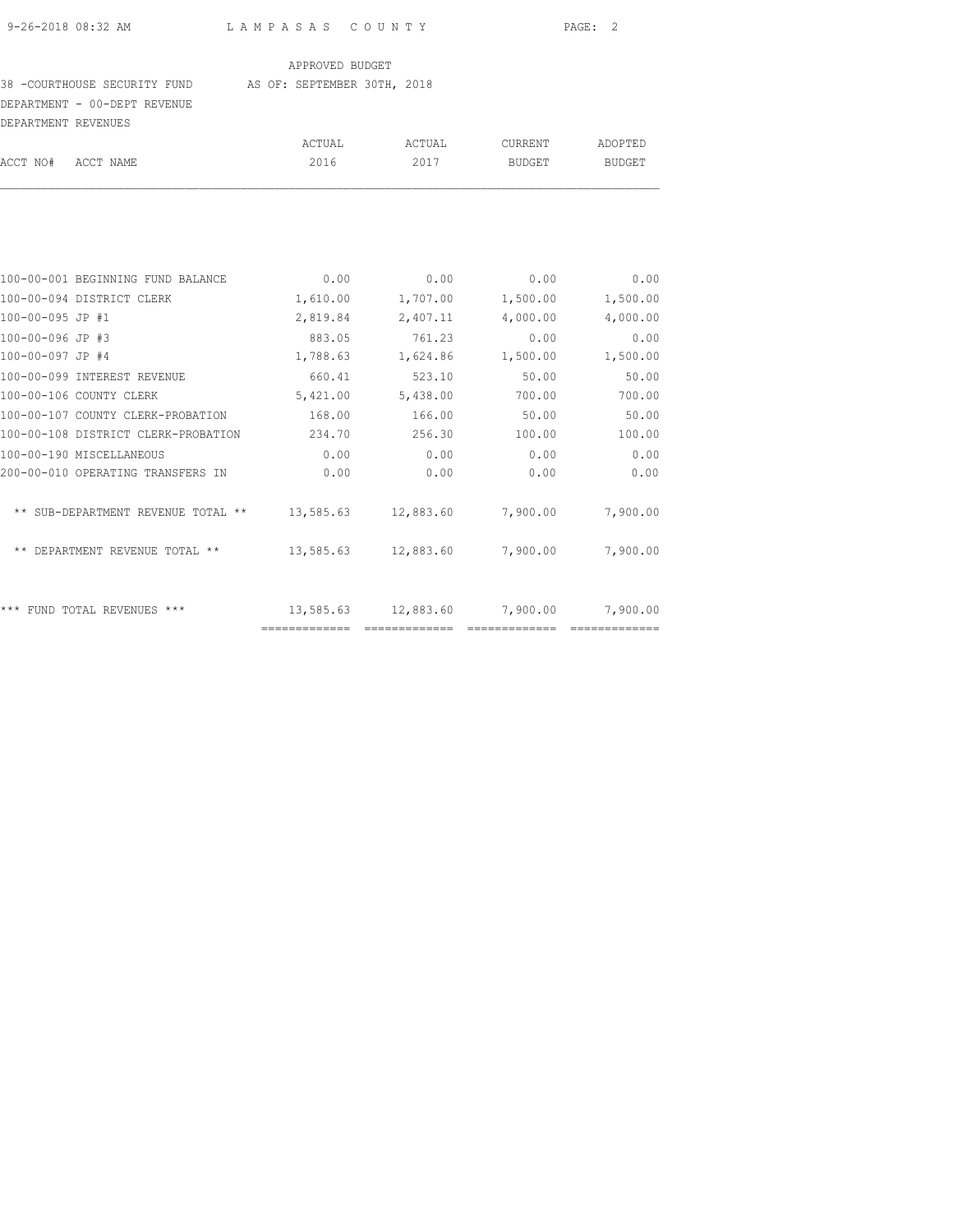|                                                                                                                          |                       |                                                          |      | PAGE: 3 |
|--------------------------------------------------------------------------------------------------------------------------|-----------------------|----------------------------------------------------------|------|---------|
| 38 -COURTHOUSE SECURITY FUND AS OF: SEPTEMBER 30TH, 2018<br>DEPARTMENT - 01-DEPT EXPENDITURES<br>DEPARTMENT EXPENDITURES | APPROVED BUDGET       |                                                          |      |         |
| ACCT NO# ACCT NAME                                                                                                       |                       | ACTUAL ACTUAL CURRENT ADOPTED<br>2016 2017 BUDGET BUDGET |      |         |
|                                                                                                                          |                       |                                                          |      |         |
|                                                                                                                          |                       |                                                          |      |         |
| GENERAL EXPENSES<br>----------------                                                                                     |                       |                                                          |      |         |
| 401-00-304 OPERATING SUPPLIES                                                                                            | 0.00                  | 0.00                                                     | 0.00 | 0.00    |
| ** CATEGORY TOTAL **                                                                                                     |                       | $0.00$ 0.00 0.00 0.00 0.00                               |      |         |
| CAPITAL OUTLAY                                                                                                           |                       |                                                          |      |         |
| --------------<br>401-00-402 OPERATING EQUIPMENT $23,474.91$ 385.00 0.00 0.00                                            |                       |                                                          |      |         |
| ** CATEGORY TOTAL **                                                                                                     |                       | 23,474.91 385.00 0.00 0.00                               |      |         |
|                                                                                                                          |                       |                                                          |      |         |
| 401-00-500 OPERATING TRANSFER-OUT $0.00$ $0.00$ $0.00$ $0.00$ $0.00$                                                     |                       |                                                          |      |         |
| ** CATEGORY TOTAL **                                                                                                     |                       | $0.00$ 0.00 0.00                                         |      | 0.00    |
| ** SUB-DEPARTMENT TOTAL ** $23,474.91$ 385.00 0.00                                                                       |                       |                                                          |      | 0.00    |
|                                                                                                                          |                       |                                                          |      |         |
| *** DEPARTMENT TOTAL ***                                                                                                 | 23,474.91 385.00 0.00 |                                                          |      | 0.00    |
|                                                                                                                          |                       |                                                          |      |         |
| *** FUND TOTAL EXPENDITURES *** $23,474.91$ 385.00 $0.00$ 0.00 $0.00$                                                    |                       |                                                          |      |         |
|                                                                                                                          |                       |                                                          |      |         |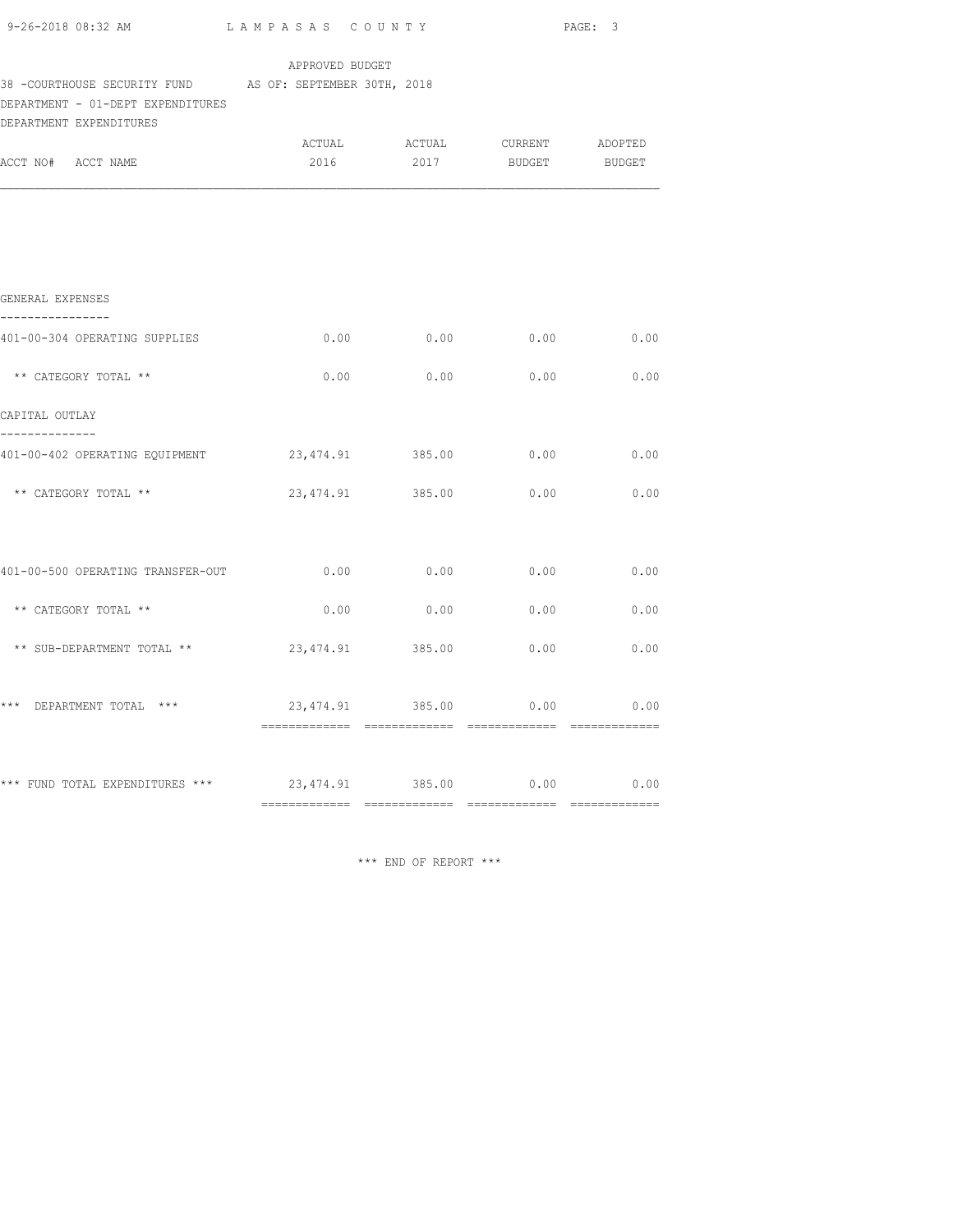#### APPROVED BUDGET

## 39 -CO RECORDS MGMT & PRESERV AS OF: SEPTEMBER 30TH, 2018

FINANCIAL SUMMARY

| ACCT NO# ACCT NAME                                                     | 2016                  | ACTUAL ACTUAL<br>2017 | <b>CURRENT</b><br>BUDGET                    | ADOPTED<br>BUDGET |
|------------------------------------------------------------------------|-----------------------|-----------------------|---------------------------------------------|-------------------|
| REVENUE SUMMARY                                                        |                       |                       |                                             |                   |
| CO RECORDS MGMT & PRESEV<br>CO RECORDS MGMT & PRESEV                   | 0.00                  | 0.00                  | 7,868.61 8,203.27 6,400.00 6,400.00<br>0.00 | 0.00              |
| *** TOTAL REVENUE ***                                                  |                       |                       | 7,868.61 8,203.27 6,400.00 6,400.00         |                   |
| EXPENDITURE SUMMARY                                                    |                       |                       |                                             |                   |
| CO RECORDS MGMT & PRESEV                                               | 0.00                  | 0.00                  | 0.00                                        | 0.00              |
| *** TOTAL EXPENDITURES ***                                             | 0.00<br>------------- | 0.00                  | 0.00                                        | 0.00              |
| REVENUES OVER/(UNDER) EXPENDITURES 7,868.61 8,203.27 6,400.00 6,400.00 |                       |                       |                                             |                   |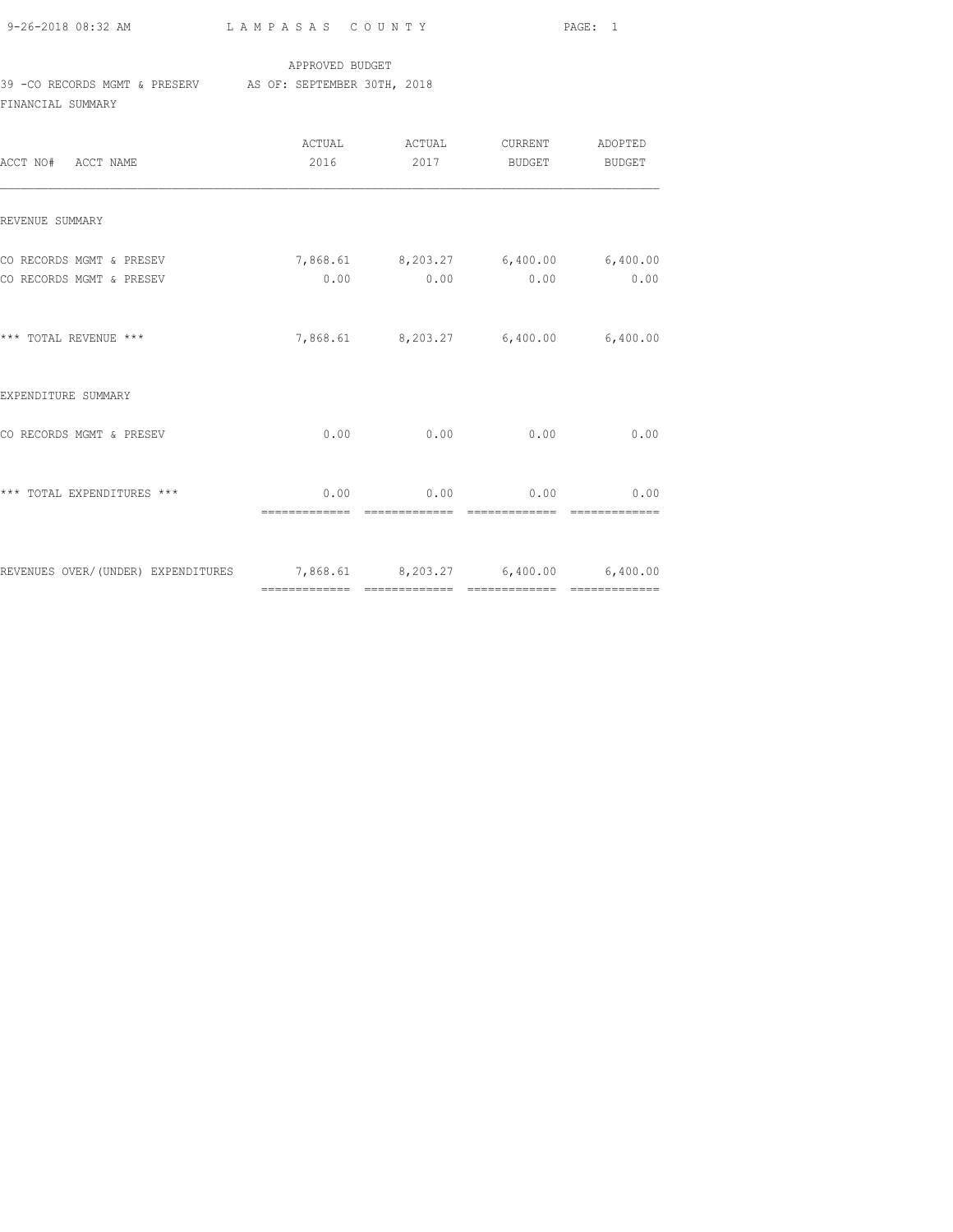### 39 -CO RECORDS MGMT & PRESERV AS OF: SEPTEMBER 30TH, 2018

DEPARTMENT - CO RECORDS MGMT & PRESEV

| DEPARTMENT REVENUES |        |        |         |         |
|---------------------|--------|--------|---------|---------|
|                     | ACTUAL | ACTUAL | CURRENT | ADOPTED |
| ACCT NO# ACCT NAME  | 2016   | 2017   | BUDGET  | BUDGET  |
|                     |        |        |         |         |

| 100-00-001 BEGINNING FUND BALANCE            | 0.00     | 0.00     | 0.00     | 0.00     |
|----------------------------------------------|----------|----------|----------|----------|
| 100-00-033 PRESERVATION CLERK ACCOUNT        | 0.00     | 0.00     | 0.00     | 0.00     |
| 100-00-094 DISTRICT CLERK                    | 2,582.00 | 2,789.99 | 1,000.00 | 1,000.00 |
| 100-00-099 INTEREST REVENUE                  | 126.11   | 78.28    | 100.00   | 100.00   |
| 100-00-105 DISTRICT CLK AG CHILD SUPPO       | 0.00     | 0.00     | 0.00     | 0.00     |
| 100-00-106 COUNTY CLERK                      | 2,597.50 | 2,555.00 | 5,000.00 | 5,000.00 |
| 100-00-107 COUNTY CLERK-PROBATION            | 1,170.50 | 1,363.50 | 300.00   | 300.00   |
| 100-00-108 DISTRICK CLERK-PROBATION          | 1,088.50 | 1,052.50 | 0.00     | 0.00     |
| 100-00-190 MISCELLANEOUS                     | 304.00   | 364.00   | 0.00     | 0.00     |
| ** SUB-DEPARTMENT REVENUE<br>$***$<br>TOTAL. | 7,868.61 | 8,203.27 | 6,400.00 | 6,400.00 |
| ** DEPARTMENT REVENUE TOTAL<br>$***$         | 7,868.61 | 8,203.27 | 6,400.00 | 6,400.00 |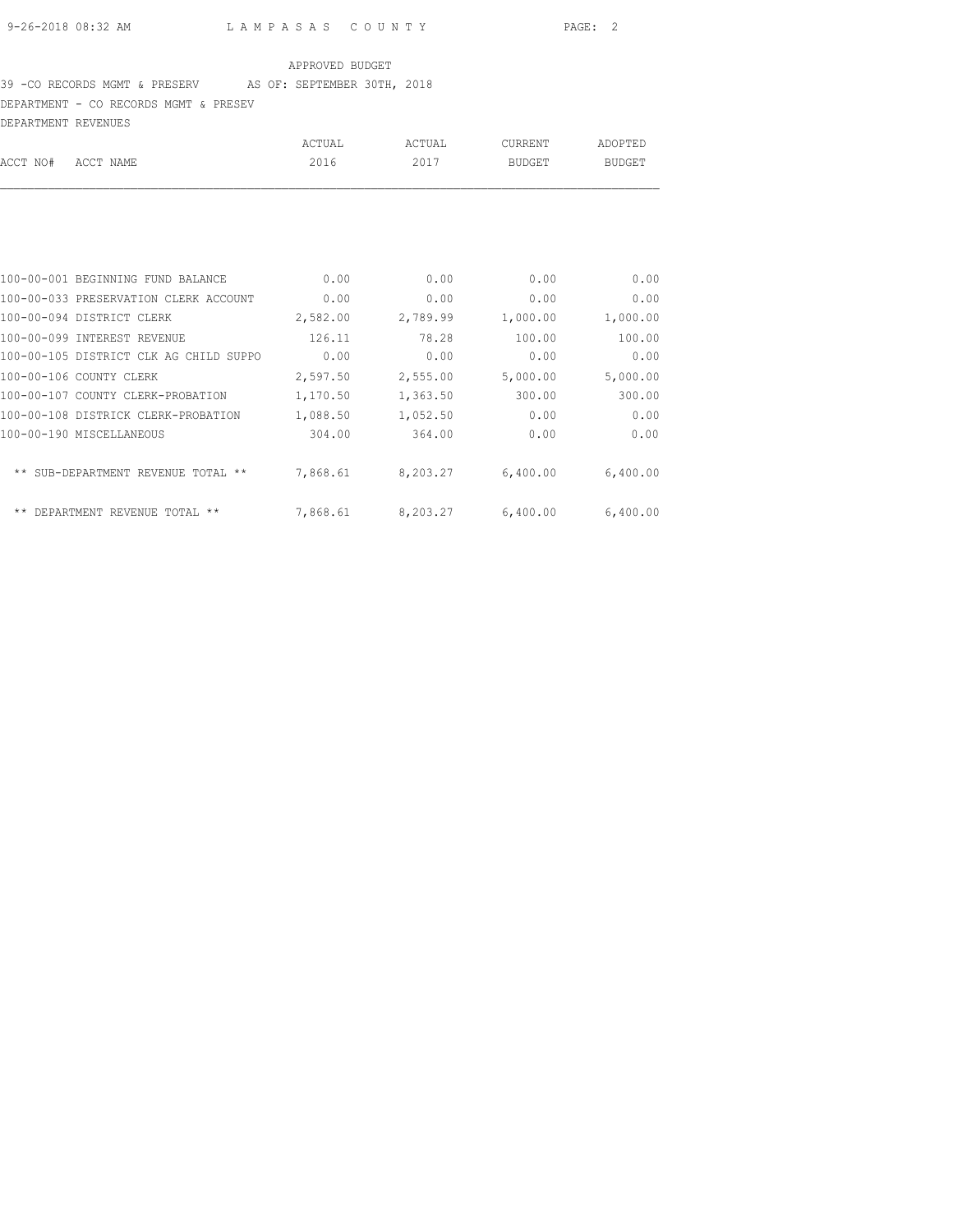### 39 -CO RECORDS MGMT & PRESERV AS OF: SEPTEMBER 30TH, 2018

DEPARTMENT - CO RECORDS MGMT & PRESEV

| DEPARTMENT REVENUES                |        |                            |         |          |
|------------------------------------|--------|----------------------------|---------|----------|
|                                    | ACTUAL | ACTUAL                     | CURRENT | ADOPTED  |
| ACCT NO#<br>ACCT NAME              | 2016   | 2017                       | BUDGET  | BUDGET   |
|                                    |        |                            |         |          |
|                                    |        |                            |         |          |
| 101-00-080 COUNTY CLERK TECHNOLOGY | 0.00   | 0.00                       | 0.00    | 0.00     |
| 101-00-106 COUNTY CLERK-CIVIL FEE  | 0.00   | 0.00                       | 0.00    | 0.00     |
| ** SUB-DEPARTMENT REVENUE TOTAL ** | 0.00   | 0.00                       | 0.00    | 0.00     |
| ** DEPARTMENT REVENUE TOTAL **     | 0.00   | 0.00                       | 0.00    | 0.00     |
| *** FUND TOTAL REVENUES ***        |        | 7,868.61 8,203.27 6,400.00 |         | 6,400.00 |
|                                    |        |                            |         |          |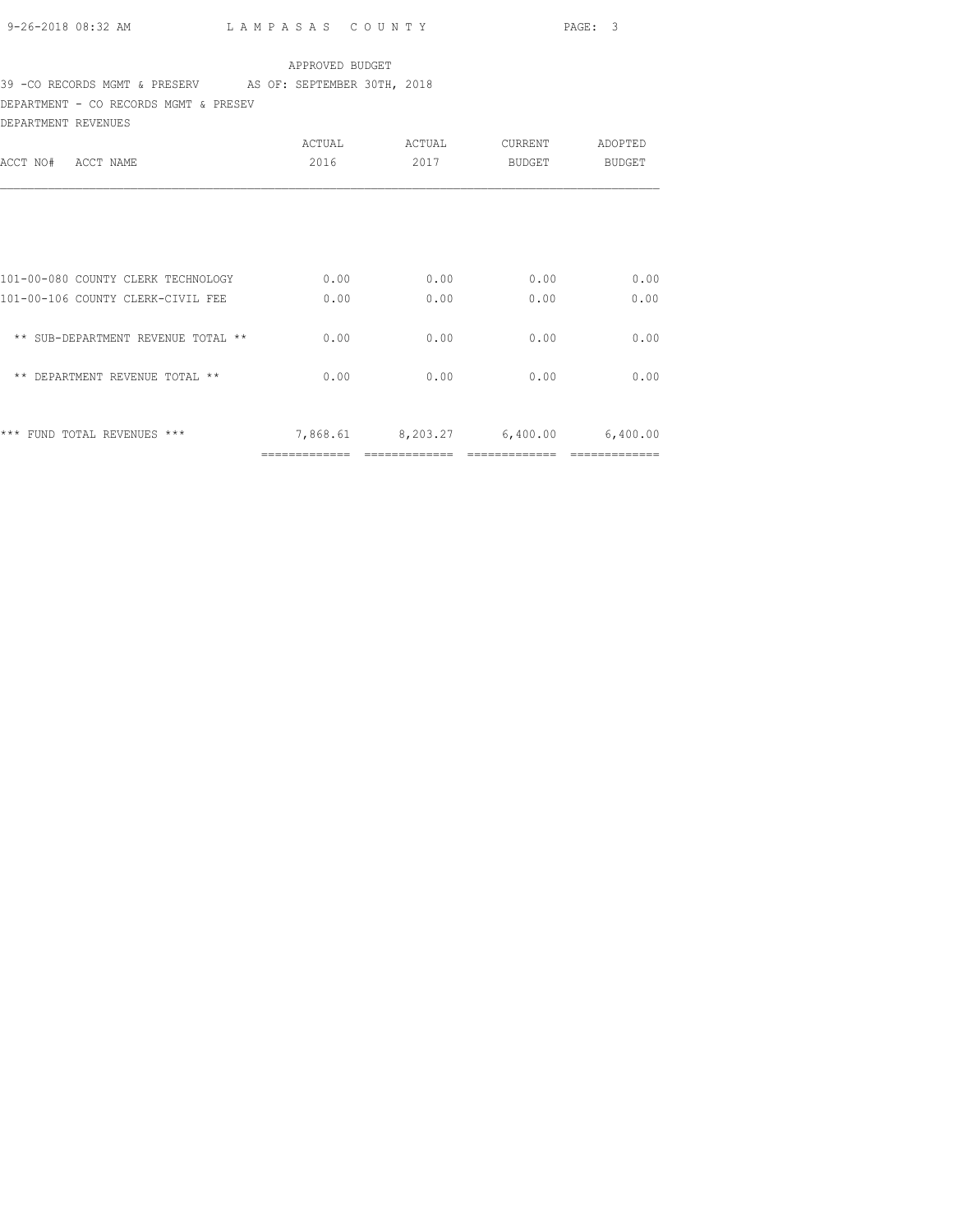| 9-26-2018 08:32 AM LAMPASAS COUNTY PAGE: 4<br>APPROVED BUDGET<br>39 - CO RECORDS MGMT & PRESERV AS OF: SEPTEMBER 30TH, 2018<br>DEPARTMENT - CO RECORDS MGMT & PRESEV |
|----------------------------------------------------------------------------------------------------------------------------------------------------------------------|
|                                                                                                                                                                      |
|                                                                                                                                                                      |
| DEPARTMENT EXPENDITURES                                                                                                                                              |
| 2016  2017 BUDGET BUDGET<br>ACCT NO# ACCT NAME                                                                                                                       |
|                                                                                                                                                                      |
|                                                                                                                                                                      |
|                                                                                                                                                                      |
|                                                                                                                                                                      |
| GENERAL EXPENSES                                                                                                                                                     |
| 401-00-353 CHILD SUPPORT EXPENSE 6.00<br>0.00<br>$0.00$ 0.00                                                                                                         |
| $0.00$ 0.00 0.00 0.00 0.00<br>** CATEGORY TOTAL **                                                                                                                   |
|                                                                                                                                                                      |
|                                                                                                                                                                      |
| 401-00-500 OPERATING TRANSFER-OUT 0.00<br>0.00<br>0.00<br>0.00                                                                                                       |
| ** CATEGORY TOTAL **<br>0.00<br>0.00<br>0.00<br>0.00                                                                                                                 |
| ** SUB-DEPARTMENT TOTAL **<br>$0.00$ $0.00$ $0.00$ $0.00$ $0.00$                                                                                                     |
|                                                                                                                                                                      |
| *** DEPARTMENT TOTAL ***<br>$0.00$ $0.00$ $0.00$ $0.00$ $0.00$                                                                                                       |
|                                                                                                                                                                      |
|                                                                                                                                                                      |
| *** FUND TOTAL EXPENDITURES *** 0.00 0.00 0.00 0.00 0.00 0.00                                                                                                        |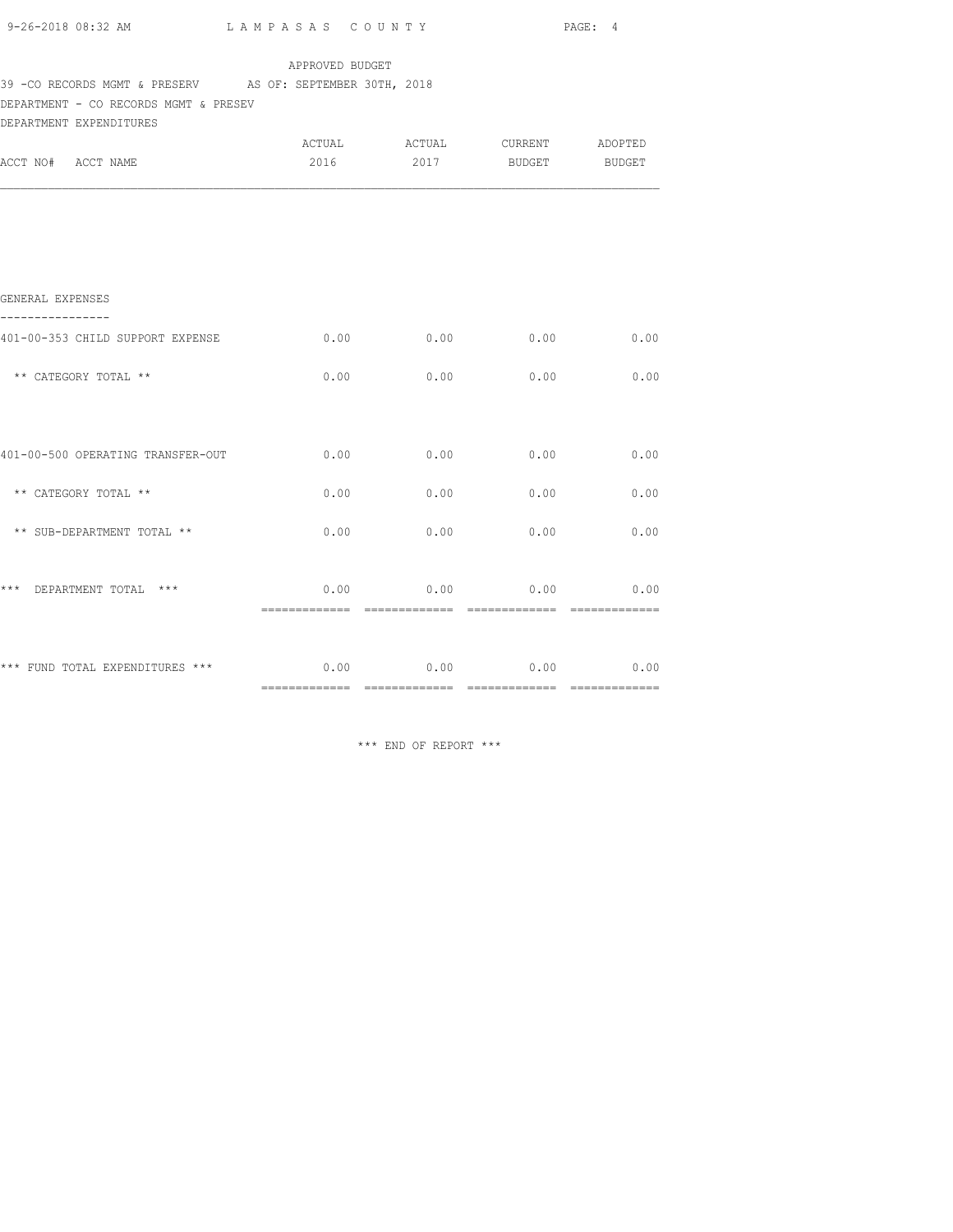|  | 9-26-2018 08:32 AM |  |
|--|--------------------|--|
|  |                    |  |

## APPROVED BUDGET 47 -COUNTY HEALTH CARE HRA AS OF: SEPTEMBER 30TH, 2018 FINANCIAL SUMMARY

| ACCT NO# ACCT NAME                                     |               | ACTUAL ACTUAL CURRENT ADOPTED<br>2016 2017 BUDGET BUDGET |                |               |
|--------------------------------------------------------|---------------|----------------------------------------------------------|----------------|---------------|
| REVENUE SUMMARY                                        |               |                                                          |                |               |
| 47 COUNTY HEALTH CARE                                  |               | $0.00$ 0.00                                              | 0.00           | 0.00          |
| *** TOTAL REVENUE ***                                  |               | $0.00$ 0.00                                              | 0.00           | 0.00          |
| EXPENDITURE SUMMARY                                    |               |                                                          |                |               |
| 47 COUNTY HEALTH CARE                                  |               | $0.00$ 0.00                                              | 0.00           | 0.00          |
| *** TOTAL EXPENDITURES ***                             | ============= | $0.00$ 0.00 0.00 0.00<br>=============                   | -------------- | ============= |
| REVENUES OVER/(UNDER) EXPENDITURES 6.00 0.00 0.00 0.00 |               |                                                          |                | 0.00          |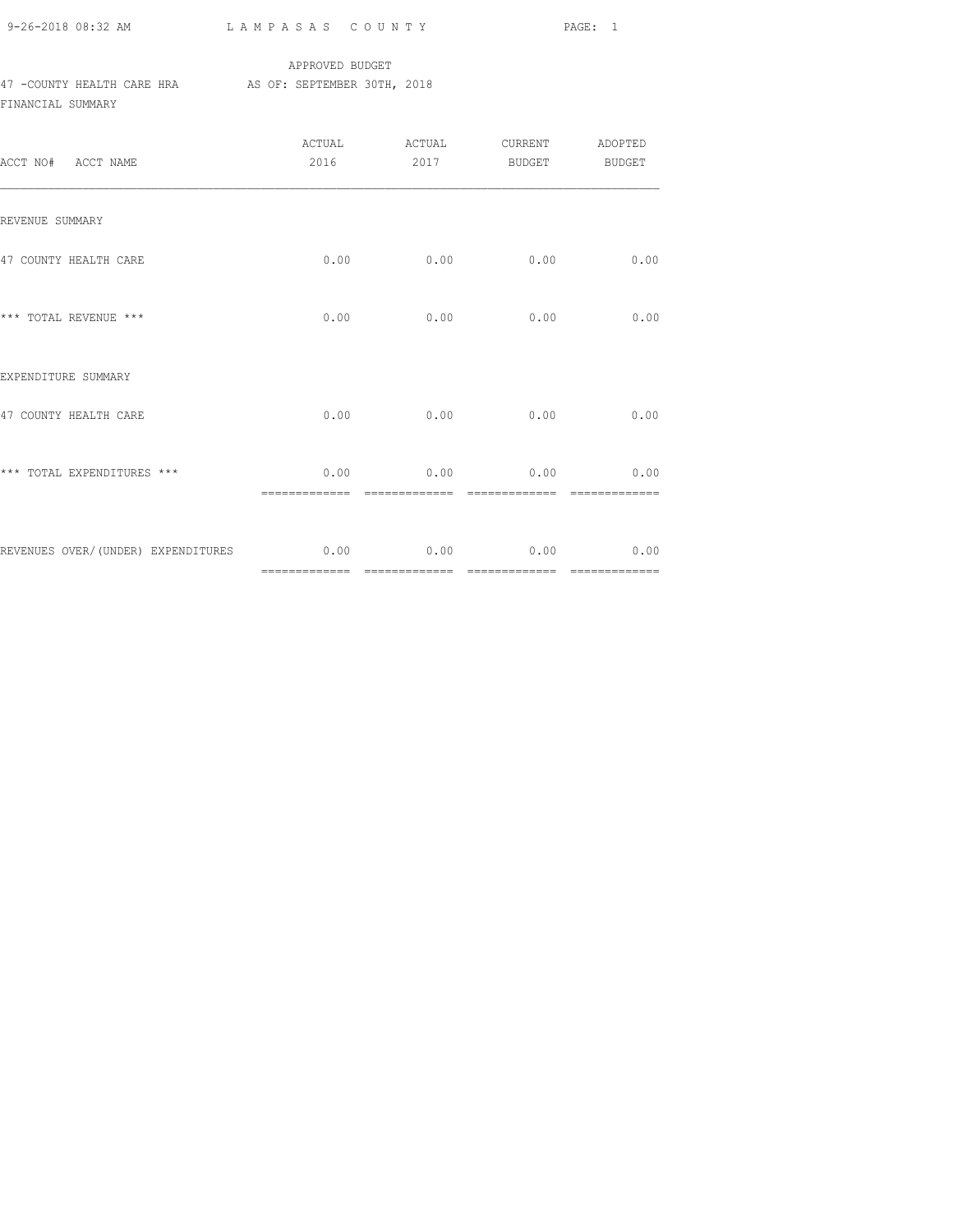# 47 -COUNTY HEALTH CARE HRA AS OF: SEPTEMBER 30TH, 2018

DEPARTMENT - 47 COUNTY HEALTH CARE

| DEPARTMENT REVENUES                |        |        |                |               |
|------------------------------------|--------|--------|----------------|---------------|
|                                    | ACTUAL | ACTUAL | <b>CURRENT</b> | ADOPTED       |
| ACCT NO#<br>ACCT NAME              | 2016   | 2017   | BUDGET         | <b>BUDGET</b> |
|                                    |        |        |                |               |
|                                    |        |        |                |               |
| 101-00-099 INTEREST REVENUE        | 0.00   | 0.00   | 0.00           | 0.00          |
| 101-00-190 MISCELLANEOUS RECEIPTS  | 0.00   | 0.00   | 0.00           | 0.00          |
| 201-00-010 OPERATING TRANSFERS-IN  | 0.00   | 0.00   | 0.00           | 0.00          |
| ** SUB-DEPARTMENT REVENUE TOTAL ** | 0.00   | 0.00   | 0.00           | 0.00          |
| ** DEPARTMENT REVENUE TOTAL **     | 0.00   | 0.00   | 0.00           | 0.00          |
|                                    |        |        |                |               |
| *** FUND TOTAL REVENUES ***        | 0.00   | 0.00   | 0.00           | 0.00          |
|                                    |        |        |                |               |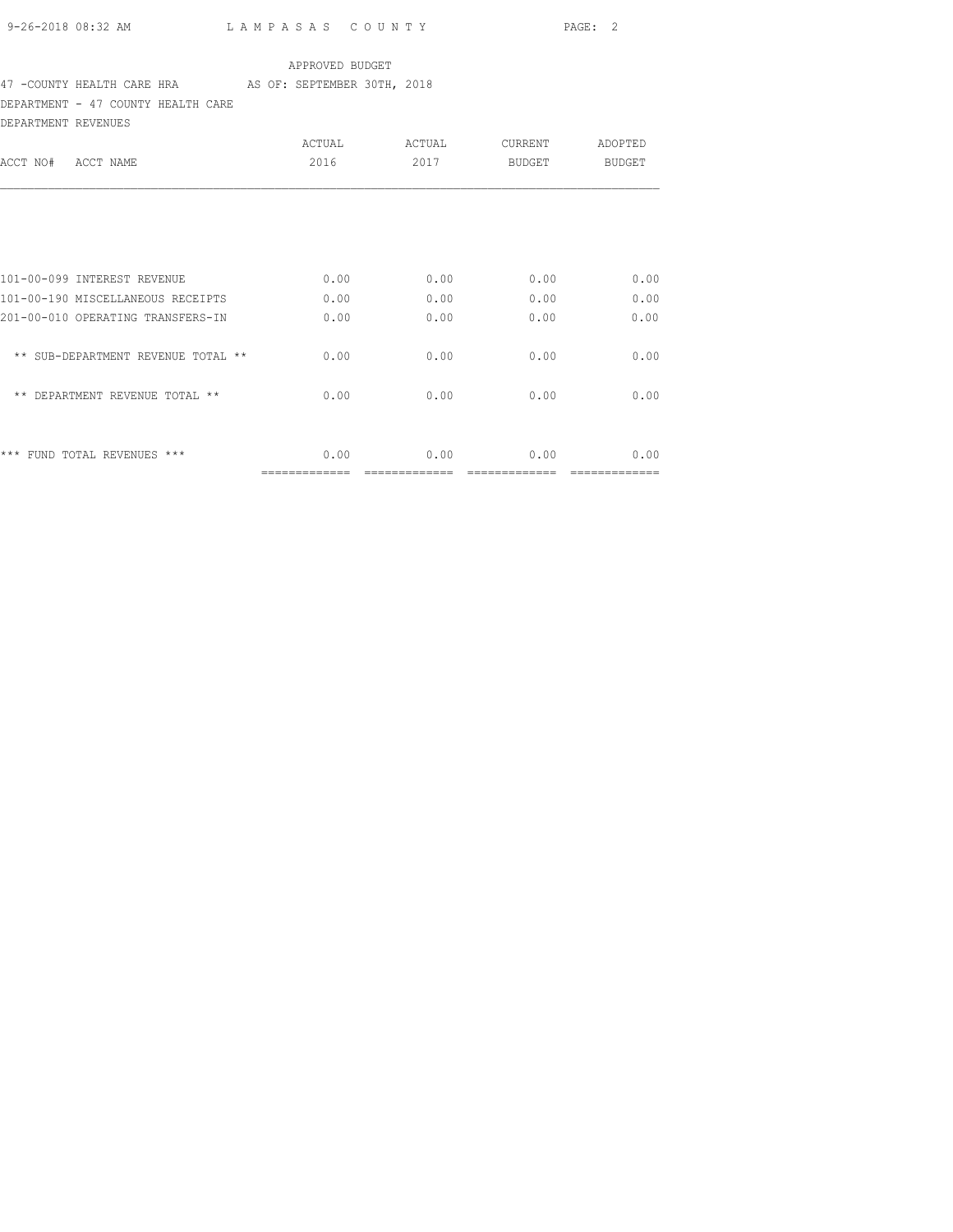|                                                         |                 |      |                               | PAGE: 3 |
|---------------------------------------------------------|-----------------|------|-------------------------------|---------|
|                                                         | APPROVED BUDGET |      |                               |         |
| 47 - COUNTY HEALTH CARE HRA AS OF: SEPTEMBER 30TH, 2018 |                 |      |                               |         |
| DEPARTMENT - 47 COUNTY HEALTH CARE                      |                 |      |                               |         |
| DEPARTMENT EXPENDITURES                                 |                 |      |                               |         |
|                                                         |                 |      | ACTUAL ACTUAL CURRENT ADOPTED |         |
| ACCT NO# ACCT NAME                                      |                 |      | 2016 2017 BUDGET BUDGET       |         |
|                                                         |                 |      |                               |         |
|                                                         |                 |      |                               |         |
|                                                         |                 |      |                               |         |
|                                                         |                 |      |                               |         |
| GENERAL EXPENSES                                        |                 |      |                               |         |
| 401-00-333 CONTRACTED SERVICES                          |                 |      | $0.00$ 0.00 0.00              | 0.00    |
| 401-00-356 ADMINISTRATIVE COST                          | 0.00            | 0.00 | 0.00                          | 0.00    |
| 401-00-375 BANK CHARGES                                 |                 |      | $0.00$ $0.00$ $0.00$ $0.00$   | 0.00    |
| 401-00-389 MISCELLANEOUS EXPENSE                        | 0.00            | 0.00 | 0.00                          | 0.00    |
| ** CATEGORY TOTAL **                                    | 0.00            | 0.00 | 0.00                          | 0.00    |
|                                                         |                 |      |                               |         |
| ** SUB-DEPARTMENT TOTAL **                              | 0.00            |      | $0.00$ 0.00                   | 0.00    |
|                                                         |                 |      |                               |         |
|                                                         |                 |      |                               |         |
| *** DEPARTMENT TOTAL ***                                |                 |      | $0.00$ 0.00 0.00              | 0.00    |
|                                                         |                 |      |                               |         |
|                                                         |                 |      |                               |         |
| *** FUND TOTAL EXPENDITURES ***                         |                 |      | $0.00$ 0.00 0.00 0.00         |         |

============= ============= ============= =============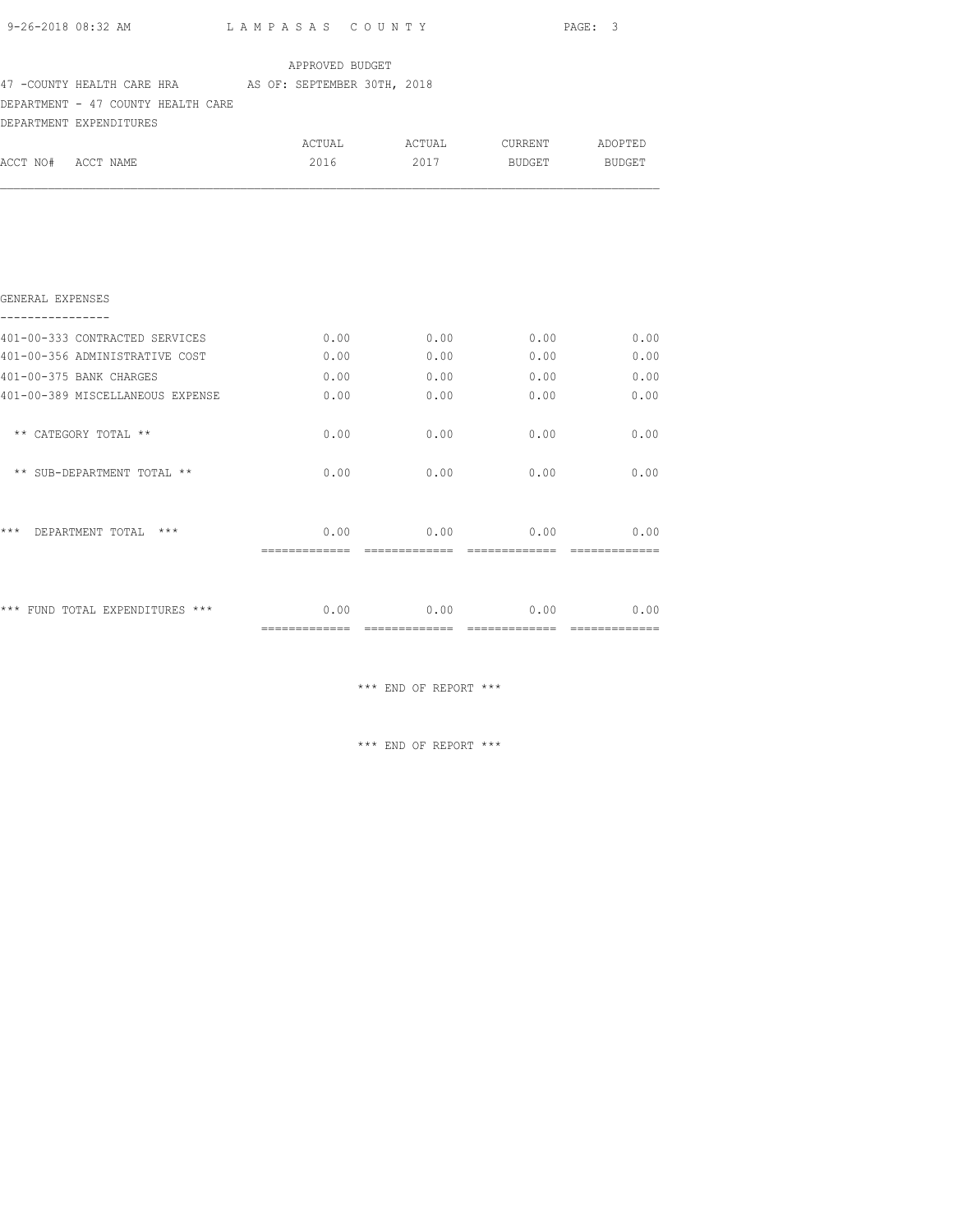|                                                                               |                                                 |                                                       | PAGE: 1 |
|-------------------------------------------------------------------------------|-------------------------------------------------|-------------------------------------------------------|---------|
| 55 - INTEREST & SINKING FUND AS OF: SEPTEMBER 30TH, 2018<br>FINANCIAL SUMMARY | APPROVED BUDGET                                 |                                                       |         |
| ACCT NO# ACCT NAME                                                            |                                                 | 2016 2017 BUDGET BUDGET                               |         |
| REVENUE SUMMARY                                                               |                                                 |                                                       |         |
| 00-I&S REVENUE                                                                |                                                 | 969, 330.89 834, 885.89 1, 334, 714.00 1, 532, 842.00 |         |
| *** TOTAL REVENUE ***                                                         | 969,330.89 834,885.89 1,334,714.00 1,532,842.00 |                                                       |         |
| EXPENDITURE SUMMARY                                                           |                                                 |                                                       |         |
| 01-I&S EXPENDITURES                                                           |                                                 | 835, 928.50 834, 630.59 1, 334, 714.00 1, 532, 842.00 |         |
| *** TOTAL EXPENDITURES *** 835,928.50 834,630.59 1,334,714.00 1,532,842.00    |                                                 |                                                       |         |
| REVENUES OVER/(UNDER) EXPENDITURES 133,402.39 255.30 0.00 0.00 0.00           |                                                 |                                                       |         |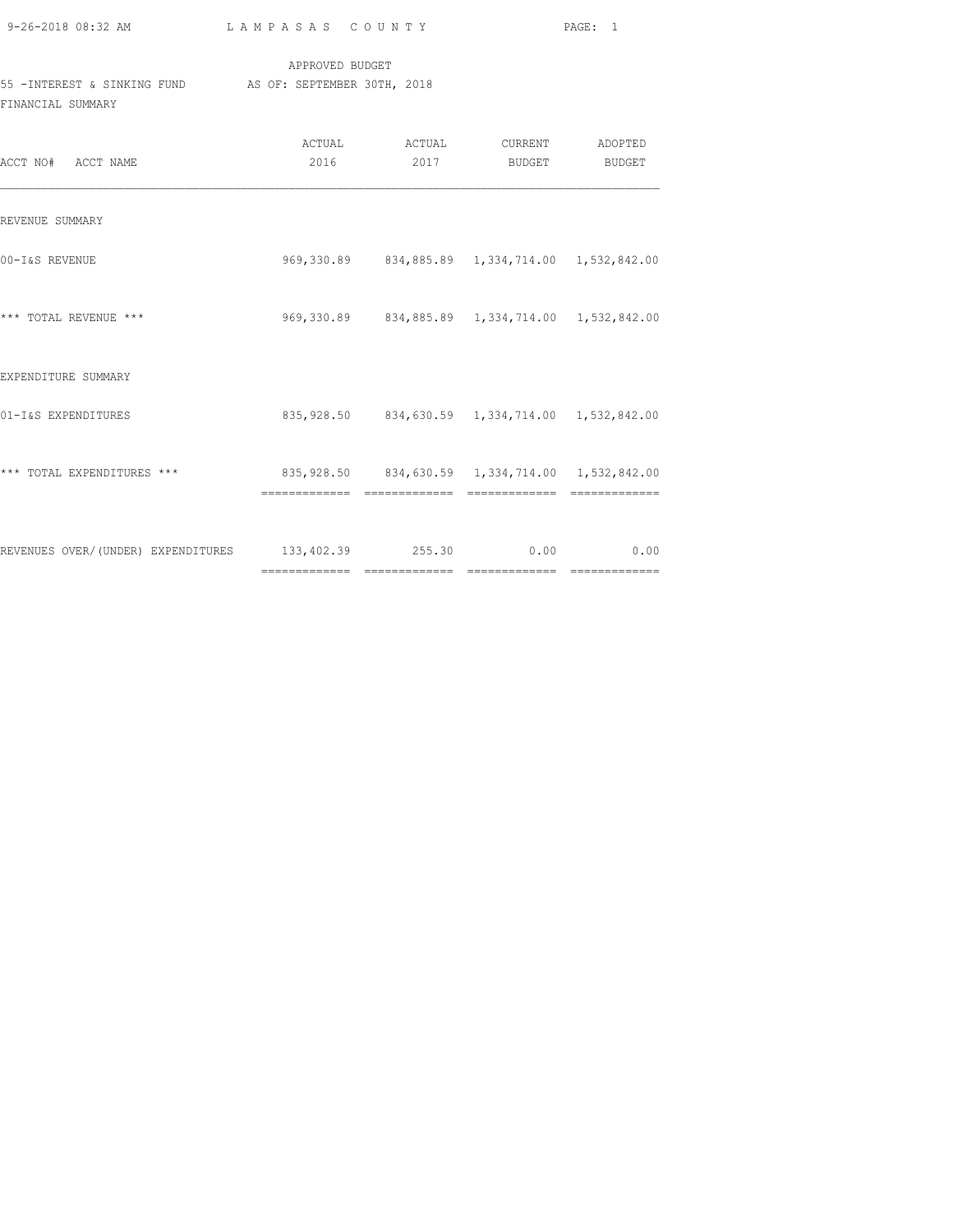#### 55 -INTEREST & SINKING FUND AS OF: SEPTEMBER 30TH, 2018

DEPARTMENT - 00-I&S REVENUE DEPARTMENT REVENUES

| DEFARIMENI REVENUES |        |        |         |         |
|---------------------|--------|--------|---------|---------|
|                     | ACTUAL | ACTUAL | CURRENT | ADOPTED |
| ACCT NO# ACCT NAME  | 2016   | 2017   | BUDGET  | BUDGET  |
|                     |        |        |         |         |

| 100-00-001 BEGINNING FUND BALANCE      | 0.00          | 125,088.00 | 0.00                                            | 0.00         |
|----------------------------------------|---------------|------------|-------------------------------------------------|--------------|
| 100-00-010 CURRENT AD VALOREM TAXES    | 950,206.80    | 676,061.86 | 1,318,214.00                                    | 1,502,042.00 |
| 100-00-020 DELIQUENT AD VALOREM TAXES  | 13,578.34     | 13,460.80  | 12,000.00                                       | 14,000.00    |
| 100-00-030 PENALTIES & INT. AD VALOREM | 4,742.02      | 10,697.84  | 4,000.00                                        | 12,000.00    |
| 100-00-035 LCAD REFUND                 | 0.00          | 0.00       | 0.00                                            | 0.00         |
| 100-00-099 INTEREST REVENUE            | 803.73        | 540.54     | 500.00                                          | 800.00       |
| 100-00-101 INC/DEC IN INVEST MARKET    | 0.00          | 0.00       | 0.00                                            | 4,000.00     |
| 100-00-125 LIMITED TAX BONDS SERIES 20 | 0.00          | 0.00       | 0.00                                            | 0.00         |
| 100-00-190 MISCELLANEOUS RECEIPTS      | 0.00          | 9,036.85   | 0.00                                            | 0.00         |
| 200-00-010 OPERATING TRANSFERS-IN      | 0.00          | 0.00       | 0.00                                            | 0.00         |
| ** SUB-DEPARTMENT REVENUE TOTAL **     | 969,330.89    | 834,885.89 | 1,334,714.00 1,532,842.00                       |              |
| ** DEPARTMENT REVENUE TOTAL **         |               |            | 969,330.89 834,885.89 1,334,714.00 1,532,842.00 |              |
| *** FUND TOTAL REVENUES ***            | 969,330.89    |            | 834,885.89 1,334,714.00                         | 1,532,842.00 |
|                                        | ============= |            |                                                 |              |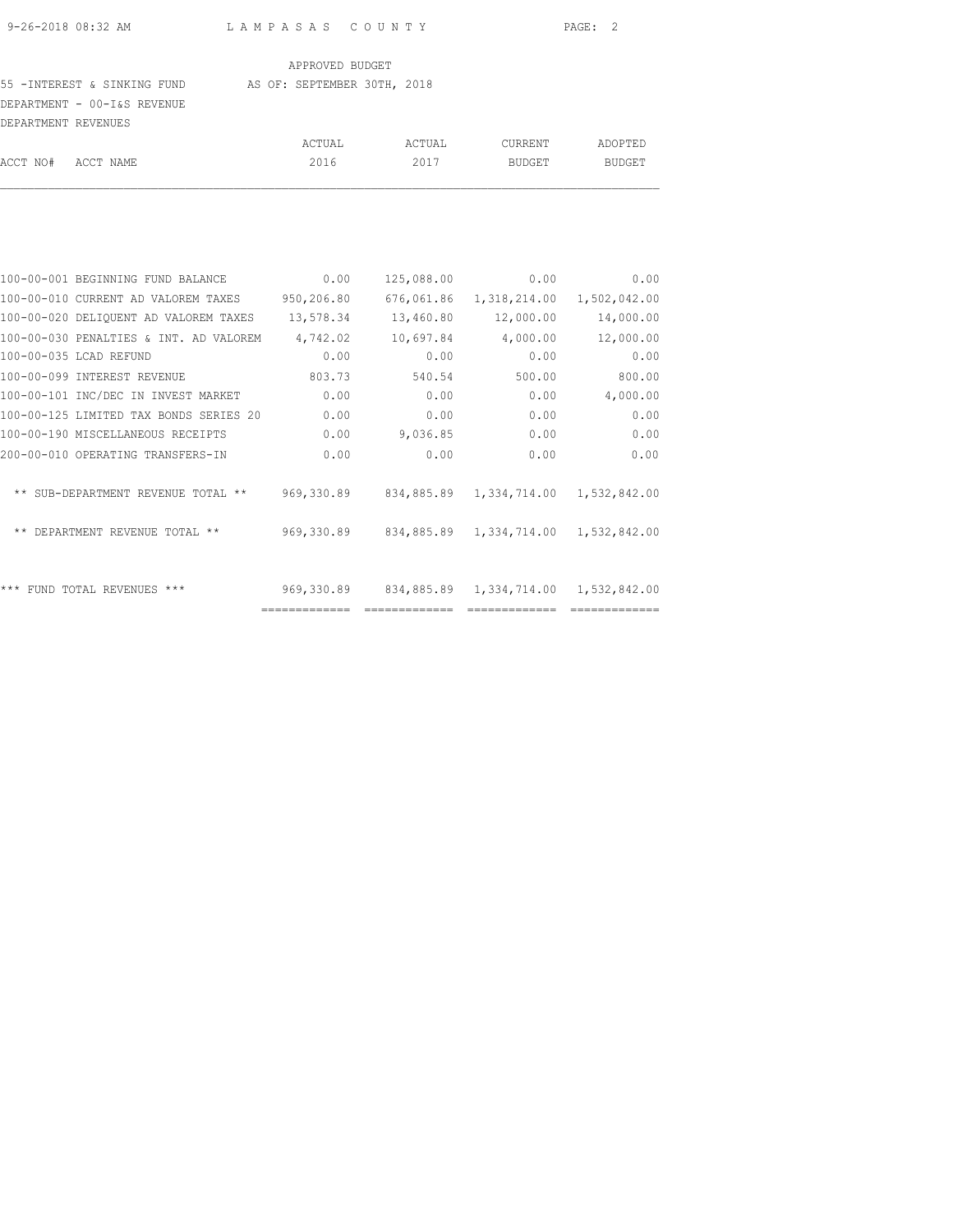| APPROVED BUDGET<br>55 - INTEREST & SINKING FUND AS OF: SEPTEMBER 30TH, 2018<br>DEPARTMENT - 01-I&S EXPENDITURES<br>DEPARTMENT EXPENDITURES<br>ACTUAL ACTUAL CURRENT ADOPTED<br>2017<br>2016<br>ACCT NO# ACCT NAME<br>BUDGET<br>BUDGET<br>GENERAL EXPENSES<br>----------------<br>401-00-306 OTHER SOURCES C/O (3,015,000.00) 0.00 0.00 0.00 0.00<br>401-00-307 PREMIUM<br>0.00<br>(156, 798.00)<br>0.00<br>401-00-318 LEGAL FEES-C/O ISSUANCE 0.00<br>683.42<br>0.00<br>0.00<br>401-00-325 PREMIUM<br>0.00<br>0.00<br>401-00-331 PAYING AGENT FEES 71,592.00<br>0.00<br>950.00<br>134,978.50 8,568.00 398,764.00 866,892.00<br>401-00-338 INTEREST PAYMENT<br>401-00-375 BANK CHARGES<br>0.00<br>0.00<br>0.00<br>** CATEGORY TOTAL ** (2,965,227.50) 9,251.42 399,714.00 867,842.00<br>401-00-500 OPERATING TRANSFERS OUT 0.00 0.00<br>0.00<br>** CATEGORY TOTAL **<br>0.00<br>0.00<br>0.00<br>NOT USED 8<br>----------<br>401-00-800 PMT REFUNDING ESCROW AGENT 3,101,156.00 0.00 0.00 0.00<br>** CATEGORY TOTAL **<br>3,101,156.00 0.00<br>0.00<br>CAPITAL LEASE<br>-------------<br>401-00-900 PRINCIPAL PAYMENT 700,000.00 755,000.00 935,000.00 665,000.00<br>0.00<br>0.00<br>401-00-901 SHERIFFS VEHICLES<br>0.00<br>401-00-902 CAPITAL PURCHASES<br>0.00<br>0.00<br>0.00<br>0.00<br>401-00-903 CAPITAL PURCHASES - PRIN<br>0.00<br>0.00<br>401-00-904 CAPITAL PURCHASES - INT<br>$0.00$ 70,379.17<br>0.00<br>** CATEGORY TOTAL **<br>700,000.00 825,379.17 935,000.00 665,000.00<br>** SUB-DEPARTMENT TOTAL **<br>835,928.50 834,630.59 1,334,714.00 1,532,842.00<br>*** DEPARTMENT TOTAL ***<br>835,928.50                834,630.59               1,334,714.00               1,532,842.00 |  |  | PAGE: 3 |
|----------------------------------------------------------------------------------------------------------------------------------------------------------------------------------------------------------------------------------------------------------------------------------------------------------------------------------------------------------------------------------------------------------------------------------------------------------------------------------------------------------------------------------------------------------------------------------------------------------------------------------------------------------------------------------------------------------------------------------------------------------------------------------------------------------------------------------------------------------------------------------------------------------------------------------------------------------------------------------------------------------------------------------------------------------------------------------------------------------------------------------------------------------------------------------------------------------------------------------------------------------------------------------------------------------------------------------------------------------------------------------------------------------------------------------------------------------------------------------------------------------------------------------------------------------------------------------------------------------------------------------------------------------------------------------------------------|--|--|---------|
|                                                                                                                                                                                                                                                                                                                                                                                                                                                                                                                                                                                                                                                                                                                                                                                                                                                                                                                                                                                                                                                                                                                                                                                                                                                                                                                                                                                                                                                                                                                                                                                                                                                                                                    |  |  |         |
|                                                                                                                                                                                                                                                                                                                                                                                                                                                                                                                                                                                                                                                                                                                                                                                                                                                                                                                                                                                                                                                                                                                                                                                                                                                                                                                                                                                                                                                                                                                                                                                                                                                                                                    |  |  |         |
|                                                                                                                                                                                                                                                                                                                                                                                                                                                                                                                                                                                                                                                                                                                                                                                                                                                                                                                                                                                                                                                                                                                                                                                                                                                                                                                                                                                                                                                                                                                                                                                                                                                                                                    |  |  |         |
|                                                                                                                                                                                                                                                                                                                                                                                                                                                                                                                                                                                                                                                                                                                                                                                                                                                                                                                                                                                                                                                                                                                                                                                                                                                                                                                                                                                                                                                                                                                                                                                                                                                                                                    |  |  |         |
|                                                                                                                                                                                                                                                                                                                                                                                                                                                                                                                                                                                                                                                                                                                                                                                                                                                                                                                                                                                                                                                                                                                                                                                                                                                                                                                                                                                                                                                                                                                                                                                                                                                                                                    |  |  |         |
|                                                                                                                                                                                                                                                                                                                                                                                                                                                                                                                                                                                                                                                                                                                                                                                                                                                                                                                                                                                                                                                                                                                                                                                                                                                                                                                                                                                                                                                                                                                                                                                                                                                                                                    |  |  |         |
|                                                                                                                                                                                                                                                                                                                                                                                                                                                                                                                                                                                                                                                                                                                                                                                                                                                                                                                                                                                                                                                                                                                                                                                                                                                                                                                                                                                                                                                                                                                                                                                                                                                                                                    |  |  |         |
|                                                                                                                                                                                                                                                                                                                                                                                                                                                                                                                                                                                                                                                                                                                                                                                                                                                                                                                                                                                                                                                                                                                                                                                                                                                                                                                                                                                                                                                                                                                                                                                                                                                                                                    |  |  | 0.00    |
|                                                                                                                                                                                                                                                                                                                                                                                                                                                                                                                                                                                                                                                                                                                                                                                                                                                                                                                                                                                                                                                                                                                                                                                                                                                                                                                                                                                                                                                                                                                                                                                                                                                                                                    |  |  | 0.00    |
|                                                                                                                                                                                                                                                                                                                                                                                                                                                                                                                                                                                                                                                                                                                                                                                                                                                                                                                                                                                                                                                                                                                                                                                                                                                                                                                                                                                                                                                                                                                                                                                                                                                                                                    |  |  | 0.00    |
|                                                                                                                                                                                                                                                                                                                                                                                                                                                                                                                                                                                                                                                                                                                                                                                                                                                                                                                                                                                                                                                                                                                                                                                                                                                                                                                                                                                                                                                                                                                                                                                                                                                                                                    |  |  | 950.00  |
|                                                                                                                                                                                                                                                                                                                                                                                                                                                                                                                                                                                                                                                                                                                                                                                                                                                                                                                                                                                                                                                                                                                                                                                                                                                                                                                                                                                                                                                                                                                                                                                                                                                                                                    |  |  |         |
|                                                                                                                                                                                                                                                                                                                                                                                                                                                                                                                                                                                                                                                                                                                                                                                                                                                                                                                                                                                                                                                                                                                                                                                                                                                                                                                                                                                                                                                                                                                                                                                                                                                                                                    |  |  | 0.00    |
|                                                                                                                                                                                                                                                                                                                                                                                                                                                                                                                                                                                                                                                                                                                                                                                                                                                                                                                                                                                                                                                                                                                                                                                                                                                                                                                                                                                                                                                                                                                                                                                                                                                                                                    |  |  |         |
|                                                                                                                                                                                                                                                                                                                                                                                                                                                                                                                                                                                                                                                                                                                                                                                                                                                                                                                                                                                                                                                                                                                                                                                                                                                                                                                                                                                                                                                                                                                                                                                                                                                                                                    |  |  | 0.00    |
|                                                                                                                                                                                                                                                                                                                                                                                                                                                                                                                                                                                                                                                                                                                                                                                                                                                                                                                                                                                                                                                                                                                                                                                                                                                                                                                                                                                                                                                                                                                                                                                                                                                                                                    |  |  | 0.00    |
|                                                                                                                                                                                                                                                                                                                                                                                                                                                                                                                                                                                                                                                                                                                                                                                                                                                                                                                                                                                                                                                                                                                                                                                                                                                                                                                                                                                                                                                                                                                                                                                                                                                                                                    |  |  |         |
|                                                                                                                                                                                                                                                                                                                                                                                                                                                                                                                                                                                                                                                                                                                                                                                                                                                                                                                                                                                                                                                                                                                                                                                                                                                                                                                                                                                                                                                                                                                                                                                                                                                                                                    |  |  |         |
|                                                                                                                                                                                                                                                                                                                                                                                                                                                                                                                                                                                                                                                                                                                                                                                                                                                                                                                                                                                                                                                                                                                                                                                                                                                                                                                                                                                                                                                                                                                                                                                                                                                                                                    |  |  | 0.00    |
|                                                                                                                                                                                                                                                                                                                                                                                                                                                                                                                                                                                                                                                                                                                                                                                                                                                                                                                                                                                                                                                                                                                                                                                                                                                                                                                                                                                                                                                                                                                                                                                                                                                                                                    |  |  | 0.00    |
|                                                                                                                                                                                                                                                                                                                                                                                                                                                                                                                                                                                                                                                                                                                                                                                                                                                                                                                                                                                                                                                                                                                                                                                                                                                                                                                                                                                                                                                                                                                                                                                                                                                                                                    |  |  |         |
|                                                                                                                                                                                                                                                                                                                                                                                                                                                                                                                                                                                                                                                                                                                                                                                                                                                                                                                                                                                                                                                                                                                                                                                                                                                                                                                                                                                                                                                                                                                                                                                                                                                                                                    |  |  |         |
|                                                                                                                                                                                                                                                                                                                                                                                                                                                                                                                                                                                                                                                                                                                                                                                                                                                                                                                                                                                                                                                                                                                                                                                                                                                                                                                                                                                                                                                                                                                                                                                                                                                                                                    |  |  | 0.00    |
|                                                                                                                                                                                                                                                                                                                                                                                                                                                                                                                                                                                                                                                                                                                                                                                                                                                                                                                                                                                                                                                                                                                                                                                                                                                                                                                                                                                                                                                                                                                                                                                                                                                                                                    |  |  | 0.00    |
|                                                                                                                                                                                                                                                                                                                                                                                                                                                                                                                                                                                                                                                                                                                                                                                                                                                                                                                                                                                                                                                                                                                                                                                                                                                                                                                                                                                                                                                                                                                                                                                                                                                                                                    |  |  | 0.00    |
|                                                                                                                                                                                                                                                                                                                                                                                                                                                                                                                                                                                                                                                                                                                                                                                                                                                                                                                                                                                                                                                                                                                                                                                                                                                                                                                                                                                                                                                                                                                                                                                                                                                                                                    |  |  | 0.00    |
|                                                                                                                                                                                                                                                                                                                                                                                                                                                                                                                                                                                                                                                                                                                                                                                                                                                                                                                                                                                                                                                                                                                                                                                                                                                                                                                                                                                                                                                                                                                                                                                                                                                                                                    |  |  |         |
|                                                                                                                                                                                                                                                                                                                                                                                                                                                                                                                                                                                                                                                                                                                                                                                                                                                                                                                                                                                                                                                                                                                                                                                                                                                                                                                                                                                                                                                                                                                                                                                                                                                                                                    |  |  |         |
|                                                                                                                                                                                                                                                                                                                                                                                                                                                                                                                                                                                                                                                                                                                                                                                                                                                                                                                                                                                                                                                                                                                                                                                                                                                                                                                                                                                                                                                                                                                                                                                                                                                                                                    |  |  |         |
|                                                                                                                                                                                                                                                                                                                                                                                                                                                                                                                                                                                                                                                                                                                                                                                                                                                                                                                                                                                                                                                                                                                                                                                                                                                                                                                                                                                                                                                                                                                                                                                                                                                                                                    |  |  |         |
| *** FUND TOTAL EXPENDITURES ***<br>835,928.50 834,630.59 1,334,714.00 1,532,842.00                                                                                                                                                                                                                                                                                                                                                                                                                                                                                                                                                                                                                                                                                                                                                                                                                                                                                                                                                                                                                                                                                                                                                                                                                                                                                                                                                                                                                                                                                                                                                                                                                 |  |  |         |

 $\star\star\star$  END OF REPORT  $\star\star\star$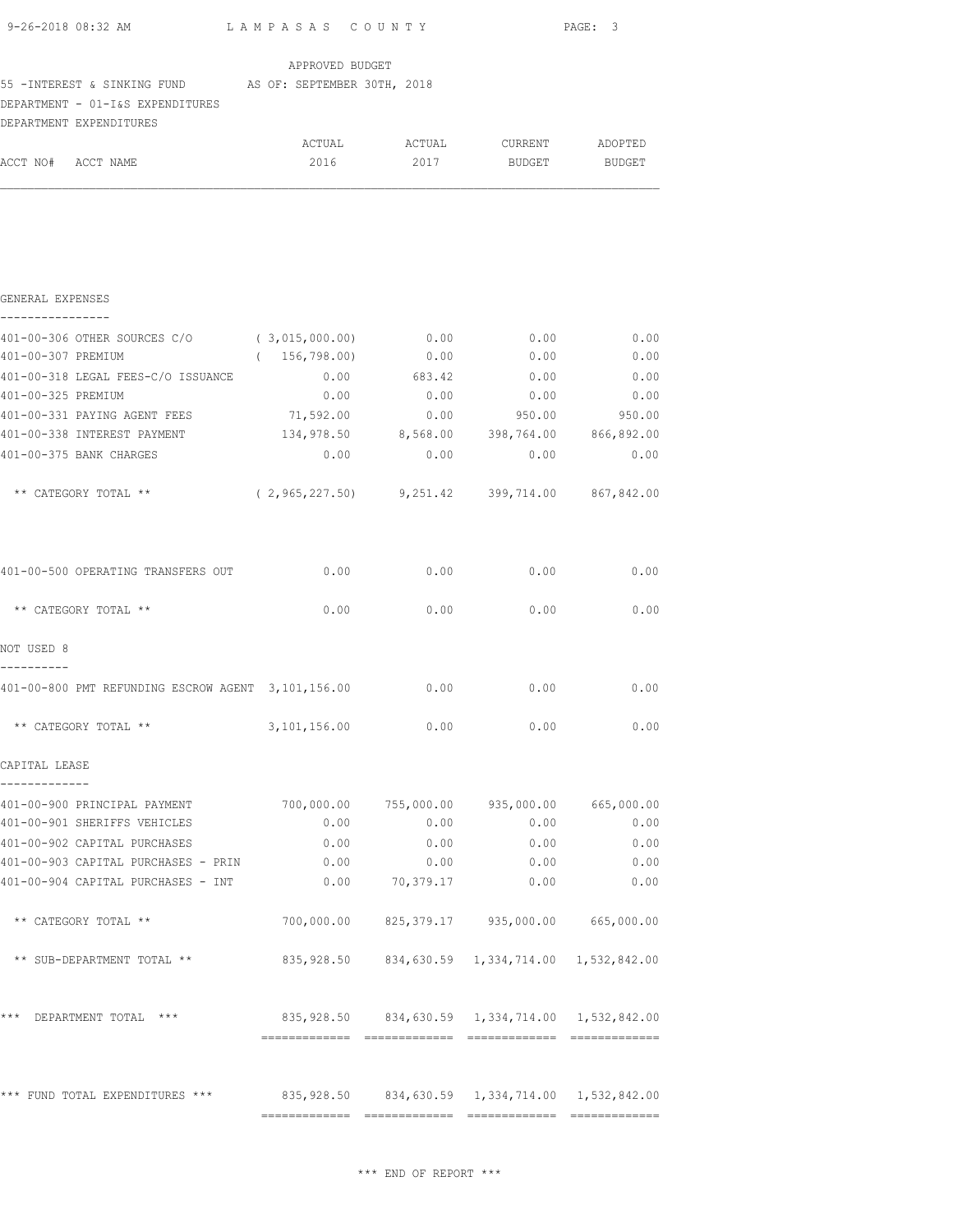|                                                                                |                 |                                                          | PAGE: 1 |
|--------------------------------------------------------------------------------|-----------------|----------------------------------------------------------|---------|
|                                                                                | APPROVED BUDGET |                                                          |         |
| 60 -FIXED ASSETS \$5000/ABOVE AS OF: SEPTEMBER 30TH, 2018<br>FINANCIAL SUMMARY |                 |                                                          |         |
| ACCT NO# ACCT NAME                                                             |                 | ACTUAL ACTUAL CURRENT ADOPTED<br>2016 2017 BUDGET BUDGET |         |
| EXPENDITURE SUMMARY                                                            |                 |                                                          |         |
| *** TOTAL EXPENDITURES ***                                                     |                 | $0.00$ 0.00 0.00 0.00 0.00                               |         |
|                                                                                |                 |                                                          |         |
| *** FUND TOTAL EXPENDITURES ***                                                |                 | $0.00$ 0.00 0.00 0.00                                    |         |

============= ============= ============= =============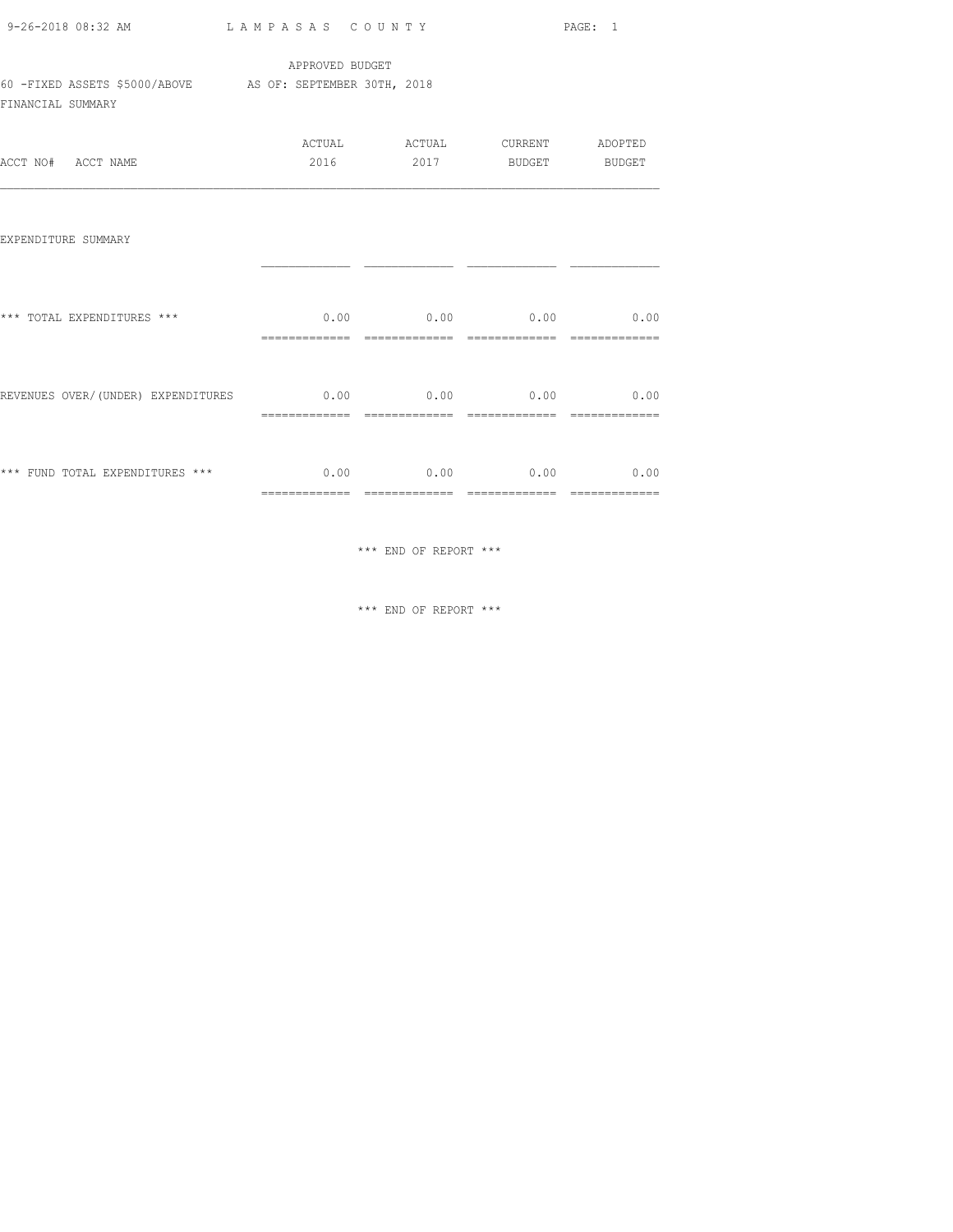| 9-26-2018 08:32 AM |  |
|--------------------|--|

## APPROVED BUDGET 88 -LAMP CO STATE COURT COST AS OF: SEPTEMBER 30TH, 2018

FINANCIAL SUMMARY

| ACCT NO# ACCT NAME                                    | ACTUAL<br>2016 | ACTUAL        | CURRENT ADOPTED<br>2017 BUDGET BUDGET |      |
|-------------------------------------------------------|----------------|---------------|---------------------------------------|------|
| REVENUE SUMMARY                                       |                |               |                                       |      |
| 00-DEPT REVENUE                                       |                | 412.94 315.60 | 0.00                                  | 0.00 |
| *** TOTAL REVENUE ***                                 |                | 412.94 315.60 | 0.00                                  | 0.00 |
| EXPENDITURE SUMMARY                                   |                |               |                                       |      |
| 01-DEPT EXPENDITURES                                  | 0.00           | 0.00          | 0.00                                  | 0.00 |
| *** TOTAL EXPENDITURES ***                            |                |               | $0.00$ 0.00 0.00 0.00 0.00            |      |
| REVENUES OVER/(UNDER) EXPENDITURES 412.94 315.60 0.00 |                |               |                                       | 0.00 |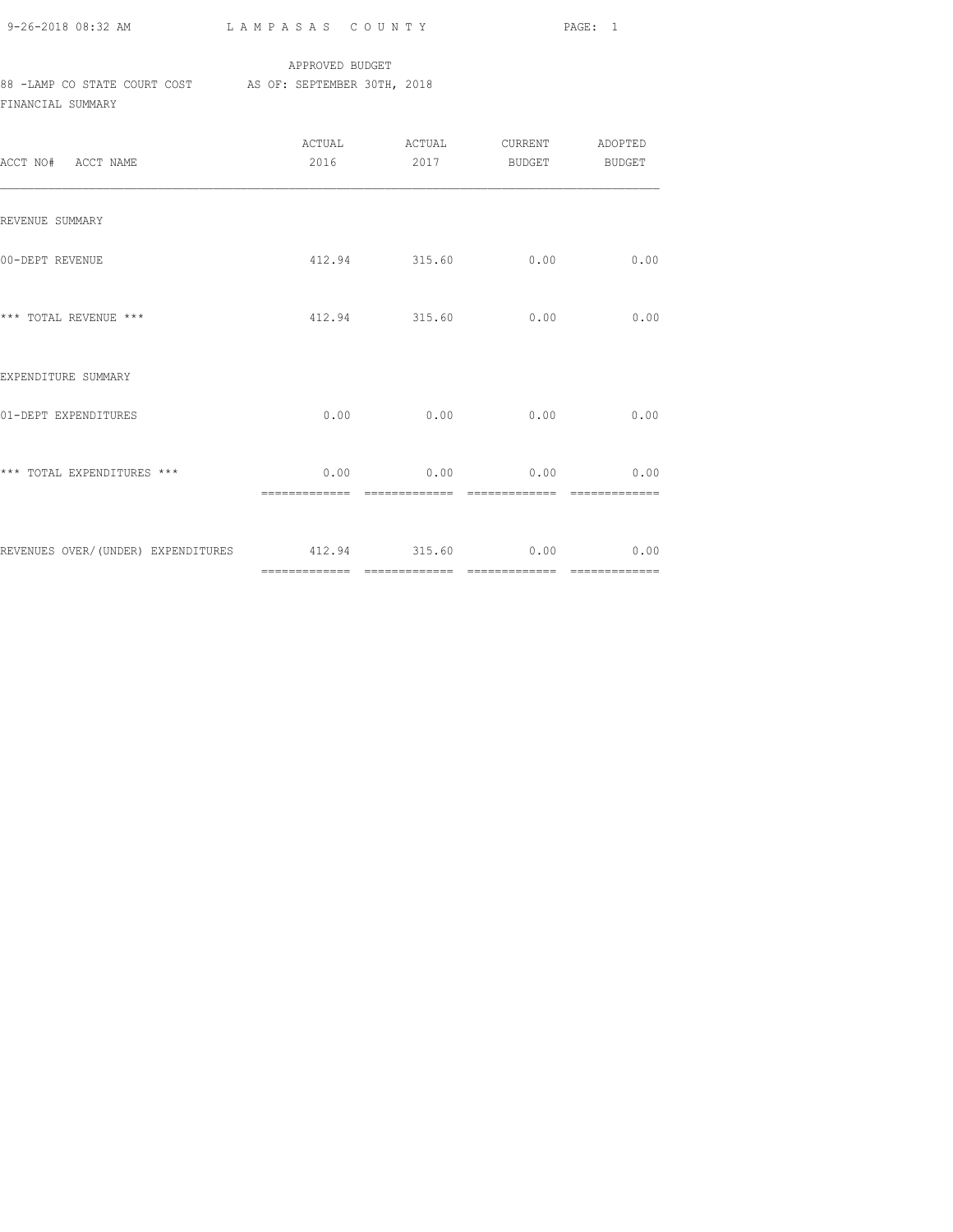|                                                                               |                 |                               |      | PAGE: 2 |
|-------------------------------------------------------------------------------|-----------------|-------------------------------|------|---------|
|                                                                               | APPROVED BUDGET |                               |      |         |
| 88 -LAMP CO STATE COURT COST AS OF: SEPTEMBER 30TH, 2018                      |                 |                               |      |         |
| DEPARTMENT - 00-DEPT REVENUE<br>DEPARTMENT REVENUES                           |                 |                               |      |         |
|                                                                               |                 | ACTUAL ACTUAL CURRENT ADOPTED |      |         |
| ACCT NO# ACCT NAME                                                            |                 | 2016 2017 BUDGET BUDGET       |      |         |
| 100-00-099 INTEREST REVENUE                                                   |                 | 412.94 315.60 0.00            |      | 0.00    |
| ** SUB-DEPARTMENT REVENUE TOTAL ** 412.94 315.60                              |                 |                               | 0.00 | 0.00    |
| ** DEPARTMENT REVENUE TOTAL ** $412.94$ 315.60                                |                 |                               | 0.00 | 0.00    |
| *** FUND TOTAL REVENUES ***                           412.94           315.60 |                 |                               | 0.00 | 0.00    |
|                                                                               |                 |                               |      |         |